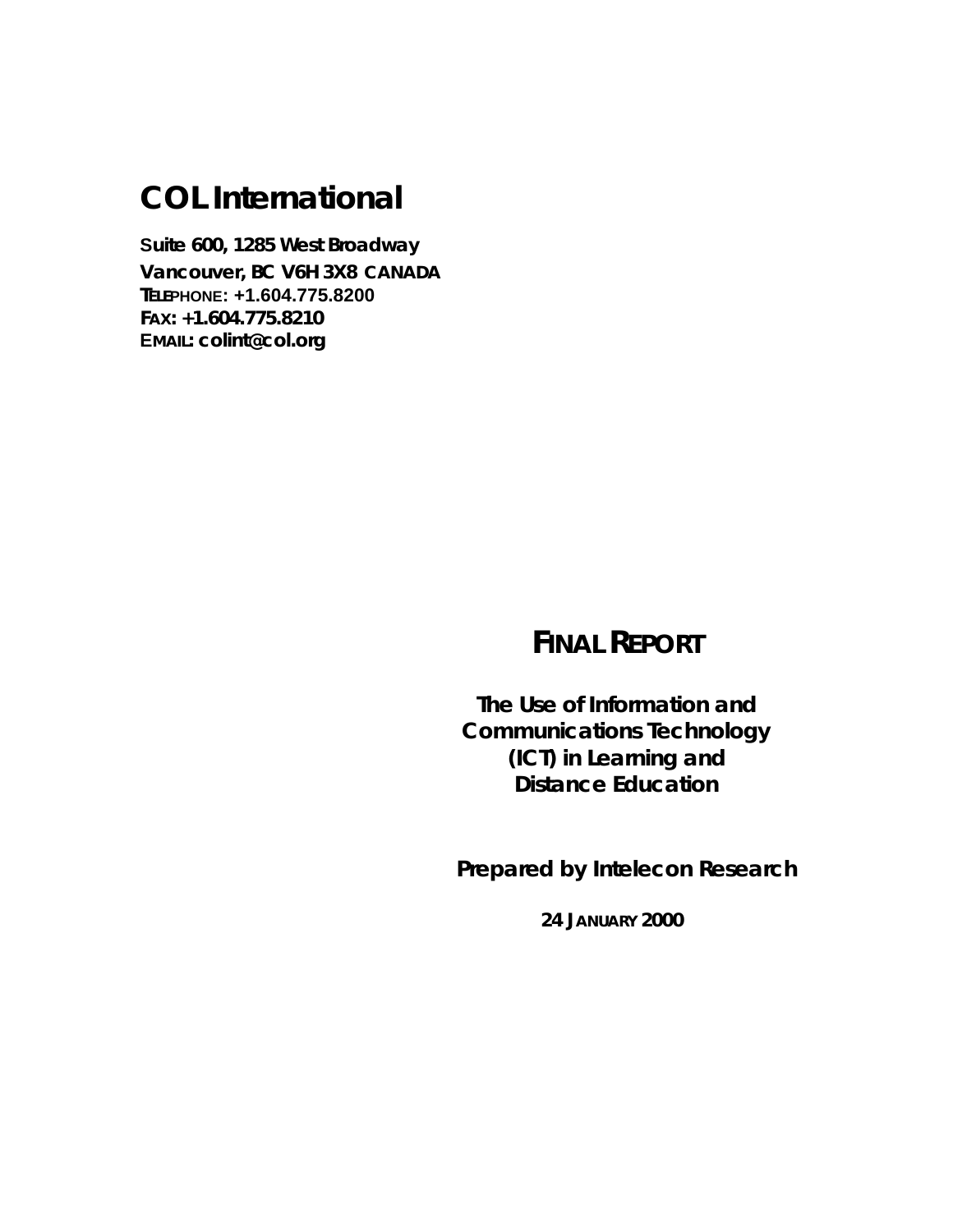# **TABLE OF CONTENTS**

# **OVERVIEW REPORT**

|         | 1. Overview Report                                                | 1                |
|---------|-------------------------------------------------------------------|------------------|
| 1.1     | Introduction                                                      | $\mathbf 1$      |
| 1.2     | Learning and education - Definitions and Terms                    | $\overline{c}$   |
| 1.3     | <b>Technology trends</b>                                          | $\mathbf{2}$     |
| 1.4     | Overview of country findings                                      | $\boldsymbol{9}$ |
| 1.5     | Multi-purpose Telecentres - Experience, Lessons & Trends          | 13               |
| 1.6     | The Policy environment for ICTs - lessons and needs               | 28               |
|         | 2. SOUTH AFRICA                                                   | 35               |
| 2.1     | <b>General Context</b>                                            | 38               |
| 2.2     | Environment and Function of ICT- based Distance Education         | 38               |
| 2.3     | Infrastructure and Technologies                                   | 42               |
| 2.4     | Policy                                                            | 44               |
| 2.5     | Sponsors: Interest, Key Motivations and Strategies                | 51               |
| 2.6     | <b>Country Evaluation</b>                                         | 52               |
| 2.7     | <b>Project Descriptions</b>                                       | 52               |
|         | 3. GHANA                                                          | 79               |
| 3.1     | <b>Ghana: General Context</b>                                     | 82               |
| 3.2     | <b>Environment and Function of ICT-based Distance Education</b>   | 83               |
| 3.3     | Infrastructure and Technologies                                   | 84               |
| 3.4     | Policy                                                            | 86               |
| 3.6     | <b>Country Evaluation</b>                                         | 93               |
| 3.7     | Project descriptions                                              | 93               |
|         | <b>4. MOZAMBIQUE</b>                                              | 105              |
| 4.1     | <b>Mozambique: General Context</b>                                | 108              |
| 4.2     | <b>Environment and Function of ICT-Based Distance Education</b>   | 108              |
| 4.3     | Infrastructure and Technologies                                   | 111              |
| 4.4     | Policy                                                            | 113              |
| 4.5     | Sponsors: Interests, Key Motivations and Strategies               | 117              |
| 4.6     | <b>Country Evaluation</b>                                         | 119              |
| 4.7     | <b>Project descriptions</b>                                       | 119              |
| 5. FIJI |                                                                   | 131              |
| 5.1     | <b>Fiji: General Context</b>                                      | 134              |
| 5.2     | <b>Environment &amp; Function of ICT-Based Distance Education</b> | 134              |
| 5.3     | Infrastructure and Technologies                                   | 134              |
| 5.4     | Policy                                                            | 135              |
| 5.5     | Sponsors: Interest, Key Motivations & Strategies                  | 137              |
| 5.6     | <b>Country Evaluation</b>                                         | 137              |
| 5.7     | <b>Project Descriptions</b>                                       | 138              |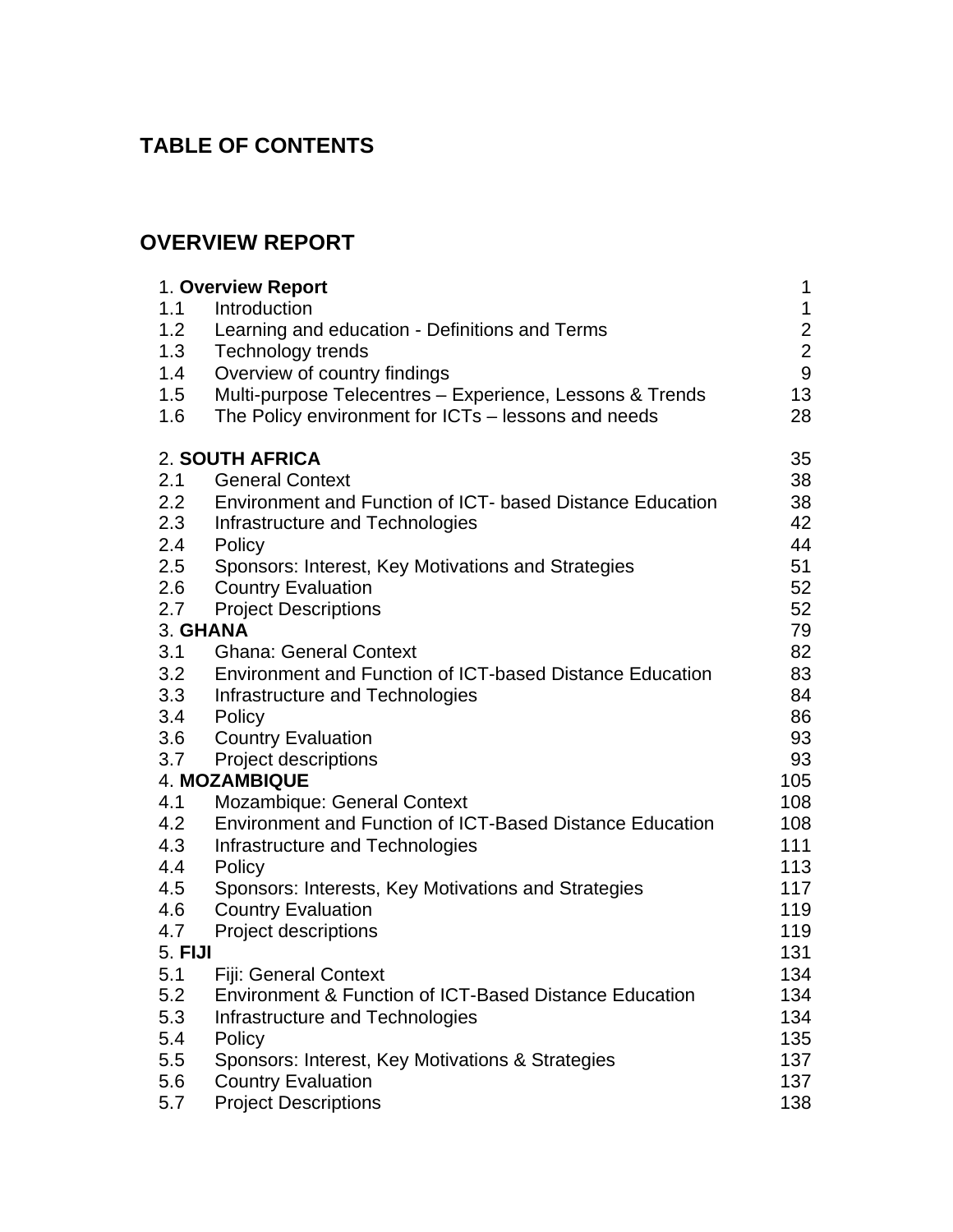| 6. TRINIDAD & TOBAGO |                                                          |     |
|----------------------|----------------------------------------------------------|-----|
| 6.1                  | Trinidad & Tobago - General context                      | 146 |
| 6.2                  | Environment and function of ICT-based distance education | 146 |
| 6.3                  | Infrastructure and technologies                          | 148 |
| 6.4                  | Policy                                                   | 150 |
| 6.5                  | Sponsors: key motivations & strategies                   | 152 |
| 6.6                  | <b>Country Evaluation</b>                                | 153 |
| 6.7                  | <b>Project Descriptions</b>                              | 154 |
| 7. CANADA            |                                                          | 165 |
| 7.1                  | Canada - General context                                 | 168 |
| 7.2                  | Environment & function of ICT-based distance education   | 168 |
| 7.3                  | Infrastructure and Technologies                          | 171 |
| 7.4                  | Policy                                                   | 172 |
| 7.5                  | Sponsors: Interests, key motivations & strategies        | 176 |
| 7.6                  | Country evaluation                                       | 177 |
| 7.7                  | <b>Project descriptions</b>                              | 177 |

### 3. **[ANNEXES](#page-206-0)**

| A: BASELINE DATA OF COMMONWEALTH COUNTRIES | 203   |
|--------------------------------------------|-------|
| <b>B: TELECENTRE SUMMARY TABLE</b>         | 211   |
| C: KEY SOURCE MATERIALS                    | -215. |
| D: LIST OF CONTACTS                        | 233   |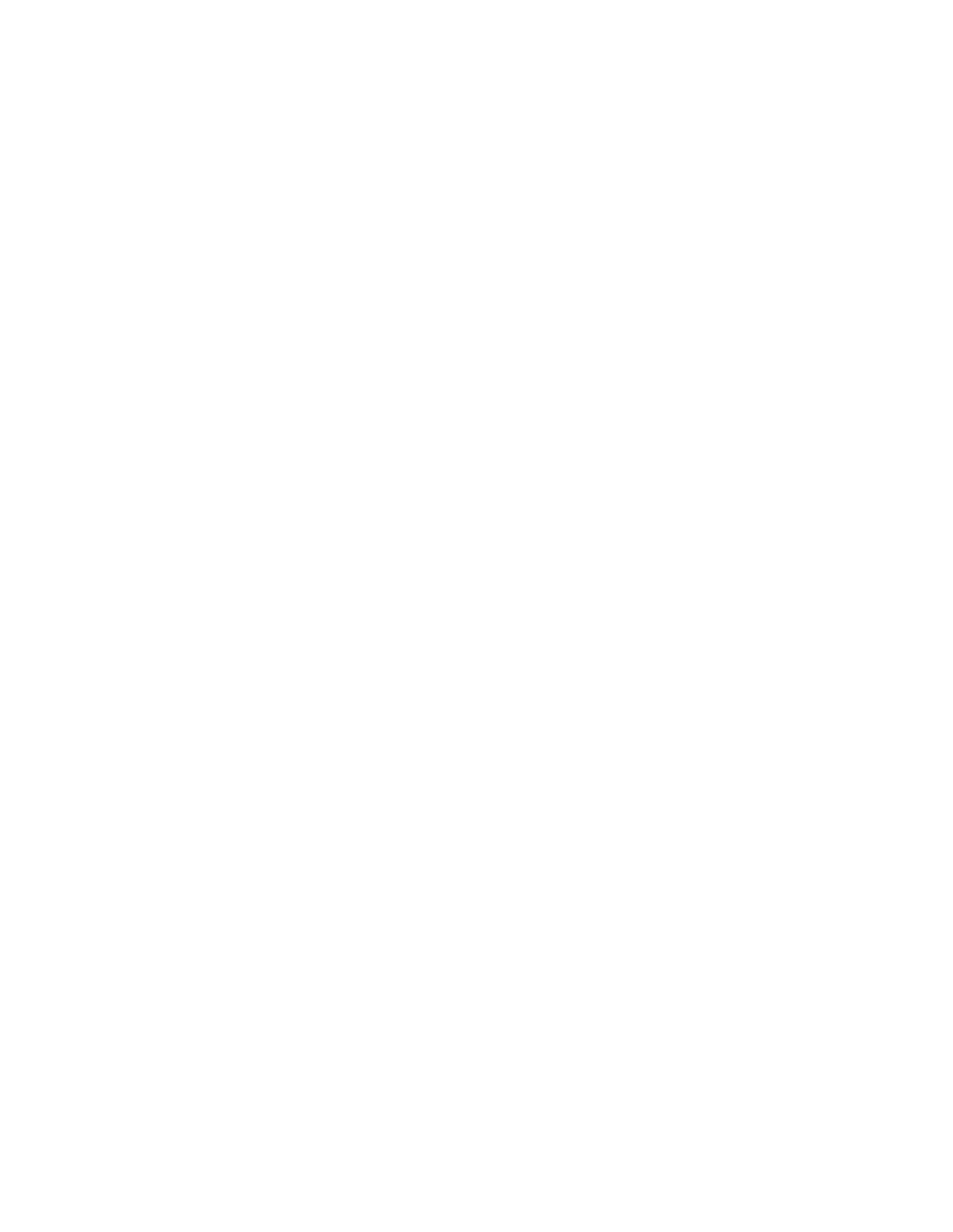# <span id="page-4-0"></span>**1. Overview Report**

# **1.1 Introduction**

This report on the use of information and communications technology (ICT) for learning and distance education in Commonwealth countries has been prepared on behalf of the Commonwealth of Learning, Vancouver, by Intelecon Research & Consultancy Ltd. The key objectives are:

- to provide an appreciation of the current state of affairs regarding the level, range and diversity of ICTs in use for learning and distance education in Commonwealth countries
- to highlight key policy and regulatory issues relating to telecommunications and media impacting the use of ICT for education and learning, the financing and operation of infrastructure services and the self-sustenance of projects
- to examine the impact of technological trends on future use of ICT for learning and distance education, and
- to review the experience to date of multi-purpose tele-centres in selected Commonwealth countries and provide basic guidelines for successful models

Six country case studies were undertaken to examine ICT based learning and distance education across the Commonwealth. The countries were selected to be illustrative of the Commonwealth's diversity, based on criteria such as geographic size, economy and region. It was realised early on that six countries would not be enough to capture or represent a full picture, but the selection does provide an indication of both the possibilities and the challenges faced by Commonwealth countries. A full set of baseline data for all 48 countries of the Commonwealth is provided in Annex A.

The countries selected were Canada, Trinidad & Tobago, Fiji, South Africa, Mozambique and Ghana. Each country is presented in a standard format providing full socio-economic, policy and technological context, as follows:

| <b>COUNTRY REPORTS</b>                                               |
|----------------------------------------------------------------------|
| BASELINE DATA ON COUNTRY ECONOMY, EDUCATION, IT & TELECOMMUNICATIONS |
| <b>GENERAL COUNTRY CONTEXT</b>                                       |
| ENVIRONMENT & FUNCTION OF ICT-BASED DISTANCE EDUCATION               |
| <b>INFRASTRUCTURE &amp; TECHNOLOGIES</b>                             |
| OVERVIEW OF THE POLICY ENVIRONMENT IN THE RELEVANT SECTORS           |
| SPONSORS: INTERESTS, KEY MOTIVATIONS AND STRATEGIES                  |
| <b>COUNTRY EVALUATION</b>                                            |
| SET OF ILLUSTRATIVE ICT PROJECTS IN STANDARDISED FORMAT              |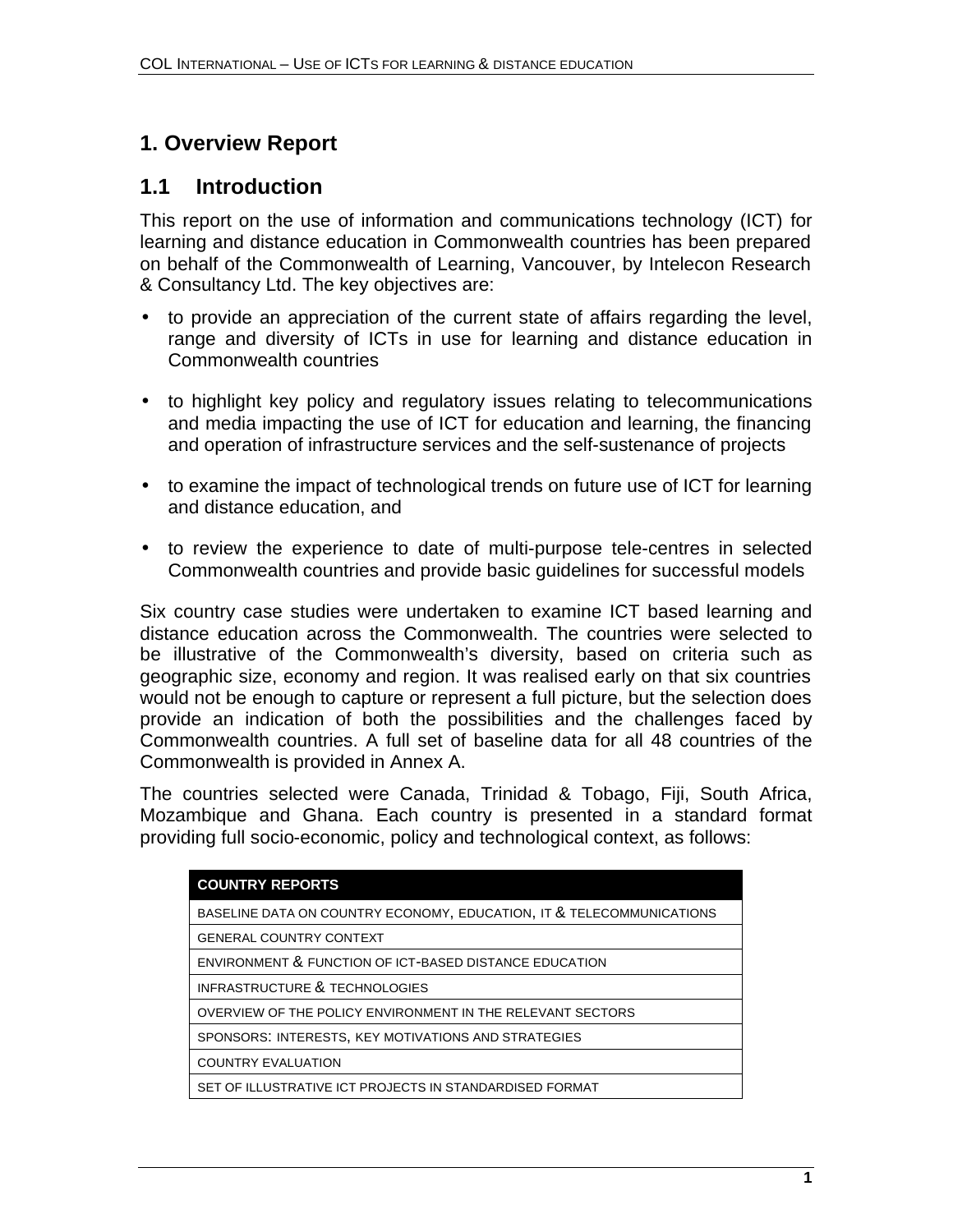The information was gathered through a blend of desk-based research, using primarily Internet sources and published reports, and personal interviews carried out by e-mail and telephone with key organisational and country contacts. The consultants were in contact, on behalf of the COL, with other international organisations interested in ICT and distance education, such as the International Development Research Centre (IDRC)*,* the ITU, the World Bank and UNESCO.

# **1.2 Learning and education - Definitions and Terms**

This report is not restricted to one kind of education. The various types of learning noted by researchers and educators fall into three general categories:

- 1. Formal learning takes place in schools and higher education institutions providing systematic education.
- 2. Non-formal learning occurs outside the formal education system but is nevertheless an organised event with specific target groups or clients and learning objectives. This includes 'continuing education', 'adult education', 'professional training,' 'literacy programmes' and other organised programmes.
- 3. Informal learning is the individual acquisition of skills, knowledge and attitudes from the everyday experience and environment.

While the term 'distance education' (DE) is most easily applied to the first two categories, the third is also becoming a major target area. The term 'lifelong learners' is increasingly used of people who want to make use of learning tools and material which would traditionally be available in libraries but now are readily accessible via the Internet and through educational outreach programmes of major institutions. Many of these people, in Canada for example, are using 'Community Learning Networks' (CLNs) to access information and materials.

In this report, we have used the term 'distance education' (DE) broadly to include services and facilities available to all three categories of learner, as this best addresses the objective of the study which was to survey and report on the use of ICTs across the whole landscape. We therefore use the term 'learning' and 'education' relatively indiscriminately to emphasise the inclusiveness of concepts and developments discussed.

# **1.3 Technology trends**

### **1.3.1 Overview**

It is now commonly stated in development circles – and seems to be increasingly widely accepted – that advances in telecommunications and related information technologies offer exciting new possibilities for DE delivery that will also have an impact on educational strategies in developing countries. The evidence that this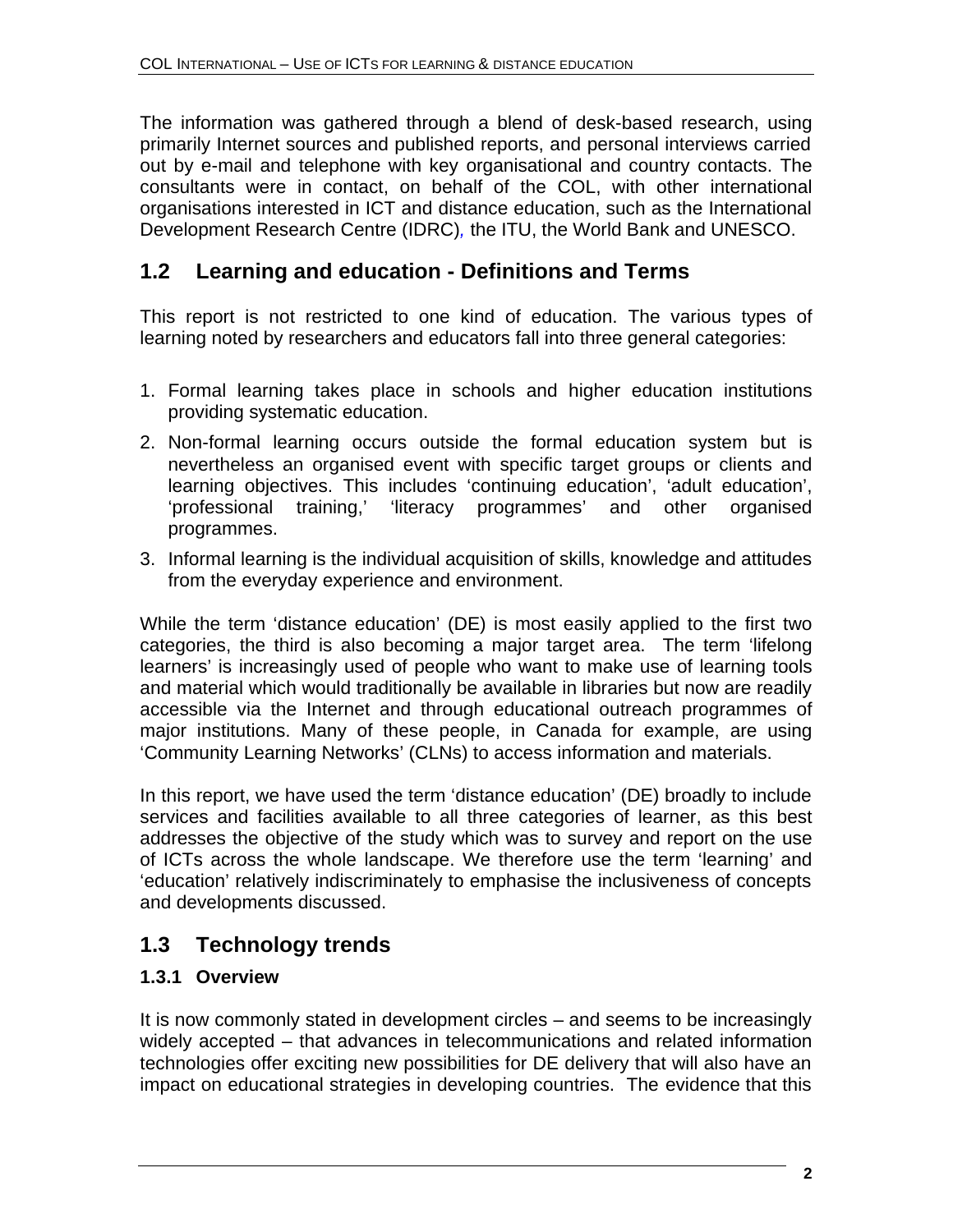can eventually take place is available from observing developments in countries such as Canada, which this study has allowed.

Given suitable conditions, DE schemes that have until recently relied mainly on the mailing of written materials, videos, cassette recordings, and radio or TV broadcasting techniques, can be augmented, enhanced or replaced by new online tools and technologies which have the power to transform the learning environment.

Several terms are now seen as descriptive of current trends, for example:

- *Convergence:* the coming together of information, communications and media technologies, which promises seamless access to a full range of multi-media resources which educators, students and lifelong learners can use
- *Wireless and satellite:* the delivery of communications services by new, goanywhere technologies which also promise lower costs
- *Leapfrogging:* the opportunity for countries to jump to a new paradigm before problems associated with the delivery of high quality telecommunications or education services have been solved by traditional means
- *Privatisation & liberalisation:* seen as the twin vehicles for accelerating and facilitating technological advance and access to the wide range of options increasingly available to people living in high income and advanced countries

Allowing for the fact that descriptions of the new model all too often contain a huge amount of rhetoric and 'hype' as to how rapidly new technologies can be adopted or provide impacts, the trends are indeed unmistakable.

#### **1.3.2 The main trends and opportunities**

It is clear that technological developments are coming together which offer the following benefits:

- 1. *through the Internet and worldwide web*, new and enlarged sources of information and knowledge that offer teachers and students opportunities for self-development as well as benefits from incorporation into classroom environments
- 2. *through e-mail and other Internet-related feedback mechanisms*, greater opportunity to reduce the isolation and time delay associated with distance education
- 3. *through the extraordinary pace of software development*, enriched teaching and learning with enhanced graphics, interaction, animation and visualisation
- 4. *through lowering telecommunications bandwidth costs* and emergence of enhanced cable, wireless and satellite systems, greater opportunities for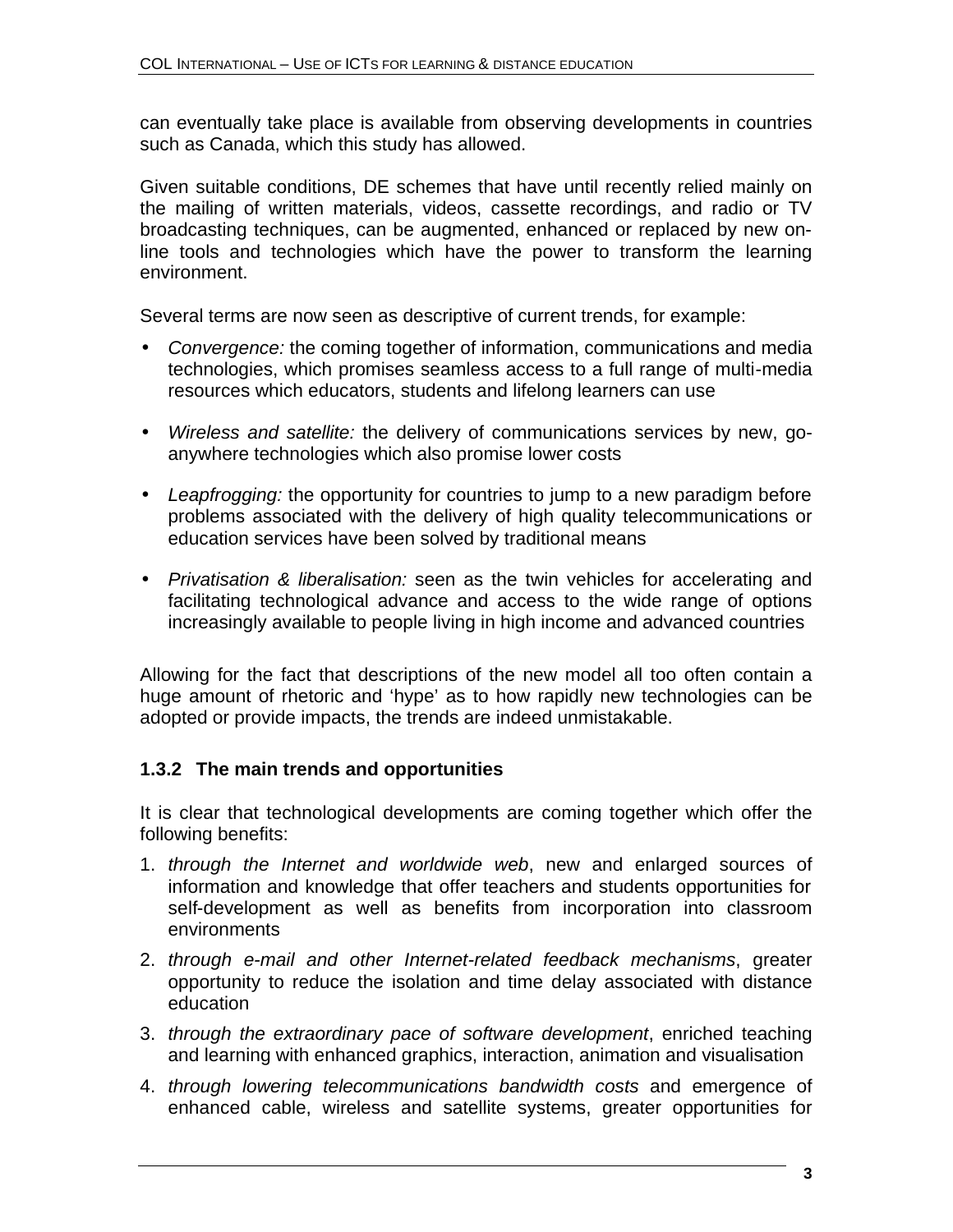basic access, video-conferencing, on-line interactive learning, and live interaction with the central place of a distance education programme, and

5. *through community access schemes*, more potential to make the benefits of distance education eventually available to lower income people and rural communities.

In summary, current trends are offering a combination of benefits that will truly improve cost-effectiveness and make DE an increasingly powerful alternative to the traditional classroom, even in developing countries.

Importantly, this combination is also creating an 'education market' in the technology and internet service sectors which will, in turn, increase the level of core funding available from commercial companies who stand to benefit from the demand generated. This will supplement the funding from aid agencies, which have been promoting distance education for some while.

The tables on the following pages summarise some relevant trends in computers and LANs, the Internet, telecommunications, public access systems and support systems such as electrical power.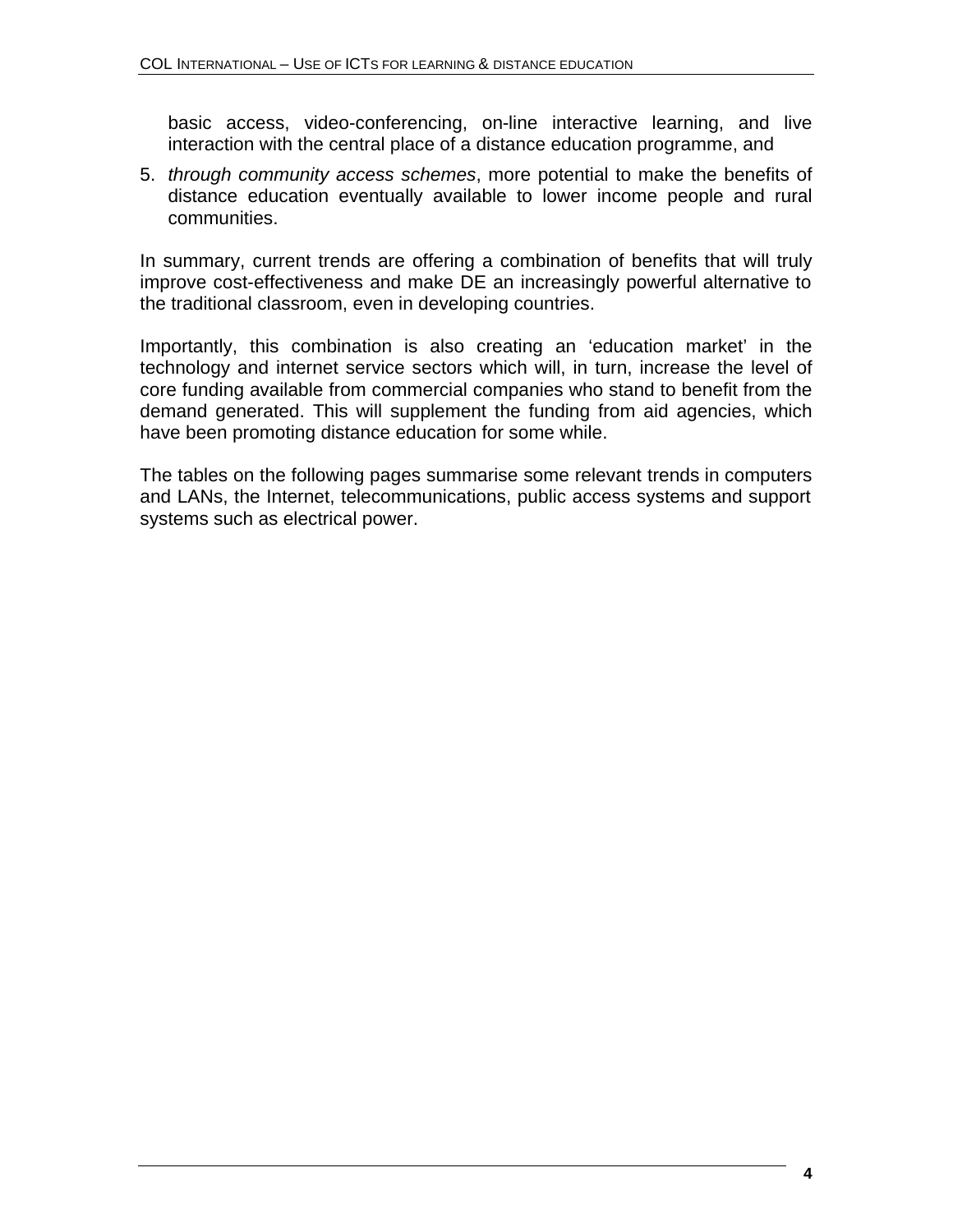| Table 1 - Computers & LANs      |                                                                                                                                                                                                                    |                                                                                                                                                                                                             |  |
|---------------------------------|--------------------------------------------------------------------------------------------------------------------------------------------------------------------------------------------------------------------|-------------------------------------------------------------------------------------------------------------------------------------------------------------------------------------------------------------|--|
| Category                        | <b>Trend</b>                                                                                                                                                                                                       | Impact                                                                                                                                                                                                      |  |
| General                         | Higher operating speeds<br>Lower cost of memory                                                                                                                                                                    | Pictures, graphics and powerful software<br>packages can be used economically. DE<br>can thus harness ever-improving graphics<br>capabilities to improve interest and<br>acceptability to learners.         |  |
| PC development<br>and marketing | Rapid pace of development will<br>make more previous generation<br>equipment available to education<br>establishments which can't afford<br>their own.                                                             | More equipment availability at marginal<br>cost (this may not be ideal in the rapid<br>paced developed country environment,<br>but could be significant at start-up level in<br>some developing countries). |  |
| Software                        | Enhanced educational software:<br>integrates several elements<br>٠<br>seamlessly<br>offers learners, teachers &<br>$\bullet$<br>administrators control over the<br>learning environment, results,<br>records, etc. | More effectively moderated & controlled<br>DE -<br>learning<br>and<br>programmes<br>are<br>possible.                                                                                                        |  |
| Standards                       | XML (extensible mark-up language)<br>IDML (Int'l Development<br>and<br>Mark-up Language) will increase<br>database sharing possibilities.                                                                          | More inter-agency data and experience<br>sharing should improve the rate of<br>development of ICT<br>based<br>distance<br>education.                                                                        |  |
| LINUX operating<br>system       | Promises rapid growth                                                                                                                                                                                              | Impact on DE uncertain                                                                                                                                                                                      |  |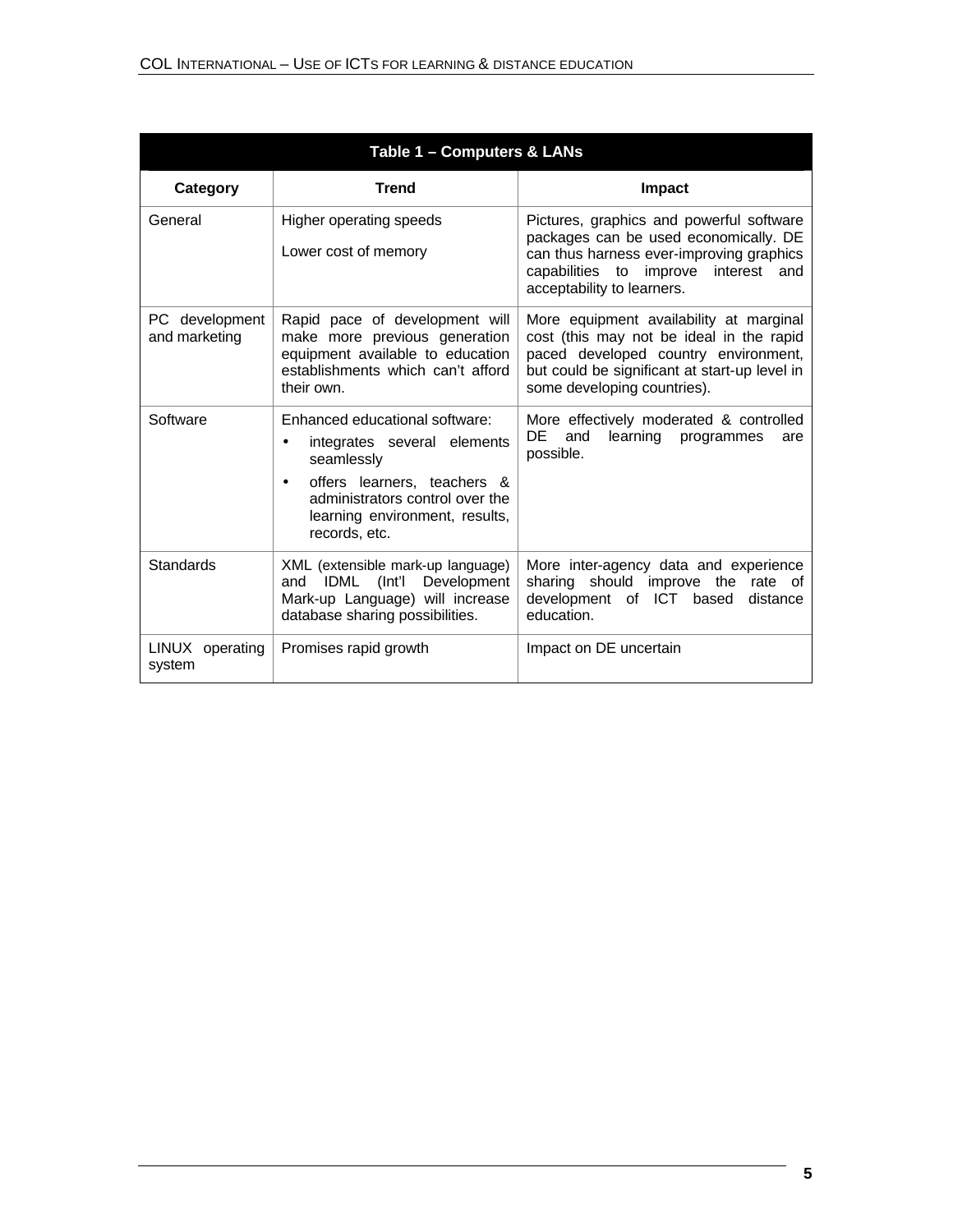| Table 2 - The Internet        |                                                                                                                                                                                                                                       |                                                                                                                                                                                                                                                      |  |
|-------------------------------|---------------------------------------------------------------------------------------------------------------------------------------------------------------------------------------------------------------------------------------|------------------------------------------------------------------------------------------------------------------------------------------------------------------------------------------------------------------------------------------------------|--|
| Category                      | <b>Trend</b>                                                                                                                                                                                                                          | <b>Impact</b>                                                                                                                                                                                                                                        |  |
| General growth of<br>Internet | Becoming ubiquitous as a service<br>in urban and sub-urban areas at<br>least, and becoming available in<br>through<br>rural<br>areas<br>various<br>strategies<br>access<br>and<br>technologies [see 'public access'<br>Table 4].      | On-line DE techniques available to more<br>and more students and lifelong learners.                                                                                                                                                                  |  |
| Web-site<br>technology        | Web based learning becoming<br>widespread                                                                                                                                                                                             | Making incredible amount of information<br>learning<br>management,<br>resources,<br>&<br>student-system interaction available in<br>very user-oriented fashion.                                                                                      |  |
| Special access<br>hardware    | Low priced internet devices                                                                                                                                                                                                           | These will make internet based computer<br>use available to more and lower-income<br>students, and facilitate more devices per<br>classroom and more individualized usage.                                                                           |  |
| Growth of e-<br>commerce      | Internet will become increasingly<br>households<br>essential<br>to<br>and<br>communities, and will finance<br>both the internet access, devices<br>& even public access kiosks.                                                       | <b>DE</b><br>Internet-based<br>will<br>have<br>lower<br>marginal access & technology costs.<br>products will eventually<br>Also, DE<br>be<br>similar,<br>'priced<br>marketed<br>on<br>a<br>&<br>and deliver basis as other<br>packaged'<br>products. |  |
| IP Telephony                  | Better integrated media learning<br>tools will be available through IP<br>systems                                                                                                                                                     | Lower costs and greater affordability for<br>all of the long distance communications<br>components of DE.<br>More<br>seamless<br>integrated<br>learning<br>packages and human interface possible.                                                    |  |
| Desk-top video                | <b>Teachers</b><br>and<br>students<br>can<br>create & exchange real-time or<br>message based talking-head &<br>multimedia materials from their<br>office, school room or telecentre,<br>without<br>expensive<br>production<br>studio. | Easier and lower cost video-based lesson<br>materials, and non real-time video clips<br>will be sent by email, enhancing contact<br>between teacher and learner.                                                                                     |  |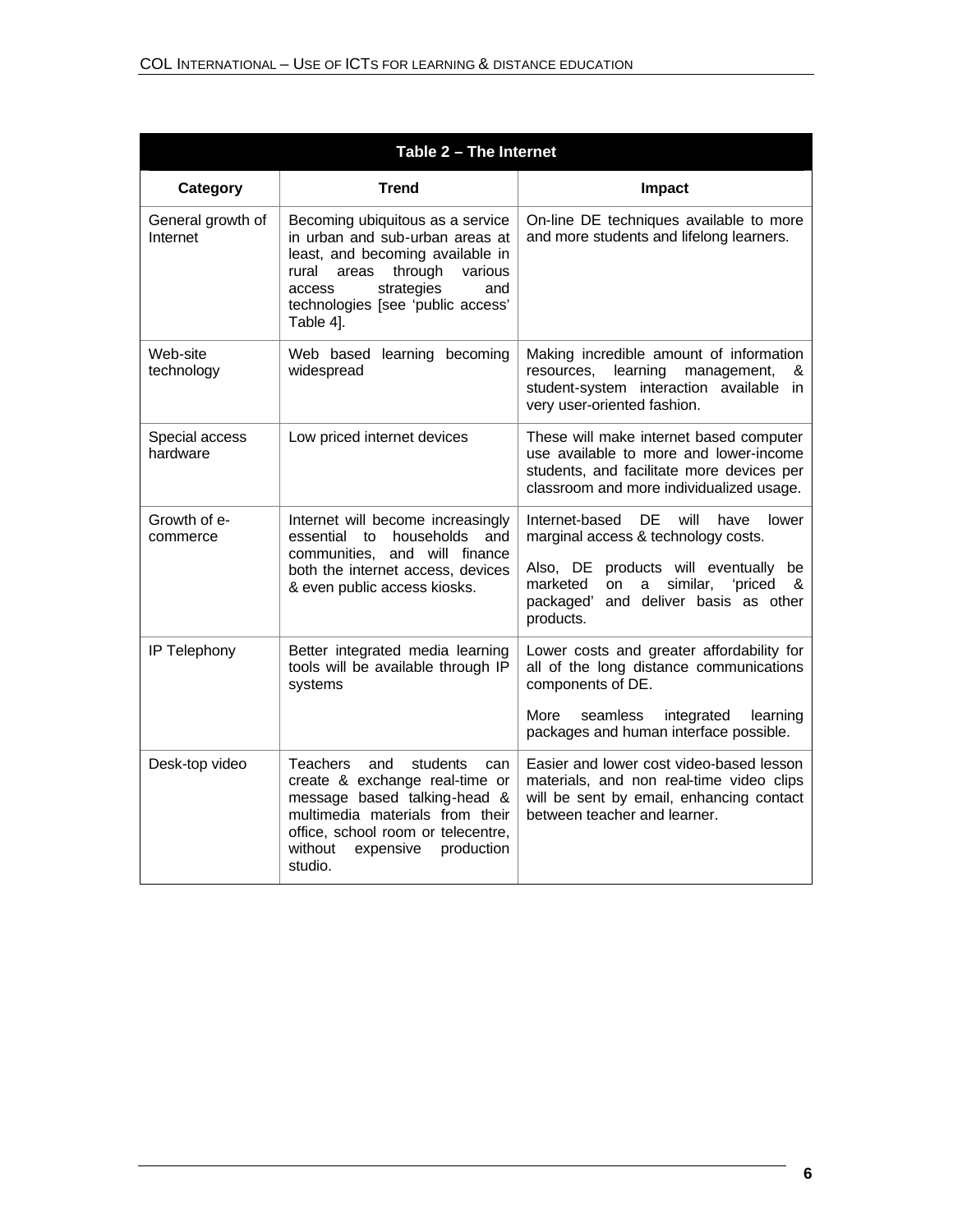| Table 3 - Telecommunications                  |                                                                                                                                                                                                              |                                                                                                                                                                                        |
|-----------------------------------------------|--------------------------------------------------------------------------------------------------------------------------------------------------------------------------------------------------------------|----------------------------------------------------------------------------------------------------------------------------------------------------------------------------------------|
| Category                                      | <b>Trend</b>                                                                                                                                                                                                 | <b>Impact</b>                                                                                                                                                                          |
| Radio &<br>wireless                           | LMDS/LMCS broadband systems<br>provide over-air video and data<br>and/or add two-way features to<br>traditional TV broadcast.                                                                                | Will provide another, more enriched delivery<br>option for enhanced learning systems to<br>compete with traditional media delivery.                                                    |
|                                               | 3G Mobile (2002+) & fixed-mobile<br>convergence will provide broadband<br>IP access to many sub-urban areas.                                                                                                 | Competitive service provision will lower<br>costs and make DE access available on a<br>more mobile or semi-fixed basis.                                                                |
| Existing wire<br>facilities                   | Digital subscriber loop (DSL)                                                                                                                                                                                | Will offer higher speed Internet access to<br>more locations including those without cable<br>TV or fibre access.                                                                      |
| <b>Satellite</b>                              | VSAT technology with integrated<br>video and IP applications such as<br>multi-casting.                                                                                                                       | Opens up remote areas and also provides<br>cost-effective<br>multiple-site<br>networking.<br>VSAT's natural 'star' configuration is suited<br>to many distance education environments. |
|                                               |                                                                                                                                                                                                              | VSATs will enable evolution from the limited<br>video-conferencing (comprising broadcast<br>video with audio teleconferencing) into full<br>and more enriched video-conferencing.      |
|                                               | Digital satellite radio systems will<br>allow<br>agencies<br>offer<br>radio<br>to<br>direct<br>programmes<br>to<br>small<br>handsets anywhere on the globe.                                                  | This will facilitate low cost delivery of<br>education programmes globally that have<br>traditionally been delivered only nationally or<br>with lower quality.                         |
|                                               | MSS soon to provide voice+64 kbps<br>data, then ultimately bandwidth-on-<br>demand (later - maybe not until<br>2004+) anywhere on the globe.                                                                 | MSS is a competitive, though probably<br>inferior alternative to VSAT & other geo-<br>stationary satellite techniques<br>for DE<br>purposes until 2004+.                               |
| Network &<br>lesson<br>management<br>products | companies<br>Various<br>developing<br>integrated systems for open learning<br>networks, e.g. Gilat's LearnNet <sup>™</sup> is<br>designed to integrate VSAT, media,<br>learning tools with special software. | More seamless application of technology.<br>Private telecom & technology companies<br>more involved in the promotion of DE<br>systems and services.                                    |
| Video<br>transmission                         | Compression technologies<br>improving.                                                                                                                                                                       | Allows video to be delivered over a range of<br>telecom facilities.                                                                                                                    |

| Table 4 - Public Access systems                            |                                                                                                |                                                                                                            |
|------------------------------------------------------------|------------------------------------------------------------------------------------------------|------------------------------------------------------------------------------------------------------------|
| Category                                                   | <b>Trend</b>                                                                                   | Impact                                                                                                     |
| Multi-purpose<br>Community<br><b>Telecentres</b><br>(MCCs) | Many pilot systems will result in<br>large number of MCCs, including in<br>rural communities.  | Makes<br>email<br>computers, internet and<br>available to low-income<br>people<br>on a<br>community basis. |
| e-commerce<br>centres                                      | Educational packages and<br>materials could also be accessed<br>on an order and collect basis. | Mass marketing of DE products                                                                              |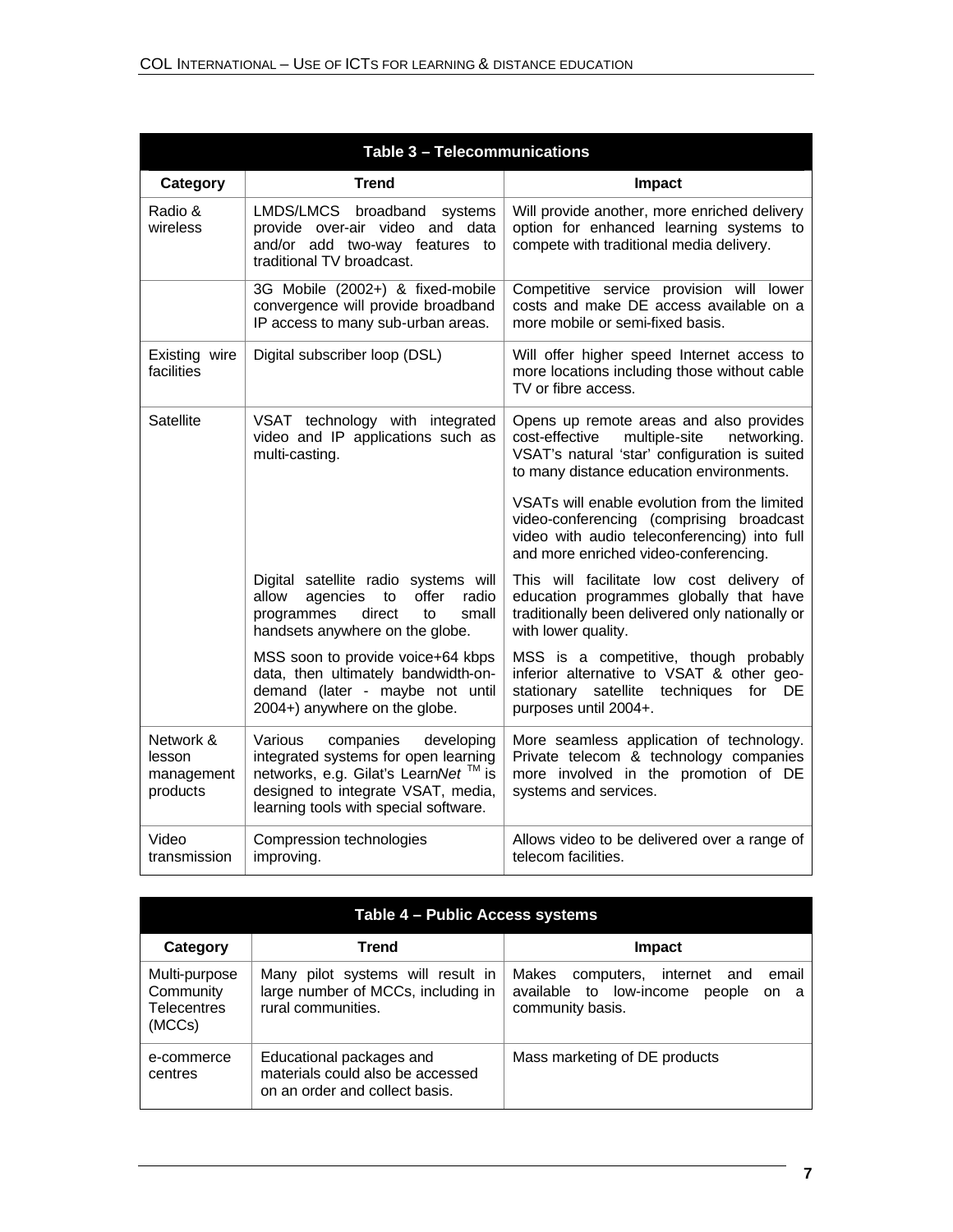| <b>Table 6 - Support systems</b> |                                                                                           |                                                                                                                 |
|----------------------------------|-------------------------------------------------------------------------------------------|-----------------------------------------------------------------------------------------------------------------|
| Category                         | Trend                                                                                     | <b>Impact</b>                                                                                                   |
| Solar power                      | The unit cost hasn't changed as<br>much as other technologies.                            | technology<br>Onus<br>equipment<br>is.<br>on<br>their<br>manufacturers<br>reduce<br>to<br>power<br>consumption. |
| Wind-up<br>systems               | Radios.<br>video<br>cassette<br>and<br>players that do not need external<br>power source. | These make technology available to the very<br>lowest income village communities.                               |

#### **1.3.3 Case example – Satellite systems**

To illustrate some changing issues with the deployment of ICTs we note, from one South African source<sup>1</sup>, cases where the use of satellite for live broadcasting was considered to be expensive and inappropriate. Sound pedagogical principles would increasingly dictate the need for a more interactive learning environment which is either difficult to achieve or adds considerably to cost. While satellite improves accessibility to the remotest areas, it was noted that its deployment for this type of delivery requires expensive satellite resources as well as an expensive face-to-face lecture and broadcast system running in parallel. Weaknesses observed were that:

- learners are required to gather at a certain place at a certain time
- learners have no control over the pacing of the broadcast
- broadcasts tend to encourage passivity among learners (and strategies to overcome this weaknesses are very costly)
- integrating other media is challenging and may lead to inefficient use of the video bandwidth
- broadcasts tend to be organised in time packages that exceed the student's ideal concentration span

On the other hand, VSAT satellite systems are increasingly seen as a powerful distribution mechanism for Internet-based resources, with ready access to interactive learning tools and e-mail, especially when linked or packaged with key educational web-site sources, servers and services. VSATs can overcome many of the bandwidth/ delivery speed limitations of terrestrial systems, particularly in developing countries, and can be especially economic when deployed in an asymmetric multi-casting mode in which high-speed 'downlink' capability is combined with slower speed 'uplinking.' These features, and the emergence of specially designed DE network management and learner software packages, are noted in Table 3.

 $\overline{\phantom{a}}$ 

 $1$  The possibilities & pitfalls of harnessing ICTs to accelerate social development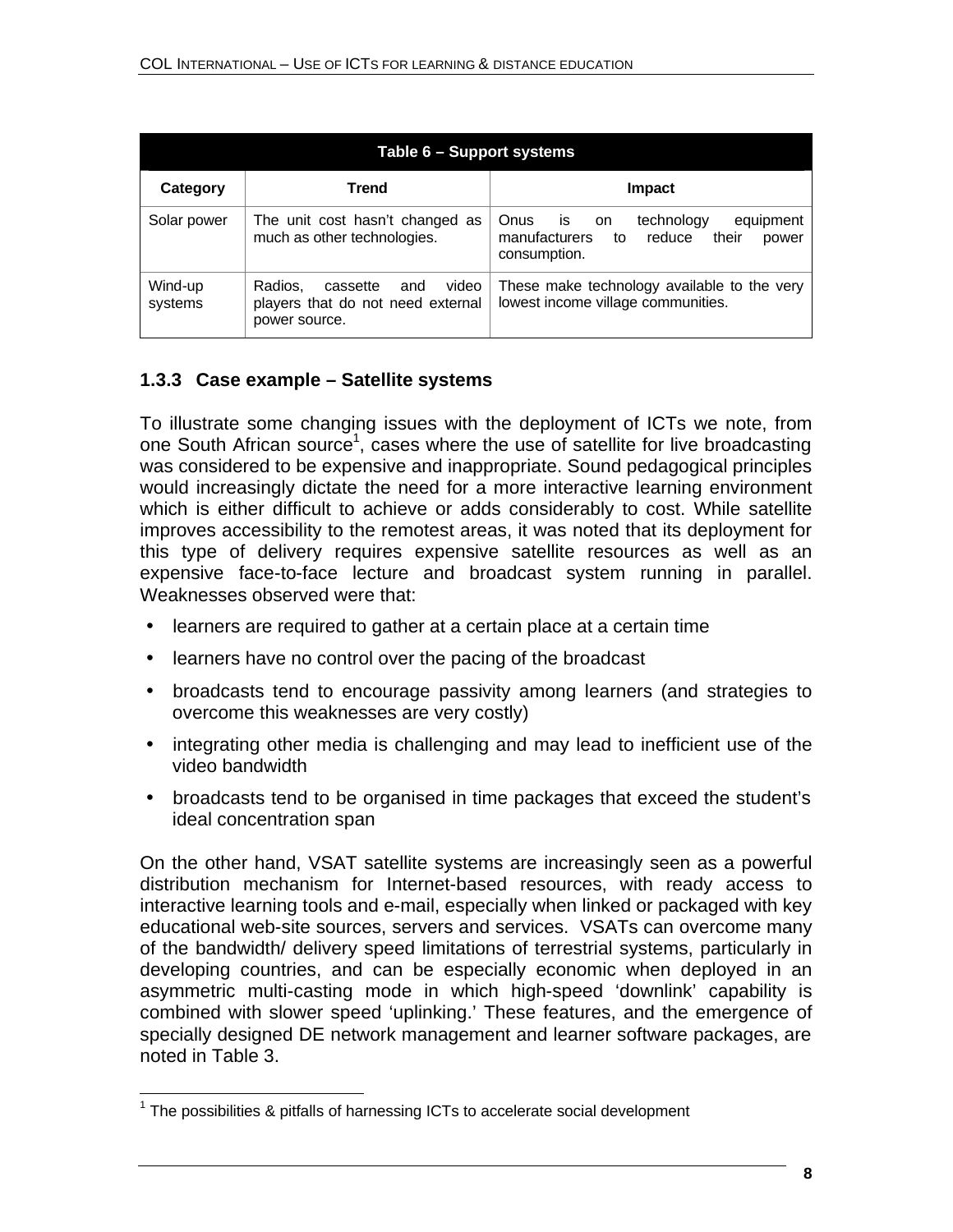Also noted in the tables is the capacity for VSAT, combined with desk-top video and multi-media tools, to facilitate the emergence of relatively low cost video consultation and conferencing. This was also noted in the South Africa report<sup>2</sup> as a potential growth area, especially to support discussion groups between teachers as a professional development tool. This form of interaction is also utilised effectively for health education, training and remote consultation in Canada. It will increasingly become valuable as a means for regional, small centre and rural health development in lower income countries, as international organisations, commercial agencies and eventually governments see the potential and promote its use.

## **1.3.4 Summary**

It is impossible to offer an exhaustive analysis of which technologies will have the most impact, or to be precise about the most important matters influencing adoption, namely:

- *cost:* particularly cost per student, cost per graduate, or fixed versus ongoing operational costs, all of which require detailed case-by-case analysis, and
- *effectiveness:* involving the all-important pedagogical principles, completion successes, etc.

This is partly due to the fact that most of the available material is replete with evidence that the important lessons regarding use of ICTs in distance education are in the early stages of being learned in most countries, and especially in the developing world. With the exception of Canada, in the countries highlighted by this report the educational potential of ICTs is still largely unfulfilled, hence estimating the precise implication of the observable trends for them is hazardous at best.

# **1.4 Overview of country findings**

### **1.4.1 General**

The six countries studied essentially provide a view of 'two different planets,' with South Africa currently making serious attempts to bridge the gulf between the advanced and developing world with the assistance of international organisations. It is often said that the developing world is in serious danger of falling further behind the advanced world in the information economy. Graphically, this is illustrated using just the single dimension of per-capita as follows:

<sup>&</sup>lt;u>2</u><br>2 Ibid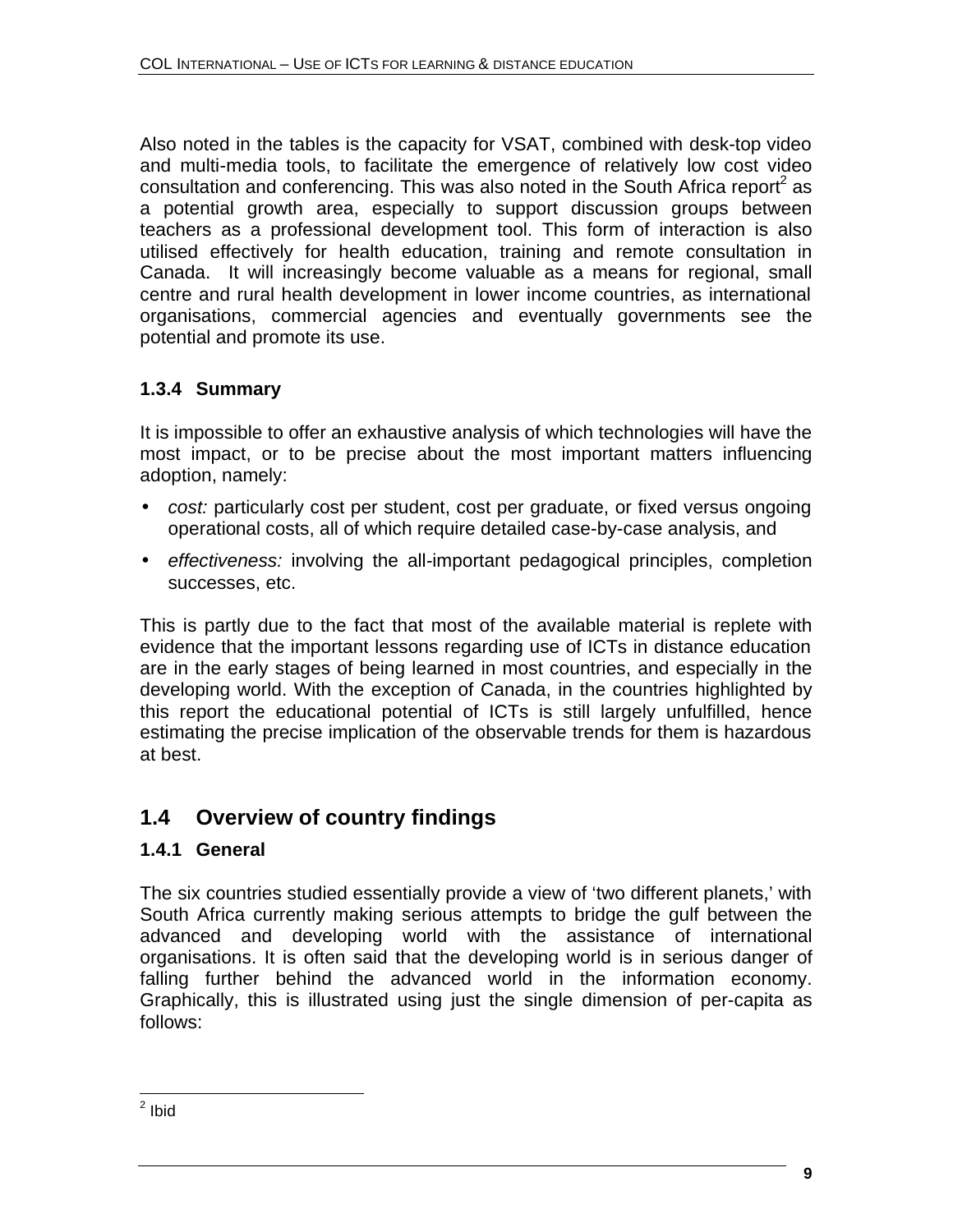

Clearly, the use of ICTs in distance education actually depends on at least five factors, not just one. These are

• *Geographical size & situation*

Large countries with dispersed people and communities, such as Canada, or island nations such as Fiji or Trinidad & Tobago, have an additional drive or motivation to use communications to deliver some educational services costeffectively.

• *Policy on telecommunications, the Internet, IT and Education*

Privatisation and liberalisation of telecommunications and the Internet are improving quality, lowering costs and accelerating innovation around the world. Education policy is often key to raising awareness and providing leadership in educational use of ICTs.

• *Population & market size*

Small markets attract fewer investors and less competition, and offer fewer economies of scale which would lead to price reductions, while regional schemes can overcome that, aggregate market size and achieve scale economies.

• *Per-capita income*

The means to address start-up investment challenges and the market affordability to attract commercial players are all-important ingredients to ease the way to change and growth.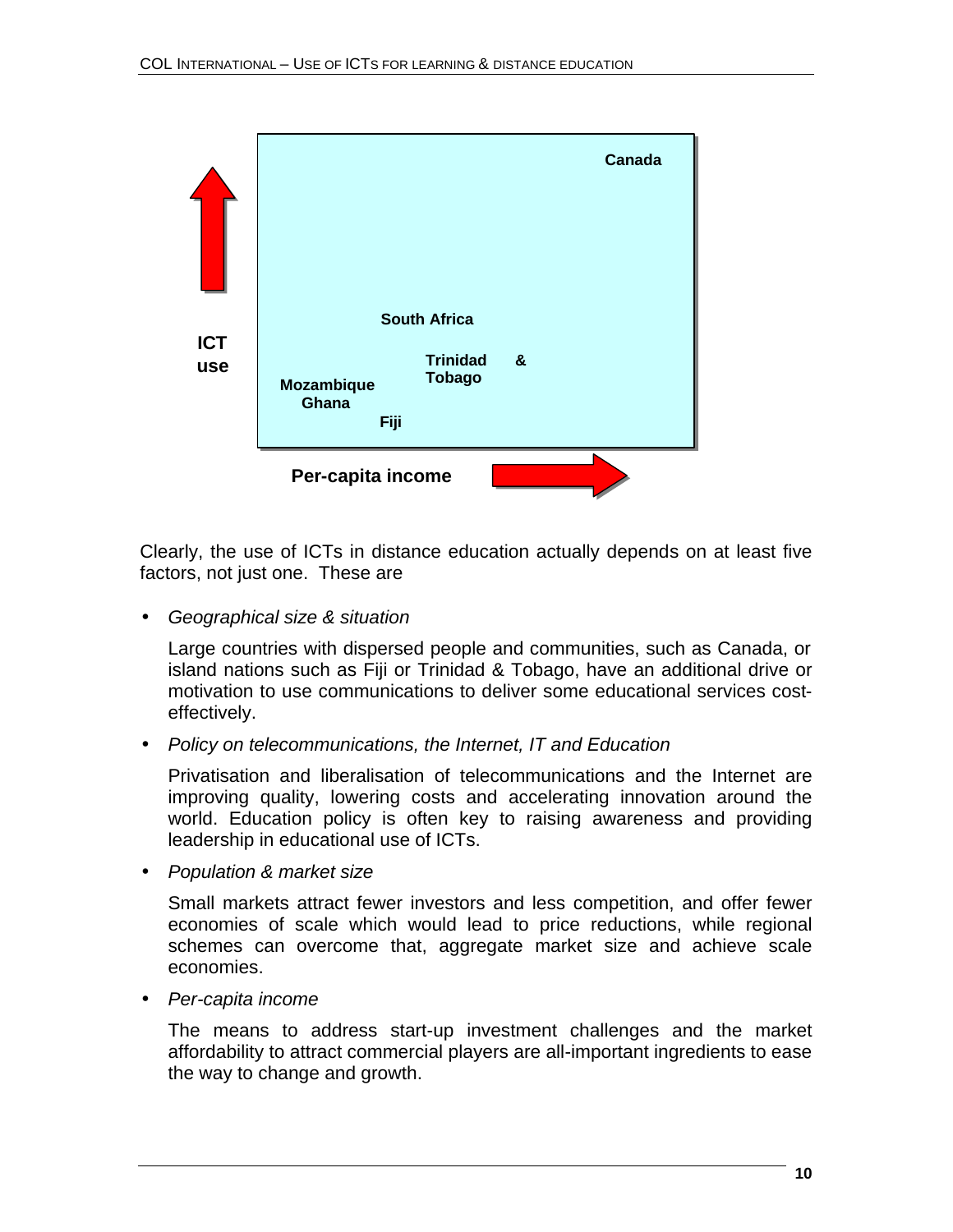#### • *Perceived educational or developmental needs*

These can relate to educational delivery challenges due to geographic or cultural isolation, or appreciation for the more systemic challenges – such as adapting to the demands of the information economy which can only be seriously addressed with ICTs.

The latter two factors are, in fact, very much related but unfortunately the level of income often hinders the government's freedom to act on perception of need. Many developing countries are facing fundamental problems with education delivery in which ICTs could assist, however they face a severe challenge garnishing the necessary skills and resources to address the opportunity. They may also find difficulty in putting into place a policy environment with which they are entirely comfortable. Meanwhile high income countries can afford to address a wide range of felt needs; not all their initiatives can be labelled as successes, but such countries can afford to experiment until they get it right.

For example, Canada sees a need to address the educational and skills acquisition requirements of its whole labour force in the information age, as well as the special needs of its rural communities, native communities and language minorities. With high national income, forward looking policies, market liberalisation and heavy government investment, it can afford to address the needs and develop new opportunities for its citizens. Most of the other countries see the strategic importance, in lesser or greater degrees, but have comparably less financial resources to act unless they are assisted in doing so.

The dilemma of developing countries is acute. Furthermore, many are justifiably worried that opening to new technology increases their dependency on outside resources. Nevertheless, they will have even fewer options and fall even further behind unless they open their markets sufficiently to improve their Internet access, and adopt policies that encourage the entry of private sector investors and service providers as well as the indigenous use and development of electronic resources.

#### **1.4.2 Summary of projects, initiatives & technologies**

In Canada, we identified at least 11 Federal Programmes and many hundreds of 'electronic highway' and distance education or learning initiatives using ICTs at the provincial level. Many of the latter are also programmes of provincial educational institutions offering their service nationwide. Canada's ICT initiatives have been summarised in the case study as including the following sectors:

- 'Kindergarten to Grade 12' (K-12) elementary and secondary school networks
- Tertiary education programmes including 'Open Universities'
- Professional training and skills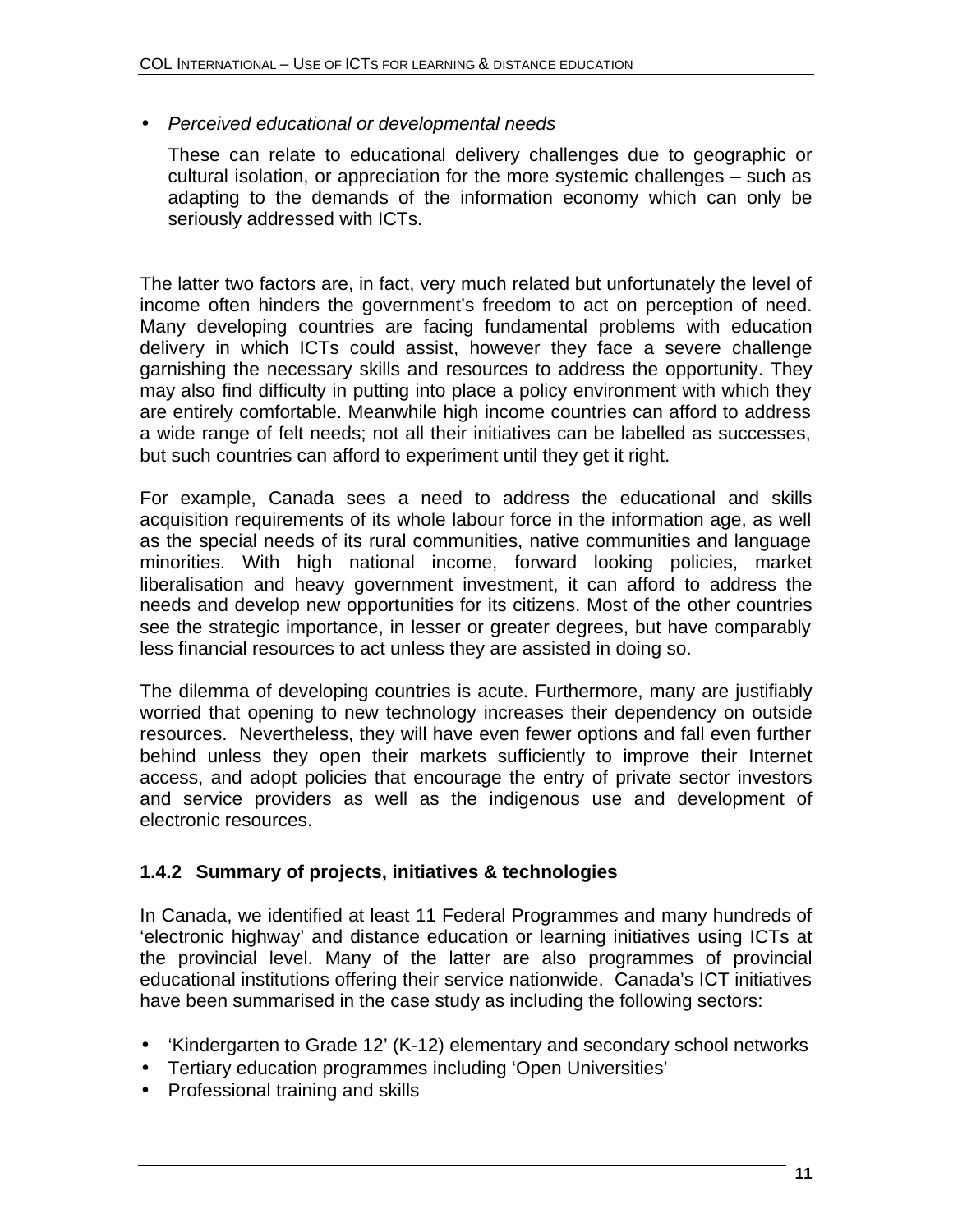- Lifelong learning
- Health education
- Rural communities
- Language minorities and native ('First Nations')

ICT usage ranges all the way from financially assisted telephone dial accessed Internet connectivity for schools and rural communities to satellite based programmes and advanced fibre-linked 'Skills Centres' equipped with videoconferencing for university courses and software job re-training packages.

The other country projects portrayed are as follows:

| <b>Country</b>       | <b>Projects</b>                                                     | <b>Technologies</b>                                                                          |
|----------------------|---------------------------------------------------------------------|----------------------------------------------------------------------------------------------|
| South Africa         | SchoolNet                                                           | PCs, Internet & website                                                                      |
|                      | <b>Community Information Services</b>                               | PCs, Internet, touchscreen kiosks, CD-<br>Roms, information delivery systems                 |
|                      | <b>TELISA</b><br>Enhanced<br>Technology<br><b>Learning Centres</b>  | PCs.<br>LAN <sub>s</sub> .<br>Internet,<br>scanners,<br>photocopiers & other office services |
|                      | Distance Education Digital Learning<br>System                       | Planning a wide range of open learning<br>technologies                                       |
|                      | African Virtual University (Regional)                               | Satellite, video broadcast, PCs, website                                                     |
|                      | <b>Multipurpose Community Telecentres</b>                           | Telephone, PCs, fax, email, scanners,<br>photocopiers, etc.                                  |
| Ghana                | African Virtual University (Regional)                               | Satellite, video broadcast, PCs, website                                                     |
|                      | 'WorLD<br>Links<br>for<br>Development'<br>SchoolNet (International) | PCs and Internet, broadcasting (radio &<br>video), CD-ROMs, databases, satellite             |
|                      | <b>Multipurpose Community Centres</b>                               | Telephone, PCs, fax, email, scanners,<br>photocopiers, etc.                                  |
| Mozambique           | 'WorLD<br>Links<br>for<br>Development'<br>SchoolNet (International) | PCs and Internet, broadcasting (radio &<br>video), CD-ROMs, databases, satellite             |
|                      | Multipurpose Community Telecentres<br>(pilots)                      | PCs,<br>fax,<br>email,<br>scanners,<br>photocopiers, etc.                                    |
|                      | University DE Programme                                             | Satellite broadcast, PCs, Internet, CD-<br><b>ROM</b>                                        |
| Trinidad &<br>Tobago | <b>University DE Centres</b>                                        | Print, video & audio tapes, PCs, Internet<br>& Website, CD-ROMs, satellite,                  |
|                      | Caribbean Univ. Network (Regional)                                  | Internet                                                                                     |
|                      | <b>Education and Health-Care Network</b>                            | Satellite, broadcast, video, Internet                                                        |
| Fiji                 | <b>University</b><br>of<br>the<br>South<br>Pacific<br>(Regional)    | CD-ROM,<br>Satellite,<br>Internet,<br>video,<br>audio, printed materials                     |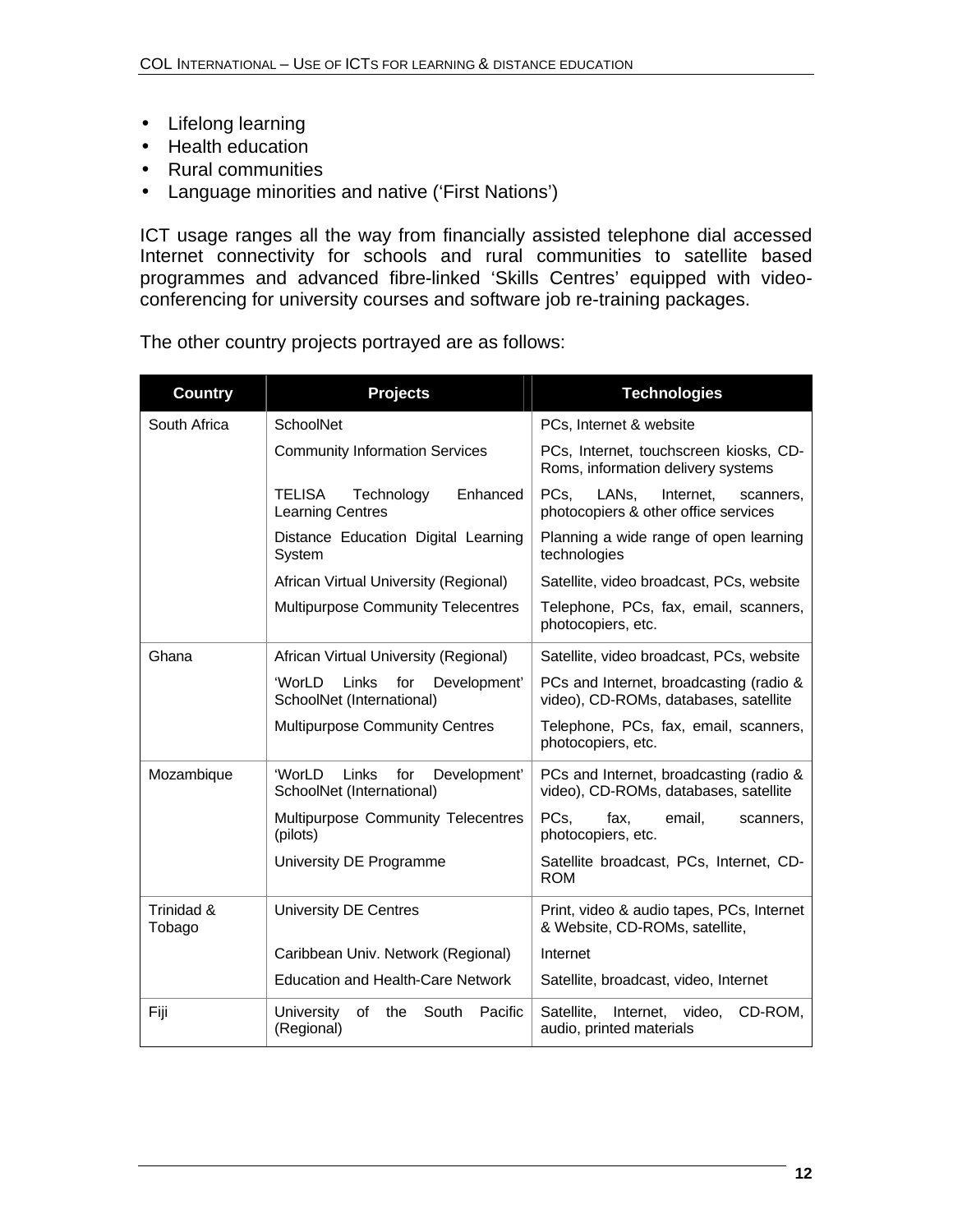# **1.5 Multi-purpose Telecentres – Experience, Lessons & Trends**

#### **1.5.1 General introduction to the telecentre concept**

Telecentres are strategically located facilities providing community access to telecommunications and other information technologies. Telecentres are typically equipped with a combination of the following:

- telecommunication services such as telephony, fax, e-mail and Internet (via dial-up or ISDN);
- office equipment such as computers, CD-ROM, printers and photocopiers;
- media services, including radio, TV, audio and video devices and multi-media hardware and software; and
- meeting space for local business or community use, training or special purposes.

Depending on the size and extent of services provided, the centres are usually managed by a small staff comprising a manager, who could be the owneroperator, and some assistants. The concept emerged, first of all, out of the perceived need of rural and remote areas for better telecommunications access and computer technology. Created in Sweden around 1985, tele-centres, also known as "tele-cottages", experienced fairly rapid growth in Western Europe and other industrialised countries where rural isolation, lack of purchasing power, or low quality telecommunications facilities were seen to be a hindrance to participation in the information economy. By 1994, there were more than 230 telecentres in at least 12 countries, including Australia, Austria, Canada, Denmark, Finland, Germany, Ireland, Japan, Norway, Sweden, UK and USA.

The idea then spread and has become adapted to the needs of emerging markets and developing countries. Hungary is the first country in Central Europe to have a large number (over 100) of rural 'Telehouses' with a range of ICT equipment. Brazil has also piloted the European model while other countries such as Peru, South Africa, Indonesia, India and Bangladesh independently developed simpler models and 'phone shops' with a range of facilities. These naturally commenced in urban or larger rural communities that have a low level of private telephone penetration and/or a large enough market for public access businesses to be commercially viable. They often comprise just a telephone, fax and, in some cases, a PC and peripherals. By 1996, India had about 10,200 such centres and by 1998, there were also more than 9,000 in Africa alone. In Senegal, 5% of all telephone lines serve phone shops and telecentres.

In summary, telecentres vary a great deal. Some provide only basic telecommunications services and are best referred as phone-shops, while others provide a full range of IT services, including video-conferencing, tele-health imaging equipment, etc. Some are mobile or transportable (containerised) units.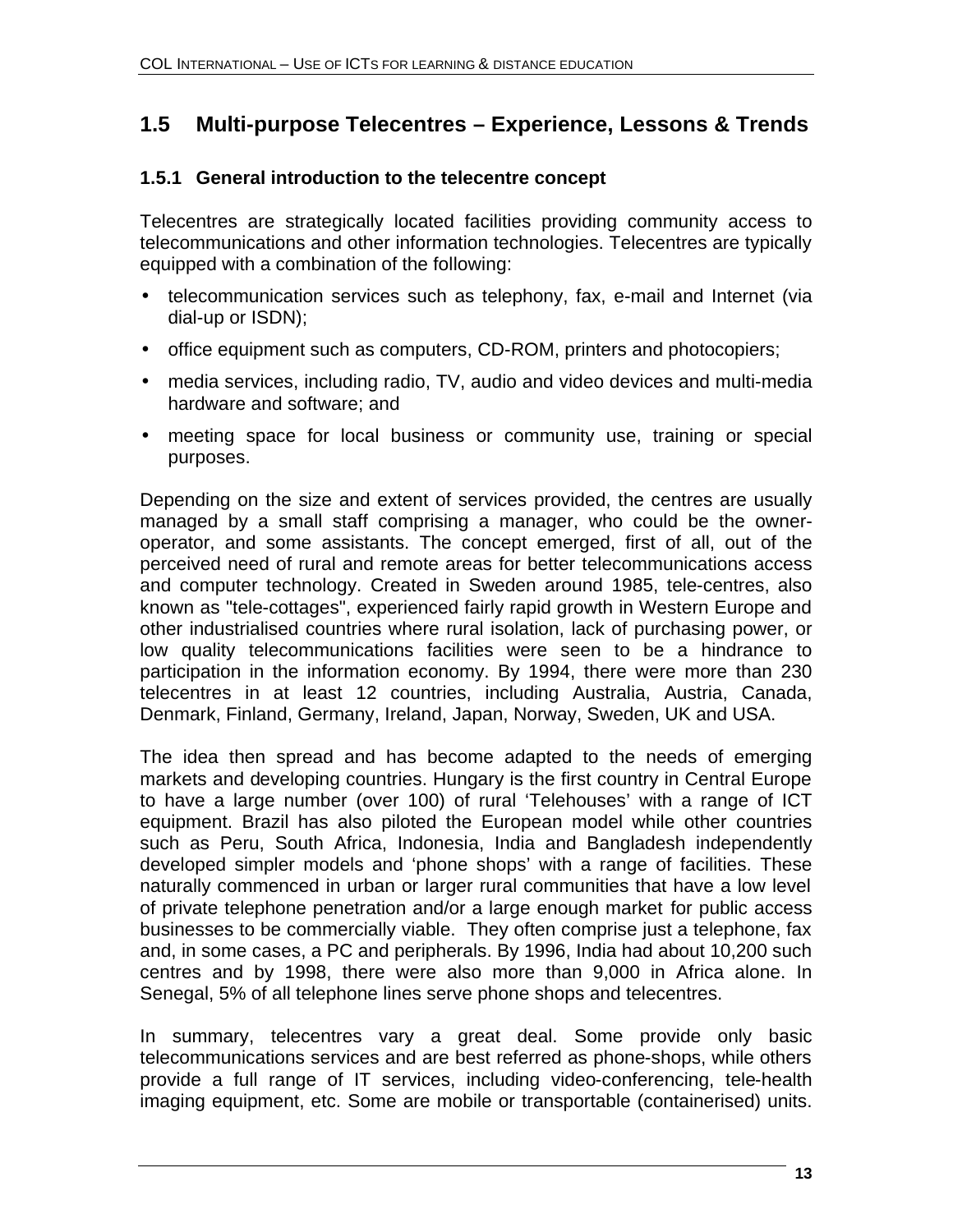In some cases, the telecentre is the only access point to basic services in a village, whereas in other cases it complements the local telecommunication network.

#### **1.5.2 Multi-purpose Community Telecentres (MCTs)**

The telecentre has also now become a potential vehicle to provide a wide variety of services, including distance education and health services. The advanced concept as developed and promoted by the International Telecommunications Union (ITU), called Multi-purpose Community Telecentres, includes additional facilities such as a library, workshop and teaching rooms. MCTs take advantage of the growing availability and access speed options for Internet service, along with the variety of uses, including 2-way teleconferencing and multi-media, to offer distance education and medical consultations, as well as to act as delivery points for government information. The equipment and specialised staff can also be used to train people on computer use and the Internet.

MCTs also function as community information centres, providing access to databases and receive and post information of general interest such as government notices, information on spread of diseases, weather information, prices of farm products, educational opportunities, etc. Thus the purposes of MCTs include:

- expanding access to ICTs
- extending the reach of basic services such as education, health and training
- providing information of general interest to the local community, including businesses, and
- providing access to infrastructure for the development of business (virtual offices, banking, tele-customer care)

One of the advantages of MCTs is thus of providing a means to deliver both public and private services to rural and remote locations without incurring immediate large investments in infrastructure. If fulfilling these goals, MCTs are expected to have a positive impact on the socio-economic development of the communities they serve, helping to:

- develop rural and remote infrastructure;
- provide rural regions with better public services such as education, health, and administration, including the paper work of government procedures;
- generate employment;
- integrate relatively isolated communities into the national and international information network and thus accelerate exchange of private goods and services;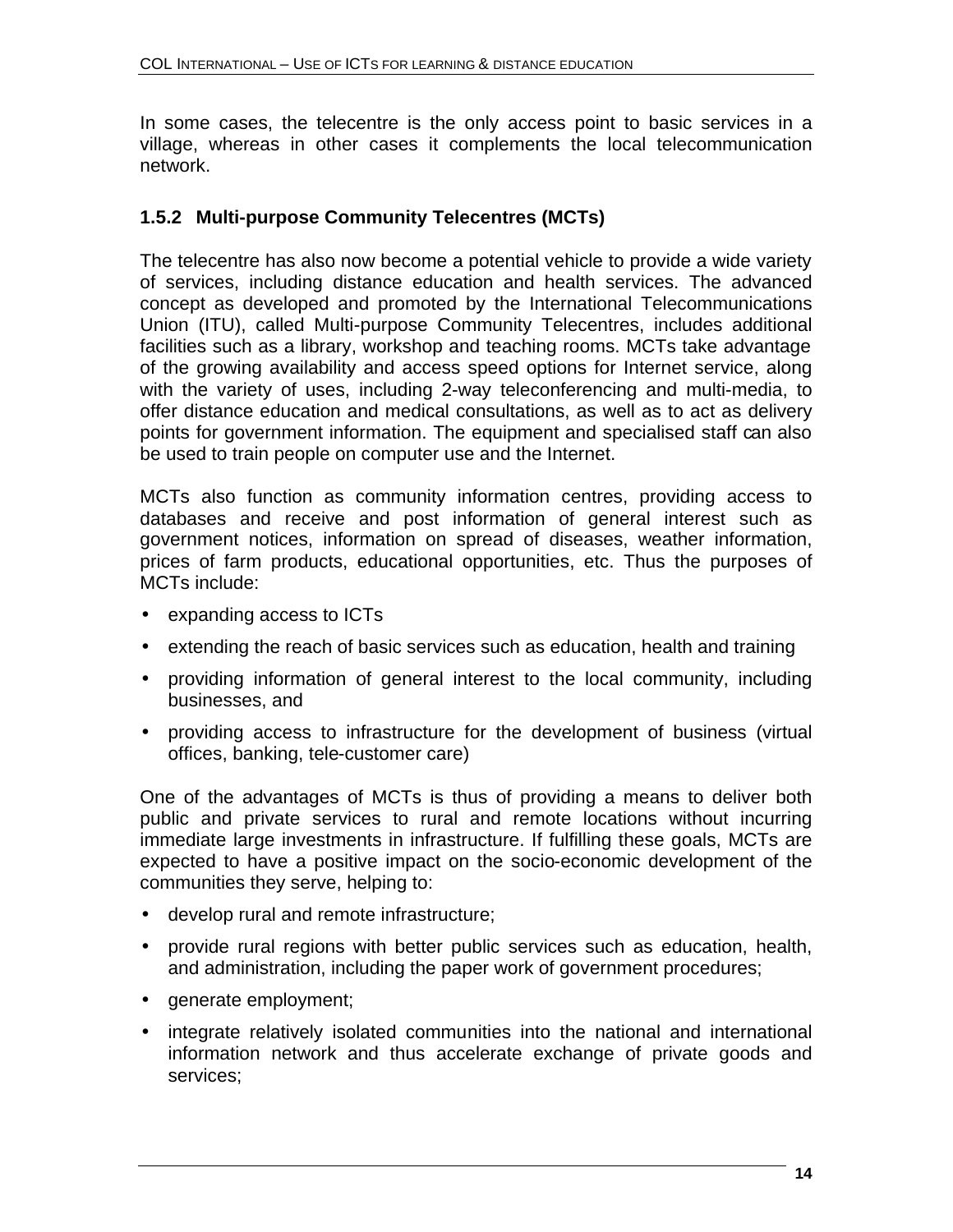- transfer expertise in a number of areas, such as agriculture, to and from the community; and
- give local producers access to information on the market, thus reducing the need of middle men and increasing rural incomes.

In this study, 43 MCTs projects involving key organisations were identified. MCT projects have been initiated in at least 21 developing countries, namely: Suriname, South Africa, India, Mozambique, Uganda, Philippines, Egypt, Ghana, Mali, Bhutan, Benin, Honduras, Tanzania, Mexico, Brazil, Hungary, Estonia, Romania, Haiti, Maldives and Vietnam.

Annex B lists the main MCT projects identified for this study, along with their main features such as stage of implementation, sustainability, services and uses offered, as well as operational issues. Most MCTs are still in the planning or pilot stage. In addition, the ITU has set aside funding for the implementation of MCT pilots in Burkina Faso, Egypt, Philippines, Trinidad and Tobago, and Zimbabwe.

Annex B shows that while facilities and usage vary across MCTs, most include basic telecommunication equipment, reflecting the intention to address the need for basic telecommunications access. The enhanced facilities depend on the situation, need and focus of the associated development programme. Annex B also gives a brief description of the issues that many pilot projects have faced in testing the concept.

Experience with services, usage, sustainability, and the problems, issues and achievements of MCTs in both industrialised and developing countries are described in the next section.

#### **1.5.3 MCT Experience and evaluation**

Evaluation of MCTs in developing countries, especially in terms of impact assessment on socio-economic development, are so far non-existent. This can be attributed to the very early stages of most of the projects. However, systematic evaluation frameworks and methodologies are currently emerging and more efforts are made to their development. $3$ 

Evidence of performance in developing countries is still very limited. It must also be borne in mind that cases vary according to the nature of the location, year of development and regulatory environment, among other factors. Thus, generalisations can be made only very cautiously at this stage.

 3 See "Telecentre Evaluation – A Global Perspective; Report of an International Meeting on Telecentre Evaluation", IDRC (Ed. R. Gomez and P. Hunt) Canada 1999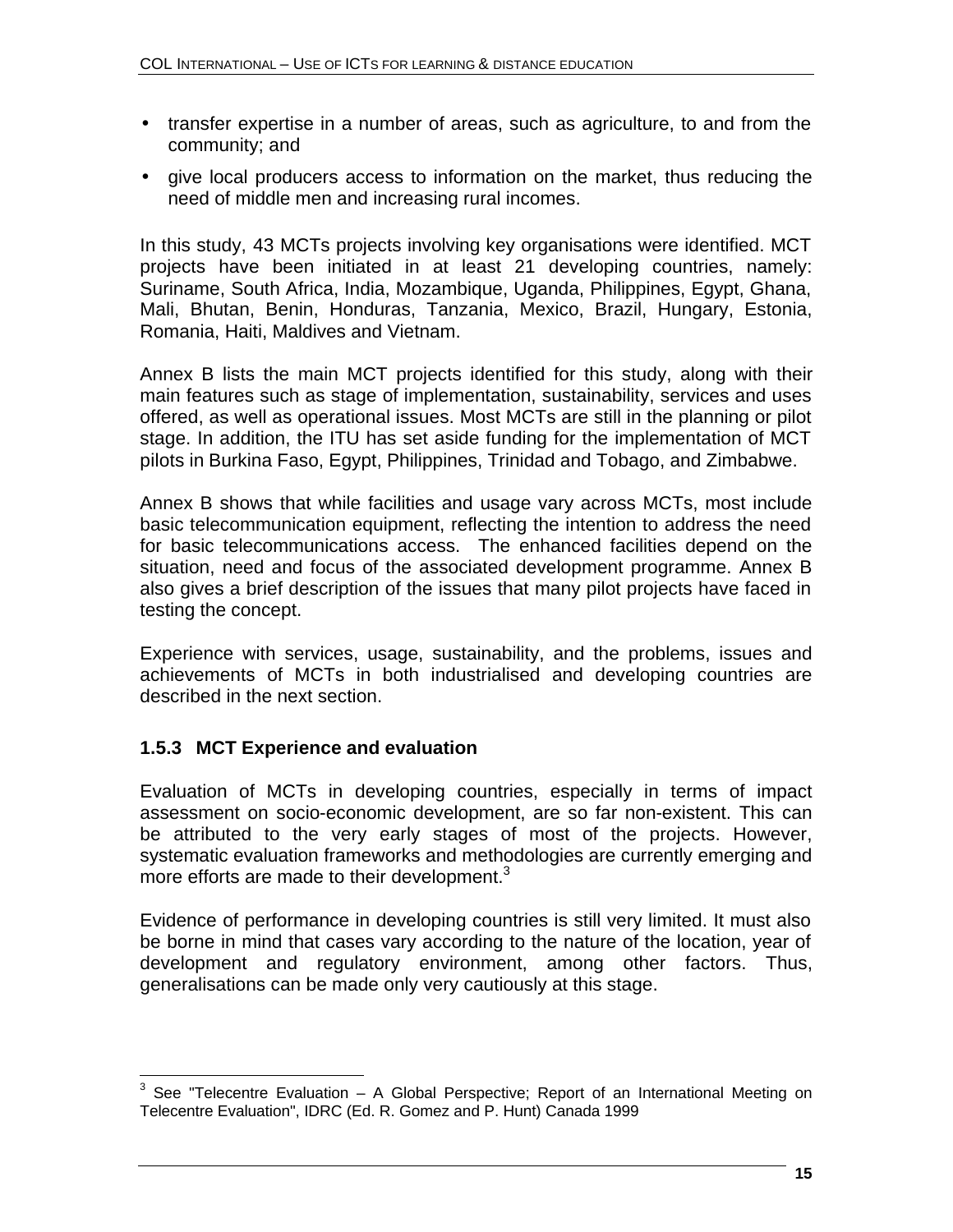#### *Services*

MCTs are geared to provide more sophisticated services beyond basic access to telephone services, such as:

*Tele-medicine* - consisting of consultation and, in the cases of MCTs equipped with clinical diagnostic terminals connected to an ISDN interface, included image transfer, interactive remote consultation and the transfer of data (patient history and records).

*Tele-administration* - relating to public administration, including welfare and employment applications, grievance filing via e-mail, etc., and also includes government information to be posted in a bulletin board.

*Tele-education* - ranging from administrative paperwork such as school calendars, syllabus and admissions to virtual lectures and video-teleconferences.

*Tele-trading* - referring to agriculture produce auctioning, with farmers securing better deals by contacting buyers directly, and other e-commerce applications.

*Tele-customer service* - including connection registration and bill collection for public services such as water, electricity, etc.

Other uses of MCTs include *tele-banking*, *tele-work* such as *word processing* and *virtual office* (use of office equipment for business purposes).

Priorities in uses of the equipment made available by MCTs vary according to the degree of development of the country. For example, a summary published by the ITU on MCTs in Ireland indicates that 50% or more offered access to computers and the Internet, word processing, photocopying, desktop publishing, and computer and Internet training. More than 20% offered some web-site development. MCTs in Ireland are clearly geared towards assisting small business development. Access to basic telecommunications is a secondary objective.

#### *Usage*

In contrast, out of the 43 MCTs in developing countries to date listed in this study, virtually all have basic telecom equipment for public use which also represents the primary demand.

A recent study<sup>4</sup> of 8 telecentres established by the Universal Service Agency in South Africa shows clearly that the strongest demand and usage is for the following type of services:

• phone calls and faxes

 4 Unpublished Masters of Communications Thesis, New York 2000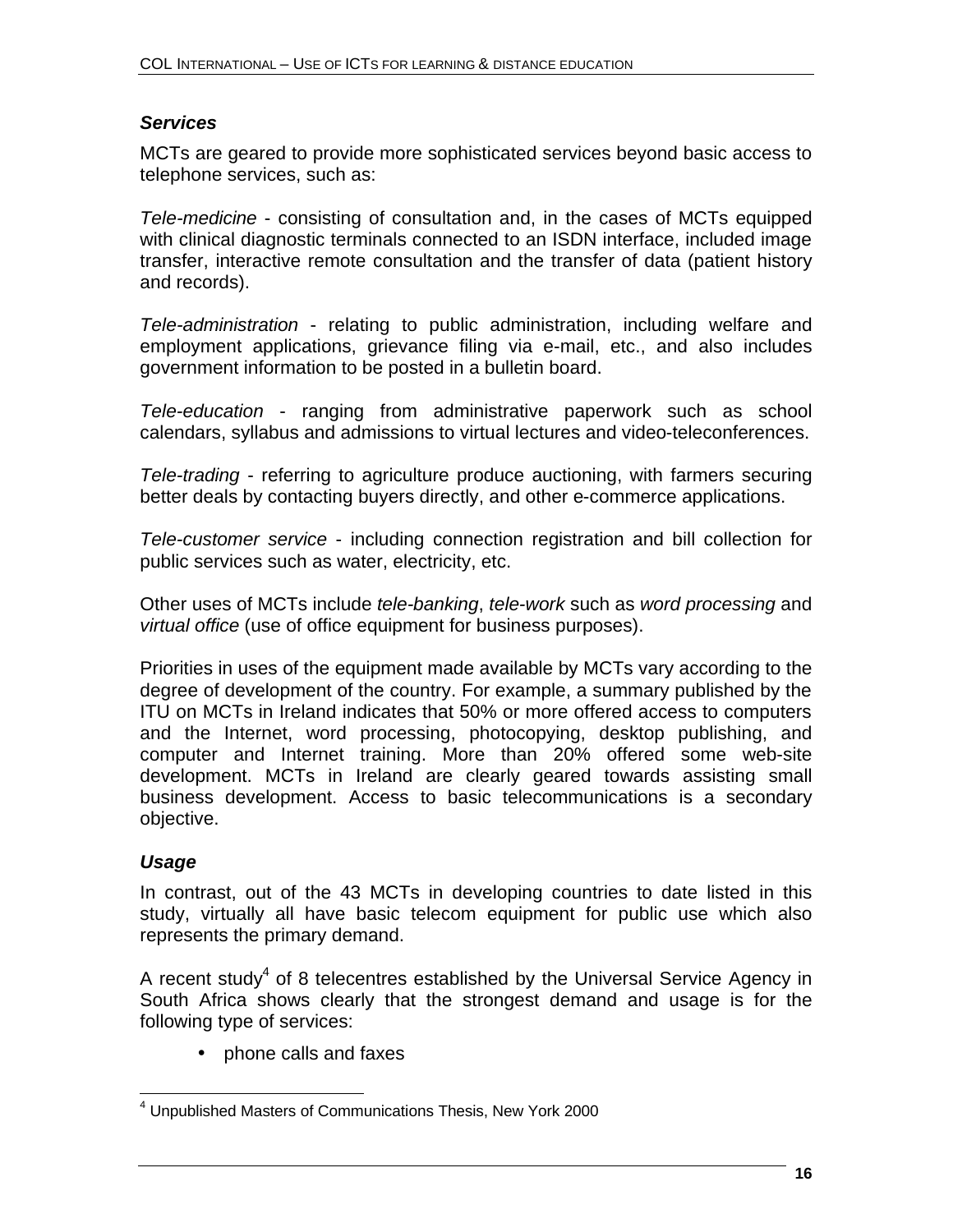- photocopying
- printing documents
- typing services
- bookkeeping services for micro-businesses

In addition, it seems there is a considerable demand for computer training and IT skills since it is seen as increasing the employment opportunities. However, most telecentres are not yet able to cater effectively to this market e.g. they do not provide certificates which makes the courses less useful for people looking for employment.

However, in order to justify the deployment of MCTs it needs to provide services beyond basic access to telecom and office equipment, which can be, and mostly is better provided by simpler phone shops. Evidence for this is the increasing number of PCO-type operations in emerging markets and developing countries which are deployed by incumbents and new entrants alike.  $5$ 

Although praised as a crucial development tool and with no doubt a considerable potential, the information available on rural Internet demand and usage in MCTs gives mixed evidence today in developing countries and emerging markets.

The operational telecentres of the Universal Service Agency (USA) in South Africa found that PCs and the Internet are severely under-utilised. The reasons are thought to be the following:

- illiteracy in general and computer illiteracy in particular;
- language problems due to the fact that the Internet is mostly in English but there are many local languages;
- lack of awareness and culture about usage and benefits of ICT;
- high cost for Internet connection through long-distance calls due to lack of local Points-of-Presence (POPs); and
- poor quality of telecom connections.

1

Apparently, also computer training has increased the PC usage only minimally. The experience of low Internet & PC usage of the South African telecentres seems to reflect the general trend.

<sup>&</sup>lt;sup>5</sup> Well-known examples are Senegal's Sonatel with about 10,000 PCO franchisees, Indonesia's Wartels, the Grameen phone-ladies in Bangladesh, PCOs in India, and the franchised PCOs in South Africa by the mobile operator Vodacom and MTN, and MTN in Uganda.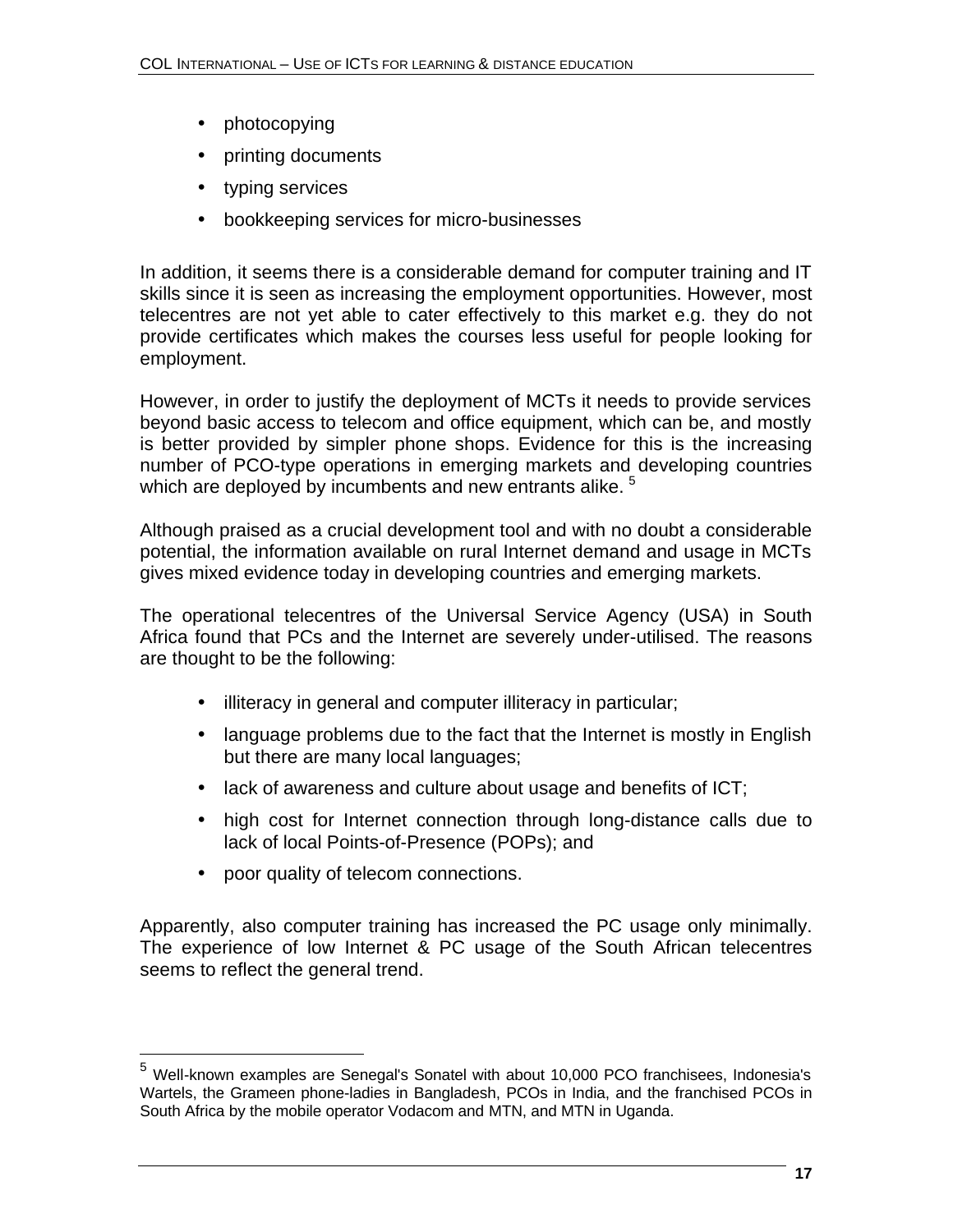#### *Local content*

Another major key issue explaining the under-utilisation of the Internet mentioned by telecentre practitioners and people involved in telecentre discussion is that there is hardly any content on the Internet which is relevant and worth accessing for rural people in Africa. Therefore, more recent telecentre initiatives have the element of local content development in-built and actively seek partners that can contribute to that such as local farmers organisation, local or international universities and many NGOs.

An example of local information demand and local content creation can be found in 4 'Infoshops' in Pondicherry India, in an area with around 20,000 inhabitants. It was demonstrated that rural villagers have a demand for information that is relevant and useful to them. On top of the list of info requirements were government programmes and entitlements for social welfare etc. The trial period also showed that farmers requested the following information:

- cost and availability of inputs such as seeds, fertiliser and pesticides
- grain prices in different markets in the region

Volunteers in the villages created a local database with the following types of information:

- government programmes for low income rural families
- directory of insurance plans for crops and families
- pest management plans for rice and sugar cane
- directory of local hospitals, medical practitioners and their specialities
- regional timetable for buses and trains
- directory of local veterinarians, cattle and animal husbandry programmes

Without consideration of the local content component to drive Internet usage telecentres will have limited success.

Whereas examples for e-commerce applications especially in rural Africa are very limited to date, the development of Internet based transactional services in MCTs is coming more and more into focus.

An example of emerging e-commerce applications in rural areas in developing countries is the online ordering of vanilla from rural Uganda. With support and funds from USAID and its Agribusiness Development Centre, a web-site for the Uganda National Vanilla Association (UNVA) has been developed. The UNVA is a private sector association of small farmers and processors that grow vanilla beans in addition to other crops as a supplement to their usually low income.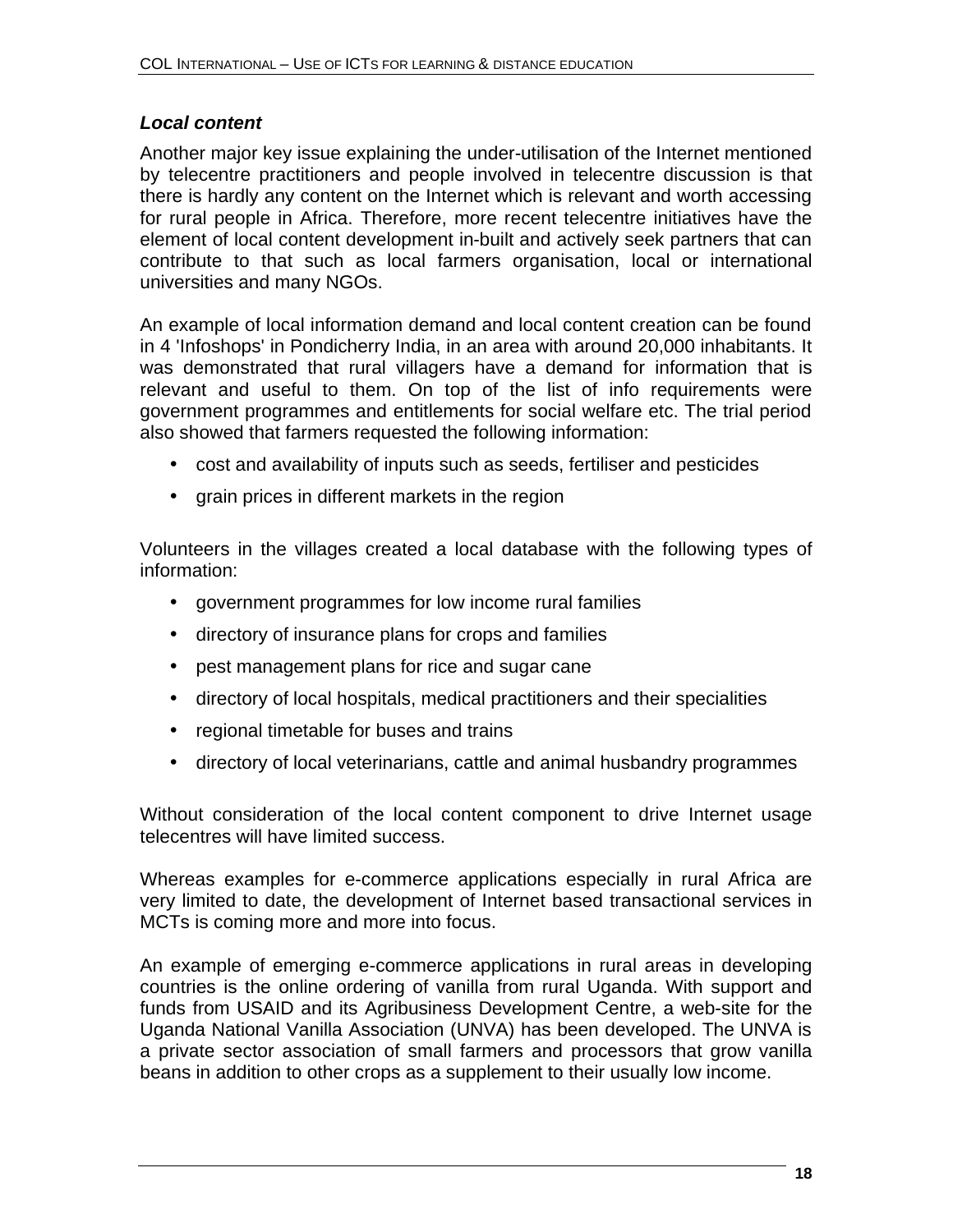The web-site has an on-line store where it is possible to order the vanilla with a credit card. The proceeds go back to the UNVA, but are currently more a means of supporting the further development of the association then a serious business. However, the web-site also provides contact for commercial importers with an interest in larger quantities.

#### **1.5.4 Financing, sustainability and ownership models**

#### *Financing*

Given their potential as a means to accelerate socio-economic development, MCTs initiatives are financed and supported, often in partnerships, by:

- international and regional organisations such as the International Telecommunications Union (ITU), UNDP, the World Bank, FAO, and OAS among others;
- national international development agencies, e.g. International Development and Research Centre (IDRC), CIDA, USAID, DANIDA, SIDA; and
- educational and cultural institutions, e.g. UNESCO, the British Council and the University of West Indies.

The commercial private sector involvement in MCTs so far is rather limited and comprises mostly in-kind contributions. International and local NGOs play a considerable role in implementing MCTs.

In contrast, small-scale phone shops or Public Call Offices (PCOs) are overwhelmingly privately financed and run. Sometimes a form of licence or franchised brand name is also introduced to standardise appearance or regulate the number of outlets, though this is sometimes more of a hindrance than help to the development of the market, offering more opportunities for official control than are necessary.

PCOs tend to emerge where a sustainable and profitable market exists. It is noteworthy though that many PCO type operations have been induced by specific obligations on operators – on the incumbent, the second national operator or even cellular operators. Examples are:

- Vodacom and MTN in South Africa which run PCO franchises and subsidise the call rates;
- PT Telkom's Wartels in Indonesia;
- Sonatel in Senegal; and
- Teleboutiques in Morocco.

But it is not only these obligations that have created a favourable market and the expansion of PCOs in order to provide access to telecom for the poor and the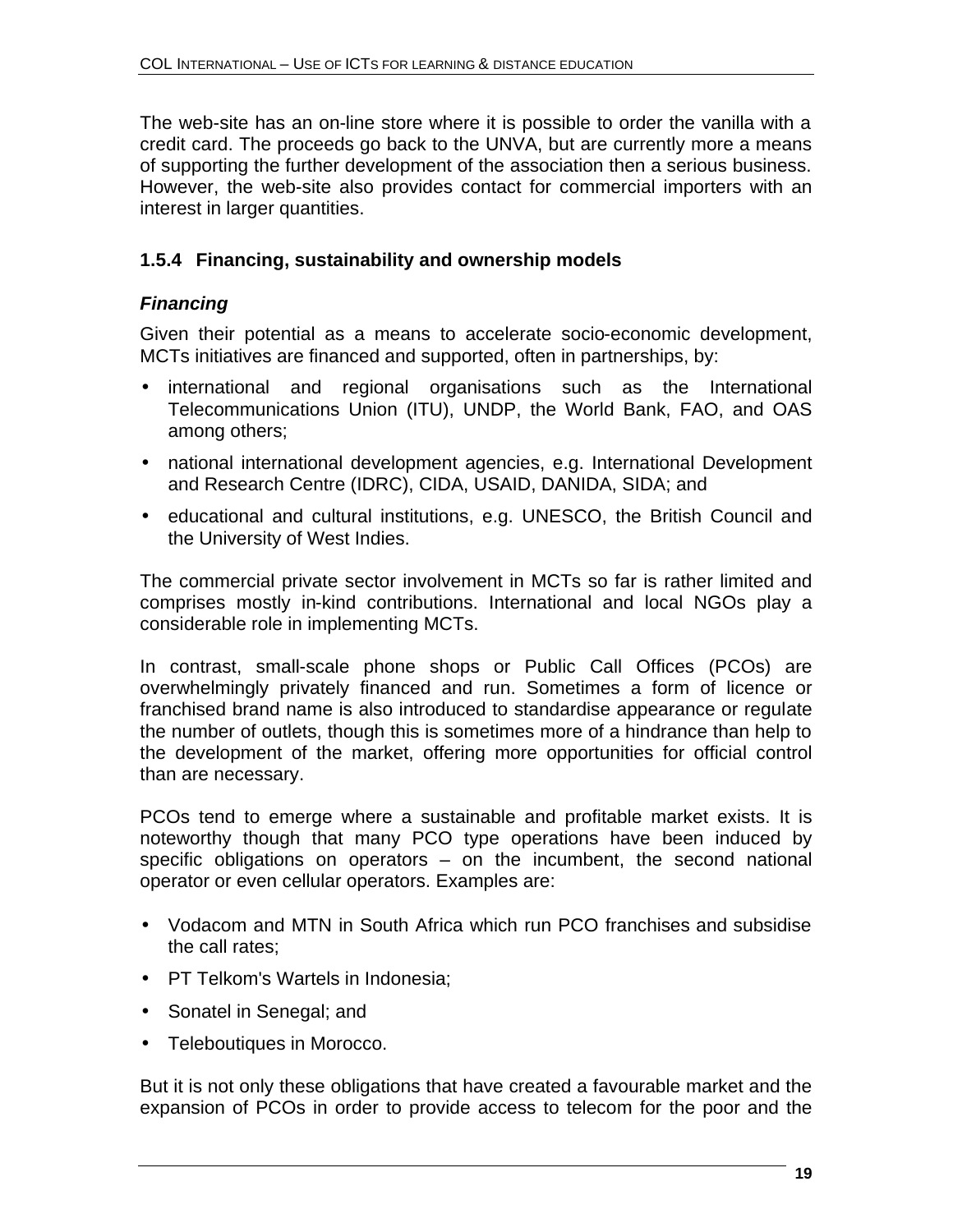rural population. Through 'rural funds' or universal service/ universal access funds commercial operator have been incentivised to provide services to rural and under-served areas. Operators can receive or bid in competition with other operators for a subsidy to provide service to rural areas. These rural funds often receive their finance from a 1% contribution of all telecom providers in a country. Successful and prominent examples are Chile and Peru.

#### *Sustainability*

MCTs are expected to be sustainable in the long term, as their socio-economic impact and the opportunity cost of alternate modes of delivering the services they can offer are realised. At the moment, almost all MCTs thus combine public involvement with 'an eye' towards eventual self-sustainability.

Some MCTs also have the *potential* to be self-sustaining in the medium to long term. In the early stages, however, many MCTs require a certain amount of public investment to offset the high start-up costs and piloting of new ideas.

MCTs allow public agencies and private IT companies to assess the demand for products and services while creating the market through exposing the public to the applications. MCTs thus provide a means to explore rural locations as potential new markets for IT companies.

Experience in the UK suggests that profitability is possible, however this has not been universally so. Many telecentres have not been able to move beyond the stage where they are dependent on institutional or volunteer support and donations of equipment, as shown below.



**Source: ITU, December 1998**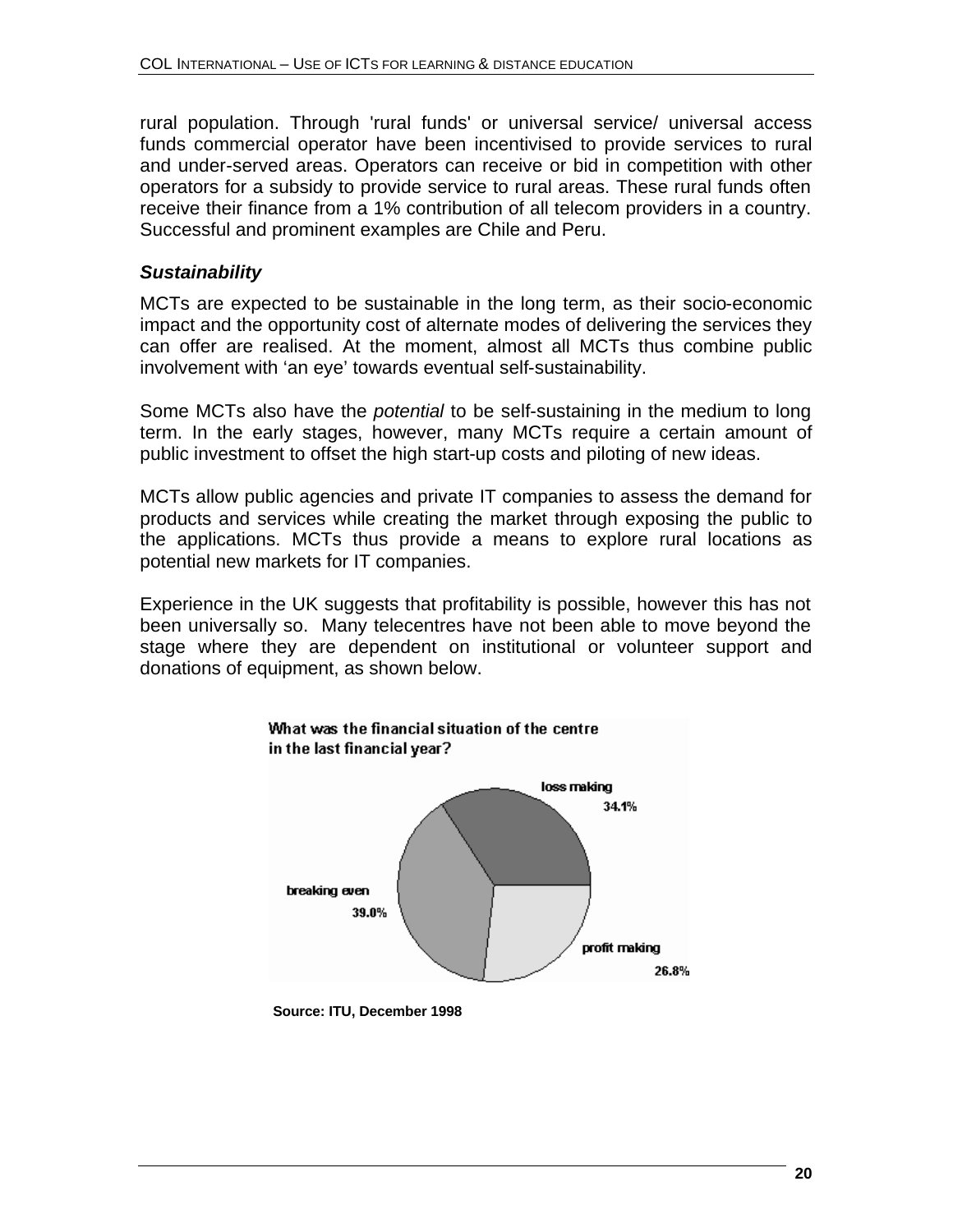It can be observed that about 25% of MCTs in the UK are profitable while about one third experienced losses. This has been the typical experience of telecentre projects in European countries.

Experience on sustainability of MCTs in developing countries is very limited, as most of the projects are young and are not expected to be self-sustaining until after 3-4 years in operation.

The financial advantages which MCTs could enjoy in developing countries, compared to advanced countries, is that:

- a larger income can be made from basic telecommunications access in case they are the only provider, by extending the infrastructure to as of yet unserved areas e.g. using satellite or wireless technology (otherwise it is at the expense of smaller businesses and shops being able to operate a basic phone shop profitably in the absence of an MCT).
- block funding from the education, health and administrative ministries of government could provide substantial income if MCTs are recognised (as they should be) as a cost-effective means of delivering services which would otherwise not be provided, and therefore paid reasonable fees.

The ITU $<sup>6</sup>$  suggested that after initial investments are made, telecentres could</sup> provide annual pre-tax profits of US\$71,300, about 60% of total annual revenues.

However, caution is necessary, as the (few) financial analyses carried out by some international agencies use hypothetical or optimistic revenues, which cannot be achieved unless managers are astute commercial entrepreneurs. Some of the analyses also do not take full account of the need for rapid depreciation and amortisation of equipment common to the commercial ICT environment.

Currently there is no MCT in a developing country which has proven to be selfsustaining. The reasons are many-fold, but the most evident reason is that many have been operational for only a short time and have been challenged with all sorts of teething problems.

However, judging from the limited data available on financial performance of MCTs and practitioners and expert opinions, the prospect of MCTs becoming self-sustaining is considered rather dim. A look at the ownership and operating model as well as the typical size of MCTs can shed some light on the reasons for this not so optimistic outlook, but will also show emerging trends and solutions for different approaches.

 $\overline{\phantom{a}}$ <sup>6</sup> Ernberg, Johan "Universal Service by Means of Multipurpose Community Telecentres", 1997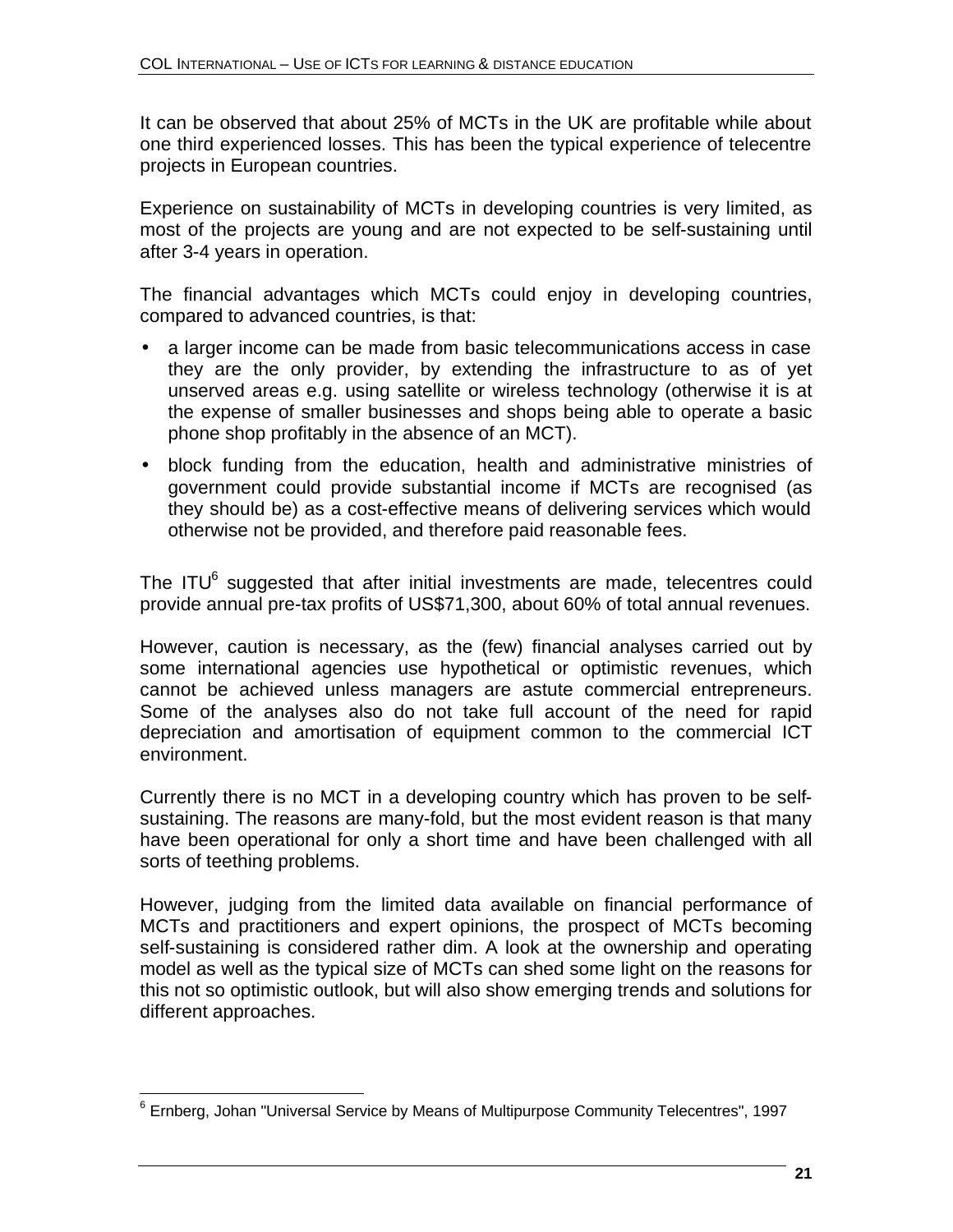#### *Ownership and operating models*

1

While MCTs vary in many aspects, one common characteristic is that hardly *none of them has been either initiated by the private sector nor any individual MCT is run by a local entrepreneur on a commercial basis*. MCTs are predominantly initiated by development agencies and often run by local  $NGOs.<sup>7</sup>$ 

This ownership model is naturally reflected in many elements of the operating model and some problems related to it. The objectives of many local NGOs responsible for operating the MCT are to foster their individual and specific development purposes. The MCT is just a tool to facilitate specific development efforts. Thus, a main characteristic is that those NGOs, as non-profit civil associations, have mostly no primary intent to make profit using the MCT and are often not commercially minded and skilled.

Consequences in many cases, though there are obviously also exceptions, have been problems with:

- Pricing pricing strategies and guidelines are often missing, and prices do not reflect the cost of providing the services.
- Market analysis & business plan proper demand studies prior to the establishment and planning of MCTs are often missing as is the case for business planning.
- Competition there are two threats relating to competition in places with existing infrastructure, first local entrepreneurs can compete with the MCT which is not bad in itself but many MCTs are not prepared for this, and second, if MCTs provide subsidised services they distort the market for emerging local entrepreneurs who provide telecom access and business services etc.
- Human resources many MCTs rely on volunteer work and managers often do not get compensated with an appropriate salary; this results in difficulties of retaining motivated staff long-term.

MCTs are therefore often seen as 'supply-driven'. Due to these difficulties there is an emerging trend that calls for 'demand-driven' models.

 $7$  Examples are the info-shops in India Pondicherry, funded by IDRC and implemented by the M.S. Swaminathan Research Foundation; the Universal Service Agency's telecentres in South Africa, awarded to 'Community Based Organisations' (CBOs); Uganda National Council for Science and Technology (UNCST) for the MCTs in Nabweru and Buwama, funded by IDRC; Nakaseke MCT in Uganda is financed and supported by UNESCO, UNECA, IDRC, ITU and World Bank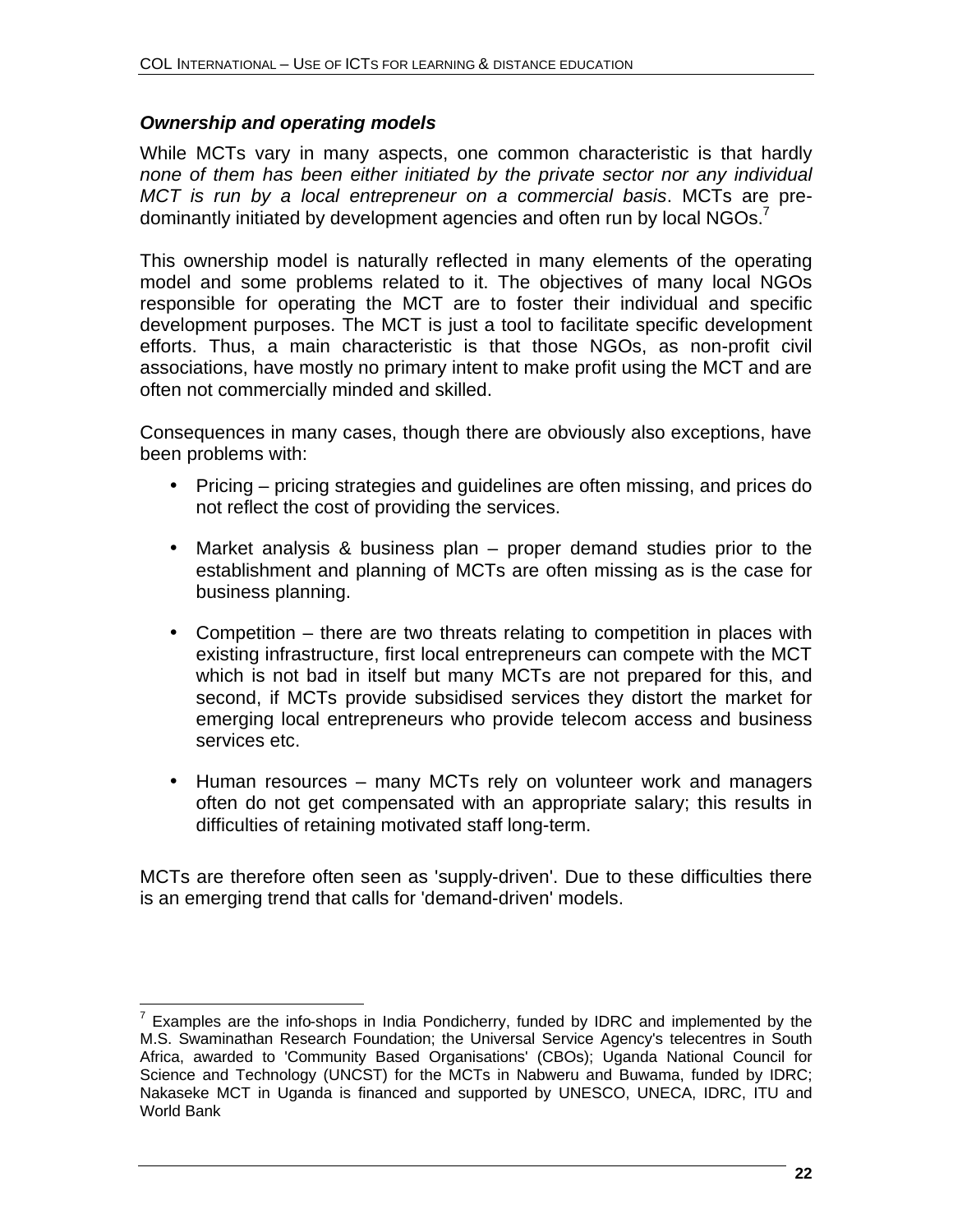#### **1.5.5 Recommendations and Guidelines for implementation of MCTs**

In this section we suggest an approach for COL and international organisations to pursue in the development, promotion and support of telecentres. Our recommendations incorporate three important principles:

- 1. Basic telephony services can be delivered commercially without major outside investments, if the basic telecom access infrastructure exists. MCTs should not compete with or be planned in such a way as to reduce the viability of an already developing basic telecommunications retail business involving local agents and entrepreneurs.
- 2. Despite some variety, there is room for more types of telecentres, in particular those involving the private sector. Explore models which are in size between a PCO and a MCT, which are privately run and commercially oriented, and provide also more advanced ICT services that foster socio-economic development through smart-subsidy mechanism and other incentives.
- 3. Larger MCTs could be used more as a laboratory and incubator for services and ICT applications fostering rural socio-economic development than as the model for replication itself. Only economically successful models are likely to replicate themselves in larger numbers and can spread the benefits beyond singular locations. Still the costs and financial performance of the more advanced internet based ICT services in MCTs should be accounted for, financed and supported separately, taking every step possible to maximise their revenue generating capacity and ultimate self-sufficiency.
- 4. The cooperation and contribution of government (national and local) must be enlisted to:
	- a) create supporting regulations and allow pricing for effective operation, and
	- b) generate revenue from the beneficiaries (including government departments) of those ICTs which cost-effectively deliver social infrastructure services, such as education, health and public information.

#### *General recommendations*

The general implementation strategy recommended by Intelecon is as follows:

- 1. Government regulators should be strongly encouraged to:
	- liberalise the reselling of basic telephony service at the local retail level, and to remove all bureaucratic obstacles which discourage private entrepreneurs from operating phone shops and small telecentres, and
	- work with incumbent and/or other telecom operators and ISPs to devise reliable and local-call-charged points of presence (POPs) in all localities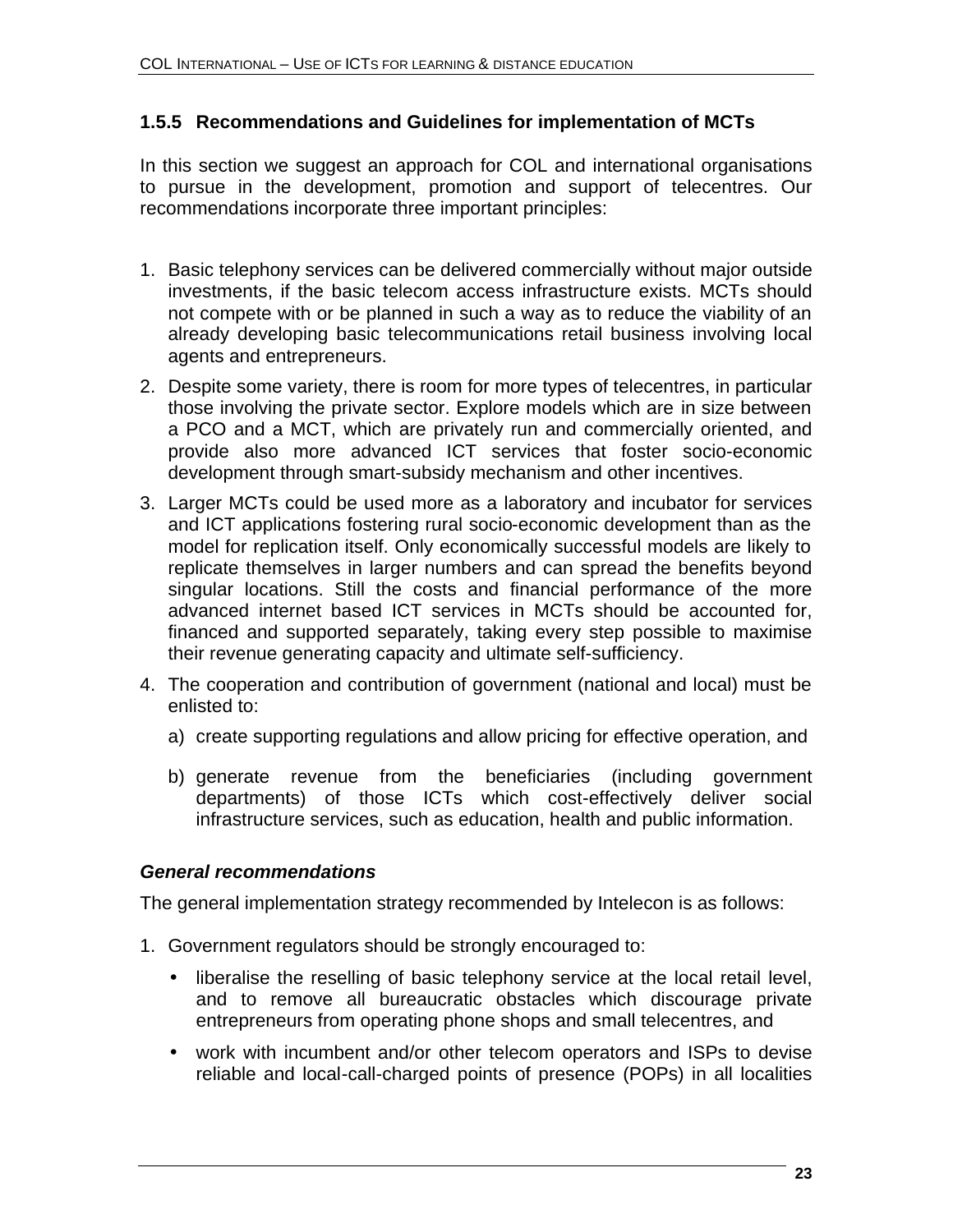likely to have MCTs, in order to optimise their operational performance and help create successful implementations.

- 2. Various financial options should be offered by international organisations seeking to develop telecentres, depending on local market conditions, e.g.:
	- Micro-loans (say up to US\$15,000) to enable entrepreneurs and phone shop operators to purchase PC equipment and advanced communications services, to establish small privately owned and operated telecentres.
	- Seed finance (US\$100,000 maximum) on matching basis for qualifying cooperative or community owned MCT projects. It is suggested that part of the community contribution to capital and/or operating cost may be in kind.
- 3. Enhanced MCT services –i.e. the 'non-basic' services such as internet, telelearning, tele-health, tele-administration, PC training, meeting room rental – should usually be organised and developed separately from telephony and fax, but according to an approved business plan. They may be financed by contributions from international agencies, government, community cooperative groups and service or technology suppliers. MCTs should however have definite goals and targets for self-sufficiency, and clear bases on which self-sufficiency – financial or socio-economic - is calculated.
- 4. Best standardised telecom access for the ICT services in MCTs and smaller telecentres might, in some situations, be achieved with a satellite based VSAT service. It is recommended that this be considered where the regulatory and operator environment is suitable, and that the co-sponsorship of a VSAT operator or supplier and ISP be sought.
- 5. Preference should be given to telecentre marketing & management solutions which have a 'franchise' element – name branding, standardised look and methods, standard payment vehicles (e.g. pre-pay cards), quality control and training package – in order to increase their recognition nationally and their presence in both urban and rural localities. This will tend to increase their quality and also the chances that urban dwellers would purchase pre-pay cards or otherwise finance participation by their rural friends and relatives.
- 6. Sponsoring agencies must have a standard 'application procedure' for each of the micro-loan and MCT financial package. The micro-loan procedure will be much simpler than that of the MCT package, since the primary objective is to assess the borrower's marketing plan and financial viability, whereas larger MCT projects will have much more complex relationships and dependencies. The lead funding agency should also provide consulting assistance to help the application procedure.

### *Business Planning*

A good business plan, as part of the financial application documentation, is critical. It must provide a clear vision of the need, services and expected performance of the project or commercial venture. It must also create confidence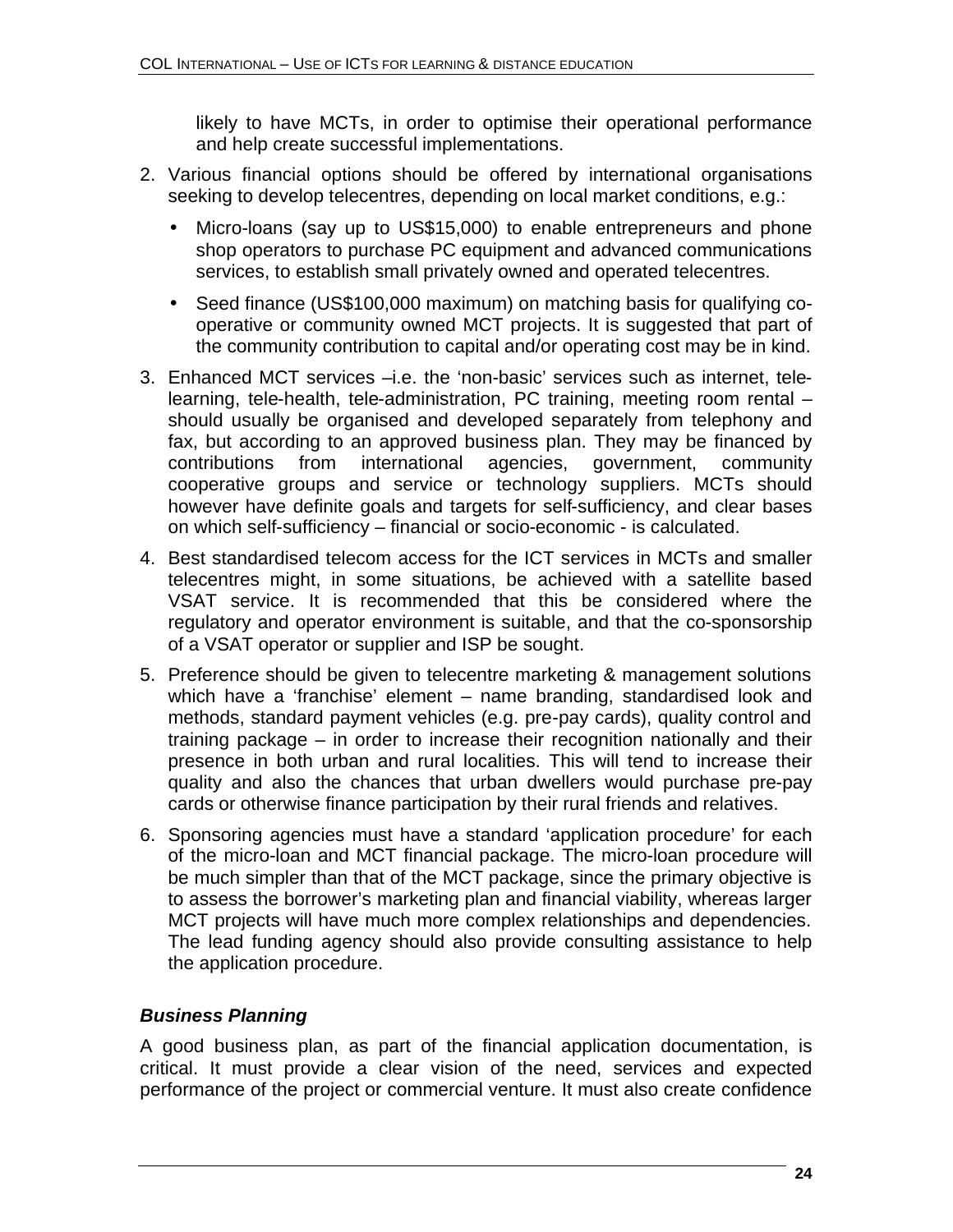and clarity among the owner/participants, sponsors and financiers of the project. The plan also serves as an ongoing reference for owner, financiers, management and staff and provides the basis for continual or periodic assessments of the strategic and financial health of the project.

Although micro-loan applications will be simpler than full MCT applications, all business plans should contain the following [micro-loan exceptions noted]:

- A mission statement and programme description.
- A clear outline of the ownership structure and participants in the project, and whether the centre will be a franchised or independent business, a community co-operative, an arm of local government, etc. Preferably the centre should be, from the outset, a commercial entity, even if parts – to be clearly identified - are known to need subsidisation.
- A demand assessment (community demographics, interests and affordability). The assessment should include a market study that assesses the availability of telecommunications, the presence of other suppliers in the location (e.g. phone shops, schools, hospitals) and the specific needs of the region (including the kind of information needed by the local community).
- [Mainly for MCTs] an assessment of the site's access to telecom infrastructure, the local topography, and the best access technology and other systems (e.g. power) required for the centre. This assessment should suggest the technology that best fits the characteristics of the site.
- A financial proforma should contain start-up expenses and start-up costs, as well as projections of number of users, fees/prices, revenues, expenses, financing costs, operational costs and salaries/profit, depreciation and amortisation of equipment, marketing costs, etc.
- Sample schedules, showing costs and revenues for each major department or service - e.g., telephone, fax, computer, training, photocopying, tele-health, tele-administration, etc. - allowing management to make periodic assessment of the performance of the centre against the plan.
- Financial 'bottom line' performance must be shown and any variations from profitability explained, justified and projected into the future to show how the situation will improve.
- Summary of funding requirements and of financial or in-kind contributions from all sources. The scale of the investment and the scope of services proposed must be justified.
- An operational plan (organisational chart, staffing plan, equipment and facility plans and assessment of possible problems and solutions) [Mainly for MCTs].
- For MCTs mainly, an assessment of support from the local community (to confirm that benefits of the MCT to are understood by the local entrepreneurs and residents) and for commercial telecentres a marketing plan.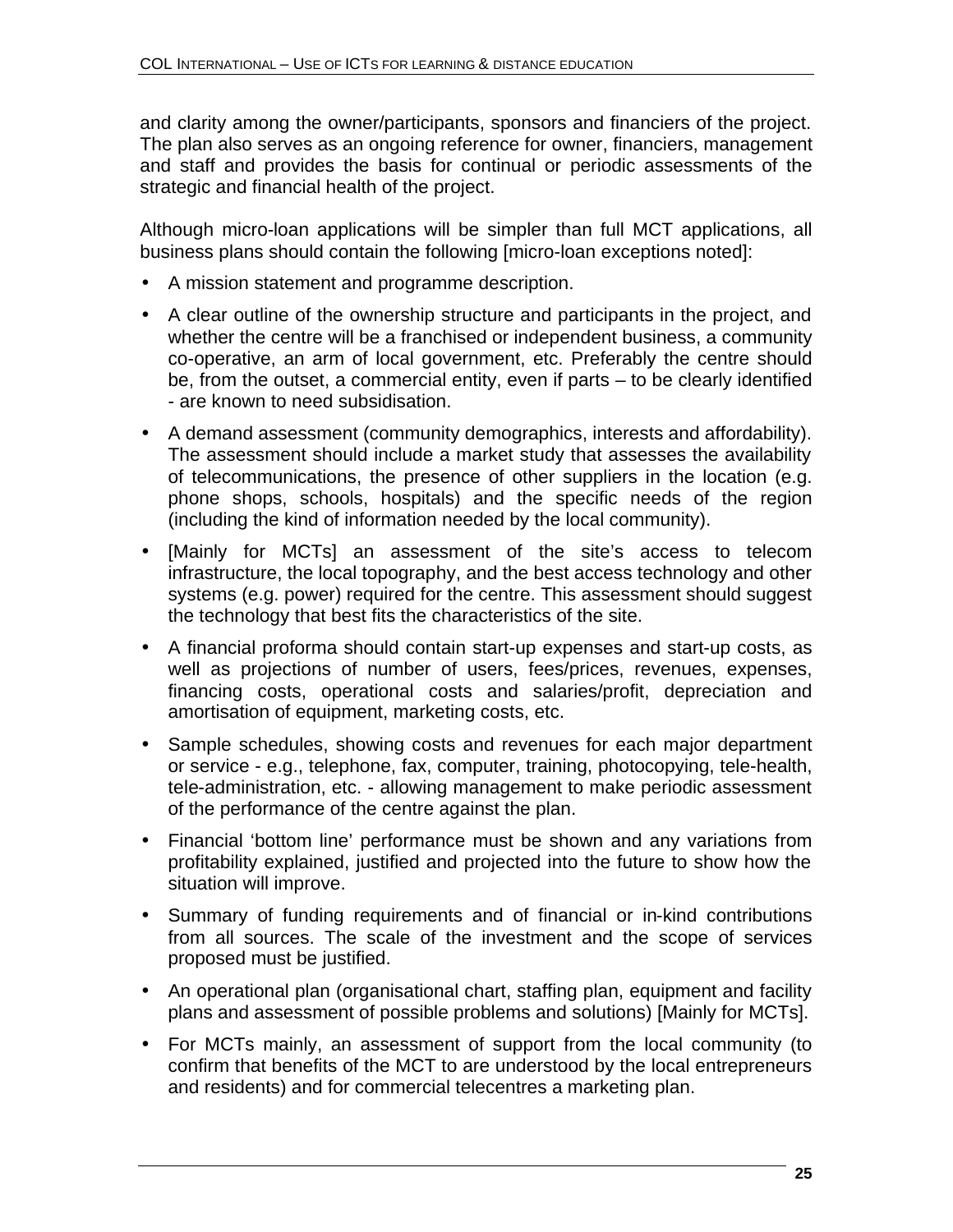A business plan should be realistic and be elaborated after a careful assessment of the characteristics of the location to be served.

#### *Management & human resources of MCTs*

*Basic principle:* On balance it is best for the MCT to be planned and run on a commercial basis, with a clear outline of the role, rationale and contribution of community and other public organisations. The success of MCTs relies heavily on the skills and entrepreneurial spirit of the local manager, and the backing he receives. Recruitment should target local and 'highly spirited' entrepreneurs capable of developing a management and monitoring system.

*Form of business control and management assistance:* Some forms of business structure – e.g., a franchise relationship – carry the advantage of providing standards of recruitment, training, and support in the form of a start-up package, operating manual, quality standards, etc. Allowing for the fact that MCTs will have a range of structures, sound principles of recruitment, training and support should be established and adhered to.

*Recruitment of manager:* Ideally the manager-entrepreneur should be recruited before the form and final scale of the MCT investment is decided. Large visions should not be imposed from outside, but astute local business people should be able to sense where good opportunities exist and help to maximise both the scale and viability of an MCT. Preferably, the entrepreneur-manager should be known and respected in the locality.

*Training:* Managers should have proper training as part of their engagement. They should help to train their staff, local users and volunteers in the use of the equipment, customer service and provide clarity on responsibilities.

*Senior staff in large MCTs:* In relatively large MCTs, it is advised that two senior people have responsibility. One would be a project co-ordinator who is in charge of business development, including the co-ordination with other participants and creation of awareness of the MCT. The other would be a competent site manager who foresees daily operations.

*Partnerships:* Given the nature of MCTs to provide social benefits while being sustainable, it is often suggested that they should include participation from both private and public organisations. Thus, in a number of cases, such as South Africa, it is recommended to adopt a "3P" (private-public partnership programme) strategy.

*Monitoring:* It is useful to set a performance criteria of all kinds and to set a timetable, with milestones, to monitor the operational and financial performance of the centre, in order to confirm operational policies.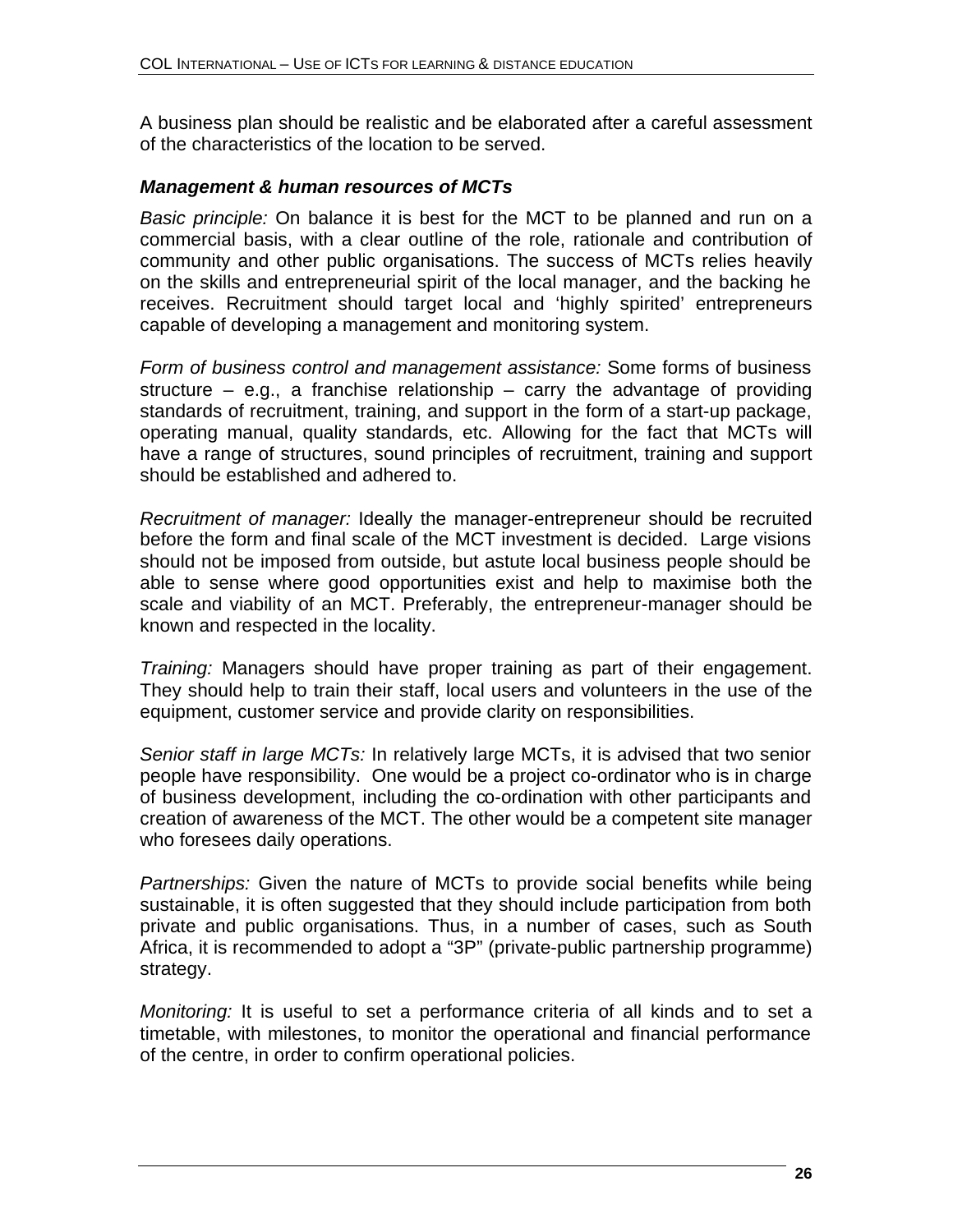#### *Marketing & financial matters*

*Awareness:* MCT managers should create awareness of the MCT and its benefits through presentations and demonstrations. The location of the MCT is important. So is 'branding' – one of the advantages of franchising - such that a similar name and logo appears across the country.

*Image & location:* It is useful to keep the image of the site local and familiar. It has been observed that local image lessens the risk to vandalism and theft. Being close to a market or main square provides visibility of the site.

*Operating hours:* These should allow accessibility to the full potential demand

*Appropriate tariff policy:* A good, cost-related pricing scheme should ensure sustainability of the MCT and be practical. Clear guidance on tariffs and price setting should be given to staff, and appropriate peak and off-peak rates offered.

*Business development:* It is advisable to constantly make optimal use of resources to produce money. For instance, where possible a MCT manager could offer to establish or arrange for web-site development promoting, for example, a local farming co-operative, etc.

*Ongoing commitment of sponsors:* It is important to keep sponsors and participants informed of the performance and achievements of the MCT to ensure their ongoing commitment. It also important to continue to build a local business network.

#### *Equipment Management*

*Power supply:* The quality and reliability of the local power supply is an issue. It is important to have power break, surge and lightning protection, battery back-up, etc. as well as a source of replacement supplies.

*Appropriate and useful software:* Workstations should be loaded with software useful to the residents, to avoid sub-optimal use. Equipment should be adapted to the local needs and thus it is important to make an assessment of what is necessary and most suitable to service local residents.

*Modularity and flexibility:* Managers should implement a systematic modular approach to the equipment and services contained and offered in telecentres, so that investment and expansion can be staged. Equipment should be easily upgradable and compatible with peripherals. Equipment capacity should be planned according to the demand. It is important to adopt state-of-the-art technologies and also be prepared to evolve as technology and local needs change or develop.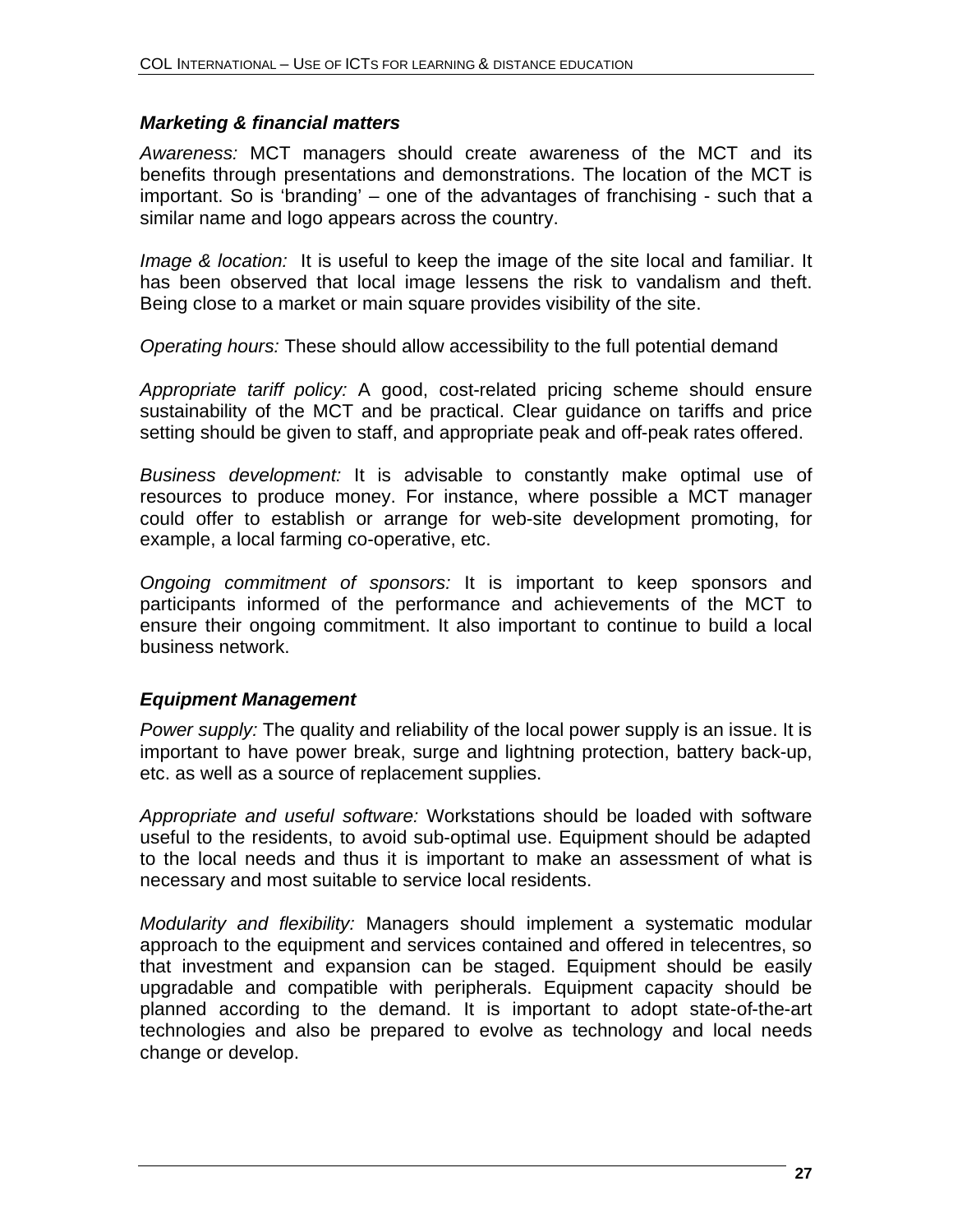*Optimisation of use:* Strategies should be developed to take advantage of equipment in off-peak hours (e.g. by offering telecom-intensive and word processing services at those times or prices which maximise use and efficiency).

# **1.6 The Policy environment for ICTs – lessons and needs**

In this section we identify and summarise important favourable conditions for ICT based distance education. We draw on international experience and discuss the six countries of this report: South Africa, Ghana, Mozambique, Fiji, Trinidad & Tobago and Canada.

First we will discuss the policy environment which is favourable to the development of the telecommunications and Internet infrastructure, and second how elements of education policy can help the use of ICT in distance education.

#### **1.6.1 Policy affecting infrastructure, information technology & the Internet**

Distance education using information and communications technology is, to a large extent, dependent on the reach and quality of a country's existing telecommunications infrastructure. For example, telephone density either limits or allows people to have access to the Internet, and the quality, and capacity of the network determines the potential for DE multi-media applications. Another key condition is the cost of access; high cost telecommunications can severely limit the take-up of DE initiatives.

#### **1.6.2 Privatisation and liberalisation**

It is now widely understood that privatisation and liberalisation are important steps in the telecommunications sector reform process, resulting in accelerated infrastructure development.

Privatisation typically injects needed capital into the sector. In developing countries this often means foreign capital injection. The private investment allows a more speedy network upgrade and roll-out than the state-owned cash-strapped former monopoly operator could accomplish. National policies need not only to privatise their incumbent operators but also ensure that the investment climate is secure and attractive. With privatisation comes a more entrepreneurial and efficient management to the telecom operation.

The introduction of competition is the next step and an important condition for network development. Whereas privatisation brought needed investment to the sector and the efficient management of the operator, competition is the factor that drives the prices down for telecommunications services.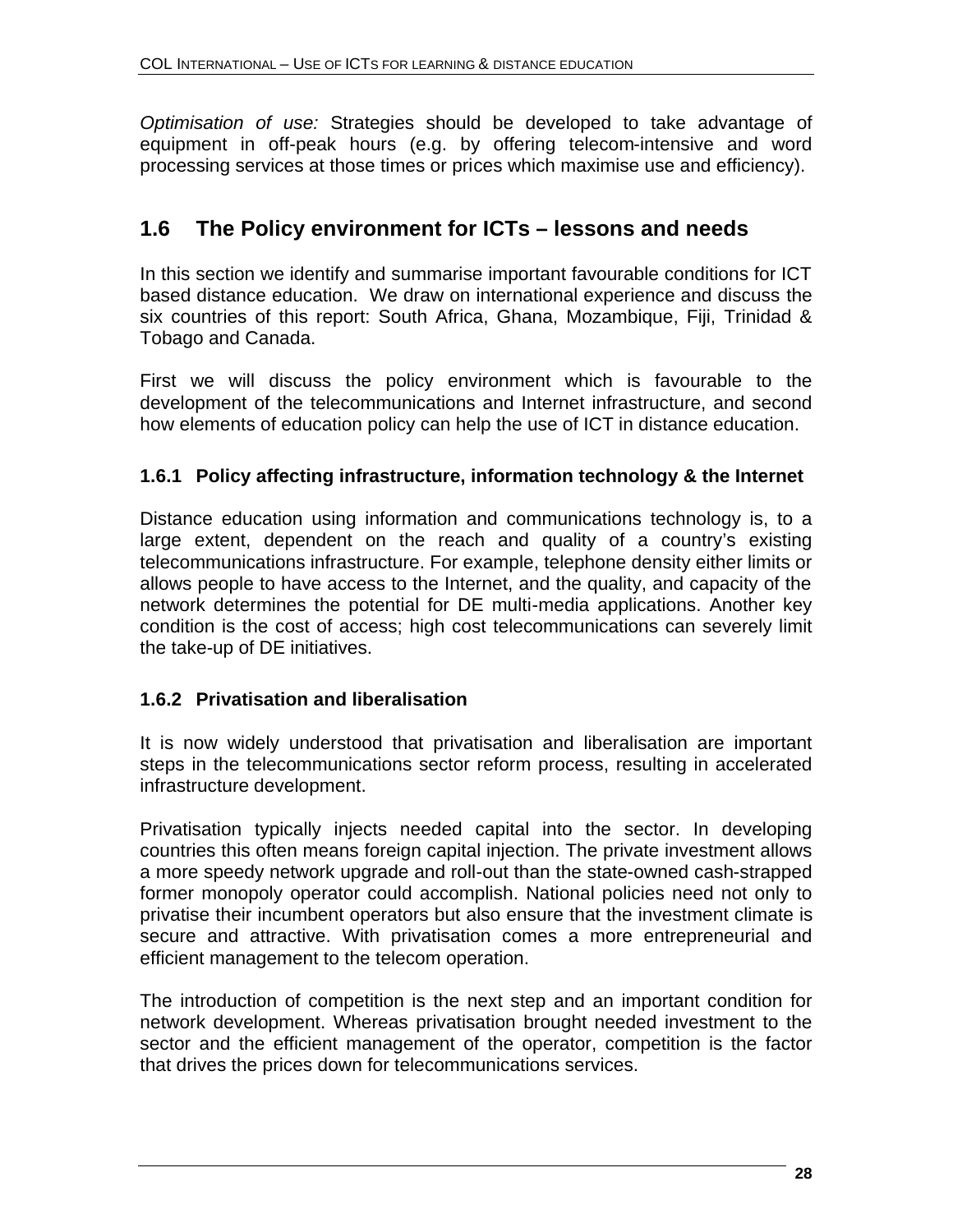Except for Canada which has just recently also opened its local loop market to competition, none of the six case study countries has a fully liberalised telecommunications sector. Ghana created a duopoly by issuing a licence for a private second operator in 1997, but the operator could commence operation only at the beginning of 1999, due to regulatory difficulties. The duopoly expires in 2001.

None of the other countries has liberalised their basic fixed service market and only South Africa has provided a fixed date for the liberalisation. However, all of the operators except Mozambique's are partly privatised.

### **1.6.3 Effective regulation**

Although telecommunications sector reform is called deregulation, it is misleading to think regulation is no longer needed in a liberalised and competitive market, or that the market simply regulates itself. Governments faced with the need to liberalise often fear that national objectives and development goals are neglected by the market, assuming that liberalisation is synonymous with the absence of regulation. This is not the case if effective regulation is in place, as the section below on rural telecommunications will show.

Deregulation means mainly that the government stops influencing the operation of telecommunications networks. Often the ministry responsible for telecommunications is the policy setting body, the regulator and the operator. This needs to end with privatisation and liberalisation. Effective liberalisation requires an independent regulatory outside of the ministry responsible for telecommunications, since the ministry often still has an ownership interest in the former monopoly operator. The privatisation process usually takes place over several years, with the government retaining a majority or minority share during that period.

A recurrent key problem is that the former monopoly operator uses its market dominance to hinder the new entrant. The regulator's role is to ensure a level playing field and fair competition. One of the most common problems is the question of interconnection between the incumbent's network and the new entrant. The former monopolist can delay the start in operation of the new entrant through delaying agreement to interconnect arrangements. Competitive service provision is virtually impossible if interconnect is delayed or the interconnection tariffs are overprized and not cost-related.

Ghana, although partly liberalised (duopoly), has experienced exactly this problem. Although the independent regulator, the National Communications Authority (NCA), was established in 1996 according to recent reports adequate qualified staff for the NCA have yet to be appointed. This has partly caused long delays in competitive network roll-out by the new entrant, due to interconnection disagreements with the incumbent operator. The new entrant could only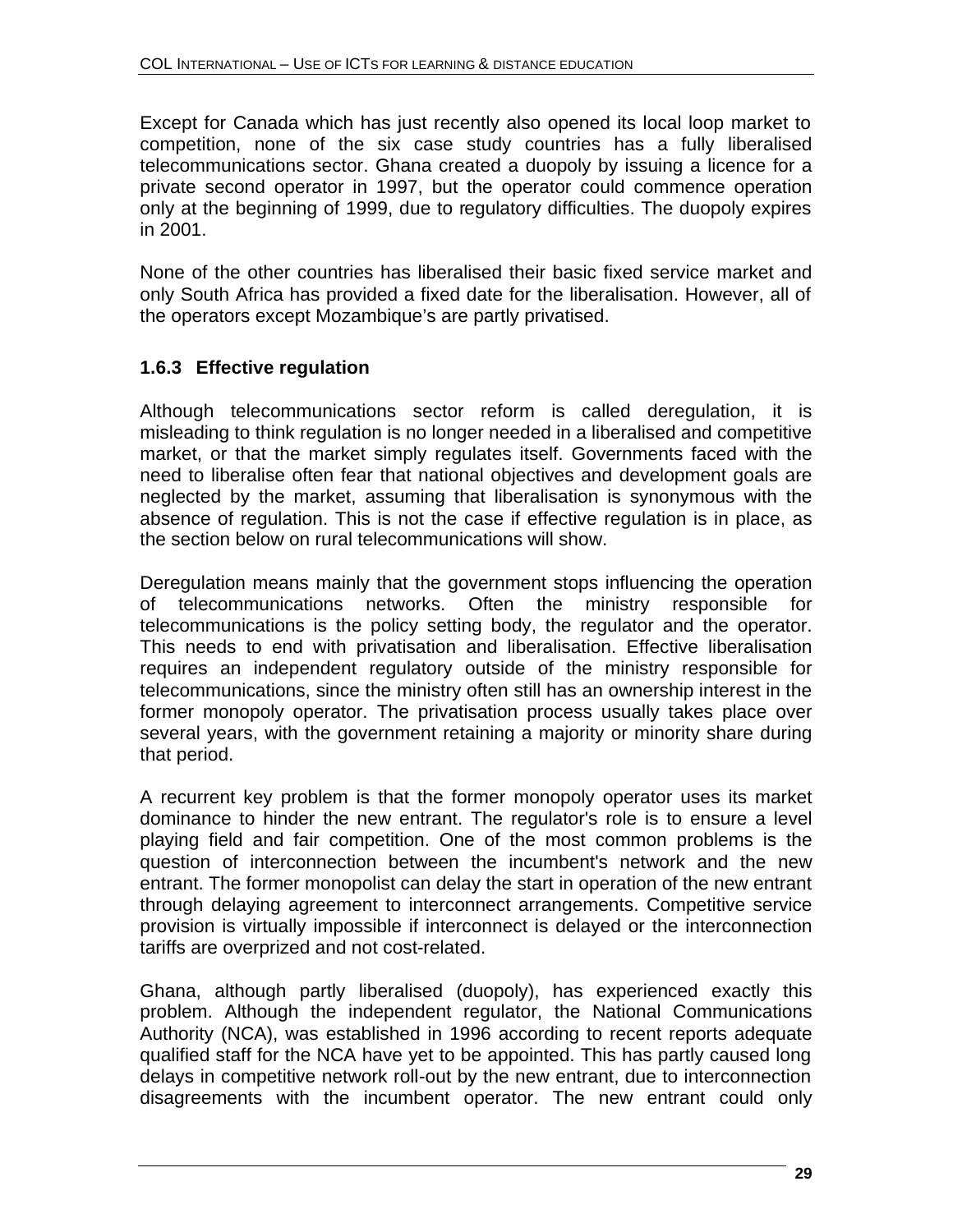commence its operation two years after the license award. Clear interconnection regulation, enforced by an independent regulator acting as arbitrator in case of conflict, is essential for effective competition.

#### **1.6.4 Rural programmes**

Distance education is often most needed in rural and remote areas, where it is economically challenging to provide for a small number of residents the same depth and range of education opportunities as cities enjoy. Distance education can enhance and complement local resources. Also, the need for economic development in rural areas makes education all the more crucial.

Unfortunately, in terms of telecommunications infrastructure, rural and poor areas are the most neglected part of the country, making ICT based distance education difficult.

Favourable conditions for ICT based distance education can be found in countries that have special programmes for telecommunications network development in rural areas. There is a wide range of possible rural policy plans and actions, some of the most common of which are listed below:

- obligation attached to licenses requiring a certain roll-out target in rural areas (this could be individual lines, payphones, or – most effective in developing countries – private-run phone shops or small telecentres)
- special rural licenses which are auctioned to the bidder asking for the least subsidy
- the set-up of a rural subsidy fund to supply the above subsidy, levying a small % of revenues from all telecom operators to finance rural network expansion

Ghana has only postulated teledensity goals, but they are not coupled with concrete plans or a mechanism for implementation, although a rural fund is under discussion. Mozambique has no policy or plans on rural access at all.

South Africa is the outstanding example having a very definite policy and institutions to foster access to telecommunications services in rural and disadvantaged communities. In 1996 the government created the unique Universal Service Agency (USA), a statuary body which has the function of promoting, fostering and overseeing the provision of universal access (defined as telecommunications services within walking distance for everybody) and later universal service (affordable individual service).

The USA has initiated a telecentre programme to improve access to telecommunications in the country, and a Universal Service Fund (USF) was also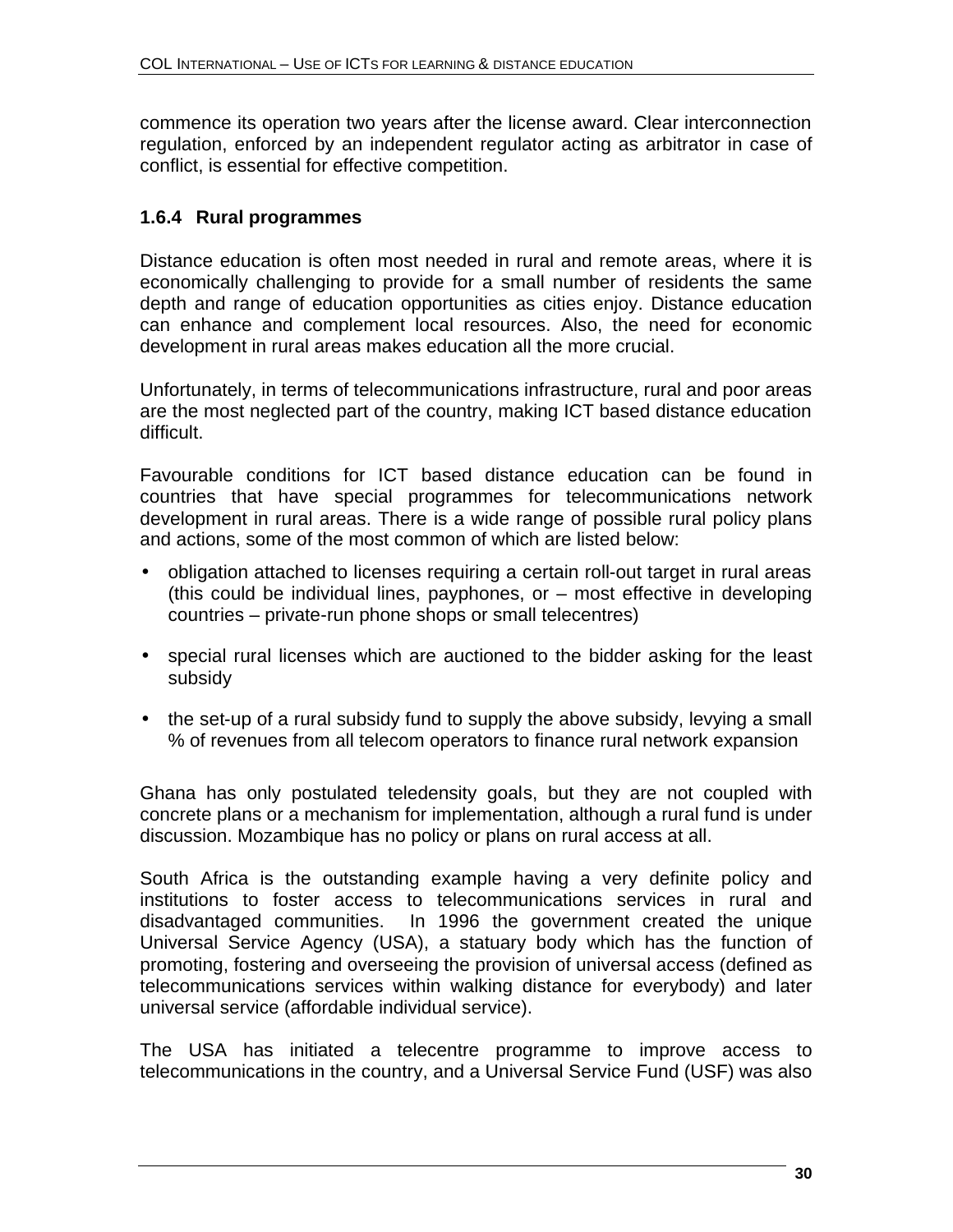created to help finance the telecentres. The USF receives its money from a levy taxed on all telecom operators, as well as from international donations.

In addition, the fixed network operator and the two mobile operators have obligations to provide services to disadvantaged urban and rural areas. For example, the mobile operators Vodacom and MTN have an obligation to roll out 22,000 and 7,500 community service phones respectively by 1999.

In Canada, with its vast territory and low population density, the incumbent telecommunications carriers have the obligation to provide universal service, i.e., affordable telephone service to every person regardless of location. As can be seen later, Canada has initiatives such as the Community Access Programme (CAP) which are unique in ensuring that rural communities also have access to the Internet.

Mozambique, Fiji and Trinidad & Tobago have no special provisions for their rural areas.

#### **1.6.5 Internet and IT**

The Internet plays an important part in ICT based distance education, and most applications are dependent on using the Internet. Therefore, in addition to the policy focused on the telecommunications infrastructure supporting the Internet, the policies and laws directly regulating the Internet have an impact on the potential of ICT based distance education.

The following policy principles and regulations are important:

- *Liberalisation of Internet Service Providers (ISPs):* The majority of countries seem to be following this principle, including developing countries.
- *General "hands off" approach towards Internet regulation:* This approach recognises the fact that the Internet has developed so rapidly, largely owing to the fact that it was free of hindering regulation. Although still in debate, a view seems to be evolving that the common law should be sufficient to regulate activities on the Internet (i.e., the commerce law for e-commerce, criminal law for Internet pornography, etc.).
- *Promoting broadband and advanced communications:* This can be achieved by allowing competition to flourish and the government remaining 'technology neutral.'
- *Low import tax on computer hardware and software:* This applies also to telecommunications equipment.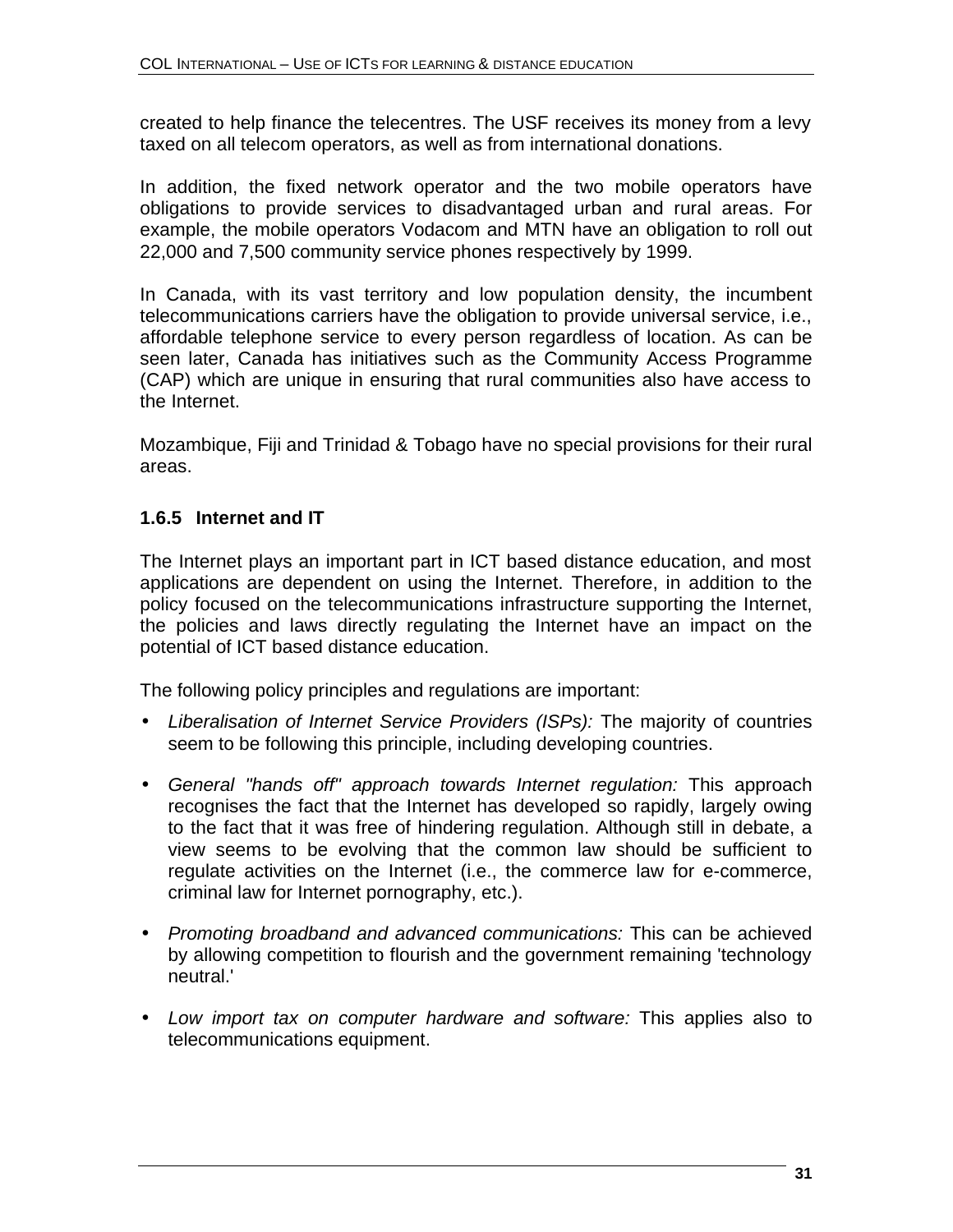• *Ensuring that transmission capacity pricing is low and cost-based*: Otherwise ISPs cannot offer affordable consumer prices to achieve a mass market. Again, competition is an important prerequisite for lower prices.

Similarly crucial is the pricing of local dial-up access to ISPs, which determines the speed of Internet take-up. There is an African policy initiative to guarantee local call prices for access to ISPs nationally, however only 13 countries have thus far subscribed to the concept.

All six countries have liberalised ISPs, but with various success if measured by the number of ISPs. Canada, not surprisingly, has a huge number of ISPs: 210 in 1998, followed by South Africa which had 75 ISPs in 1998, then doubling in number to 150 by 1999.

Ghana and Mozambique had nine and six ISPs respectively in 1998, reflecting a slow take-up and regulatory problems.

The two island countries, Fiji and Trinidad & Tobago, had two ISPs each. However, this not only results from less decisive Internet policies but is due also to a naturally limited market.

#### **1.6.6 Education policy**

From the observation of the six case studies, it seems that the following policy initiatives are important conditions and facilitators of ICT based learning and distance education:

1. *Government awareness of the importance of ICTs for national education*

This demands understanding that a) information and communications technology are vitally important to the development of the economy and to participation in the global information society, with a corresponding need to develop appropriate skills, and b) ICT based learning and distance education can play a crucial role in broadening access to education for the whole society.

#### *2. A strategic plan or policy*

This must be based on an analysis of needs and priorities for the use of ICT to improve education. Key elements and concrete steps of such a strategic plan are:

- ICT skills integration in national curricula
- equipping schools with computers
- teacher training on ICT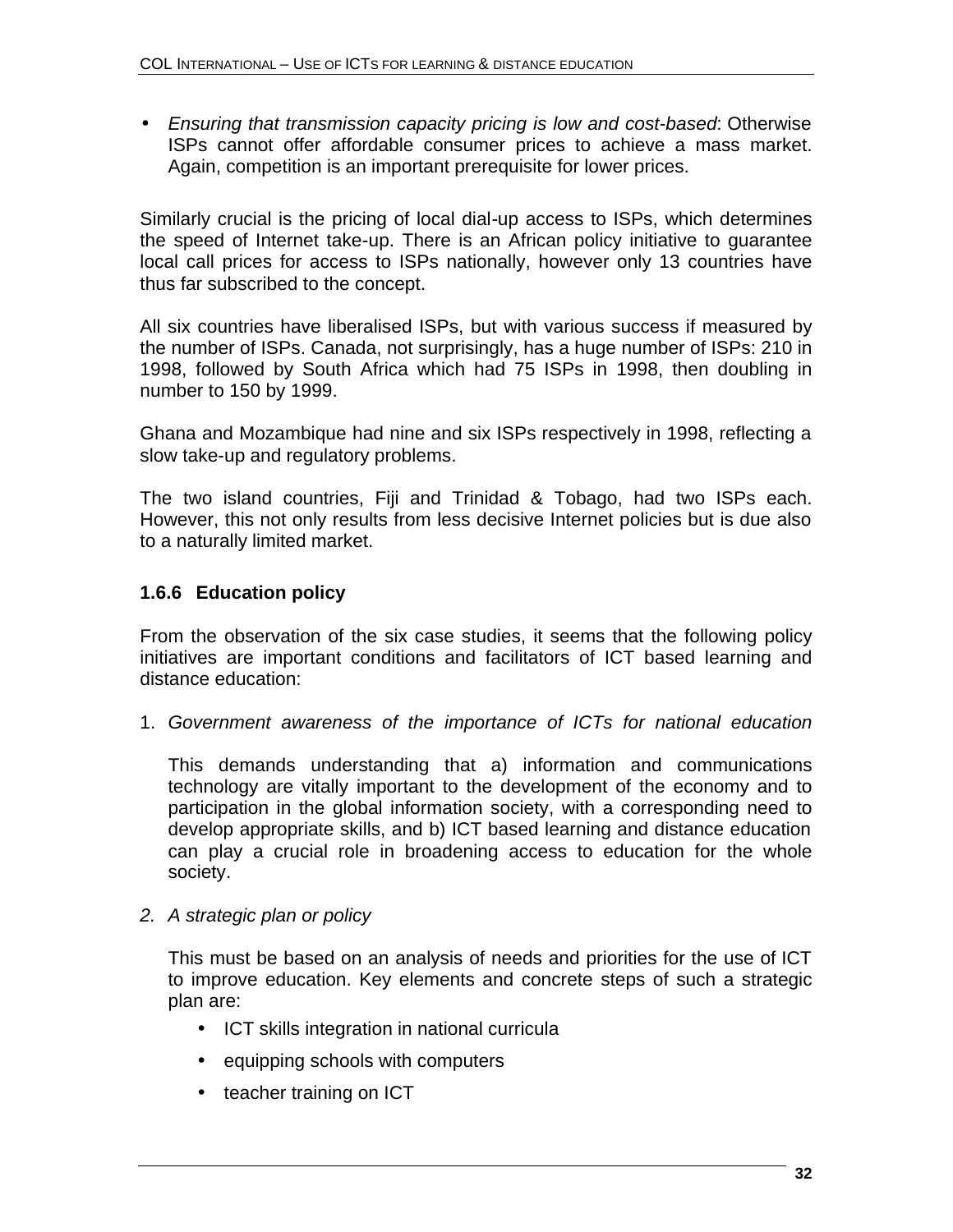• initiatives and programmes which invite and attract private sector involvement

Two other conditions are important for the success of ICT based distance education. These are 1) the presence of local participation and initiative, and 2) serious considerations regarding the self-sustainability of projects.

From its review Intelecon gained the impression that in developing countries the more modest projects are the most successful because they are better able to secure sufficient funding to sustain themselves. Also, it seems that the less ambitious and more concrete projects find it easier to secure private sector contributions.

The large scale projects are often still in the process of securing and negotiating funding and it remains unclear how operating and recurrent costs will be covered in the long run. In order to develop sustainable ICT based distance education in developing countries, models of financing need to be devised which provide for transition from initial dependency on the international donor agencies to selfsustaining and continuing institutions.

Some initial ideas encountered in our case studies are the following:

- *Fee-based usage of ICTs for distance education:* Even small charges help to finance ongoing operating costs. E.g., in Ghana schools charge an additional monthly fee to sustain computer labs; funding could be arranged for pupils who definitely cannot afford even the most modest charge.
- *Universal service fund or equivalent as 'seed capital':* In South Africa the USF which supports the establishment of telecentres is secured from a small levy on telecommunications operators. Also, the projects are sufficiently modest that many centres promise to become self-sustaining in the medium term if the operational glitches are ironed out.
- *Multi-user concepts in facilities usage:* e.g., in Ghana some schools in the WorLD programme charge for evening use of their computer lab for adult teaching of software skills.
- *Regionalisation:* This seems to be the best answer for large-scale projects, especially in small markets (e.g., the African Virtual University or the University of the South Pacific).
- *Private sector sponsorship:* In the projects reviewed evidence exists of considerable willingness by a broad range of private sector companies (even many non-IT companies) to make cash or in-kind contributions, including computer equipment for schoolNets, and discounts on services to welldefined projects. National governments and international agencies can broker such partnerships; the WorLD programme is a very successful example of such a strategy.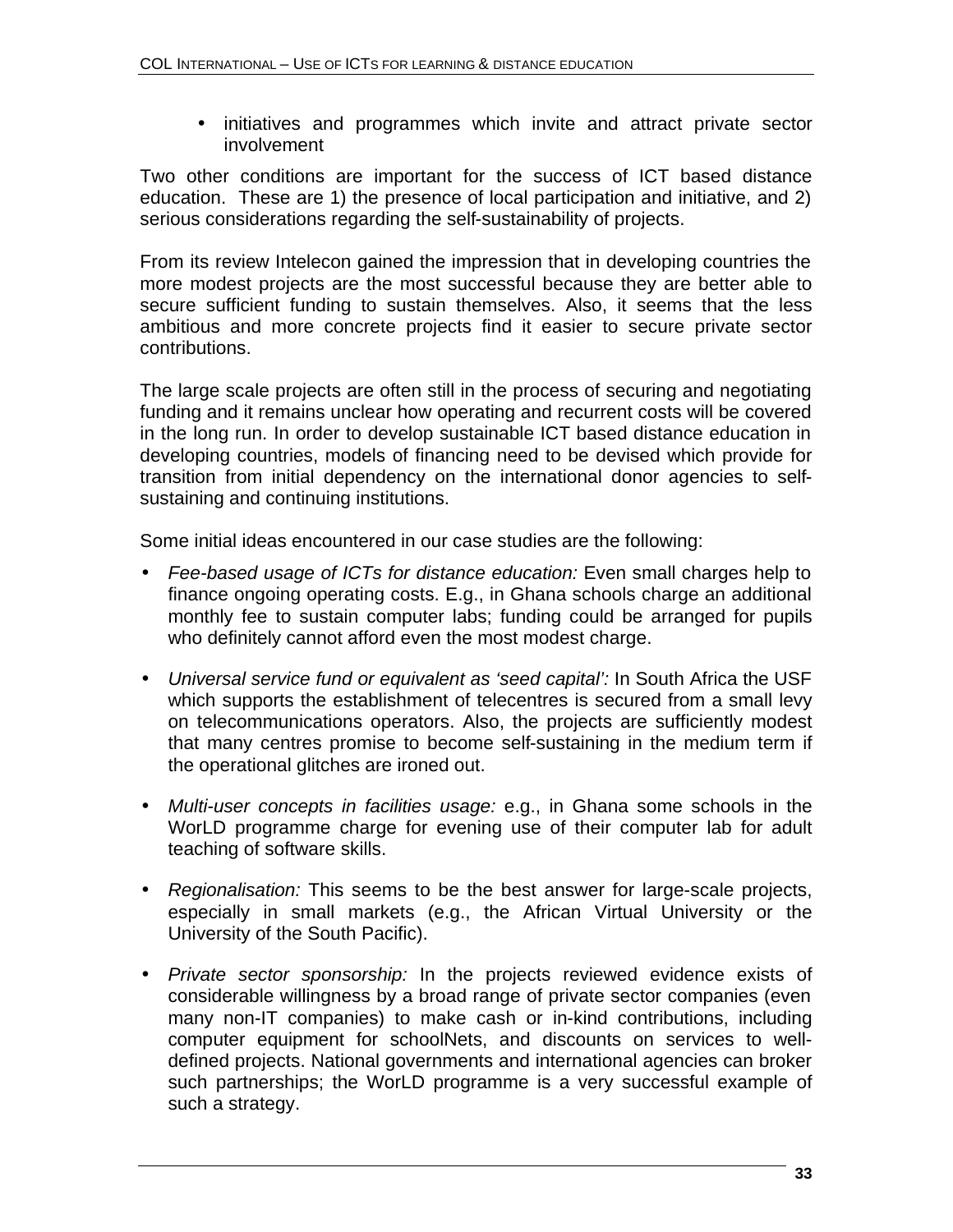In conclusion, it was noted in the Canada case study that most rapid progress in policy development seems to be made when various ministries and departments – e.g., telecommunications, industry, human resources and regional development – are all convinced of the need for leadership and co-operate on jointly developing ICT strategy. This reflects common conviction, in Canada at least, that a policy on ICT in education is just one facet of preparing the population and workforce in all parts of the country to be productive, competitive and at-ease in the information economy.

Hence all of the policy concepts presented in Sections 1.6.1 – 1.6.6 should be considered as a whole if the use of ICT is to be encouraged and facilitated to the optimum extent.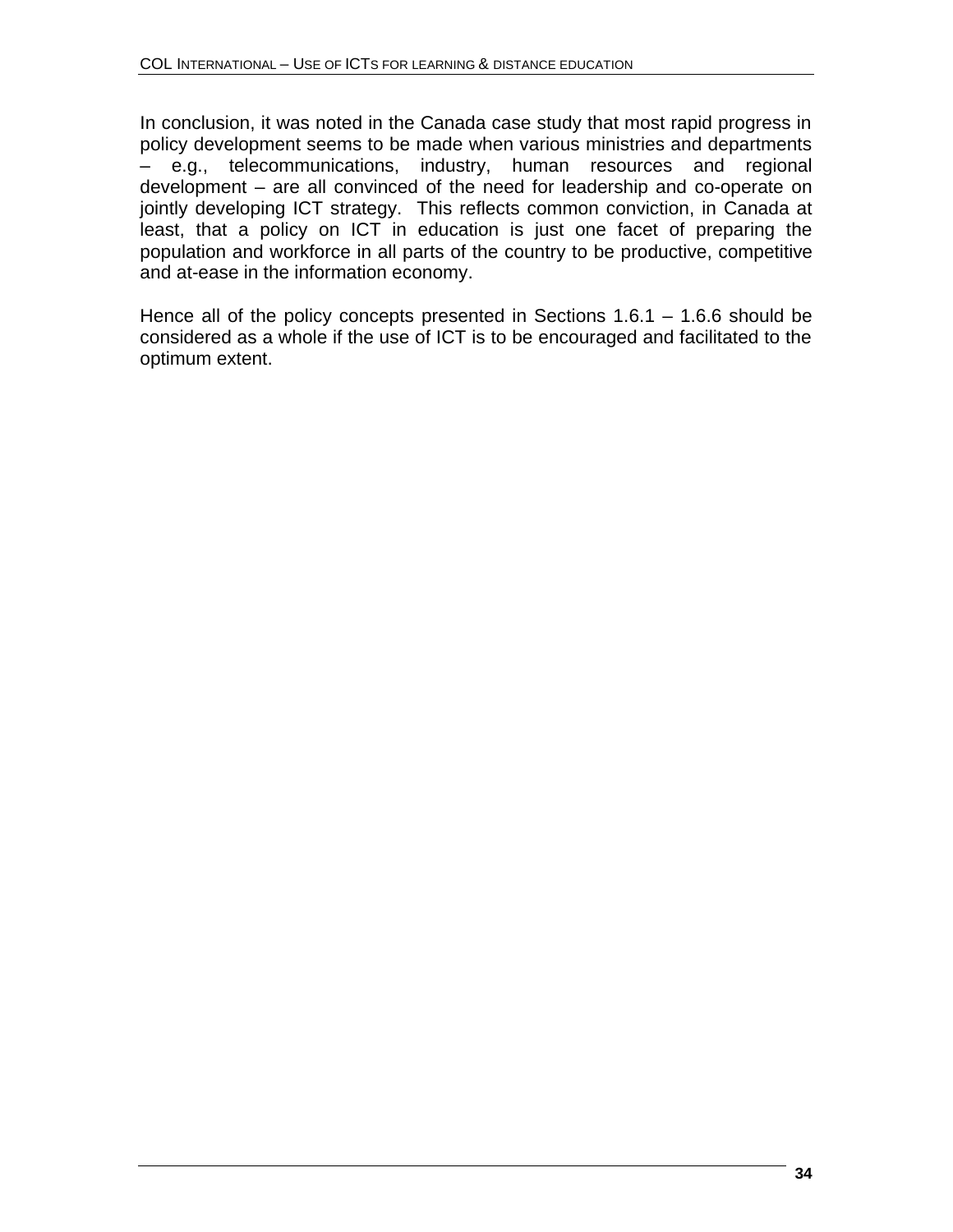# **Country Characteristics**



| Government type                               | Republic                     |
|-----------------------------------------------|------------------------------|
| <b>Territory</b>                              | 1.22 Million Km <sup>2</sup> |
| Population (1997)                             | 40.6 Millions                |
| Annual population growth (expected 1997-2015) | $1.1\%$                      |
| Urban population                              | 20.3 Million (50%)           |
| Population density                            | 33 People/Km <sup>2</sup>    |
| Major villages and towns                      | 6,000 approx.                |
| Average village size                          | 3,400 inhab                  |

- *Administrative divisions:* nine provinces: Eastern Cape, Free State, Gauteng, KwaZulu-Natal, Mpumalanga, North-West, Northern Cape, Northern Province, Western Cape
- *Culture:* Heterogeneous, with four ethnic groups (black 75.2%, white 13.6%, coloured 8.6%, Indian 2.6%) and 11 official languages, including Afrikaans and English
	- *Topography:* 60% Mountain, 20% Prairie, 15% Desert and 5% Steppe
	- *Climate*: mostly semiarid with subtropical along the east coast

# **Education**

**Adult illiteracy rate 18%**



| Illiteracy rate, 1997                    | 18%       |
|------------------------------------------|-----------|
| Public Spending on Education (GNP Share) | 7.9%      |
| Universities                             | <b>NA</b> |

• Gross enrolment ratio (% of relevant age group)<sup>1</sup>, 1996: Primary 131%, Secondary 94% and Tertiary 19%

 $1$ Percentages may exceed 100% since enrolment includes repeaters and over-aged. Tertiary enrolment includes non-university diploma studies and programmes requiring secondary-education certificates.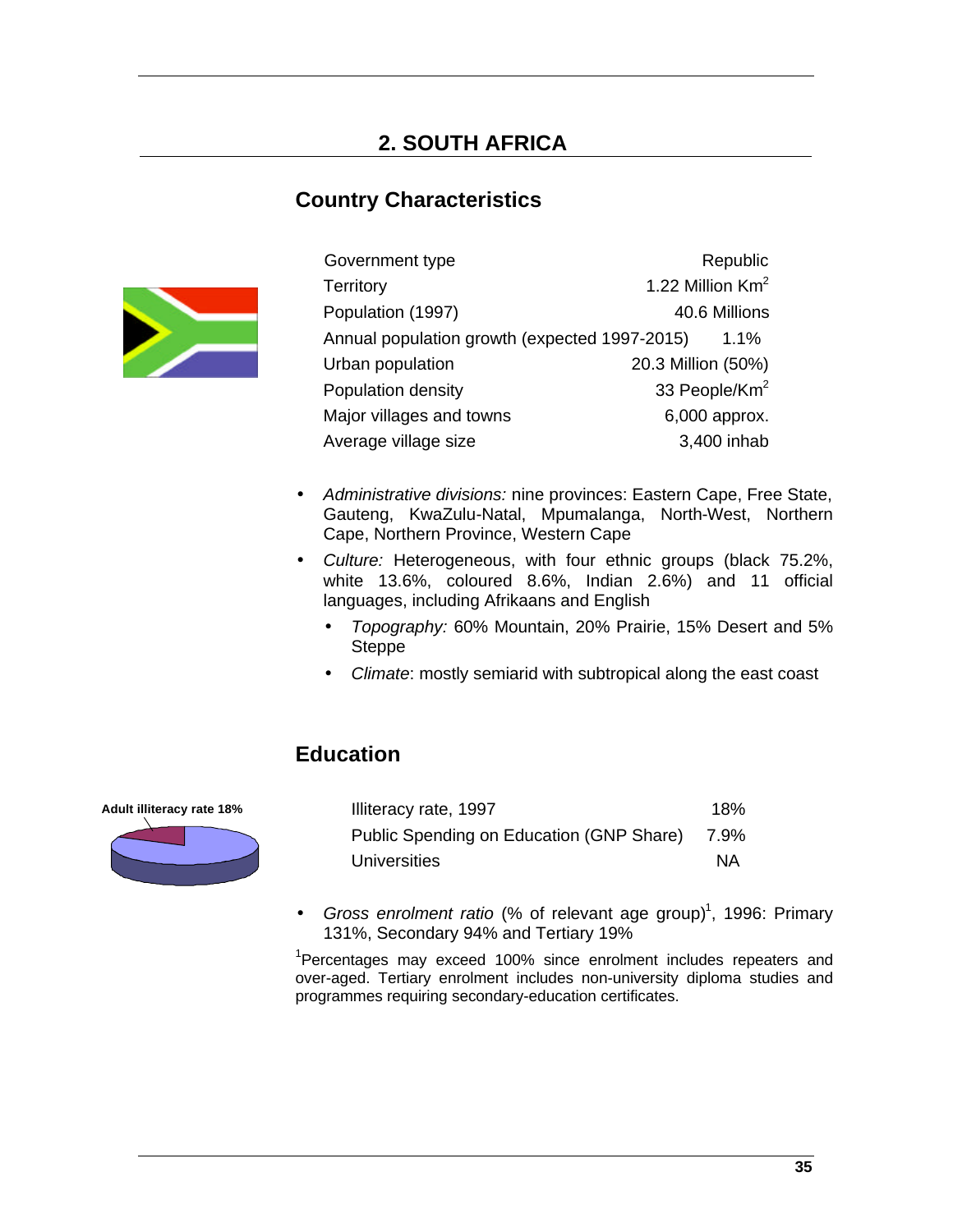

# **Economy**

| <b>US\$ 130.2 Billion</b> |
|---------------------------|
| <b>US\$ 3,400</b>         |
| <b>US\$7,500</b>          |
| $1\%$                     |
|                           |

| Output (Share of GDP <sup>2</sup> ), 1997:                         |     |
|--------------------------------------------------------------------|-----|
| Agriculture                                                        | 5%  |
| Manufacturing                                                      | 24% |
| Industry                                                           | 39% |
| Services                                                           | 57% |
| <sup>2</sup> Sum of shares may surpass 100% due to output overlaps |     |
| <sup>3</sup> Services output includes public services              |     |

- *Government Revenues: (Share of GDP), 1996:* 29%
- *Industries:* mining (world's largest producer of platinum, gold, chromium), automobile assembly, machinery, textile, iron and steel, chemical and fertilizer.
- *Agriculture products:* corn, wheat, sugarcane, fruits, vegetables, beef, poultry, mutton, wool and dairy products.

# **Information and Communications Technology**



| Main Telephone Lines:                  |             |
|----------------------------------------|-------------|
| existing, 1998:                        | 5.1 Million |
| expected, 2000:                        | 5.9 Million |
| Compound Average Growth Rate, 1995-98: | 8.2%        |
|                                        |             |
| Main Telephone Lines per 100 inhab:    |             |
| existing, 1998:                        | 11.5        |
| expected, 2000:                        | 12.5        |
| in urban areas, 1995:                  | 12.9        |
| in rural areas, 1995:                  | 5.2         |
| Compound Average Growth Rate, 1995-98: | 5.7%        |
|                                        |             |

#### **Telephony Mainlines per 100 inhab.**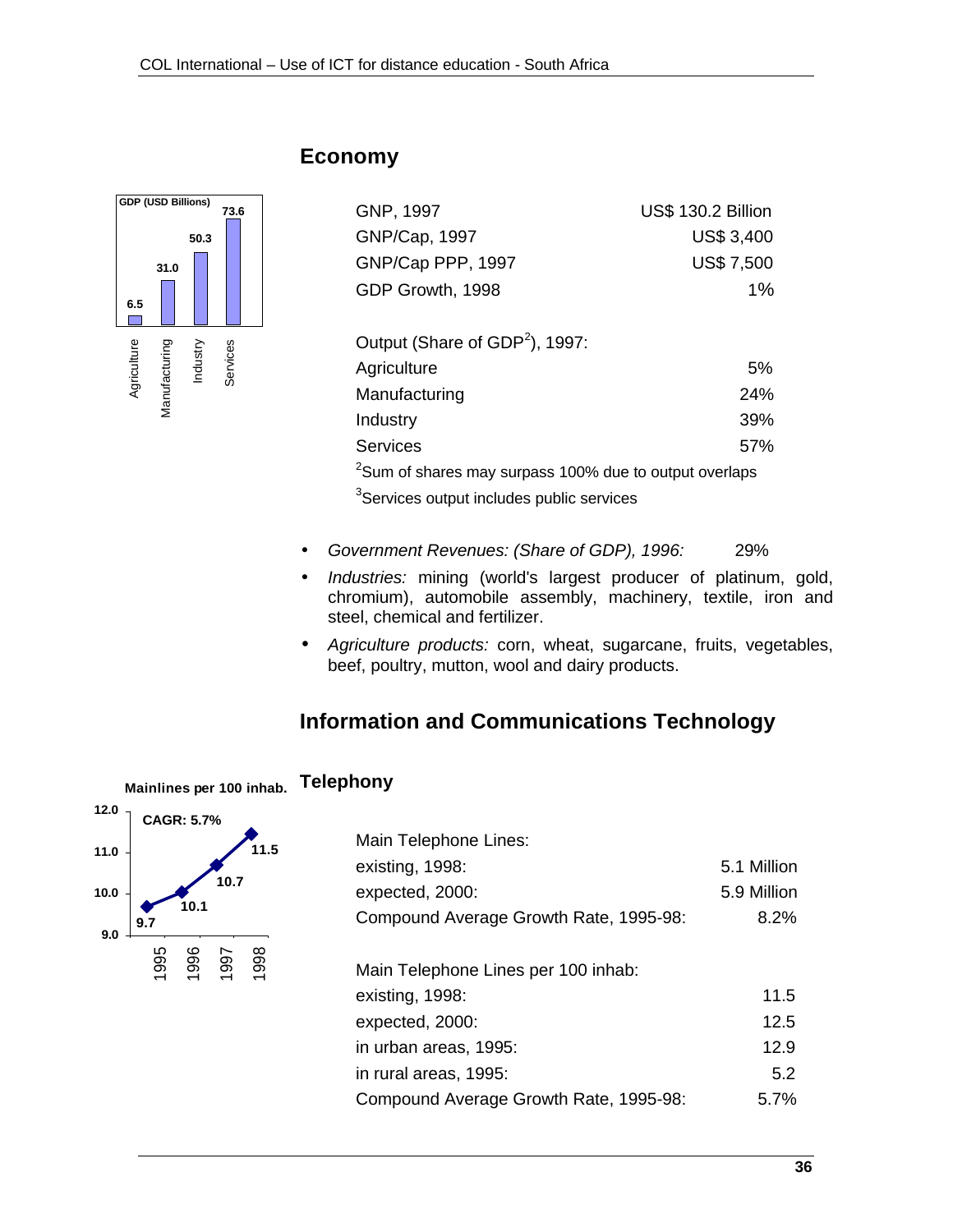# **Quality and Investment**

| Digitalisation, 1998                      |  | 82%              |
|-------------------------------------------|--|------------------|
| Telecom Investment, 1998                  |  | US\$ 2.7 Billion |
| Telecom Revenue, 1998                     |  | US\$ 6.0 Billion |
| Reinvestment Ratio (Investment/Revenues): |  | 50%              |

# **Internet and Media**



| PCs, 1998                                             | 2.1 Million  |
|-------------------------------------------------------|--------------|
| PCs per 100 inhab, 1998                               | 4.74         |
| PCs per 100 CAGR <sup>4</sup> , 1995-98               | 24%          |
| Internet Users, 1998                                  | 1.26 Million |
| Internet Users per 100 inhab, 1998                    | 3.31         |
| Internet Users CAGR <sup>4</sup> , 1995-98            | 40%          |
| Internet Hosts, 1998                                  | 144,500      |
| Internet Hosts per 100 inhab 1998                     | 0.326        |
| Internet Hosts CAGR <sup>4</sup>                      | 44%          |
| ISPs, 1998                                            | 75           |
| TVs, 1998                                             | 5.4 Million  |
| TVs per 100 inhab, 1998                               | 12.5         |
| TVs CAGR <sup>4</sup> , 1995-98                       | 9%           |
| TV Broadcast Stations, 1997 (incl. 144 repeaters) 700 |              |
| Radios, 1997                                          | 7.5 Million  |
| Radios per 100 inhab, 1997                            | 20           |
| Radio Broadcast Stations, 1997                        | 180          |
| ${}^{4}$ CAGR = Compound Average Growth Rate          |              |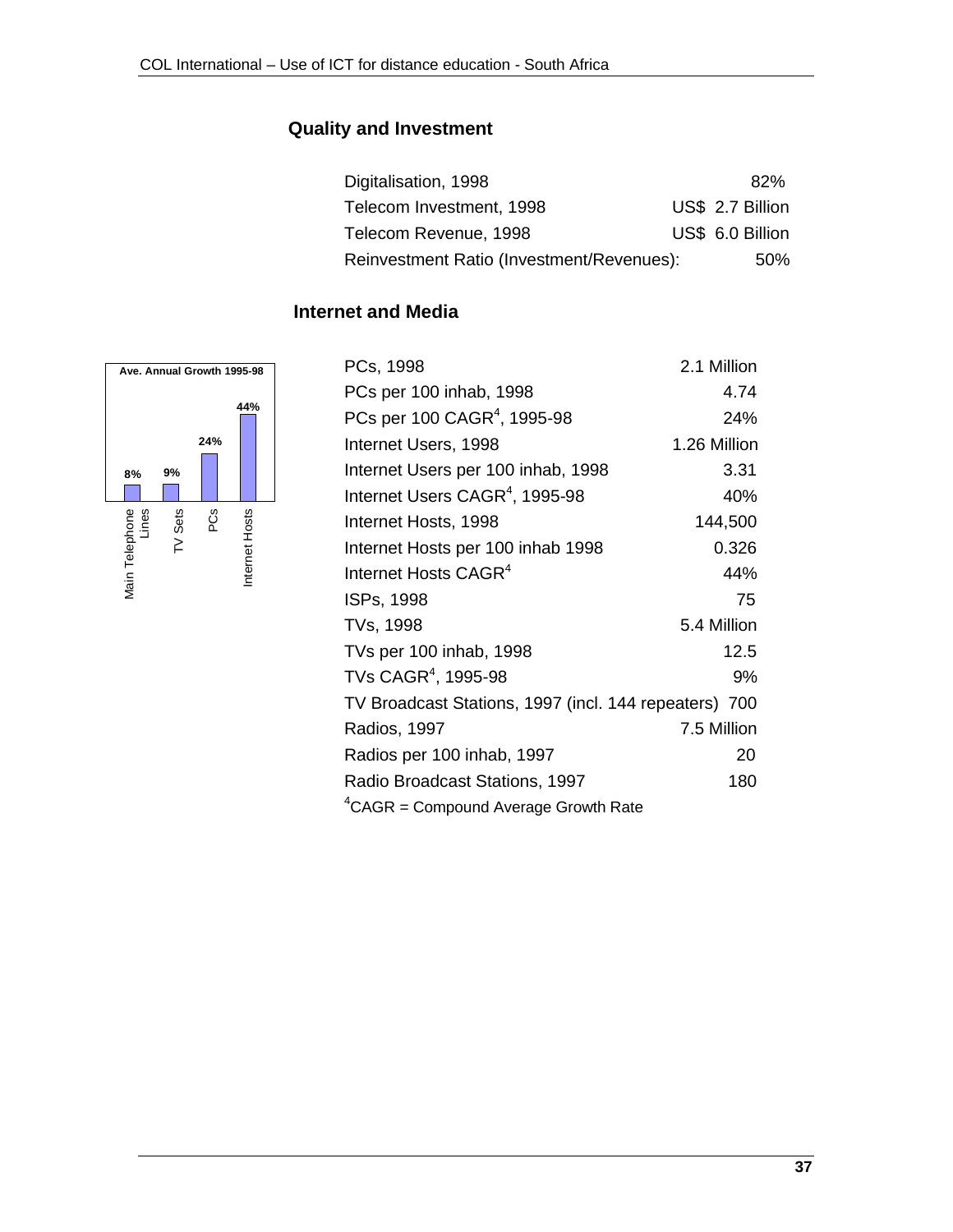# **2.1 General Context**

South Africa is the fourth largest country in the Commonwealth and has the sixth largest population. With 50% of its population living in urban areas, South Africa has a higher urbanisation rate than most of the Sub-Saharan countries. However, some of the huge and disadvantaged townships are included in this urbanisation rate.

Within Africa, South Africa's population density of 33.3 persons per  $km^2$  falls between that of Mozambique which has 21.2 persons per  $km<sup>2</sup>$  and Ghana's with 78.9. With a GNP per capita of US\$ 3,400 in 1997, South Africa is the richest country among the three African countries selected for this study and has, with 5%, a very low percentage of its economy dependent on agriculture.

South Africa, with its history of apartheid, has an outstanding commitment for changing its legacy of inequalities in freedom, access to information, wealth and opportunity based on race. The country is strongly devoted to overcome and mitigate disadvantages for large parts of the society resulting from past policies: Access to information and communications as well as education, freed from the crippling and discriminating concept of Bantu education, are crucial elements and building blocks for the so-called 'empowerment.'

# **2.2 Environment and Function of ICT- based Distance Education**

The baseline data gathered on South Africa show the following features of the education situation:

- With gross enrolment ratios of 131%<sup>8</sup> for primary and 94% for secondary, it appears that South Africa has successfully managed the delivery of education to these age groups.
- A lower enrolment ratio of 19% can be found in tertiary education, however compared to the U.K.'s 48% with its GNP six times higher than that of South Africa, this seems to be a relatively high enrolment ratio for a middle income country. Within the African Commonwealth countries, South Africa's GNP per capita compares approximately with that of Botswana (US\$ 3,260) which has a tertiary enrolment ratio of 6%.
- With nearly a fifth (18%) of the population illiterate, adult education and continuing education are still major issues in South Africa. (Botswana has an adult illiteracy of 30%.)

 $\overline{\phantom{a}}$  $8$  Percentages sometimes exceed 100% since enrolment includes repeaters and over-aged students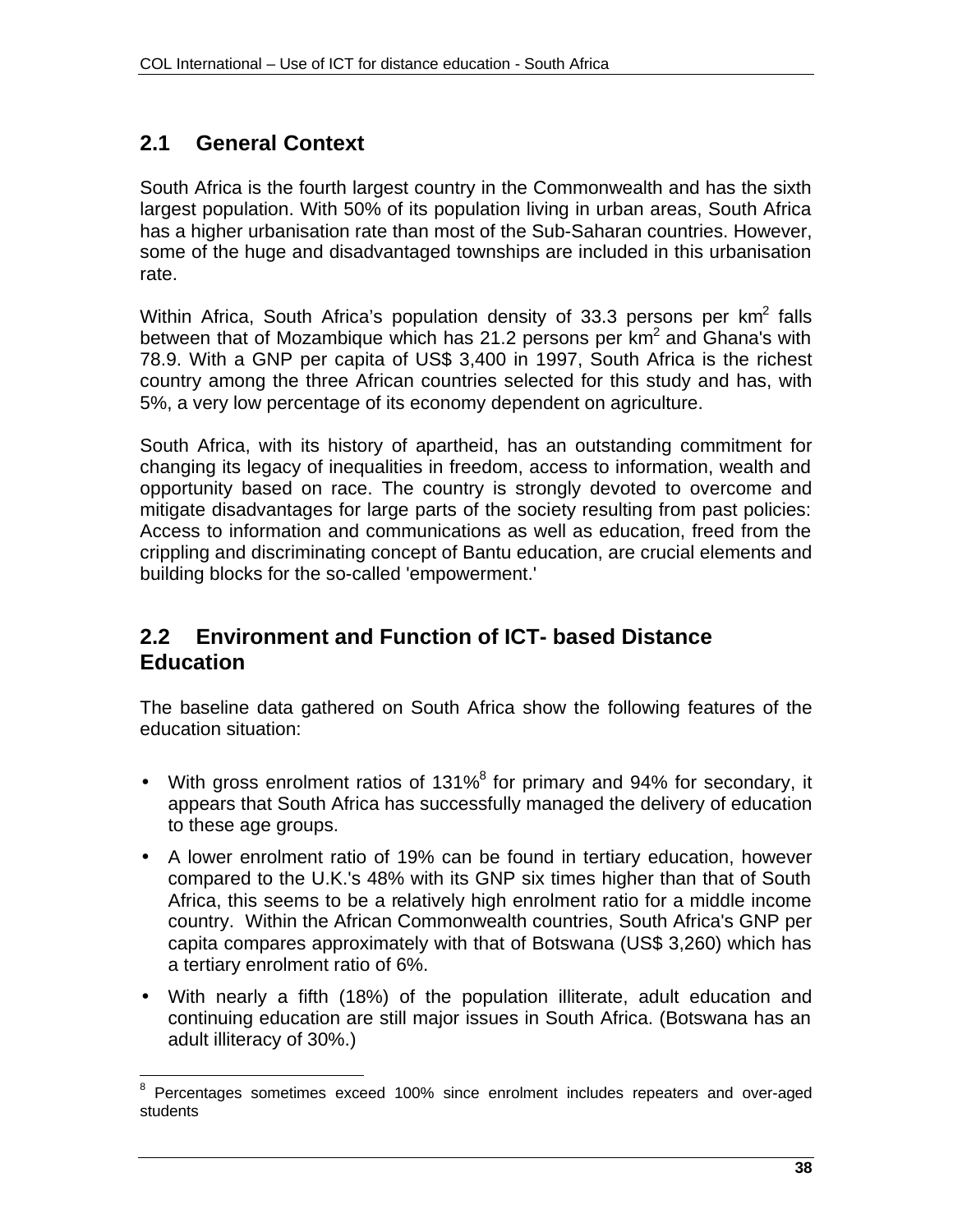In South Africa, the following important projects were identified and used to gain an appreciation of the use of ICT in distance education.

- SchoolNet
- Mamelodi Community Information Services (MACIS)
- Technology Enhanced Learning Initiative of Southern Africa (TELISA)
- Distance Education Digital Learning System (DEDLS) in planning stage
- the African Virtual University (AVU) pilot stage completed
- the Universal Service Agencies telecentres

In regards to the focus of those projects there are clearly two concentrations, namely tertiary education and community projects.

The African Virtual University, which has just completed its pilot phase, is not only focussed on tertiary education but also on continuing education for professionals from the private sector. The Distance Education Digital Learning System (DEDLS) is still in the planning stage but its first pilot is intended to create content which can be digitally transmitted using different delivery technologies. Its main target audience is post-secondary learners.

The third project aimed at tertiary education is the Technology Enhanced Learning Initiative of Southern Africa (TELISA) which already has one ICT centre operating in South Africa. One of its objectives is to improve the access to tertiary education. The TELISA initiative also has a focus on the community: its ICT centres are located or planned in a community setting, serving the needs of the community in general and the business community.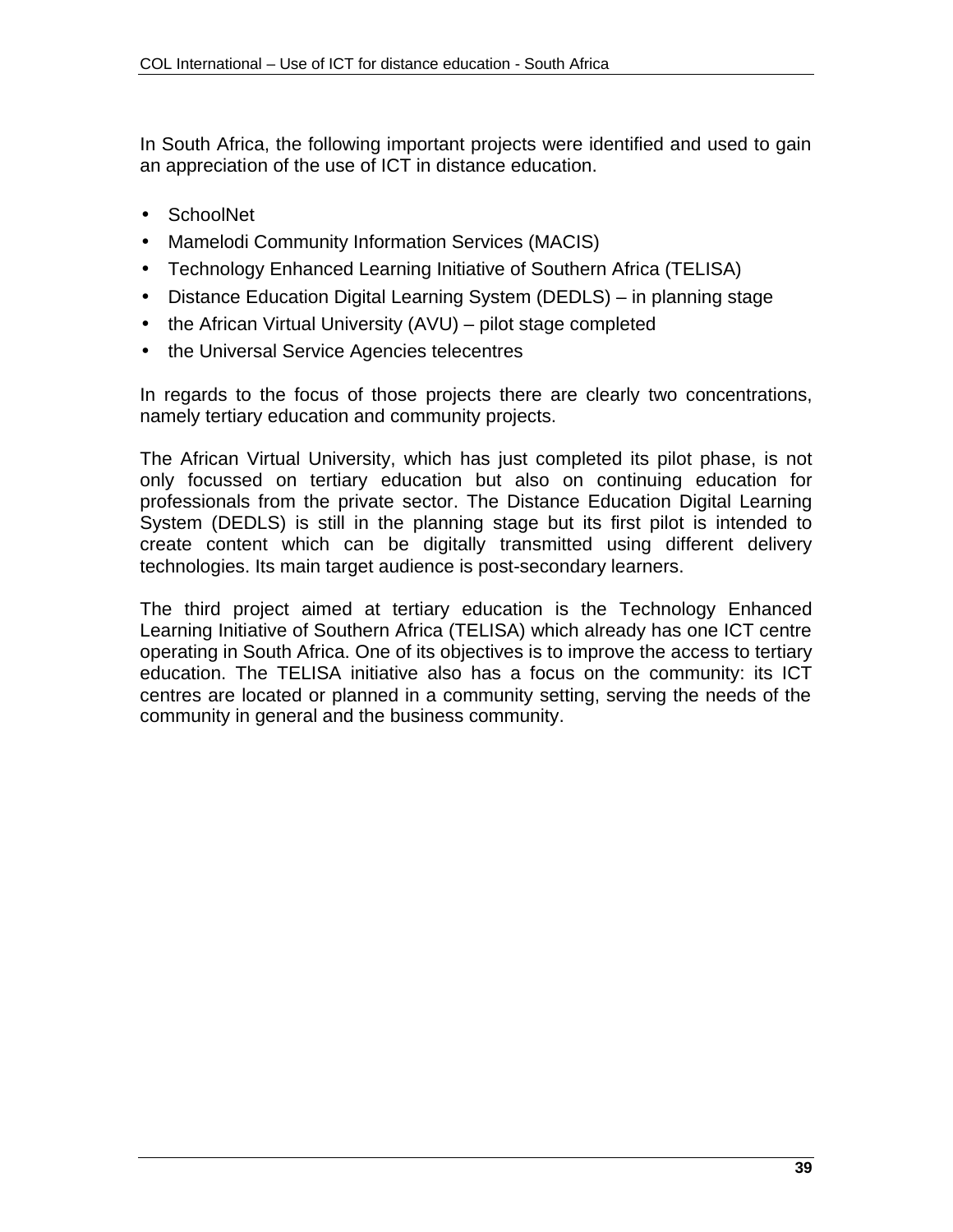The following tables give an overview of the functions and environments of ICT based distance education of the six initiatives examined:

|                                 | <b>TELISA</b> | <b>DEDLS</b> | <b>SchoolNet</b> | <b>MACIS</b> | <b>AVU</b> |   |
|---------------------------------|---------------|--------------|------------------|--------------|------------|---|
|                                 |               |              |                  |              |            |   |
| <b>Function of DE</b>           |               |              |                  |              |            |   |
| Primary<br>(literacy, numeracy) |               |              |                  |              |            |   |
| Secondary                       |               |              | $\sqrt{ }$       |              |            |   |
| <b>Tertiary</b>                 | $\sqrt{}$     | $\sqrt{ }$   |                  |              | $\sqrt{}$  |   |
| Postgraduate research           |               |              |                  |              |            |   |
| Profession oriented             |               |              |                  |              |            |   |
| Teacher training                | $\sqrt{}$     |              | $\sqrt{ }$       |              |            |   |
| Continuing education            |               |              |                  |              |            |   |
| Computer literacy               | $\sqrt{ }$    |              | $\sqrt{ }$       | V            |            | V |
| <b>Health Education</b>         |               |              |                  |              |            |   |
|                                 | <b>TELISA</b> | <b>DEDLS</b> | <b>SchoolNet</b> | <b>MACIS</b> | <b>AVU</b> |   |
| <b>Environment of DE</b>        |               |              |                  |              |            |   |
| Community                       | $\sqrt{}$     |              | $\sqrt{}$        | V            |            | V |
| Rural/ remote                   | $\sqrt{}$     | $\sqrt{ }$   |                  |              |            | V |
| Content production              | $\sqrt{}$     | $\sqrt{ }$   | $\sqrt{}$        |              |            |   |
| Access to education             | $\sqrt{}$     |              |                  |              | $\sqrt{}$  |   |
| Access to technology            | V             | V            | N                | V            |            |   |

One other initiative in South Africa has a major emphasis on the community. The Telecommunications Act of 1996 has established the statutory body of the Universal Service Agency (USA). It is responsible for promoting, enabling and overseeing the provision of universal access to all South Africans, especially those in remote and disadvantaged communities. Universal access is defined as access to a telephone within 30 minutes' walking distance. The Universal Service Agency is using the implementation of telecentres as a major tool to provide universal access to communities.

Telecentres are operated and managed by franchisees which need to be approved by the USA. By fiscal year 1997/1998 it had approved more than 60 telecentres. The Agency has a five-year target which aims to have one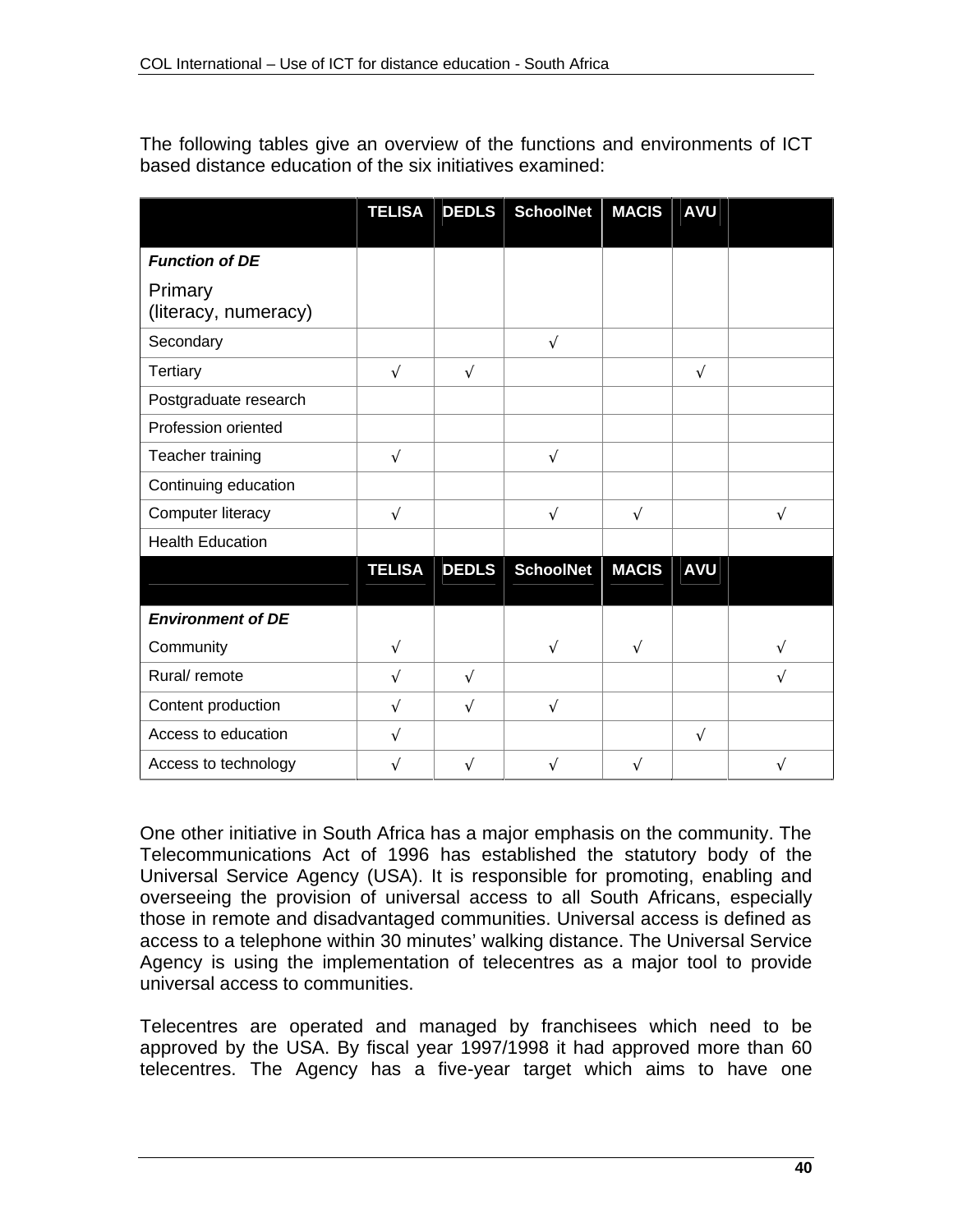telecentre-type facility in each community (villages, townships, farm community and other) by 2004.

One of the telecentres approved by the USA is the Mamelodi Community Information Services (MACIS). MACIS is run by and situated in a community of around 750,000 residents. Though it was launched in 1995 before the USA had been established, it is now financed by the Agency.

SchoolNet South Africa is geared towards providing ICTs for secondary education. As in the school-net in Ghana, some of the schools have acted as ICT centres for their community. In Ghana this was part of the effort to self-sustain the computer labs.

Naturally, ICT based distance education and learning projects provide access to ICT technology and infrastructure. However, the primary goal for some is to provide access to ICT, while for others it is to provide access to certain specific educational content, using ICT as a tool for delivery.

- The primary goal of MACIS and the USA telecentres is to provide access for the community or secondary students to ICT, enabling them to use it to their benefit.
- The AVU, DEDSL and TELISA all aim to broaden the access to specific tertiary education (diplomas, degrees and certificates etc.) by the means of ICT, making ICT access the tool for education delivery, not the main goal.
- SchoolNet features to some extent in the middle, since its main goal is school connectivity but it also stresses online content and curriculum development.

Three of the six projects portrayed also have a focus on content production. Similar to SchoolNet, TELISA has a strong focus on content. It plans a series of internet-based information servers in order to provide appropriate support material to existing educational institutions, lecturers, teachers and businesses.

One of these servers is already in place: www.africaeducation.org. It is a special web-page for education, development and lifelong learning in Africa. It has not only curriculum content and resources and information on other distance education projects and school projects, but also hosts the 'Africa Digital Library.' It has been available since November 1999 and offers a growing book selection (3,000 to 4,000 currently) free of charge to African residents.

The planned DEDLS project seems to focus on developing distance education content which is independent of the delivery system as long as it is digitally based. The idea is to develop content which is not produced with a specific medium for transmission in mind but which can be transmitted via a range of alternative technologies.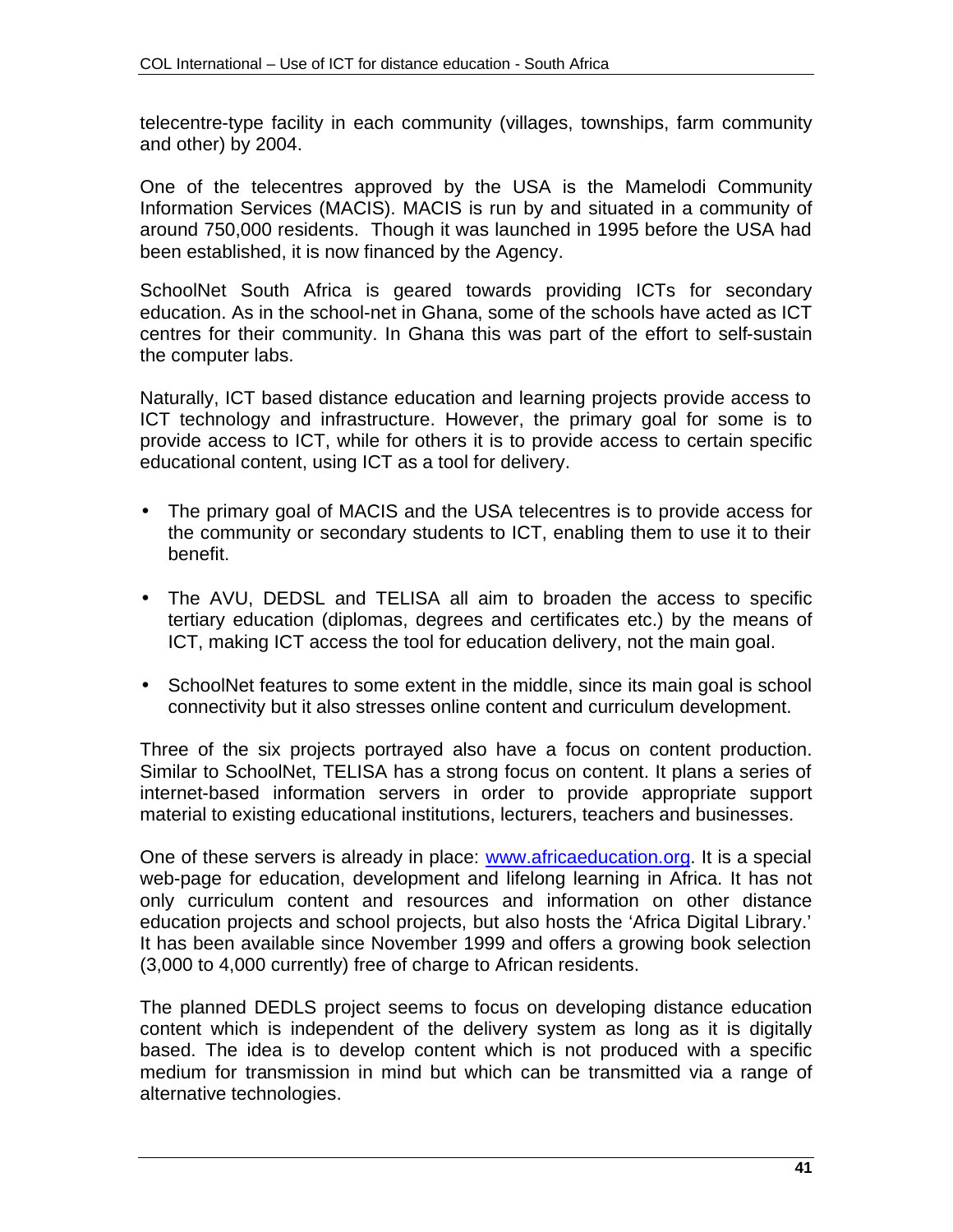Within the six initiatives only two were found which specifically included teacher training: the TELISA initiative and SchoolNet SA. Educator training is part of their strategy with the intention to train academic staff and secondary teachers respectively on how to use computers and the Internet for educational purposes.

# **2.3 Infrastructure and Technologies**

With an average of 11.46 main lines per inhabitant, South Africa has the highest telephone penetration in Sub-Saharan Africa except for Mauritius. However, there are large disparities between provinces, and between urban and rural telephone penetration. In 1995 the rural telephone penetration was less than half of the urban teledensity. This has since improved significantly, but the disparity is still high.

Gauteng and the Western Cape both had a teledensity above 20 per 100 inhabitants in 1995, whereas Mpumalanga, the Eastern Cape, and the Northern provinces had a teledensity just above 5 per 100 or even below.

With a GNP per capita almost 10 times that of Ghana, and over 36 times that of Mozambique, South Africa also has a computer and Internet penetration many times higher than the other two countries. There are approximately 3.31 Internet users per 100 inhabitants whereas Ghana and Mozambique have just 0.03 and 0.02 respectively. South Africa had 75 Internet Service Providers (ISPs) in 1998 and more than 144,000 Internet hosts, compared to 192 in Ghana and 141 in Mozambique. A huge difference can also be found regarding the PC penetration: In South Africa the ratio is nearly 5 PCs per 100 inhabitants. Mozambique and Ghana both have a ratio of 0.16 per 100 inhabitants.

In traditional media, South Africa has a TV penetration of 12.5 TVs per 100 inhabitants and 20 for radio receivers.

The projects can be broadly divided into those which have only user technology in mind and those which also provide or include the infrastructure and transmission technology to deliver education.

Both the AVU and TELISA use satellite broadcasting to deliver education and establish their own transmission facilities. Also, telecentres funded by the Universal Service Agency focus on infrastructure provision to underserved, remote and rural communities, using landlines and cellular technology (the latter through obligations on the two mobile operators, MTN and Vodacom).

Another key infrastructure initiative not portrayed here is Uninet, a provider of national network backbone to its member institutions which are tertiary education institutions, research institutes and some school networks.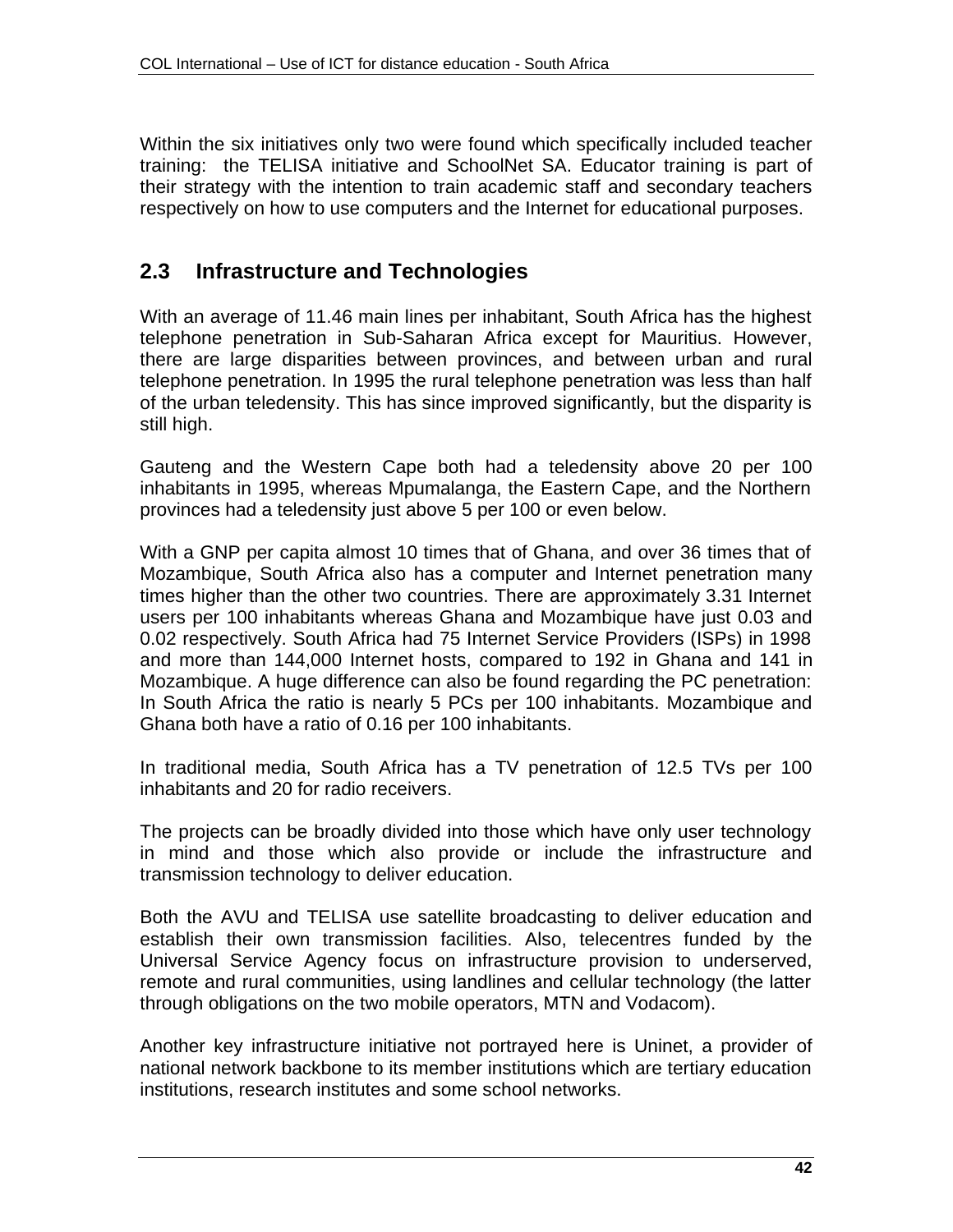DEDLS focuses neither on the infrastructure nor on the technology for the enduser, but on digital content packaging, which allows it to be adapted to whatever transmission technology or end-user technology is available.

The following tables give an overview of technologies used in the six projects examined:

|                           | <b>TELISA</b> | <b>DEDLS</b> | <b>SchoolNet</b> | <b>MACIS</b> | <b>AVU</b> | <b>USA</b><br>tele-centres |
|---------------------------|---------------|--------------|------------------|--------------|------------|----------------------------|
| <b>End-user equipment</b> |               |              |                  |              |            |                            |
| PC                        |               |              |                  |              | $\sqrt{}$  | $\sqrt{}$ (in some)        |
| <b>LAN</b>                |               |              |                  |              | N          | $\sqrt{}$ (in some)        |
| Telephone                 |               |              |                  |              |            |                            |
| Internet connection       |               |              |                  |              |            |                            |
| E-mail                    |               |              |                  |              |            |                            |
| Touch screen info- kiosk  |               |              |                  |              |            |                            |

|                                   | <b>TELISA</b> | <b>DEDLS</b> | <b>SchoolNet</b> | <b>MACIS</b> | <b>AVU</b> | <b>USA</b><br>tele-centres |
|-----------------------------------|---------------|--------------|------------------|--------------|------------|----------------------------|
| <b>Transmission</b><br>technology |               |              |                  |              |            |                            |
| Satellite broadcasting            | ٦             |              |                  |              |            |                            |
| <b>Wireless</b>                   |               |              |                  |              |            |                            |
| Fixed networks                    |               |              | ٦Ι               |              |            |                            |
| <b>Content platform</b>           |               |              |                  |              |            |                            |
| Web-page hosting                  | $\mathcal{L}$ |              |                  |              |            |                            |
| CD-Roms                           |               |              |                  |              |            |                            |
| Electronic DB                     |               |              |                  |              |            |                            |

MACIS and SchoolNet focus on equipping the end user, the student and the community with technology and the connection to the infrastructure which provides access to worldwide information.

AVU and TELISA, as projects which are more focused on education content delivery than merely on access to IT, both consequently also host information web-pages, providing access to specific information regarding education.

MACIS, geared towards the community, includes touch-screen information kiosks, which can be used by computer illiterate people.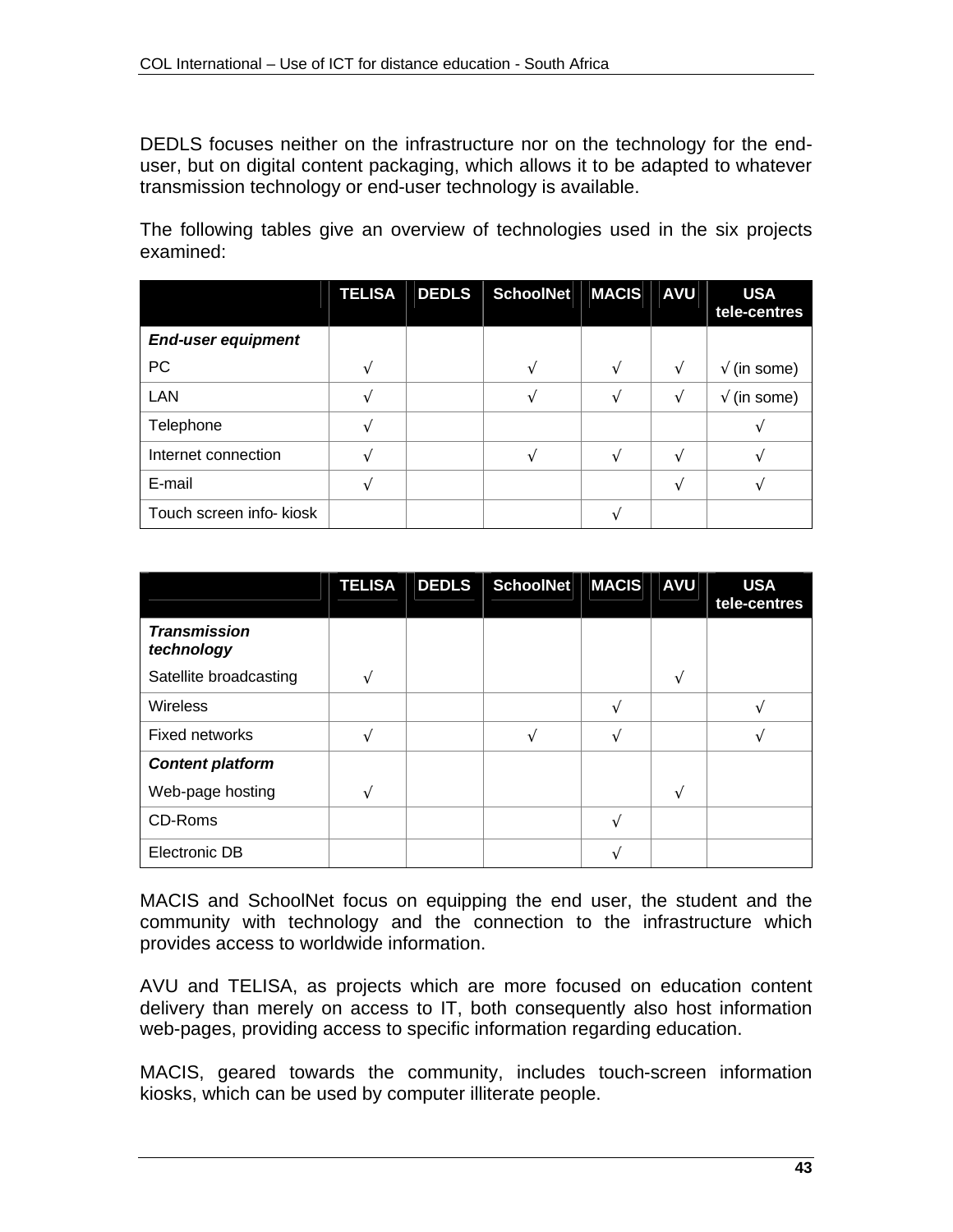These examples of ICT based distance education projects illustrate that in South Africa a wide variety of technologies is used to facilitate or deliver education.

It seems that there are two determining factors for technology choice:

- the available supporting infrastructure in the country
- the appropriateness for the purpose and end-user of a distance education initiative

# **2.4 Policy**

Starting with basic statistics, there are two important factors in South Africa which reflect underlying policy decisions and strategy:

- 1. The 1998 investment in the telecom sector equals approximately 50% of the telecom revenue in the same year, showing a commitment to expand the infrastructure for the future.
- 2. In 1996, public spending on education was at 7.9% of GNP. In the Commonwealth there are only six countries with higher relative expenditure on education (Botswana, Maldives, Namibia, Saint Lucia, Swaziland and Zimbabwe).

The following sections look in detail into various policies which affect the use of ICT based distance education in South Africa and examine their impact.

#### **2.4.1 Telecommunications and IT**

#### *Fixed basic services including international - not liberalised*

The sole fixed-line operator (PTO), Telkom SA, has a five-year period of exclusivity to supply local, national and international telephony, ending in 2002. Telkom has the prospect of a sixth year if it achieves 90% of the five-year total line target by the fourth year of its licence and 80% of its five-year line target. News articles in mid 1999 seem to suggest that it is not likely that Telkom SA will meet the target to obtain an additional year of exclusivity.

A second fixed-line operator licence will likely be issued in 2000 or 2001. The second operator will need time to roll out its network in order to come on line as soon as Telkom's period of exclusivity ends in 2002 or 2003.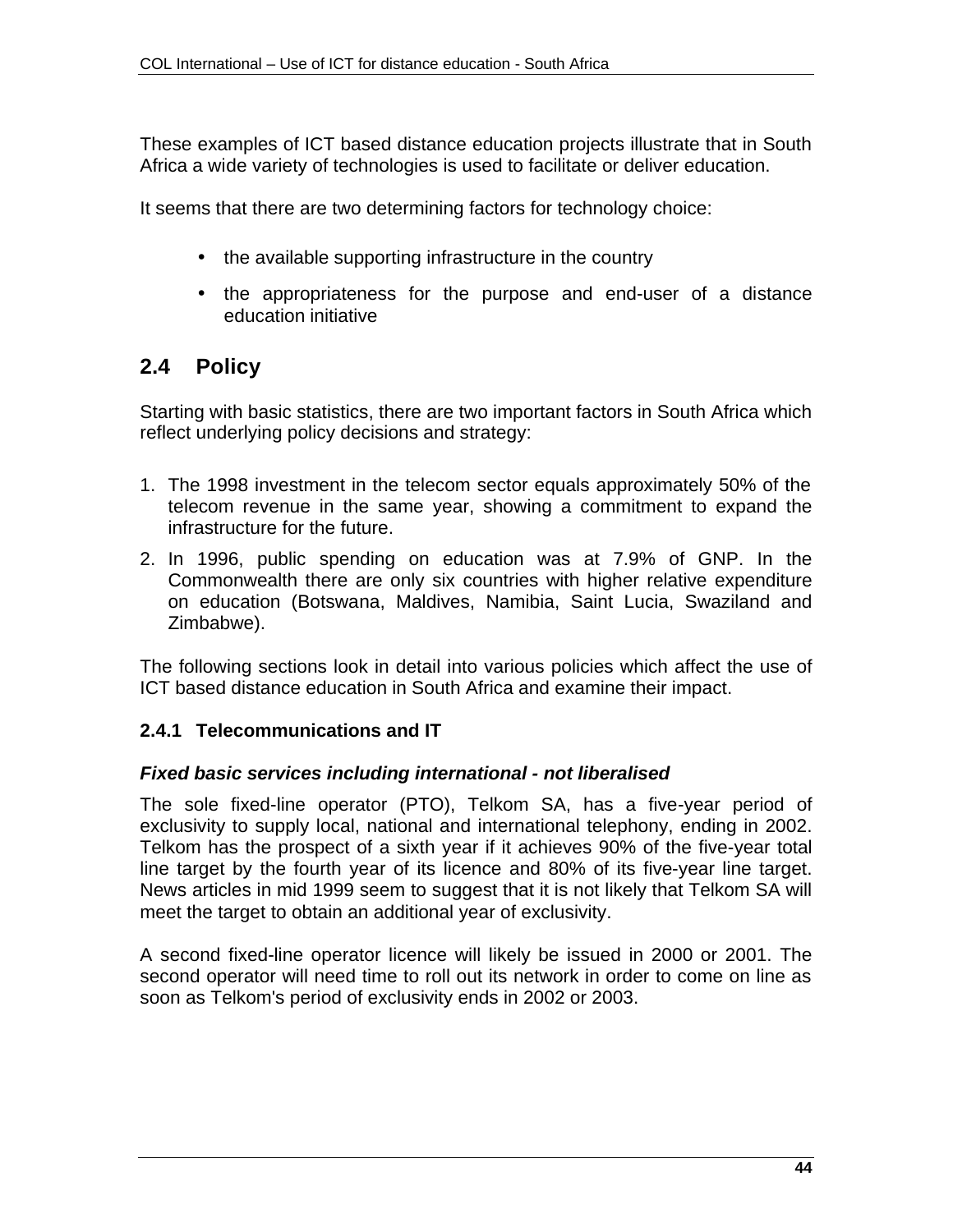#### *Internet Service Providers (ISPs) – liberalised*

In 1999 there are about 150 ISPs. Approximately 10 are large and more than 120 are 'second-tiered' (virtual ISPs). The 10 'top level' (first-tier) ISPs in South Africa have their own international leased line links.

• Telecommunications regulator SATRA ruled that the Internet was in the competitive domain and falls under the Value Added Network Services (VANS) licence, not the voice network licence. This ruling was in response to Telkom's challenge that its monopoly over telecommunications services extended to Internet access. Internet access is provided under a VANS licence under section 40 of South Africa's Telecommunications Act.

SATRA has created an Internet regulatory environment based on the following principles:

- universal service obligations on ISPs
- a common 'peering point' (or node), neutrally located and run by a Steering Committee composed of ISPs
- keeping Internet traffic within the country to avoid having to communicate locally via international gateways, thus minimising the need for international bandwidth
- overcoming the lack of interconnection of Internet networks.

In addition, ISPs in countries which share borders with South Africa benefit from the low tariff policies instituted by the South African telecom operator for international links to neighbouring countries. As a result, South Africa acts as a hub for some of its neighbours - Lesotho, Namibia and Swaziland.

South Africa has ISPs or local points of presence (POPs) in 70 locations. Unlike the majority of African countries, South Africa has Internet connectivity outside its capital city in most other cities and areas, however there is no low cost local access method in areas outside cities, so the issue of local connectivity is still problematic.

#### *Plans, programmes or policy for rural access or universal service*

The South African Telecommunications Act No.103 of 1996 provides a summary of objectives for the regulation and control of telecommunications matters in the public interest. They include

- to promote Universal Service and affordable telecommunications service, including advocacy to raise awareness of telecommunications
- to increase the provision of telecommunication services through rollout and infrastructure provision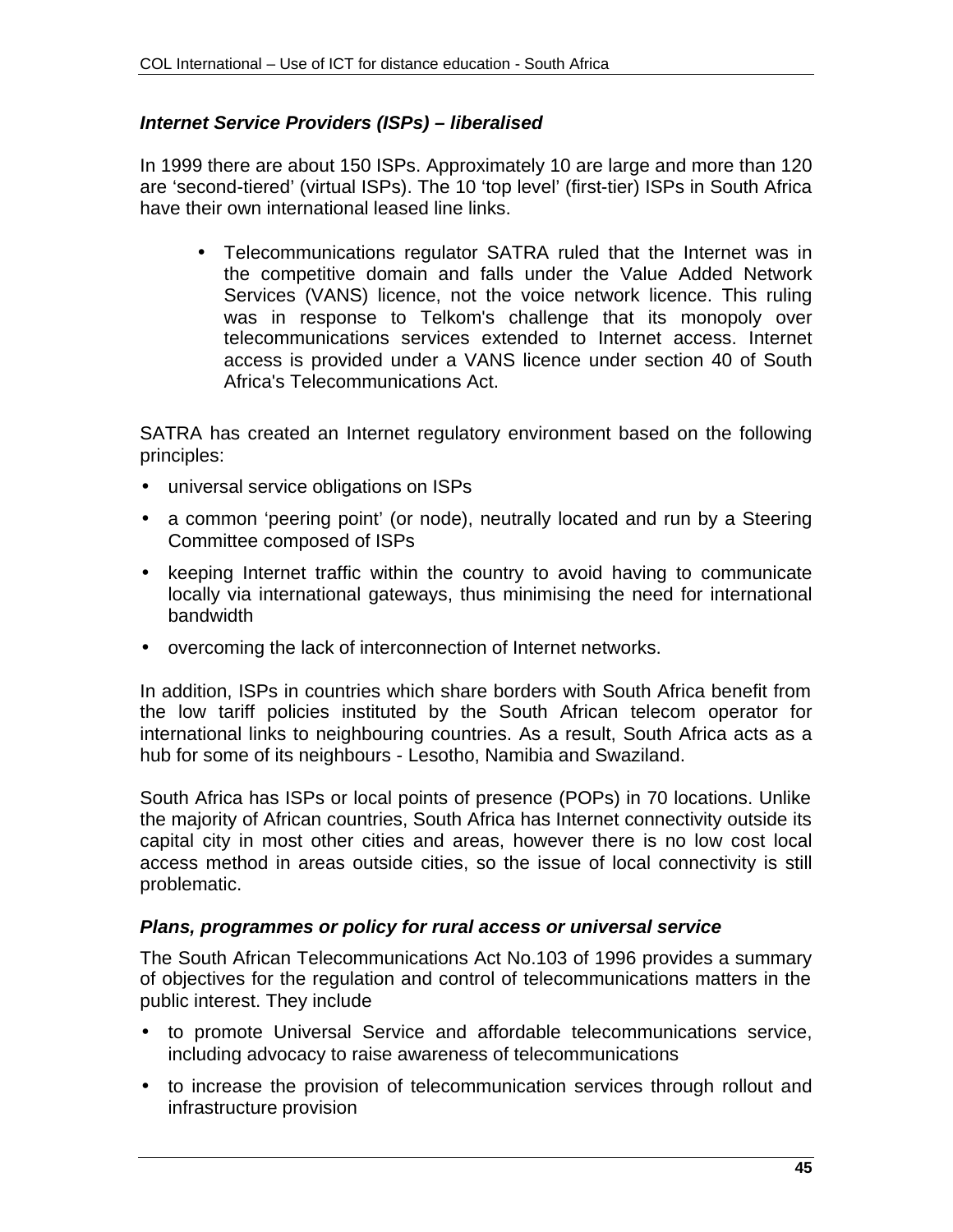- to promote the innovative development of telecommunications services responsive to consumer/ user needs
- to ensure the needs of local communities and areas are taken into account in relation to the provision of telecommunications services

#### *The Universal Service Agency*

The Universal Service Agency (USA) is a unique statutory body established by the South African Telecommunications Act of 1996. It will promote affordable Universal Access and Universal Service in Information and Communication Technologies (ICTs) for disadvantaged communities in South Africa to facilitate development, empowerment and economic growth. Its short to medium term objective is to facilitate the provision of telecommunication services where everyone can access them, i.e., within a reasonable distance, which means 30 minutes' travelling.

The USA manages a Universal Service Fund (USF) which was established to finance needy telecommunications users in terms of the Telecommunications Act of 1996. A portion of it will be used to subsidise the initial funding of telecentres. The USF is built up by contributions from telecommunications service providers and donor organisations.

The Universal Service Agency launched a Telecentre Pilot Project with the objective of providing universal access to telecommunications in South Africa. These telecentres are managed and operated by approved franchisees and are located in disadvantaged communities, particularly rural areas. The objective of the Telecentre Project is to provide universal access through public facilities: telecommunications, facsimile, e-mail and telephone. Some will provide access to the Internet.

The Agency's aim is to develop a model of how to run telecentres effectively in disadvantaged areas which can then be reproduced, such that they will not need continued funding from the Agency. This will also promote community ownership and control.

#### *Operator obligations*

All fixed-line and mobile operators have community service obligations laid down in their licences. SATRA has also imposed universal service obligations on ISPs. Among other things, this means that they have to provide services to rural areas.

Mobile operators Vodacom and MTN have an obligation to roll out 22,000 and 7,500 community service phones (rural telephones) respectively by 1999. These community service targets were originally put forward by Vodacom and MTN in their licence applications. Phones will operate at a subsidized rate costing approximately 40% of a normal cellular phone call.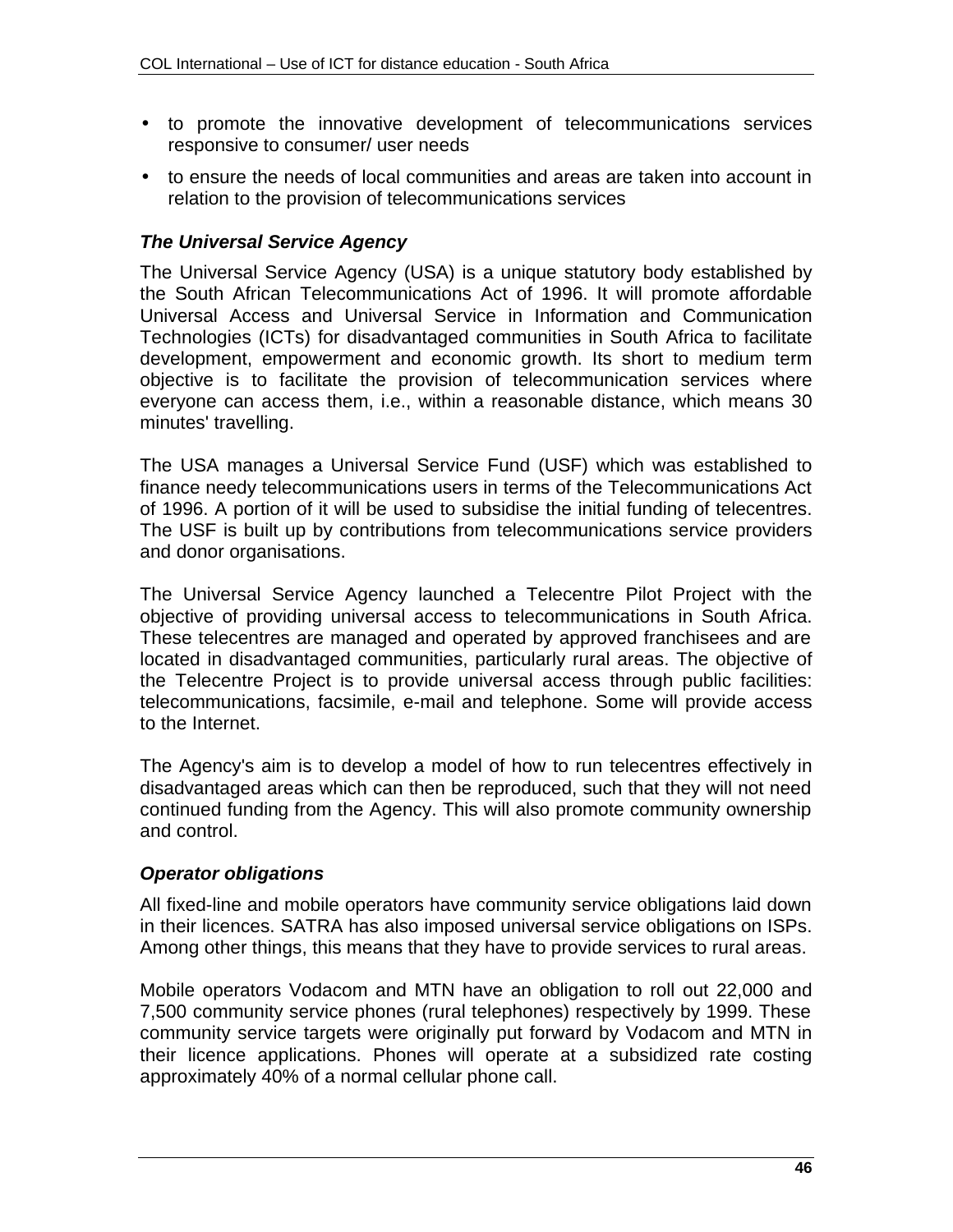Vodacom has franchised members from previously disadvantaged communities to become 'phoneshop' operators in order to provide telecommunication in these communities. MTN has also introduced phoneshops in black townships, consisting of cargo shipping containers with 10 telephone booths installed inside.

A third mobile licensee will also be required to provide affordable cellular services to under-serviced areas.

In order to promote universal and affordable service, Telkom SA was granted a period of exclusivity in exchange for stringent rollout dates. The exclusive licence was issued to Telkom in May 1997. Telkom and its strategic equity partners, SBC and Telkom Malaysia, are to double the network in five years. They are particularly required to ensure that villages, schools and clinics receive priority.

In order to accelerate the pace of line rollout to fulfil its obligation to provide universal telecommunications service, Telkom introduced its Vision 2000 programme in March 1996.

- Vision 2000 is a five-year network expansion and modernisation programme, where up to 3 million lines will be added to the network (a 75% increase) while another 1 million lines will be replaced.
- Of the 3 million additional lines, an estimated 2 million will be aimed at increasing telephone penetration in under-serviced urban and rural areas, with the remaining 1 million lines catering for growth in developed areas.

#### *Information society initiatives or information superhighway policies*

The Department of Communications (DOC) has established the Commission for Information Technology (CITA) which will form the initiating platform for public and private partnerships in ICTs, with specific emphasis on creating an Information Technology hub in South Africa. CITA will promote the ideal of a knowledge-based society throughout Africa.

The Department of Arts, Culture, Science and Technology has established a Science and Technology Innovation Fund to support large projects (R1-5 million) in three priority areas, one of which is the development of an information society.

In March 1998, the South African cabinet approved a proposal to develop a national information and communication technology strategy. The key elements of the strategy include consolidating all existing government networks in one 'Intranet' and offering the public a 'one-stop shop' through the use of smart cards and public access points. Features of this initiative are:

• Telkom will build the Intranet, which is based on a high-speed fibre optic backbone.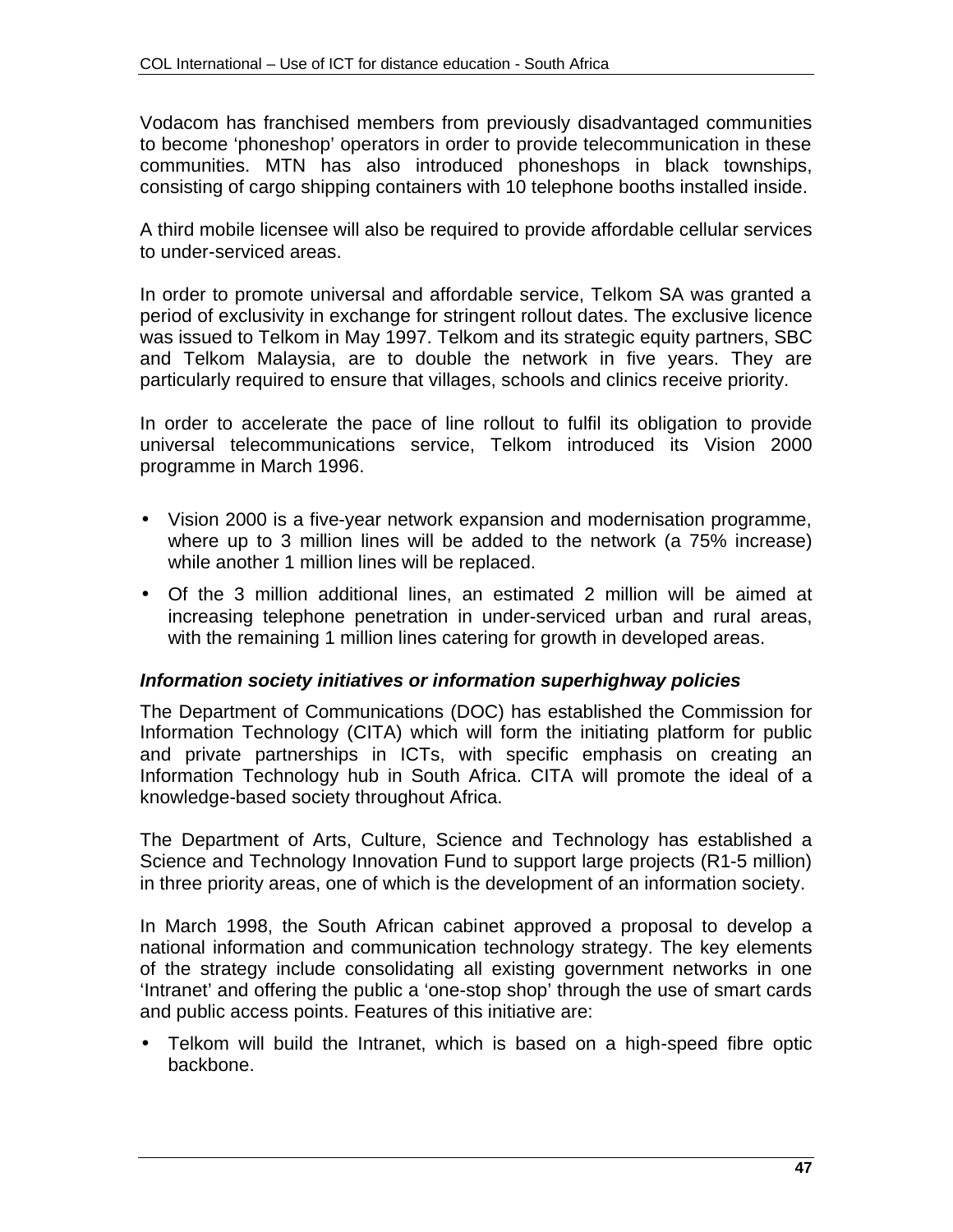- The public will be able to obtain identity documents and driver's licences as well as information on tenders and health and welfare services through the new system (PITs).
- The Department of Communications will involve various government departments with the aim of preparing legislation for e-commerce, digital signature, multimedia convergence, and encryption.

The former communications minister of South Africa, Jay Naidoo, heralded an intensive public awareness campaign on the evolving information society and the need for information superhighways across the continent. He undertook an 'African Connection Rally' from March-April 1999: this was a 16,000 km journey through Tunisia, Libya, Egypt, Sudan, Ethiopia, Kenya, Tanzania, Malawi, Zambia, Zimbabwe and South Africa, where he visited telecommunication centres in remote areas, inspected facilities, and met with ministers of telecommunications and other government officials.

In summary, the South African government actively plans, encourages, and supports the development of necessary information and telecommunications infrastructure and has a unique focus and tools for providing telecommunications services to rural and disadvantaged communities.

# **2.4.2 Media**

The Broadcasting Division of South Africa's Department of Communications subscribes also to the vision of establishing an information and knowledge-based society in South Africa. It allocated R1 million at the end of 1998 to provide much needed financial support for broadcasting programmes aimed specifically at the needs of children in the poorer rural areas of the country.

It was decided that all funds will initially be concentrated on radio programming and particularly on community radio programmes because of the limited amount of funding available. This project was a huge success and reaffirmed the enormous need for and the positive impact of educational and entertaining community programmes.

South Africa has one public broadcaster, SABC, which has three TV stations, and two private broadcasters. The country is covered by a network transmitting the TV stations, as well as some FW, AM, and shortwave radio stations.

The two private broadcasters are MNET and ETV. MNET uses terrestrial and digital satellite broadcasts and its satellite footprints cover large areas of Africa. This operator has also broadcast the TV signals of the three SABC stations since October 1998. ETV is a commercial free-to-air broadcaster that has been awarded the licence to broadcast in South Africa.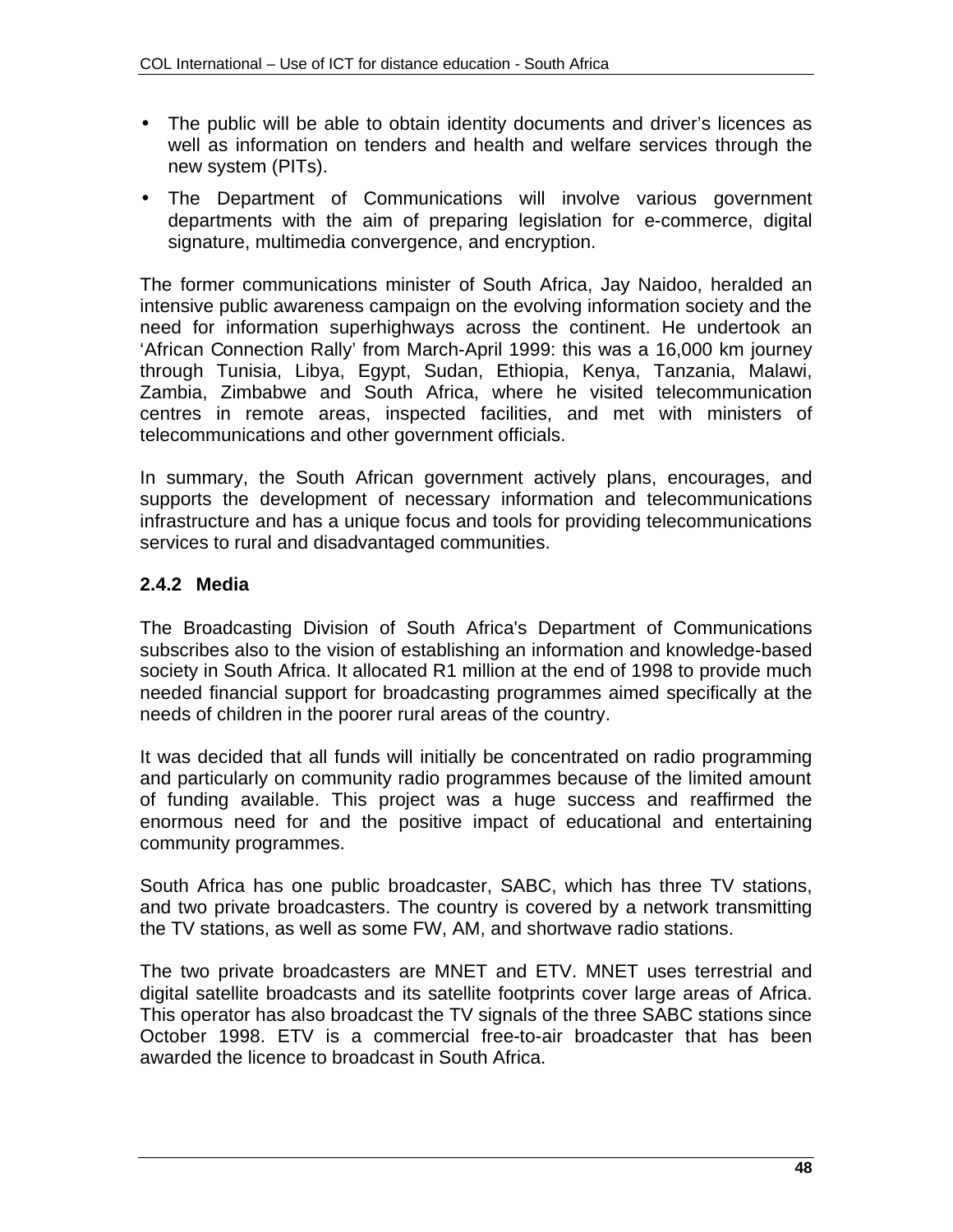There are many small local radio stations all over the country, rendering local service in many indigenous languages.

A Community Radio Broadcasting Service, the first in South Africa, was introduced especially to meet the needs of previously neglected rural and disadvantaged communities. The Danish Government Aid Agency (DANIDA) offered to donate R3.1 million for the development of community radio broadcasting with the provision that the South African government match the donation. In response to this, the South African government approved a similar amount to fund the Development of Community Radio Project, which resulted from initiatives taken by the National Community Radio Forum.

## **2.4.3 Education**

By 1996 the Ministry of Education had appointed an investigation team to explore technology-enhanced learning and develop a national strategic plan. Two of the foci were infrastructure and partnerships between the education sector and other stakeholders. Some of the main recommendations of the group were as follows:<sup>9</sup>

- establishment of a clearing house for information on technology-enhanced learning
- inclusion of 'technology-enhanced learning' perspective in teacher development
- integration of IT into national qualifications framework (i.e., school curricula and universities)
- content development
- inclusion of IT in management and administration of education institutions
- co-ordination between ministry and provincial departments

In January 1997 South Africa produced a draft policy document on technologyenhanced learning, setting a framework for planners, decision-makers, administrators and educators.<sup>10</sup> The document recognises the need for enabling conditions and a framework for technology-enhanced education, and it names decision making capabilities and instruments, information, educational infrastructure, physical infrastructure, human capacity and course material as necessary resources.

The outflow of the policy document was a strategic plan, which also concerned itself with funding, and six lead projects which are:

 9 South Africa, Department of Education. (1996). Technology Enhanced Learning Investigation in **South Africa.** Discussion document. Pretoria.<br> $\frac{10}{10}$  South Africa. Decord

South Africa, Department of Education. (1997). The Use of Technologies in Education and Training: A Policy Statement. Draft document. Pretoria.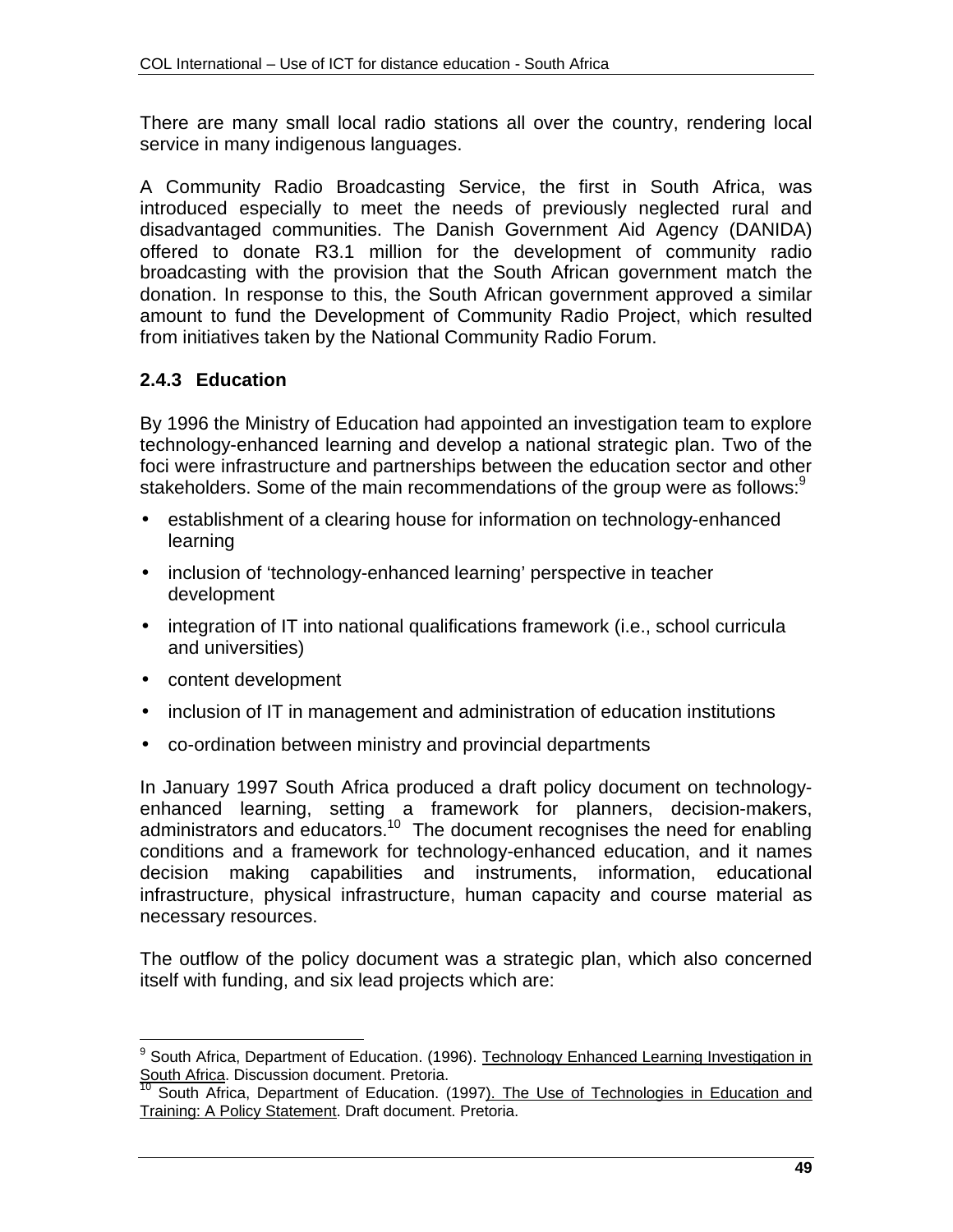- 1. curriculum development and delivery in three areas at grade eight
- 2. technically oriented vocational education in three areas of national priority
- 3. generic IT course for use in schools, community centres, and other locations
- 4. development of educators in use of IT for education and training
- 5. training of managers of learning centres
- 6. provincial pilot project to test new technologies for education management and administration support

Another important policy document on continuing education<sup>11</sup> promotes the concept of an open learning society and highlights the use of IT, such as the Internet, and the access it provides to learning on the web or to a network of education providers.

Key also is teacher education, which has a separate policy document.<sup>12</sup> It is sought as a necessary element of the national curricula development for students, outlined and reflected in the national qualifications framework (NQF), the South African Qualifications Authority (SAQA) and new education legislation such as Curriculum 2000.

The technology literacy requirements for teachers include certain skills and capabilities for dealing with the information society in which they live, processing of data, and computer literacy including Internet and e-mail.

The Department of Education plans and focuses on computer and Internet connectivity for schools, and it works closely with SchoolNet SA.

#### **2.4.4 Policy conclusion**

 $\overline{\phantom{a}}$ 

The review of the policy in the telecommunications and IT field, in media and education demonstrates impressively that in all those areas

- there is an awareness by the government of the issues
- there are national policies and strategies in place aimed at creating favourable conditions, with a huge level of achievement
- the government itself is leading major concrete initiatives

In the case of South Africa, there thus appears to be a well-integrated set of strategies which has resulted in major initiatives, although most are still in relative infancy and results are not easily gauged at this stage.

<sup>&</sup>lt;sup>11</sup> South Africa, Department of Education. (1998). Education White Paper No.4: A Programme for the Transformation of Further Education and Training. Pretoria

<sup>&</sup>lt;sup>12</sup> South Africa, Department of Education. (1997). Norms and Standards for Teacher Education, Training and Development. Discussion document. Pretoria.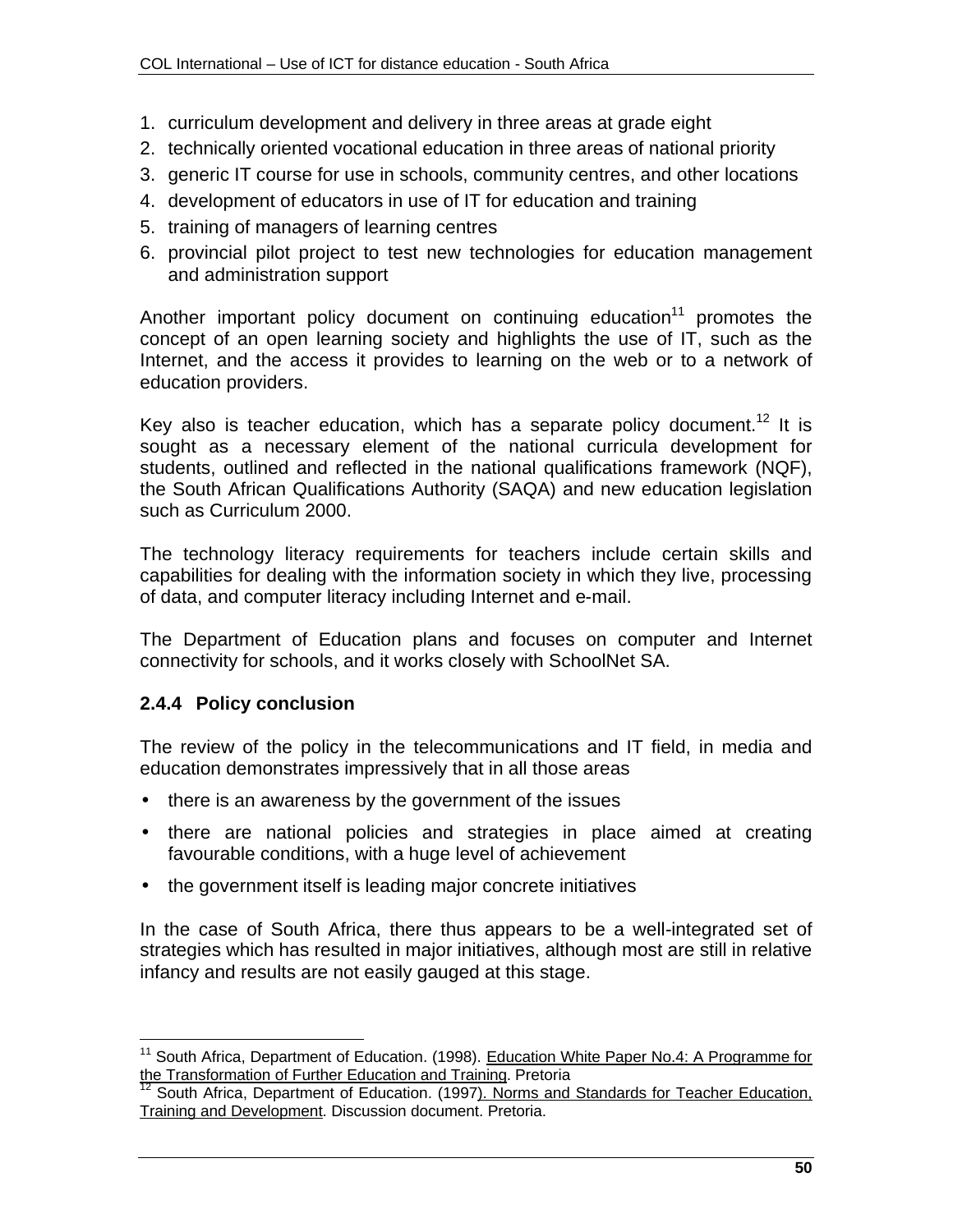# **2.5 Sponsors: Interest, Key Motivations and Strategies**

It is interesting to see that in South Africa ICT based distance education is sponsored by a range of local organisations and commercial sponsors. Five of the six projects portrayed in this report were initiated by South African organisations (TELISA by Technikon SA, DEDSL by COLISA/ UNISA), by people directly concerned with the issues (SchoolNet SA, MACIS) and the government (Universal Service Agency). The exception is the AVU which is a regional initiative led by the World Bank.

Three of the five local initiatives are also sponsored by South African based commercial organisations. The exceptions are the government-led telecentres (according to the latest information from 1998) and DEDLS, which is still in the planning stage. The commercial sponsors range from technology and infrastructure providers (Telkom SA, the incumbent PSTN operator; Dimension Data Holding, one of South Africa's largest IT integration companies) to companies in unrelated sectors such as an insurance company and breweries.

The World Bank and the IDRC are each sponsoring three of the projects. Other sponsors are national governments, the EU and a special funding trust for South Africa. International commercial sponsors are all large corporations in the IT field, such as Microsoft, Siemens and many others which are part of the WorLD global partnership, which is involved in SchoolNet SA.

South Africa thus possesses the advantage of having strong national leadership, as well as a large potential market, which attracts major corporate interest.

The DEDLS initiative has no sponsors yet but is expecting to attract sponsors which are interested in experimenting with the design of a content delivery system and content platforms.

The interests of the MACIS sponsors are focussed around economic development and political empowerment. Sponsors are keen to support the development of the community, provide high quality computer literacy, and foster the creation of employment and employers.

The government through the Universal Service Agency is also motivated to support the economic development and empowerment of the people through its telecentres. It is interested in attaining economically sustainable telecentres and focuses its efforts on the least developed communities.

The AVU is a project designed to address two key problems of tertiary education in Africa: lack of access for many students and insufficient quality. It is seen as an innovative way to address these problems.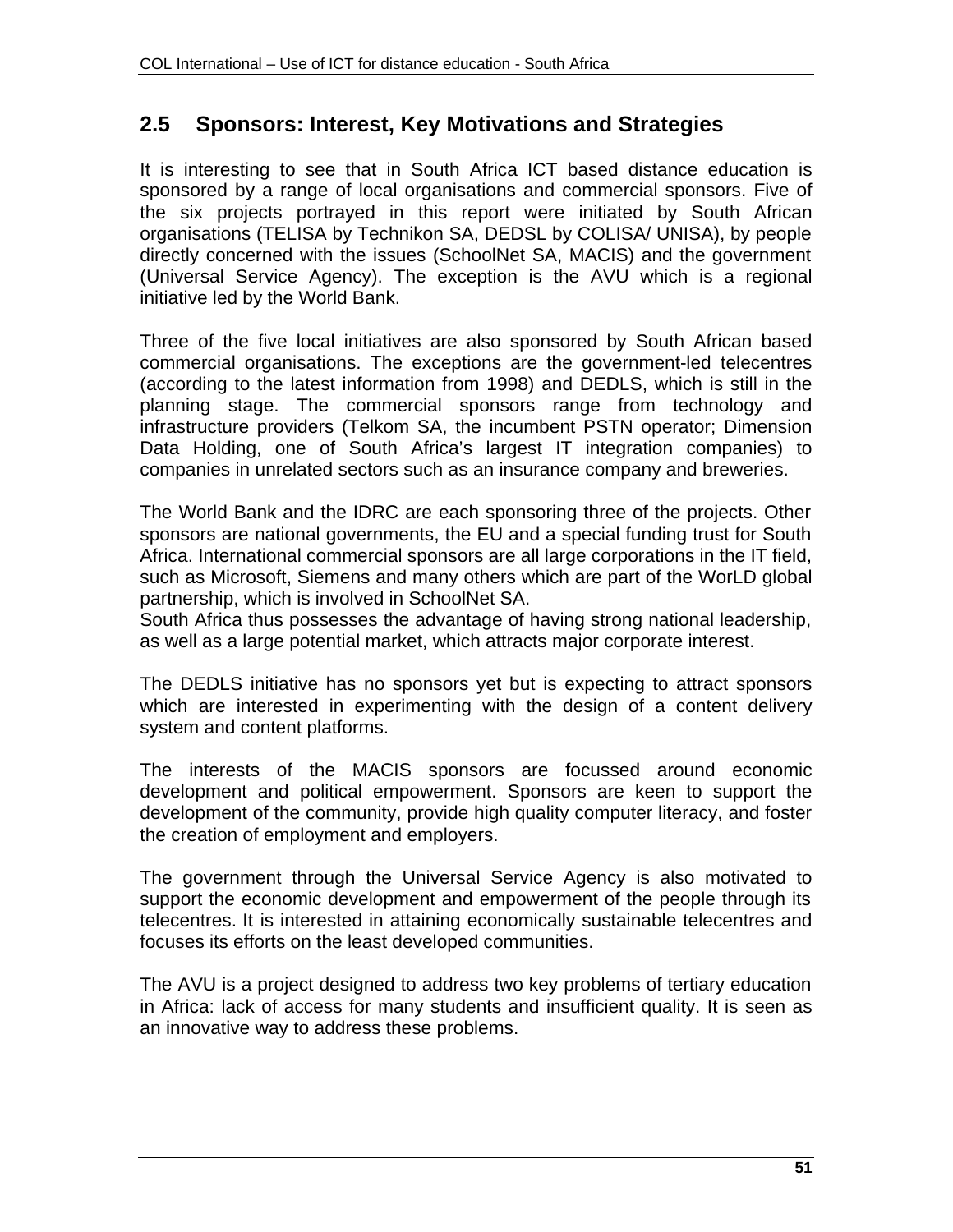The vision of SchoolNet's sponsors is to create an 'information backbone' of South African Education. The interests of commercial sponsors are understood to be threefold:

- boosting the public image and take part in building the future of the country
- introducing their products to future potential users
- contributing to creation of an educated and computer skilled workforce, thus boosting market size for their products.

Similar motivations and interests of sponsors apply to TELISA.

# **2.6 Country Evaluation**

South Africa is a country where ICT-based distance education projects and initiatives flourish and a large number of international donor agencies and agencies involved in distance education are present which initiate or participate in those projects.

However, most impressive is the leadership and support of local organisations, education providers and companies in using ICT to deliver and broaden the access to education.

The success of so much activity in the ICT-based distance education field can be largely accounted for by an extremely supportive policy environment. In all three areas, telecommunications and IT, media and education, the government has not only formulated policies which clearly identify and determine the role of ICT and education in its future economy and society, but has also created the tools and initiated concrete steps to foster and achieve its goals.

# **2.7 Project Descriptions**

#### **2.7.1 African Virtual University (AVU)**

#### **A) Short description of purpose**

The objective of AVU is to build human capacity and support economic development by leveraging the power of modern information and communications technology to provide world-class tertiary education and training programmes to students and professionals in sub-Saharan Africa.

It is a first-of-its-kind interactive instructional telecommunications network. AVU uses interactive satellite and computer-based technologies to make academic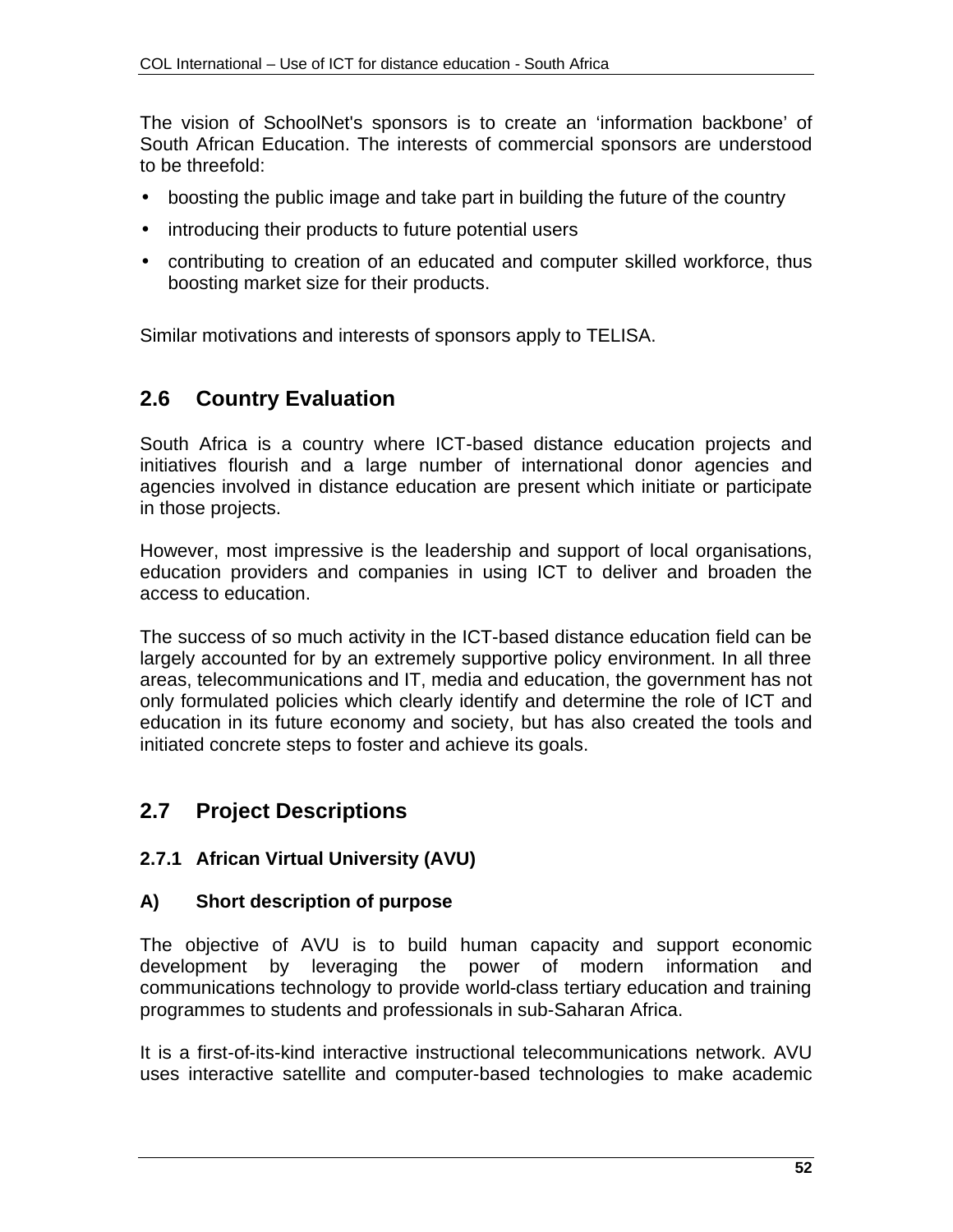faculty, library resources and laboratory experiences available simultaneously to a network of sites across Africa.

Since 1997, AVU has broadcast over 2,000 hours of interactive instruction. More than 9,000 students have completed semester-long courses in the sciences and over 2,000 participants have attended seminars on topics such as e-commerce, accounting and Y2K issues.

As of July 1999, the AVU has a digital library that enables users to access thousands of journals from various countries.

## **B) Initiator (lead agency)**

The World Bank

#### **C) Non-profit providers/ sponsors and area of sponsorship/ donation**

The World Bank has provided financing through its Information for Development Programme (*Info*Dev), the Development Grant Facility (DGF), several Institutional Development Grants, and through the use of a number of IDA credits to African countries. A small core team at the World Bank manages the AVU.

The European Union and the governments of Belgium, Canada, Ireland, Norway, Sweden, and the United States have provided funding for AVU.

Approximately 30 institutions in North America and Europe, mainly universities and training institutions, have provided course content.

#### **D) Commercial providers/ sponsors and area of sponsorship/ donation**

INTELSAT provides AVU with satellite capacity and it had initially, in 1997, sponsored free services. INTELSAT is operated as an international commercial cooperative, with 143 member countries. As a wholesaler of satellite communications, it owns and operates a global communications satellite system providing capacity for voice, video, corporate/ private networks and Internet in more than 200 countries and territories.

#### **E) General key motivation/ interest of sponsors and strategic view of developments in these areas**

Test an innovative way to address the main constraints of higher education in Africa, i.e., lack of access and insufficient quality.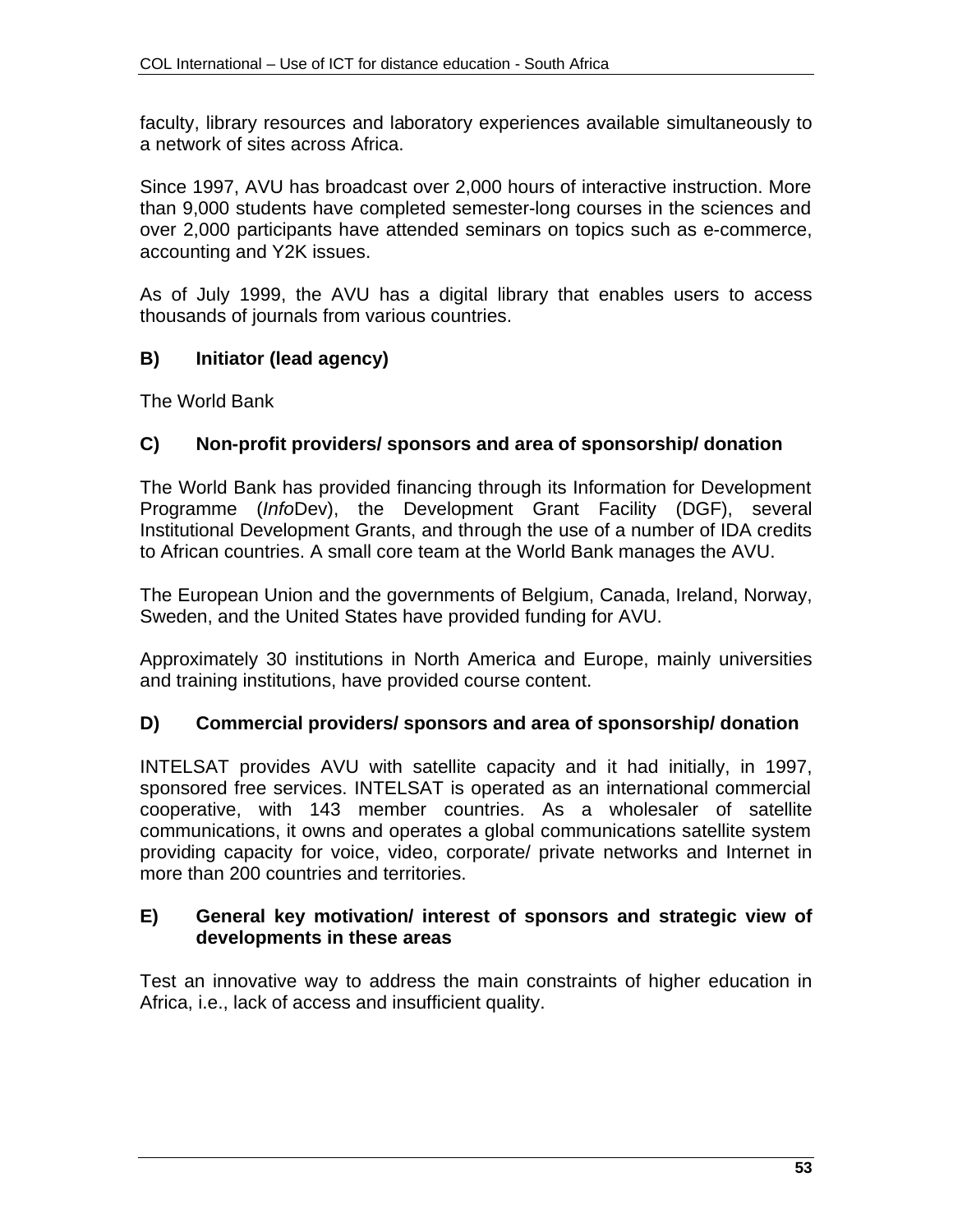## **F) Other participants**

The AVU has formed partnerships with 24 universities in 15 sub-Saharan countries. Partner institutions in Africa provide academic, administrative, technical and student support services and infrastructure required to implement AVU operations in-country.

Specifically, the three participating universities in Ghana are (a) University of Accra, (b) University of Cape Coast, and (c) University of Science and Technology, while the two participating universities in South Africa are (a) Technikon Southern Africa and (b) University of Pretoria.

AVU is supported by international consultants with experience in academic matters, distance learning, library systems, ICT, business planning and marketing.

#### **G) Type of users (description of users)**

- Main target audience is undergraduate students.
- Additional audiences are high school students or graduates wishing to enrol in AVU degrees (remedial instruction for students not qualified to enter technical, medical, or scientific fields of study).
- Professionals from the public or private sector including teachers (continuing education)

#### **H) Function and environment of usage**

Higher education for students and professionals. The main areas of focus are degree courses in computer science, computer engineering and electrical engineering (currently being developed), IT certificates and courses, language training, and continuing education for professionals from the private sector. AVU offers courses in English and in French.

AVU soon plans to offer undergraduate degrees as well as teacher training, executive business education, and IT training.

# **I) Technology used**

- Satellite
- Broadcasting/video
- PC
- Internet AVU website that provides access to e-mail and a digital library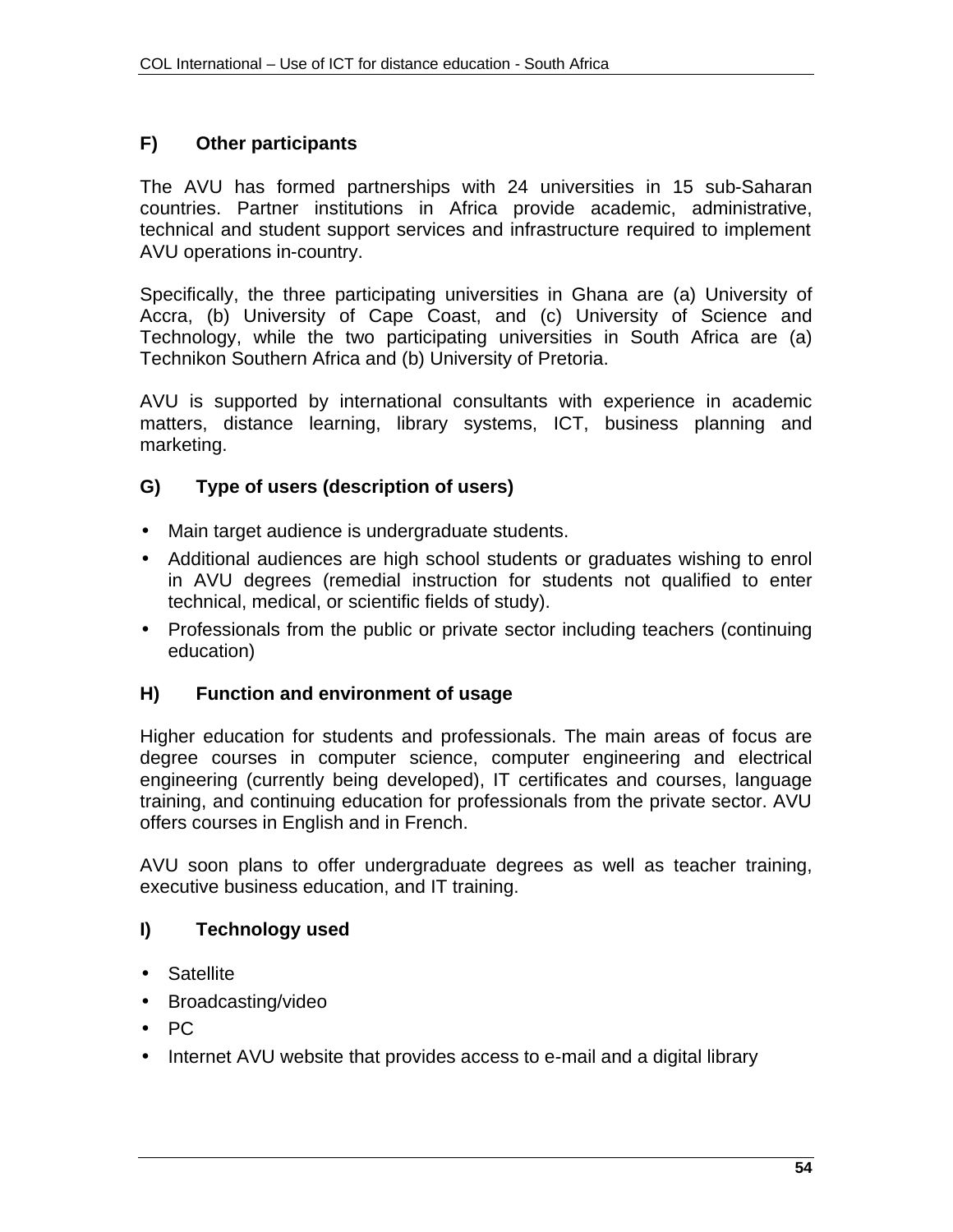# **J) Evaluation of project**

The pilot phase is currently being evaluated, having been tested in 16 Englishspeaking and 8 French-speaking African universities in 15 countries, proving the project to be technically and operationally feasible. The 15 participating countries are Ethiopia, Ghana, Namibia, South Africa, Tanzania, Uganda, Zimbabwe, Benin, Burkina Faso, Burundi, Mauritania, Niger, Rwanda, and Senegal.

#### **K) Time frame / plans**

The AVU was established in 1996. Its pilot phase will be completed in 1999. Preparations are currently underway to launch operational phase (degrees) in 2000.

The AVU has plans to expand enrolment by developing further partnerships with local universities, private educational institutions, and business entrepreneurs. The AVU plans to establish up to 200 financially self-sustaining learning centres in the countries of sub-Saharan Africa by 2002.

## **L) Key material**

#### www.avu.org

David A. Light. (1999, September/October). Pioneering distance education in Africa. Harvard Business Review.

Mark Turner. (1999, February 17). Virtual learning spurs Africa's universities: As the continent's education deteriorates at an alarming rate, the AVU is offering quality courses. Financial Times, USA edition,

Charlotte Kukunda. (1999, November 4). World Bank Boss Dares Journalists. Africa News Service.

Sherna Berger Gluck. (1999, October 5). Namibia Host Business Reporting Workshop. Africa News Service.

Andrea Useem. (1999, April 2). Wiring African universities proves a formidable challenge. The Chronicle of Higher Education.

A Learning Boost for Africa [ALL Edition]. (1999, February 25). Christian Science Monitor.

Bruce S. Byrne. (1999, January/ February). Distance learning in Kenya, and the African Virtual University. Technical Training.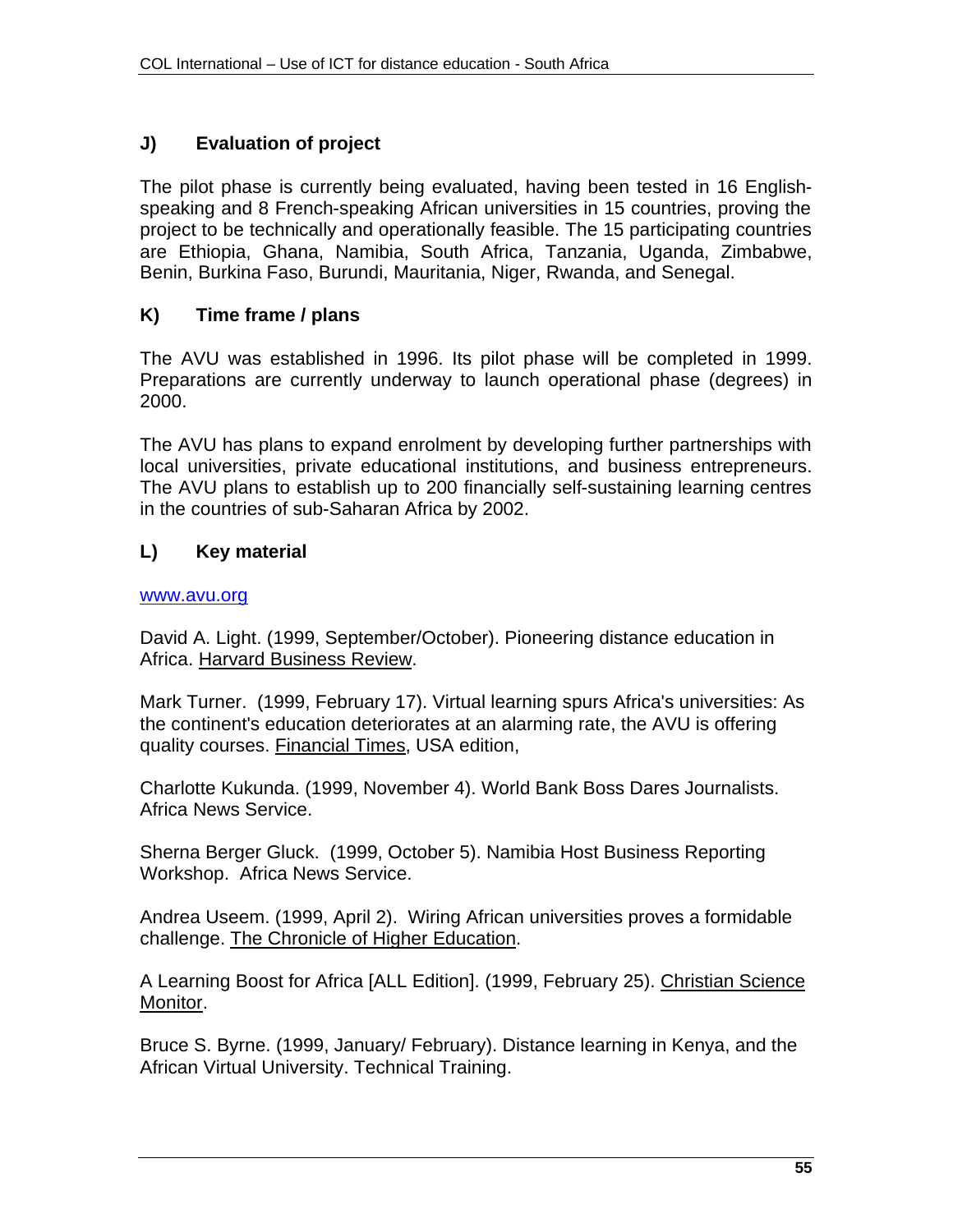Kariuki Waihenya. (1998, November 9). Distance education only way out for poor countries. Africa News Service.

# **M) Key contacts**

David Berk, AVU Manager World Bank, 1818 H Street, NW, Washington, DC 20433 USA Tel: (202) 473-4897 E-mail: dberk@worldbank.org

# **N) Financing and budget**

Total cost of pilot phase (1996-1999) was US\$ 12 million. AVU plans to seek additional funding of \$10 million for the next development phase in 2000 as well as further sums for its operational phase from a wide range of public and private sector partners.

The AVU hopes that the development of further partnerships with private educational institutions and business entrepreneurs will promote the emergence of entrepreneurial private educational centres that will provide financing to AVU through sharing revenues already being generated from tuition fees.

The AVU plans to become a non-profit organisation some time in the year 2000 with the involvement of its major stakeholders in Africa and abroad.

# **O) Last update**

December 1999

# **2.7.2 Mamelodi Community Information Services (MACIS)**

# **A) Short description of purpose**

MACIS is a community-based organisation, registered under Section 21 Company Act. Its mission is to provide information on all aspects of life to community members to cope with their normal day-to-day problems and to improve their quality of life. The aim is also to bridge the perception of inaccessibility that surrounds the term 'information' and to introduce information and communication technologies to the community of Mamelodi.

The Canadian IDRC is supporting the project through the Universal Service Agency, a statutory body established by South Africa's Telecommunications Act of 1996 to promote universal access to telecommunications for all in South Africa.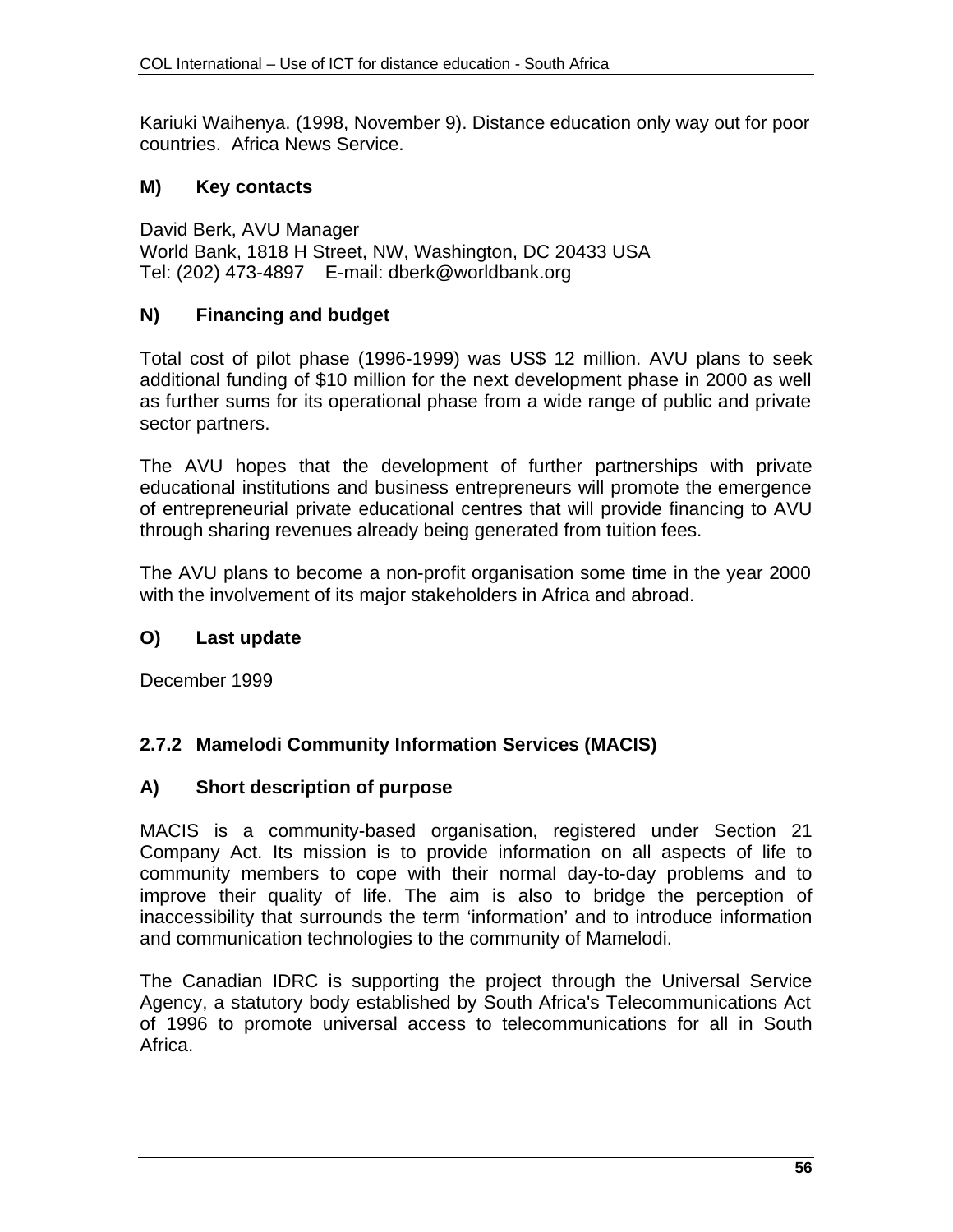The project is situated in a community of around 750,000 residents. There are 40 primary schools, 14 high schools, one university, two technical colleges and one private school. Mamelodi is 22 kilometres to the east of Central Pretoria, in the Gauteng Province of South Africa.

MACIS is the only telecentre in the community. A number of vendors are offering services on a smaller scale, e.g., telephones and fax. Most are telephone shops.

# **B) Initiator (lead agency)**

Initially the project came from the Mamelodi Youth Organisation in 1986, but they were stopped due to apartheid laws. In 1993 the CSIR (Council for Scientific and Industrial Research) came with a concept of establishing Community-Based Information Services (CBIS).

The CSIR targeted Mamelodi to be their pilot location. The idea was discussed with the leaders and a workshop was convened with representatives from youth, women, political parties, religion, education, health, government and other organisations. The project was launched in 1995.

The CSIR phased out in 1997 and the project became a community project, run by a board of directors elected by the community, a project manager hired by the board, and some volunteers.

# **C) Non-profit providers/ sponsors and area of sponsorship/ donation**

The World Bank initially sponsored the project through the CSIR. The project is presently sponsored by the IDRC, a Canadian organisation, through the Universal Service Agency. Ithuba Trust, Pretoria Development Trust and Independent Development Trust also funded the project after it became a community project.

The Ithuba Trust, Pretoria Development Trust and Independent Development Trust (IDT) are funding organisations in South Africa whose main areas of funding include education, welfare, and health as well as job creation, career guidance, leadership and skills development.

The project created partnerships with Telematics for African Development (TAD), National Information Technology Forum (NITF), IDRC and USA, the CSIR and Mamelodi Planning Zone Forum 4 (PZF4). Planning Zones Forums have been set up by the local government "where stakeholders can come together at grassroots level to consult and inform ward counsellors."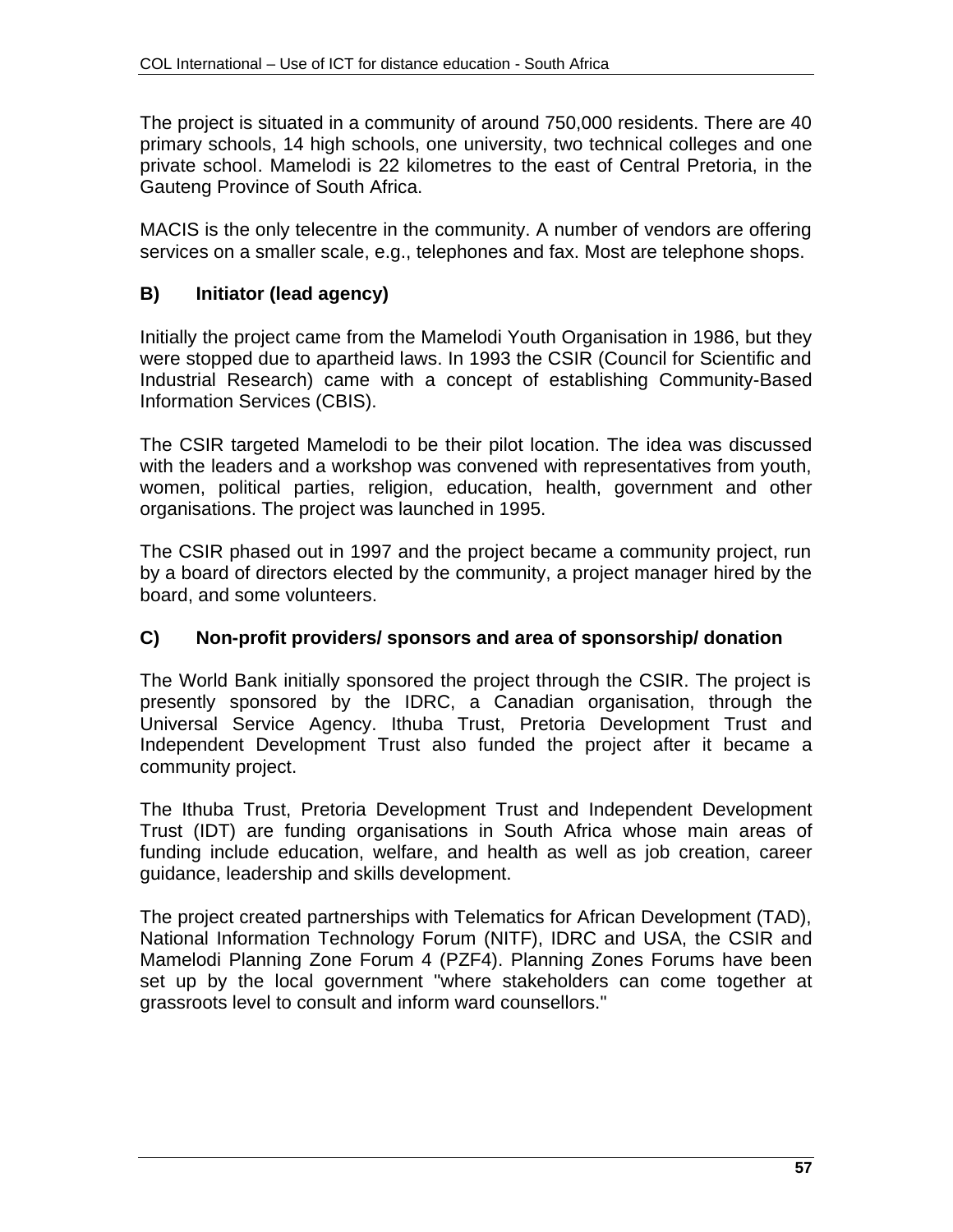#### **D) Commercial providers/ sponsors and area of sponsorship/ donation**

- South African Breweries funded the newspaper project and the update of the Directory of Services (in print).
- Siemens sponsors used computers.
- Telkom SA funded the initial implementation of the project.

#### **E) General key motivation/ interest of sponsors and strategic view of developments in these areas**

The interests of the sponsors have been outlined as community development, computer literacy, and encouragement of a well-informed community that takes part in decision-making on issues that affect their daily lives, identifying their needs and prioritizing them without fear.

## **F) Other participants**

Local NGOs, Community-Based Organisations (CBOs), the business sector, schools, etc. In South Africa, CBOs may be involved in regional planning in the areas of economic development, education and health intervention.

## **G) Type of users**

School children, high school and tertiary students, local business people, professionals, ordinary members of the community

#### **H) Function and environment of usage**

- Research by tertiary students, health training students
- Internet by business people and students and pupils

#### **I) Technology used**

PC, Internet, touch screen information kiosk, Multimedia CD-Roms, electronic database, a wireless network system called Community Information Delivery System (CiDS) invented by the CSIR to connect to the Internet

#### **J) Evaluation of project**

Feedback from the end users, evaluation process by the CSIR and Human Science Research Council (HRSC)

#### **K) Timeframe/ plans**

The project is ongoing.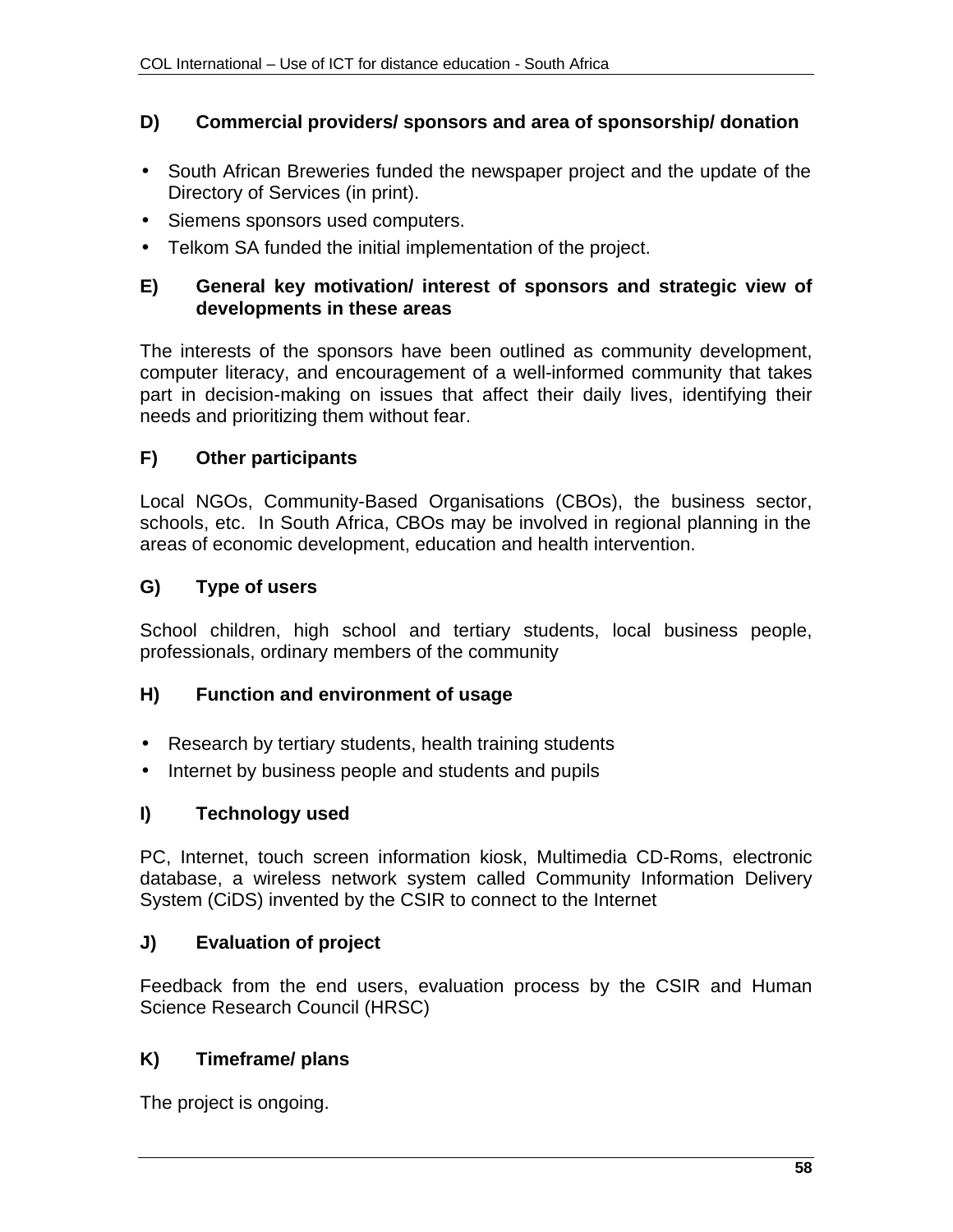## **L) Key material**

1995-1996 MACIS report 1996-1997 MACIS report 1997-1998 MACIS report 1998-1999 MACIS report MACIS Business Plan

#### **M) Key contacts**

Ms. Esme Modisane, MACIS Project Manager PO Box 77851, MAMELODI WEST 0101, South Africa Tel: +27-12-805-294 Fax: +27-12-805-1293 E-mail: emodisan@callisto.cids.org.za

Mike Seloane, Chairperson Tel: +27 082 374 8461 Ms. Nebo Legoabe, Founding Member Tel: +27 082 454 2235

#### **N) Financing and budget**

Annual project budget =  $R128,768$ 

#### **O) Last update**

December 1999

# **2.7.3 SchoolNet South Africa**

#### **A) Short Description of Purpose**

SchoolNet SA is a national organisation (NGO) formed to develop and support the implementation of Information and Communication Technologies (ICTs) in schools. It works directly with schools at a provincial level.

In early 1998, SchoolNet adopted and began managing the World Bank's World Links for Development (WorLD) project as a lead implementation project in three provinces: KwaZulu-Natal, the Eastern Cape, and North-West. The WorLD project in South Africa is a pilot educational project that aims to introduce ICTs to disadvantaged schools nationwide.

A feature of SchoolNet's model is to build and work through provincial school network structures. In 1998, SchoolNet worked with provincial departments of education and existing or emerging school networks in six provinces, with support to be extended to the remaining three provinces in 1999. SchoolNet and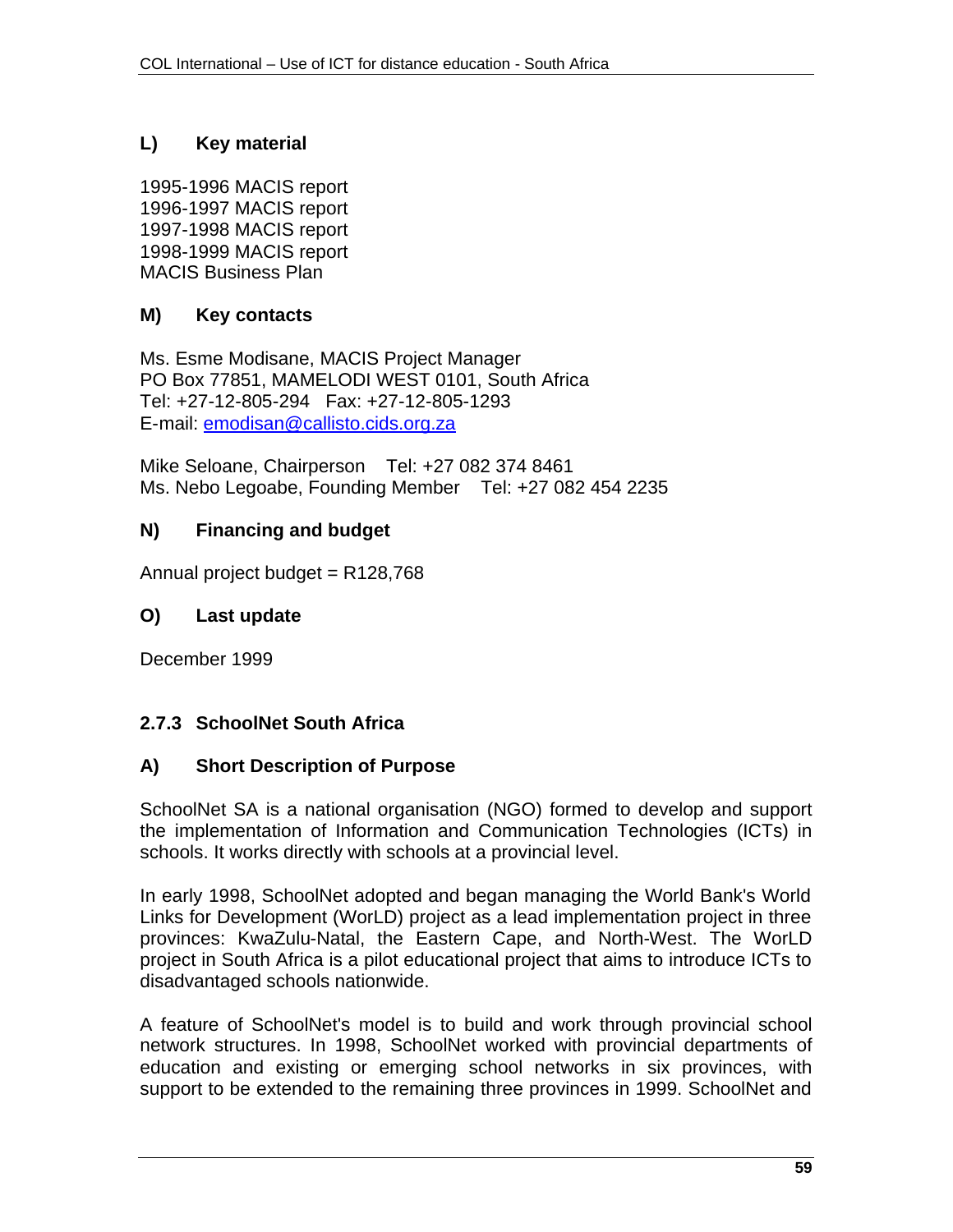provincial school networks provide a number of services to schools, including SchoolMail (a low-cost, multi-user e-mail solution), connectivity services, and domain registrations.

## **B) Initiator (lead agency)**

SchoolNet's formation emerged from the activities of provincial school networks in four provinces. South Africa's Centre for Educational Technology and Distance Education in the Department of Education agreed to act as co-ordinator for SchoolNet's establishment.

## **C) Non-profit providers/ sponsors and area of sponsorship/ donation**

SchoolNet has established a partnership with the government and the school networking, NGO and donor communities. This strategically positions SchoolNet to draw on a wide range of resources from different sectors while ensuring that the organisation works within government policy and implementation frameworks.

SchoolNet's provincial school networking partners are (a) Western Cape Schools Network; (b) Pretoria Education Network and Gauteng Schools Network, (c) Eastern Cape Schools Network, and (e) Kwa-Zulu Natal Schools Network. These collaborative NGOs were established by groups of schools between 1993 and 1998 to assist fellow schools to connect to and use the Internet.

Besides the school networks, SchoolNet also partners with research organisations and donors, including

- World Bank Economic Development Institute World Links for Development (WorLD) programme, which provided initial legal, administrative and financial assistance. As well, the WorLD Programme provides equipment, training and educational support to schools, with the objective of developing participation in collaborative projects and partnerships between schools.
- World Bank SA Resident Mission, which provided initial direct funding of some programme activities prior to IDRC involvement.
- IDRC ROSA and IDRC Acacia which provided considerable support in the process of SchoolNet's formation as well as initial legal, administrative and financial assistance. Acacia's funding and support extends over two years. SchoolNet SA is housed within the IDRC. The World Bank and IDRC have a bilateral agreement for the WorLD programme, whereby the IDRC will manage WorLD funds for SchoolNet.
- Open Society Foundation for South Africa (OSF-SA), which provided initial legal, administrative and financial assistance (funding). OSF-SA was established in 1993 to promote the development of open society in South Africa. To that end, the foundation supports a variety of programmes in the areas of educational, social, legal and health care reform. It is one of 31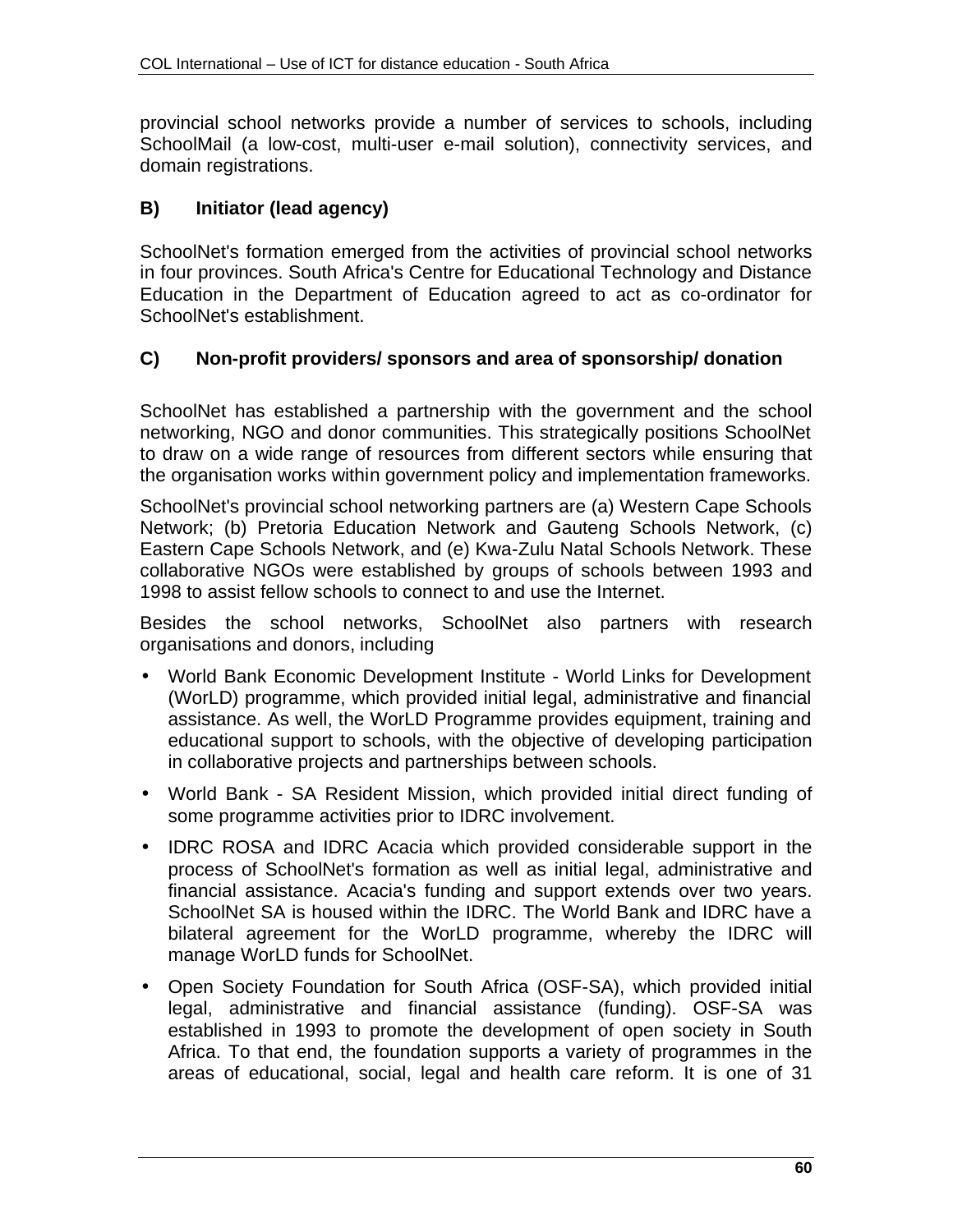active national foundations and other entities established and supported by George Soros.

## **D) Commercial providers/ sponsors and area of sponsorship/ donation**

SchoolNet SA has formed a number of key private sector partnerships and, in October 1999, funds from the private sector exceeded those from its traditional funding organisations and are key to the project's implementation. Private sector partners include a large number from the supporters of the overall WorLD programme:

- Microsoft WorLD software (desktop operating system) and event sponsorship
- Internet Solution WorLD Connectivity (leased line connectivity). The Internet Solution is a member of Dimension Data Holdings, South Africa's largest Information Technology integration company
- Cisco
- Mweb dialup connectivity (provide dial-up Internet accounts)
- Intekom server hosting and events sponsorship
- Nortel
- Sun Microsystems WorLD equipment (Sun Servers and ongoing training)
- Uniforum SchoolMail establishment funding
- 3COM WorLD equipment (hubs)
- Gas Software WorLD software (F-Prot Anti-Virus)
- Brilliant Software Solutions accounting software
- Pinnacle Communications pro-bono public relations
- Telkom South Africa subsidized line costs and event sponsorship. Telkom SA is South Africa's national telecommunications operator.
- Corel event sponsorship
- Novell WorLD software (PC Server software)
- UUNet Internet Africa dialup connectivity and server hosting
- SAIX dialup connectivity
- NEC equipment
- Thawte Consulting secure server certificate
- NetDay (its sponsors are Cisco, Sun and Gemini) WorLD partnership and cabling kits

#### **E) General key motivation/ interest of sponsors and strategic view of developments in these areas**

SchoolNet's objective is to assist in the development of a national education network, forming an 'information backbone'. Its programme objectives are to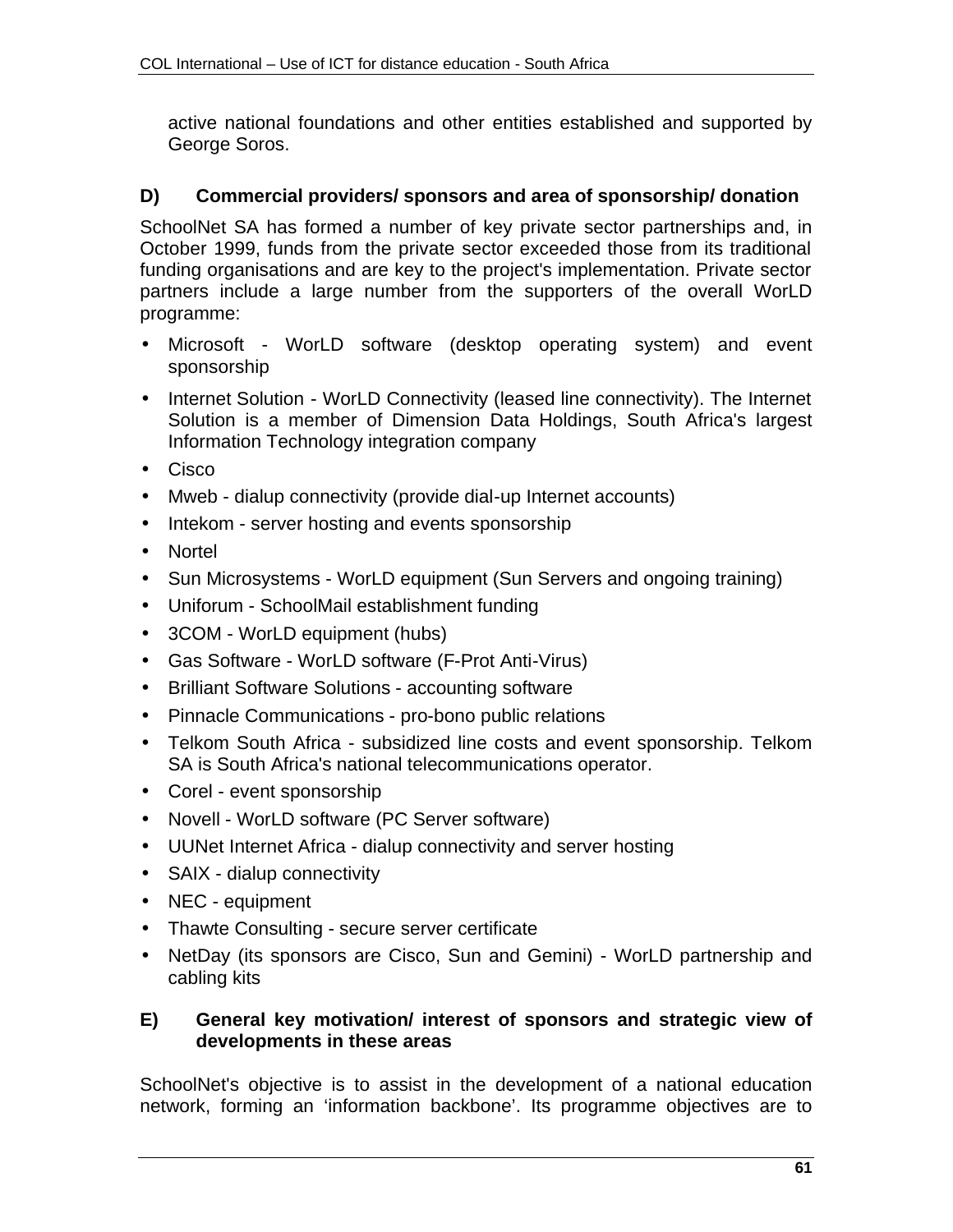work in the areas of connectivity and technology, human resources development, online content and curriculum support material, and marketing and advocacy.

SchoolNet SA seeks to support educators and learners in transforming education through the application of ICTs by providing leadership, expertise and resources. To realize these aims, SchoolNet forges partnerships in the areas of Internet connectivity and relevant technology, content and curriculum development, human resource development and capacity building with various people and organisations that share a common vision.

## **F) Other participants**

SchoolNet SA partners with four national government departments which have key stakes in South Africa's education and training system:

- Department of Education's Centre for Educational Technology and Distance Education (CETDE) - it has adopted SchoolNet SA as one of its projects for 1998 and has been involved in SchoolNet SA activities. CETDE provides SchoolNet SA with primary guidance.
- Department of Arts, Culture, Science and Technology
- Department of Communications
- Department of Trade and Industry

#### **G) Type of users**

Secondary school students, communities (in certain communities, schools have been performing telecentre / Multi-Purpose Communications Centre functions).

#### **H) Function and environment of usage**

Secondary school learning

#### **I) Technology used**

Personal computers and the Internet

#### **J) Evaluation of project**

IDRC Acacia views SchoolNet SA as one of the most successful national school networking initiatives they support. According to Acacia, SchoolNet has been able to make impressive inroads because of South Africa's more established infrastructure and policy environment.

Evaluation of SchoolNet SA's impact at participating schools is scheduled for the second half of 1999. The World Bank has commissioned an evaluation tool, which had to be scrutinised for local suitability before being adopted or amended.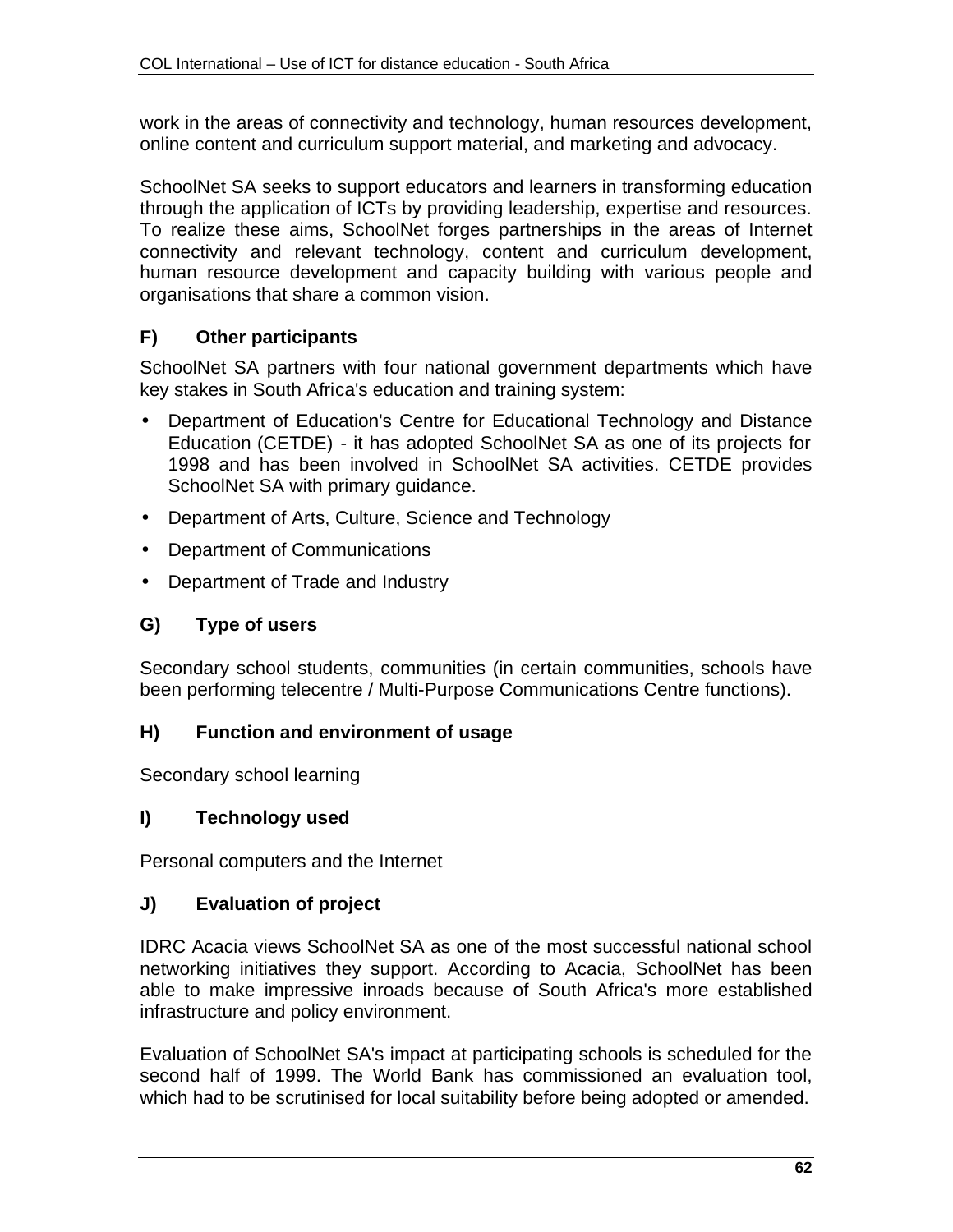In April 1998, training sessions in Eastern Cape and Kwazulu-Natal provinces were assessed by outside evaluators.

## **K) Time frame / plans**

The project is ongoing. SchoolNet SA was established in November 1997 and will enter phase two after November 1999. To date, there are about 32 participating schools, with the majority located in four provinces. Two training centres have been established and one more is planned for 1999.

The WorLD programme is being rolled out in secondary schools and will reach more than 30 schools in the North West, Eastern Cape, KwaZulu Natal and Gauteng provinces.

## **L) Key material**

SchoolNet SA 1998 Annual Report

"Report on School Networking Projects supported by Acacia" - compiled by Shafika Isaacs and Frank Tulus, 14 November 1999.

#### **M) Key contacts**

Denis Brandjes Executive Director of SchoolNet SA denis@schoolnet.org.za

Philemon Kotsokane, WorLD Co-ordinator SchoolNet SA philemon@schoolnet.org.za

Ntutule Tshenye, Education Initiatives Director SchoolNet SA, P.O. Box 477, Wits, 2050 9th Floor, Braamfontein Centre, 23 Jorissen Street, Braamfontein, 2017 Tel: 27-(0) 11-403 3952 Fax: 27-(0) 11-403 1417 Cell: 082 900 8623 E-mail: ntutule@schoolnet.org.za, Web : www.school.za

#### **N) Financing and budget**

Private sector contribution, which is in the millions of Rand, has consisted primarily of in-kind contributions. Initially, the majority of company contributions came from marketing budgets, but increasingly large portions of money are coming core development and strategic funding. It is thus anticipated that contributions from the private sector will continue to increase dramatically.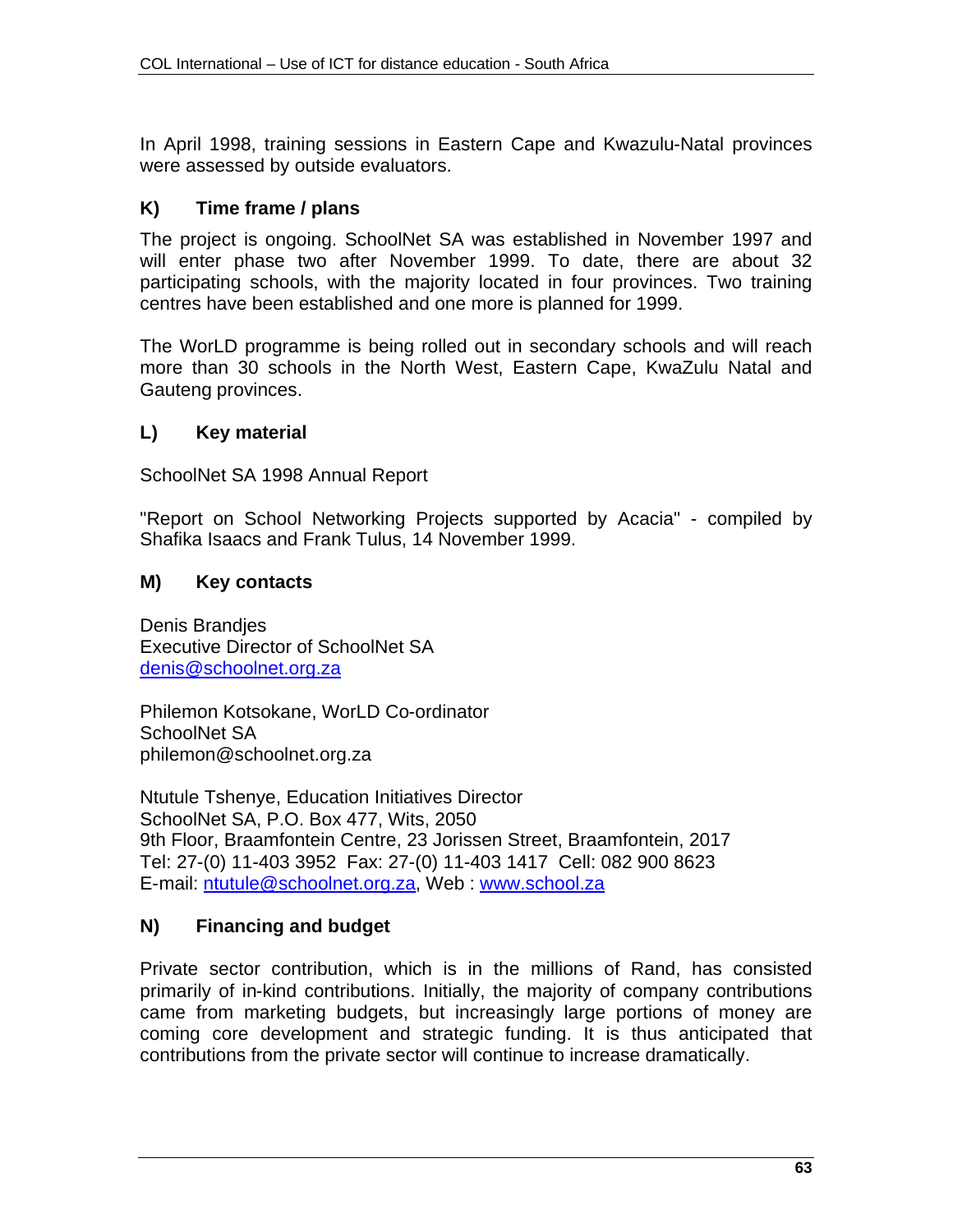IDRC/Acacia is providing funding of CAD \$472,000 (R1,964,320) for two years. The funding supports three staff positions, support costs, a connectivity programme in four provinces, and other activities in support of SchoolNet's aims and objectives. It will also provide equipment and connectivity to at least 48 schools as well as eight training workshops. Funding was approved by the IDRC on 23 July 1998. This is the largest of six school networking projects in South Africa which Acacia has supported to date.

The Open Society Foundation for South Africa (OSF-SA) provided an 18-month grant of R755,000. This supports one position as well as associated programme grant to further SchoolNet's work in the area of online content and curriculum resource material (specifically supporting mathematics, science and technology education) and working with the OSF's programmes in the Northern Province and Eastern Cape. The OSF approved the grant on 10 June 1998.

In addition to the IDRC and OSF funding, SchoolNet is indirectly supported through its role as implementer of the WorLD programme, which contributes a staff member as project manager, as well as associated local programme funding of approximately R320,000 annually, excluding equipment and international support costs.

# **O) Last update**

December 1999

## **2.7.4 Technology Enhanced Learning Initiative of Southern Africa (TELISA)**

#### **A) Short description of purpose**

The TELISA initiative aims to facilitate the establishment of a number of Information Technology (ICT) Centres throughout the sub-region of the Southern African Development Community (SADC) and a series of Internet-based information servers to provide appropriate support material to existing institutions, lecturers, teachers and businesses. TELISA currently has ICT centres in Lesotho and South Africa.

ICT Centres will promote lifelong learning, telemedicine, safety and security in a community setting. A grant was provided by Technikon SA to establish three ICT Centres in three South African provinces: Mpumalanga, Eastern Cape, and Free State. Technikon SA regional directors, in co-operation with local business and community structures, will run the centres on a self-sustainable basis. The Kgautswane ICT Centre in Mpumalanga Province, South Africa was officially opened in October 1999. An ICT Centre in Lesotho was opened 5 March 1999.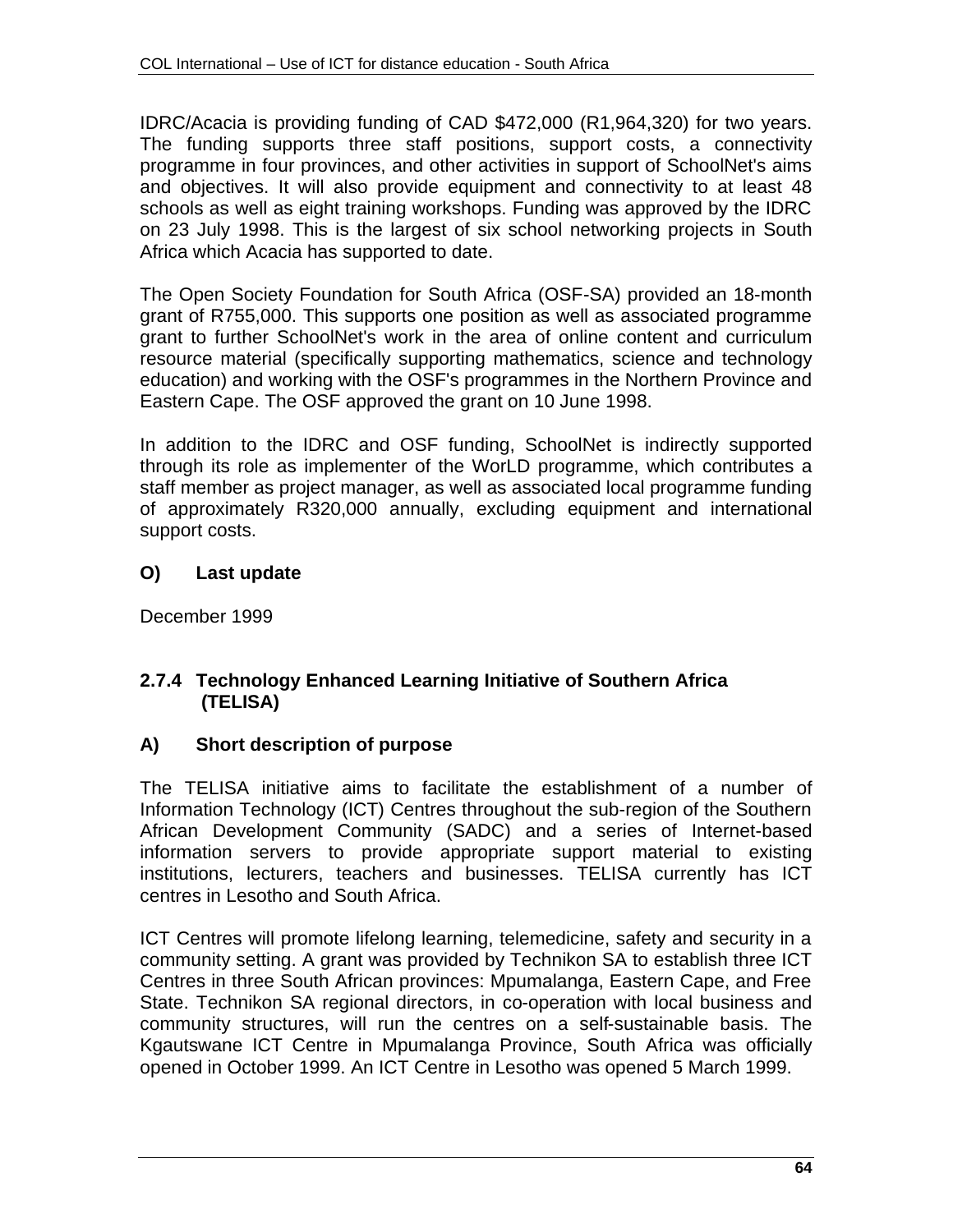TELISA has also enabled a special web-page for education, development and lifelong learning in Africa: www.africaeducation.org. This is their information server, also called an information clearing house. Besides information and access to curricula content resources, other distance education projects and school projects, it offers the Africa Digital Library. The digital library has been available free for residents of Africa since November 1999 and offers a growing digital book selection (around 3-4,000 currently).

TELISA has a focus on three components of distance education: affordable infrastructure, access for learners, and content.

# **B) Initiator (lead agency)**

The Centre for Lifelong Learning (CLL) of Technikon of Southern Africa (SA).

Technikon SA is a technology/ polytechnic university that specializes solely in distance education. This has been and is still mainly based on print material, but they are shifting to new technologies. Technikon SA has approximately 80,000 students per year and is funded partly by the government and partly through student fees. Technikon SA funds TELISA through external funds. Technikon has regional offices throughout South Africa.

Established in 1993 by Technikon of Southern Africa, the CLL seeks to promote non-formal education through programmes custom designed at Technikon. The Centre operates in collaboration with all academic programme groups that are able to support the Centre's programmes and a range of outside organisations. The Centre has a small, full-time staff complement and contracts staff where necessary for specific projects.

Technikon SA has had a community outreach programme since 1993.

# **C) Non-profit providers/ sponsors and area of sponsorship/ donation**

Technikon SA is the most substantial sponsor of TELISA with approximately US\$ 200,000 from their strategic reserve towards the ICT centres.

Technikon SA also sponsored US\$ 120,000 for the initial establishment of the African Digital Library.

World Bank (Africa Sector) sponsored US\$ 50,000 toward the cost of the computer system as well as training and support of the Kgautswane ICT Centre.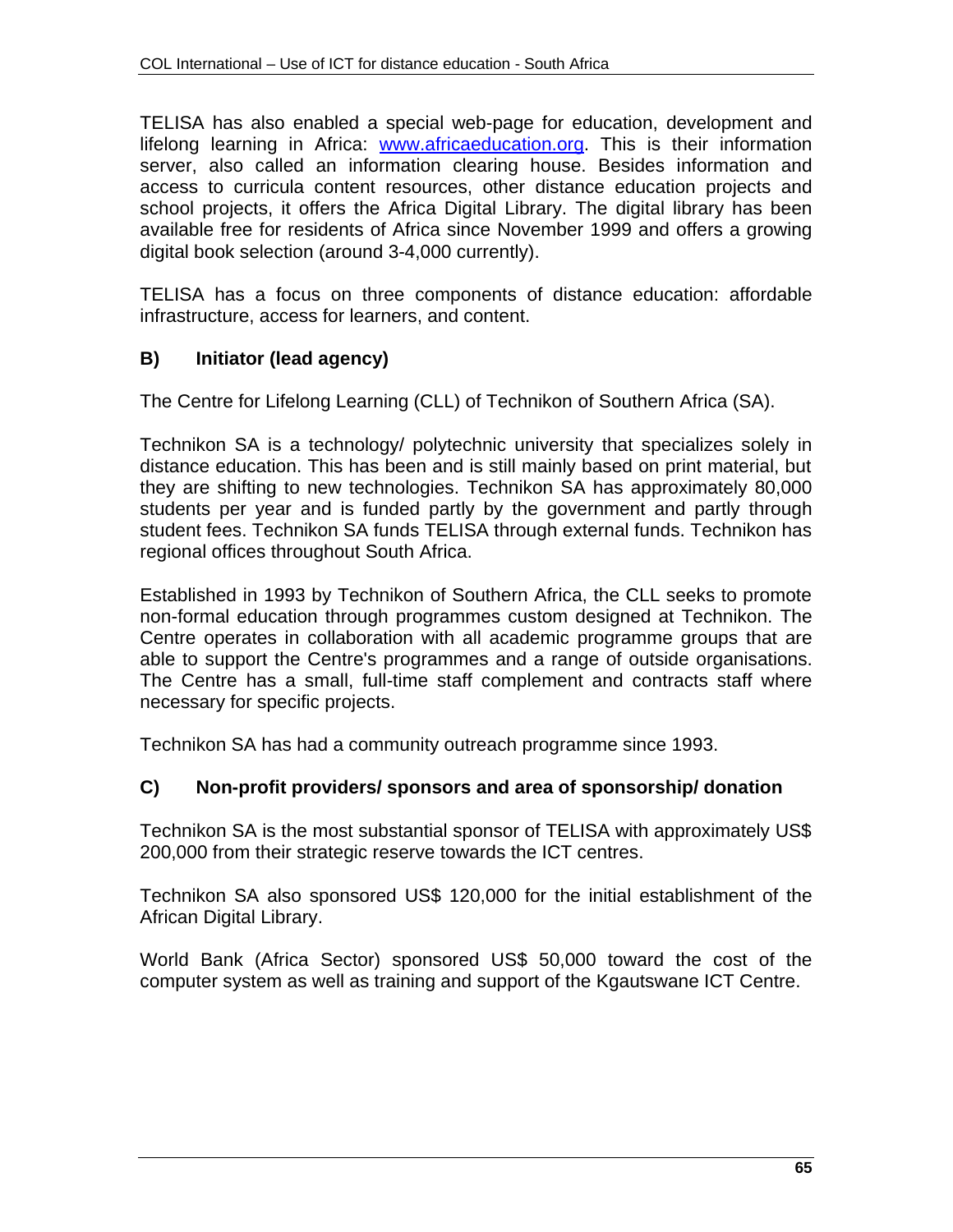#### **D) Commercial providers/ sponsors and area of sponsorship/ donation**

Safmarine company is a local shipping company which provided used shipping containers for the Kgautswane ICT Centre. Those were remodelled to build rooms and offices for the ICT Centre.

The Old Mutual Company is a large South African insurance company which supported the Centre. Old Mutual contributed financially and with technical support to the Kgautswane community.

Daimler-Chrysler sponsored US\$ 54,000 for the ICT Centre in Lesotho.

#### **E) General key motivation/ interest of sponsors and strategic view of developments in these areas**

According to its vision and mission statement, the Centre for Lifelong Learning (CLL) is committed to promoting awareness of educational opportunities, improving access to tertiary education, and serving the expressed and dormant needs of the business community, the community in general, and disadvantaged learners in particular.

CLL is interested in providing a life-long, career-orientated educational path for learners from all walks of life.

#### **F) Other participants**

Technikon SA had discussions with members of the following organisations to plan the TELISA initiative:

- The Distance Education Association of Southern Africa (DEASA)
- The Telematics for African Development (TAD) Consortium
- UN Economic Commission for Africa (Food, Safety and Security) UN ECA
- SADC HR Development Co-ordinating Office (Swaziland)
- P.E.A.C.E. Foundation
- The Centre for Educational Technology and Distance Education (South Africa's Department of Education)
- Universal Services Agency of South Africa

# **G) Type of users**

The Kgautswane ICT Centre is located in the deep rural area between the towns of Lydenberg, Ohrighstad and Burgersfort. The area reaches into both the Northern Province and the Mpumalanga Province. The immediate area of Kgautswane has a population of approximately 60,000 people. It has no piped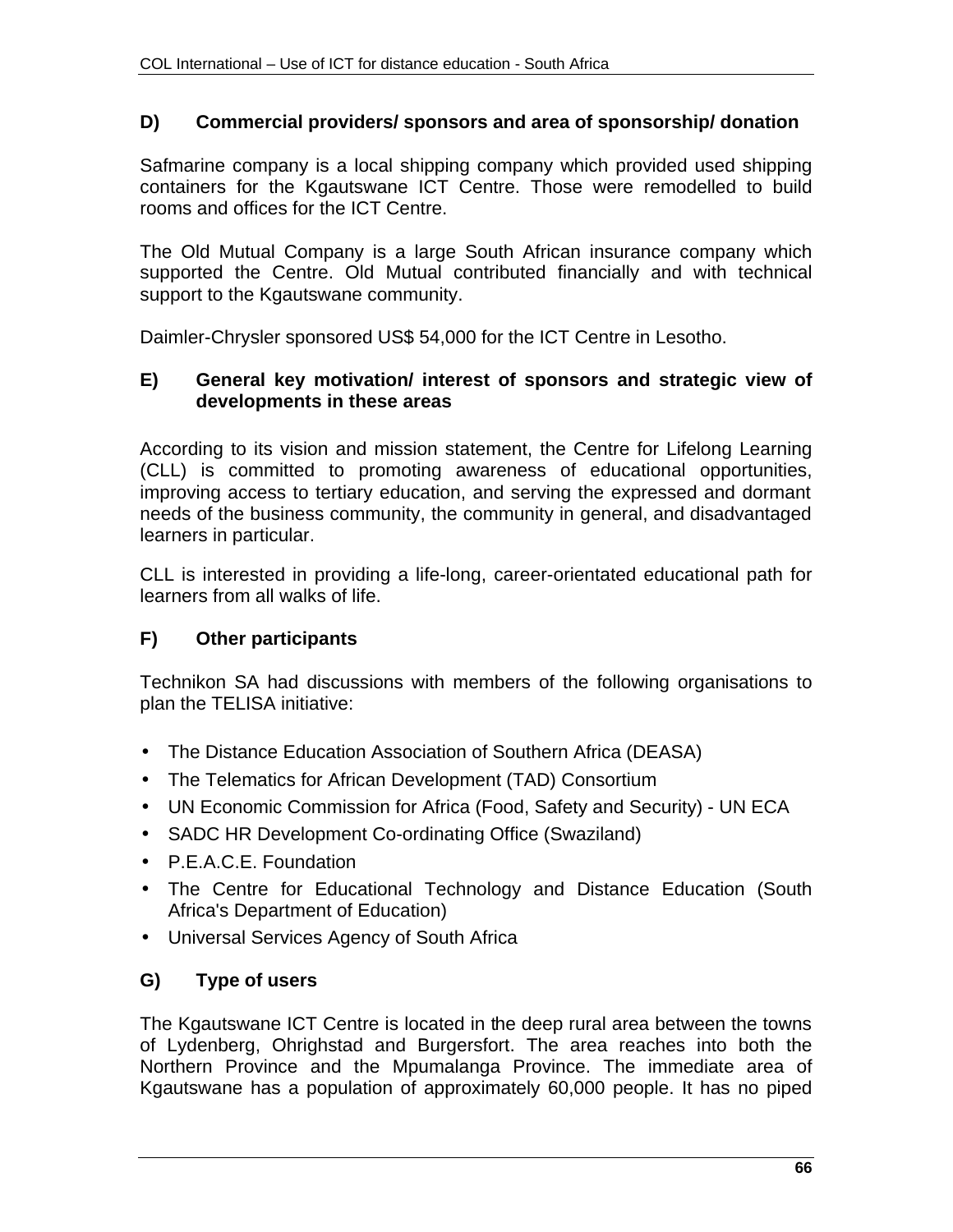water or electricity, few roads, and little industry/ business. The nearest post office and photocopier were approximately 28 km from the Centre.

Intended users are business communities, schools and institutions of higher education and disadvantaged learners.

# **H) Function and environment of usage**

The focus is on career-oriented life-long learning and higher education (university and college level).

The CLL provides services in the following areas:

- teaching to the community and business community and offering capacitybuilding programmes by means of contact, participation, and distance education
- researching the needs, relevance and efficiency of CLL programmes, including the research generated by students and course participants
- facilitating and contributing to community-based initiatives aimed at the enhancement of the community in general.

# **I) Technology used**

The Kgautswane ICT Centre has three PCs, a local area network (LAN), and a server. It is constantly busy with clients requiring computers or photocopies and making telephone calls.

Most centres will likely comprise 10 PCs, a server, telephones and a range of work-station equipment to support business and learner needs. This includes Internet, e-mail, and shareware programmes to access the Internet. As well, ICT Centres typically have payphones, fax machines, scanners, photocopiers, typing services, community information and document lamination.

Technikon also established a satellite reception area to receive programmes broadcast from C-Band satellites. A second reception centre is planned for installation during December 1999/January 2000 in Port Elizabeth, South Africa. This will be equipped with a sub-centre having two workstations some 10 km away and it will be run and based by the regional office of Technikon SA. It will have a satellite reception facility and receive programmes from the African Virtual University (AVU). The 10 PCs at the main centre plus the two remote PCs will all have Internet access.

# **J) Evaluation of project**

No evaluation has taken place yet as both centres have existed less than a year.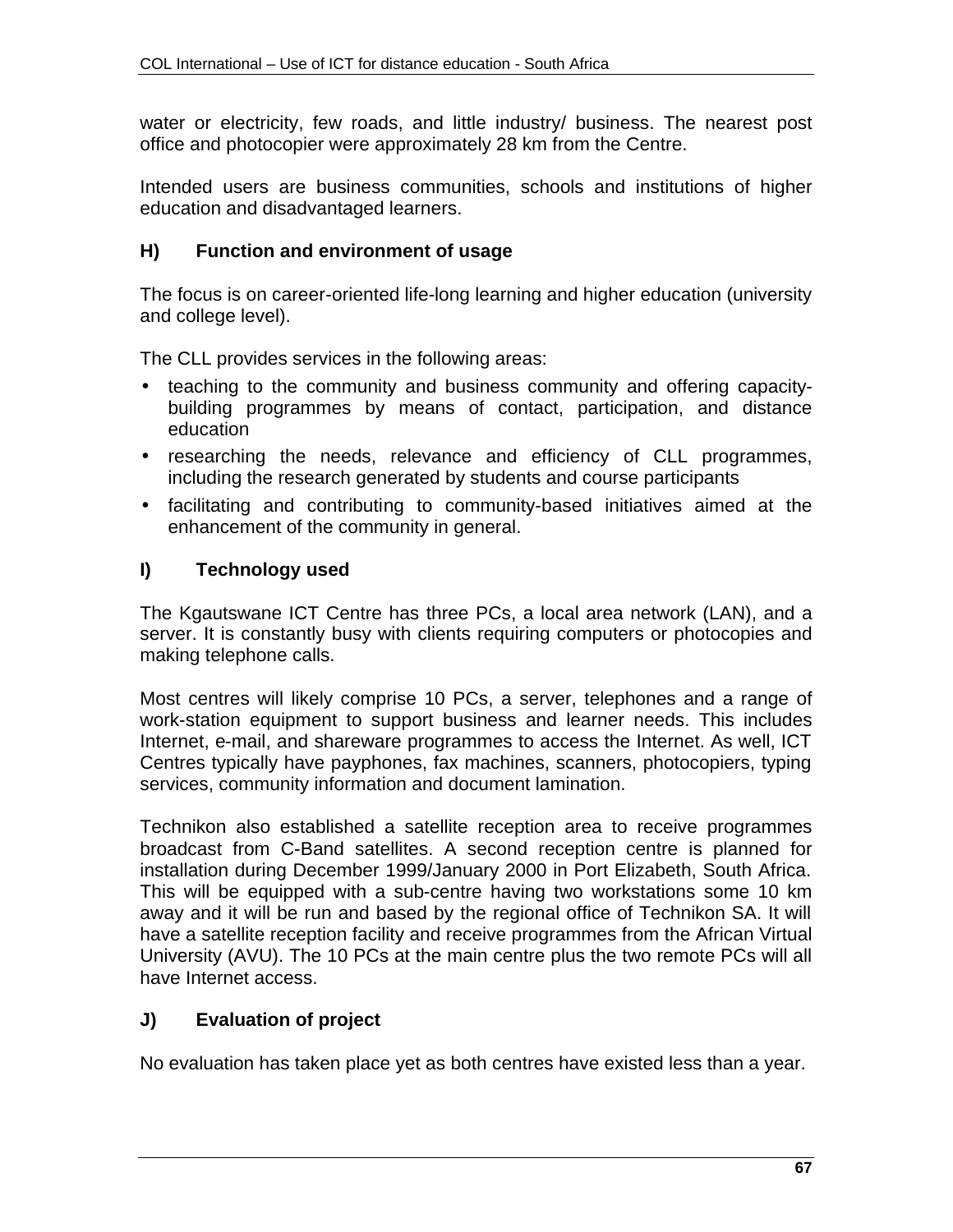# **K) Timeframe / Plans**

Planned implementation of the third and fourth ICT Centres in Mpumalanga Province and Free State Province. Detailed business plans are being drafted and will be implemented early in 2000.

## **L) Key material**

The TELISA Concept Document, July 1998 Updates on the TELISA Initiative, March and August 1999 http://pgw.org/telisa/ http://pgw.org/telisa/news.htm http://pgw.org/pw/

The Centre for Lifelong Learning (CLL) http://pgw.org/cll/ Technikon of Southern Africa (SA) http://www.trsa.ac.za/

## **M) Key contact**

Paul G. West, Director Centre for Lifelong Learning Technikon Southern Africa Private Bag X24, Florida, 1710 South Africa Tel: +27-(0)11-471-2575 Fax: +27-(0)82-131-889-2466 E-mail: pgwest@pgw.org

# **N) Financing and Budget**

The Kgautswane ICT Centre received a grant to get started (i.e., the capital cost for the equipment and infrastructure of the centre), but is now charging for services to sustain itself. It is not geared for commercial operation, but to be run by the community. This means that it is required to generate enough revenue to cover all running and upgrade costs.

Also the information server on African education (web-page) and the African Digital Library are designed to sustain themselves. The web-page will use advertising to cover its cost. The cost of domain registration was covered by the CLL Director, and a grant from TSA covers some of the costs of a staff member who assists with finding learning content on the Internet.

The African Digital Library offers companies to sponsor the purchase and digitalization of books. The library books are provided in encrypted format allowing only one user to access each purchased book at the same time.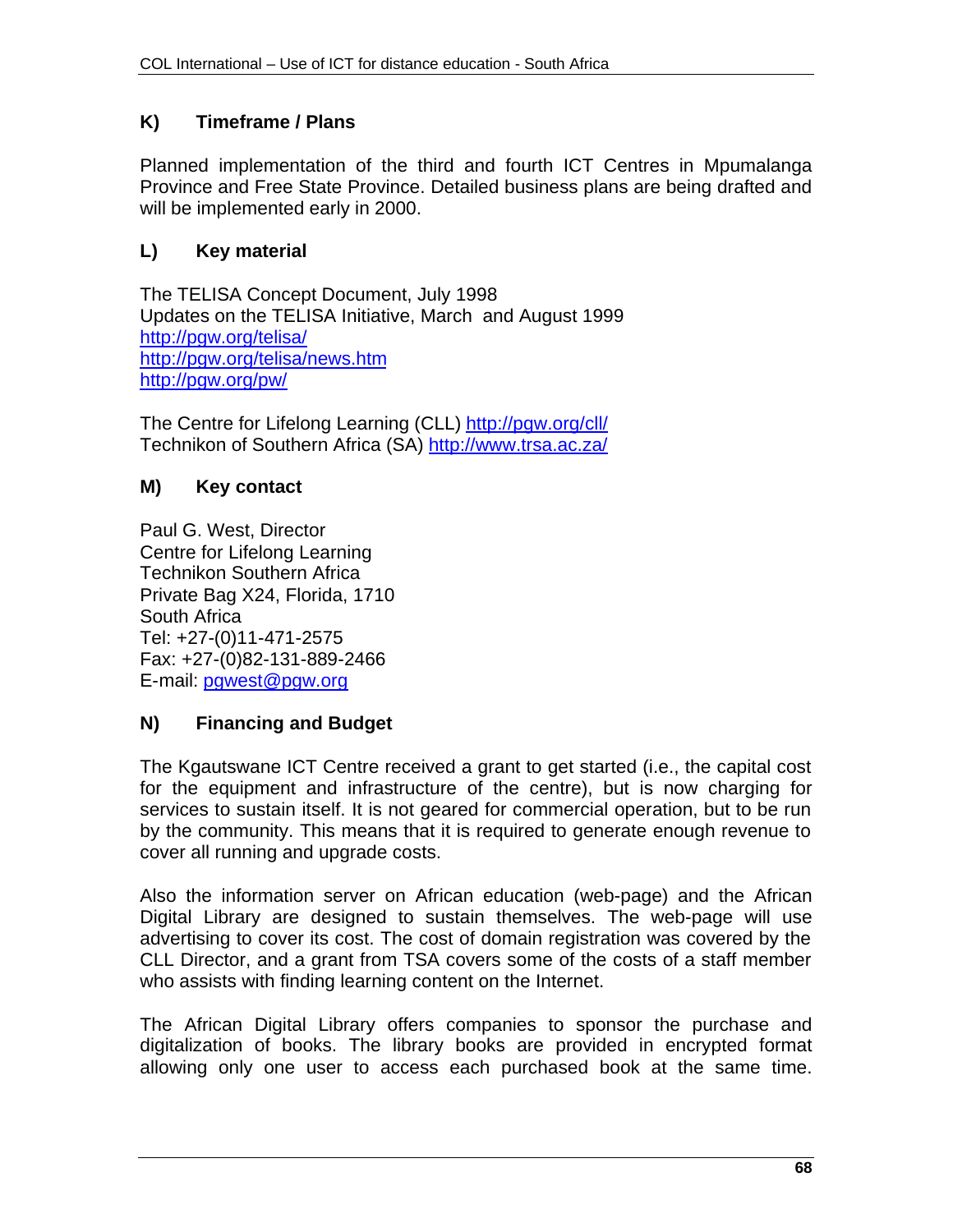Additional copies of eBooks or their print equivalents may be purchased via an ecommerce interface provided by netLibrary.

## **O) Last update**

December 1999

## **2.7.5 The Distance Education Digital Learning System Project - A digital Open Distance Learning (ODL) system for Africa**

#### **A) Short description of purpose**

The Distance Education Digital Learning System (DEDLS) project is currently in its conceptual design phase. The project aims to provide quality distance learning and student support particularly for students in remote areas in Africa. The project is unique because it seeks to "establish the next paradigm for distance education." Africa's limitations with existing communication technologies and traditional delivery systems have necessitated a solution that leapfrogs previous eras of technology. The pilot is seen as a stepping stone for the foundation of the 'African Digital University.'

The project's first pilot will develop 10-15 hours of distance learning content that can be delivered using multiple 'digitally-based' delivery alternatives: print, compressed video, audio and electronic interaction.

The pilot will also demonstrate the feasibility and sustainability of one or a network of mobile or fixed telecentres to deliver tertiary distance education (DE) and to provide student support in remote areas of Africa. Initially, one mobile telecentre will undergo limited testing in remote rural areas. Mobile telecentres will have their own power-generating capabilities and a range of ICT equipment.

The telecentres are to be managed and operated by small business entrepreneurs in the community in such a way that teaching and digital student support is provided at no extra cost to the learner. One of the projected outcomes of the pilot is to demonstrate financial sustainability of the model and to develop the corresponding business plans.

The dominant target group is post-secondary learners in rural and urban township environments. However, once the systems are developed and digital learning centres are operational, the project is envisaged to have application potential for secondary, preschool and basic adult education.

## **B) Initiator (lead agency)**

The University of South Africa (UNISA) is the lead agency and initiator, but the pilot project will be conducted under the auspices of COLISA (Confederation of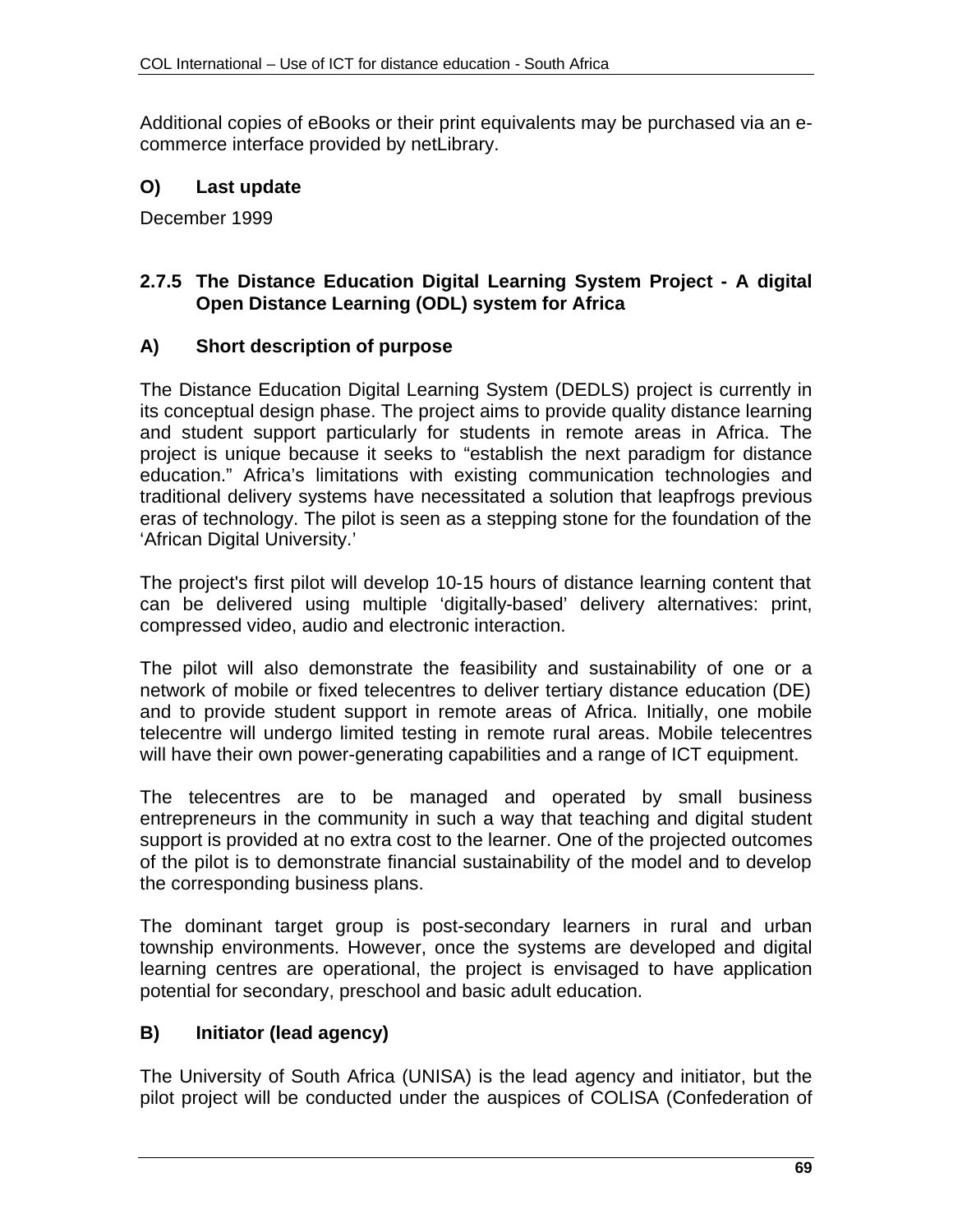Open Learning Institutions of South Africa, including Technikon South Africa, UNISA and Vista University).

The pilot project will include participation from SAIDE (South African Institute of Distance Education – regional DE NGO), CSIR (Centre for Scientific Research) and is being conducted in consultation with the World Bank. These members will form part of the core project team.

# **C) Non-profit providers/ sponsors and area of sponsorship/ donation**

• The project's leading participants (see section B above) are currently in the process of approaching the donor community for funding of the pilot. The project is currently being introduced to the donor community as a COLISA project regarding funding of the pilot. The pilot is estimated to cost approximately \$350,000.

# **D) Commercial providers/ sponsors and area of sponsorship / donation**

A global approach is being planned for an alliance among governments, the private sector and public education providers, from the African continent and worldwide.

## **E) General key motivation/ interest of sponsors and strategic view of developments in these areas**

The primary motivation for sponsors is the development of a continental open digital learning system that is capable of reconfiguring knowledge according to specific developmental needs and delivering this in a sustainable way to rural communities in Africa.

There are also many contextual factors that have driven the initiative, including the challenge of improving DE pedagogy and student support, the challenge of diminishing resources in higher education and increased competition in the DE sector.

# **F) Other participants**

There are plans to involve the Economic Commission for Africa, one of the UN bodies. The lead agency is currently working in close consultation with the World Bank.

A workshop is planned for the first quarter of the year 2000, with assistance from COL. The plan for this workshop is to bring together a selected group of African and international DE and ICT experts to plan the way forward for the African Digital University.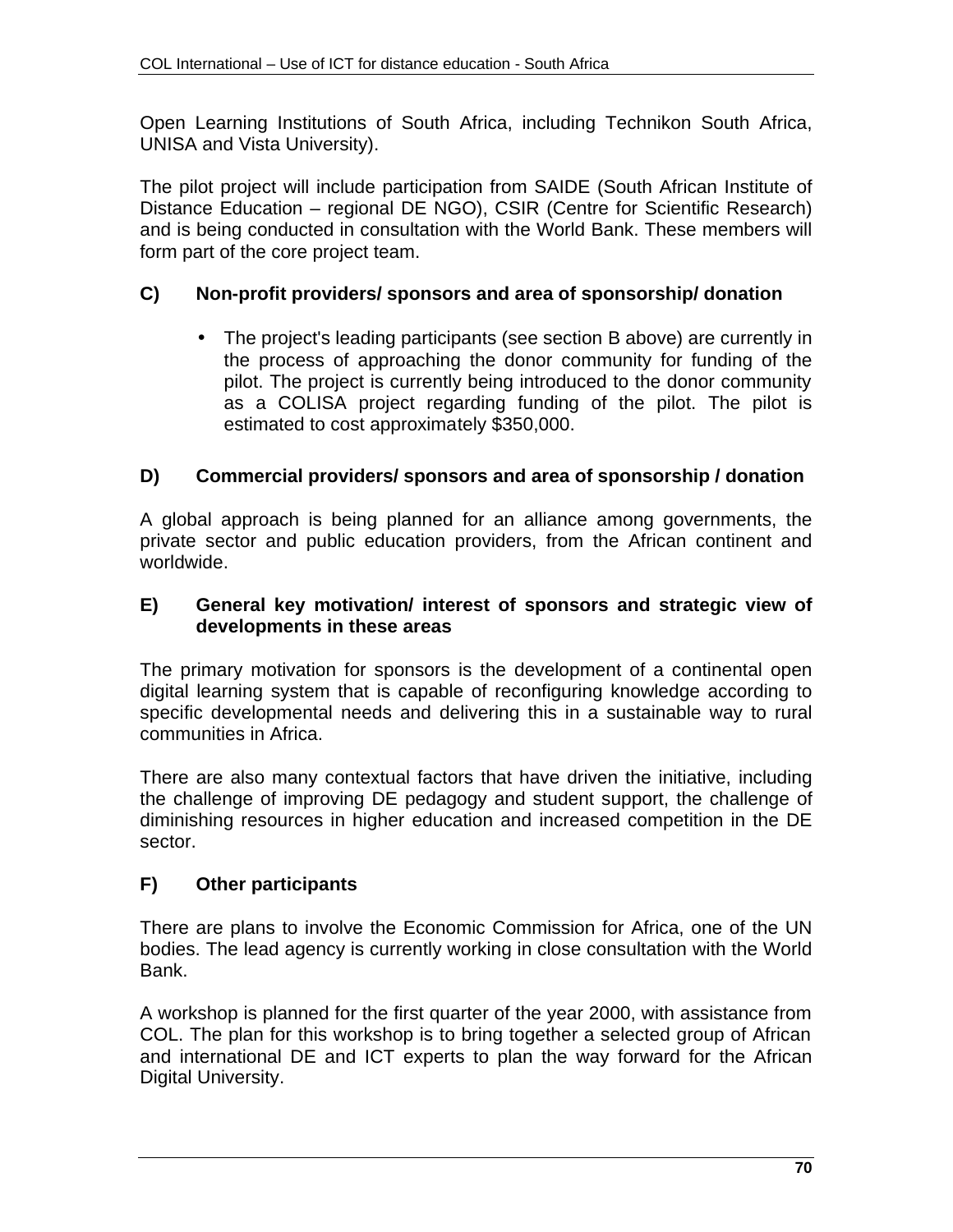# **G) Type of users**

The project's initial focus will be post-secondary learners, primarily on rural and township communities but not excluding delivery in urban areas. The system will also be capable of delivering to other users such as schools, colleges, universities, education ministries, libraries, village communities and professionals.

## **H) Function and environment of usage**

The plan is to focus on structured degree, diploma and certificate programmes rather than a wide-ranging open choice of subject fields. However, because the system is based on a digitised knowledge domain, it will be technically possible to customise choice of content for individual learners. The plan is also to focus on critical areas such as the sciences, training for good governance, and financial and business training.

## **I) Technology used**

The intention is to design the system in such a way that it would be capable of teaching using technologies including radio, broadcasting/video, PC, Internet, multimedia CD-Roms, electronic databases, satellite, wireless, etc. The idea is to be able to respond quickly to existing and new infrastructures within Africa.

# **J) Evaluation of project**

To date, no evaluation has been conducted given the early stages of the initiative. There are plans for extensive evaluation of the development as it progresses.

## **K) Time frame / plans**

Concept completion - September 1999

On November 20<sup>th</sup>, 1999, the board of COLISA approved the DE digital learning system project and agreed in principal to investigate the foundation of the African Digital University. The details of the African Digital University concept still need to be worked out but the DE Digital Learning system project will become an important building block of the concept.

## **L) Key material**

Overview of the project, describing the pilot phase and rationale can be found at www.unisa.ac.za/dept/buo/projects/dedls/index.html www.unisa.ac.za/dept/buo/projects/dedls/foundations.html www.unisa.ac.za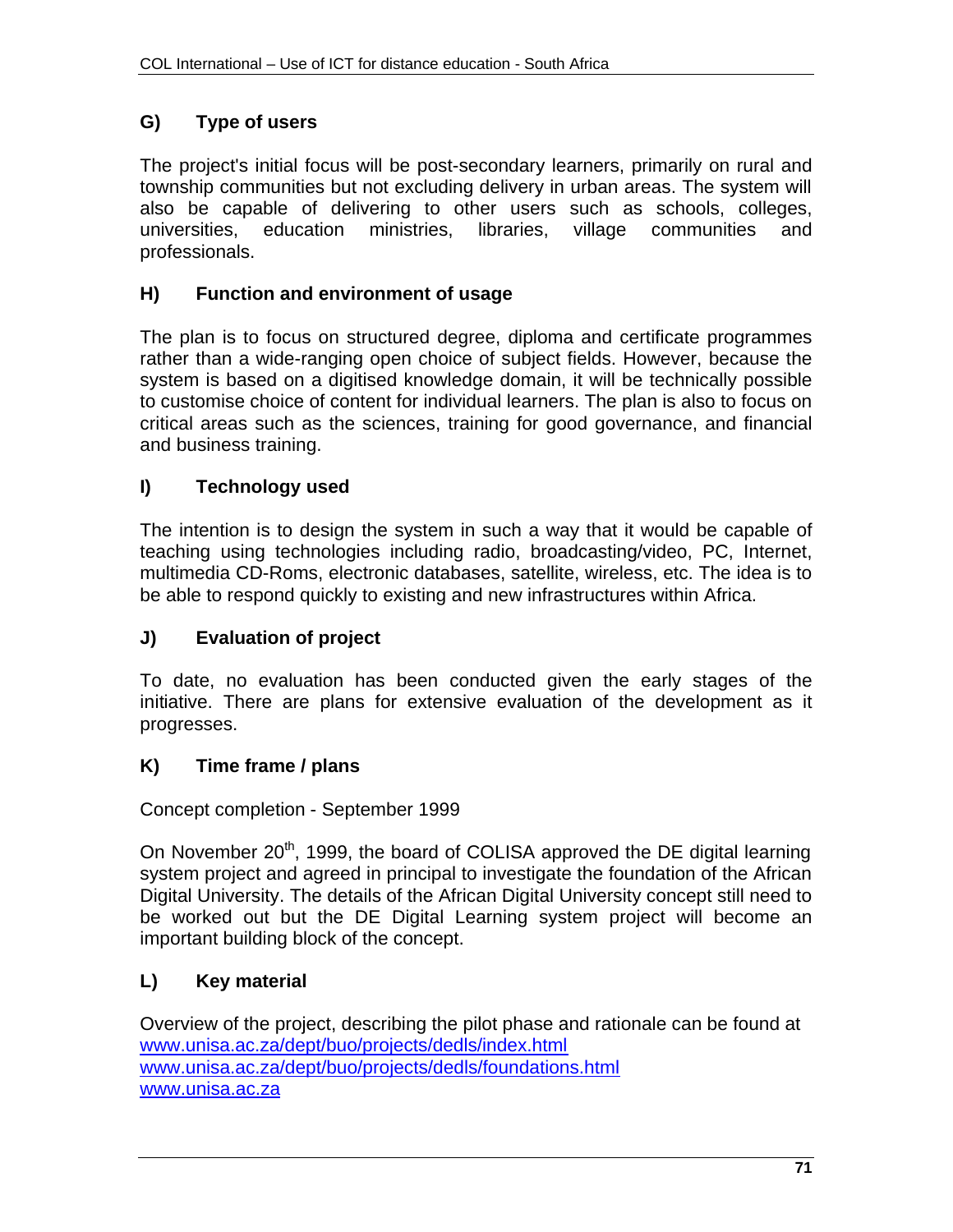## **M) Key contacts**

Wayne G. Mackintosh Bureau for University Teaching University of South Africa, P O Box 392, Pretoria 0003, Gauteng, South Africa Tel: 27-12-429-6347 Fax: 27-12-429-3551 E-mail: mackiwg@alpha.unisa.ac.za

#### **N) Financing and budget**

The pilot is estimated to cost approximately \$350,000. A more detailed budget for the pilot is about to begin.

#### **O) Last update**

December 1999

## **2.7.6 Universal Service Agency – Franchised telecentres**

#### **A) Short description of purpose**

The Universal Service Agency (USA) launched a Telecentre Pilot Project with the objective of providing universal access to telecommunications (defined as within 30 minutes' walking distance) in South Africa. These telecentres are managed and operated by approved franchisees and are located in disadvantaged communities, particularly rural areas. The objective of the Telecentre Project is to provide universal access to telephones, facsimile and e-mail. Some will provide access to the Internet.

Besides providing telecommunications, many telecentres will also provide other services such as small business support, health, education and training. Some may offer a range of services from telemedicine to telelearning and telelibraries. There is also a plan to link these telecentres directly to both government and private databases around the country in the near future.

By the 1997-1998 fiscal year, the Agency had approved 68 telecentre applications throughout the country, including six pilot telecentre communities. Telecentres are funded by the Universal Service Fund (USF).

The responsibility of managing a telecentre lies with the franchisee, not the Agency. The Agency aims to develop a model of how to run telecentres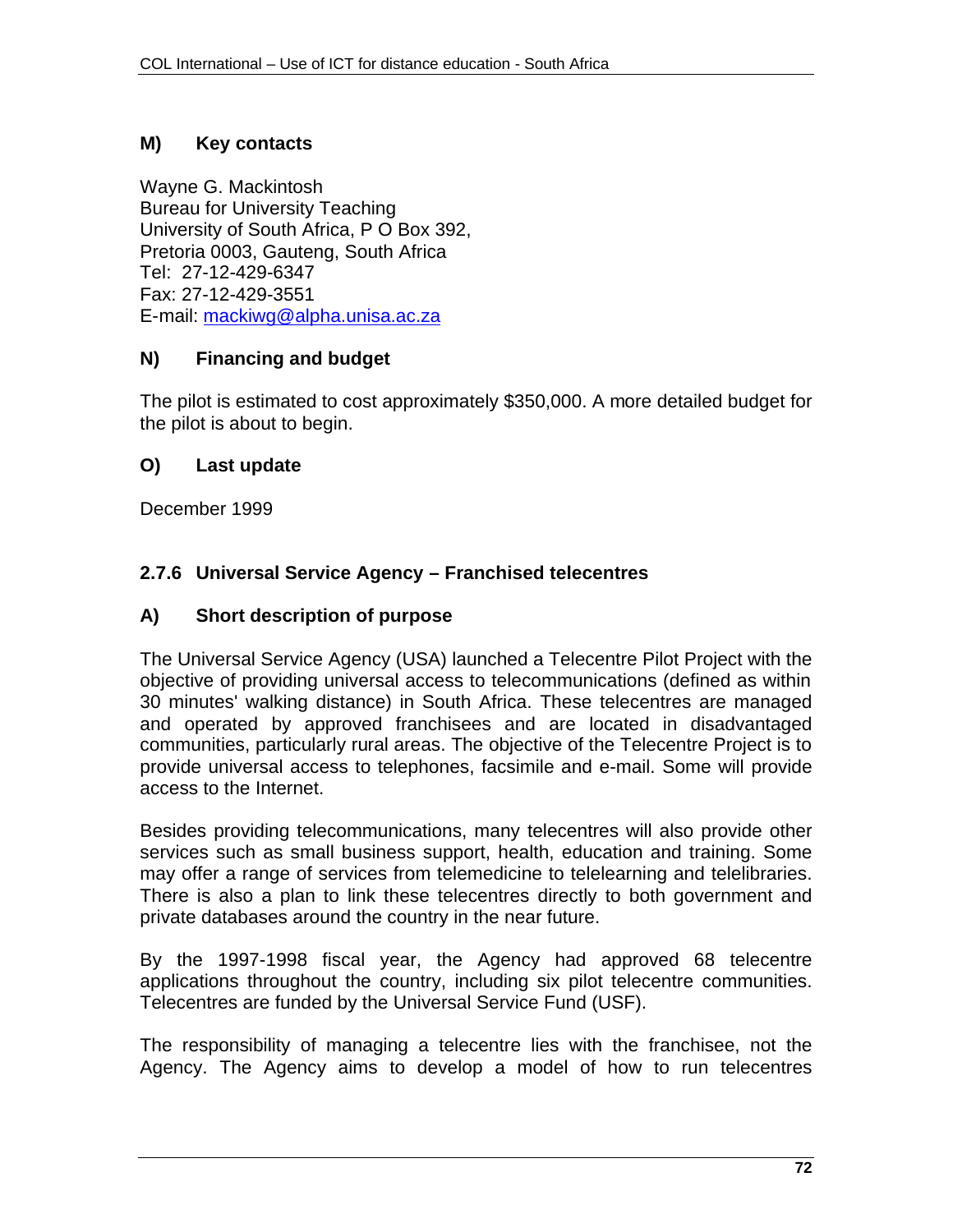effectively and to be self-sustaining in disadvantaged areas; this can be reproduced, and it will also promote community ownership and control.

## **B) Initiator (lead agency)**

The USA is the initiator and lead agency. It is a statutory body established by the South African Telecommunications Act of 1996.

The Agency will subsidise the least developed communities, individuals and organisations in acquiring telecentres. The Agency may provide capital or startup funding to equip telecentres with telephones, a printer, a fax machine, a photocopier, and computers.

## **C) Non-profit providers/ sponsors and area of sponsorship/ donation**

By year-end 1998, the USA had formed partnerships with the following organisations:

- United Nations Development Programme (UNDP) funding and capacity building
- IDRC funding, capacity building and monitoring (funding commitment \$475,000)
- South African Postal Services, Interkom and SABC co-deployment of Public Internet Terminals (PITs)
- Nepostel capacity building and monitoring
- National Youth Commission co-funding

In addition, to establish telecentres, the USA works with a range of other organisations such as schools, libraries, churches and existing community or civic centres. The criterion is that these should be credible with successful track records in a community - they could be a 'Section 21' company, an Informal Community Based Organisation (CBO), an NGO, a small business, a government organisation, or a 'Trust.'

## **D) Commercial providers/ sponsors and area of sponsorship/ donation**

By year-end 1998, the USA formed partnerships with the following companies:

- Orbicom Tele-education applications negotiations are under way. Orbicom is an international signal distribution organisation. It pioneered the use of digital satellite broadcasting technology in South Africa and on the African continent. It is one of two signal distribution carriers in South Africa.
- Interkom Tele-education applications
- Information Technology and Telecommunications Afrika Limited codeployment of Internet Kiosk and Telecentres: The partnership has been finalised but not yet implemented.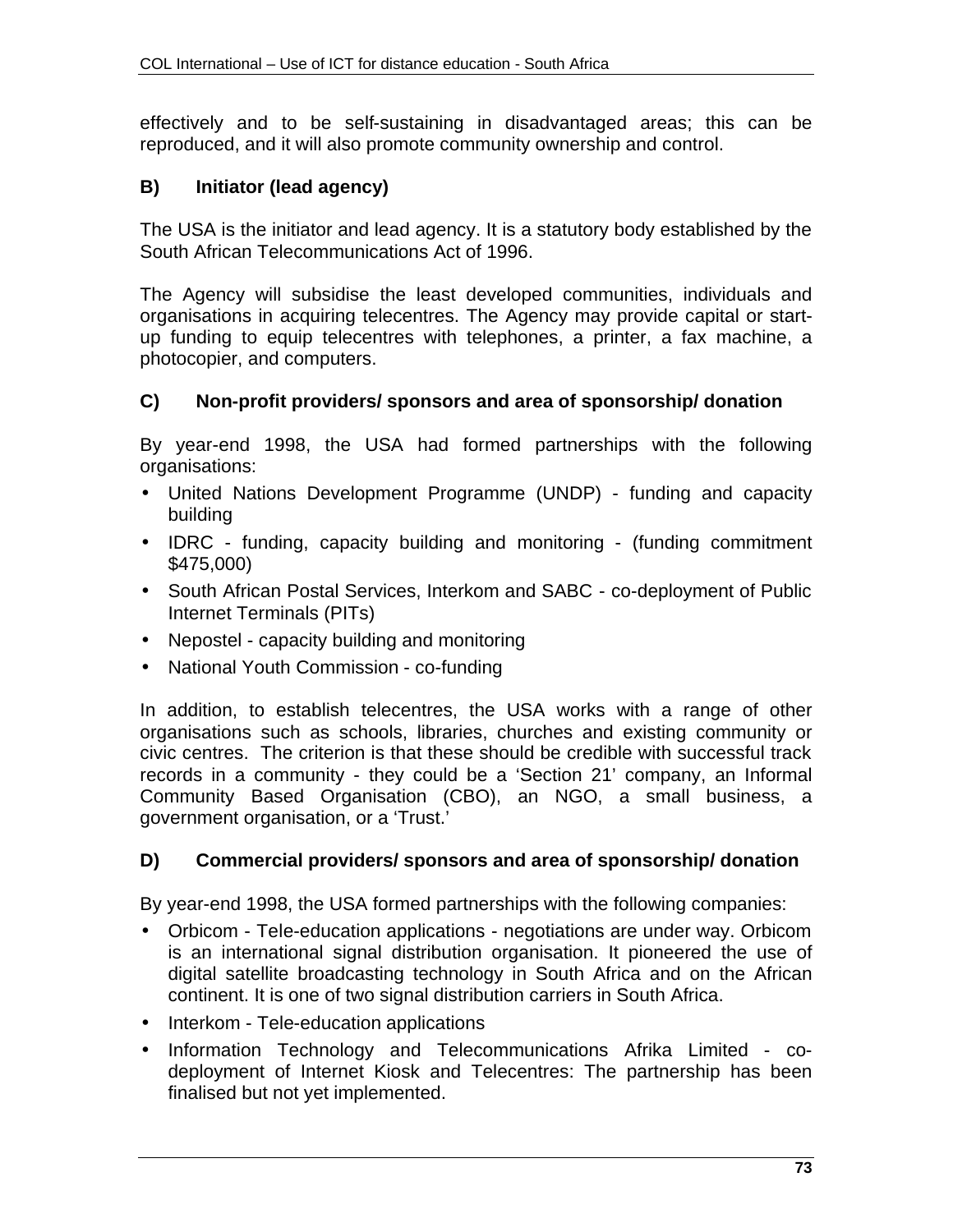• New MIS - co-deployment of telecentres

### **E) General key motivation/ interest of sponsors and strategic view of developments in these areas**

The Agency will promote affordable Universal Access and Universal Service in Information and Communication Technologies (ICTs) for disadvantaged communities in South Africa, to facilitate development, empowerment and economic growth.

The Agency is focusing its efforts towards the least developed communities, with the intent to stimulate economic and social development. For example, the Ga-Seleka telecentre in South Africa's Northern Province aims to provide telephone, e-mail, fax and Internet services to the public at affordable prices. Prior to its installation in 1997, the nearest telephone to this town of 400,000 people was 80 kilometres away.

## **F) Other participants**

The Agency works with the following organisations to co-ordinate different initiatives for universal service:

- Department of Communications
- South African Telecommunications Regulatory Authority (SATRA)
- service providers: Telekom SA, Vodacom and MTN
- representative bodies: National Telecommunications Forum and National Information Technology Forum
- community and labour organisations: the SANCO and CWU

The Agency is setting up a network of Universal Service Forums by forming relationships with people in various areas to assist the Agency in implementing policy and recommending further policy options. The Agency wants to bring together all organisations (governmental, private sector, community, NGO, labour and other) that are interested in the work of providing universal service in telecommunications.

Partnerships with the Agency should provide participants with the opportunity to

- develop creative methods of attaining universal service
- stimulate public awareness of the benefits of telecommunications and other information services
- define universal service and access, facilitating planning of universal service projects
- ensure the successful implementation of universal service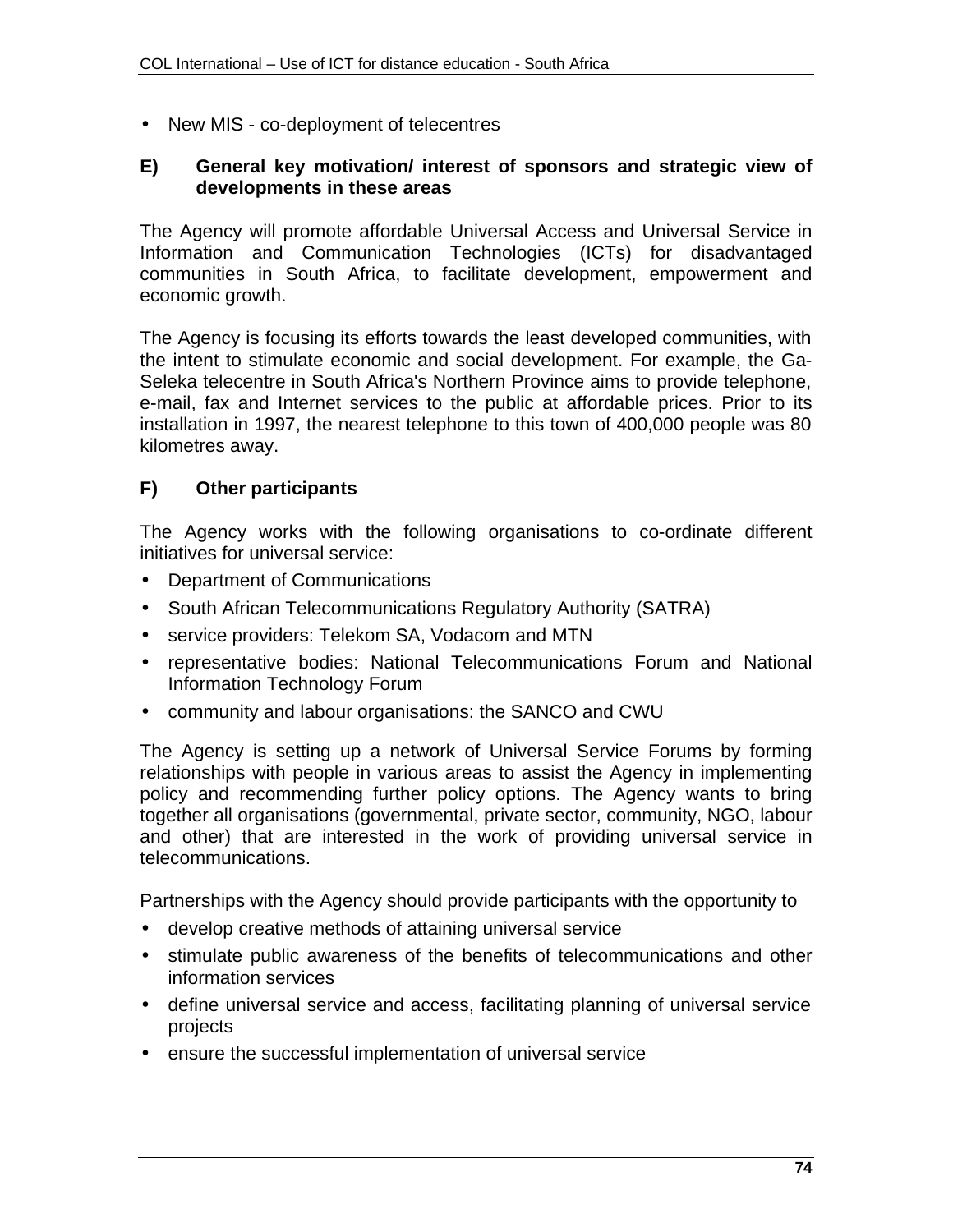The Agency had launched Universal Service Forums in the provinces of Free State, Mpumalanga, North West, Northern Cape, KwaZulu Natal, and Eastern Cape prior to 1998 and planned to launch follow-up forums in the Western Cape, Gauteng, and Northern province.

## **G) Type of users**

Village and township communities, particularly disadvantaged communities and rural areas with no or low telephone penetration.

## **H) Function and environment of usage**

Community access to ICT

## **I) Technology used**

PC and Internet access, depending on the model, finance and the needs of the community served

- Mini Telecentres one-person shops providing a telephone, fax/ e-mail and word processing services. This consists of three telephone lines, PC, a 3-in-1 printer/ scanner/ copier, fax machine, metering device and cabinet.
- Standard telecentres run by individual or community organisation, managed by two telecentre managers. Services depend on the size of the structure provided. These include four to eight personal computers, six to ten telephone lines, printer, scanner, copier, fax machine, and overhead projector and screen.
- Multi Purpose Community Centres (MPCCs) these include much more sophisticated technologies such as tele- and videoconferencing, and technologies facilitating multimedia applications.

# **J) Time frame / plans**

The Agency completed drawing up a Telecentre Implementation Plan at the end of 1998. The five-year target is to have one telecentre-type centre in each community (villages, townships, farm community and other) by 2004. Many of these can be based at schools, libraries and other existing centres. A range of models of telecentres from basic phoneshops to elaborate Multi-purpose Community Telecentres is being planned.

## **K) Evaluation of project**

The latest available evaluation report of the first six pilot telecentres was published in November 1998, after six to nine months' operational experience. Each telecentre had six fixed Telkom exchange lines. One line was dedicated to fax, one to Internet and e-mail, and four to telephone. The centres were each equipped with a PC, a photocopier and a scanner.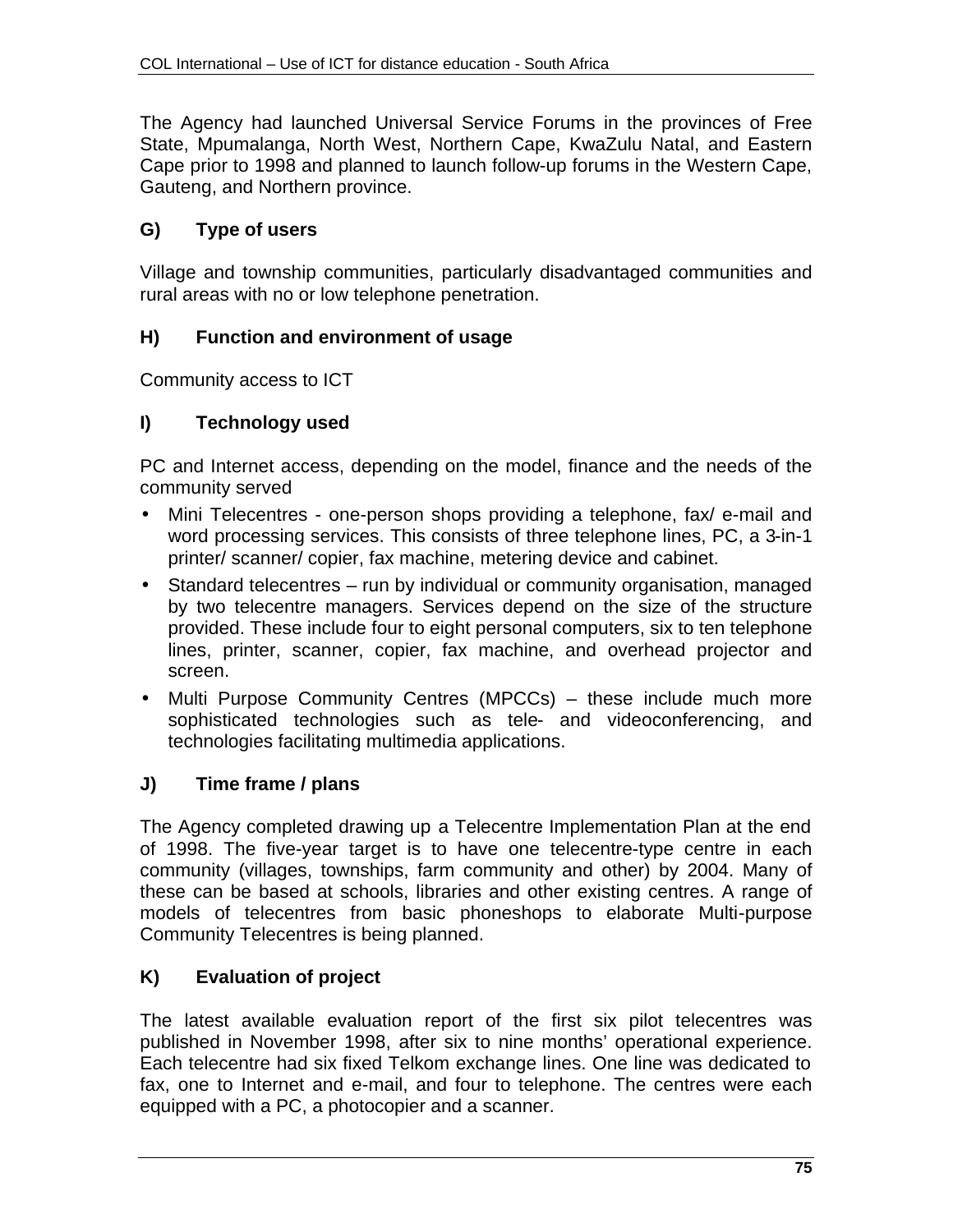Two of the six centres were not operational at the time of evaluation.

The evaluation noted that revenues from the centres which were operating were encouraging enough to offer the prospect of eventual financial sustainability, though several operational problems were highlighted, namely these:

- intermittent Internet service due to a combination of lack of operator management skill, poor quality ISP software, and problems associated with the fact that the ISP points of presence (POPs) were mostly not local
- very sub-optimal computer use, again due largely to poor operational management in the early months
- no tariff and pricing guidelines, hence prices charged and user affordability varied significantly from case to case
- lack of a proper financial management system, hence there was no clear financial or usage logging
- no clear understanding amongst management and staff of their roles, responsibilities, whether they would be paid a salary, etc.
- security concerns (theft and responsibility)

Suggested solutions included adoption of a '3P' (private-public partnership programme) specifically addressing the following areas:

- 1. developing a management and monitoring system for telecentre organisation
- 2. providing more clarity on ownership and management responsibilities
- 3. offering clear guidance on tariffs and prices
- 4. implementing a systematic modular approach to the equipment and services contained and offered in telecentres

The evaluation's role was, hopefully, one step in the improvement and refinement of the telecentre concept leading to smoother and more successful operations in the following, larger number of telecentres brought into service in late 1998 and 1999.

## **L) Key material**

http://usa.org.za/projects/field.htm explains the telecentre project in terms of selection criteria and provides a table showing the provincial breakdown of approved telecentres

www.usa.org.za/works/bplan.htm provides a business plan.

www.usa.org.za "Universal Access and Universal Service Discussion Paper" second draft

www.vodacom.co.za/a3five.html: Vodacom webpage - community services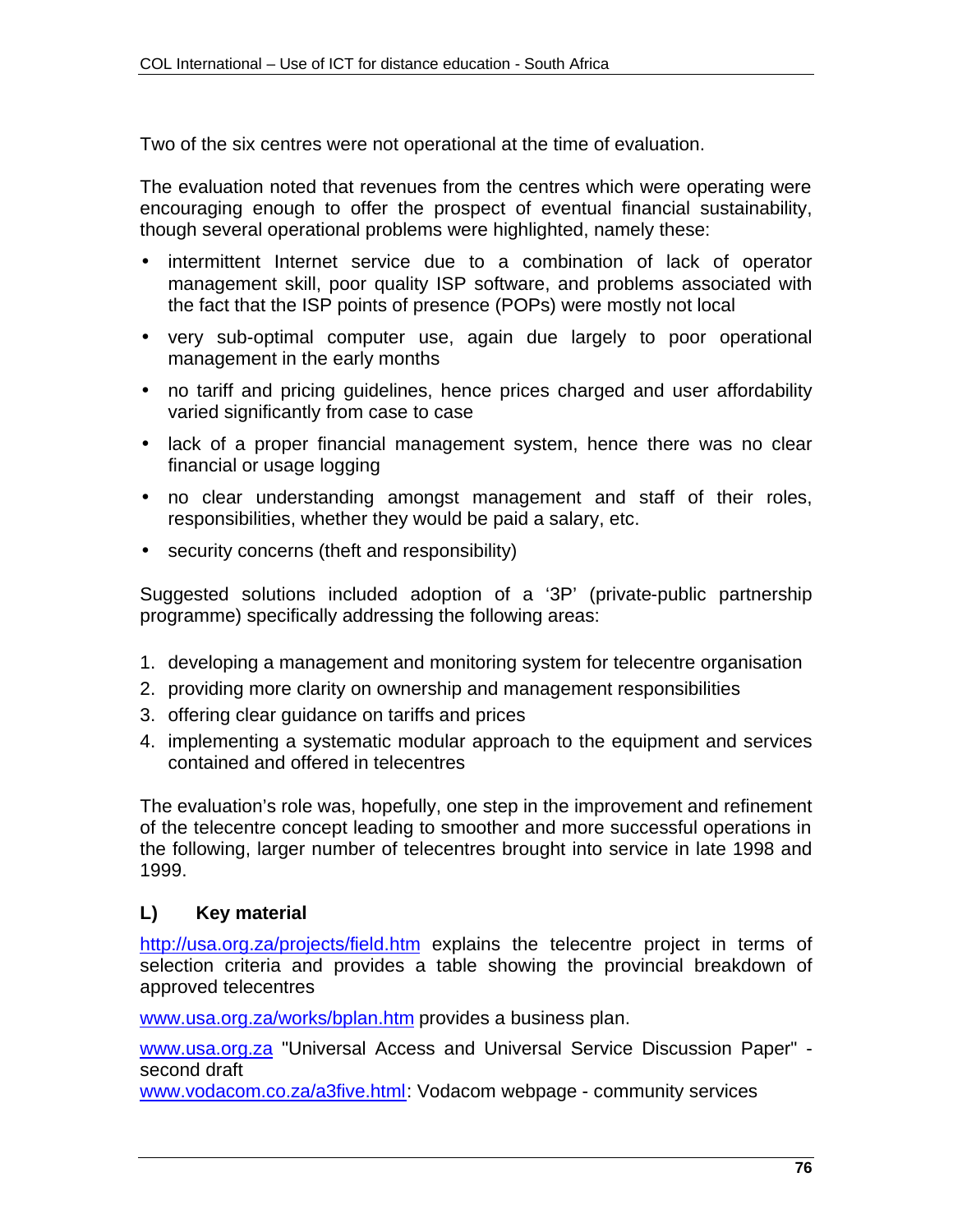## **M) Key contacts**

Universal Service Agency Government of South Africa Pretoria, South Africa usa@usa.org.za

## **N) Financing and budget**

In the 1996-1997 financial year, R3,000,000 were allocated to the Universal Service Fund (USF). Larger amounts were expected to be allocated to the USF in 1997-1998 from licence fees.

Much of the USF will be used for the Agency's Telecentre Pilot Projects and related initiatives, managing field workers and other support service for the Telecentres.

#### **O) Last update**

December 1999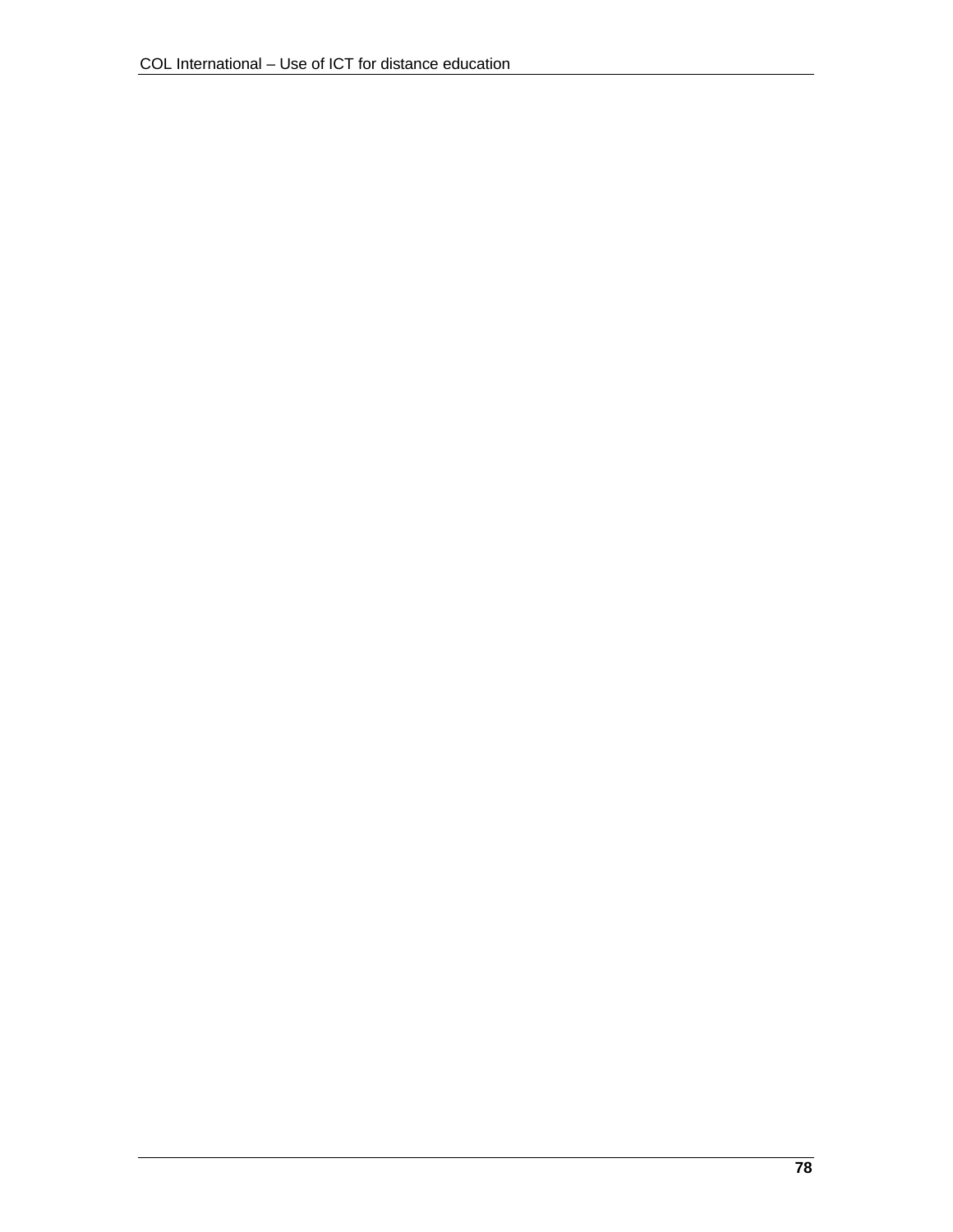# **3. GHANA**

# **Country Characteristics**

| Government type                               | <b>Constitutional Democracy</b> |                           |
|-----------------------------------------------|---------------------------------|---------------------------|
| <b>Territory</b>                              |                                 | 228,000 Km <sup>2</sup>   |
| Population (1997)                             |                                 | 18 Million                |
| Annual population growth (expected 1997-2015) |                                 | 2.3%                      |
| Urban population                              |                                 | 6.7 Million (37%)         |
| Population density                            |                                 | 79 People/Km <sup>2</sup> |
| Major villages and towns                      |                                 | 47,800                    |
| Average village size                          |                                 | 237 inhab                 |



- *Culture:* Ethnicities: Black African 99.8% (major tribes: Akan 44%, Moshi-Dagomba 16%, Ewe 13% and Ga 8%), European and other 0.2%
- *Languages:* English (official), African languages (including Akan, Moshi-Dagomba, Ewe and Ga)
	- *Topography:* 70% Prairie/Steppe and 30% Jungle/Forest
	- *Climate*: tropical: warm and dry along the southeast coast, hot and humid in the southwest, and hot and dry in the north

# **Education**



 $\star$ 

| Illiteracy rate (1997)              | 35% |
|-------------------------------------|-----|
| Public spending on education (%GNP) | 3.3 |
| Universities                        | 5   |

• *Gross enrolment ratio (% of relevant age group)*<sup>1</sup> *, 1996:* Primary 77%, Secondary 37% and Tertiary 1%

<sup>1</sup>Percentages include repeaters and over-aged. Tertiary enrolment includes non-university diploma studies and programmes requiring secondary-education certificates.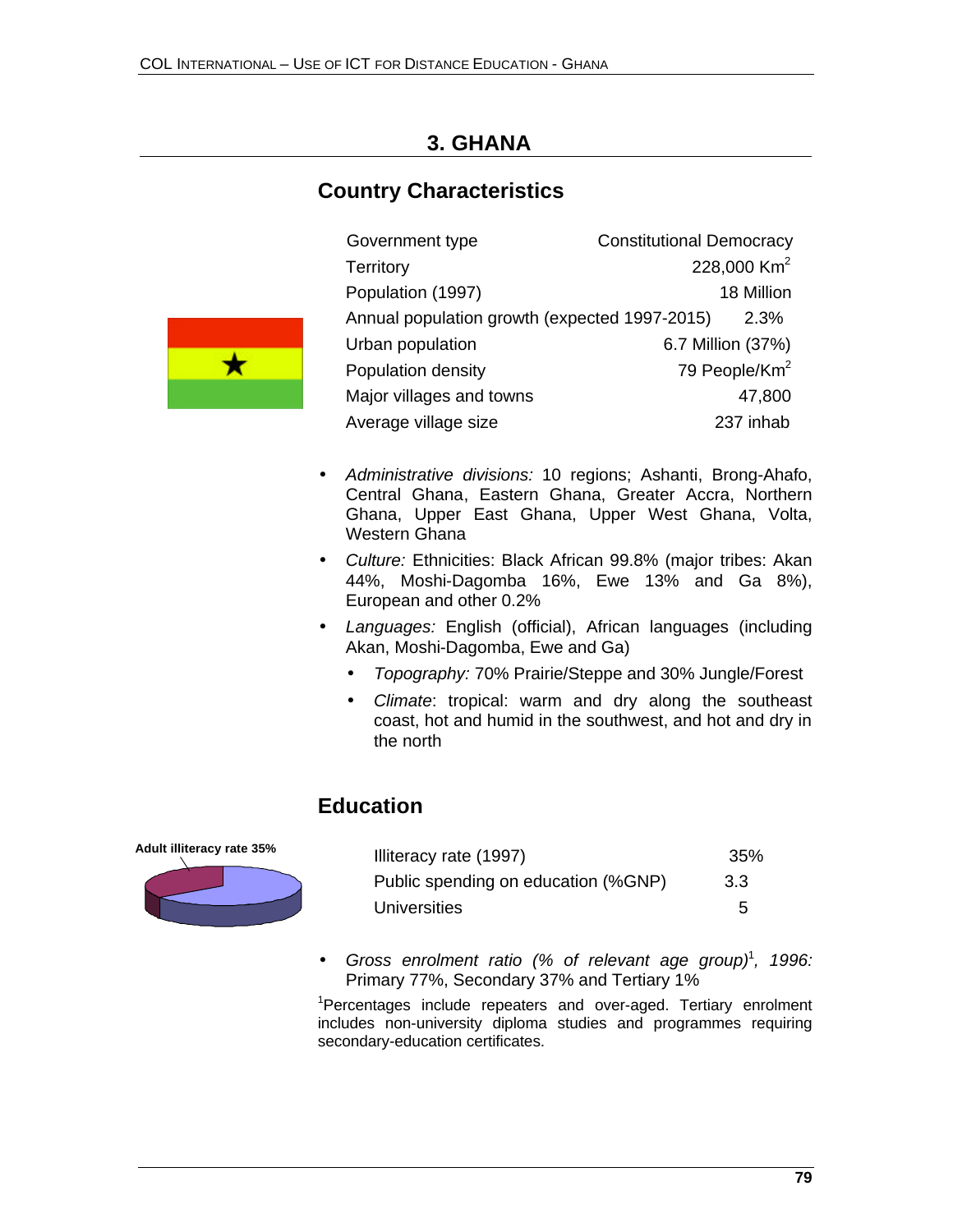

| <b>Economy</b> |  |
|----------------|--|
|----------------|--|

| GNP, 1997                                                          | US\$ 6.6 Billion  |
|--------------------------------------------------------------------|-------------------|
| GNP/Cap, 1997                                                      | <b>US\$ 370</b>   |
| GNP/Cap PPP, 1997                                                  | <b>US\$ 1,790</b> |
| GDP Growth, 1998                                                   | 4.5%              |
|                                                                    |                   |
| Output (share of GDP <sup>2</sup> ), 1997                          |                   |
| Agriculture                                                        | 36%               |
| Manufacturing                                                      | 9%                |
| Industry                                                           | 26%               |
| Services <sup>3</sup>                                              | 39%               |
| <sup>2</sup> Sum of shares may surpass 100% due to output overlaps |                   |
| <sup>3</sup> Services Output includes Public Services              |                   |

- *Government Revenues: (Share of GDP), 1995:* 18%
- *Industries:* mining, lumber, light manufacturing, aluminium melting, and food processing
- *Agriculture products:* cocoa, rice, coffee, cassava (tapioca), peanuts, corn, bananas and timber

# **Information and Communications Technology**

# **Telephony**



| Main telephone lines:                  |         |
|----------------------------------------|---------|
| existing, 1998                         | 144,200 |
| expected, 2000                         | 245,000 |
| Compound Average Growth Rate, 1995-98  | 31.7%   |
| Main telephone lines per 100 inhab.    |         |
| existing, 1998:                        | 0.75    |
| expected, 2000:                        | 1.22    |
| in urban areas, 1995:                  | 0.64    |
| in rural areas, 1995:                  | 0.07    |
| Compound Average Growth Rate, 1995-98: | 26.8%   |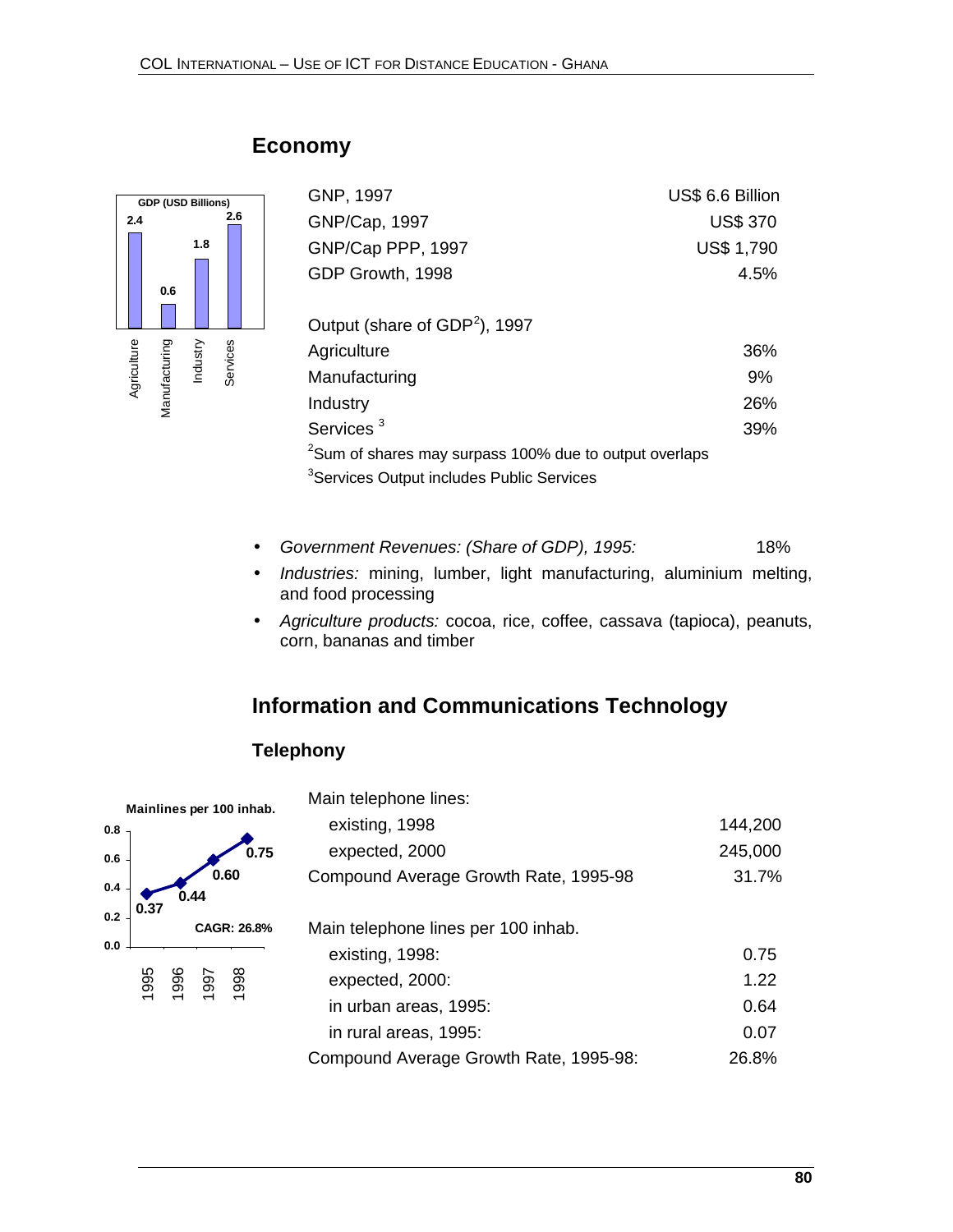# **Quality and Investment**

| Digitalisation, 1998                     |  | 70%              |
|------------------------------------------|--|------------------|
| Telecom Investment, 1998                 |  | US\$ 7.3 Million |
| Telecom Revenue, 1998                    |  | US\$ 146 Million |
| Reinvestment Ratio (Investment/Revenues) |  | 5%               |

# **Internet and Media**



| PCs, 1998                                       | 30,000       |
|-------------------------------------------------|--------------|
| PCs per 100 inhab, 1998                         | 0.16         |
| PCs per 100 CAGR <sup>4</sup> , 1995-98         | 14%          |
| Internet Users, 1998                            | 6,000        |
| Internet Users per 100 inhab, 1998              | 0.03         |
| Internet Users CAGR <sup>4</sup> , 1995-98      | 364%         |
| Internet Hosts, 1998                            | 192          |
| Internet Hosts per 100 inhab, 1998              | 0.001        |
| Internet Hosts CAGR <sup>4</sup>                | 217%         |
| ISPs, 1998                                      | 9            |
| TVs, 1998                                       | 2.2 Million  |
| TVs per 100 inhab, 1998                         | 11.5         |
| TVs CAGR <sup>4</sup> , 1995-98                 | 102%         |
| TV Broadcast Networks, 1997 (incl. 8 repeaters) | 15           |
| <b>Radios, 1997</b>                             | 12.5 Million |
| Radios per 100 inhab, 1997                      | 70           |
| Radio Broadcast Stations, 1997                  | 27           |
| ${}^4$ CAGR = Compound Average Growth Rate      |              |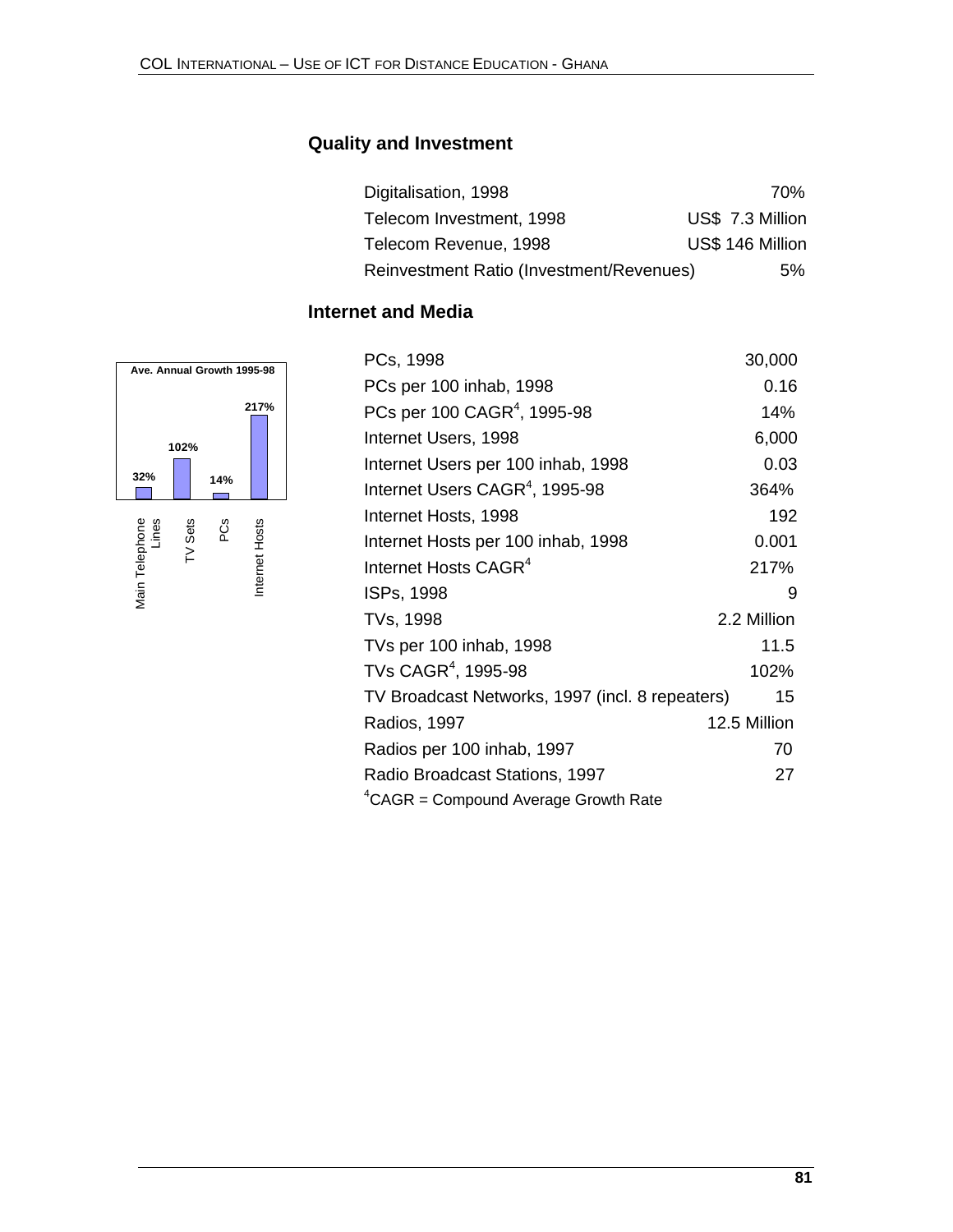# **3.1 Ghana: General Context**

Ghana is geographically small and, with a per capita GNP in 1998 of US\$ 370, a low-income country. Its society is predominantly rural, like the majority of African countries, with an urbanisation rate of 37%.

The data below on Ghana indicate three prominent features of its education situation:

- Illiteracy, at 35% of the population, is a major issue (for comparison, South Africa has a rate of 18%).
- Secondary education enrolment is only 37% of the relevant age-group (compared with South Africa's 94%).
- Post-secondary education enrolment is only 1% (the South African figure is 19%).

From an interview with Ghana's national co-ordinator of distance education within the Ministry of Education, it was noted that Ghana has serious capacity problems in education. For example, its five universities can only admit 40% of qualified applicants. Four of the five universities engage in distance education, but this is still exclusively print-based.

As a result of its capacity problem, Ghana has a three year backlog of senior secondary school graduates trying to get into universities. Also, it seems that Ghana faces a quality problem at its teacher training colleges. In addition, once qualified, the majority of its trained teachers refuse or resist postings in remote or deprived parts of Ghana, which is at least partly due to the low salary structure offered to teachers. The table below gives an appreciation of numbers of educational institutions and enrolment figures.

| <b>Institutions</b>       | 1998 | <b>1998 Enrolment</b> |
|---------------------------|------|-----------------------|
| Senior secondary schools  | 465  | 194,785               |
| Polytechnics              | 8    | 12,853                |
| Teacher training colleges | 39   | N/A                   |
| Universities in Ghana     | 5    | 34,000 (1999/2000)    |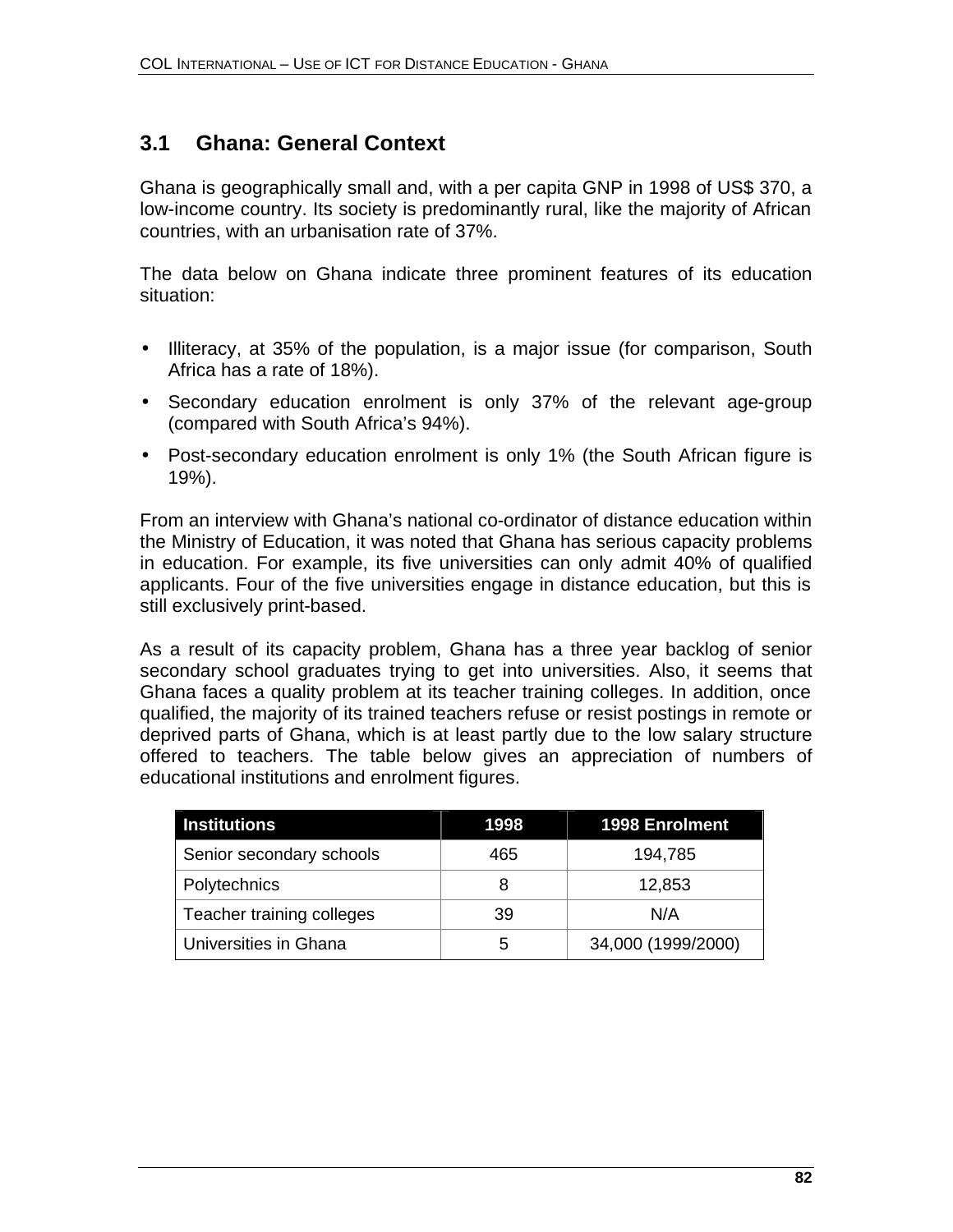# **3.2 Environment and Function of ICT-based Distance Education**

Three projects are examined for Ghana. Their focus lies in different areas of ICT based distance education:

- The African Virtual University (AVU) focuses on higher education for students and professionals, especially in the field of information technology, and it is a regional project – a description of this project is contained in the South Africa section.
- The World Links for Development (WorLD) programme is for secondary schools and teachers and focuses on providing computer and Internet access.
- The Asante Akim Multipurpose Community Telecentre (MCT), sponsored by Ghana Computer Literacy and Distance Education Inc. (GhaCLAD), is geared to the needs of a whole community comprising private business, governments, NGOs, educational institutions and individual citizens.

The AVU uses ICT as a tool to broaden the access to education, responding to the limited capacity of the five existing Ghanaian universities and offering more diverse content and quality.

The WorLD programme is providing access to information technology within the existing secondary education and is improving employment prospects of students by more access to ICT and the corresponding skills and opportunities.

The MCT is also facilitating access to ICT, but it is not dedicated to a specific user group or a specific function. It is open to the whole community, catering to different needs.

Other initiatives in Ghana include the Ghana National Committee on Internet Connectivity (GNCIC) which was formed in February 1996 to promote the *Info*Dev Ghana Project. The objective of the project is to promote the development of telematics in areas of public concern in Ghana. The GNCIC was formed with the support and sponsorship of UNESCO, ITU, UNDP and the World Bank's *Info*Dev Programme.

*Info*dev is also funding a project called "Business Plan Development for Telecommunication / Information Centres in Ghana." The objective of the project is to produce a business plan for the establishment and operation of a network of information service centres in Ghana. These information service centres will provide telecommunication and information services primarily to unserved or underserved communities in Ghana. The project will be implemented by Volunteers in Technical Assistance (VITA).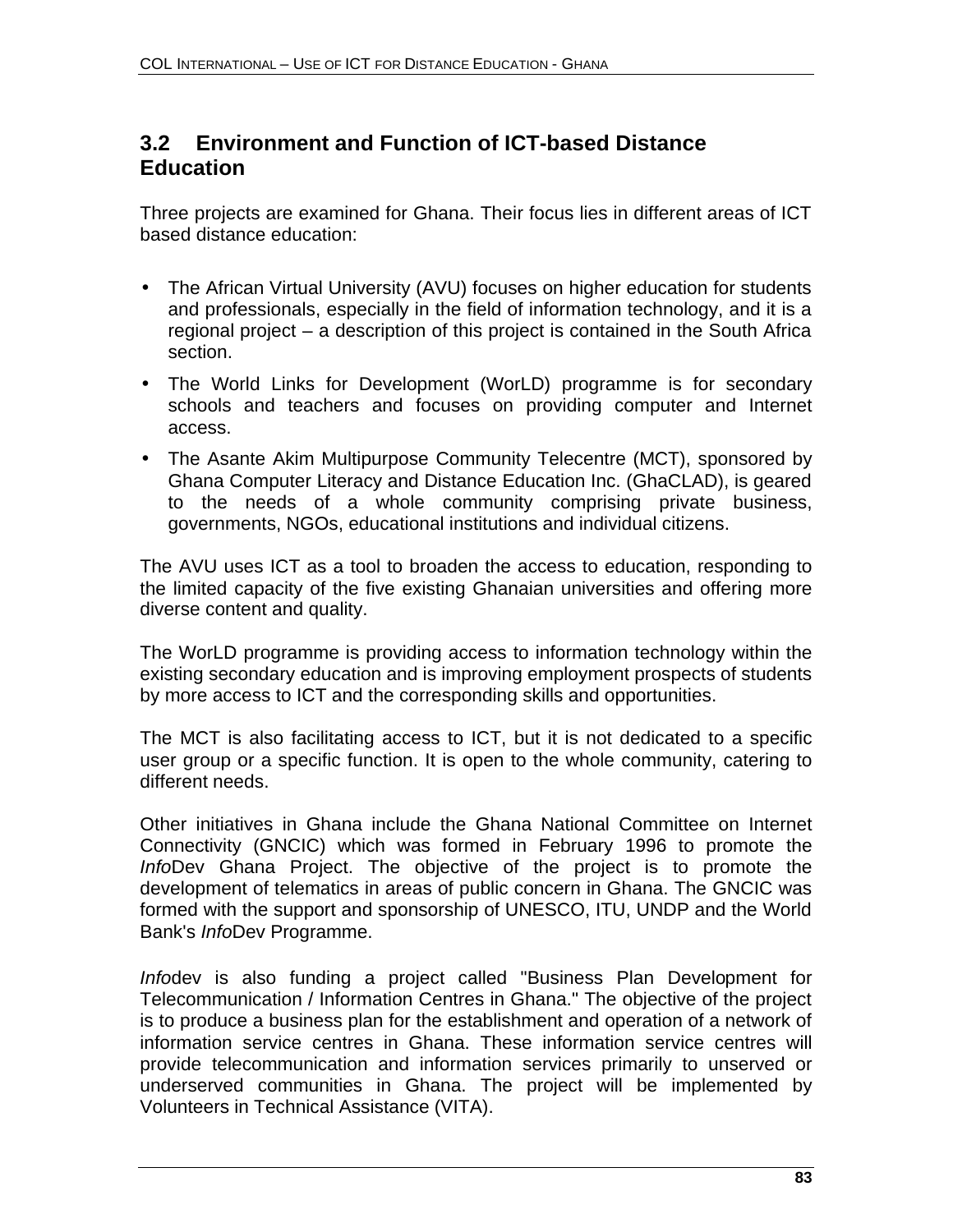The U.S. Leland Initiative in Ghana is in the process of establishing Community Learning Centres. The initiative has extended the availability of full Internet service outside the capital Accra.

The Centre for Information and Communication Technology (CICT) is a project which will initially focus on training ICT specialists in networking and applications. The project expects to facilitate an annual average of 500 ICT trained specialists entering Ghana's workforce.

Also a National Information Clearing House (NICH) is planned and aims at linking various databases run and maintained by private companies and governmental institutions, and at making the information accessible to users in the private and public sector.

The three projects examined in detail demonstrate that ICT based distance education is used in Ghana for broadly different functions and caters to different users and needs. All three respond to specific needs or problems of the education sector. Other important areas not covered yet are the education of teachers and the access to secondary education.

However, the three projects also show that ICT based distance education is still in its infancy in Ghana. Only one - WorLD computers and Internet connectivity for secondary schools – has clearly been successfully implemented.

# **3.3 Infrastructure and Technologies**

Ghana has a quite low teledensity, at 0.64 per 100 people in urban areas and 0.07 in rural areas. This is clearly a hindrance for the spread of the Internet. However, improvements are taking place in urban areas at least, with the liberalised telecommunications regime taking root and the second basic service operator Westel having finally started operations in February 1999. There are also nine Internet service providers (ISPs). The prospects for rural teledensity improvements are dimmer, since the incumbent operator and a special rural operator, Capital Telecom, have shown only moderate success in expanding services.

Ghana has local ISPs or points of presence (POPs) in its capital city and some secondary towns. The ISPs are not dependent on the incumbent telecommunication operator for their international bandwidth. There are negotiations taking place with at least one prospective partner willing to roll out service in the Northern region, however progress is slow.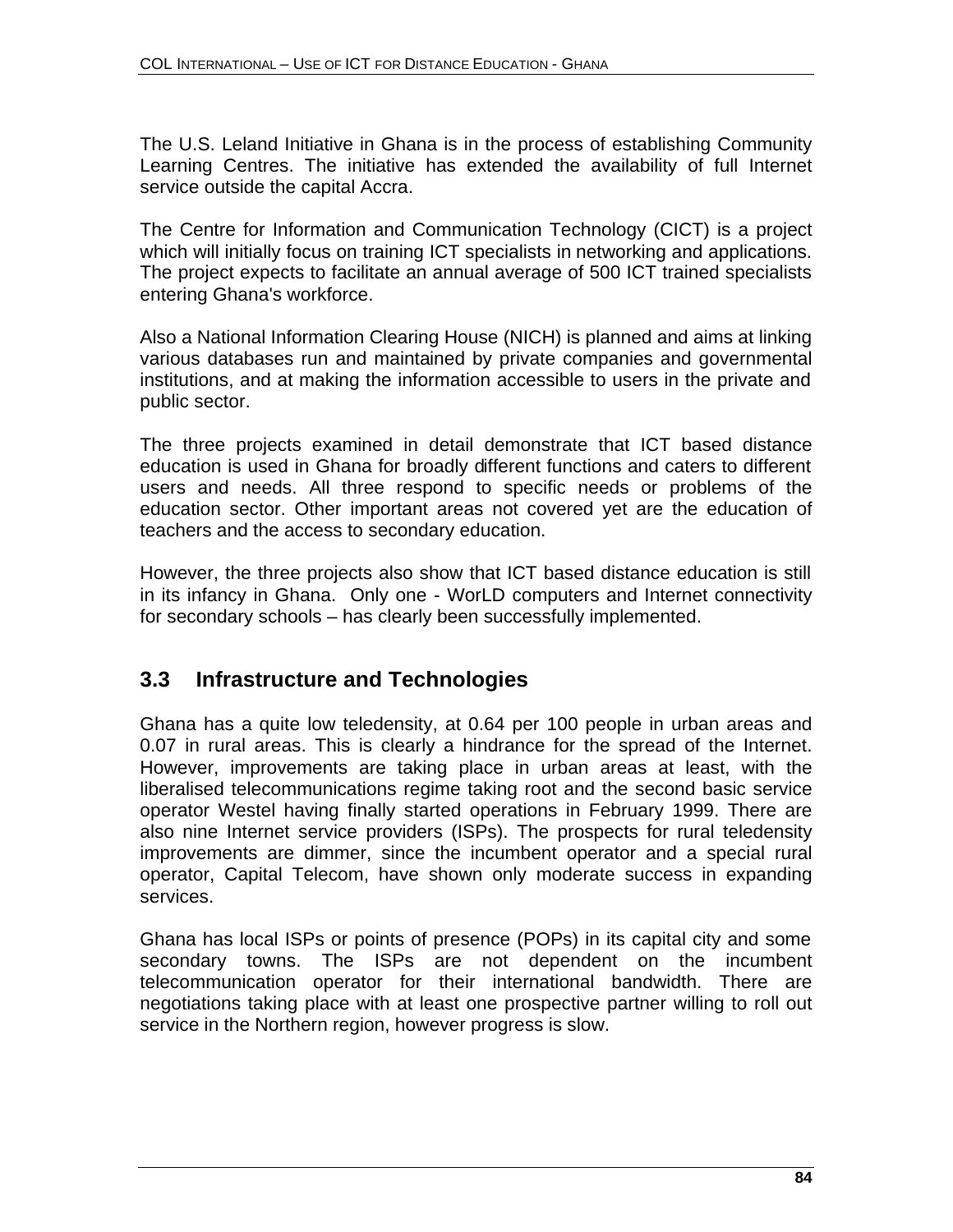Compared to other West African countries, Ghana is among the leaders in the use of ICTs. However, the West African region lags behind the Southern African, North African and East African regions.

A survey from 1998 found that only 52 out of 232 African academic and research institutions have full Internet connectivity; most of the others have only e-mail service. Ghana is no exception with all its five universities having e-mail service at most.

Despite differing purposes and target users, the use of PCs and the Internet is common to all of the projects reviewed.

As might be expected, the sophistication of technology tools rises with the sophistication of the purpose and target audience. For the AVU, satellite broadcasting is used. The selection of satellite as the technology for that project is also due to its intended geographic coverage, which is the whole African continent. Satellite based distance education, because of high fixed costs, needs economies of scales to be worthwhile. Also the upgrading and maintenance costs are considerably higher than terrestrial access solutions.

The multi-purpose centre, aimed at the broad public of a town includes more traditional media such as radio and video. As in the secondary schools, CD-Roms are seen as an important technological ingredient. CD-Roms have the advantage that they can provide access to a huge amount of specific information without the need to access the Internet which, in many developing countries, is still fraught with high cost and unreliability due to bad quality lines and low-speed access.

Quoted figures for Internet connectivity were at least US\$ 35 per month, and computers cost more than twice what they would cost in the United States due to extremely high import tax. In a country with a GDP per capita of US\$ 370 this is clearly an impediment for individuals, small businesses, and educational institutions.

Another important issue affecting technology in Ghana is climate: In most parts of the country computers seem to need air conditioning to avoid frequent breakdowns. Also, the access and reliability of electricity, as well as the lack of adequate phone lines, pose problems as faults result in slow or interrupted Internet access.

The government currently seems to favour the use of radio and TV for education. In 1997 Ghana had 27 radio stations (private and state-owned) and seven broadcasting networks.

The overview of technologies used in the projects shows that a variety of technologies is used and can be used in Ghana. The selecting factor seems to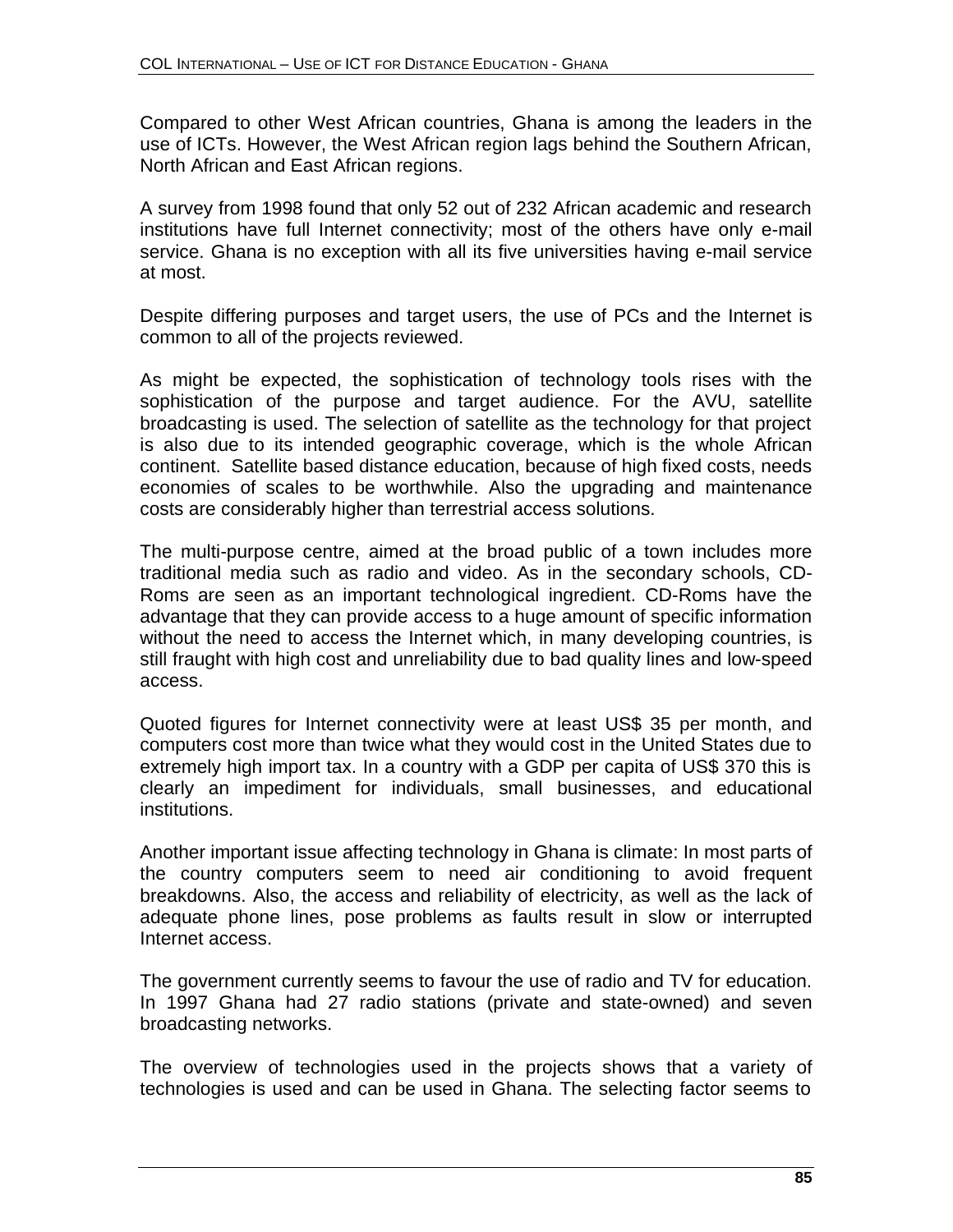be the appropriateness for the intended target group and specific project purpose.

# **3.4 Policy**

## **3.4.1 Telecommunications and IT**

Ghana's Ministry of Communications is, in principle, geared to facilitate the strategic development and application of the use of the various communications resources for effective communications throughout the country.

The telecommunications policy entitled "Accelerated Development Programme 1994-2000" (ADP 2000), introduced in 1994, deregulated the sector. A later policy is the National Communications Policy for Ghana, dated October 7, 1998. This later policy promotes government actions and funding for research and development and projects on broadband technology and the Information Superhighway.

A National Communications Authority (NCA) was established by Parliament Act in 1996 to regulate Ghana's telecommunications sector while promoting fair competition and efficiency. This was in line with best practice for a liberalised regime. However, according to recent reports in 1999 a director and adequate qualified staff for the NCA have yet to be appointed, and consequently the level of effective regulation has been minimal. This has resulted in severe difficulties with the negotiation of interconnection agreements between new entrants and the incumbent operator, with delays to the roll out of competitive network services.

## *Fixed basic and international services - liberalised - duopoly*

There are currently two national PSTN operators, thus there is a duopoly in voice telephony (domestic and international) until 2001. Ghana Telecom Limited is the incumbent operator. The second network operator, Westel Telesystems, was licensed in early 1997 and commenced commercial service in February 1999.

Rural telecommunications in Ghana's rural northern section is excluded from the duopoly granted to the two operators, and a third entrant, Capital Telecom, is licensed to served rural areas in the south of the country. There are also four licensed cellular operators in Ghana.

## *Internet Service Providers (ISPs) - liberalised - nine ISPs*

Three of the nine ISPs in Ghana are Network Computer Systems (NCS), Internet Ghana, and Africa Online Ghana. Africa Online has an agreement with Ghana Post Office to provide free e-mail addresses upon request for use at post offices. Over 30,000 e-mail addresses were issued in the first two months of operation.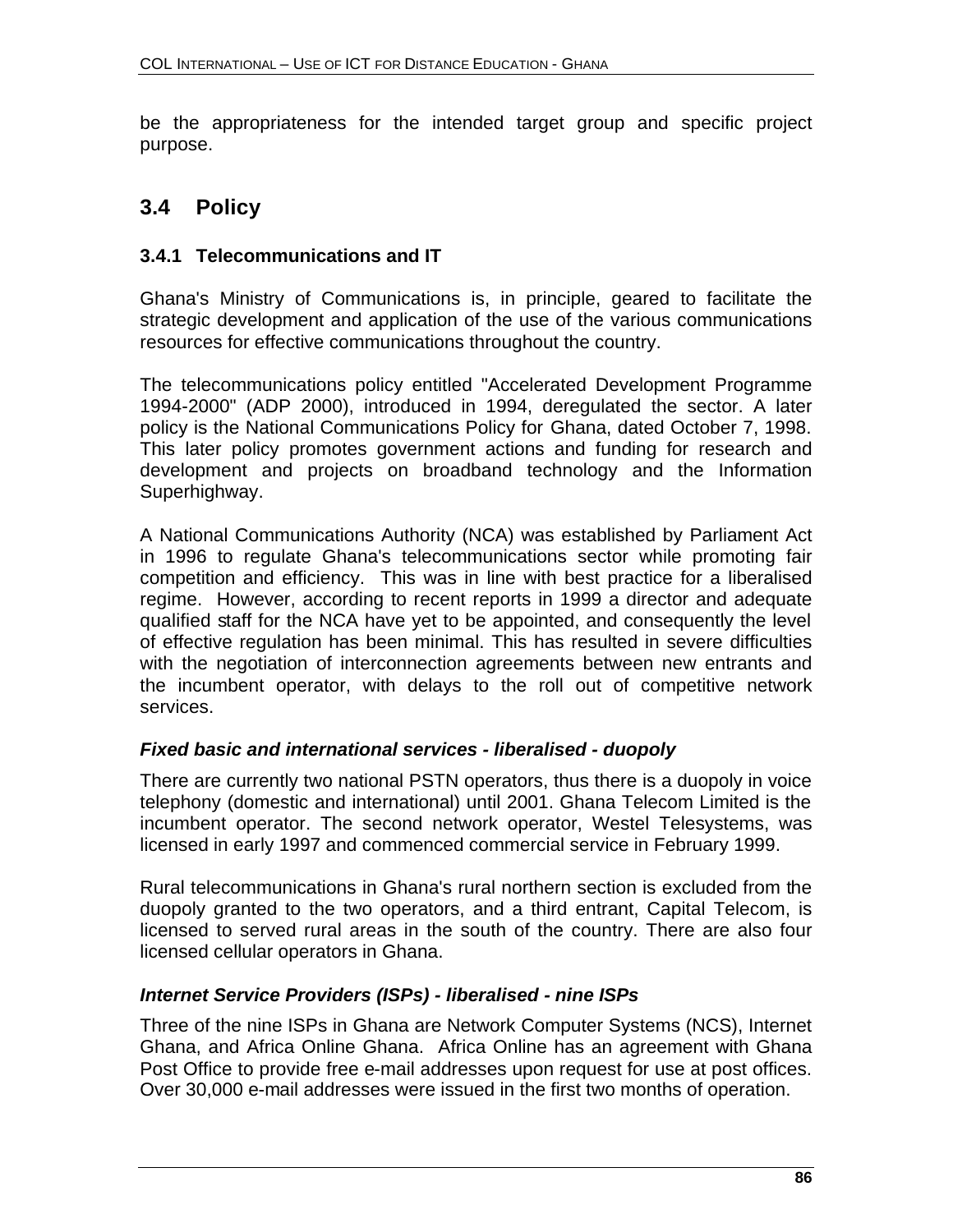Neither Ghana Telecom nor Westel has adopted a special policy to provide Local Call Internet Access across the whole country. With Local Call Internet Access, a telecom operator establishes a special 'area-code' for Internet access that is charged at local call tariffs. This allows Internet providers to offer greatly reduced costs to remote areas. Only 13 of 53 African countries have adopted this strategy (Burkina Faso, Chad, Ethiopia, Gabon, Malawi, Mali, Mauritius, Mauritania, Niger, Senegal, Togo, Tunisia and Zimbabwe).

#### *Plans, programmes or policy for rural access or universal service*

Ghana's 1994 telecommunications policy on the "Accelerated Development Programme 1994-2000" had addressed the country's lack of telecommunications infrastructure by proposing to narrow the gap between the rural and urban areas, and planned to increase the number of telephones lines to 500,000 by the turn of the century.

The National Communications Policy for Ghana (October 7, 1998) subsequently set a target of achieving improved access

- through the provision of payphone facilities to every village of a minimum of 250 inhabitants by 2001, and
- by raising teledensity to a minimum of 10 lines per 100 inhabitants by 2010.

However, rural telephony in Ghana is almost non-existent, even though over 60% of Ghana's population of over 18.8 million people live in rural areas. As in most sub-Saharan African countries, telephone penetration is concentrated in urban areas. Ghana's capital city Accra has 50-70% of total telephone lines. Ghana's telephone network had a capacity of over 200,000 lines at the end of 1998, with approx. 150,000 connected.

A Rural Telecom Fund which would offer subsidies to rural licensees using a 1% levy on all operators in the sector has been proposed but not, as yet, established.

Presently, Capital Telecom provides rural telecommunications in the southern and eastern part of Ghana using a multi-access radio network. The company was set up in 1994 and began operations in February 1997, but seems to have rolled out only a few hundred lines by early 1999.

#### *Information society and information superhighway*

The National Communications Policy recognised the need for immediate action for research and development and funding of projects, particularly in advanced areas of telecommunication technologies such as the Information Superhighway, broadband transmission systems, and Global Mobile Personal Communications by Satellite (GMPCS) systems.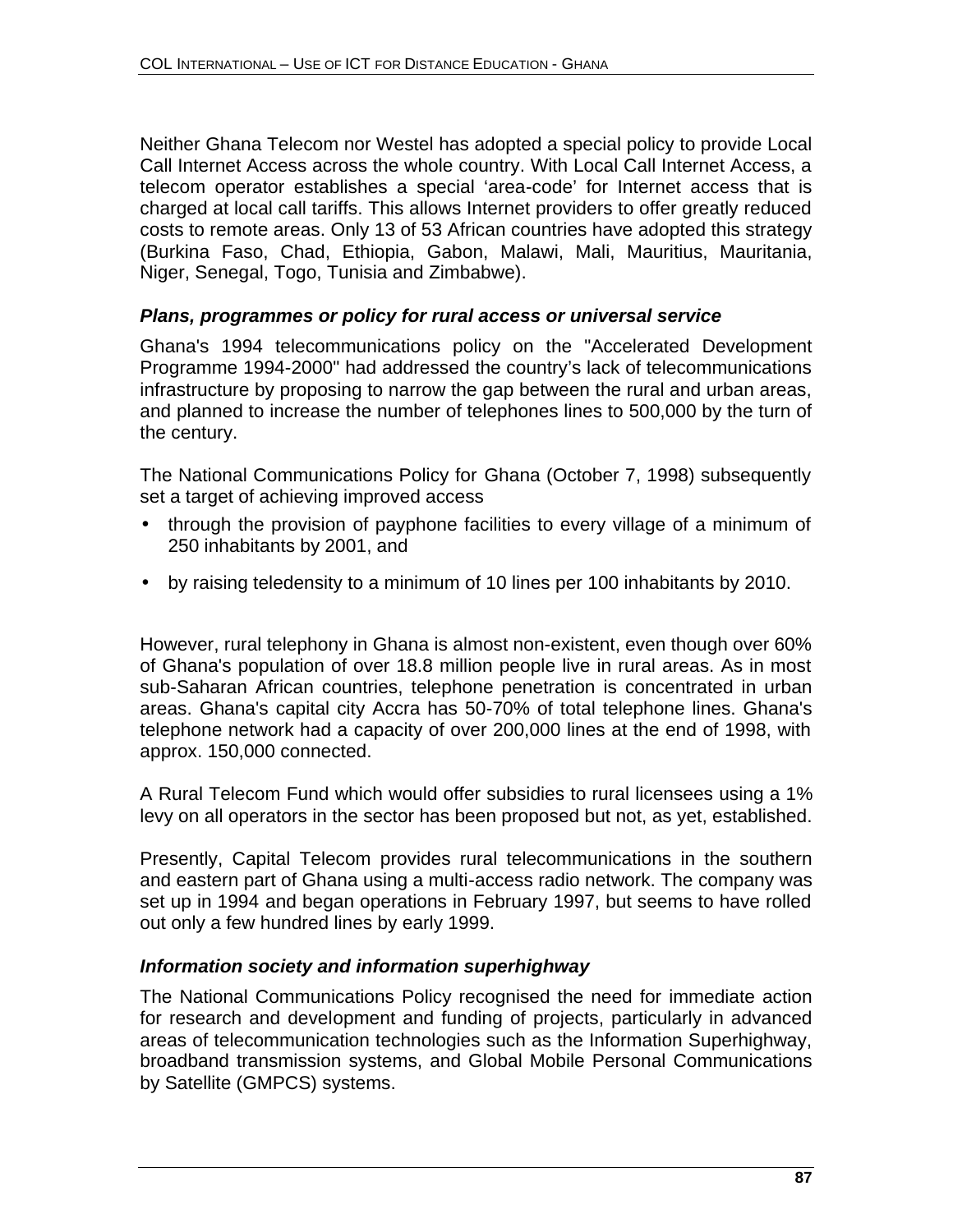A draft national IT policy aimed at establishing a National Information Technology Board (NITB) to formulate strategies towards the creation of a multi-media corridor in the country (a similar concept to the Multi-Media-Corridor in Malaysia), will be laid before Cabinet for approval before the close of this year. The draft policy, dubbed "IT Plan 2000," is on the government's website for experts and the general public to comment on.

The policy will set standards for IT training, examinations and certification. It will also regulate the activities of IT service providers in the country. The IT board is envisaged to assist both state-owned and private academic and business organisations to get on the IT super highway by 2020. The Deputy Minister, therefore, called on all tertiary institutions to initiate moves towards getting on the Information Superhighway and assured them of government support.

The policy will contain the freedom of access to information bill and address the issue of the importance of the media to national development. The policy will also establish a cyber village to serve as a converging point for all national resources and a springboard for national development through the extensive application of information technology in all sectors of the economy in the next millennium.

# **3.4.2 Media**

Ghana has one state TV broadcaster, GBC, that also operates two national radio networks. There is also a private TV station (TV3 Network Ltd.) that currently covers Greater Accra, Eastern and Central regions. In addition, there are two joint ventures that retransmit satellite broadcasts to viewers.

Radio One is a Ghanaian language network which broadcasts in six main languages: Akan, Ga, Ewe, Dagbani, Hausa and Nzema. Radio Two broadcasts exclusively in English and carries commercials, advertisements, promotions and sponsored programmes.

A recent development of GBC's outreach plans is the introduction of (community) FM stations to eleven stations throughout Ghana. These stations are used to transmit educational programmes among other things.

The Non-Formal Education Division (NFED) of Ghana's Ministry of Education has entered into an agreement with GBC to make regular use of radio for the functional literacy programme, called the mass literacy programme (MASSLIP). GBC has agreed to allocate airtime on its primary services (GBC 1 and GBC 2) as well as on community FM stations.

MASSLIP is a non-formal education programme launched by the government in 1991 to significantly reduce illiteracy, especially among women. The programme uses a combination of distance education and face-to-face instructional methods.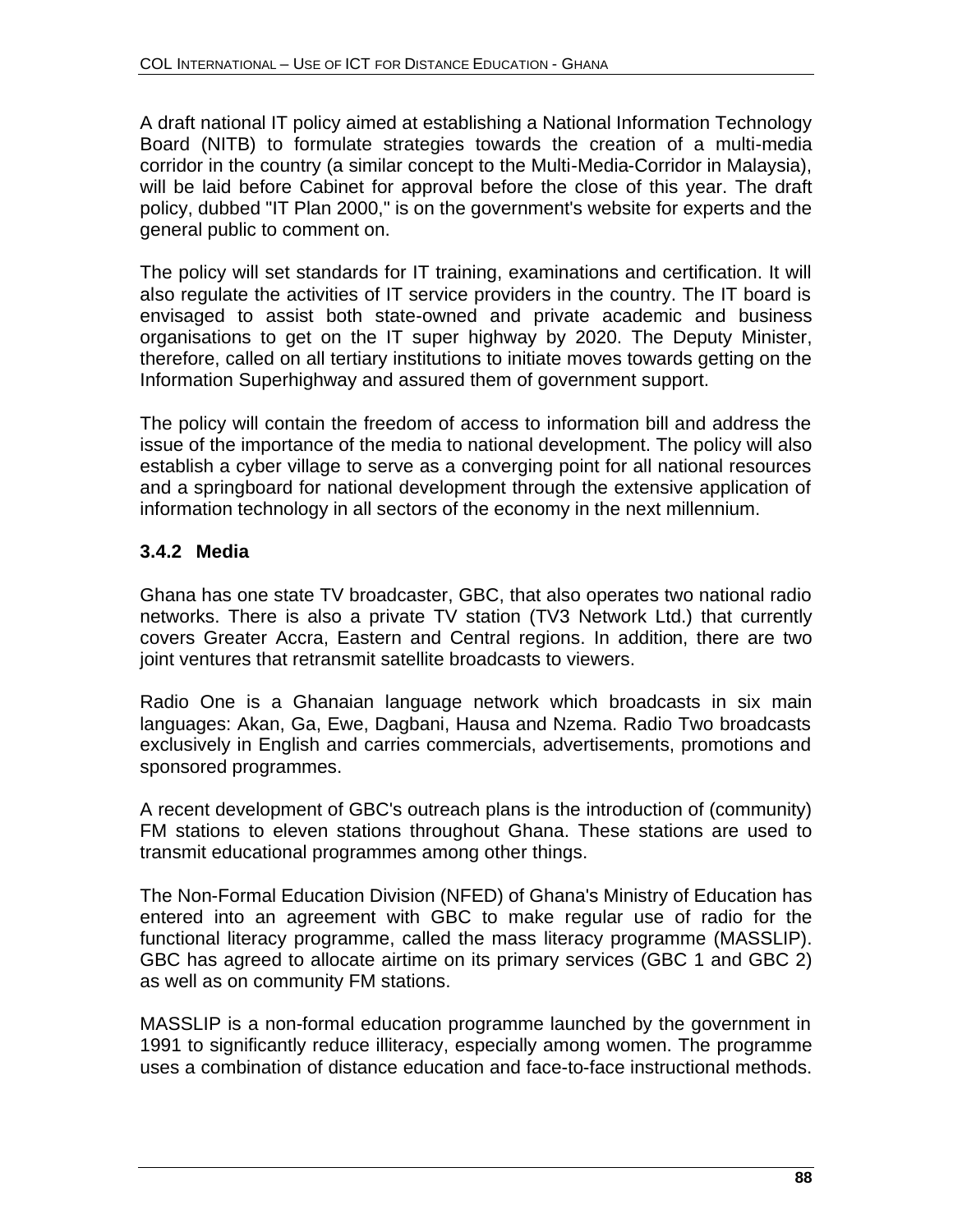Non-print media, namely radio, audio and video cassettes, puppets and theatre, are regarded as important components of the learning package.

According to a December 1998 report by the Commonwealth of Learning (COL), "radio is the most important medium in Ghana." The COL helped the MASSLIP programme by recommending "portable community broadcasting stations," where field-based radio programmes can be recorded instead of studio-based programmes.

In the beginning of December 1999 WorldSpace Corporation launched its digital audio broadcast service in Accra. It is the world's first satellite-based direct to person digital audio broadcast service.

WorldSpace had launched the AfriStar satellite which has three beams to cover Africa and the Middle East. The AfriStar satellite is also broadcasting educational programming. The chief executive officer for WorldSpace, Dr Noah Samara, said massive information delivery is needed for the development of Africa, and the satellite will be used for effective and efficient development of the continent.

## **3.4.3 Education**

According to the Deputy Minister of Education Mr. Kwabena Kyere, the government has undertaken a number of reforms over the past decade to increase access to quality education and to reduce Ghana's high illiteracy rate.

As a result of educational reforms that started in 1987, public primary school enrolment had increased from 1.6 million to over 2.3 million, while secondary school enrolment had risen from 146,000 to 200,000. Many primary and junior secondary schools have been built, resulting in significantly increased enrolment in basic education.

According to Mr. Kyere, the government currently invests 35% of the national budget in the education sector, but will not be able to increase this amount. The government is therefore appealing to parents and the private sector to complement state effort, seemingly with success. For example, the Ghana Association of Bankers with its 16 members is willing to contribute to the funding of tertiary education in Ghana to demonstrate their social responsibility.

Professor George Benneh, former Vice-Chancellor of the University of Ghana, called on the government to seriously consider and take advantage of distance education programmes. According to him the government needs to move away from traditional classroom instruction into the use of technology.

In order to respond to the desperate need of tertiary education, the government had approved 5 out of about 80 applications from organisations and individuals seeking to establish private universities and training colleges. The Minister of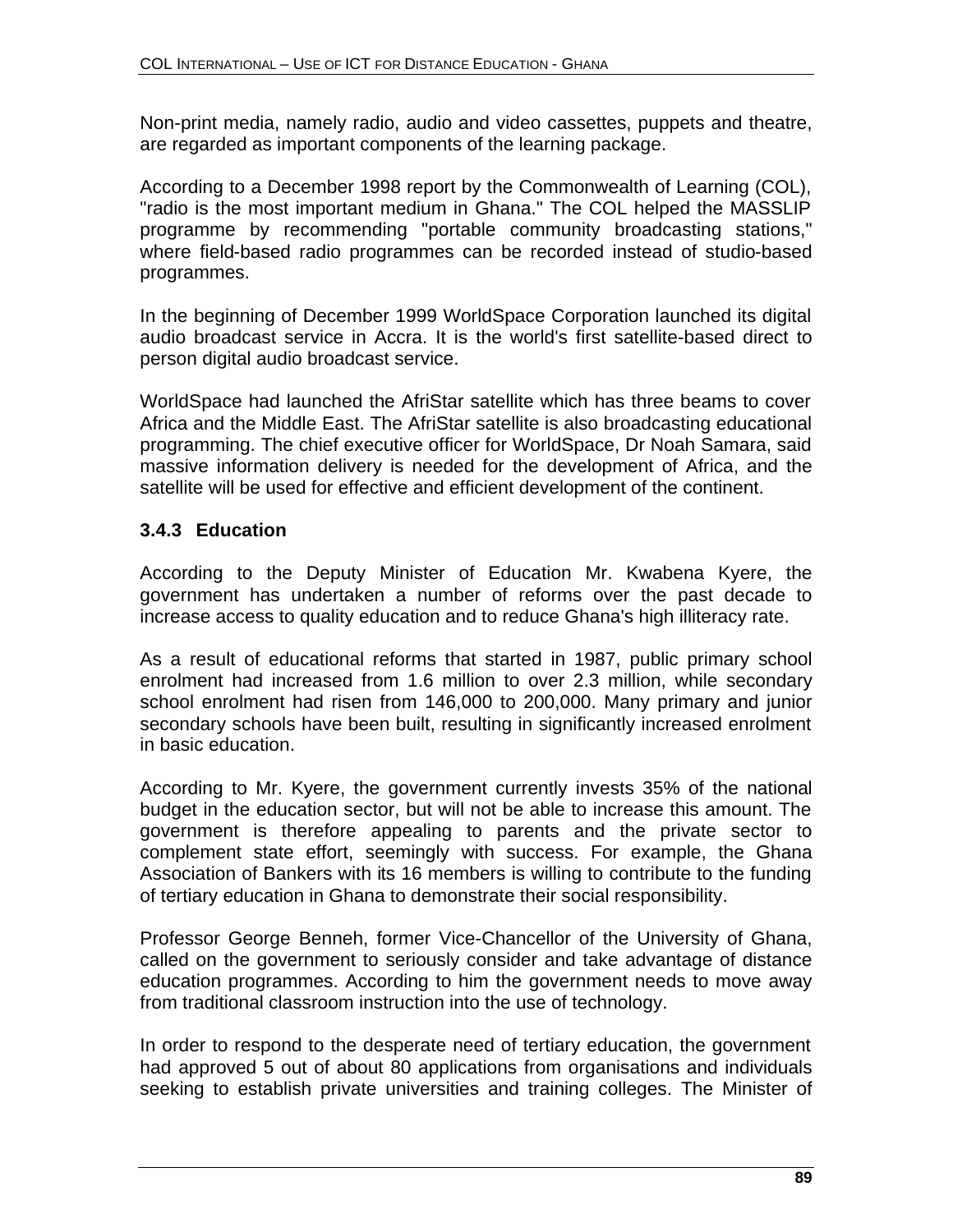Education is optimistic that more private universities will be established in the next 10 years to reduce the pressure on the few government-owned tertiary institutions. This will also include churches who wish to establish private universities and participate in tertiary education to meet unmet demand for higher education in Ghana.

Other private-led initiatives come from Parent Teacher Associations (PTAs) which work together with the schools to establish school computer centres these can cost anywhere from US\$ 60,000 to US\$ 128,000. The PTAs mobilise local private sector contributions. NGOs like the British Institute of Computer Technology (ICT) also make donations in kind.

Ghana has some interesting ideas for funding education. The Northern Ghana Trust Fund (NETFUND), raises money from the contribution of workers and companies to help fund tertiary education. Also, a National Education Trust Fund is proposed, into which the government, tertiary institutions, parents, students, industries, the business community, organisations and individuals would be asked to contribute. The fund may be used for the provision of infrastructure and loans to students in all public and private schools.

Thus, in regards to telecommunications, IT and media, Ghana has a relatively forward-looking policy and, with the liberalisation of telecommunications and ISPs, has created favourable conditions for the expansion of communication services. Regulatory implementation and rural telecommunications are still problems though.

Clearly, policies need to be focused on achieving more rapid roll out of service in all areas of Ghana. Whereas several organisations have shown willingness to invest or to partner with Ghana Telecom, progress has been slow and is hindered by the current lack of a development fund to finance universal access.

However, in regards to education policy, it seems that the government is still concentrating its efforts on lowering general illiteracy rather than encouraging computer literacy in schools. The government leaves it to the PTAs and schools to find funding and manage computer labs to provide for the IT education of their students.

It also seems that the government has not looked seriously beyond traditional classroom teaching to take on distance education, computer-based training, and using broadcast media as an important educational tool (beyond basic literacy programmes). There is no specific policy for ICT based distance education.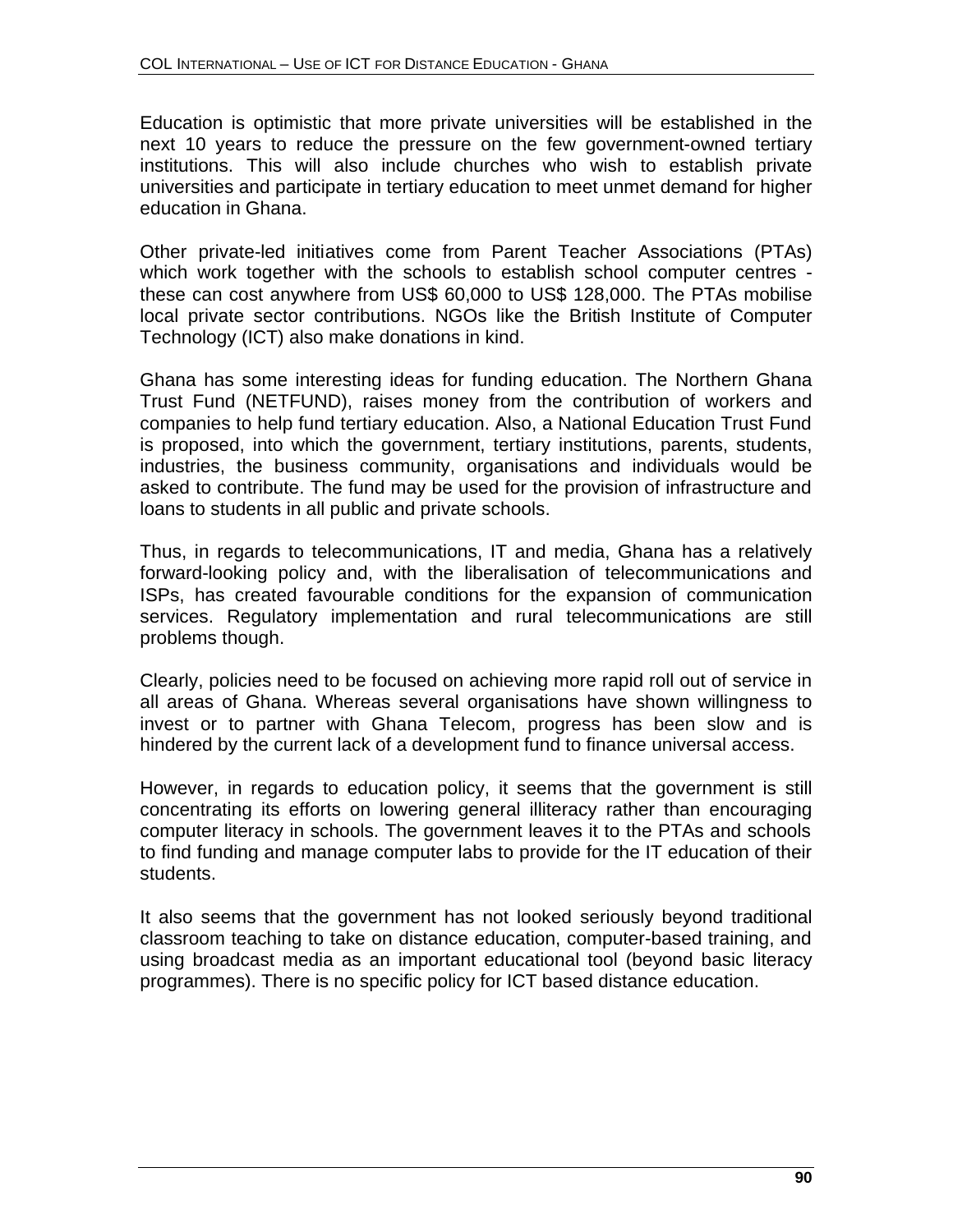# **3.5 Sponsors: Interest, Key Motivations and Strategies**

In Ghana, three major and visible ICT based distance education and learning projects were researched: the World Links for Development (WorLD) for Internet connectivity in secondary schools, the Asante Akim Multipurpose Community Telecentre (MCT), and the African Virtual University (AVU).

An interesting similarity is that none of those has been initiated by the national government, but all are initiatives from outside. Two are from projects of the World Bank and the third is initiated by the Ghana Computer Literacy and Distance Education Inc. (GhaCLAD) which is based in the US.

The WorLD programme is very successful in engaging commercial sponsors. It has managed to secure major international corporations in the IT field, such as Microsoft, Cisco and 3Com, which participate in the overall programme present in 15 countries, but it has also managed to entice participants to leverage the programme to get national and local contributions from the private sector. In Ghana this includes two banks, Ghana Telecom and Africa Online Ghana, as well as professional associations such as the Ghana Chamber of Mines and companies such as Providence Insurance Company and Tema Oil Refinery.

The GhaCLAD initiative which plans to provide a Multipurpose Community Telecentre (MCT) to the Asante Akim district in Ghana currently has no commercial donors, though negotiations are underway.

The third initiative, the African Virtual University, is region-wide, including Ghana. Its main sponsor is the World Bank, assisted by the European Union (EU) and six other governments. Its only other sponsor, INTELSAT, the International Telecommunications Satellite Organisation which is co-operatively owned by 143 member countries, has provided some free service initially.



[Based on the *number of projects* with significant private sector participation, rather than an estimate of financial contribution]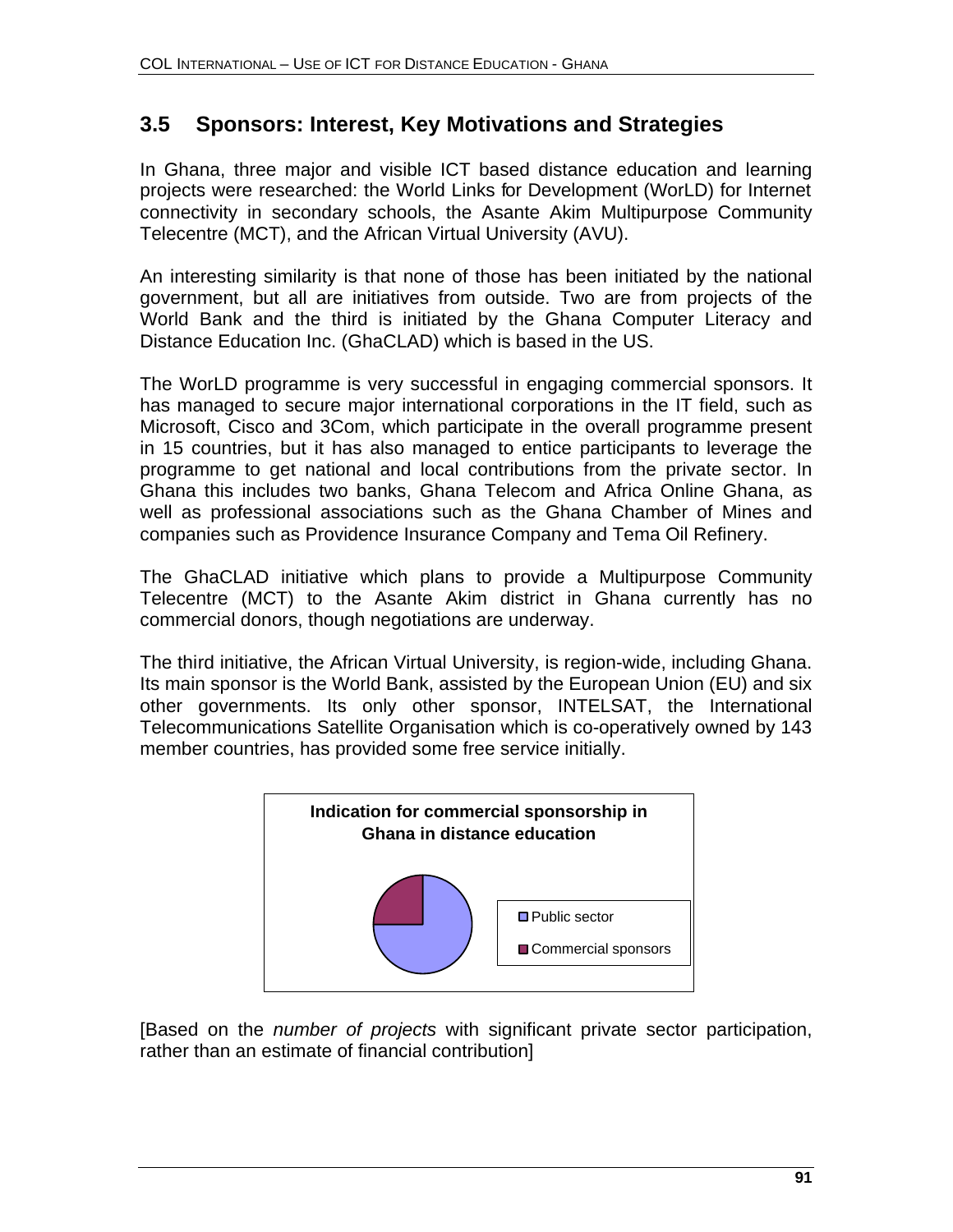An interesting observation is that the commercial sponsorship within Ghana is much broader in type - spanning non-telecom and non-IT companies - than the international corporate participation in the overall WorLD programme, which is mainly international corporations in the IT field offering their products as in-kind contributions.

The major IT companies sponsoring the WorLD programme are interested in gaining access to new markets. Ministries of Education increasingly are purchasing information technology and represent a market for the large companies. Through their sponsorship of WorLD, these companies have access to the respective ministries in a range of countries.

Their donations assist with building credibility and a positive association and demonstrating commitment and good will. They are then more likely to secure potential future contracts. They also build relations with the World Bank which sometimes funds educational IT purchases. Hence the companies' involvement provides them with an understanding and knowledge of World Bank goals and processes for contract bidding purposes.

Beyond these key motivations, there are others such as building public relations and brand identification. Also, equipment which has outrun its competitive position in the US or EU markets can be 'written off' if donated to such a programme.

Local companies sponsoring the WorLD-Ghana programme do so also because they believe this to be a way of improving or building on corporate image. Some of these companies believe this is the best way to reach a vast number of youth, the future decision-makers, in order to promote and introduce the companies' products and services.

Another motive is that most local companies believe it is cheaper to assist in training the youth of today in the use and application of technology than to spend considerably more later to train their personnel on the use of technology. Training the youth helps them to be comfortable with technology by the time they enter the job market.

The GhaCLAD project and the AVU do not yet have commercial sponsors. GhaCLAD sees the use of IT as a means to address socio-economic needs of the people and broaden access to education. The strategy focuses more on access to infrastructure for a variety of users and uses, such as educational institutions, private businesses, NGOs in the district, medical institutions and other residents. Functions of the centre can include lifelong learning, basic literacy and basic and non-formal education.

The World Bank, the key sponsor of the AVU, uses satellite technology to address key challenges of tertiary education in Africa, which are lack of access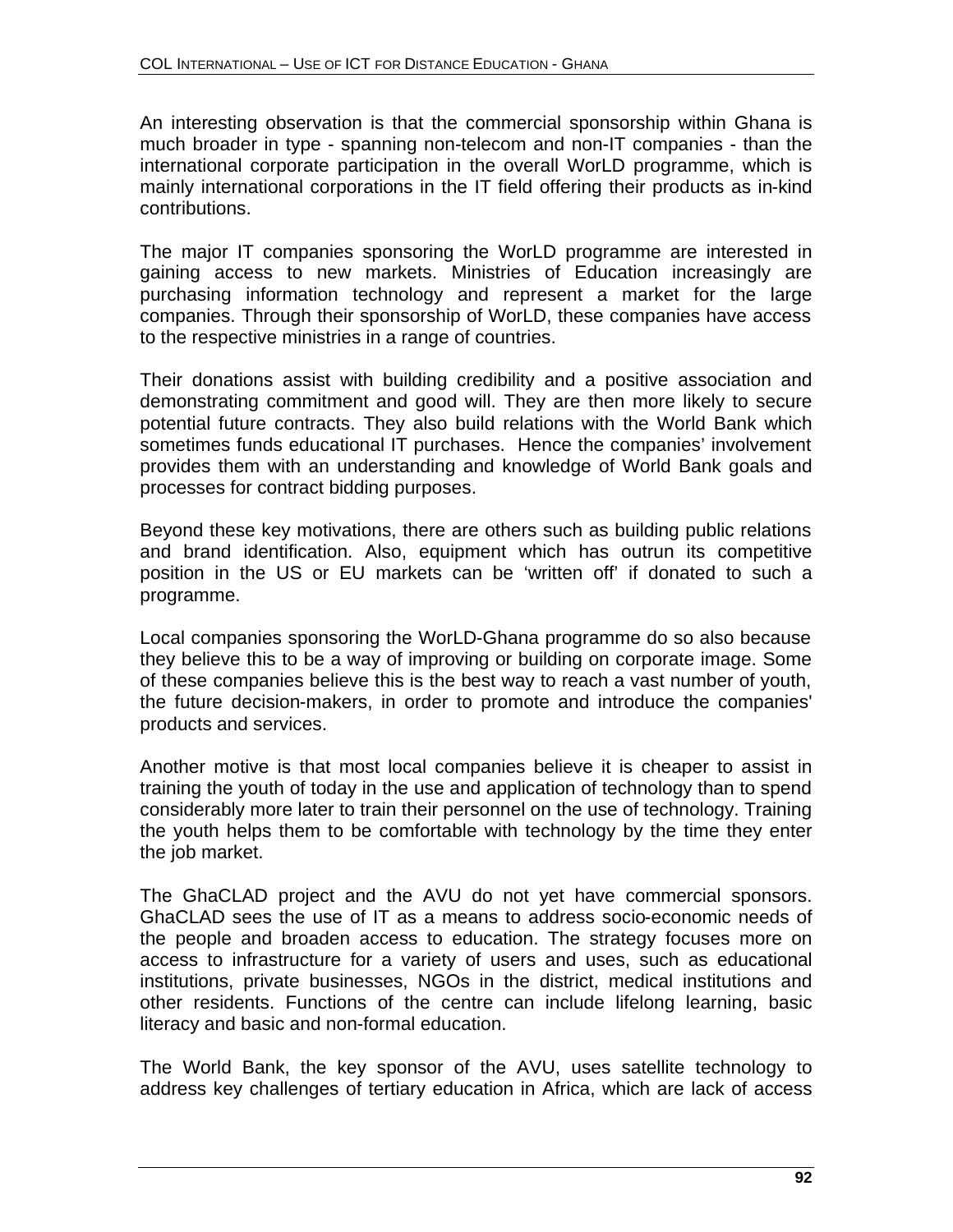and insufficient quality. The objective is to cover particular areas where there are shortages, such as mathematics, science and information technology.

# **3.6 Country Evaluation**

Ghana faces considerable challenges concerning illiteracy, secondary and tertiary education as well as in the area of IT education and capacity. The projects show a broad range of different concepts and uses of technology for distance education and learning. They also show that ICT based distance education can be used appropriately for improvements. However, all the projects are initiated from organisations outside of Ghana, rather than by government or educational institutions.

In terms of the environment for telecommunications and IT development, the Ghanaian government has broadly established the right policy conditions such as liberalisation and the focus and awareness on infrastructure development. As stated, some improvements need to be made to the effectiveness of regulation and creation of a more supportive policy to encourage rural telecommunications development.

Also on the liberalisation front, Ghana has a trend to allow private institutions to offer education.

What is missing is a dedicated view and approach from the government to take advantage of technologies for distance education. As a low-income country, Ghana has hardly any funds to equip and sustain its traditional educational institutions. But this overview shows that there seem to be considerable willingness and self-interest in the local private sector to sponsor ICT based educational projects.

Creating a national distance education policy which can channel and incentivise the private sector to place money into appropriate projects is what is needed from the government. A needs-based, clear policy on how Ghana can overcome its educational problems would also entice more international public and private sponsors to help Ghana, as the example of South Africa shows.

# **3.7 Project descriptions**

## **3.7.1 Asante Akim Multipurpose Community Telecentre Project**

## **A) Short description of purpose**

The telecentre project will be located in Patriensah, a small town of about 7,000 permanent residents. It is one of 26 towns and villages within the Asante Akim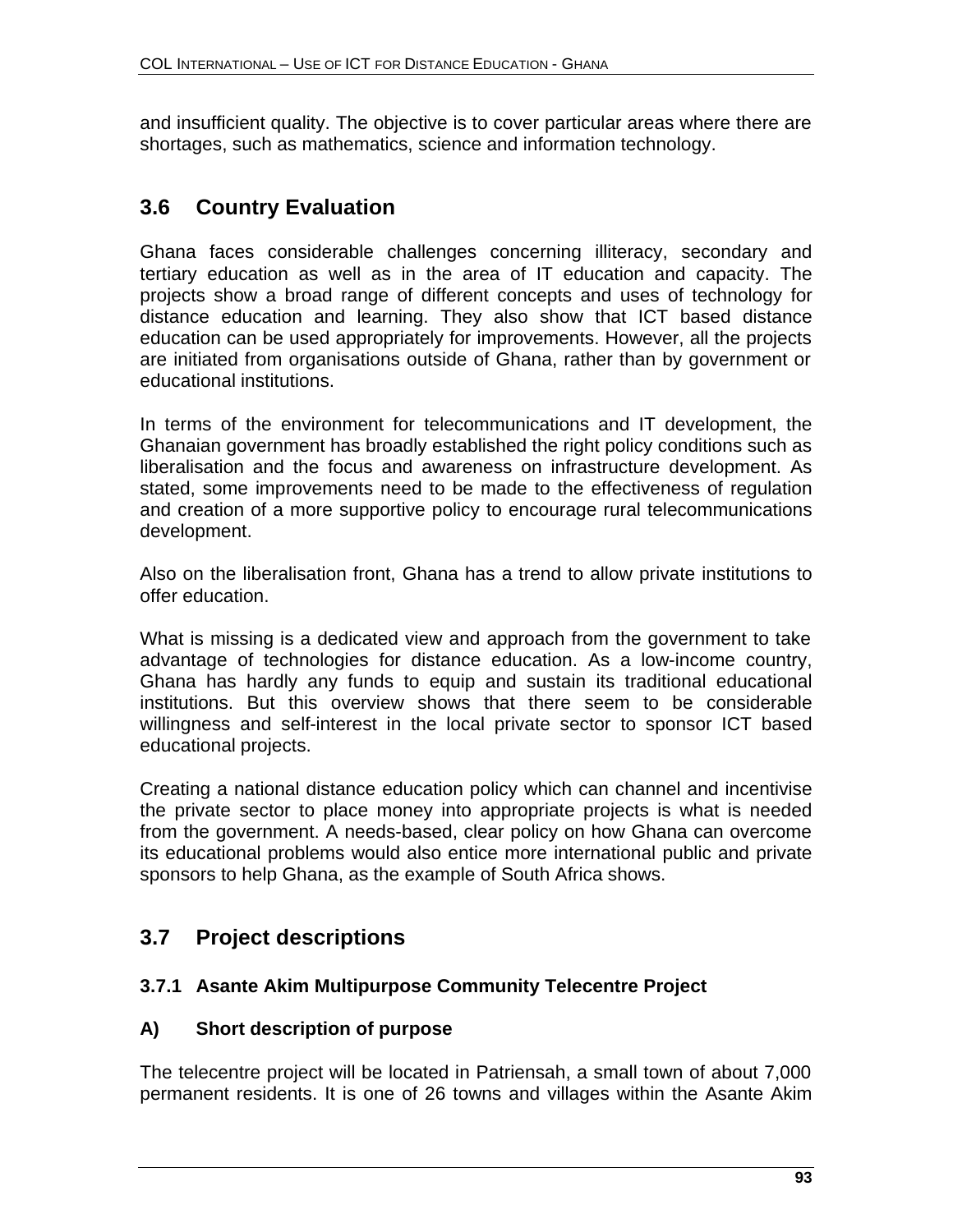district in the Ashanti Region of Ghana and is 4 miles off the main Accra-Kumasi road. It is 36 miles from Kumasi, the largest city in Ghana. While many of the town's residents are peasant farmers, others engage in cash crops as well as micro and small scale businesses.

The project will provide a single point of access to information and services to people living in the district. It will also serve as a place for the people in the district and surrounding areas to organise town meetings, have access to national and worldwide electronic information banks, and provide information support for literacy campaigns, basic and non-formal education, human resource development, education, training, support and information on government programmes.

Additionally, it will provide facilities for the generation and exchange of community based information.

It will be a low cost method of providing a one-stop comprehensive and integrated service to address contemporary and emerging challenges of the people in this district. This project is an exercise in building a sustainable innovative telecentre. The Multipurpose Community Telecentre (MCT) will economically empower the people of Asante Akim and promote capacity building.

The centre will sell its services to local businesses. Business people can use the facility and develop new skills and services there. They can also use the infrastructure to develop products and services that add value to their products.

## **B) Initiator (lead agency)**

Ghana Computer Literacy and Distance Education, Incorporated (GhaCLAD) is the initiator of the Asante Akim MCT project. GhaCLAD is a not-for-profit corporation in Illinois, U.S.A. It was founded as an international all-volunteer organisation.

GhaCLAD designed the structure, is creating awareness about the project, and is helping to secure both private and public sector funding for the MCT project. Additionally, GhaCLAD is identifying potential sponsors in Ghana and overseas to invest in the project.

## **C) Non-profit providers/ sponsors and area of sponsorship/ donation**

Worldview Communications and Technology Institute will provide technical support to the project. This non-profit organisation promotes new and appropriate technologies in Africa. It also promotes innovative ideas and methods for developing small and cottage industries, marketing, processing, storage and transportation enterprises in Africa. This organisation plans to establish, operate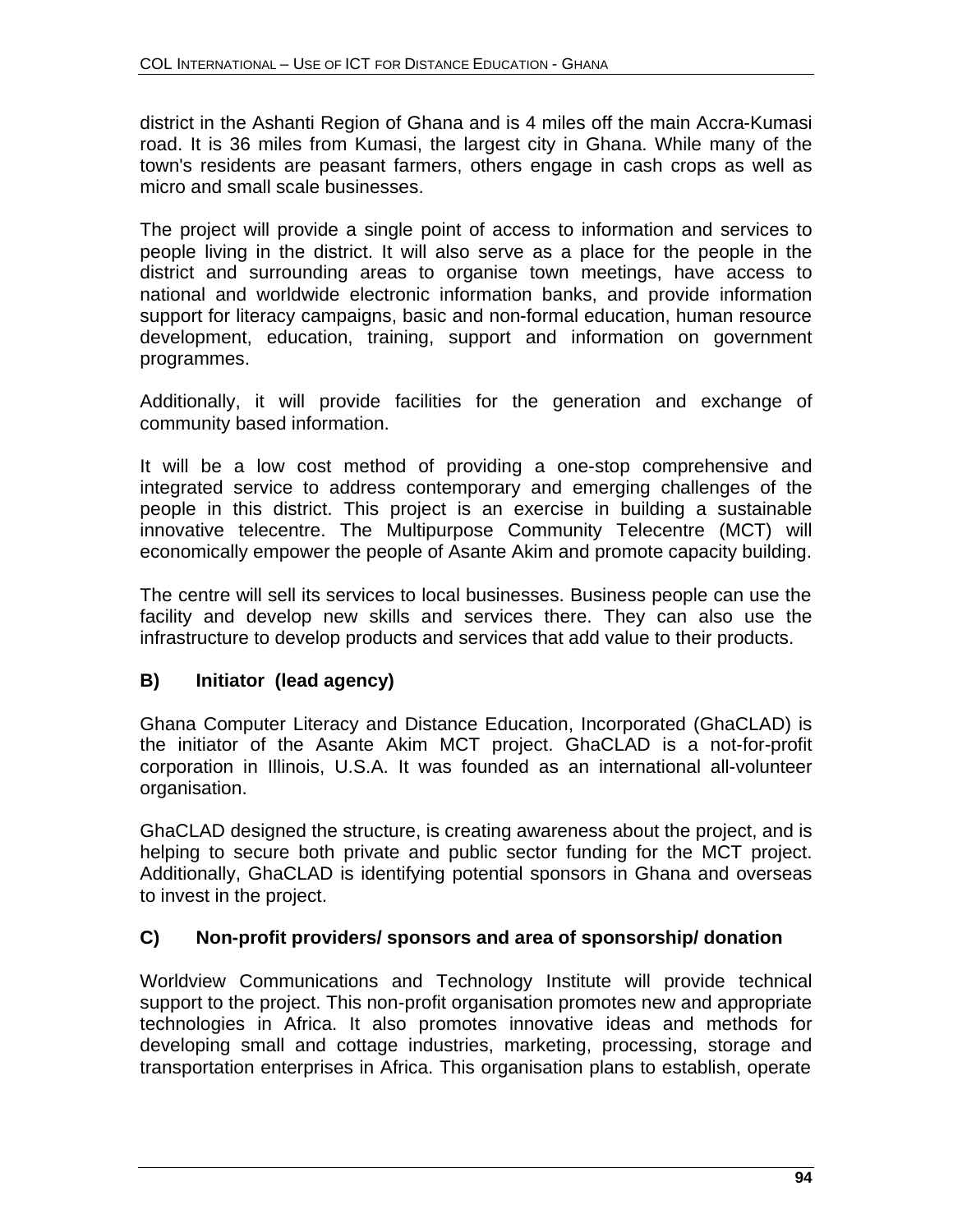and promote one or more virtual classroom environments, educational radio or television broadcasting stations, or printing facilities.

The Asante Akim District Assembly is providing a percentage of the needed funding. In addition, it is overseeing the construction of the project.

Chapters of the Patriensah Citizens Association in Ghana, the U.K., and the United States will provide professional guidance in overseeing the implementation of the project.

The people of Patriensah are providing both cash and in-kind support to the project.

The Canadian International Development Agency (CIDA) has been contacted. Negotiation is ongoing.

## **D) Commercial providers/ sponsors and area of sponsorship/ donation**

There are no commercial donors at this point. Some groups have been contacted (e.g., Ericsson International). Negotiation is ongoing.

#### **E) General key motivation/ interest of sponsors and strategic view of developments in these areas**

The goals of the project are very consistent with GhaCLAD's overall mission. GhaCLAD proposes to use computers and electronic networks to address educational challenges in Ghana. It proposes the establishment of an African Virtual Community College to make it possible for African secondary school graduates to enrol directly, without leaving their homes, in U.S. community colleges as well as universities and non-formal training agencies. Currently, only a fraction of African secondary school graduates can be accommodated in African tertiary institutions.

One major challenge in Ghana is access to Internet connectivity. The Asante Akim MCT will provide access and enable people to use the centre to further their educational objective.

## **F) Other participants**

Messrs Konneth Enterprise is a national consulting firm hired by the Asante Akim District Assembly to oversee the construction of the project.

An agreement with Ghana Post and Telecommunications will be reached by the end of 1999 to provide telephone equipment to be used in the telecentre, and manpower for the planning, installation, and maintenance of telecommunication equipment and accessories.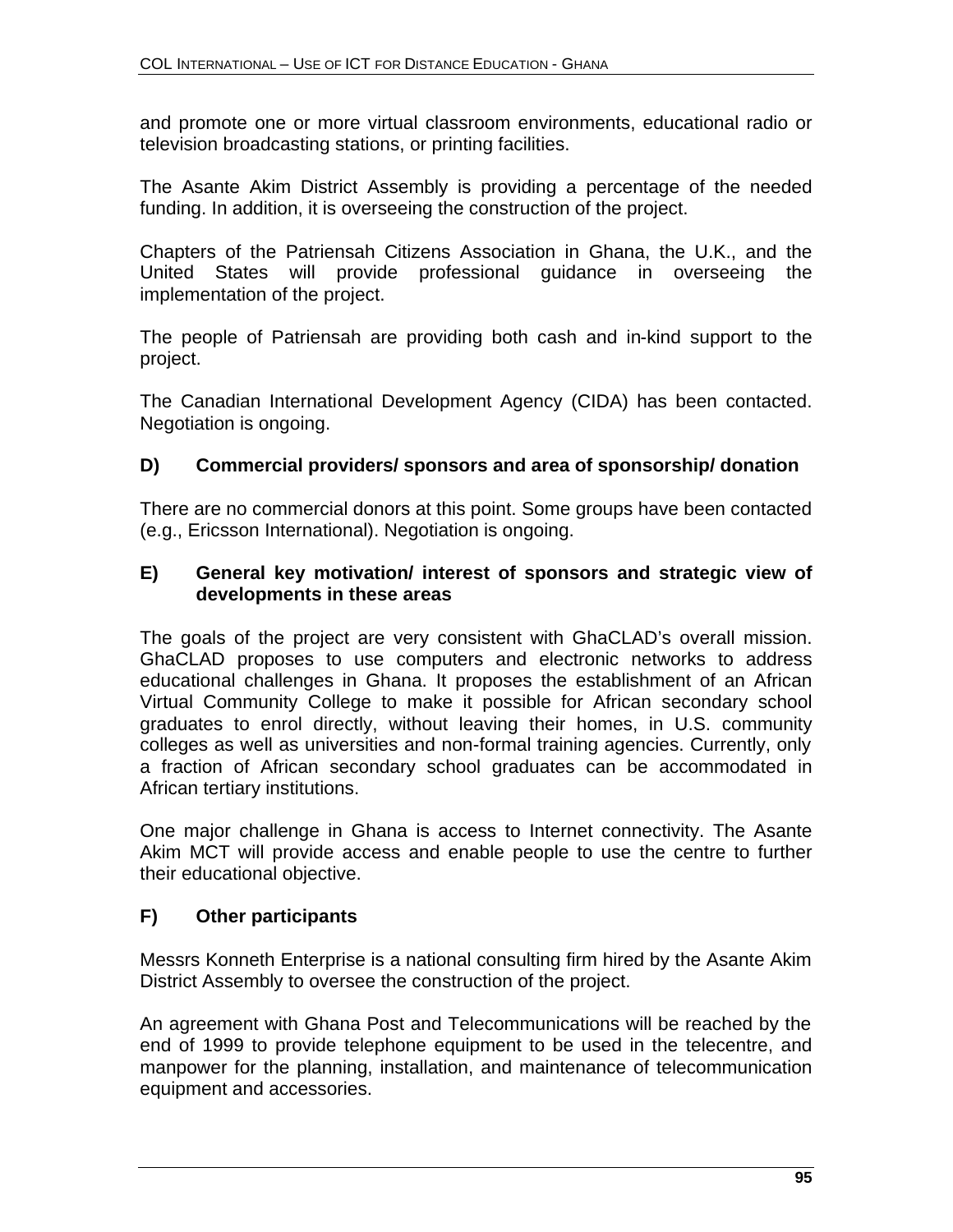## **G) Type of users**

- Educational institutions
- Government ministries
- Private businesses
- NGOs in the district
- Medical institutions
- The people of Asante Akim

## **H) Function and environment of usage**

- Distance education
- Telemedicine
- Community computing training programmes
- Computer repair
- Web development
- Digitization of indigenous culture
- Lifelong learning
- Basic literacy
- Basic and non-formal education

## **I) Technology used**

- Community radio
- PC
- Video
- Multimedia CD-ROMs
- Electronic databases
- Internet (via telephone connection)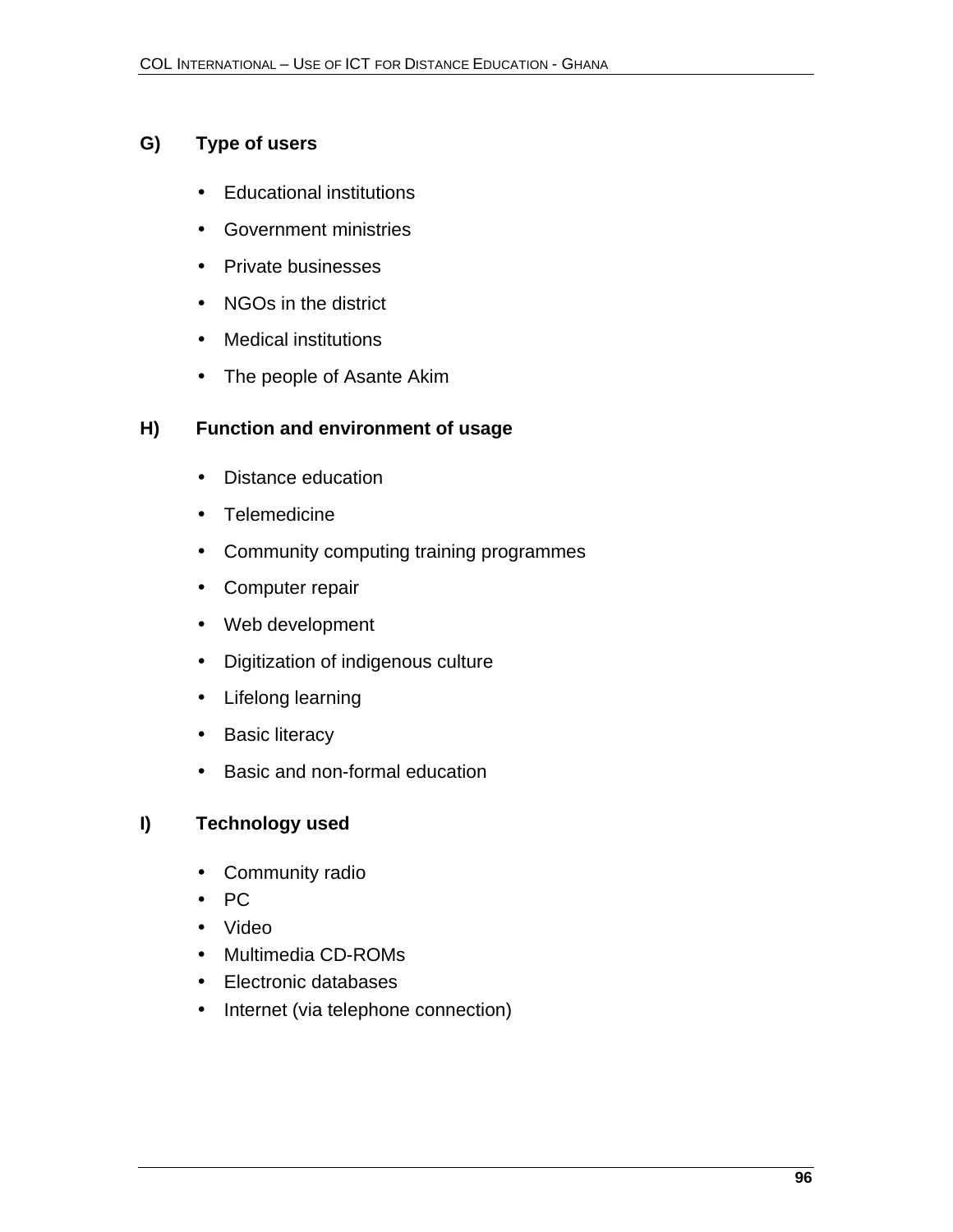# **J) Evaluation of project**

The project is still under construction. A needs assessment was conducted prior to the launching of the project.

The following describes how the project will be evaluated:

**The preparation of monthly reports to monitor accomplishments and to enable the administrative board to initiate corrective action when necessary**

**A biannual report detailing the type of clients served by the facility Informal survey/research to assess satisfaction with services**

**The amount of revenue generated by the MCT**

**The percentage of people trained (at the centre) who end up finding employment opportunities elsewhere**

# **K) Time frame / plans**

The project is expected to be completed (depending on funding availability) by December 2000.

# **L) Key material**

http://ghaclad.org/about/index.htm http://ghaclad.org/changes/index.htm www.uic.edu/~darkwa/profile.htm

# **M) Key contacts**

Dr. Osei Darkwa, President GhaCLAD: Ghana Computer Literacy and Distance Education University of Illinois at Chicago 1040 W. Harrison Street, Chicago, Illinois, USA 60607 Tel: (312) 996-8508 Fax: (312) 996-2770 E-mail: darkwa@uic.edu

Others: Dr. Kwame Akosah Hon. Kwaku Kyei, Asante Akim District Chief Executive Mr. Edwin Asiedu, Local Project Co-ordinator

# **N) Financing and budget**

Total cost of the project is US\$ 200,000. This includes the cost of the physical infrastructure, equipment installation, and training. About 10% (\$20,000) of the funding has been secured and is being used to fund the construction phase of the project. This includes money from the Asante Akim District Council and in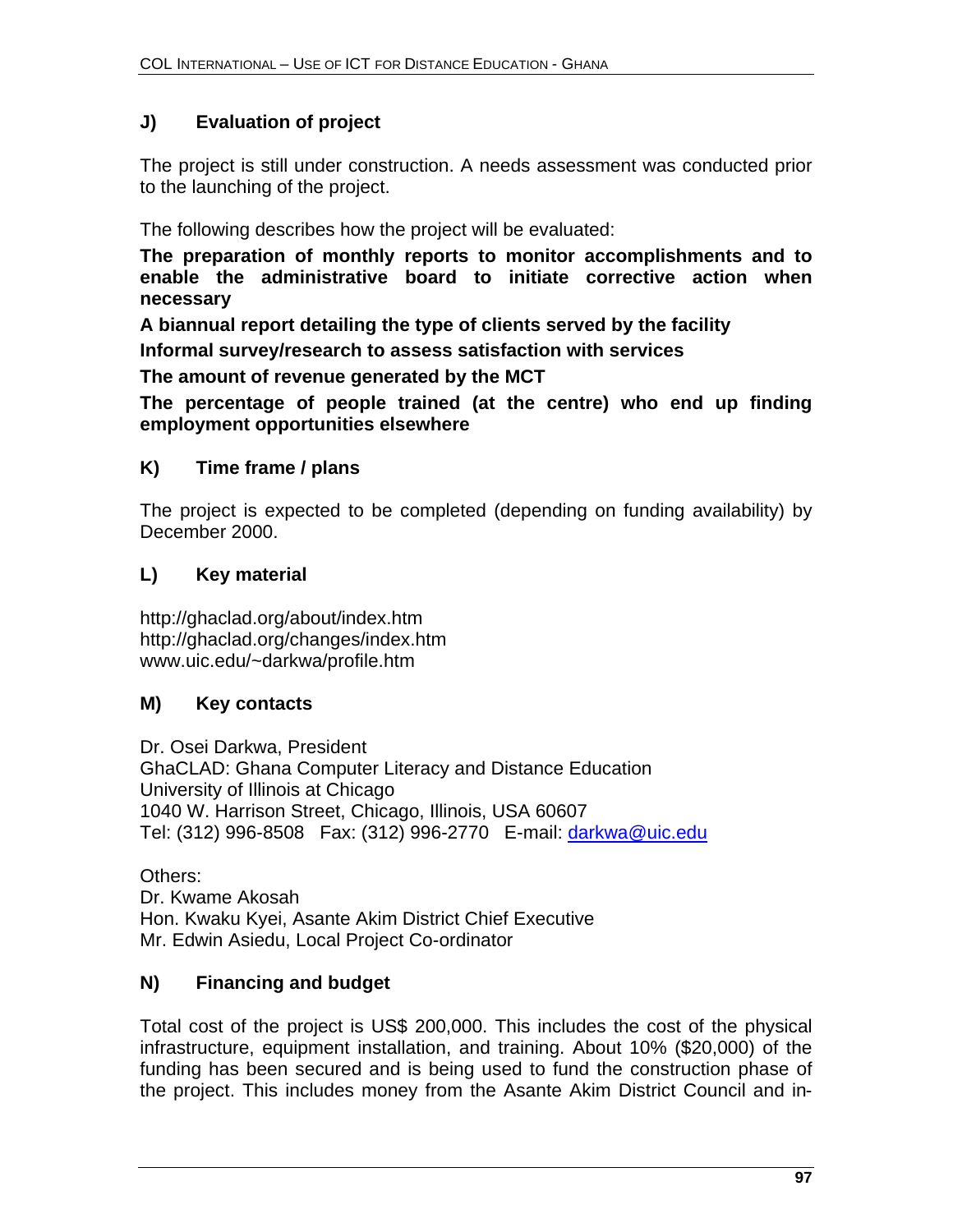kind contribution from the people of Patriensah. An annual fund raising is organised by the Local Telecentre Board for the project.

To sustain the project, the MCT will charge fees for its services. The revenue from the services, however, will not be the primary purpose of the centre.

Long-term sustainability of the centre is expected to be achieved through feesfor-service paid by NGOs, the public and the state. The latter will be able to increase the efficiency and quality of public services and make savings in delivery of, for example, education and healthcare.

In addition, it is expected that the involvement of the private sector will be encouraged at two levels - in the operation of the telecentres and in the supply of computer and telecommunication equipment by companies interested in testing and marketing their products for this type of application. NGOs, farmers and the public interested in online banking, market information, weather forecasts and promotion of their products, as well as basic office administration services such as telephone, typing, printing and faxes, will be charged a fee.

## **O) Last update**

December, 1999

### **3.7.2 World Links for Development (WorLD) – Internet connectivity and training in the use of technology for secondary schools**

## **A) Short description of purpose**

The programme aims to link secondary school students and teachers around the world, implementing Internet connectivity, in order to improve education, enhance cultural understanding across nations, and help develop skills that youths need for obtaining jobs in the  $21^{st}$  century.

The WorLD programme has 6 components:

- Internet connectivity for secondary schools in developing countries
- computer donations
- training in the use of technology/ Internet to improve teaching and learning
- school-to-school partnerships, as well as regional and global partnerships with public, private, and non-governmental organisations
- telecommunications policy advice for the education sector
- monitoring and evaluation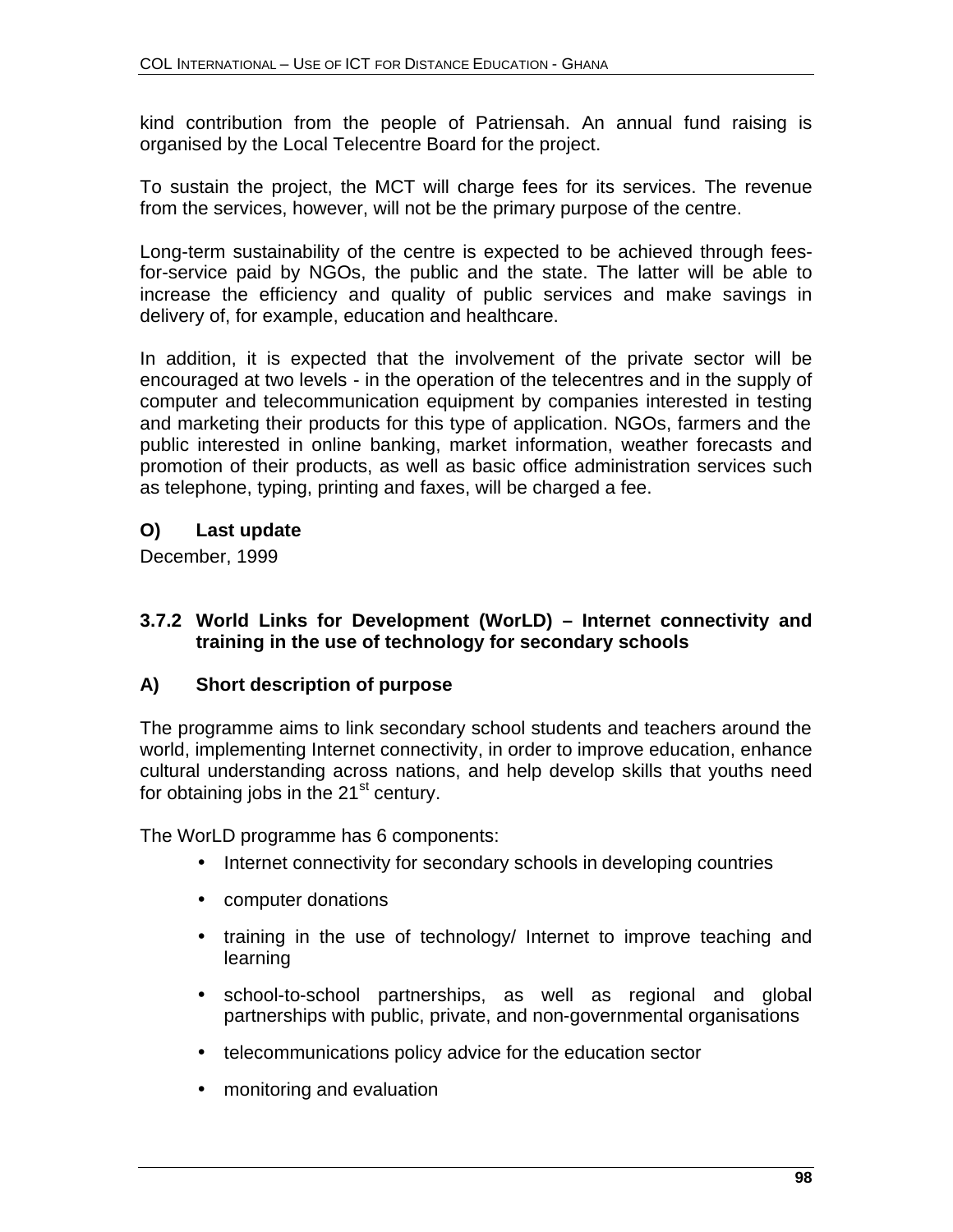The WorLD programme also stresses several other points:

- promotion of equitable gender access to the use of computers
- an emphasis on teachers, their professional development and improved pedagogical practice
- blend of infrastructure and human capacity development
- a learning approach that emphasises "constructivist learning" by encouraging collaborative computer projects with other students, other schools, and other countries

The project is currently active in 15 countries in Africa, Latin America, Eastern Europe, and the Middle East (Brazil, Cape Verde, Chile, Colombia, Lebanon, Mauritania, Mozambique, Paraguay, Peru, Senegal, South Africa, Turkey, Uganda, West Bank / Gaza, Zimbabwe).

## **B) Initiator (lead agency)**

The World Bank Institute - World Links for Development (WorLD): The programme was launched in 1997.

## **C) Non-profit providers/ sponsors and area of sponsorship/ donation**

The WorLD programme sponsors computers and computer networking, Internet connectivity, training for teachers and help for collaborative projects, monitoring and evaluation.

In Ghana, the WorLD sponsored a total of 154 computers, 11 for each of 14 schools. The programme also organised training sessions: 14 headmasters, 77 teachers and 14 students have been trained directly since 1997.

The WorLD programme has the governments of six countries as public partners: Canada, Finland, France, Italy, Japan and Switzerland. Their contribution is financial support and human resource support.

## **D) Commercial providers/ sponsors and area of sponsorship/ donation**

In-country: Fan Milk Ghana Limited, Ghana Chamber of Mines, Ghana Telecom, Metropolitan and Allied Bank, The Partnership, Private Enterprise Foundation, Providence Insurance Company, Standard Chartered Bank, Tema Oil Refinery, Africa Online Ghana Ltd.

Those local companies support the programme with financial and technical assistance, equipment, office, office facilities and administrative cost of maintaining the programme's office.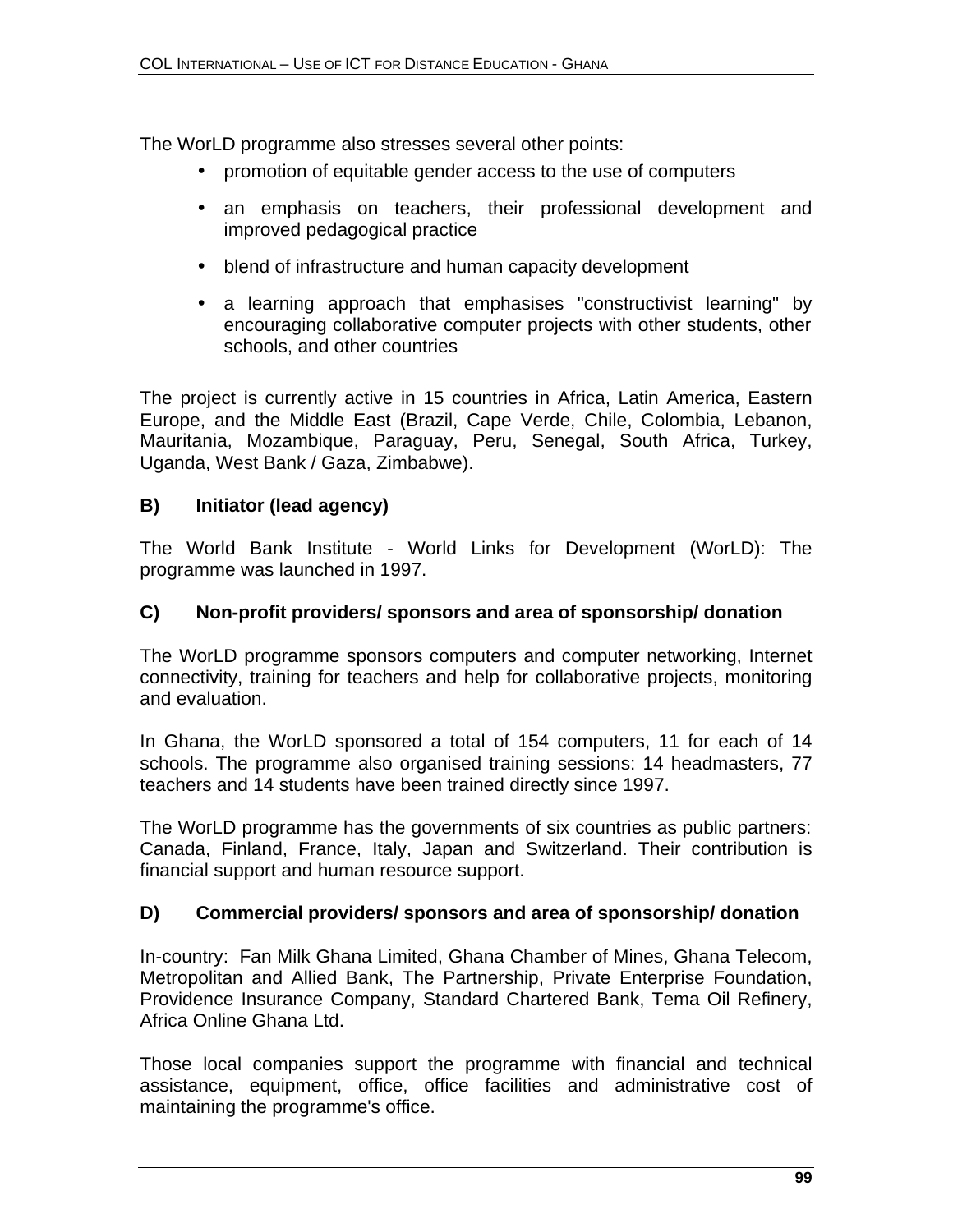The WorLD programme has the following global corporate partners:

- Security Storage discounts on shipping of computer equipment
- Sun Microsystems donated 80 Sun Servers and one Sun site worth US\$ 50,000 per country
- 3Com 12-port hubs for the countries
- UR Labs copies of its content management software
- Microsoft software licences for a number of schools
- Cisco Systems
- Lucent Technologies
- JDL Technologies

Through their joint initiative with the federal and provincial governments, Canada SchoolNet, Industry Canada provides partnership assistance, human resource and technical assistance for training and the development of training materials.

#### **E) General key motivation/ interest of sponsors and strategic view of developments in these areas**

Local companies sponsoring the WorLD-Ghana programme do so to build corporate image. Some of these companies believe this is the best way to reach a vast number of youth, the future decision-makers, in order to promote and introduce the companies' products and services.

Most local companies believe it is cheaper to assist in training the youth of today in the use and application of technology than to spend a lot of funds and resources to train their own personnel on the use of technology (as they are already doing). Training the youth provides comfort with technology by the time they enter the job market.

The international sponsors of the WorLD programme, most of them major IT companies, have the following motivations.

- The primary reason is to gain access to new markets: Ministries of education are increasingly purchasing information technology and represent a market. By sponsoring programmes such as WorLD in a specific country, the IT companies get access and contacts within the respective ministries.
- Through their donations the international companies build up credibility and a positive association, and demonstrate commitment and good will, and are thus more likely to secure potential future contracts.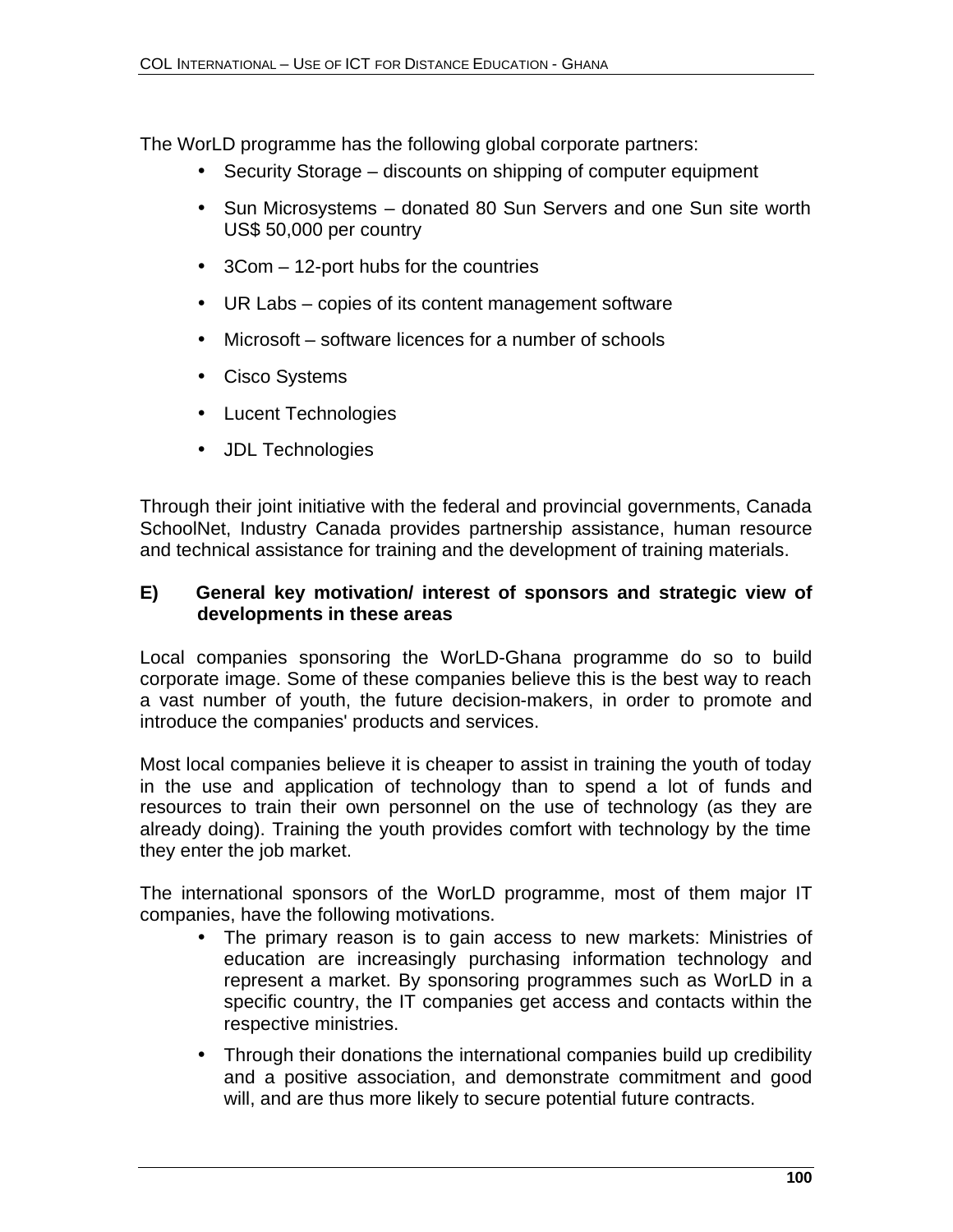- They also build relations with the World Bank which sometimes funds the educational IT purchase for governments, giving them an understanding and knowledge of World Bank goals and processes to assist in the bidding.
- Other key motivations include public relations and brand identification. Also equipment which has outrun its competitive life in the US market, EU or other developed world markets can be donated to such a programme with the benefit of tax write-offs.

## **F) Other participants**

Partners in the programme are SchoolNets of other countries; some international non-profit organisations and foundations involved in education, research and/ or development, such as USAID, UNDP, UNESCO; and also NGOs. For a complete list, see www.worldbank.org/worldlinks/english/html/partners/html

WorLD also formed an alliance for global learning with two partners:

- I\*EARN (the International Education and Resource Network) works in 60 countries and concentrates on collaborative projects of students and teachers from schools online around the world.
- Schools Online channels private sector investment and engineering talent to provide Internet connectivity for schools.

# **G) Types of Users**

Educators and students in 14 secondary schools located in Accra, Kumasi and Cape Coast. A WorLD report<sup>13</sup> which does not include Ghana (but two other African countries - Senegal and Uganda - indicates that

- girls and boys were approx. equally represented as participants of the programme
- WorLD schools do not include rural schools
- some schools are offering courses to the public on computer and software usage as a way of raising funds and programme sustainability

## **H) Function and environment of usage**

- secondary education
- educating the educators
- collaborative, project-based learning across countries with partnerships
- computer/Internet literacy

 $\overline{\phantom{a}}$  $13$  "World Links for Development: Accomplishments and Challenges – Monitoring and Evaluation Annual Report, 1998-1999"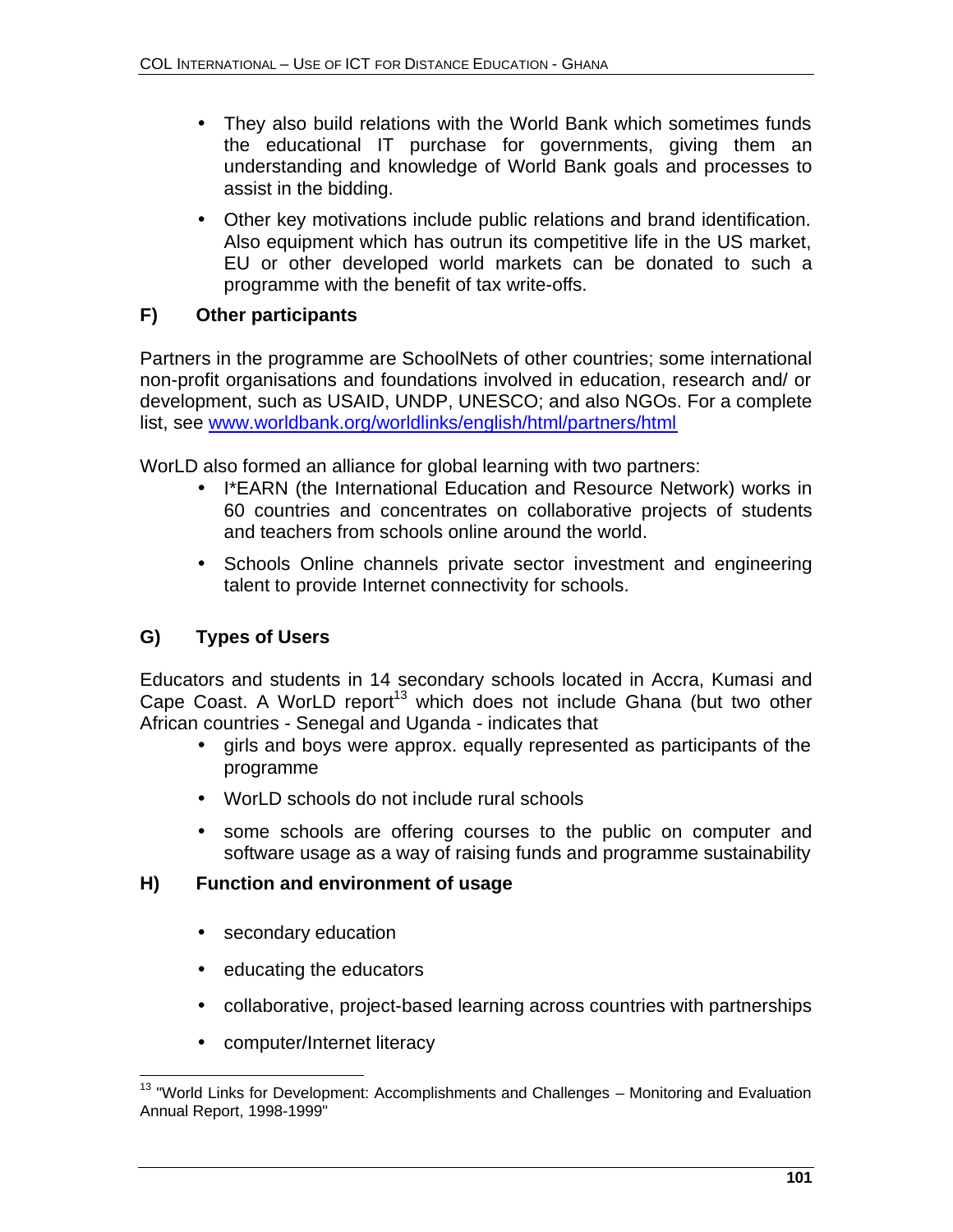• skills preparation for employment

## **I) Technology used**

Computers and Internet connections via telephone lines, CD-Roms

## **J) Evaluation of project**

The WorLD evaluation report referred to in G) above, summarising results from a survey of WorLD schools indicates that in the two African countries evaluated,

- the most highly rated impact of the programme was on students' ability to get better jobs upon graduation
- the majority of interviewees agreed that teachers acquired new skills and attitudes in both technology and pedagogy. An estimated 28% of the entire teaching staff of schools has received training as part of programme participation
- 46% of the interviewed WorLD teachers said that they had, in turn, trained other teachers of their school
- the programme fostered additional resources: Modest donations from the programme were leveraged by the schools to get local or national contributions.

## *Challenges:*

- Technological problems in the two African countries (Senegal and Uganda) were partly the lack of adequate phone lines to connect to the Internet, lack of computers in good working condition and sometimes lack of reliable electricity.
- Organisational problems were overwhelmingly the lack of time allocated to teachers within the formal curricula. Computer activities ranked low among other subjects demanded by national curricula and assessment policies. Teachers and students engaged in computer projects only in their spare time.
- Ghana reports insufficient equipment and slow Internet connectivity due to poor phone lines as technical challenges. The national coordinator also confirms the problem of finding time within schools' curricula and reports the inability of some students to pay their fees.

## *Recommendations:*

• Key recommendations of the report are that the WorLD programme works with education ministries and local staff to align national policy and local practice to integrate the programme into the school day.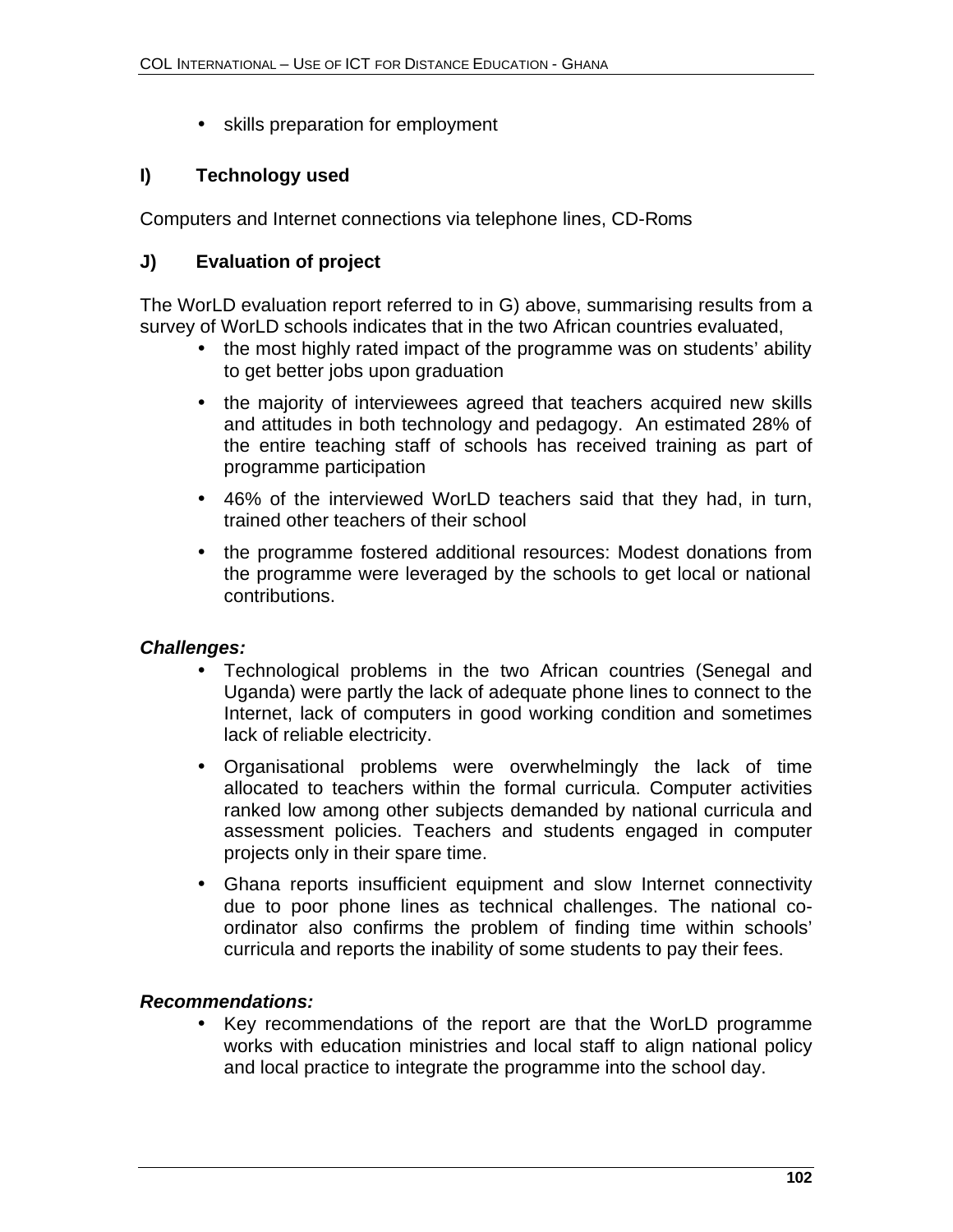- Teachers need training on how to integrate computers into the curriculum.
- The report recommends that strategies be developed which assist schools to reach out to the community to increase local impact and sustainability.

# **K) Time frame / plans**

Ongoing (started October 13-24, 1997)

# **L) Key material**

WorLD - Ghana: Annual report for Fiscal Year 1999 (July 1998 - June 1999)

WorLD: Accomplishments and Challenges Monitoring and Evaluation Annual Report 1998-1999

WorLD – Ghana, Internal Report prepared by Samuel Eshun, National Coordinator, November 1999

www.worldbank.org/worldlinks/english/html/ghana.htm www.world-links.org/ghana/about.html

# **M) Key contacts**

Samuel Eshun National Co-ordinator for the WorLD Ghana Project sgeshun@africaonline.com.gh Tel: 233-27-581480

Sam Carlson WorLD Programme Co-ordinator scarlson@worldbank.org Tel: 1-202-473 75 61

# **N) Financing and Budget**

Some cost data for the 14 secondary schools in Ghana are as follows:

- 14 schools, average monthly cost (in US\$) Telephone/ Internet dial up bill \$ 859
- Internet subscription  $$1,200$
- Other recurrent expenses \$1,708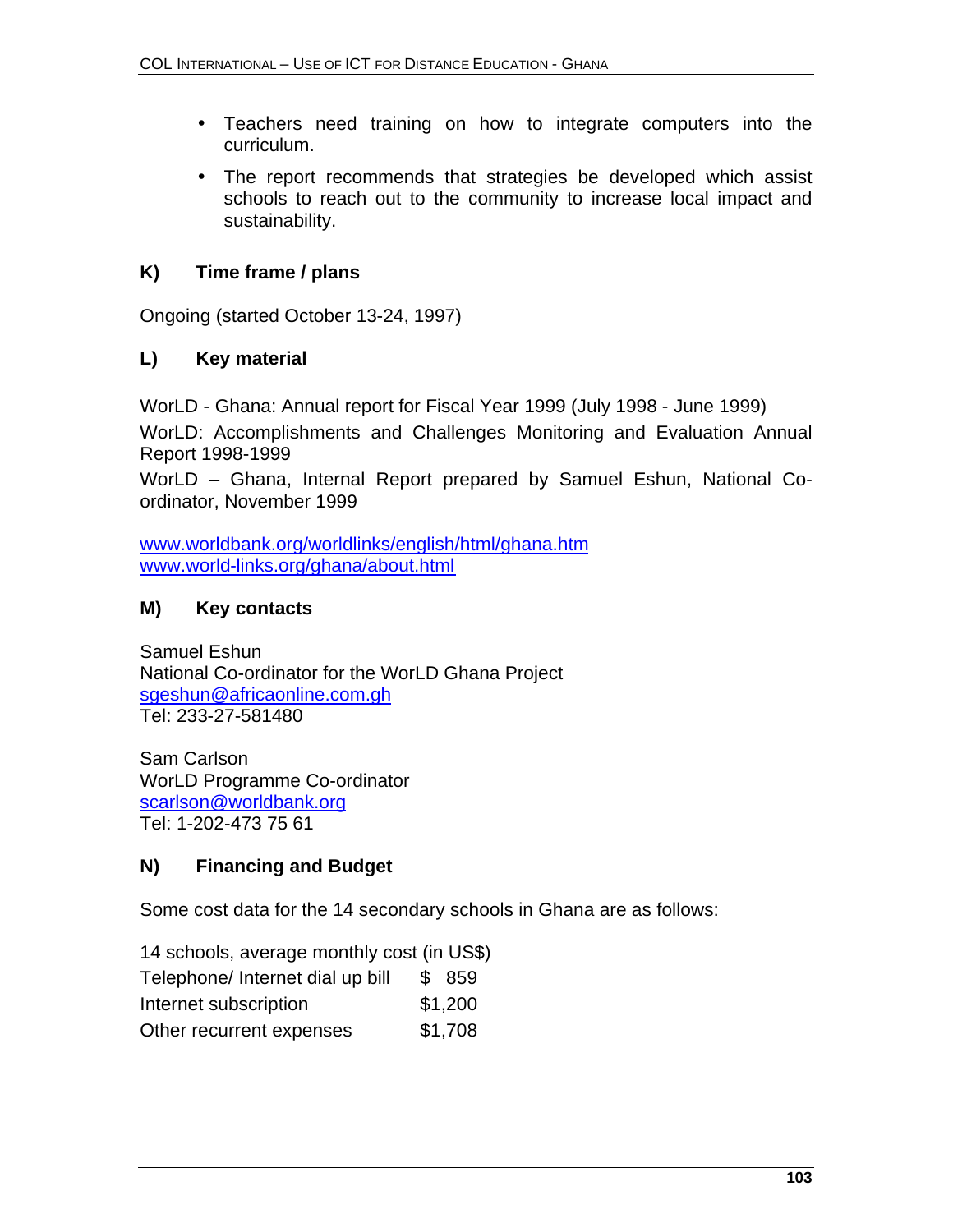WorLD schools are directly responsible for financing a fully furnished computer lab for the WorLD programme and the recurring cost in running the programme in their schools.

The current average annual recurring expenditure for each WorLD school is US\$ 6,000. (This cost is for schools in Ghana only and not for the overall WorLD programme). The aim is to cover the recurring cost by special student fees and special fund-raising efforts from the schools.

Recurring costs include

- Telephone bills
- Electricity bills
- Internet monthly subscription fees
- Web site hosting
- Maintenance and repair of equipment
- Teachers' allowances

## **O) Last update**

December 1999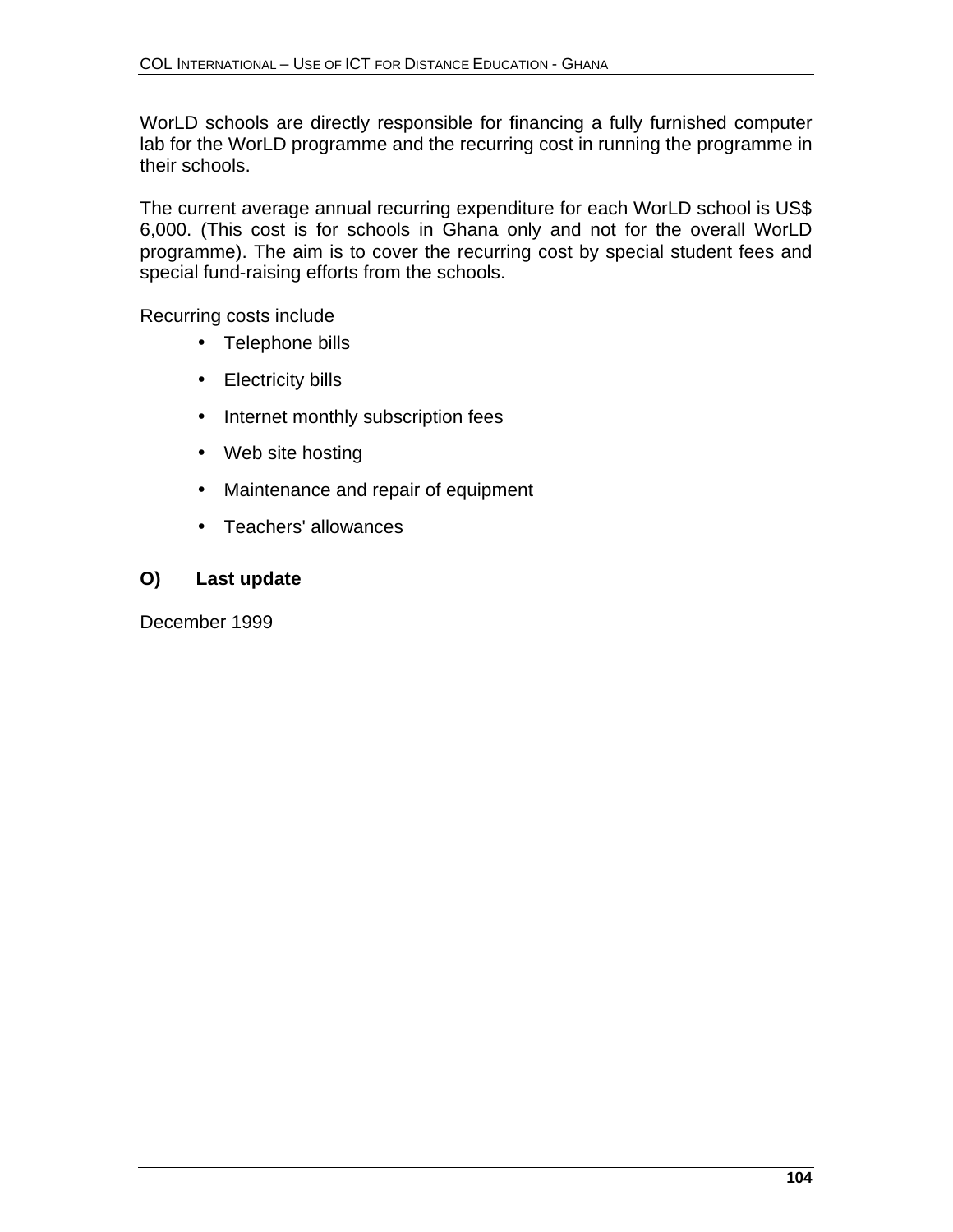# **4. MOZAMBIQUE**

# **Country Characteristics**



| Government type                 | Republic                  |
|---------------------------------|---------------------------|
| Territory                       | 784,000 Km <sup>2</sup>   |
| Population (1997)               | 16.6 Million              |
| Annual population growth (1998) | 1.8%                      |
| Urban population                | 480,000 (36%)             |
| Population density              | 21 People/Km <sup>2</sup> |
| Major villages and towns        | NA                        |
| Average village size            | NА                        |
|                                 |                           |

- *Administrative divisions:* 10 provinces: Cabo Delgado, Gaza, Inhambane, Manhica, Maputo, Nampula, Niassa, Sofala, Tete, and Zambezia
- *Culture:* Similar ethnicity with a large number of tribal groups. Shangaan, Chokwe, Manyika, Sena, Makua groups represent 99.7%; Europeans, Euro-Africans 0.2%; and Indians 0.1%. Languages: Portuguese (official), indigenous dialects
- *Topography:* 80% Prairie, Steppe and Savannah, and 20% Jungle and Forest.
	- *Climate*: Tropical to subtropical

## **Education**

**Adult Illiteracy rate 60%**



| Illiteracy rate (1997)                   | 60%       |
|------------------------------------------|-----------|
| Public spending on education (GNP share) | <b>NA</b> |
| Universities                             | 5         |

• Gross enrolment ratio (% of relevant age group)<sup>1</sup>, 1996: Primary 60% and Secondary 7%, Tertiary 1%

<sup>1</sup>Enrolment includes repeaters and over-aged. Tertiary enrolment includes non-university diploma studies and programmes requiring secondary-education certificates.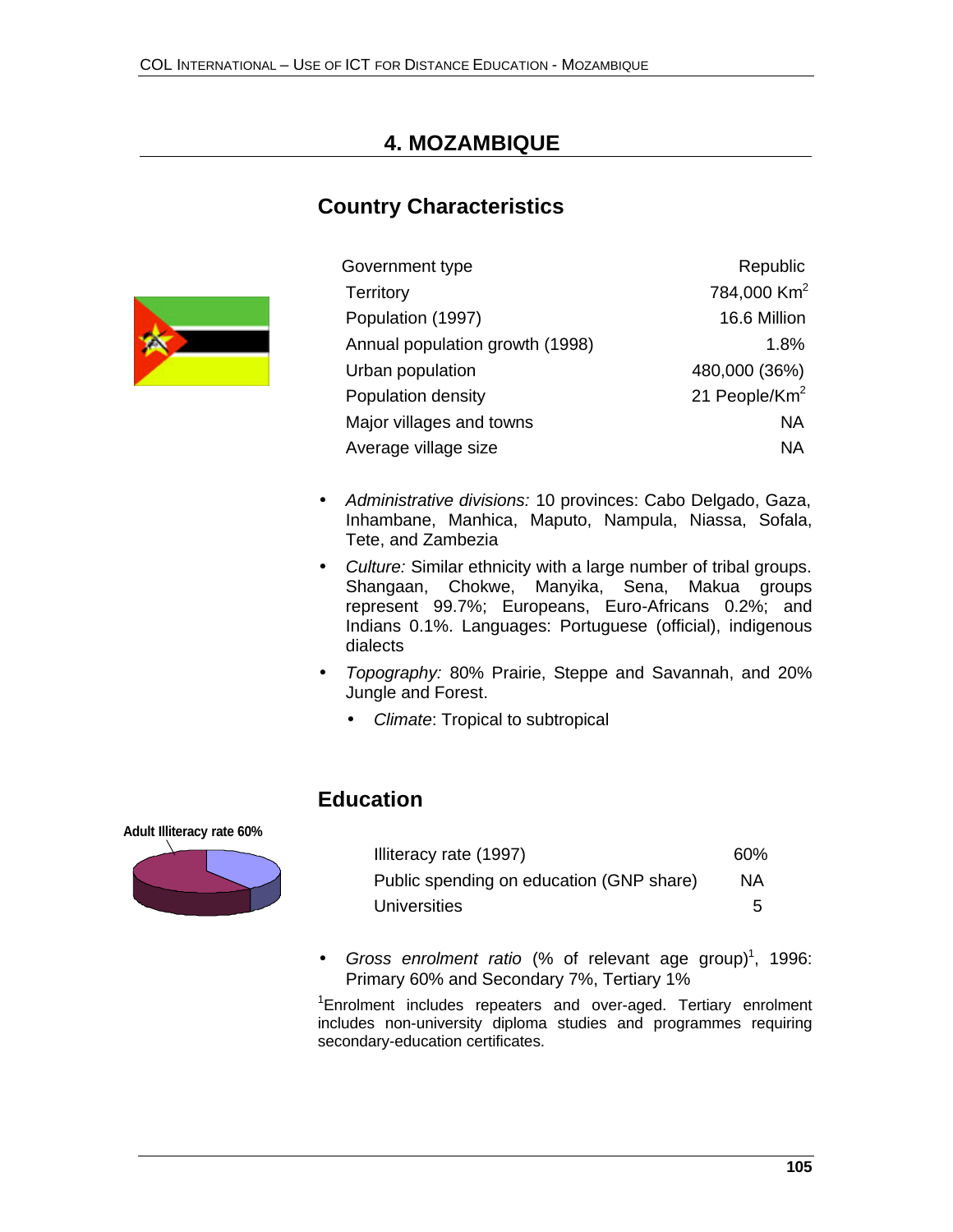

# **Economy**

| GNP, 1997                                 | US\$ 1.7 Billion |
|-------------------------------------------|------------------|
| GNP/Cap, 1997                             | <b>US\$ 90</b>   |
| GNP/Cap PPP, 1997                         | <b>US\$ 520</b>  |
| GDP Growth, 1998                          | 4.9%             |
| Output (Share of GDP <sup>2</sup> ), 1997 |                  |
| Agriculture                               | 39%              |
| Manufacturing                             | 10%              |

Industry 23%

Services<sup>3</sup>  $2$ Sum of shares may surpass 100% due to output overlaps <sup>3</sup>Services Output includes Public Services

- *Government Revenues: (Share of GDP), 1996:* NA
- *Industries:* food, beverages, chemicals (fertiliser, soap, paints), petroleum products, textiles, cement, glass, asbestos and tobacco.
- *Agriculture products:* cotton, cashew nuts, sugarcane, tea, cassava (tapioca), corn, rice, tropical fruits, beef and poultry.

# **Information and Communications Technology**

## **Telephony**



| Main telephone lines:                  |        |
|----------------------------------------|--------|
| existing, 1998                         | 75,400 |
| expected, 2000                         | 86,000 |
| Compound Average Growth Rate, 1995-98: | 7%     |
| Main telephone lines per 100 inhab:    |        |
| existing, 1998:                        | 0.40   |
| expected, 2000:                        | 0.43   |
| in urban areas, 1995:                  | 0.89   |
| in rural areas, 1995:                  | 0.04   |
| Compound Average Growth Rate, 1995-98: | 4.4%   |

38%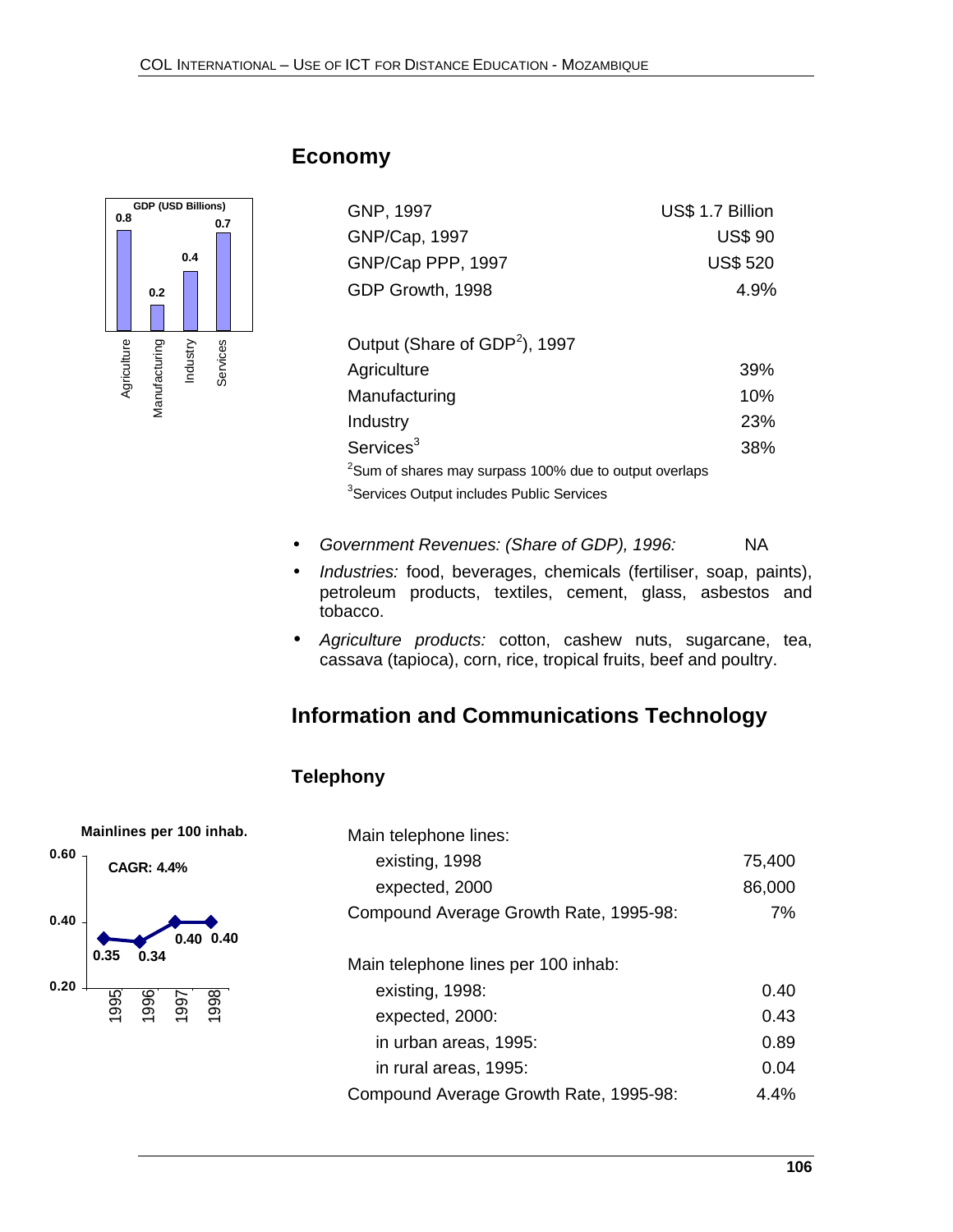## **Telecoms Quality and Investment**

| Digitalisation, 1998                          |  | 99%               |
|-----------------------------------------------|--|-------------------|
| Telecom Investment, 1998                      |  | US\$ 22.2 Million |
| Telecom Revenue, 1998                         |  | US\$ 63.8 Million |
| Reinvestment Ratio (Investment/Revenues): 35% |  |                   |

## **Internet and Media**



| PCs, 1998                                            | 30,000  |
|------------------------------------------------------|---------|
| PCs per 100 inhab, 1998                              | 0.16    |
| $PC$ s per 100 $CAGR^{4}$ , 1995-98                  | 22%     |
| Internet Users, 1998                                 | 3,500   |
| Internet Users per 100 inhab, 1998                   | 0.02    |
| Internet Users CAGR <sup>4</sup> , 1995-98           | 758%    |
| Internet Hosts, 1998                                 | 141     |
| Internet Hosts per 100 inhab 1998                    | 0.001   |
| Internet Hosts CAGR <sup>4</sup>                     | 313%    |
| ISPs, 1998                                           | 6       |
| TVs, 1998                                            | 70,000  |
| TVs per 100 inhab, 1998                              | 0.4     |
| TVs $\mathsf{CAGR}^4$ , 1995-98                      | 11%     |
| TV Broadcast Stations, 1997 (repeaters not incl.): 2 |         |
| Radios, 1996                                         | 700,000 |
| Radios per 100 inhab, 1997                           | 3.7     |
| Radio Broadcast Stations, 1997                       | 33      |
| <sup>4</sup> CAGR = Compound Average Growth Rate     |         |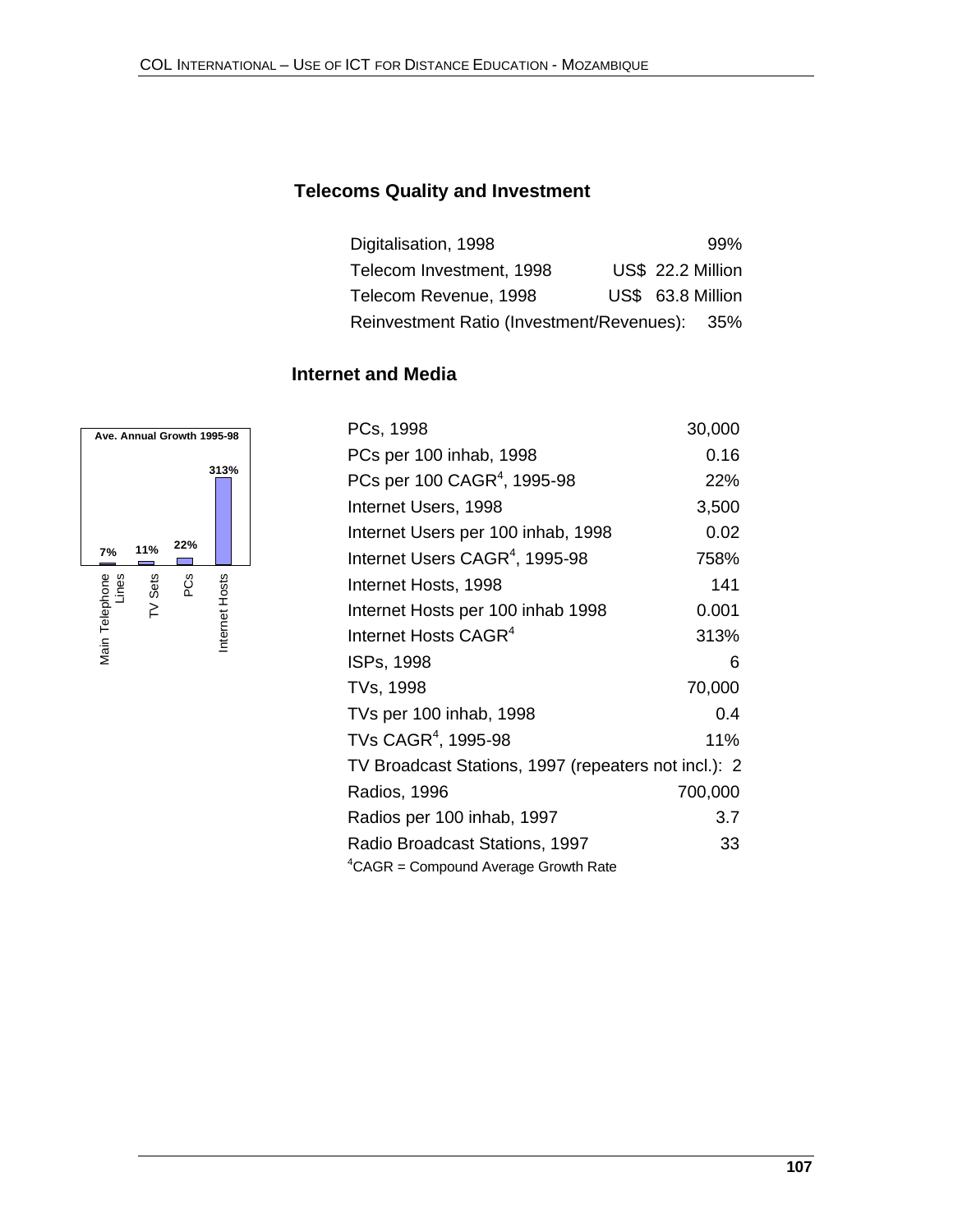# **4.1 Mozambique: General Context**

Mozambique faces serious challenges in the development of Distance Education (DE). The country has few resources and the lowest income per capita in the Commonwealth. After a war that destroyed most of its infrastructure, Mozambique needs to restore its infrastructure and improve its education system including the teacher base and training. Furthermore, the characteristics of the country, a relatively low population density, and an atomised tribal social structure add to the challenges in the development of telecommunications and DE.

While the government of Mozambique has made progress in restoring its primary-level educational system, most of the DE development has just recently taken place and has been a result of mainly international initiatives and management. Following is a description of the projects that seek to improve education in Mozambique.

# **4.2 Environment and Function of ICT-Based Distance Education**

In its educational framework, Mozambique is confronted with an insufficient infrastructure for secondary and tertiary education, extreme adult illiteracy and lack of properly prepared educators. By 1992, over half of its primary schools were destroyed due to the war, thus it is not surprising that adult illiteracy had reached 60% by 1997. This rate is the third highest among the African Commonwealth countries, after Sierra Leone and The Gambia, which also have been affected by strong disturbances.

The Mozambican educational system shows the following features:

- A considerable growth of primary education. In 1994, the country had 188 schools and 113,700 pupils. By 1998, the country had an estimated 6,600 schools and 2.1 million pupils.
- Gross enrolment ratios were 60% for primary, 7% for secondary and 1% for tertiary in 1996. It is estimated that enrolment in primary schools increased to 71% in 1998.
- About 24% of primary-level teachers have no formal training at all, and 52% have completed one year of training sometime after completing primary school.

It can be observed that the efforts of the Mozambican government have progressed in the reconstruction of its primary educational system. However, Mozambique still faces a bottleneck in education, as it has a shortage in its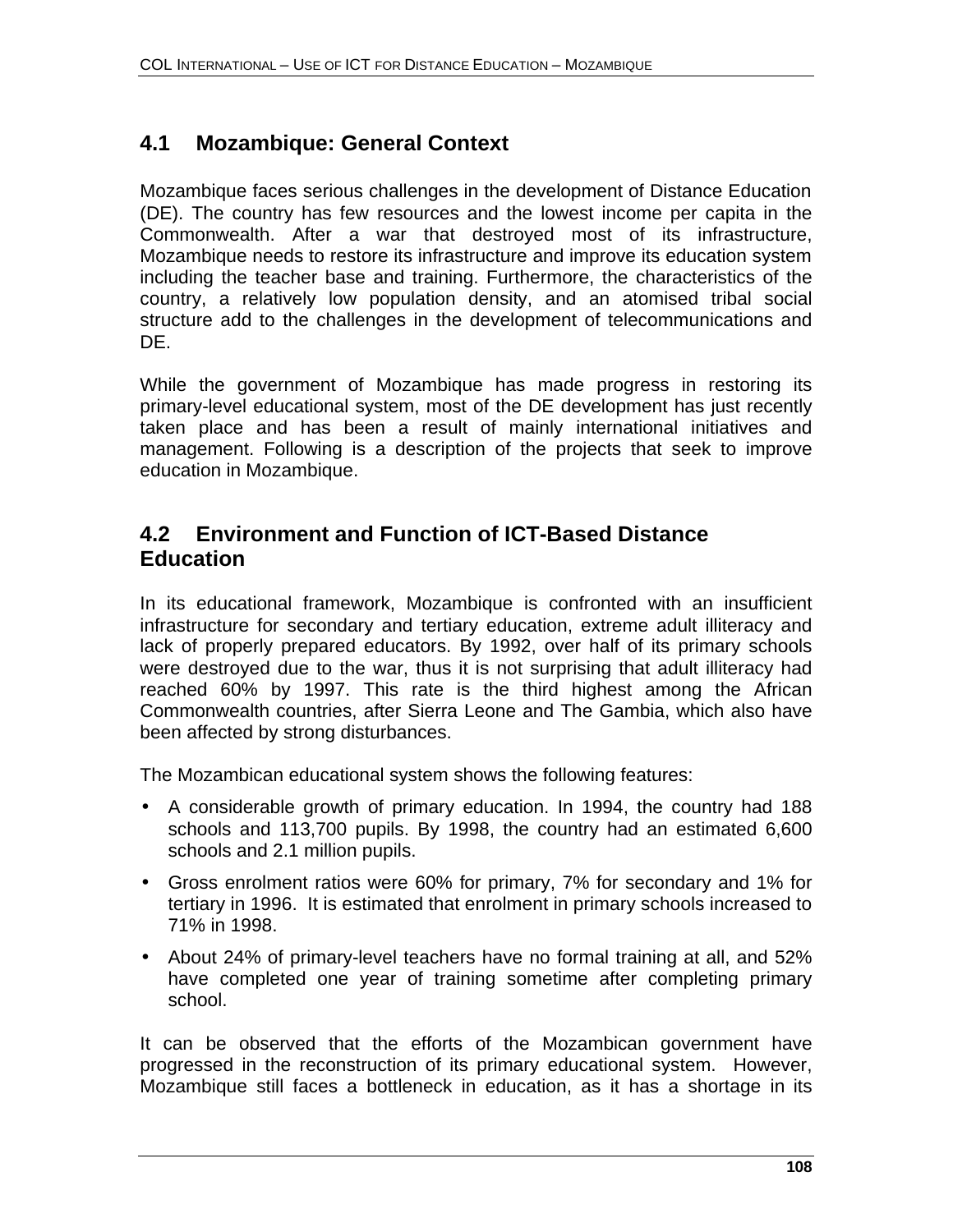capacity to provide secondary and tertiary education. For instance, there are only 440 secondary-level schools to serve192,600 pupils.

Furthermore, Mozambique faces problems in the formation of human resources capacity for IT, as trained information technology specialists are scarce. There is a very small 'elite' of PC-users who have been exposed to basic software systems.

DE then, provides means to alleviate the bottleneck and basic and technical illiteracy problems by targeting students and teachers in secondary and tertiary education, as well as the population in need of basic technical training and literacy.

The following major projects were identified and used to gain an appreciation of the situation in Mozambique:

- University Eduardo Mondlane Distance Education (EMU)
- SchoolNet, Mozambique, by the World Bank's WorLD
- Multipurpose Community Telecentres (MCTs), by the EMU
- Learning Without Frontiers Reaching Unreached Learners in Mozambique (LWF), by the UNESCO

|                                 | <b>EMU</b>   | <b>SchoolNet</b> | <b>Telecentres</b> | <b>LWF</b>   |
|---------------------------------|--------------|------------------|--------------------|--------------|
| <b>Function of DE</b>           |              |                  |                    |              |
| Primary (literacy and numeracy) |              |                  |                    | $\mathsf{V}$ |
| Secondary                       |              | $\mathsf{V}$     |                    |              |
| <b>Tertiary</b>                 | $\mathsf{V}$ |                  |                    |              |
| Postgraduate research           | v            |                  |                    |              |
| Profession oriented             |              |                  |                    |              |
| Teacher training                | $\mathsf{V}$ |                  |                    |              |
| Continuing education            |              |                  |                    | $\mathsf{v}$ |
| Computer training               |              | $\mathsf{v}$     | $\mathsf{V}$       |              |
| Health education                | v            |                  |                    |              |
| <b>Environment of DE</b>        |              |                  |                    |              |
| Community                       |              |                  | $\mathsf{v}$       | $\mathsf{v}$ |
| Rural/ remote                   |              |                  | v                  | $\mathsf{v}$ |
| Content production              | $\mathsf{V}$ | $\mathsf{V}$     |                    |              |
| Access to education             | $\mathsf{V}$ | $\mathsf{V}$     |                    | $\mathsf{V}$ |
| Access to technology            | v            | $\mathsf{v}$     | $\mathsf{V}$       |              |

The following table describes the main purposes of the projects analysed: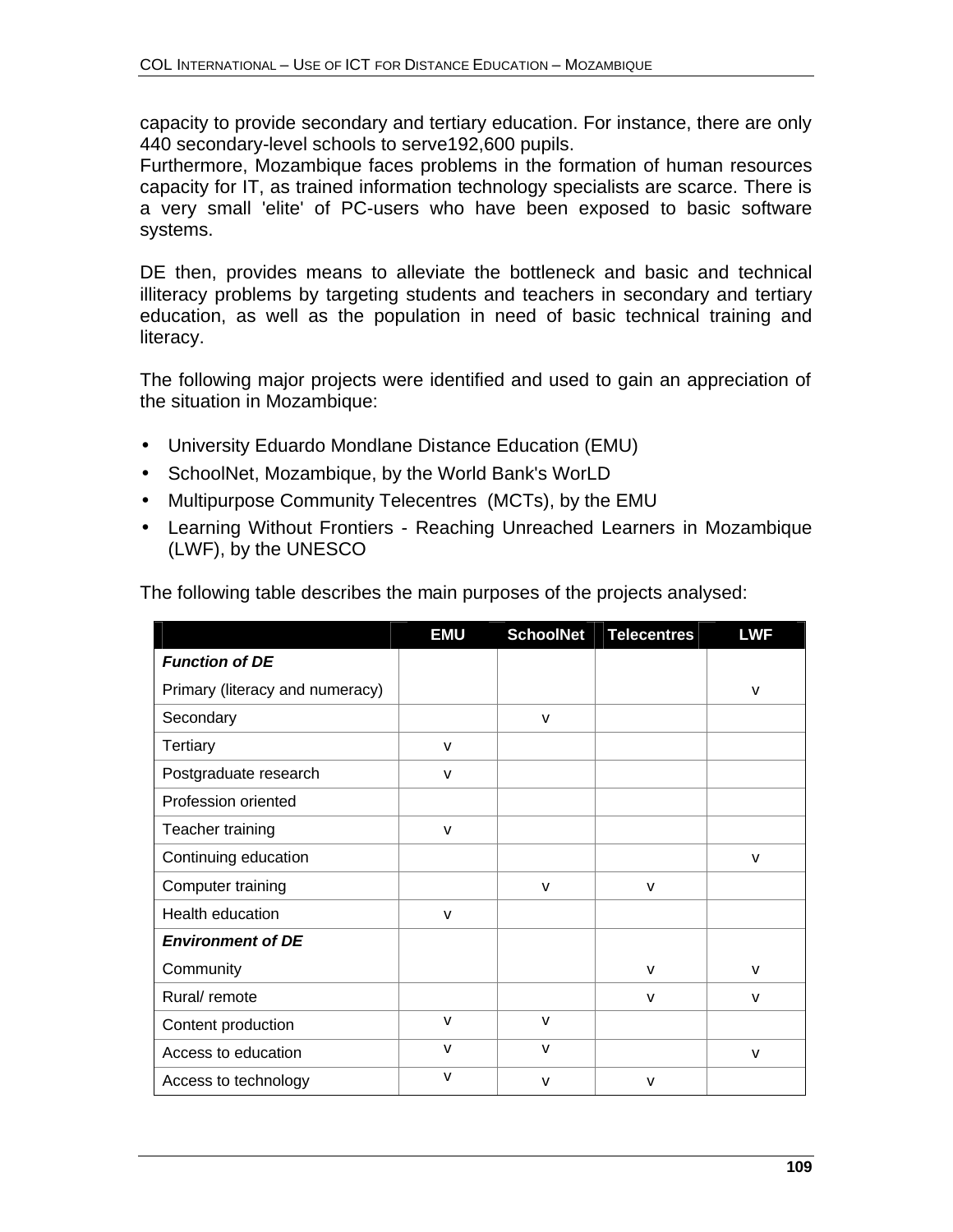The Eduardo Mondlane University (EMU) is the most important tertiary institution in Mozambique with about 11 faculties, seven centres and an institution for scientific development. In 1997, the EMU delivered education to 7,000 students which represented about 0.5% of the country's relevant age group. EMU's Computer Science Centre (CIUEM) plays a leading role in the development of Distance Education (DE) and Internet in the country. For instance, the CIUEM is preparing a distance education support strategy that would involve many sub-Saharan African countries, in association with Mozambique's media company Radio Televisao Klint (RTK), Telecommunications Foundation of Africa (Kenya), and CSIR (Pretoria - South Africa).

The CIUEM has also set up a teleconferencing centre equipped with a video conferencing room, televisions and cameras, as well as satellite transmission equipment for the broadcast of courses and seminars to its faculties, centres and other universities across the country. The first transmission was completed in 1997 and currently CIUEM seeks to connect EMU to a regional DE network with universities in South Africa and Tanzania. CIUEM's projects target mainly university students and faculty. However, the CIUEM also provides Internet access to half of the total Mozambican demand for this service, including a number of government and other educational and research institutions in the country.

SchoolNet is a project that aims to build a network to provide ICTs to secondary, technical and teacher training colleges in a number of developing countries. Currently, there are 15 other developing countries involved: Brazil, Cape Verde, Chile, Colombia, Ghana, Lebanon, Mauritania, Paraguay, Peru, Senegal, South Africa, Turkey, Uganda, West Bank/ Gaza, and Zimbabwe. The project is an initiative of The World Bank Group through its World Links for Development (WorLD) Programme.

The World Links for Development (WorLD) programme is an initiative of the World Bank. Its aim is to establish educational on-line communities for secondary school students and teachers around the world in order to expand distance learning opportunities, improve educational outcomes, enhance cultural understanding across nations, and build broad support for economic and social development.

SchoolNet Mozambique is being developed in coordination with the EMU and the Institute of Development Research Centre (IDRC) through the Mozambique Acacia Advisory Committee (MAAC). The IDRC is a public corporation of the Canadian government which helps communities in the developing world find solutions to social, economic, and environmental problems through research. SchoolNet Mozambique is set to benefit students and teachers from 24 secondary (pre-university), technical and teacher training colleges in Maputo, Beira, Nampula, Quelimane and Matola.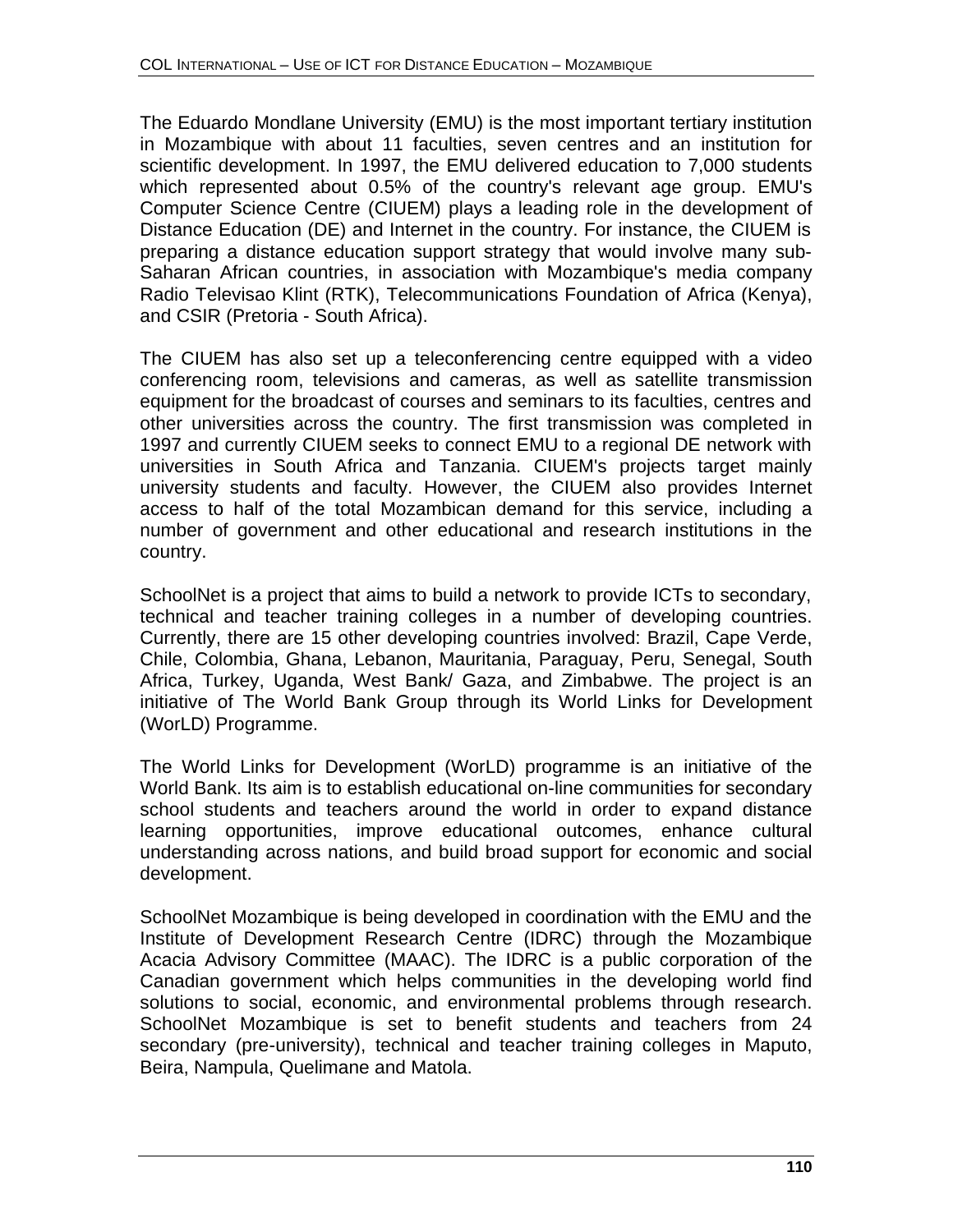Multipurpose Community Telecentres (MCTs), are strategically located units equipped to provide rural and remote communities with access to ICTs. While the characteristics of these facilities vary, some of them have telecommunications equipment including telephone and fax devices, access beyond the Internet (dialup, ISDN), PCs, printers, photocopiers, TV, CD ROM, audio and video devices, and multi-media. MCTs are intended to deliver DE through teaching rooms and small libraries equipped with audio and video material. The purpose of MCTs is two-fold: they aim to expand access to ICTs (ranging from simple telephone calls to use of Internet and the multi-media), and train local residents in the use of ICT equipment. By achieving this, MCTs seek to provide DE to accelerate local socioeconomic development.

The development of MCTs in Mozambique is carried out by the EMU, in coordination with the IDRC, through the MAAC. Currently, there is one pilot project in Manhica and another in Namaacha, both towns located within a threehour drive from Maputo. Pilot projects are conducted to assess the MCT approach in small communities in general, and their impact on target groups. If pilots are successful, MCTs are expected to expand nationally.

Like MCTs, LWF's Reaching the Unreached Learners is a programme that includes the strategic allocation of specialised facilities called Learning Centres. The main difference between this programme and MCTs is the strong focus that LWF has on learning and the broad variety of means it uses to deliver DE. Unlike MCTs, LWF uses broadcasting media such as TV and radio as well as multimedia, arts and interactive workshops to disseminate educational programmes. In Mozambique, this project also intends to link remote communities and thus hopes to benefit, although not exclusively, the inhabitants of rural and remote areas, especially those who do not speak Portuguese. LWF is an initiative developed by UNESCO and is still in its early stages and not yet fully operational.

# **4.3 Infrastructure and Technologies**

The Internet appears to be playing a key role in the future development of DE in Mozambique, as it is described in DE delivery by the four projects mentioned previously. However at this stage, Mozambique's infrastructure is still limited and thus DE is mainly delivered by print materials and, to a lesser degree, radio.

Basic telephony has shown low teledensity rates and has grown rather modestly. The 7% yearly increase in mainlines in the 1995-98 period has led to a teledensity of 0.4% in 1998.

In Mozambique, media is not serving 87% of the rural population who face financial constraints in purchasing power to buy radios and batteries. Few houses have electricity.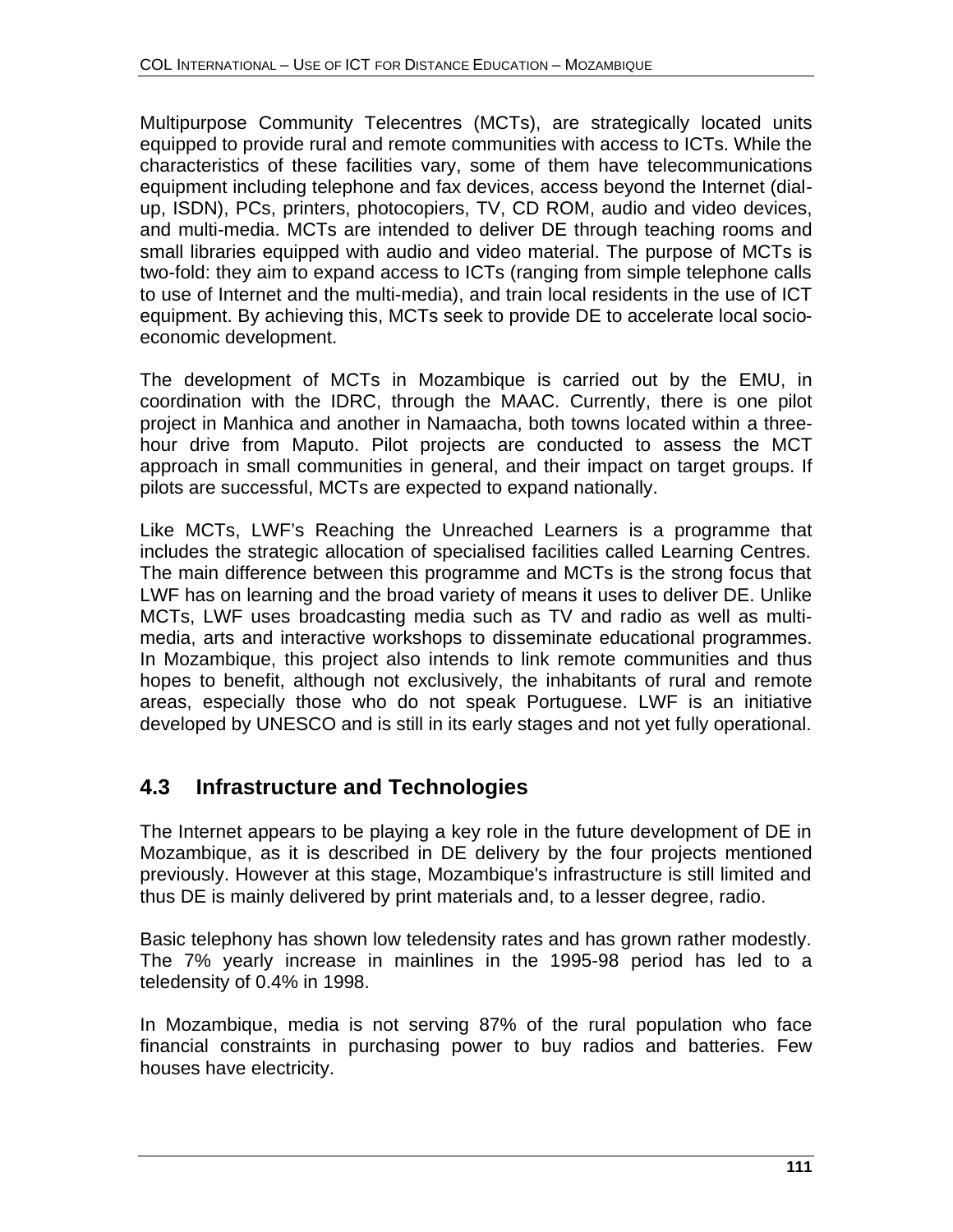Radio, the electronic media with the widest penetration (there are 10 times as many radios as TV sets in the country) still has a low penetration of fewer than 4 radios per 100 inhabitants and there are no established radio programmes that provide services like distance education.

This lack of infrastructure has hindered extensive use of high technology in the delivery of DE in Mozambique.

There have been efforts to introduce ICT to the delivery of DE. The CIUEM, SchoolNet, MCT and LWF projects consider the Internet a crucial element in their development. The CIUEM has seen satellite communications as a key tool to deliver DE as it started the installation of a 64 kbps VSAT and a parabolic antenna in 1997. Currently, CIUEM plans to upgrade the capacity of its equipment and expand its operations by installing a VSAT with 512 kbps input and 128 kbps output. The use of satellite has allowed interconnection between EMU and educational and research institutions in Portugal, Brazil, USA and Canada. TV is also an element in the CIUEM's plans as the CIUEM has reached an agreement with Mozambique TV to share transmission equipment in the delivery of DE.

|                                | <b>CIUEM DE</b> | <b>SchoolNet</b> | <b>Tele-centres</b> | <b>LWF</b>   |
|--------------------------------|-----------------|------------------|---------------------|--------------|
| <b>End-user equipment</b>      |                 |                  |                     |              |
| PC                             | v               | $\mathsf{v}$     | v (in some)         | v            |
| LAN                            | $\mathsf{V}$    | v                |                     |              |
| Telephone                      | $\mathsf{V}$    |                  | $\mathsf{V}$        |              |
| Internet connection            | $\mathsf{v}$    | $\mathsf{v}$     | v                   | $\mathsf{V}$ |
| E-mail                         | $\mathsf{V}$    | $\mathsf{v}$     | $\vee$              | $\mathsf{v}$ |
| Touch screen info- kiosk       |                 |                  |                     |              |
| <b>Transmission technology</b> |                 |                  |                     |              |
| Satellite broadcasting         | v               |                  |                     |              |
| <b>Wireless</b>                | V               |                  |                     |              |
| Fixed networks                 | $\mathsf{V}$    | $\mathsf{v}$     | $\mathsf{v}$        | v            |
| <b>Content platform</b>        | $\mathsf{v}$    |                  |                     |              |
| Web-page hosting               | V               |                  |                     |              |
| <b>CD-ROMs</b>                 | $\mathsf{V}$    |                  |                     | $\mathsf{V}$ |
| Electronic DB                  |                 |                  |                     |              |

The following chart describes the use of technology in the projects studied:

Despite the growth in the number of Internet hosts, the Internet hardly has a presence in Mozambique. In 1998, there were only 0.16 PCs per 100 inhabitants and only 0.02% of the inhabitants were Internet users.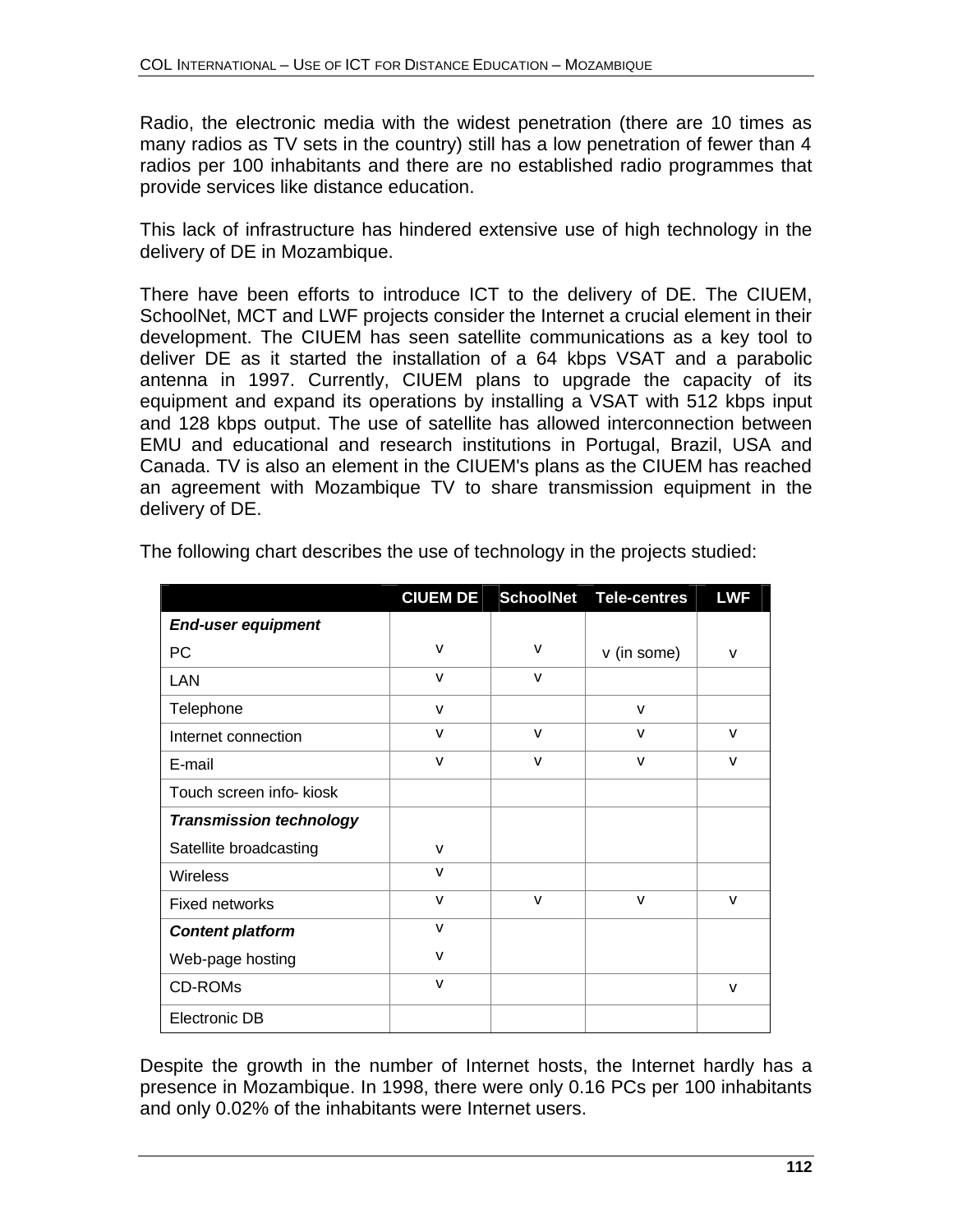Another issue is the lack of trained IT professionals and institutions dedicated to high-technology development. Professional systems - i.e., local area network environments, client-server environments - are very rare. The training facility at CIUEM (the University) still has to start producing graduates. As a result, local human resources for creating media content which includes electronic media will be very limited.

Consequently, DE is carried out mainly by printed material, although printed media also has challenges such as small publishing, graphics and audiovisual industries and few major newspapers.

# **4.4 Policy**

At first glance, telecom investment figures do not necessarily suggest that there is a good investment climate in Mozambique. The country's investment/revenue ratio of 0.35 is close to the median within Commonwealth sub-Saharan countries and Commonwealth countries in general. However, comparable countries that have experienced war, like Sierra Leone and Zimbabwe, show ratios of almost 3.95 and 0.96 respectively.

The following section will seek to address Mozambique's policy issues related to this analysis.

# **4.4.1 Telecommunications and IT**

## *Fixed basic services including international - not liberalised*

National PSTN operator Telecomunicações de Moçambique (TDM) is the sole supplier of public basic telecommunications services and infrastructure in Mozambique. In 1992, TDM was to be restructured as a corporate entity with financial autonomy, responsible for planning, installing and operating the national and international network<sup>14</sup>. To date, TDM is 100% government-owned, has a legal monopoly on voice telephony (fixed basic and international services), and retains monopolistic control of switching, transmission, and cellular services as well.

TDM is a likely candidate for a partial privatisation which would help to alleviate the excessive debt burden of the country. In addition, privatisation and liberalisation have previously been suggested to promote investment, fulfilment of social obligations, strong rollout performances, and local shareholding.

However, independent (foreign) telecommunications operators in markets including cellular mobile independent from TDM are unlikely to be licensed for

 $\overline{1}$  $14$  Decree No. 23/92, September 10, 1992.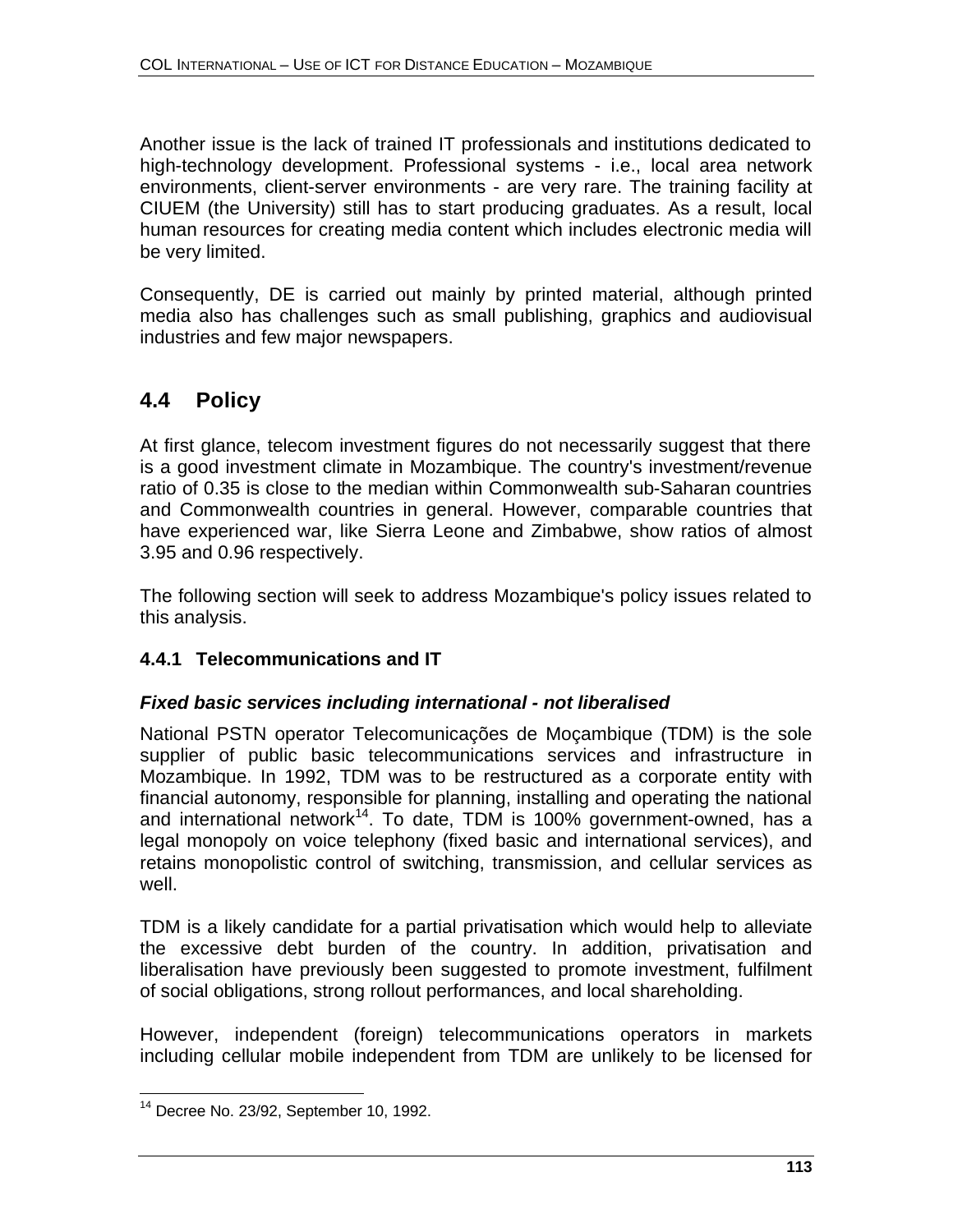the time being. The government does not seem to find an incentive to relinquish control of the telecommunications sector which brings in significant tax revenues of US\$ 20 million per annum.

The current legal framework represents an obstacle to telecom investment and growth. The existing telecommunications law needs to undergo several changes to accommodate foreign or even national private investment. Currently, foreign ownership is not allowed in a substantial share of TDM. In addition, foreign companies cannot buy a cellular company if it is the only one in the country and current law only allows the existence of one cellular company.

As a result, no new licences for basic and cellular services are envisaged, and liberalisation dates have not been set. Furthermore, the Mozambican government is still developing a policy for telecommunications, a process that is perceived by some as slow. This situation creates ambiguity in the regulatory climate of the country and seems to hinder investment in the development of telecommunications.

Telecommunications law needs, then, to be changed to accommodate foreign ownership of TDM to the tune of 20% of stock value, to allow new licences for cellular services, and to allow foreign ownership in a monopolistic cellular operator.

There is a regulatory body, the National Communications Institute of Mozambique (INCM), which belongs to the Ministry of Transport and Communications. The INCM was established in 1992 and undertakes several responsibilities, including tariff approval. In this process, INCM advises the government on operator proposed tariff changes for monopoly services, which the government must approve. Other responsibilities of INCM include licensing, spectrum management, formulation and interpretation of sector policy, international relations, and defining and monitoring compliance with the performance targets set for TDM.

The regulation of 'complementary services' such as private VSAT data networking, 'value added data services,' mobile radio, paging and electronic messaging and Low Earth Orbit satellites seems to be more relaxed than that ruling the provision of basic services. The EMU in Maputo is allowed by the Institute and confirmed by government to make use of international VSAT for Internet access. Two other organisations have obtained exceptional permission to use private VSAT for their international data communications in southern Africa. Licence fees are computed on the basis of traffic and bandwidth and not on loss of traffic for TDM.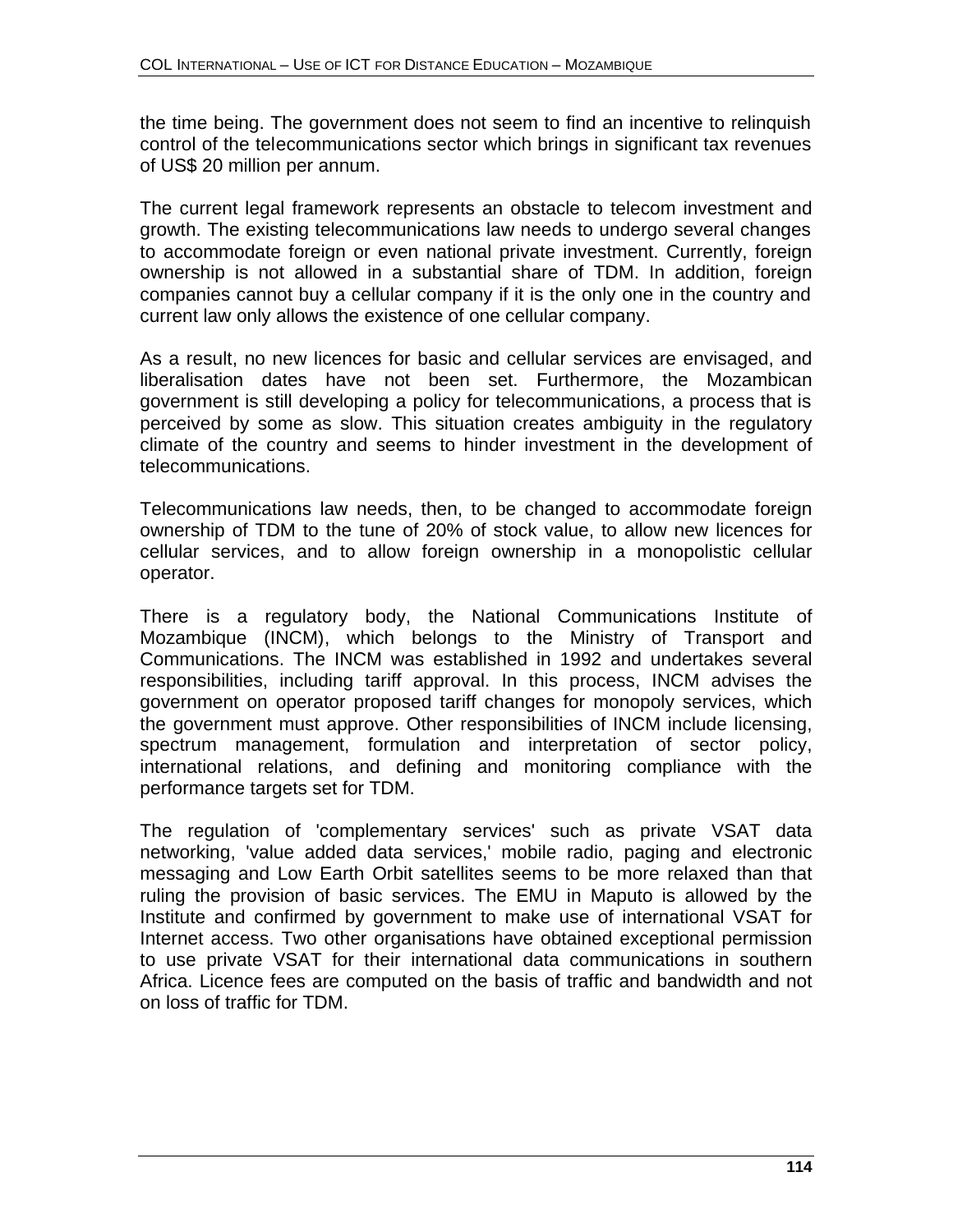#### *Internet Service Providers (ISPs) - liberalised*

Internet services in Mozambique have been deregulated. Complementary and value-added services as well as data communications are open to competition subject to licensing by the INCM. There is no restriction on resale of TDM circuits as long as they are not used for voice traffic. The ISPs in Mozambique are not dependent on the incumbent telecommunications operator TDM for their international bandwidth. TDM has established an international Internet backbone but is not the sole Internet operator, as it operates a gateway in competition with the private sector.

In 1998, there were six ISPs in Mozambique providing access to 3,500 users, mostly located in the provincial capitals. Centro de Informatica at the Universidade Eduardo Mondlane (CIEUM) and Teledata - a joint venture between TDM and Marconi Portugal (Telecom of Portugal) - are major providers of national and international connectivity in Mozambique. The other Internet Service Providers (ISPs) are connected to the gateway through leased lines at 64 and 128 Kbps.

#### *Plans, programmes or policy for rural access or universal access*

Mozambique's policy framework has yet to address universal access provisions to foster telecommunications development in Mozambique's rural areas. TDM is managed under a performance contract with the government, which contains stipulations relating to universal service, financial self-sufficiency and new investments which are subject to criteria of profitability. However, TDM is not required as part of its licence condition to fulfil any social obligations such as rollout, fixed line community telephones, or cellular community telephone. In addition, there is no rural telecommunications fund in existence in Mozambique.

The government, through the Ministry of Transport and Communications in consultation with the Ministry of Finance must approve capital expenditure by TDM which otherwise enjoys autonomy within the framework of its universal coverage obligation.

#### *Information society initiatives or information superhighway policies*

Precise information society initiatives have not been developed yet. Mozambique's civil strife reduced the economy to a low level and limited the penetration of information and communications technologies (ICTs) in the country. However the government has seemed to be aware of the development potential of ICTs and has been discussing the possible formulation of ICT policies following the launching of the African Information Society Initiative (AISI).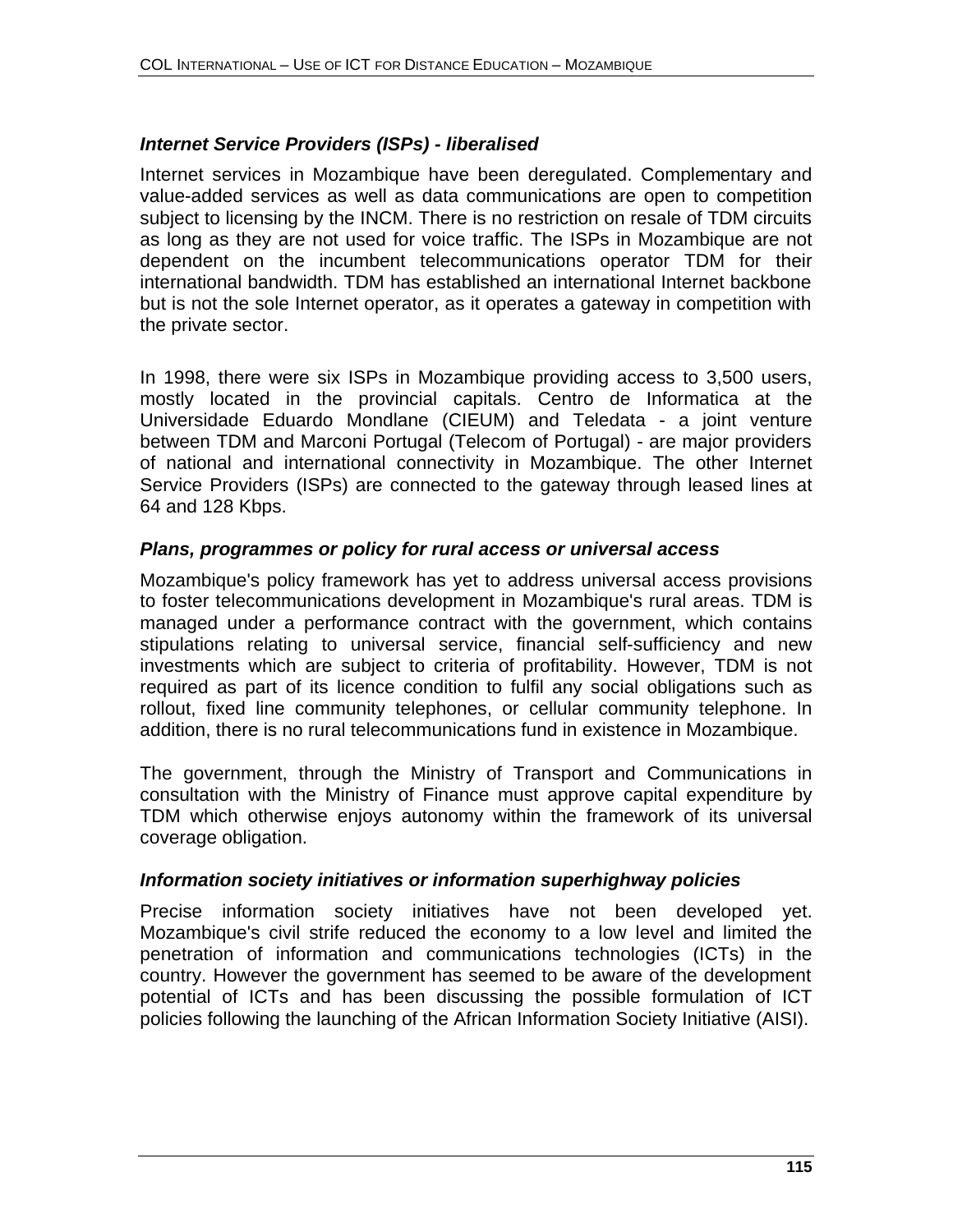## **4.4.2 Media**

With regard to broadcasting, the INCM deals with the technical aspects of radiofrequency allocation and testing of transmission equipment. Broadcasting licences are issued by the Direccao Nacional de Informacao, a division of the office of the Prime Minister.

In Mozambique, two broadcasting organisations have been identified, one stateowned and the other private. While the latter takes an interest in the provision services for the public interest, school television does not exist in Mozambique.

With regards to radio as a means to deliver DE, there are current talks for the creation of such programmes. These include the creation of a small pilot by the Ministry of Education (MINED) and Radio Mozambique, in which a number of hours would be devoted to DE on a second channel for Radio Mozambique. There are also plans to set up a Telescola for higher education in co-ordination with the envisaged High Polytechnic Institute and University and Radio Televisao Klint (RTK).

## **4.4.3 Education**

Mozambique's Ministry of Education (MINED) seems to view teacher training as a priority, as many teachers lack adequate training. In September 1997, MINED launched "The Education Sector Strategic Plan 1997-2001: Reviving Schools and Expanding Opportunities." Overall, the Plan is meant to set the grounds to provide primary education to more than three million children in 2004 and achieve 100% primary-level enrolment in 2006-07.

Among other things, the Plan seeks to train educators in order to expand education, including the operation of an Institute for training teachers (Instituto de Aperfeccionamento Profesores - IAP).

The plan also addresses distance education. MINED is conducting a programme to train primary-level teachers via DE, mainly using print material. In 1996, 3,000 teachers were enrolled in the programme. By April 1999, 1,000 graduated and by 1999-2000 the remaining 2,000 are expected to complete the course. MINED plans to expand the programme and expects it to benefit up to12,000 trainees in 2002. MINED seems to be preparing to conduct a pilot to use DE to deliver secondary education, although this pilot still seems to be in its early stages. So far, the government does not seem to have plans to make substantial use of ICT to deliver DE.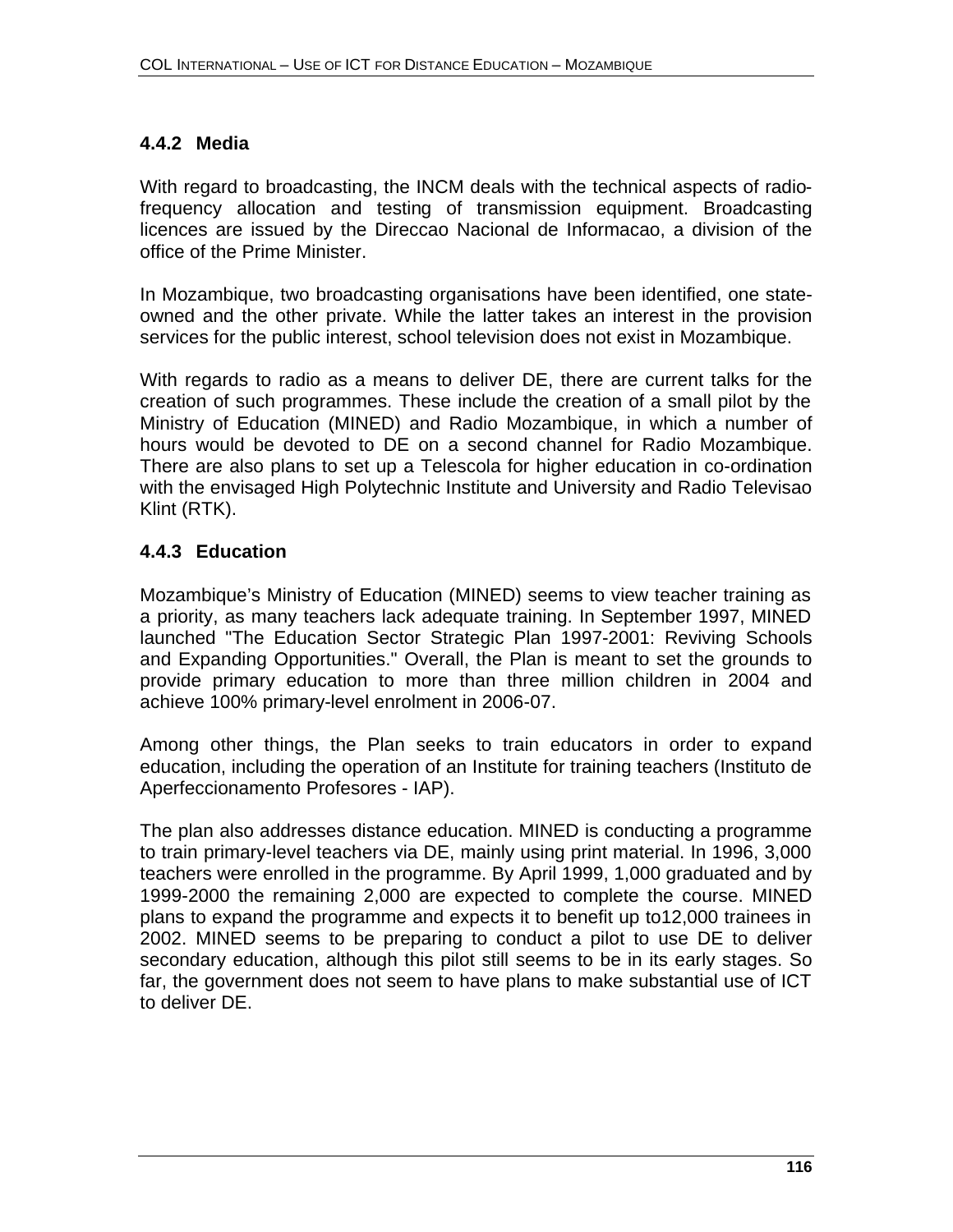# **4.4.4 Policy Conclusion**

The regulatory framework in the education sector has shown an effort to provide policies to foster progress in the development of education, especially at the primary level. This progress could be well complemented with the stimulation of a gradual development in secondary, tertiary and technical education.

So far, the government has no specific plans to improve ICT skills in schools or to use ICT-based DE to overcome their lack of resources in education.

With regards to telecommunications, the laws ruling the telecommunication sector seem to fall short of providing a reliable investment climate that contributes to the development of the country. Telecommunications in Mozambique show an extremely low teledensity rate and a low investment/revenue ratio for a country that is restoring its infrastructure from the devastation of a war. Furthermore, the telecommunications authorities have yet to proceed with the legal paperwork that would allow the setting of grounds for an attractive investment climate for future development. Current telecommunications law still seems incompatible with a scheme that allows a privatisation or liberalisation scheme, especially in basic and cellular services. Thus, evidence in this analysis not only suggests that laws have not provided an optimal legal framework for the development of telecommunications so far, but more importantly, they fail to recognise the importance of making changes in the future which would allow telecommunication progress, especially in a country with a strong need to foster infrastructure to accelerate its development.

# **4.5 Sponsors: Interests, Key Motivations and Strategies**

The EMU and international institutions like the World Bank's WorLD, IDRC's MAAC and UNESCO have led the development of DE in Mozambique by providing initiatives, funds and managing their projects.

We have also identified the intervention of other organisations including international education-related institutions, international and national governments, the national PTT, and private companies.

International education-related institutions include the following:

• The British Council, an organisation that promotes education and the use of the English Language, although not exclusively, in the Commonwealth countries. The British Council is a sponsor for the development of CIUEM's DE programmes.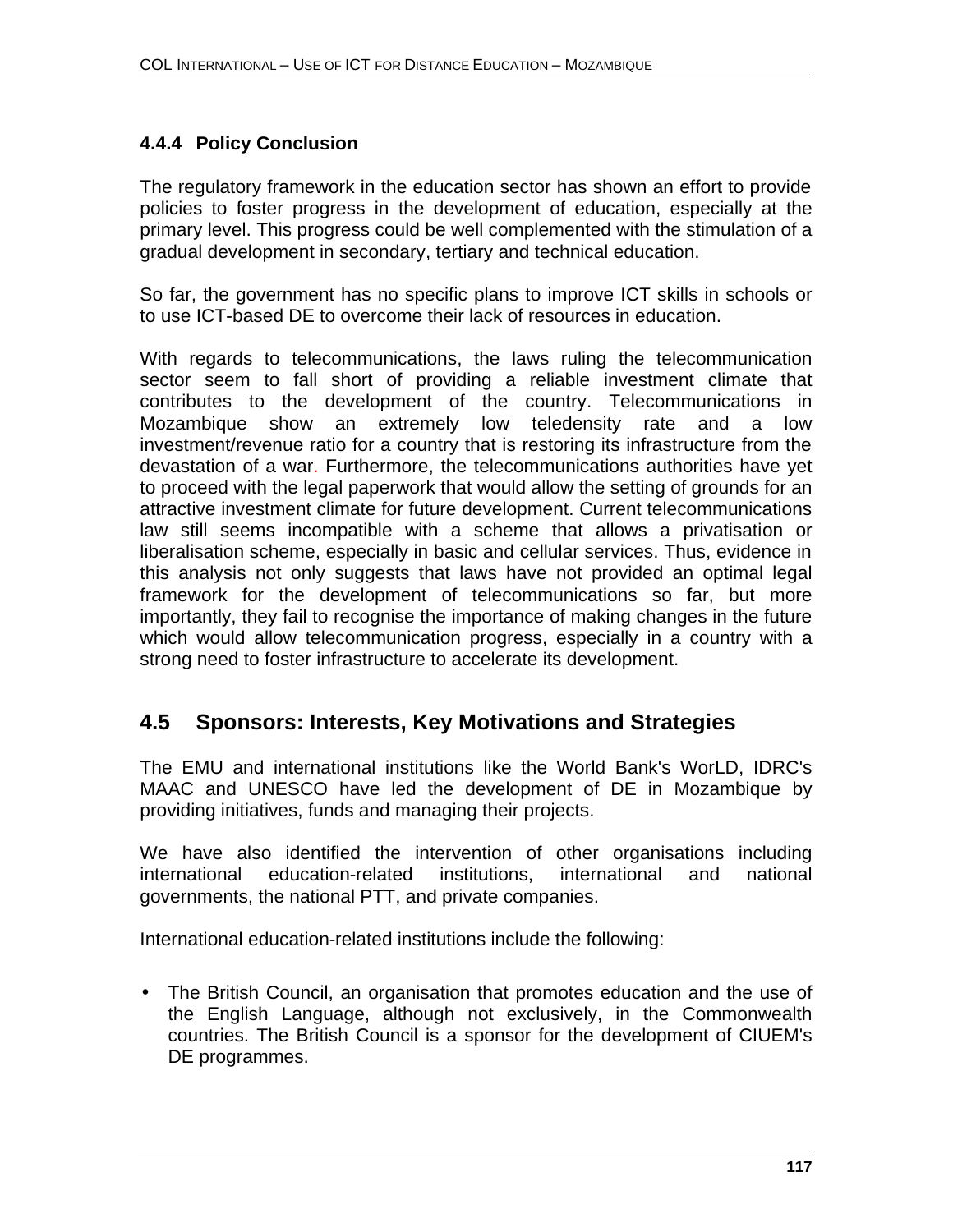- London School of Economics (LSE), a well-known higher education institution, which concentrates on social, political and economic sciences. LSE is one of the largest colleges within the University of London and has a special focus on international studies. Its programmes on social, economic and political problems cover countries in every continent. The LSE provides training and support to the CIUEM.
- The Manchester Metropolitan University (MMU), one of the most extensive education centres in Europe. MMU is the largest non-federal university in the UK with over 30,000 students studying on seven campuses. The MMU has a DE partnership with the CIUEM to help staff obtain Masters and PhD degrees.
- The University of Twente in Netherlands, an institution that offers both technological and social study programmes. The university seeks to foster the use of entrepreneurial approaches for the adaptation of technology to the benefit of society in general. The University of Twente has provided funding for the SchoolNet programme.
- The United Nations Children's Fund (UNICEF), the UN's programme to advocate the protection of children's rights globally. UNICEF has provided funds for the development of LWF.

Governmental institutions include these:

- Mozambique's Ministry of Education (MINED), as mentioned before, launched "The Education Sector Strategic Plan 1997-2001: Reviving Schools and Expanding Opportunities." MINED also provides policy assistance for the development of SchoolNet and LWF.
- The Government of Netherlands, through its Embassy in Maputo, has contributed funds to the development of LWF.
- TDM, the national PTT, has provided technical assistance to the development of SchoolNet in Mozambique.

Finally, some private institutions have also been involved, directly and indirectly, in the development of DE in Mozambique:

**Gestetner is an international company focused on the production and commercialisation of office products, including photocopiers, printers, and fax machines, among other equipment. The company also provides technical support with a staff of 10,000 and resale operations worldwide. Gestetner has provided equipment and technical assistance to the MCTs.**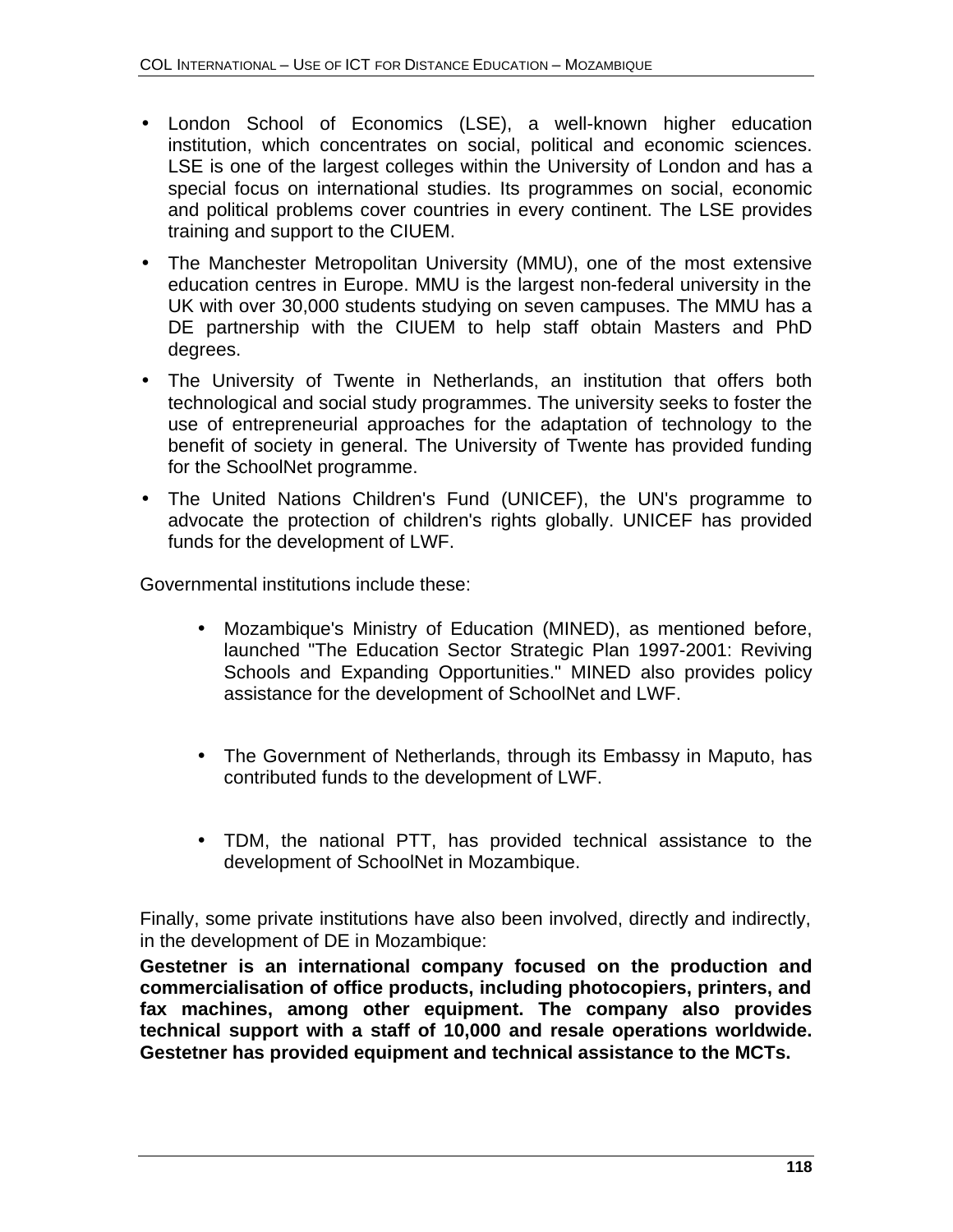#### **ICL Mozambique Ltd. is a company that supplies PCs, notebooks, servers and other networking products. ICL Mozambique Ltd. has provided equipment and technical assistance during the development of SchoolNet.**

The main motivations to sponsor and carry out DE projects in Mozambique include

- the increase in access to technology, mainly PCs for Internet connection, as a means to promote its use, integrate Mozambique into the global community and accelerate the technological development of the country. (CIUEM, WorLD, IDRC's MAAC, LSE, MMU, University of Twente, Gestetner, ICL Mozambique Ltd. and TDM)
- the improvement of education in order to achieve a sustained socio-economic development of the country (UNESCO's LWF, MINED, the British Council, UNICEF, LSE, MMU and the University of Twente)

It can be observed that institutions like the EMU, LSE, WorLD and the University of Twente have envisioned the need to establish a global network that eases the flow of knowledge and improves quality in research and learning. By improving Mozambique's network, these institutions seek, among other things, to integrate Mozambique into the global network.

Participants like Gestetner and ICL Mozambique Ltd. Are looking at the potential that rural markets have for use of ICTs. By sponsoring projects such as MCTs and SchoolNet, these organisations both promote and assess the demand.

# **4.6 Country Evaluation**

DE projects in Mozambique are just beginning and thus it is difficult to assess their success at this stage. The CIEUM started its upgrade in videoteleconference facilities in 1997, while SchoolNet and MCTs were launched in 1998. The LWF is not in full operation yet. While the Educational Plan launched by the government in 1997 recognises the need for DE in Mozambique, it has yet to recognise the importance that ICT may have in the effective and efficient delivery of DE.

# **4.7 Project descriptions**

# **4.7.1 Eduardo Mondlane University's (EMU) Distance Education**

## **A) Short description of purpose**

The Distance Education (DE) unit of Eduardo Mondlane University broadcasts university courses and seminars to its national campuses and other universities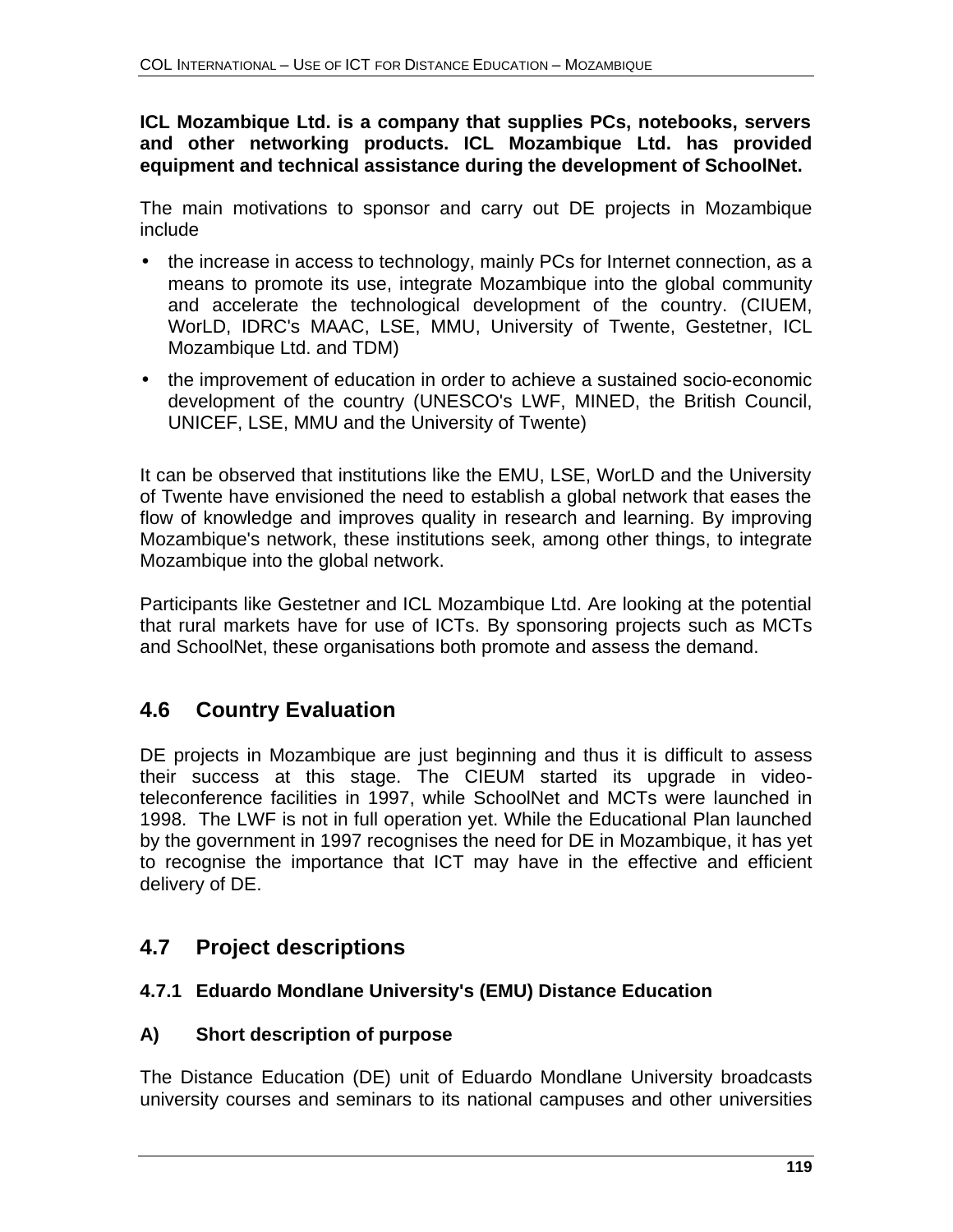across the provinces to enhance education and research. The project is intended to connect EMU to a regional DE network with universities of South Africa and Tanzania.

# **B) Initiator (lead agency)**

University Eduardo Mondlane - Centro de Informatica, (CIUEM) - Initiator, lead, project management, technical management

# **C) Non-profit providers/ sponsors and area of sponsorship/ donation**

The following institutions provide support for the project:

- The World Bank (funding)
- Portuguese National Institute for Administration (funding)
- The British Council (funding)
- London School of Economics (LSE) (training and support)
- Manchester Metropolitan University (distance education partnership to help staff obtain Masters and PhD degrees)

# **D) Commercial providers/ sponsors and area of sponsorship/ donation**

None identified so far

## **E) General key motivation/ interest of sponsors and strategic view of developments in these areas**

Priority is interconnection of campuses to enhance university education and research.

# **F) Other participants**

The project seeks to involve government institutions and private sector players in the funding of the project's operations and expansion, in exchange for making the system available to these partners:

- South African Council for Scientific and Industrial Research (CSIR) (partner in distance education, training, and supporting technologies)
- University of Dar Es Salaam, Tanzania (which is establishing a similar centre)
- University of Pretoria (partner in computer-based learning)
- University of Durban (staff exchanges and visits)

# **G) Type of users**

University students and faculty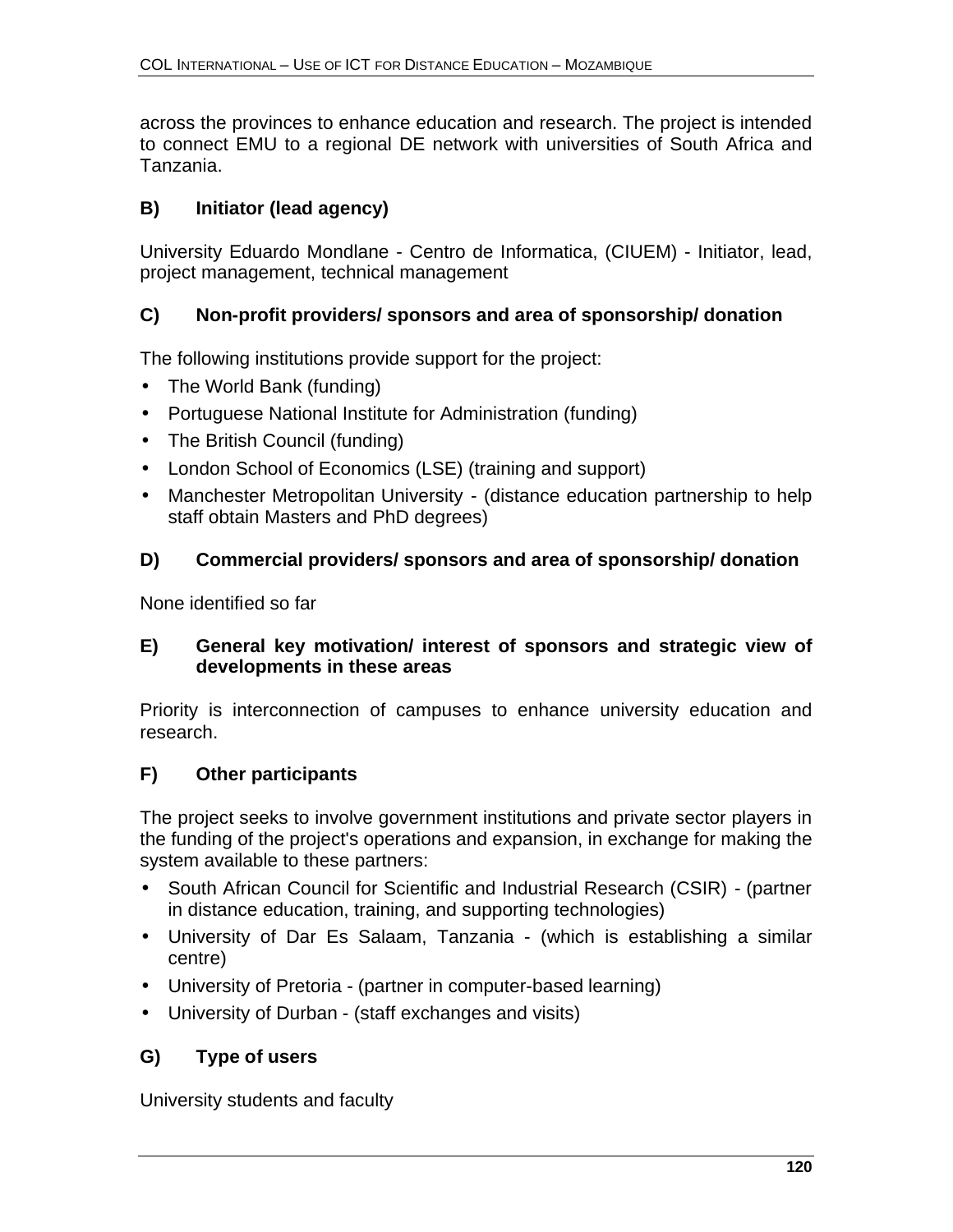## **H) Function and environment of usage**

University and post-graduate studies; research

### **I) Technology used**

Broadcasting (videoconferences) involving the use of satellite

### **J) Evaluation of project**

NA

#### **K) Timeframe/ plans**

1997- Installation of a 64 kbps VSAT and a parabolic antenna. A link was completed between Maputo and Toronto.

1998- Teleconference room became available; a second VSAT has been installed for the university's distance education training facility with a 384 kbps link to Washington. An agreement was reached between CIUEM and Mozambique TV to share infrastructure for distance education.

1999-2000 - Currently, CIUEM plans to upgrade the capacity of its equipment and expand its operations by installing a VSAT with 512 kbps input and 128 kbps output. It is also installing 30 telephone lines for Internet access for a total of 70 lines for this service.

2000 - Future plans are to provide services to users outside the national university, including foreign universities, and the Mozambique government.

## **L) Key material**

University Eduardo Mondlane web page: http://www.ci.uem.mz (in Portuguese)

#### **M) Key contacts**

Mouzinho Mario, Assistant Professor Eduardo Mondlane University, P.O. Box 1329, Maputo, Mozambique Tel. 258-1-49 33 13 (office) 258-1-49 45 38 (home) mouzinho@zebra.uem.mz

Francisco Mabila, Facility supervisor, Computer Science Centre (CIUEM) Eduardo Mondlane University, P.O. Box 1329, Maputo, Mozambique mabila@nambu.uem.mz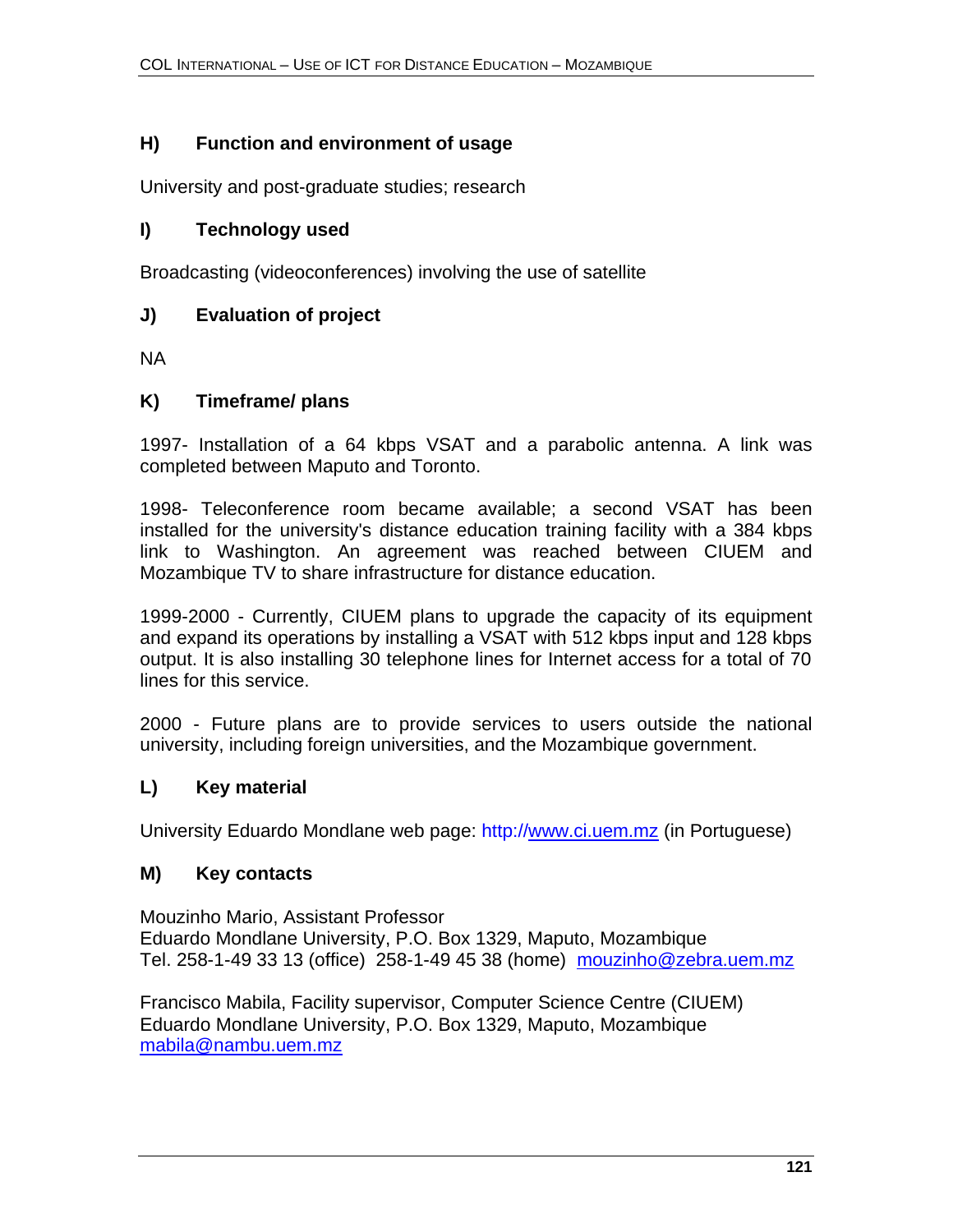## **N) Financing and budget**

NA

### **O) Last update**

November, 1999

## **4.7.2 SchoolNet**

#### **A) Short description of purpose**

This programme seeks to connect all secondary, technical and teacher training colleges to the Internet by providing funding, equipment and training to them. Initially, this programme is set to benefit 24 secondary (pre-university), technical and teacher training colleges in Maputo, Beira, Nampula, Quelimane and Matola.

Currently there are 15 other developing countries involved: Brazil, Cape Verde, Chile, Colombia, Ghana, Lebanon, Mauritania, Paraguay, Peru, Senegal, South Africa, Turkey, Uganda, West Bank / Gaza, Zimbabwe. Canada is also involved.

## **B) Initiator (lead agency)**

The World Bank Group, World Links for Development (WorLD) - Initiator, lead

## **C) Non-profit providers/ sponsors and area of sponsorship/ donation**

Other donor agencies/ outside participants:

- IDRC Acacia Initiative (funding)
- World Bank (funding)
- Informatics Intergovernmental programme, IIP
- University of Twente (Netherlands) (funding)

In-country participants:

- University Eduardo Mondlane (technical assistance)
- Ministry of Education (MINED) (funding, policy assistance)

## **D) Commercial providers/ sponsors and area of sponsorship/ donation**

• ICL Mozambique Ltd.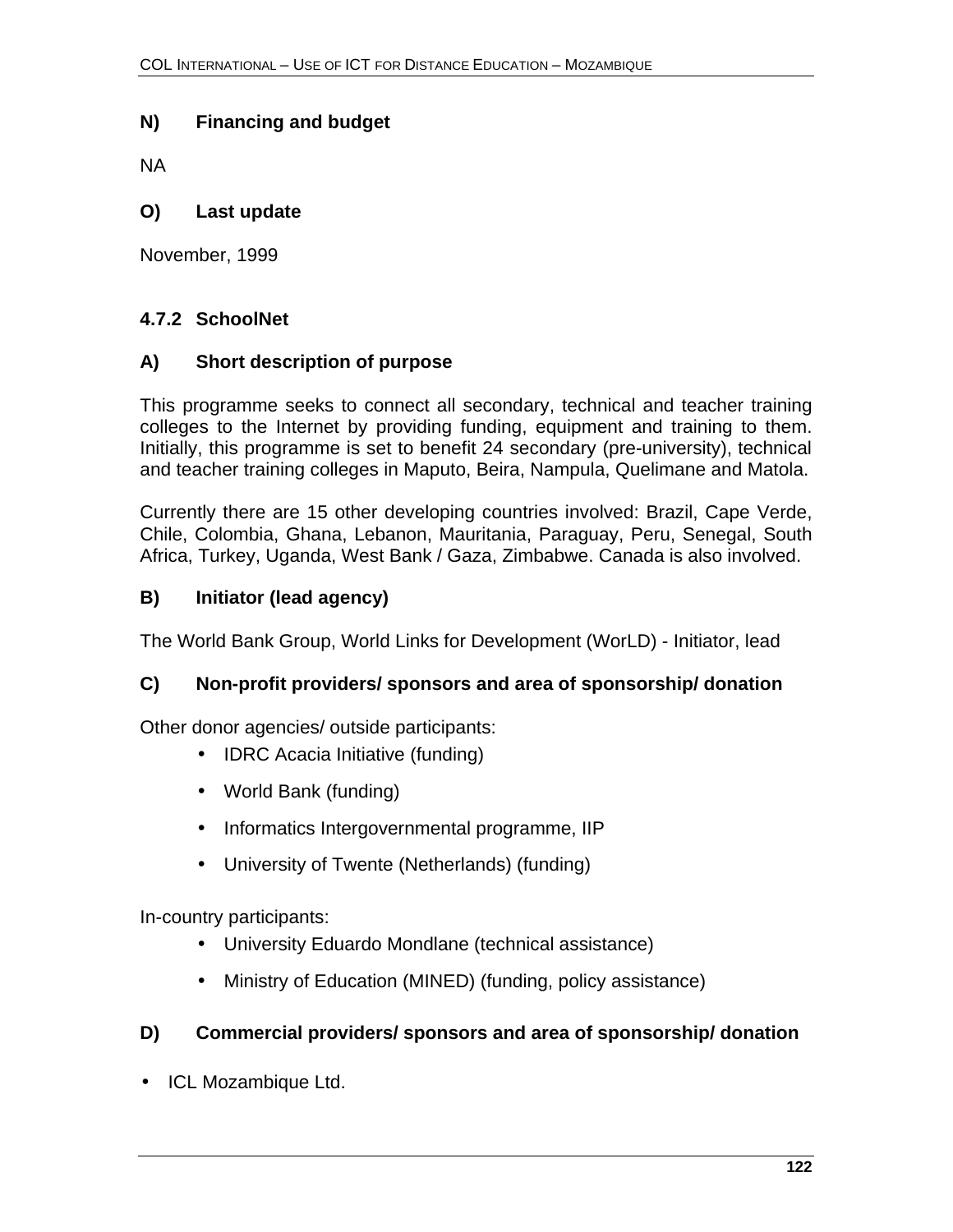• Telecomunicacoes de Mozambique (technical assistance)

#### **E) General key motivation/ interest of sponsors and strategic view of developments in these areas**

The project aims to provide basic skills, reduce reluctance to changes, and make use of technology applications, especially among teachers.

## **F) Other participants**

As an international project, SchoolNet Mozambique relies indirectly on the following sponsors and supporters of SchoolNet: Foundation for Research Development (Uninet Office), SchoolNet Canada - collaboration, ISPA - project facilitation, CSSA (ThinkQuest), CSIR - strategic planning. The CSIR (formerly known as the Council for Scientific and Industrial Research) is Africa's largest scientific and technological research, development and implementation organisation.

## **G) Type of users**

- Secondary school students
- Communities in certain communities, schools have been performing telecentre / Multi-Purpose Communications Centre functions

## **H) Function and environment of usage**

Secondary school and technical education; teacher training

## **I) Technology used**

- Personal Computers and the Internet
- Radio, broadcasting/video, PC, Internet, Multimedia CD-ROMs, electronic databases, satellite, wireless, etc.

## **J) Evaluation of project**

NA

## **K) Timeframe / plans**

Project is ongoing.

• June 1998 – Project began with four educators from each school participating in a computer literacy training workshop.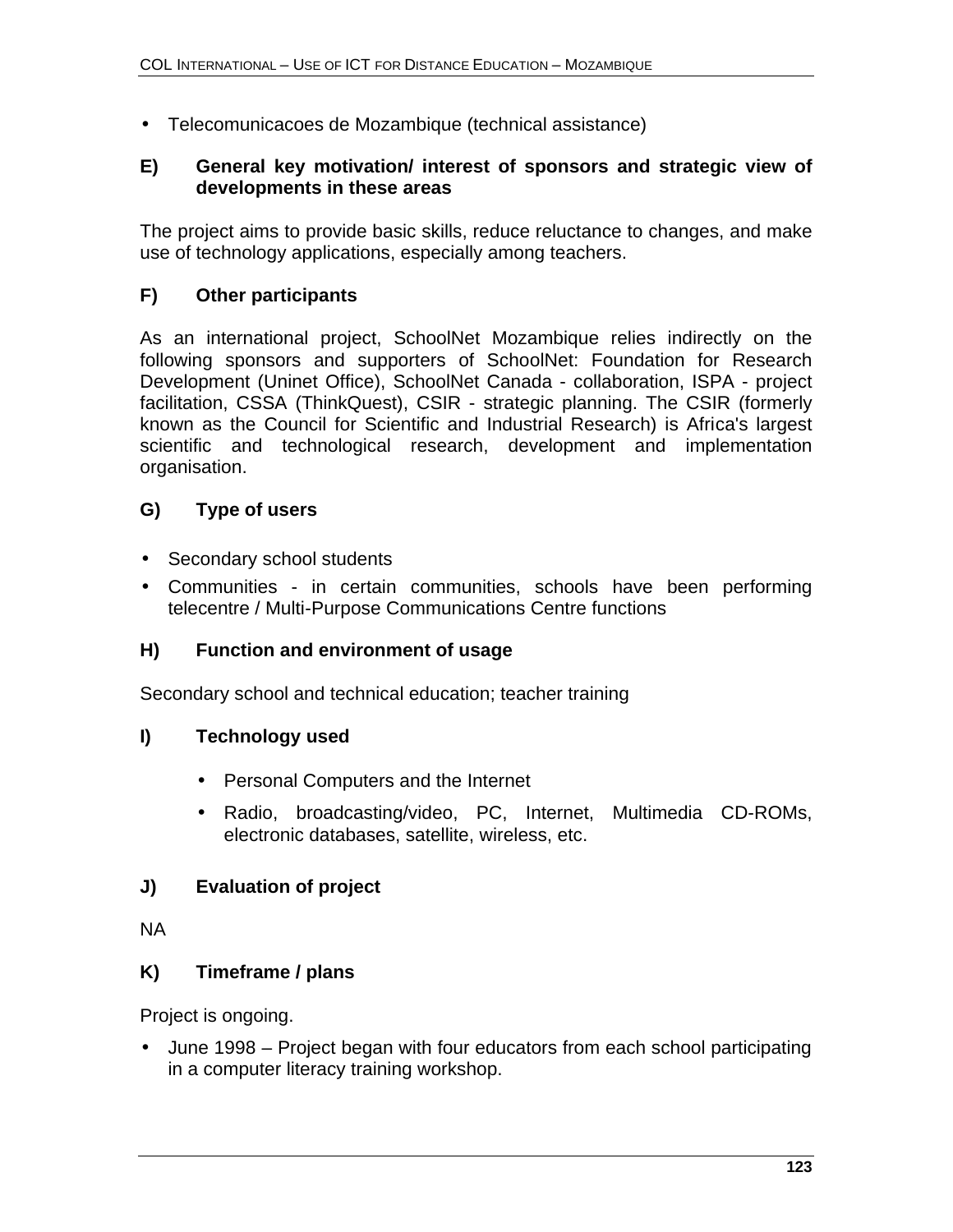- August 1998 A representative from the secondary schools was sent to Zimbabwe to be educated on Network Design and UNIX.
- September 1998 First WorLD and Acacia pedagogical training module.
- 1998 Began research on "Internet-Based Learning Activities in Secondary Schools," in association with the University of Pretoria.
- 1999 Two more representatives are to be sent to a relevant conference in South-Africa; 10 secondary schools will be connected to the first phase secondary (pre-university), technical and teacher training colleges in Maputo, Beira, Nampula, Quelimane and Matola.
- Future Plans The programme seeks to expand to a number of institutions and include all the teachers in each, to a short term total of 24 institutions.

## **L) Key material**

WorLD: Mozambique Country Report, July 1999. Co-ordinator internal report. www.worldbank.org/worldlinks/english/html/mozam.htm

## **M) Key contacts**

Innocente Vasco Mutimucuio, WorLD Mozambique Coordinator, inno@buscep.uem.mz

Dr. Generosa Cossa, Project coordinator – MAAC, *generosa@nambu.uem.mz* 

## **N) Financing and budget**

The Mozambican government's contribution to the project: Meticais \$513 million (US\$ 41,390)

## **O) Last update**

October, 1999

# **4.7.3 Multipurpose Community Telecentres (MCTs)**

## **A) Short description of purpose**

MCTs are strategically located facilities providing communities with access to ICTs to accelerate rural development. They aim to introduce ICTs into small communities for multiple purposes, including training people to use office equipment, providing them with access to the Internet, or solely allowing them to send faxes and make telephone calls. MCTs also provide the local population with access to a library.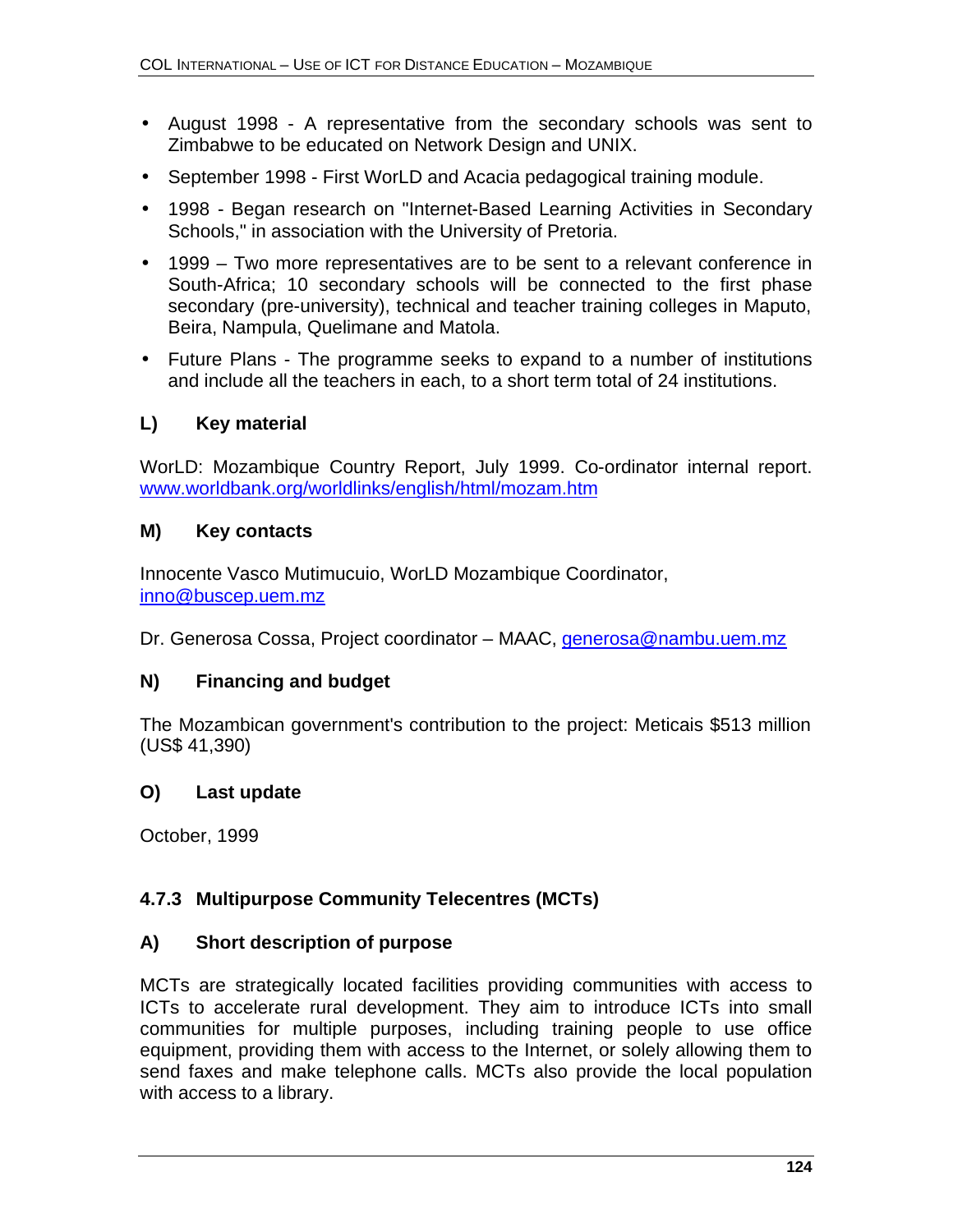Currently, there are pilot projects in the towns of Manhica and Namaacha to assess the approach of MTCs in small communities in general and their impact on target groups. If pilots are successful, MCTs are expected to expand nationally.

# **B) Initiator (lead agency)**

Centro de Informatica, Universidade Eduardo Mondlane (CIUEM) - Lead, project management.

## **C) Non-profit providers/ sponsors and area of sponsorship/ donation**

International:

- International Development Research Centre, Canada (IDRC) Acacia Programme: Mozambique Acacia Advisory Committee (MAAC) (funding, equipment)
- UNESCO (funding)

In-country:

- local governments (policy support)
- local business organizations

# **D) Commercial providers/ sponsors and area of sponsorship/ donation**

International:

• Gestetner - Office Equipment Company (equipment)

In-country:

• Telecomunicacoes de Mozambique (TDM) (technical assistance)

#### **E) General key motivation/ interest of sponsors and strategic view of developments in these areas**

- To train rural population in the use of ICTs and to accelerate rural development and reduce urban-rural imbalance
- TDM and Gestetner: To assess local demand for information and communication services, to boost use of office equipment and telecoms in small but progressive communities, and to test equipment, systems, programmes and other material from the user's point of view, and for quality and durability.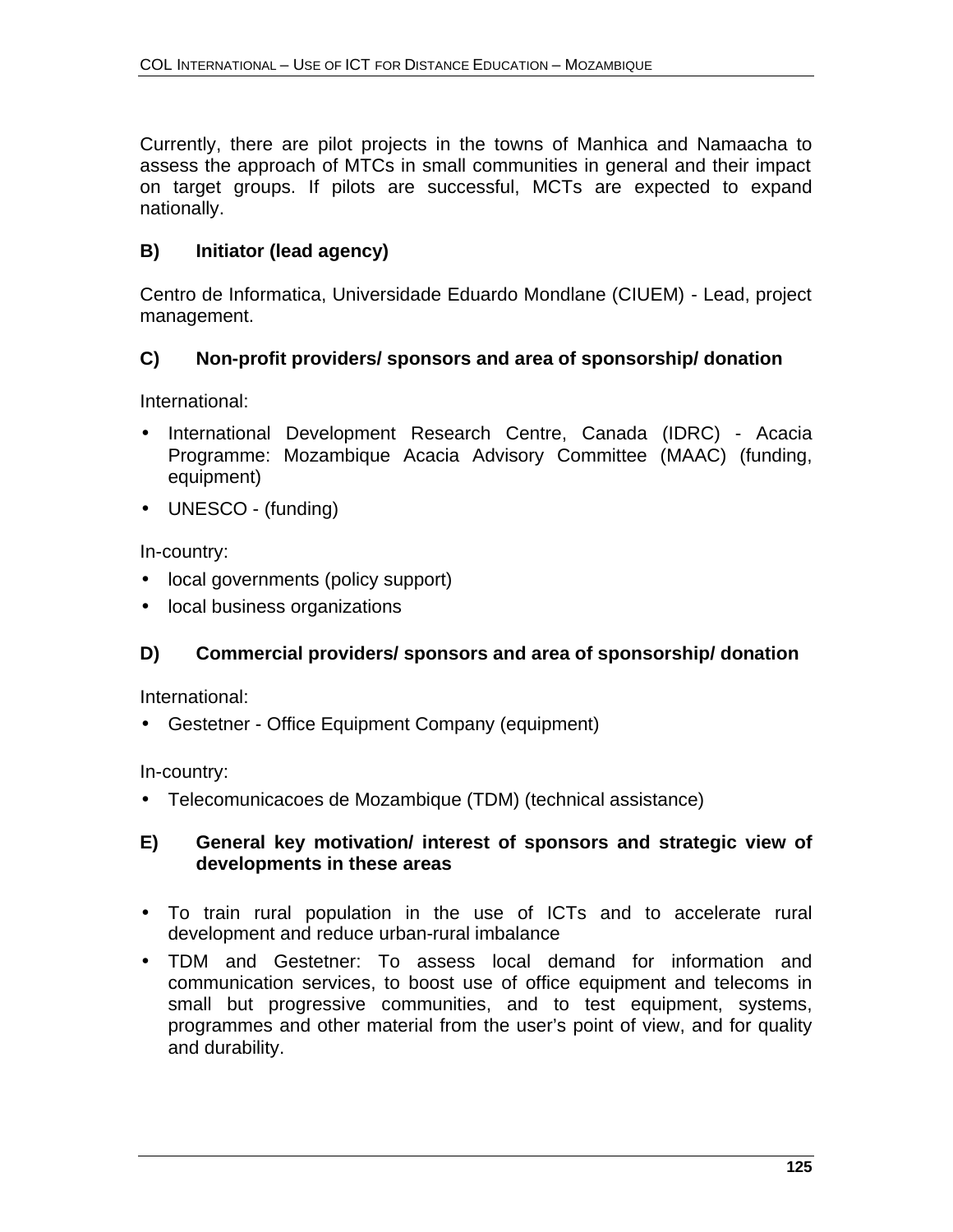## **F) Other participants**

None identified so far. However, more local, national and international participants are expected if the two pilot tele-centres are successful.

### **G) Type of users**

Residents of small towns in general, including teachers, students, farmers, professionals, business owners. People from marginalized groups will be given priority to receive training in computer use.

#### **H) Function and environment of usage**

Basic literacy, office administration training

#### **I) Technology used**

Internet and e-mail on PCs. Typically MCTs provide e-mail and Internet access, computers, telephones, fax, photocopiers, scanners and audio-visual equipment (TV, video player, projector).

#### **J) Evaluation of project**

Currently, MCT pilots are in operation and are undergoing evaluation.

#### **K) Timeframe / plans**

Began in 1998. In August 1999, two pilot MCTs were inaugurated, each located about two hours' drive from the capital Maputo and both currently in operation:

- Telecentro de Manhiça
- Telecentro de Namaacha

## **L) Key material**

- MCTs Website: www.telecentros.org.mz
- EMU information on MCTs: www.ci.uem.mz/telecentros/index.htm, www.ci.uem.mz choose "Pesquisa e Desenvolvimento" link for one paragraph announcement of MCTs, and a brief description about two MCTs "Pilot Telecentres in Manhiça and Namaacha".
- MAAC's description on MCTs: http://www.iscd.mz/maacs/projtele.htm
- Global Knowledge Information on MCTs: gkaims.globalknowledge.org (choose projects and search by country) - one page abstract about project from the GK-AIM database.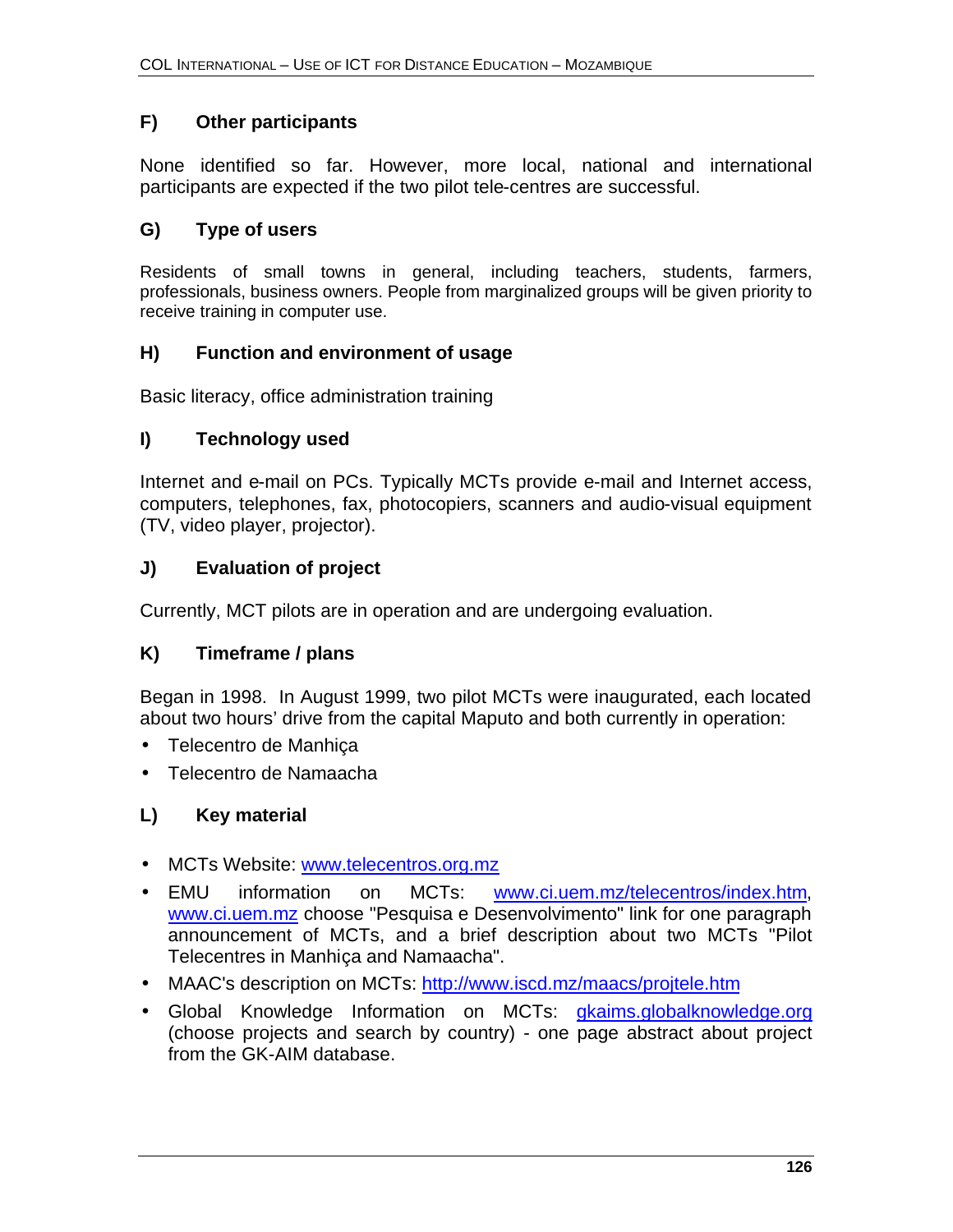## **M) Key contacts**

Dr. Polly Gaster, Coordinator

Departamento de Serviços de Informação e Criação de Conteúdos, CIUEM Tel: +258-1-49 26 01 ext 217 E-mail: polly@nambu.uem.mz

Rui Fernandes, Chairman and Managing Director Telecomunicacoes de Mozambique Rua da Se, 2, P.O. Box 25, Maputo, Mozambique Tel. +258-1-23 19 21 Fax +258-1-43 12 75 E-mail: Rfernand@tdm.mz

IDRC members involved: Kate Wild kwild@idrc.ca and Ronald Archer rarcher@idrc.org.sn

Pilot sites: Telecentro de Manhiça e-mail: telemanh@telec.org.mz Telecentro de Namaacha e-mail: telenam@telec.org.mz

## **N) Financing and budget**

Pilot MCTs: US\$ 91,384 approximately - Feasibility Study US\$ 80,000 - Establishment of Pilot Centres

## **O) Last Update**

September, 1999

# **4.7.4 Learning Without Frontiers - Reaching Unreached Learners**

## **A) Short description of purpose**

The project disseminates educational programmes through radio, TV, and the Internet, and has implemented Learning Centres where multi-media workshops take place for educational purposes.

The project is aimed at promoting and facilitating learning processes, improving access to technology, and linking unreached communities to formal education. Its purpose is to increase knowledge and the practical skills of those in unreached communities to achieve sustained socio-economic development.

The programme is currently developed in the Province of Nampula and may gradually spread to other provinces.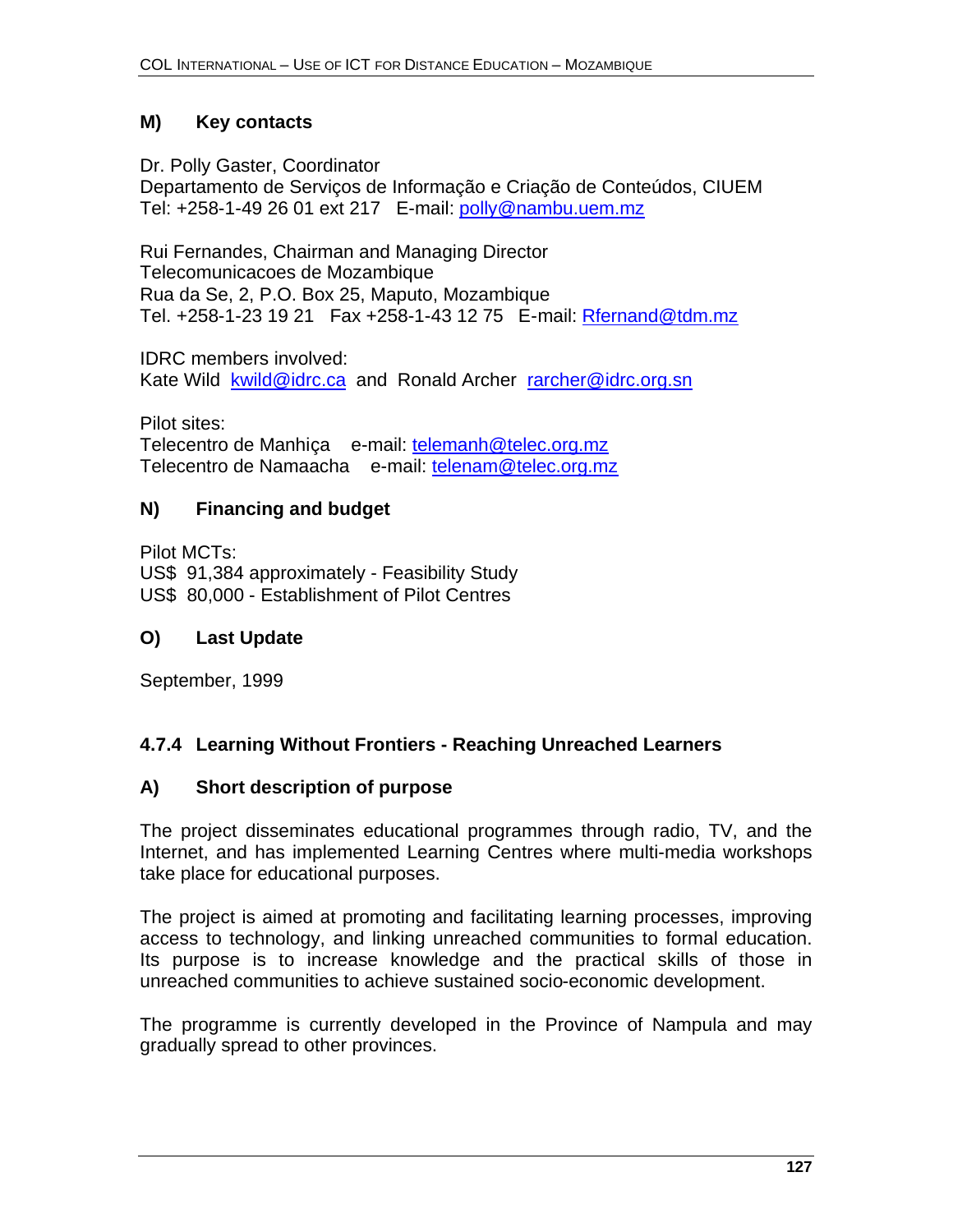## **B) Initiator (lead agency)**

UNESCO - Learning Without Frontiers (LWF) - Lead, project management and technical assistance

## **C) Non-profit providers/ sponsors and area of sponsorship/ donation**

International donor agencies/participants:

- UNICEF (funding agency)
- The Netherlands government (funding agency)

In-country participants:

- Ministry of Education (assistance in policy/ regulation)
- Several NGOs have already indicated their interest in becoming involved in aspects of the project.

#### **D) Commercial providers/ sponsors and area of sponsorship/ donation**

• At this point, no commercial providers have been identified. However, this may change in the future.

#### **E) General key motivation/ interest of sponsors and strategic view of developments in these areas**

- To promote open and flexible learning communities with the capacity for responding to a variety of learning needs, using all available resources and technologies. This method is used as a means of overcoming learning barriers to achieve educational and social development.
- ICTs are viewed as a tool for learning, among other uses ICT literacy is not the primary purpose of the project.

# **F) Other participants**

The project is designed to capitalise on local initiative, which is expected to result in the mobilisation of local partners, particularly among the NGO community and religious communities, as well as governmental entities and media organisations. It is premature to list such participants, as their identification is expected to result from local initiatives. In addition, they may vary in different locations.

Participants include Osuwela (which envisages setting up the Learning Resource Centres), UDEBA (experience with local partnerships), Matahuanha Centre's Institutional Project, The Community Radio Project (under preparation and to be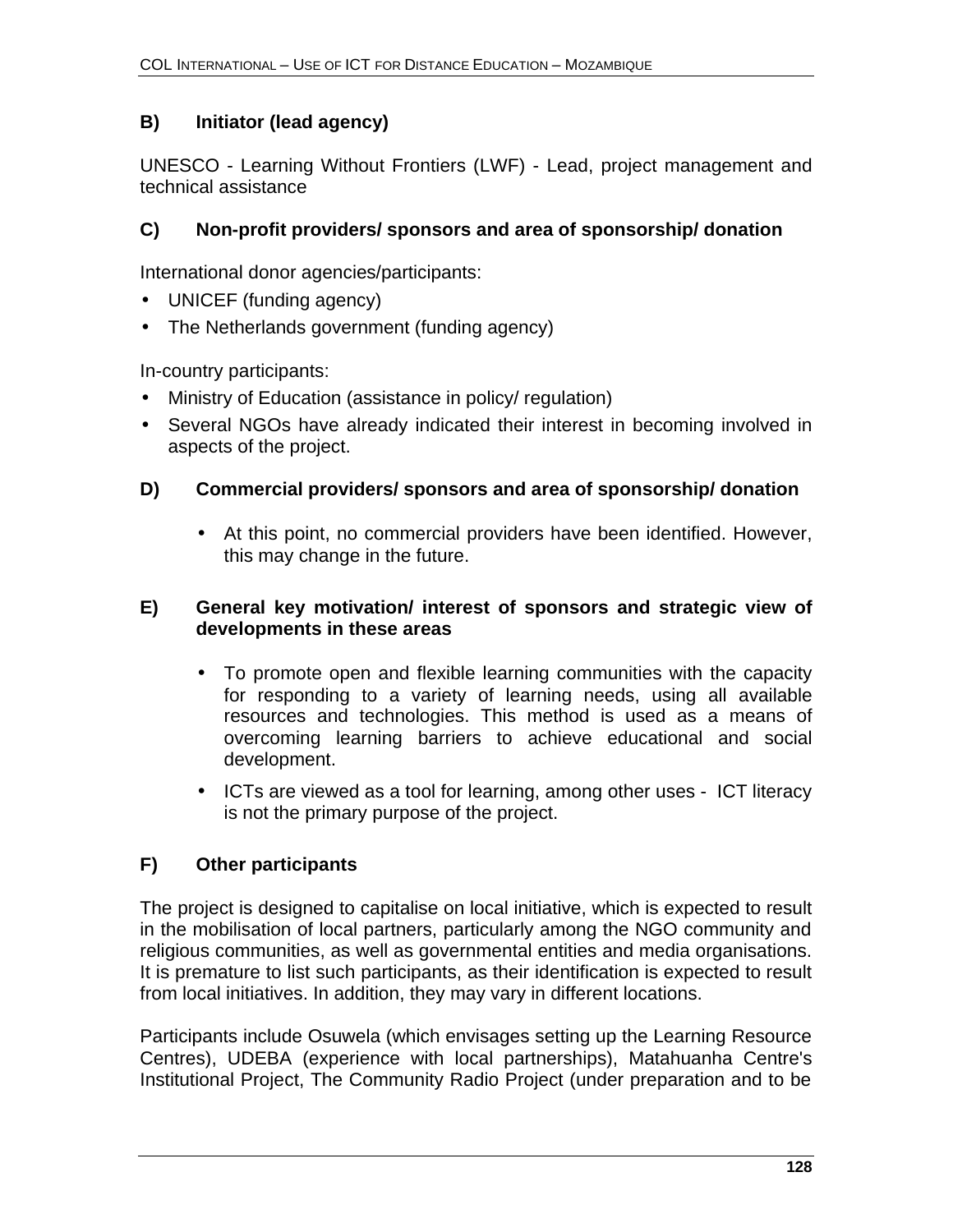financed by the Netherlands Embassy), and INDE's curriculum reform project, to which LWF will provide relevant information.

# **G) Type of users**

The project emphasizes inclusion of those people who are currently excluded from education. The project targets a broad variety of learners: people of all ages, genders, ethnic backgrounds, economic status, and those living in rural environments (although it does not exclude urban and peri-urban). Users are expected to be local people, not necessarily conversant with the official language Portuguese, and to a large extent the illiterate and the poor.

## **H) Function and environment of usage**

• Main fields: health, agriculture, education, literacy, numeracy, and skill training (which includes vocational skills as well as the ability to runs an independent business)

# **I) Technology used**

The project is designed to work with scattered Learning Resource Centres using radio, television, VCRs, audio-cassettes, computers, Internet and print materials. At this stage, it is difficult to specify which media will be used for ICT-based distance learning, as it has not been specified to what extent multimedia CD-Roms, electronic databases, satellite and wireless technology will be used.

# **J) Evaluation of project**

No evaluation has taken place as the project is in an early stage.

# **K) Timeframe / plans**

- November 1997 An initiative is presented to the Ministry of Education.
- May 1999 Project preparation phase successfully concluded.
- Current Status Awaiting decisions of Mozambican authorities regarding the modalities of implementation proposed to them.
- Years 1-2 after start Develop local resources (material and human).
- Years 3-5 Activities will begin in Nampula (production of packages, establishment of Learning Centres, creation of partnerships and training).
- Years 6 and on Upon evaluation, expansion to other areas of Mozambique.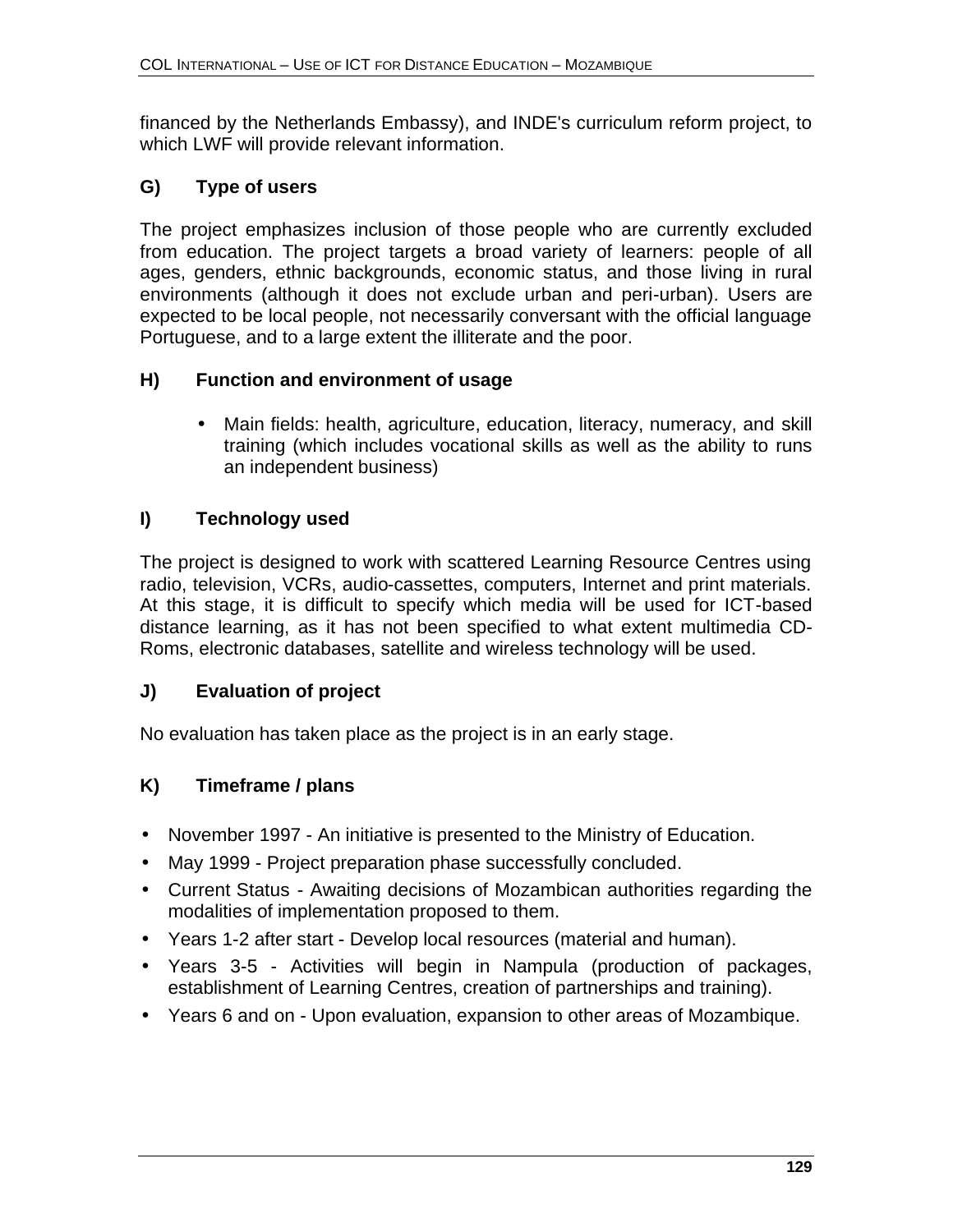## **L) Key material**

Ahmed Z. et al. "Learning Without Frontiers - Project Proposal." February, 1999. http://www.unesco.org/education/educprog/lwf/dl/mozproposal.pdf

Ahmed Z. et al. "Quadro Operacional Para Um Projecto De Aprender Sem Fronteiras em Moçambique (proposta)." April, 1998. www.unesco.org/education/educprog/lwf/dl/moz98\_06p.pdf

Klees S., et al. "A Report to the Minister of Education on Learning Needs and Alternative Pathways to Learning in the Perspective of an Integrated Response to the Needs of a Rapidly Developing Society in a Complex World." November, 1997. www.unesco.org/education/educprog/lwf/dl/moz97\_11.pdf

Programme and other materials are all listed at: http://www.learndev.org and http://www.unesco.org/education/educprog/lwf/lwf\_docs.html

## **M) Key contacts**

Jan Visser, Ph.D.

Learning Development Institute Postal address: Casa 'A Alternativa' 5, rue du Figuier, 13630 Eyragues, France Phone/ Fax: 334-902-49275 Mobile: 336-071-34671 jvisser@learndev.org

## **N) Financing and budget**

The figures include the cost of the Nampula project, missions, production of instructional packages, components and consultancy.

US\$ Thousands: Year 1: \$284.3 Year 2: \$839.7 Year 3: \$737.0 Year 4: \$646.0 Year 5: \$561.0

#### **O) Last update**

November, 1999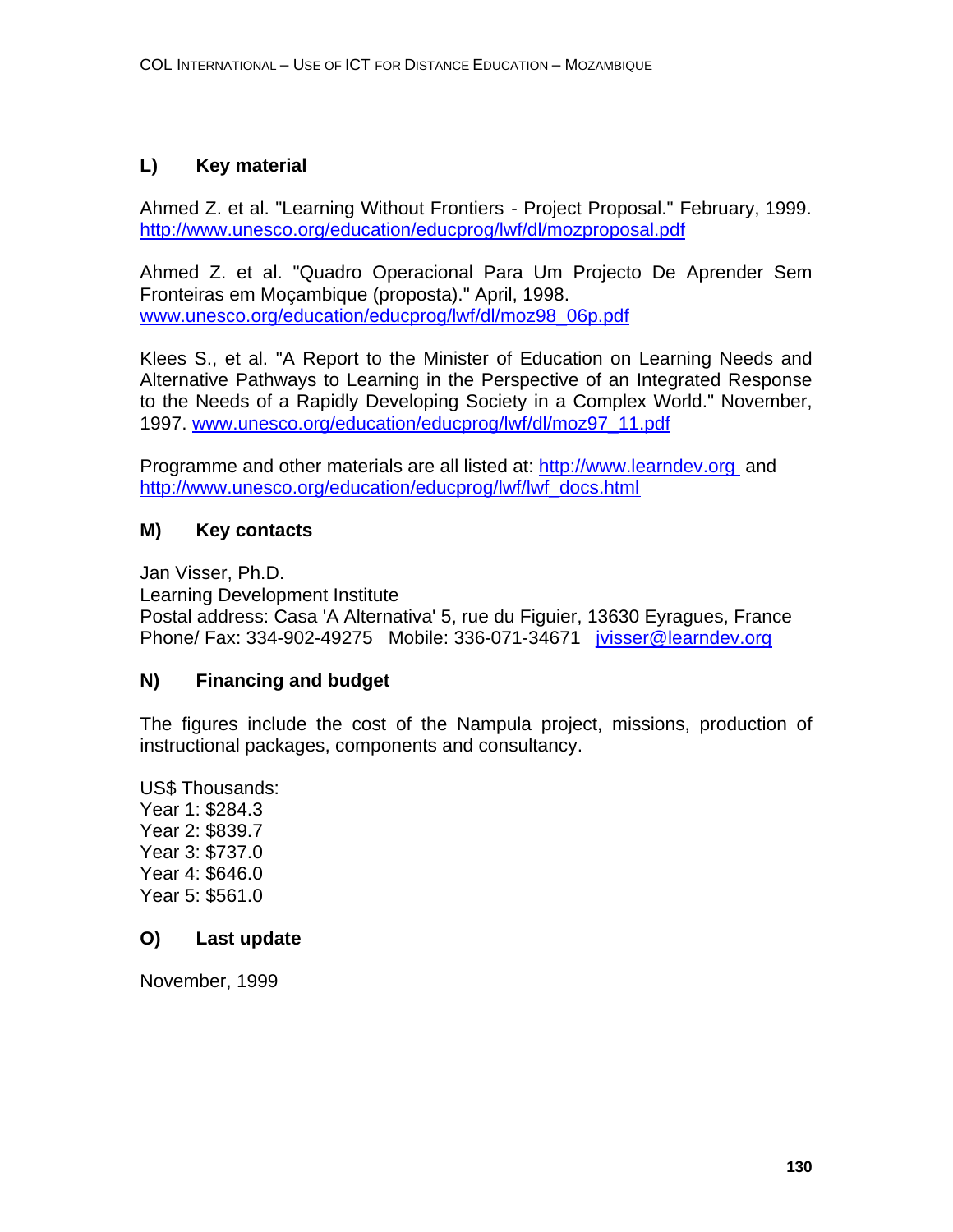# **5. FIJI**

# **Country Characteristics**



| Government type                            | Republic                  |
|--------------------------------------------|---------------------------|
| <b>Territory</b>                           | 18,300 $km^2$             |
| Population (1997)                          | 813,000                   |
| Annual population growth (Average 1980-96) | 1.4%                      |
| Urban population                           | 480,000 (41%)             |
| Population density                         | 44 People/Km <sup>2</sup> |
| Major villages and towns                   | NA                        |
| Average village size:                      | ΝA                        |
|                                            |                           |

- *Administrative divisions:* 4 divisions and 1 dependency\*: Central Fiji, Eastern Fiji, Northern Fiji, Rotuma\*, Western Fiji
- *Culture:* Heterogeneous, with 5 main ethnic groups: Fijian 51%, Indian 44%, European, other Pacific Islanders, overseas Chinese, and other 5%; and 3 languages: English (official), Fijian, Hindustani
- *Topography:* 90% Jungle/Forest and 10% Mountain.
	- *Climate*: Tropical marine; only slight seasonal temperature variation.

# **Education**



| Illiteracy rate (1997)                    | 8%      |
|-------------------------------------------|---------|
| Public spending on education (GNP Share): | $6.1\%$ |
| Universities                              | ΝA      |

• Gross enrolment ratio (% of relevant age group)<sup>1</sup>, 1990-95: Primary 128% and Secondary 64%, Tertiary NA

<sup>1</sup>Percentages may exceed 100% since enrolment includes repeaters and over-aged. Tertiary enrolment includes non-university diploma studies and programmes requiring secondary-education certificates.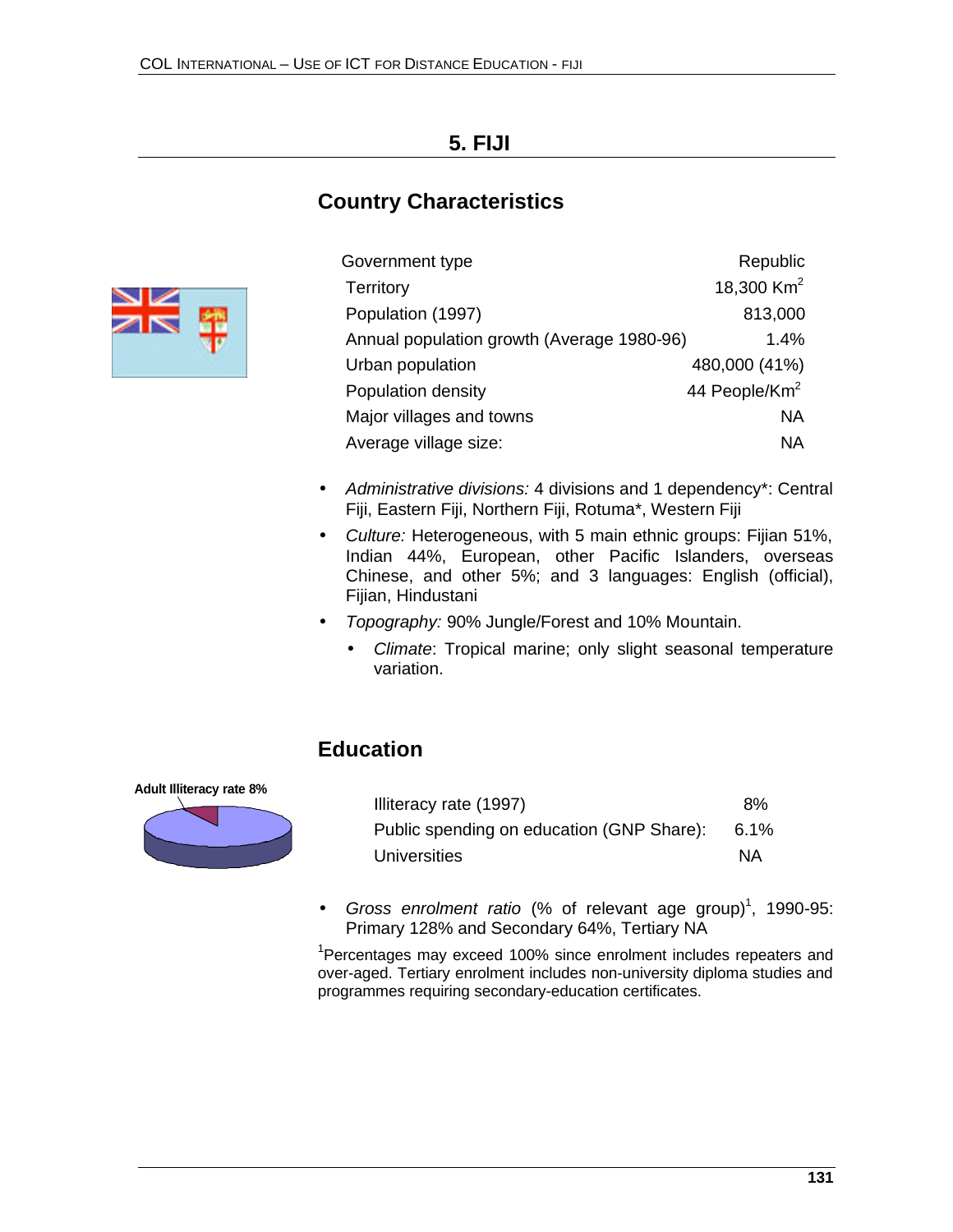

# **Economy**

| GNP, 1997                                             | US\$ 2 Billion    |
|-------------------------------------------------------|-------------------|
| GNP/Cap, 1997                                         | <b>US\$ 2,470</b> |
| GNP/Cap PPP, 1997                                     | <b>US\$ 4,040</b> |
| GDP Growth, 1998                                      | $2.4\%$           |
| Output (share of GDP), 1997                           |                   |
| Agriculture                                           | 21%               |
| Manufacturing                                         | $0\%$             |
| Industry                                              | 18%               |
| Services output <sup>2</sup>                          | 61%               |
| <sup>2</sup> Services output includes Public Services |                   |

- Government Revenues: (Share of GDP), 1996 **NA**
- *Industries:* sugar, tourism, gold, silver, clothing and lumber.
- *Agriculture products:* sugarcane, coconuts, cassava (tapioca), rice, bananas; cattle, pigs, horses, goats and fish

# Information and Communications Technology

# **Telephony**



| Main Telephone lines                  |           |
|---------------------------------------|-----------|
| existing, 1998                        | 77,100    |
| expected. 2000                        | 88,000    |
| Compound Average Growth Rate, 1995-98 | 6%        |
|                                       |           |
| Main Telephone lines per 100 inhab    |           |
| existing, 1998                        | 9.7       |
| exp. 2000                             | 10.8      |
| in urban areas, 1995                  | <b>NA</b> |
| in rural area, 1995                   | <b>NA</b> |
| Compound Average Growth Rate, 1995-98 | 4.8%      |
|                                       |           |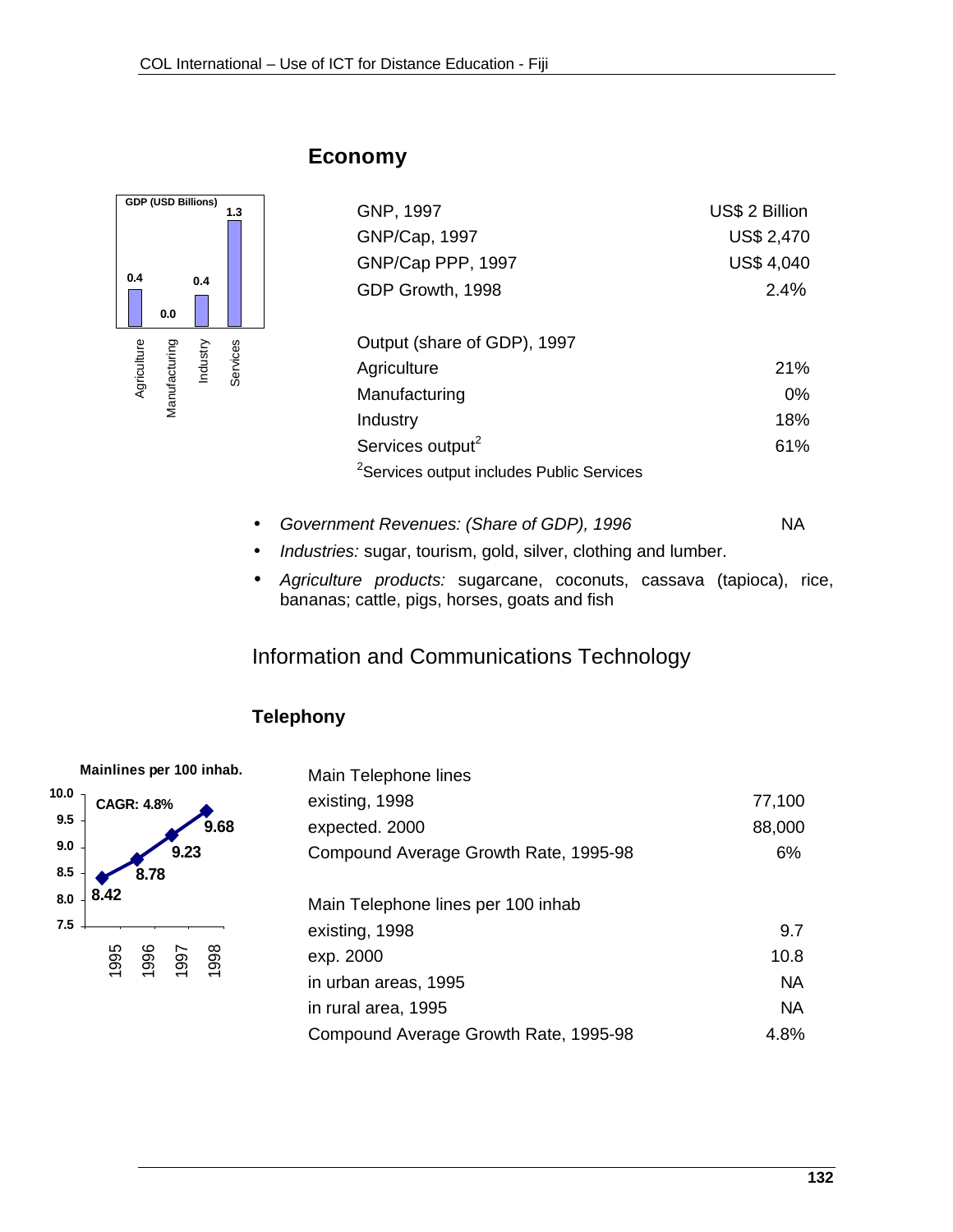## **Quality and Investment**

| Digitalisation, 1998                      | $99.7\%$          |
|-------------------------------------------|-------------------|
| Telecom investment, 1998                  | US\$ 10.8 Million |
| Telecom revenue, 1998                     | US\$ 61.9 Million |
| Reinvestment ratio (Investment/Revenues): | 17%               |

# **Internet and Media**



| PCs, 1998                                          | <b>NA</b> |
|----------------------------------------------------|-----------|
| PCs per 100 inhab, 1998                            | NA        |
| PCs per 100 CAGR <sup>4</sup> , 1995-98            | NA        |
| Internet users, 1998                               | 5,000     |
| Internet users per 100 inhab, 1998                 | 0.61      |
| Internet users CAGR <sup>3</sup> , 1995-98         | 315%      |
| Internet hosts, 1998                               | 21        |
| Internet hosts per 100 inhab 1998                  | 0.027     |
| Internet hosts CAGR <sup>4</sup>                   | 60%       |
| ISPs, 1998                                         | 2         |
| TVs, 1998                                          | 75,000    |
| TVs per 100 inhab, 1998                            | 9.7       |
| TVs CAGR <sup>4</sup> , 1995-98                    | 2.3%      |
| TV Broadcast stations, 1997 (repeaters not incl.): | 3         |
| <b>Radios, 1996</b>                                | 500,000   |
| Radios per 100 inhab, 1997                         | 61.2      |
| Radio Broadcast stations, 1997                     | 8         |
| <sup>3</sup> CAGR = Compound Average Growth Rate   |           |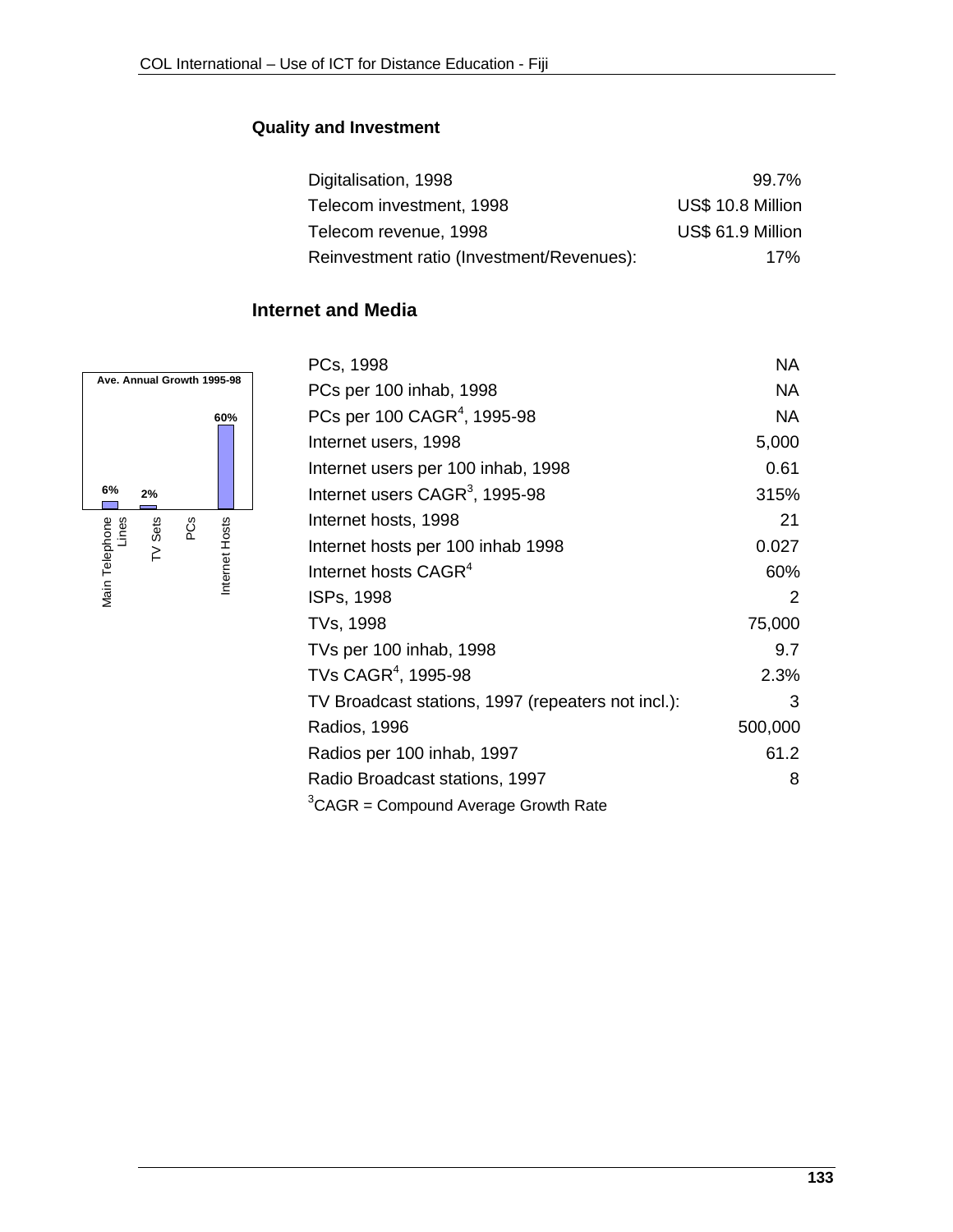# **5.1 Fiji: General Context**

Fiji has a population of 813,000, which is half a million less than Trinidad & Tobago. With an area more than three times the size, it has a much lower population density. As well, Fiji has a much lower urbanization rate, at 41% compared to 73% in Trinidad & Tobago.

With a per-capita GNP of US\$ 2,470, which is only slightly above half of Trinidad and Tobago's, the delivery of education in Fiji is relatively challenging.

According to the statistics, Fiji's education system has the following features:

- 8% illiteracy, which is well below the three African countries in the study (South Africa has the lowest at 18%), but high compared to Trinidad & Tobago's 2%
- secondary enrolment is relatively high at 64%, but lower than Trinidad & Tobago's 74%
- there is no published figure for tertiary education enrolment, which is believed to be relatively low

# **5.2 Environment & Function of ICT-Based Distance Education**

For Fiji, only one project was looked at in detail: the distance education unit of the University of the South Pacific (USP). The Small Island Developing States Network (SIDSnet), a project initiated by the United Nations, is providing e-mail access and has web-pages, but is only at the end of this year planning a workshop to discuss distance education issues; it is therefore not discussed in detail here.

The USP's University Extension unit is focusing on the undergraduate level and has only limited postgraduate instruction. In addition to tertiary education, the Extension unit also has community outreach programmes and offers selected courses for continuing education.

Similar to the initiatives in Trinidad & Tobago, the Extension University is a regional project involving countries of the South Pacific.

# **5.3 Infrastructure and Technologies**

Fiji had a teledensity of 9.7 per 100 inhabitants in 1998 which is close to South Africa's 11.5 per 100 inhabitants. There are only 0.61 Internet users per 100 inhabitants in Fiji compared to 1.54 in Trinidad & Tobago and 3.31 in South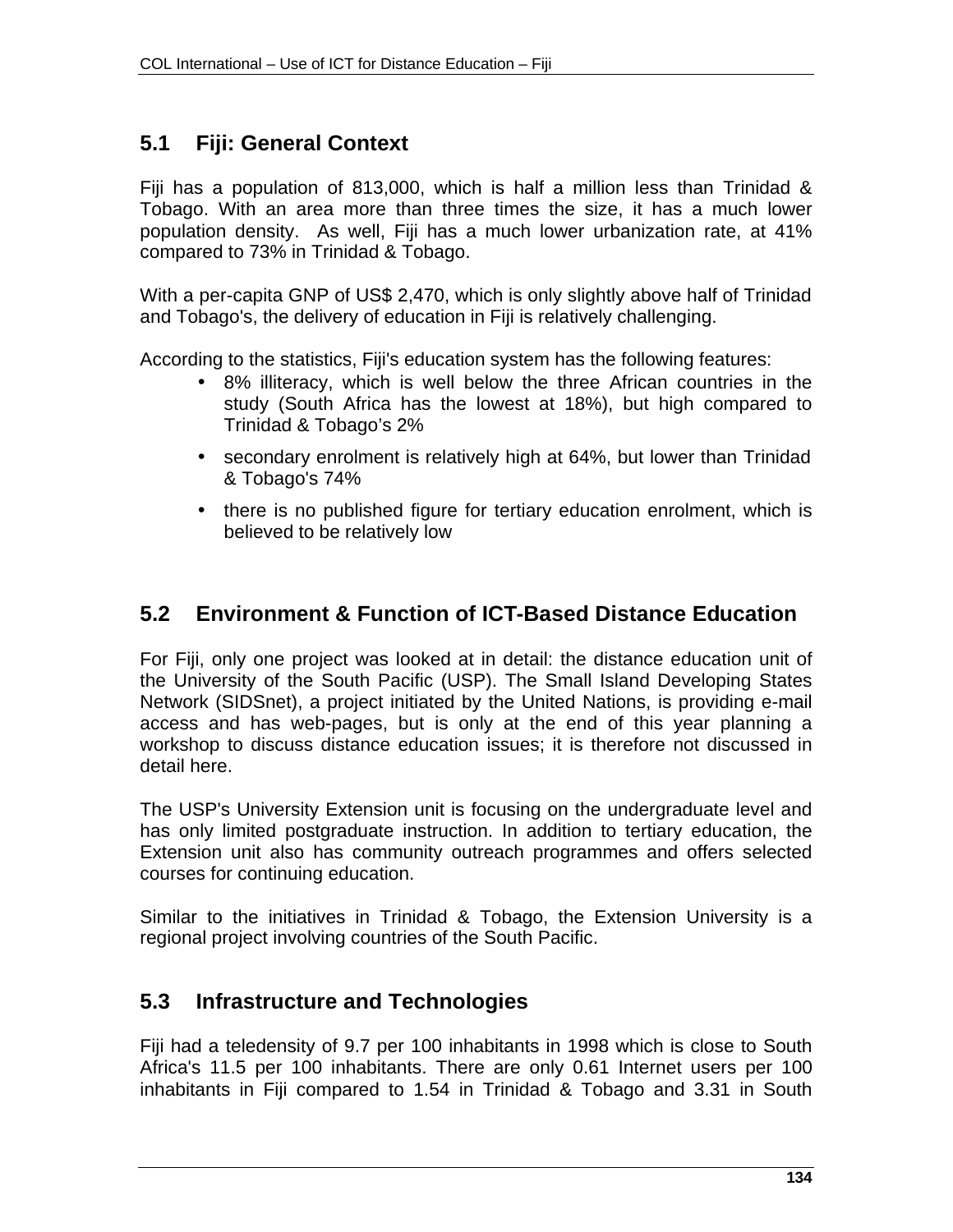Africa. With Trinidad & Tobago's higher per-capita GNP than South Africa but lower Internet penetration, it seems that Internet usage is not necessarily related to per capita income. The level of market liberalisation, particularly the number of ISPs and the rates they charge as well as the cost of telephone access obviously plays a large role in the early take-up of private Internet usage.

The university is using a satellite network, called USPNet, to provide two-way communications enabling teleconferencing. Currently five islands are hooked up to the system. A major upgrade of the satellite system is planned for the year 2000.

Satellite is the most appropriate transmission technology between islands. However, feasibility obviously increases with level of usage and economies of scale.

Other technologies used are PCs, Internet, CD-Roms, audio and video material.

# **5.4 Policy**

## **5.4.1 Telecommunications & IT**

The telecommunications sector in Fiji is not yet liberalized, although the government does plan to open the sector to competition. Telecom Fiji provides domestic telecommunications in Fiji while Fiji International Telecommunications Limited (FINTEL) is the international service provider.

FINTEL is 51% owned by the government and 49% by Cable and Wireless. Telecom Fiji is 51% owned by the government and 49% by the Fiji National Provident Fund (FNPF), the Fiji government's retirement benefit statutory body which all registered Fiji workers must join by law (100,000 members). The FNPF successfully bid for its 49% stake in Fiji Telecom Limited at the end of November 1999, outbidding foreign investors.

There are two ISPs. One is Telecom Fiji Internet Services, a business unit of incumbent operator Telecom Fiji Limited. Currently, connectivity in the Pacific has been hampered by the cost and slow speed of dial-up connections, and the lack of efficient service providers, a situation which is somewhat due to the small size of the markets.

There are no special plans for rural access or universal service in Fiji and no particular policy on the information society or information superhighways.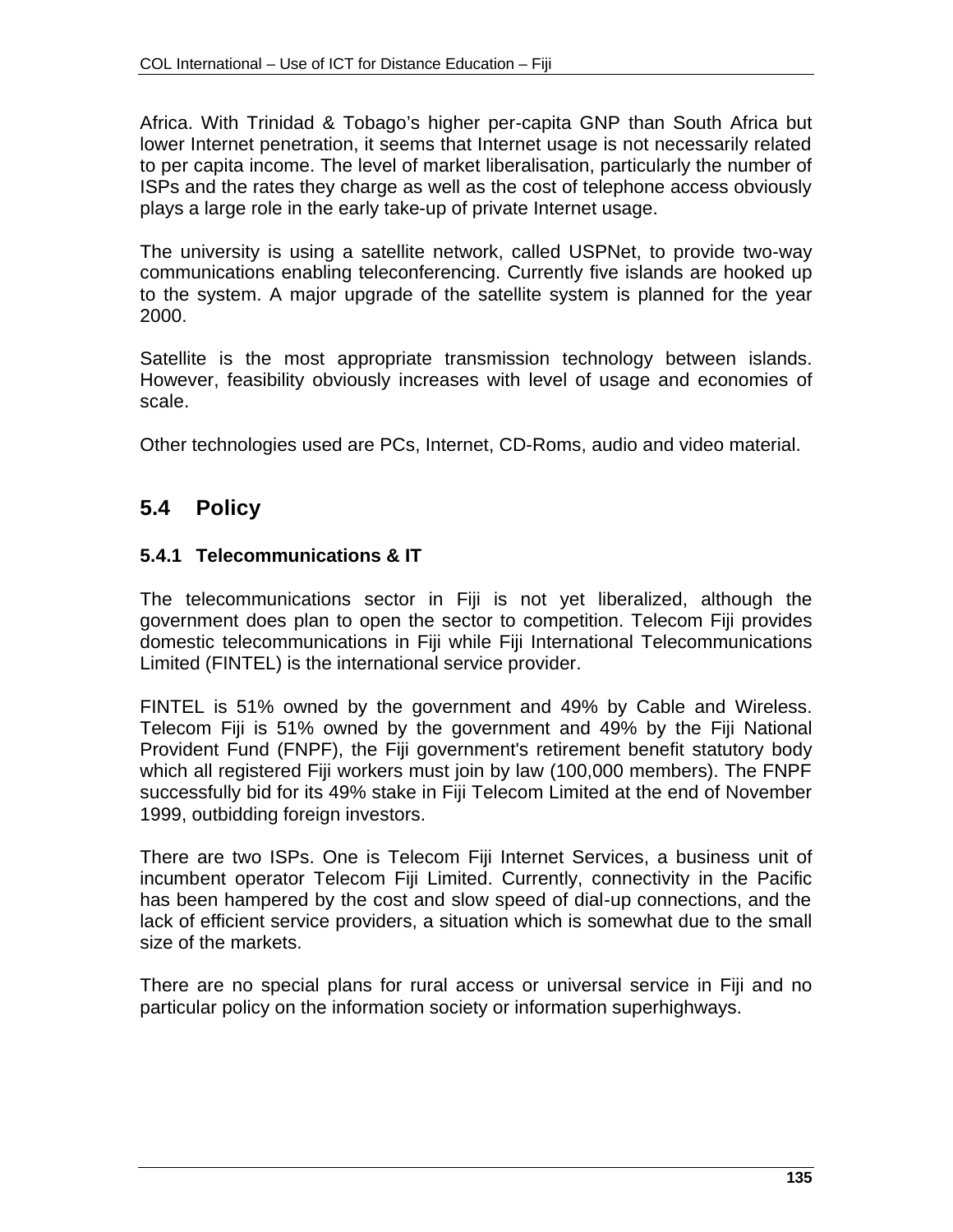## **5.4.2 Media**

Fiji Television Limited (FijiTV) is a commercial network that has one free and two pay channels (including Sky channel). Fiji One (TV channel) is 85% owned by the government of Fiji.

In October 1999, the government began setting up a TV service for Fiji, Western Samoa and Tonga via satellite from a ground station to be built in Fiji. The government also indicated that it is not interested in more licence applications for commercial television stations but will continue looking at applications for community television.

Radio is the main source of information and entertainment in Fiji - research shows that 90% of the population rely on radio and listen from five to seven hours a day. Fiji has seven AM radio broadcast stations, one FM and no shortwave stations.

There are two major radio stations, Island Network Corporation Limited and Communications Fiji Ltd. Although both are commercially run, the government of Fiji owns the Island Networks Corporation, formerly a fully government-funded body known as the Fiji Broadcasting Commission.

No information was found to indicate that Fiji is using radio and TV in any major way for educational purposes.

## **5.4.3 Education**

Government policy on education is embedded in the Fiji 2020 plan that was approved in May 1999. The plan places emphasis on technical and vocational training which will enable students to find employment.

Like other countries in the South Pacific, Fiji has a large number of out-of-school youth, with a high proportion of its population under the age of 20 and high end educational capacity limited. The majority are not able to complete secondary school education but the Ministry of Education plans to introduce compulsory education for Forms Three and Four over a four year period, beginning in 2000.

In general, the cost of providing full access to senior secondary and tertiary education for a minority, at the expense of quality in basic education, is seen as a region-wide challenge throughout the Pacific Islands. Within post-secondary and higher education, the region's six largest countries - Fiji, Tonga, Solomon Islands, Kiribati, Vanuatu and Samoa - had capacity for only 4% of the 18-25 age group in 1995.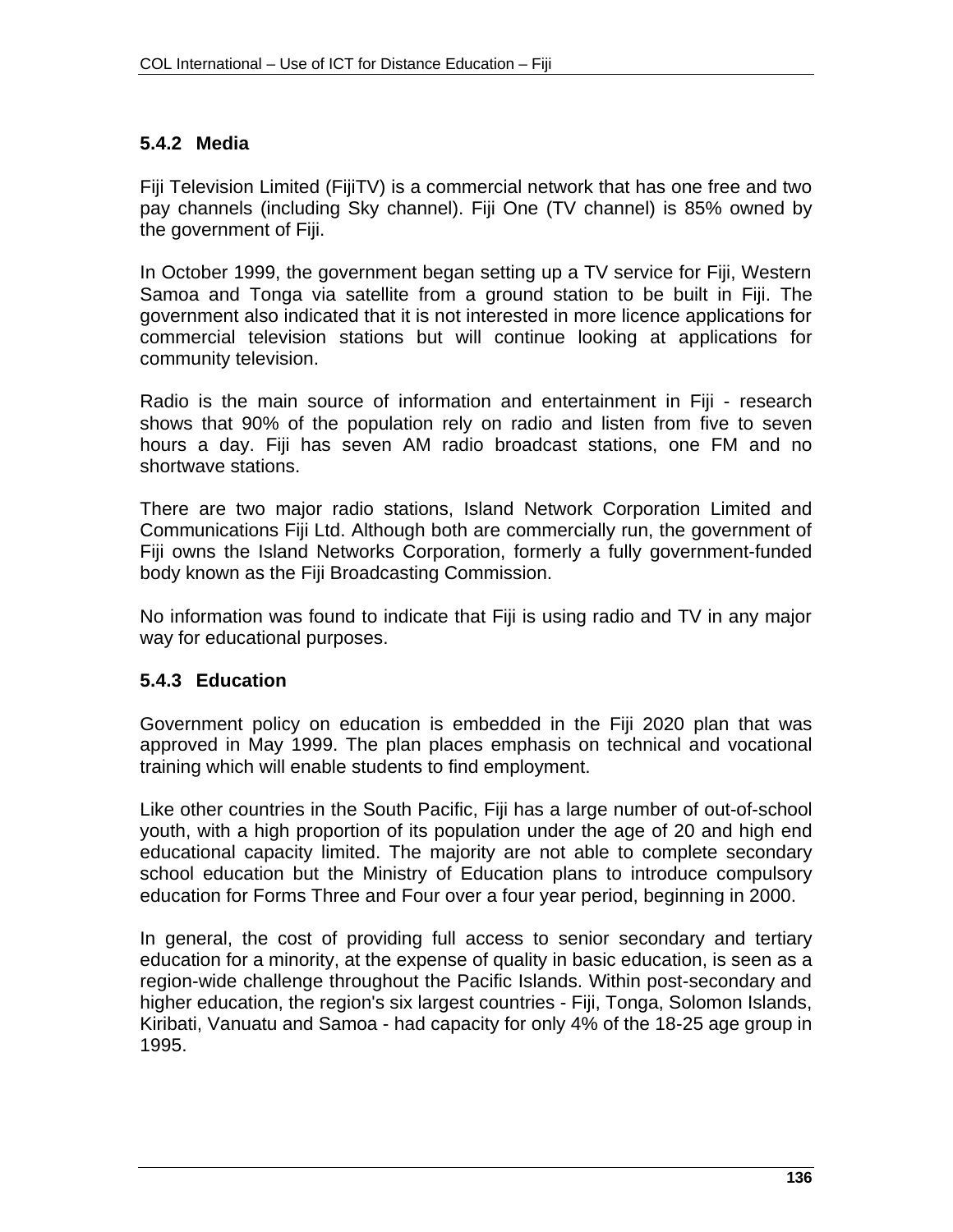A particular problem for Fiji is that it has a high rate of failure among indigenous Fijian students. The government of Fiji will set aside an annual fund of US\$ 45 million for special education needs of indigenous Fijians.

Another concern relates to rural schools. Education Minister Pratap Chand promised that rural schools will receive special attention to boost the academic performance. One solution is seen in twinning schools to produce better academic results even if it means sharing teachers.

The government has plans to ensure that all schools in Fiji have access to computers. Citing Singapore as an example, the Minister for Information and Communications, Mr. Ratu Inoke Kubuabola, said that Fiji should work to develop a highly educated workforce. However, to date the role of distance education in government priorities for higher education has not radically changed since the University of the South Pacific (USP) was planned in the 1960s as the South Pacific region's premier institution for higher education. Funding for distance education resides in USP's core budget.

Besides the University of the South Pacific (USP), Fiji also has a college of agriculture, school of medicine and nursing (Fiji School of Medicine), an institute of technology (Fiji Institute of Technology), a primary school teacher training college and an advanced college of education. Education Minister Pratap Chand announced in December 1999 that there are plans for the Fiji Institute of Technology (FIT) to become a fully-fledged technical university.

# **5.5 Sponsors: Interest, Key Motivations & Strategies**

The USP does not have a wide range of sponsors. Approximately 80% of its funding comes from the twelve South Pacific Island governments. In the course of general development aid the donor agencies from the governments of Canada, Australia, Japan and the UK contribute between 10-20%, varying from year to year.

# **5.6 Country Evaluation**

The geographic and demographic characteristics of the Fiji islands, with low population density on dispersed islands, make Fiji an ideal candidate for distance education.

While as yet Fiji has only initiated distance education for tertiary education, it has similar capacity problems in secondary education as well. One of the main deterrents to distance education is cost. The challenging geography favours satellite as the appropriate technology, though it also comes at high cost.

The solution could be twofold: first regional co-operation, which shares fixed costs and maximises usage should be advantageous. But also, ways of involving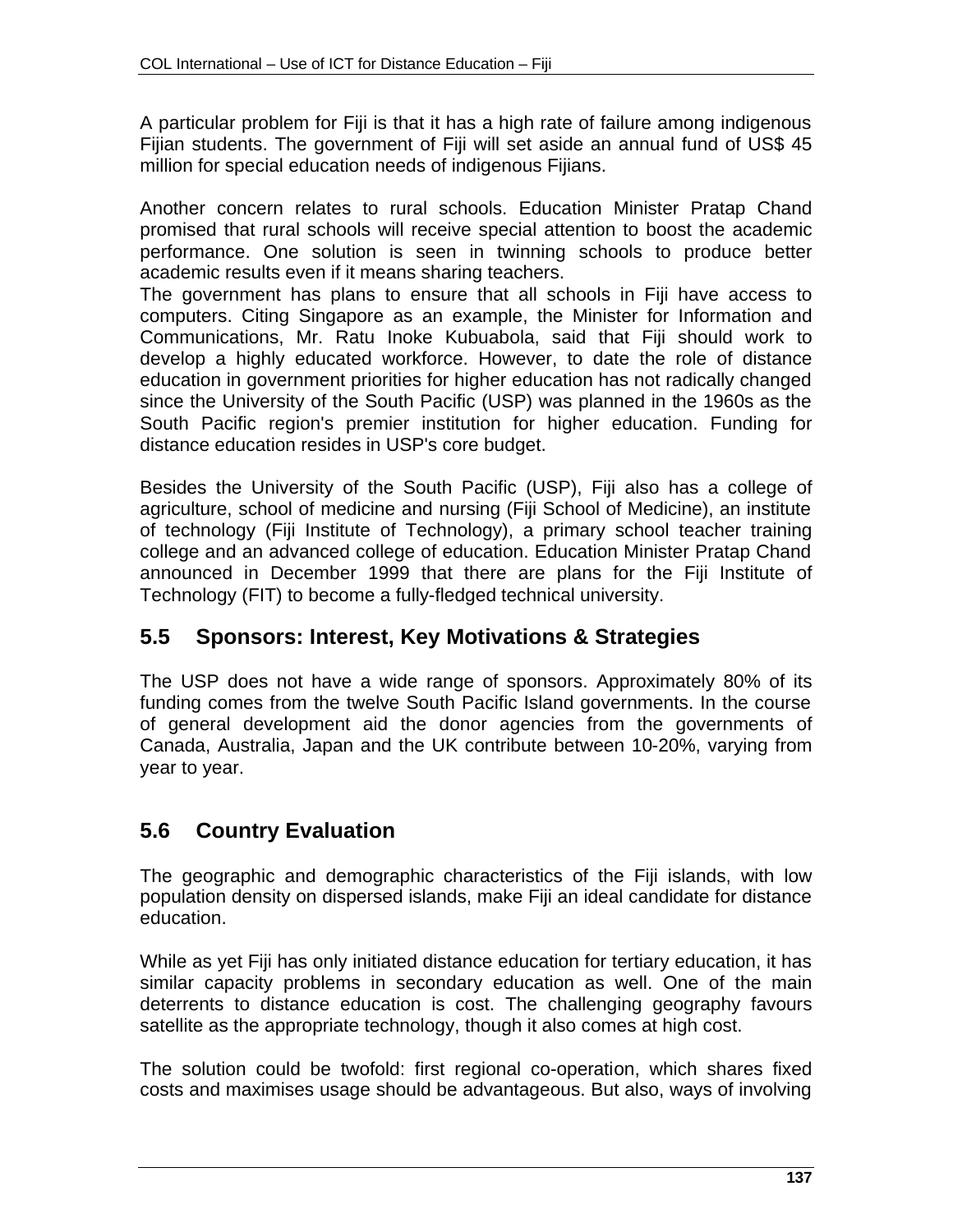and attracting the private sector for distance education projects should also be found. Currently, there are hardly any commercial sponsors involved.

One important step is liberalisation of the telecom sector, which would also likely attract more ISPs. This could boost the Internet usage, which is at present comparatively low. Another step would be a national education policy outlining government led initiatives and inviting and incentivising private sector partnership e.g., for school computers as well as satellite equipment.

# **5.7 Project Descriptions**

#### **5.7.1 Distance and continuing education at the University of the South Pacific (USP)**

## **A) Short description of purpose**

The University of the South Pacific has an autonomous unit called University Extension which allows students to study at the university without travelling to any of the three campuses. This unit provides distance education and continuing education to its 12 member countries and territories. It also includes community outreach programmes.

The university has established University Centres in all 12 countries, with a range of resources to support the programme at national levels. The resources include classrooms, a library, audio and video facilities, and some computer and science laboratories. The Extension unit offers courses and programmes which are equivalent to those offered on campus. It also offers continuing education with three courses offered by distance education, namely Pacific Preschool Teachers Certificate, Community Nutrition Certificate and Certificate in Disability studies.

Courses are conducted by a local tutor or by teleconferencing through the satellite link by the on-campus lecturer. Course materials comprise a multi-media package of books, audiotapes and videotapes.

Besides traditional methods, the University Extension unit uses a two-way satellite communications network called USPNET to deliver distance education. USPNet links 5 centres: Fiji, Vanuatu, Samoa, Tonga, and the Cook Islands.

## **B) Initiator (lead agency)**

The University of the South Pacific (USP) is owned and partly funded by 12 member countries in the South Pacific region: Cook Islands, Fiji, Kiribati, Nauru, Niue, Marshall Islands, Solomon Islands, Tokelau, Tonga, Tuvalu, Vanuatu and Western Samoa. Already prior to its establishment in 1966/67 the USP was designed as a distance education institution.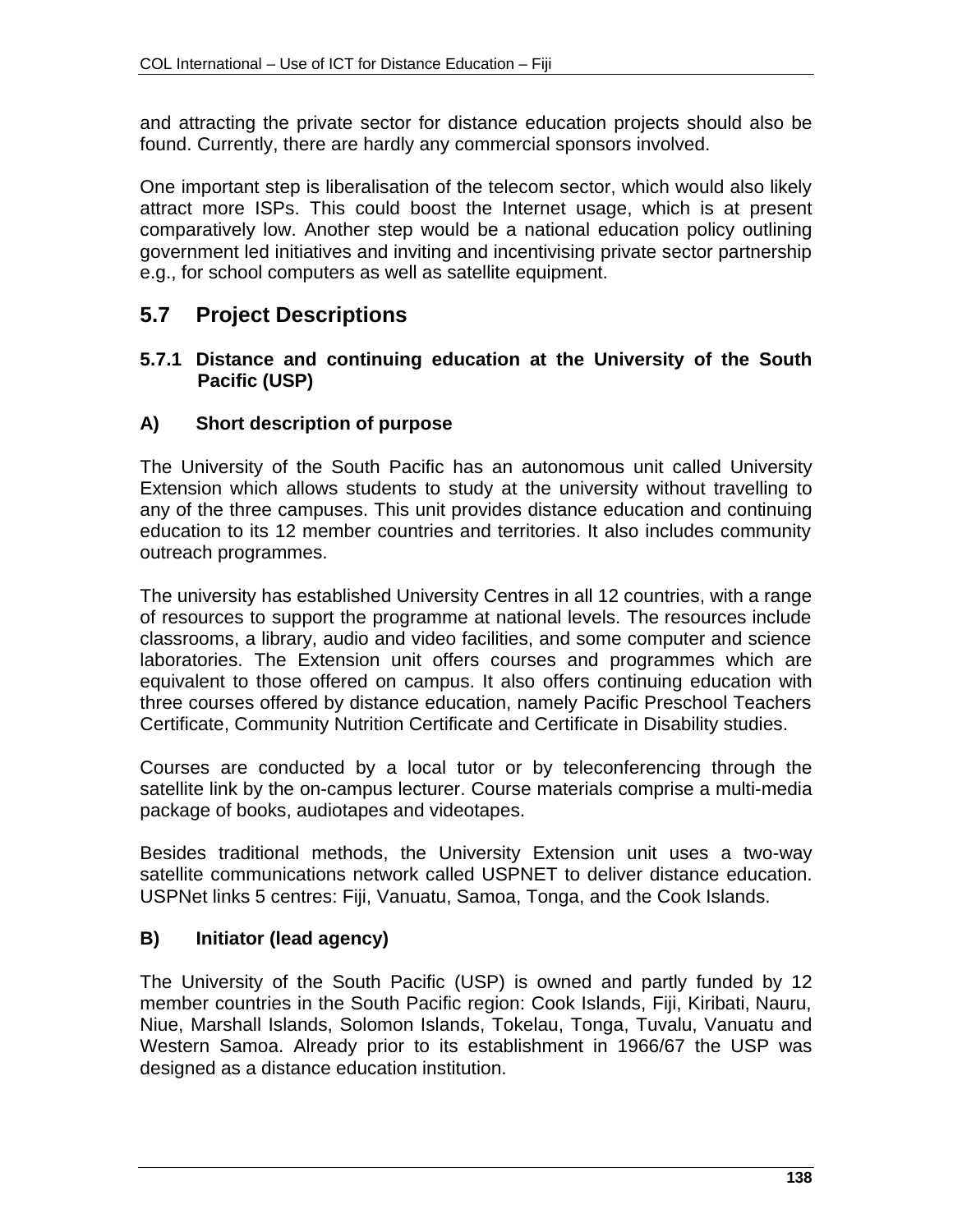The Extension Unit of the USP is based in Suva, Fiji.

# **C) Non-profit providers/ sponsors and area of sponsorship/ donation**

- The 12 governments fund approx. 80% of the USP. Other income is from student fees.
- Donor agencies from Canada, Australia, Japan and the UK contribute approx. 10-20% to the annual budget of the USP, varying from year to year.

## **D) Commercial providers/ sponsors and area of sponsorship/ donation**

No commercial sponsors, except occasionally small computer donations.

## **E) General key motivation/ interest of sponsors & strategic view of developments in these areas**

The USP is committed to provide the governments and the people of its member countries with high quality, internationally recognised and cost-effective higher education and training, research, publications, and consultancy services.

# **F) Other participants**

None found.

 $\overline{a}$ 

# **G) Type of users**

Approximately 5,100 students per semester out of 9,500 in 12 Pacific nations and territories will get instruction through the satellite system. Two hundred individuals per semester are taking continuing education by distance education.

There is no record of the breakdown in female versus male students, and percentages are known to vary from island to island. However, there has been a report on women and distance education in the South Pacific<sup>15</sup>.

<sup>&</sup>lt;sup>15</sup> "South Pacific women in distance education: studies from countries of the University of the South Pacific", edited by Cema Bolabola and Richard Wah. Published by The University Extension of the South Pacific and The Commonwealth of Learning, 1995.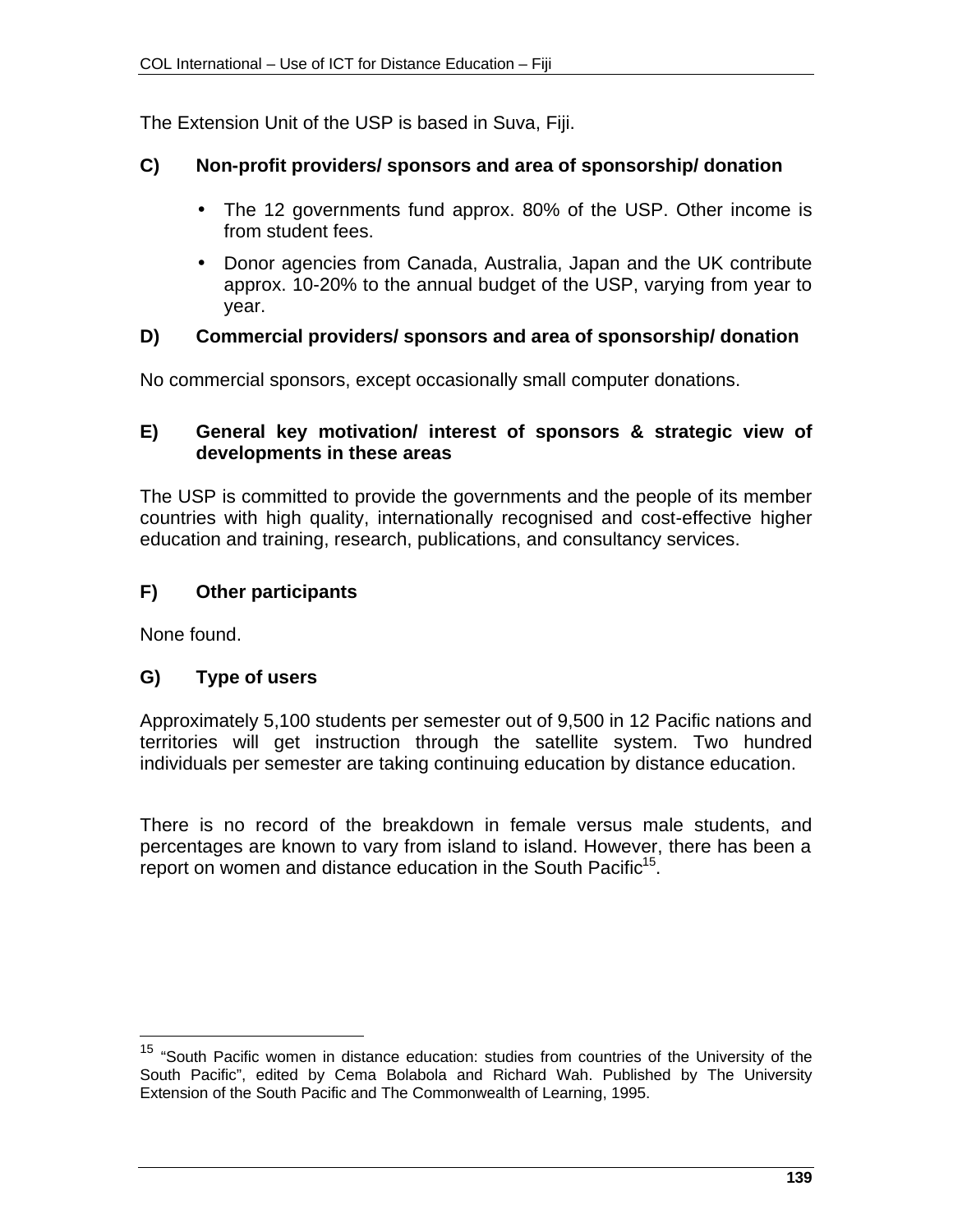### **H) Function & environment of usage**

The focus of teaching at the university is at the undergraduate level, with limited postgraduate instruction. Where feasible and in line with the requirements of member states, postgraduate teaching will be expanded.

## **I) Technology used**

The project uses satellite tutorials and teleconferencing using a two-way satellite communications network. Currently five islands are hooked up to the system. The project also uses computer, Internet, CD-Rom, print, audio and video materials. In February 2000 a major upgrade of the satellite connection is planned.

## **J) Evaluation of project**

N/A

#### **K) Timeframe / plans**

The USP was established in 1968.

#### **L) Key material**

The University of the South Pacific's University Extension - Distance & Continuing Education www.usp.ac.fj/ext

News articles 1999, and two brief 1-page descriptions by ICDL (International Centre for Distance Learning) and COL at www.usp.ac.fi

#### **M) Key contacts**

Dr. Howard Van Trease Director, University Extension (distance education/learning) University of the South Pacific, Fiji Tel. (679) 313 900 ext. 2515 Fax. (679) 302 556

Richard Wah Deputy Director, University Extension (distance education/learning) University of the South Pacific, Fiji E-mail: wah\_r@usp.ac.fj Tel. (679) 313 900 ext. 2515 Fax. (679) 302 556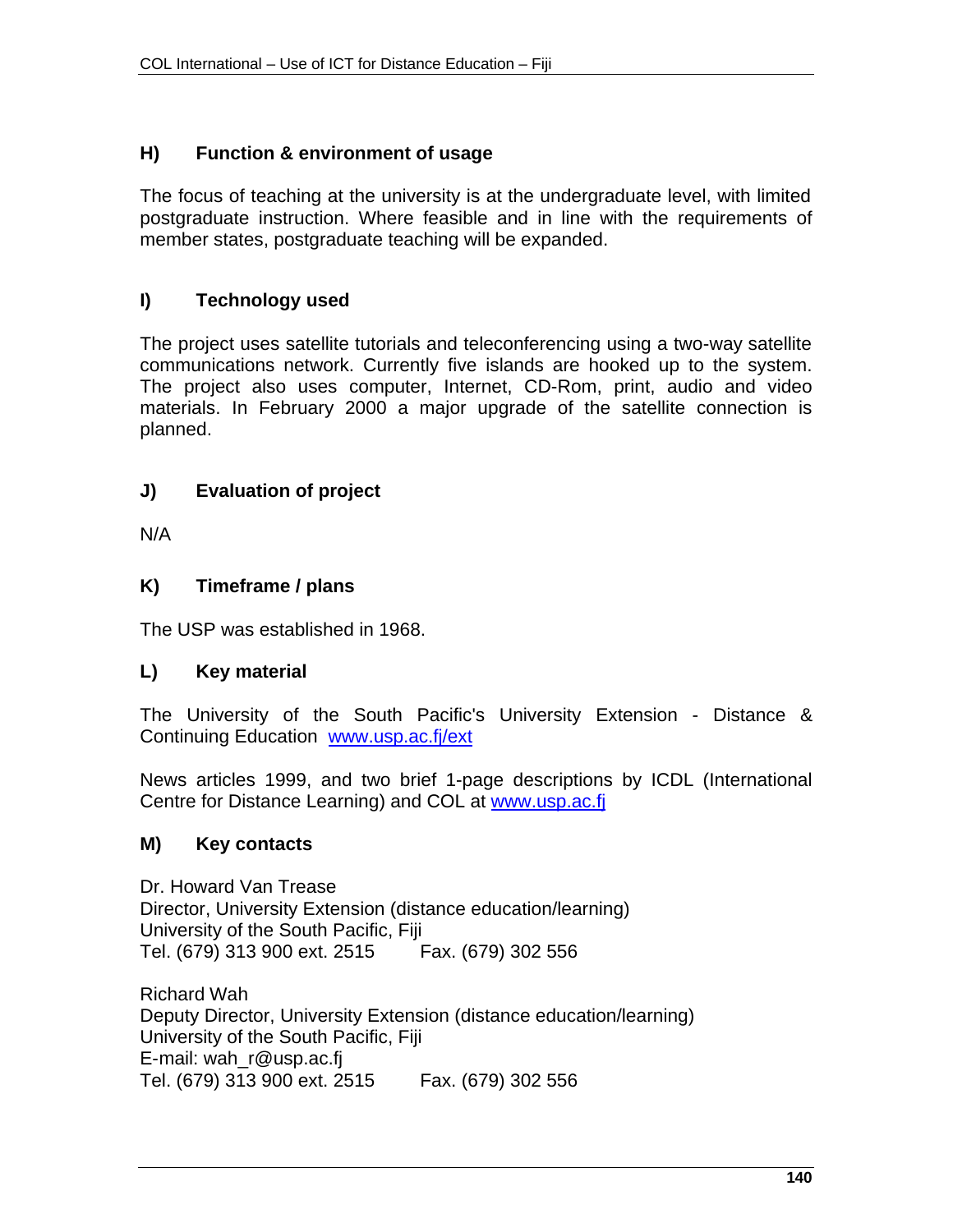# **N) Financing & budget**

In the USP's Income and Expenditure Statements, income for 1998 is stated to be:

| <b>Government Contributions</b> | \$30,546,000 |
|---------------------------------|--------------|
| <b>Student Fees</b>             | \$7,250,000  |
| <b>Development Co-operation</b> | \$3,700,000  |
| Other Income                    | \$1,154,000  |
| <b>Total Income</b>             | \$42,650,000 |

### **O) Last update**

December, 1999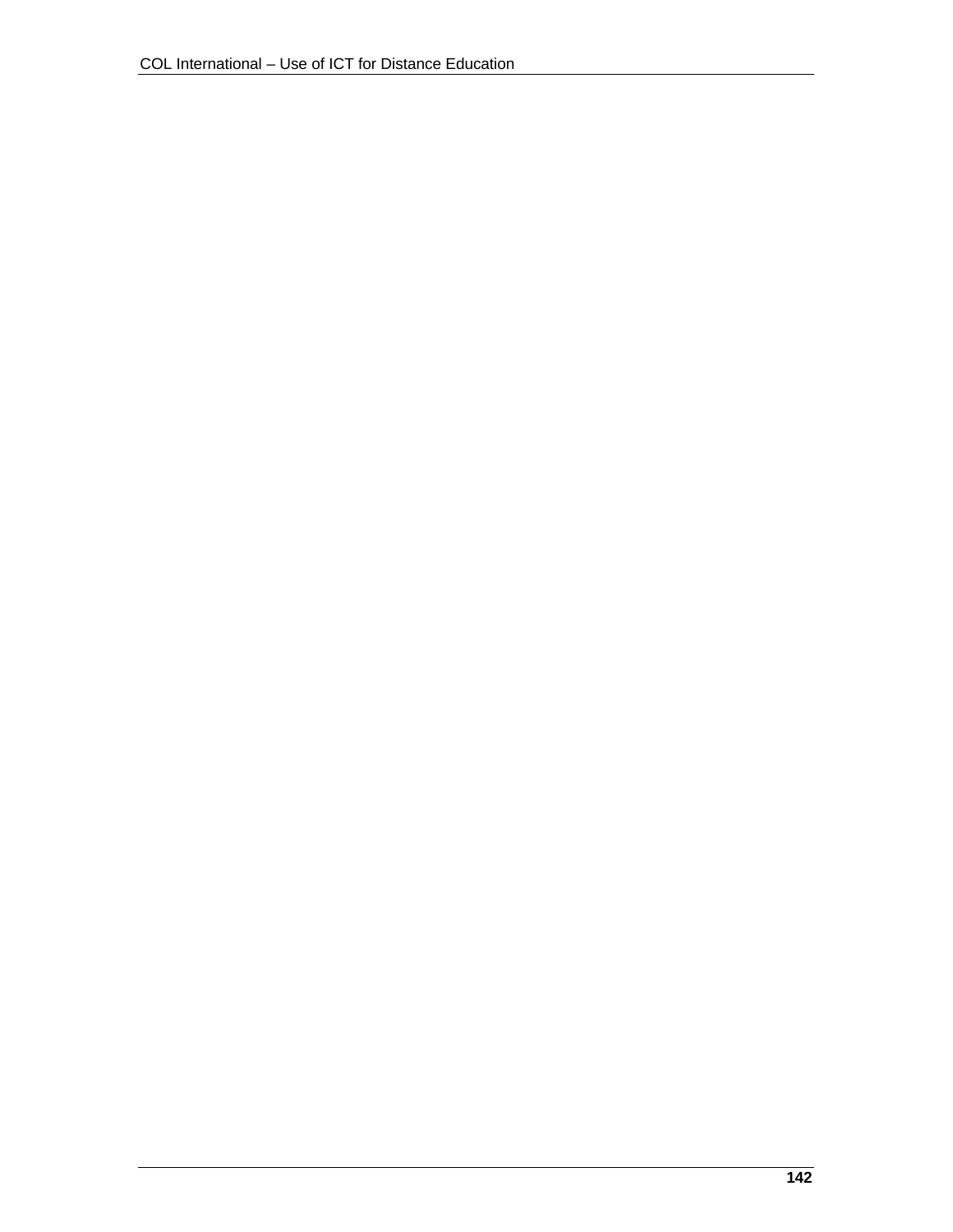# **6. TRINIDAD & TOBAGO**

### **Country Characteristics**



| Government type                 | <b>Parliamentary Democratic</b> |
|---------------------------------|---------------------------------|
| <b>Territory</b>                | 5,000 Km <sup>2</sup>           |
| Population (1997)               | 1.3 Million                     |
| Annual population growth (1998) | 0.9%                            |
| Urban population                | 949,000 (73%)                   |
| Population density              | 260 People/Km <sup>2</sup>      |
| Major villages and towns        | N/A                             |
| Average village size            | N/A                             |

- *Administrative divisions:* 8 counties, 3 municipalities, and 1 ward\*\*: Arima\*, Caroni, Mayaro, Nariva, Port-of-Spain\*, Saint Andrew, Saint David, Saint George, Saint Patrick, San Fernando\*, Tobago\*\* and Victoria.
- *Culture:* Heterogeneous. Ethnic Groups: African-Caribbean 40%, Indian 40.3%, Afro-Indian14%, Caucasian 1%, Chinese 1%, and other 3.7%
- *Topography:* 75% Jungle and Forest, and 25% Mountain.
- *Climate*: Tropical; rainy season (June to December).

### **Education**



| Illiteracy rate (1997)                   | 2%      |
|------------------------------------------|---------|
| Public spending on education (GNP Share) | $9.7\%$ |
| <b>Universities</b>                      | N/A     |

• Gross enrolment ratio (% of relevant age group)<sup>1</sup>, 1996: Primary 98% and Secondary 74%, Tertiary 8%

<sup>1</sup>Percentages may exceed 100% since enrolment includes repeaters and over-aged. Also, tertiary education includes non-full-time diploma courses that require secondary certificate.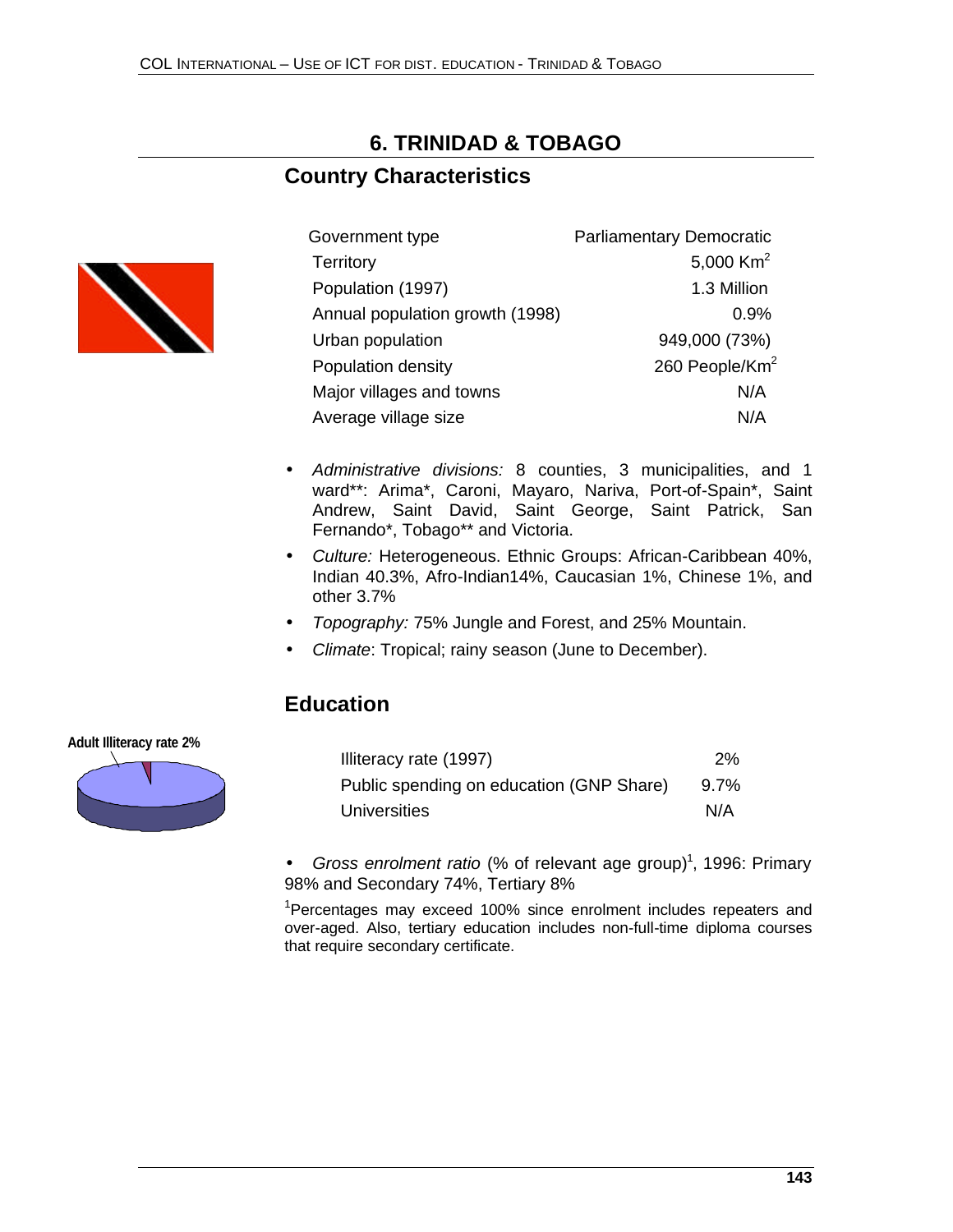

# **Economy**

| GNP, 1997         | US\$ 5.5 Billion  |
|-------------------|-------------------|
| GNP/Cap, 1997     | <b>US\$ 4,230</b> |
| GNP/Cap PPP, 1997 | <b>US\$ 4,410</b> |
| GDP Growth, 1998  | $3.2\%$           |

### **Share of GDP<sup>2</sup>,1997:**

| Agriculture           | 2%  |
|-----------------------|-----|
| Manufacturing         | 8%  |
| Industry              | 43% |
| Services <sup>3</sup> | 55% |

<sup>2</sup>Sum of shares may surpass 100% due to output overlaps <sup>3</sup>Services output includes public services

- *Government Revenues: (Share of GDP), 1996:* 27.3%
- *Industries:* Petroleum, chemicals, tourism, food processing, cements, beverage and cotton textiles.
- *Agriculture products:* cocoa, sugarcane, rice, citrus, coffee, vegetables and poultry.

# **Information and Communications Technology**

#### **Telephony**

**16.8 16.8 19.0 20.6 15 16 17 18 19 20 21 22 CAGR: 7.1%** 1995<br>1996<br>1997 1998

| Main telephone lines:                             |         |
|---------------------------------------------------|---------|
| existing, 1998                                    | 264,100 |
| expected, 2000:                                   | 301,000 |
| Compounded average growth rate, 1995-98:          | 8.1%    |
| Teledensity (main telephone lines per 100 inhab): |         |
| existing 1998                                     | 20.6    |
| expected 2000                                     | 22.7    |
| in urban areas, 1995                              | 21.1    |
| In rural areas, 1995                              | 4.3     |
| Compounded Average Growth Rate, 1995-98:          | 7.1%    |

#### **Mainlines per 100 inhab.**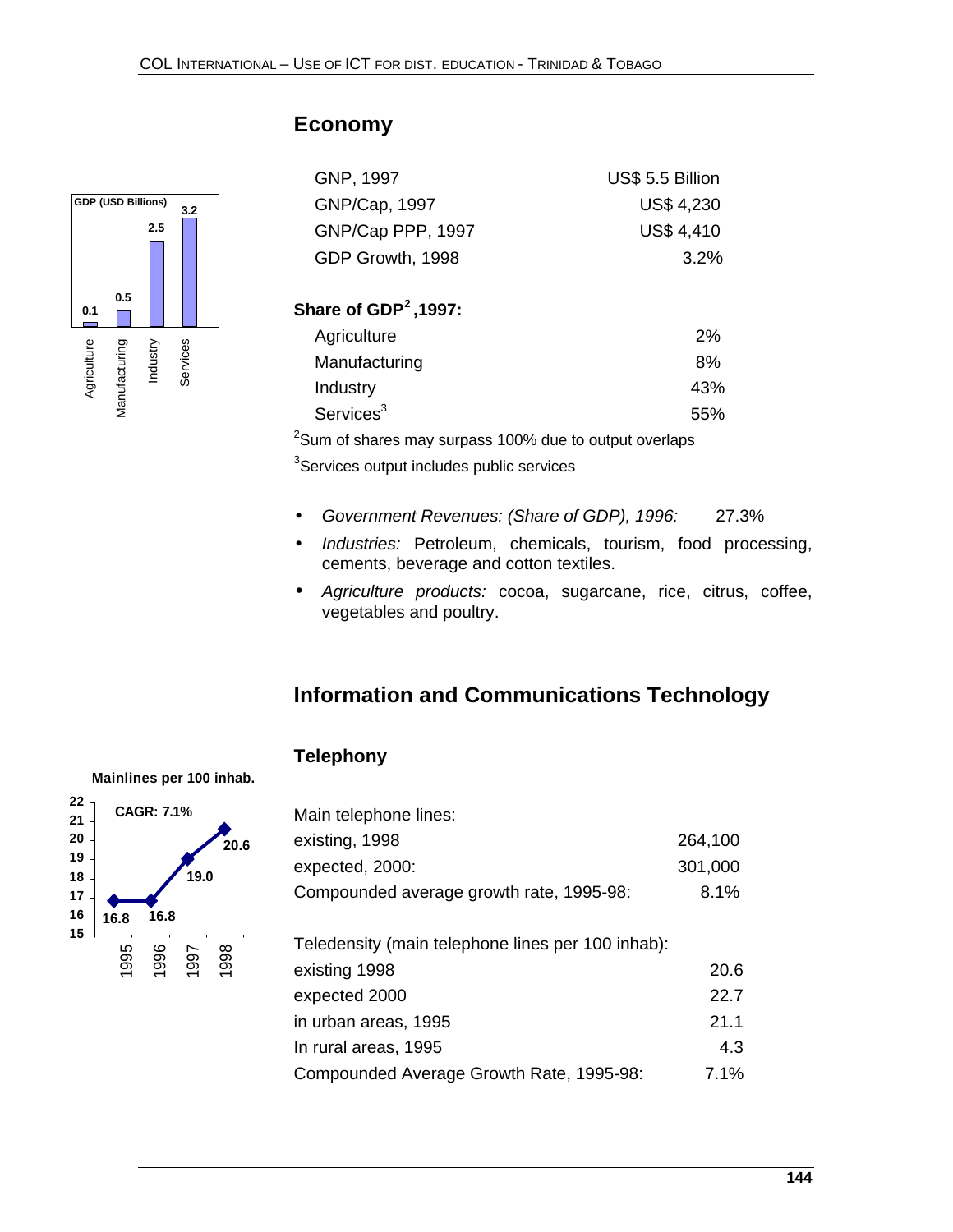# **Telecoms Quality and Investment**

| Digitalization, 1998                      | 100%                      |
|-------------------------------------------|---------------------------|
| Telecom investment, 1998                  | US\$ 34.4 Million         |
| Telecom revenue, 1998                     | <b>US\$ 212.6 Million</b> |
| Reinvestment ratio (investment/revenues): | 16%                       |

#### **Ave. Annual Growth 1995-98228% 34% 8% 0.3%**  $\mathcal{L}_{\mathcal{A}}$ Main Telephone |<br>Lines TV Sets PCs Internet Hosts Main Telephone Internet Hosts

### **Internet and Media**

| PCs, 1998                                          | 60,000        |
|----------------------------------------------------|---------------|
| PCs per 100 inhab, 1998                            | 4.7           |
| PCs per 100 CAGR <sup>4</sup> , 1995-98            | 34%           |
| Internet users, 1998                               | 20,000        |
| Internet users per 100 inhab, 1998                 | 1.54          |
| Internet users CAGR <sup>4</sup> , 1995-98         | 117%          |
| Internet hosts, 1998                               | 1,944         |
| Internet hosts per 100 inhab 1998                  | 0.152         |
| Internet hosts CAGR <sup>4</sup>                   | 228%          |
| ISPs, 1998                                         | $\mathcal{P}$ |
| TVs, 1998                                          | 70,000        |
| TVs per 100 inhab, 1998                            | 33            |
| TVs $\mathsf{CAGR}^4$ , 1995-98                    | 0.3%          |
| TV Broadcast stations, 1997 (repeaters not incl.): | 5             |
| Radios, 1996                                       | 700,000       |
| Radios per 100 inhab, 1997                         | 53.8          |
| Radio Broadcast stations, 1997                     | 11            |
| ${}^{4}$ CAGR = Compound Average Growth Rate       |               |
|                                                    |               |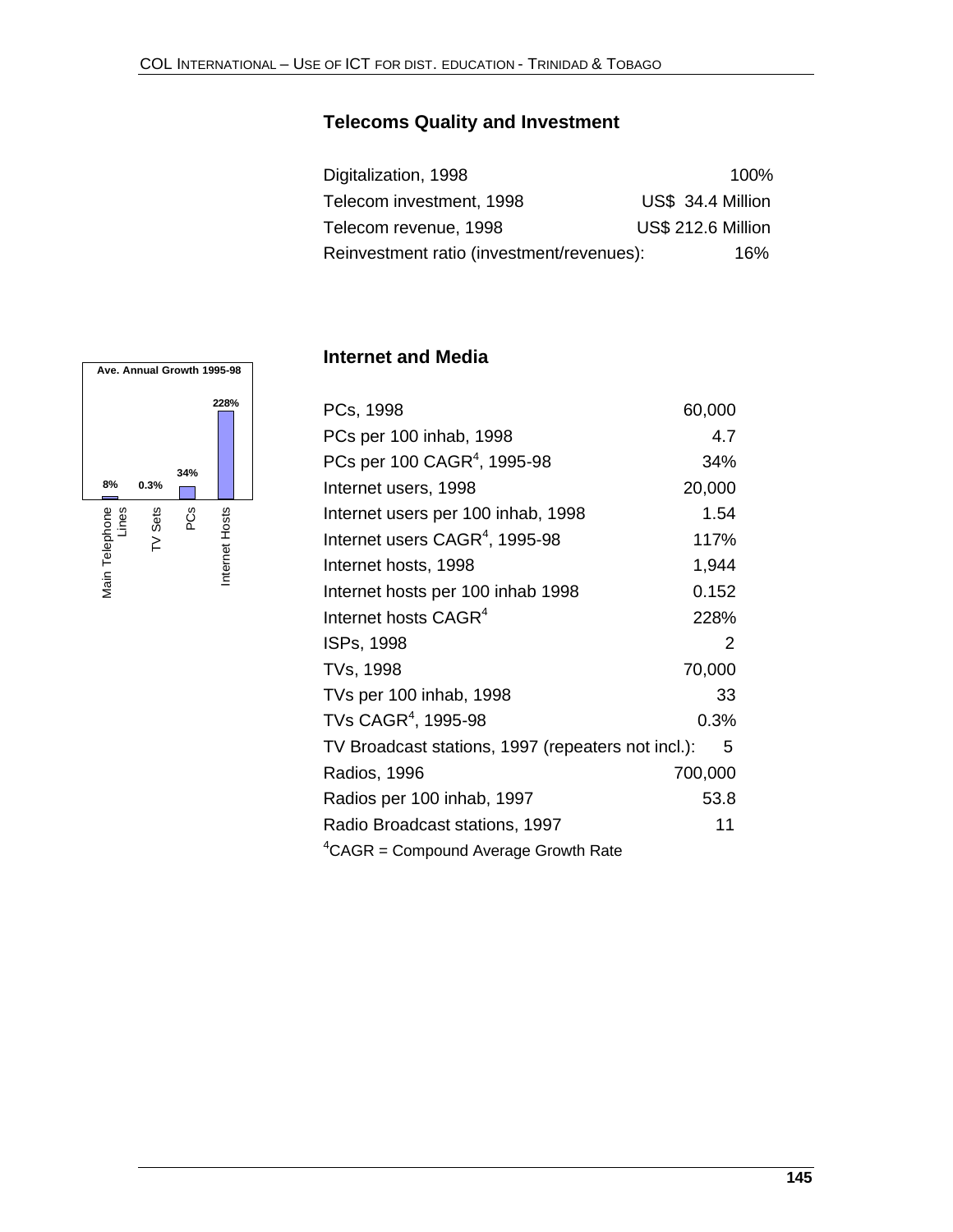# **6.1 Trinidad & Tobago – General context**

Distance Education (DE) seems particularly suitable for Trinidad & Tobago, an archipelago whose geographical characteristics make communications particularly important. But the application of suitable technologies has been slow since it requires heavier investment and more users, for feasibility, than a country with Trinidad & Tobago's population can muster. This of course presents a large challenge for small countries in general, to which the natural response so far has been to act regionally. Thus DE in Trinidad & Tobago, as in many other small Caribbean countries, has been relying heavily on initiatives originated and led by regional organisations.

Since diverse regional players have taken the lead in DE in Trinidad & Tobago, projects are ambitious but co-ordination among them has become one of the main issues for success. Commitment and efficiency in co-ordination have implications for the time required to finish a project. Small countries thus have to organise themselves for relatively large projects, which may be a factor in their timeliness. In fact, the lack of good co-ordination seems to be one of the main reasons for slow progress. Part of this is because government did not foster policy and involvement in the process of telelearning and distance education until one year ago.

## **6.2 Environment and function of ICT-based distance education**

Overall, Trinidad & Tobago has been relatively successful in the provision of basic education, although tertiary education remains an issue. The baseline data show the following features:

- Illiteracy is almost nil with about a 2% index.
- With gross enrolment ratios of 98% for primary and 74% for secondary education respectively, Trinidad & Tobago seems successful in providing education to these age groups.
- Tertiary education is reported to have an 8% enrolment ratio, which implies that university education needs to be fostered.

Professors and students in secondary and tertiary institutions seem to be the group that have taken the most advantage of distance education in the country, although DE initiatives are not aimed exclusively at these groups.

The following major projects were identified and used to gain an appreciation for the use of ICTs in Trinidad & Tobago:

- University of West Indies Distance Education Centres (UWI DEC)
- Caribbean University Network (CUNet)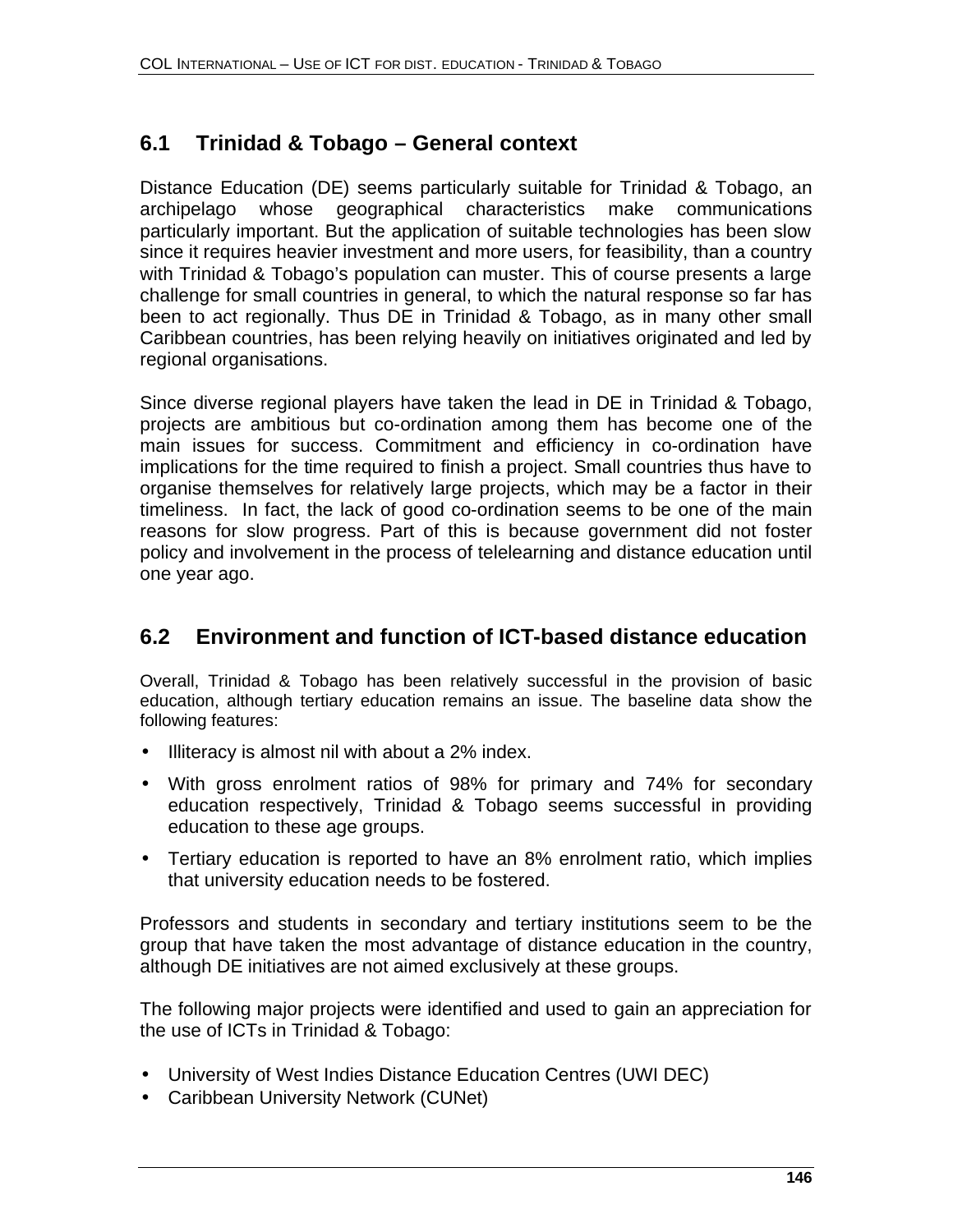• Edsat Americas Education and Health-Care Network (Edsat) - this project is still in its early phases.

|                              | <b>UWI DEC</b> | <b>CUNet</b> | <b>Edsat</b> |
|------------------------------|----------------|--------------|--------------|
| <b>Function of DE</b>        |                |              |              |
| Primary (literacy, numeracy) |                |              | $\mathsf{V}$ |
| Secondary                    |                | $\mathsf{V}$ | $\mathsf{v}$ |
| Tertiary                     | $\mathsf{v}$   | $\mathsf{V}$ | $\mathsf{V}$ |
| Postgraduate research        | $\mathsf{V}$   | $\mathsf{V}$ | $\mathsf{V}$ |
| Profession oriented          |                |              |              |
| Teacher training             | v              |              |              |
| Continuing education         | v              |              |              |
| Computer literacy            |                | $\mathsf{V}$ |              |
| Health education             | $\mathsf{V}$   |              | $\mathsf{V}$ |
| <b>Environment of DE</b>     |                |              |              |
| Community                    |                |              |              |
| Rural/ remote                |                |              | $\mathsf{V}$ |
| Content production           | $\mathsf{v}$   | $\mathsf{v}$ |              |
| Access to education          | v              |              | $\mathsf{V}$ |
| Access to technology         | v              | v            | $\mathsf{V}$ |

The University of the West Indies (UWI) is a decentralised post-secondary institution with operations throughout the Caribbean. The UWI is one of the most active educational institutions in the region in terms of DE, and provides distance education to 15 countries throughout the Caribbean. It has more than 25 distance education centres (DECs), some of them equipped with audio-graphic teleconference facilities.

The UWI DEC system is headquartered in Cave Hill, Barbados. Among its main priorities are the expansion of its reach and number of courses throughout the Caribbean, especially to countries where it has no campus. In order to achieve this expansion, the institution has entered into agreements with other educational and governmental institutions and it is upgrading its technological infrastructure. The UWI DEC in Trinidad & Tobago is responsible for providing distance education in a number of areas including Education, Technology, Medicine and Agriculture among others. It also provides teleconferencing and library services to tertiary and continuing studies as well as to local secondary and health institutions.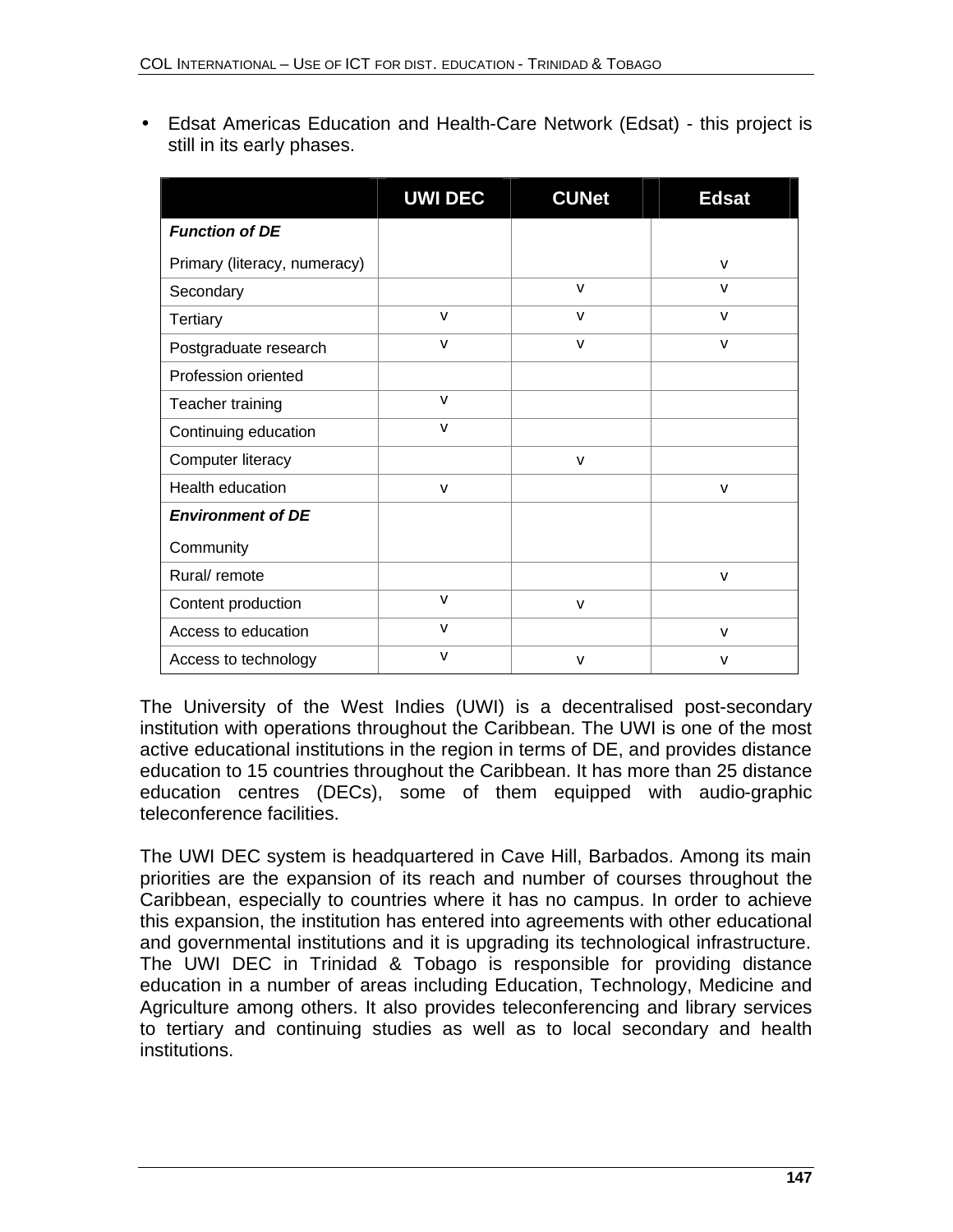CUNet is an Internet-based network linking academic, scientific, technology and research institutions in 16 countries of the region. Its benefits are not exclusive to these institutions, as connectivity is also intended to reach governmental organisations and others. But CUNet, like the UWI DEC, has universities and colleges as its main targets, and aims to enhance research and the quality of education in institutions of the Caribbean region.

This project started in September 1991 with the first communications node via dial-up in Puerto Rico. Since then, Trinidad & Tobago has obtained funds, equipment and technical assistance from OAS and UPR to set up ongoing e-mail services. In the mid 1990s however, CUNet suffered a setback with the turnover of some key participants and thus its original goals have been delayed. The project has achieved a greater success in Puerto Rico and Jamaica, where full Internet services have expanded widely and are readily available.

Edsat Americas is the most ambitious of the projects although not yet in operation. This planned project is a hemisphere-wide satellite-based network intended to provide equitable and affordable distance education, health services and training to citizens of the Americas, to promote growth and stability. The network involves almost all of the countries in the Americas hemisphere. Its main purpose is to provide distance education and training at all levels and in all areas, as well as health services, emphasizing women and rural and remote areas. In early 1999, the government of Trinidad & Tobago assumed a leading role in the development of the project.

# **6.3 Infrastructure and technologies**

Satellite and the Internet are key elements in the future development of DE in Trinidad & Tobago, but given the country's current infrastructure, the most used means of DE in the country is still printed material. The pace of Internet development in Trinidad & Tobago, at 1.54 per 100 inhabitants, has to date been insufficient to make a large impact on learning and education. Nevertheless it should be noted that the telecommunications network is 100% digitalised and the number of Internet hosts more than tripled between 1995-98, to almost 2,000.

The UWI DEC in Trinidad & Tobago has been in operation in its current form for over two years. The DEC uses dedicated leased lines and dial access as its main telecommunications infrastructure for purposes of audio teleconferences. Presently, the DEC is replacing its analogue system with a digital one and there are plans to build a VSAT network. CUNet, the Caribbean University Network, is relying on the services of the incumbent provider in Trinidad & Tobago, which in turn uses satellite for part of its network.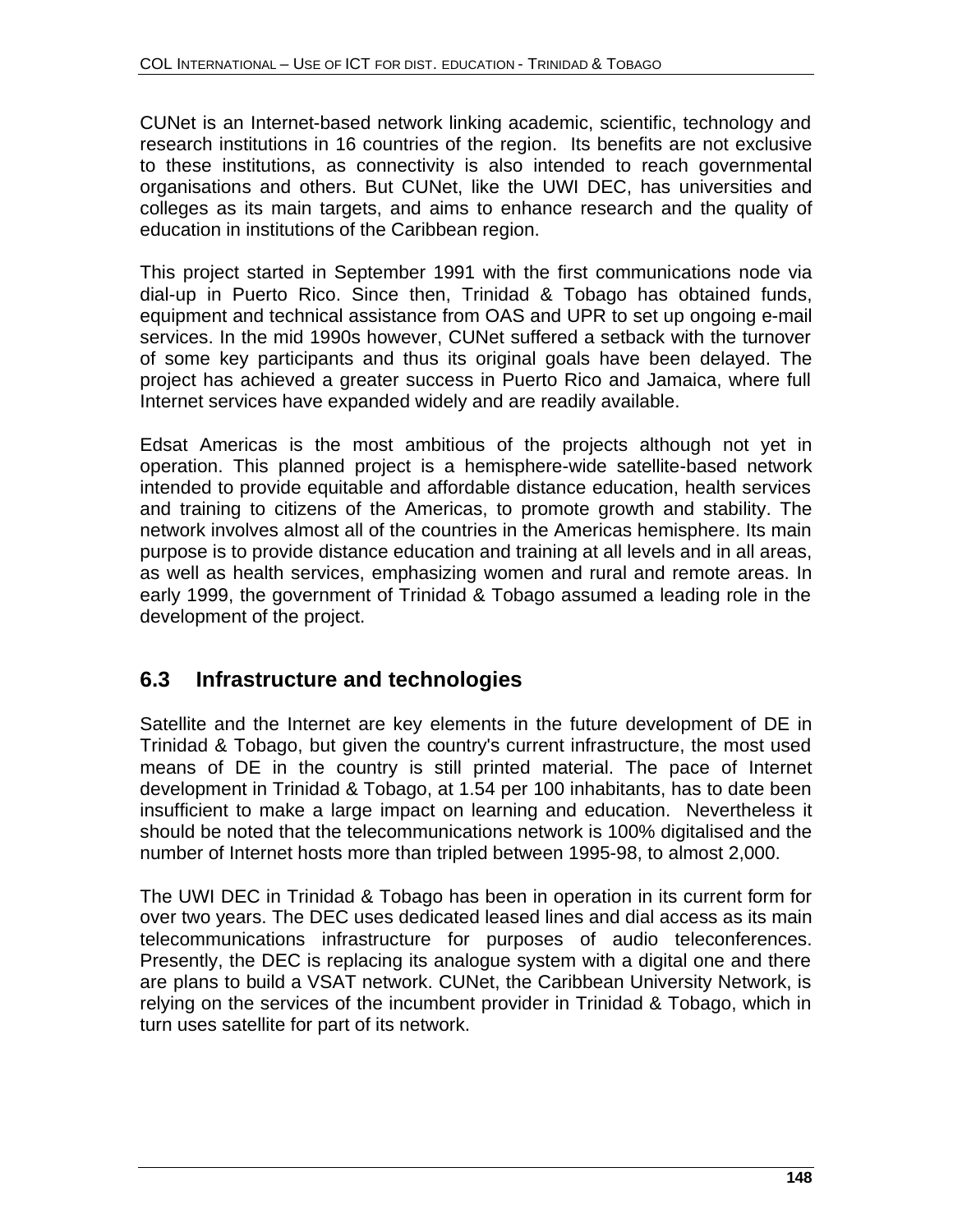|                                   | <b>UWIDEC</b> | <b>CUNet</b> | Edsat*       |
|-----------------------------------|---------------|--------------|--------------|
| <b>End-user equipment</b>         |               |              |              |
| PC                                | $\mathsf{v}$  | $\mathsf{V}$ | $\mathsf{V}$ |
| <b>LAN</b>                        | $\mathsf{V}$  | $\mathsf{V}$ | v            |
| Telephone                         | $\mathsf{V}$  | v            | $\mathsf{V}$ |
| Internet connection               | $\mathsf{V}$  | v            | $\mathsf{V}$ |
| E-mail                            | $\mathsf{V}$  | $\mathsf{V}$ | v            |
| Touch screen info- kiosk          |               |              |              |
| <b>Transmission</b><br>technology |               |              |              |
| Satellite broadcasting            | $\mathsf{V}$  |              | v            |
| <b>Wireless</b>                   | $\mathsf{V}$  |              | $\mathsf{V}$ |
| <b>Fixed networks</b>             | v             | $\mathsf{v}$ |              |
| <b>Content platform</b>           |               |              |              |
| Web-page hosting                  | $\mathsf{v}$  | v            |              |
| CD-Roms                           | $\mathsf{V}$  |              |              |
| <b>Electronic DB</b>              | $\mathsf{v}$  | v            |              |

The following chart describes the use of technology in the projects studied:

Neither the UWI nor CUNet has yet been able to extend their reach to rural and remote locations, in part due to a lack of infrastructure in the country. The UWI delivers education mainly by printed study material, distributed by postal services. The UWI maintains that the student base is still not large enough to support on-going use of satellite for the delivery of ongoing courses. CUNet services in Trinidad & Tobago are mostly limited to e-mail.

Limitations in technology use in the DECs are partly due to a lack of infrastructure and the resulting low ICT penetration in the country as a whole. A teledensity of 20.6% puts Trinidad & Tobago among the lowest of the Caribbean Commonwealth countries, just above Jamaica, St. Vincent & the Grenadines, but lower than Grenada, Dominica and St. Lucia, which have lower per-capita income. Furthermore, Trinidad & Tobago has the second lowest density of Internet users, at 1.54%, in the Caribbean Commonwealth countries and is more than 1% below four countries which are lower income.

The current development of Edsat Americas illustrates the importance that satellite has in the future delivery of DE in the region. Yet satellite technology requires large investments and a large student base in order to be feasible, thus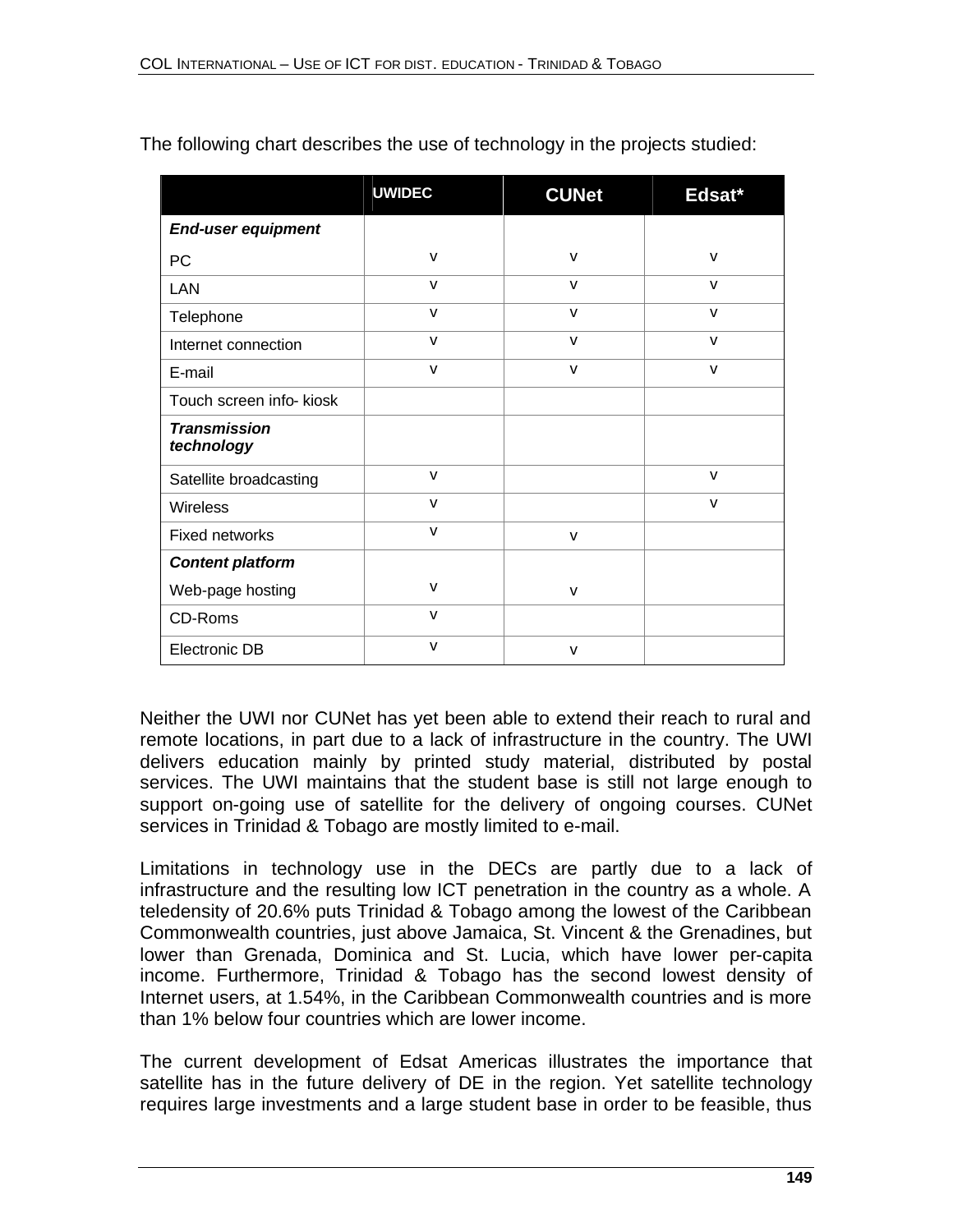it can be expected that Trinidad & Tobago will require partnerships to build and set up a wide area network.

# **6.4 Policy**

In Trinidad & Tobago, the investment/revenue ratio of 0.16 is high relative to the Caribbean but below average for Commonwealth countries. An improvement (reform) in telecom policies could contribute to the development of a better investment environment.

### **6.4.1 Telecommunications & IT**

#### *Fixed basic services including international - not liberalised*

Telecommunications Services of Trinidad & Tobago Ltd. (TSTT) has a monopoly on all telecommunications services in Trinidad & Tobago, including cellular service. TSTT is 51% state-owned and 49% owned by UK's Cable and Wireless (C&W), which has also controlled services in eight English-speaking Caribbean countries for many years. In October 1999, the government expressed interest in transferring its 51% stake in TSTT to a new holding company, which would eventually be sold to institutional and individual investors. C&W on the other hand, could either increase or divest its interests in the company.

By March 1999, the government of Trinidad & Tobago was in the process of amending the country's Telecommunications Act to end TSTT's monopoly and liberalise telephone operations in Trinidad & Tobago.

With regards to cellular services, the Government announced in September 1998 that it would open its market to competition. The government offered two licences, for which it received two bids.

There have also been changes in the structure of the governmental bodies ruling the telecommunications scene. On October 1999, the responsibilities of the leadership of the Ministry of Information, Communications, Training and Distance Learning were split between its current minister and Trinidad & Tobago's Prime Minister. The government also proposed to replace the regulatory body, the Public Utilities Commission (PUC), with the Regulatory Industries Commission (RIC). Policy formulation for the new regulatory body would rest with the Public Utilities Ministry. The establishment of a telecommunications authority has also been suggested.

#### *Internet Service Providers (ISPs) - not fully liberalised*

The ISP market does not seem to have reached a competitive status. Only two ISPs were identified in the Internet arena and one player, the Open Telecom Limited, a Trinidad & Tobago-based subsidiary of Computers & Controls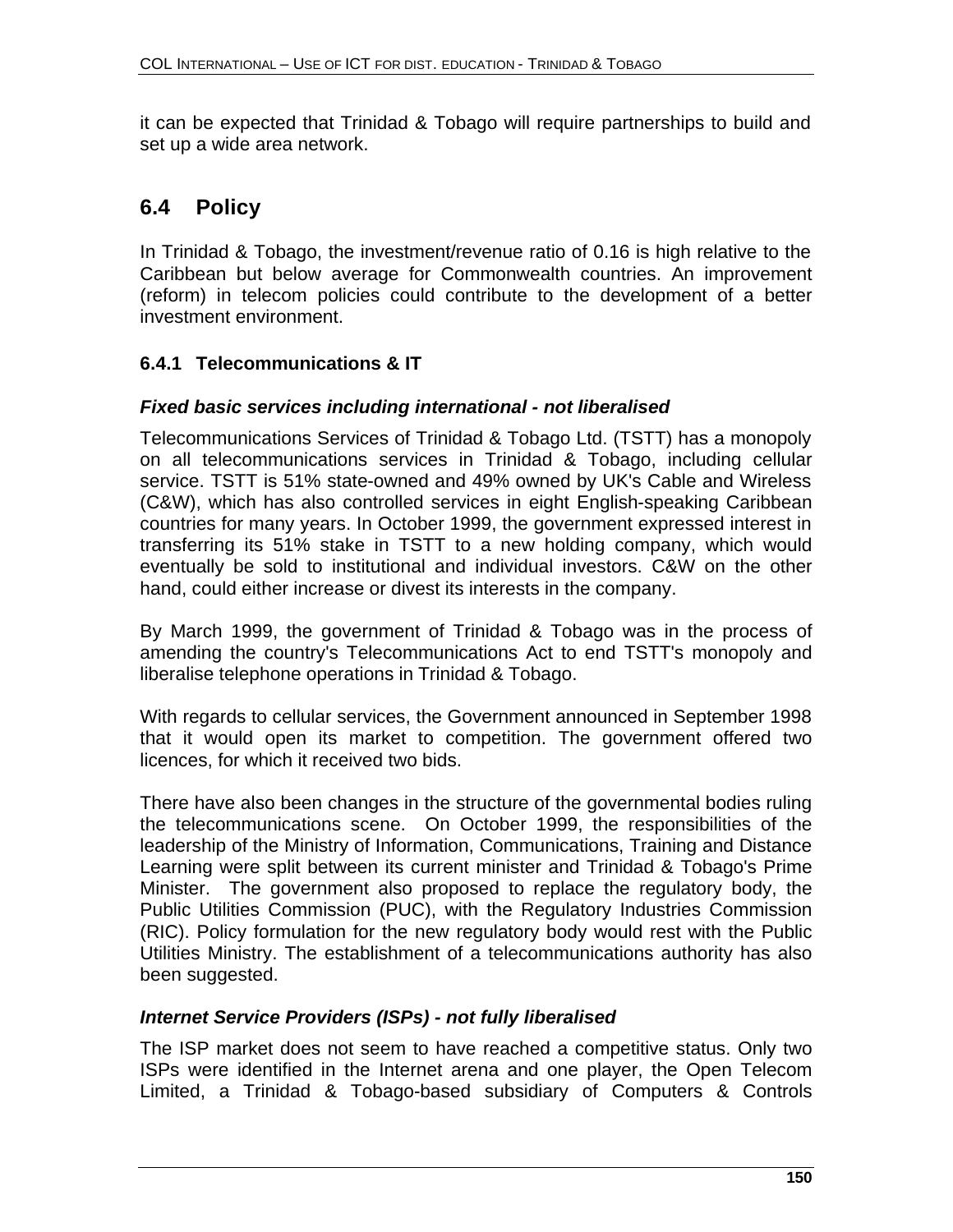Holdings Limited, seems to have some degree of control of the market. The company also provides paging services and is one of the largest computer and wireless companies in the country.

#### *Plans, programme or policy for rural access / universal access.*

There is no evidence of a significant policy or regulations to support development of universal access.

#### *Information society initiatives*

No evidence of initiatives that specifically foster the use of ICT were identified, except that the government has agreed to spearhead the Edsat Americas project, in partnership with regional organisations (see Section 6.5).

#### **6.4.2 Media**

There are at least three private and two state-owned TV broadcasters. One of these state-owned networks, the Trinidad & Tobago Television (TTT), is a corporate enterprise in the hands of the state. The resources of the two stateowned broadcasters comprise the National Broadcasting Network (NBN). The government has recently appointed a new board for the NBN to have more influence over content, though this has generated some opposition. There are 11 radio stations, with at least one of these state-owned and part of NBN.

The Ministry of Education's Education Television Unit produces educational programmes. This unit produced educational programmes from the late 1970s and was absorbed by the Ministry in 1980.

#### **6.4.3 Education**

Overall, education in Trinidad & Tobago seems accessible and is one of the most important items in the national item (9.7% out of the total of US\$2 billion). As a result, Trinidad & Tobago has a healthy 2% illiteracy rate. Secondary education is supported by funds from the World Bank.

The education system in Trinidad & Tobago includes both government and private schools owned and managed by various religious bodies and providing free education at the primary and secondary levels. Currently, the government has prioritised programmes to train educators and to establish primary, secondary and adult education centres.

However, despite the wide support for primary education in general, there is still need to foster ICT training, secondary and tertiary education. The education system has been criticised for not advocating quantity rather than quality, and for neglect of ICT. For instance, computers were not among the government's priorities for the 1999-2000 fiscal year. Computer literacy, the Internet and similar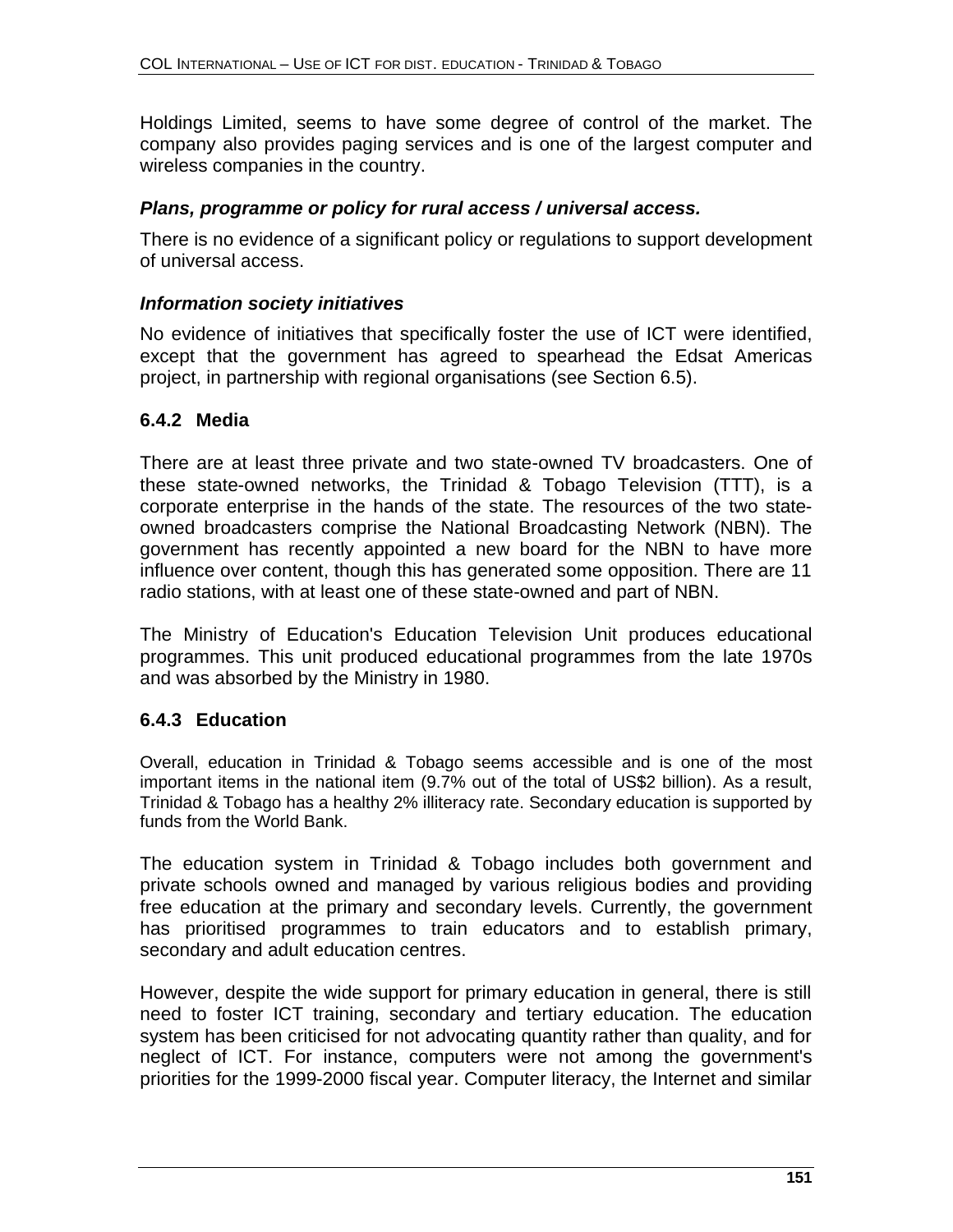technologies do not seem part of the national curricula and there is no evidence of plans to educate the educator on ICT.

The education system also faces a bottleneck at the tertiary level with enrolment at just 8% compared to 74% in secondary education. It is necessary to emphasise the importance of policies that encourage tertiary education in order to improve quality in the professional base of the country. DE with the use of ICT, could be a key element in the developing professionals more qualified to ultimately lead and promote telelearning methods.

The government does seem to envision the use of ICT in the long run since it is spearheading the Edsat Americas project, in partnership with the Organization of American States (OAS) and the National Education Telecommunications Organization Educational Satellite Institute (NETO/EDSAT).

In the short run, DE is expected to grow given the government's support. In December 1998, the government launched a DE programme and created a secretariat in charge of co-ordinating the different participants in the delivery of DE (such as the UWI) and managing DE projects in the country. However, most of DE will still be delivered in print material. Hence ICT is not expected to play an important role in the immediate future.

# **6.5 Sponsors: key motivations & strategies**

Regional organisations committed to the country's development, education and technology have been particularly active in the creation, funding and management of DE initiatives. These include:

• The University of the West Indies, which has promoted DE development throughout the Caribbean. Support from the UWI to its Distance Education Centres includes US\$276,600 for operations in Trinidad & Tobago during the 1998-99 term.

**The Organisation of American States (OAS) has contributed to DE projects through the Hemisphere Wide Inter-University Scientific and Technological Information Network (RedHUCyt) and NETO/Edsat. RedHUCyt specialises in science and technology assistance. NETO/Edsat is a voluntary group that advocates use of satellites to promote development in the Americas.** 

**The University of Puerto Rico (UPR), one of the most advanced universities in the Caribbean in terms of use of technologies and Internet, has been leading the development of CUNet throughout the Caribbean.**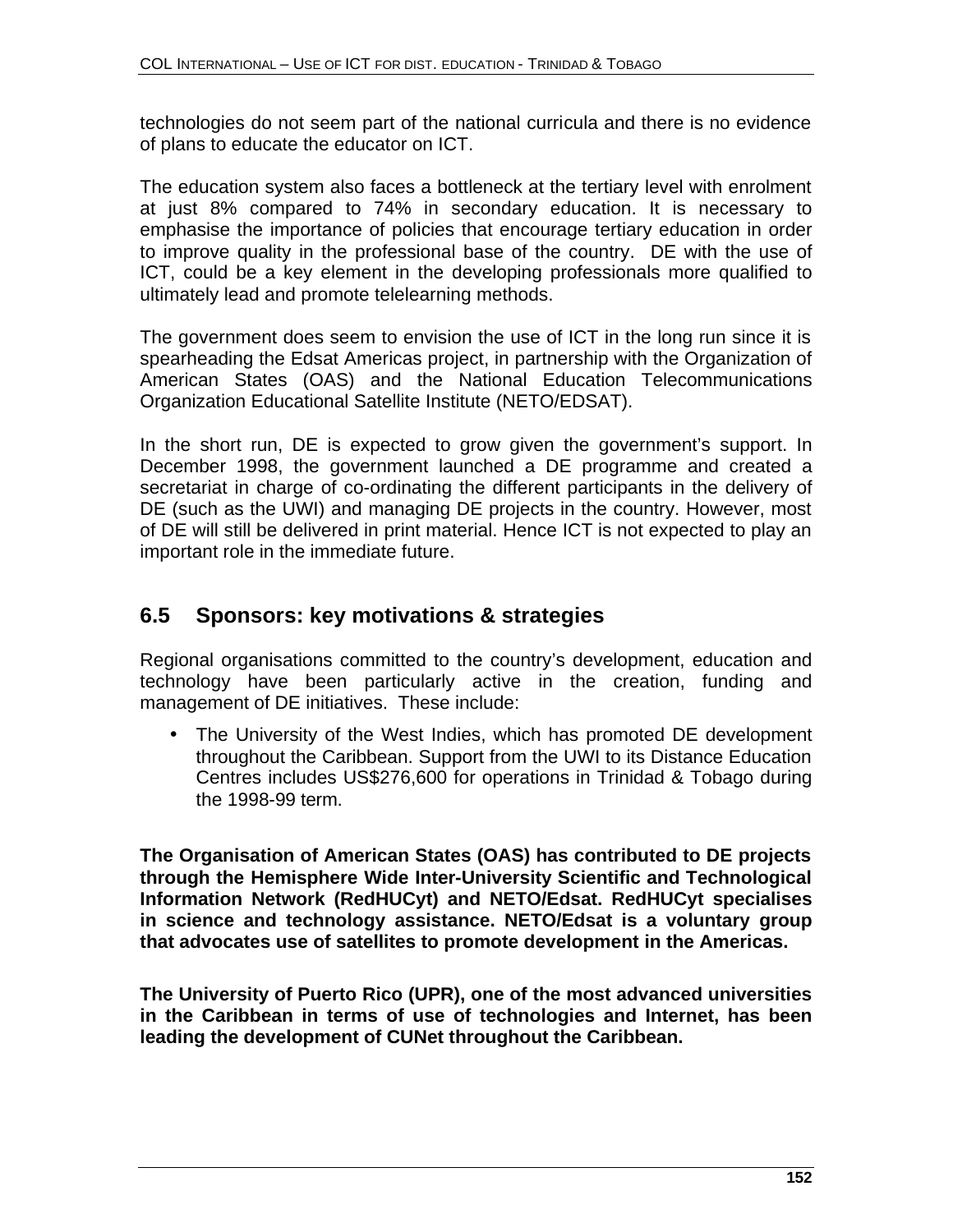**Other regional organisations contributing to the funding of regional DE include the Canadian International Development Agency (CIDA), which contributed in the funding of teleconferencing sites; the Caribbean Development Bank (CDB); the Inter American Development Bank (IADB); and the U.S. Agency for International Development (USAID).**

The following national organisations are the main contributors to development of DE in Trinidad & Tobago:

**The National Institute of Higher Education, Research, Science and Technology (NIHERST) is a research institute that is in charge of promoting research and development in technology. NIHERST has taken over the development of CUNet in Trinidad & Tobago and is currently in the process of acquiring equipment to connect 11 local institutions.**

**The Government is currently involved in the promotion of DE and is coordinating the activities of participants. The government has also assumed a leading role in the co-ordination and development of Edsat Americas.** 

Private institutions that have been involved, directly and indirectly, in DE development in the Caribbean are as follows:

**Nortel Networks provided technical assistance in development of University of Puerto Rico's Internet network and, indirectly, the development of CUNet.**

**Lockheed Martin, Hughes Communications, BellCore International, Intelsat, AT&T Skynet Satellite Services, Westinghouse Communications and Arel Communications and Software Ltd. of Israel, among others, have supported NETO/Edsat.** 

**The main motivation of the commercial sponsors clearly is to promote the use of specific satellite and Internet technologies. There appears to be an increasing level of private participation in Caribbean DE development, reflecting interest in the market worldwide. Edsat Americas represents a sufficiently large hemispheric network to attract the major companies. The participation of private companies also provides evidence for the eventual sustainability of the DE technology market, thus minimising the subsidies required in the long run.**

# **6.6 Country Evaluation**

The future for distance education holds some promise but timely development in the large regional projects will depend in part on the efficiency of co-ordination. CUNet, which began in 1991, has yet to provide full Internet services in Trinidad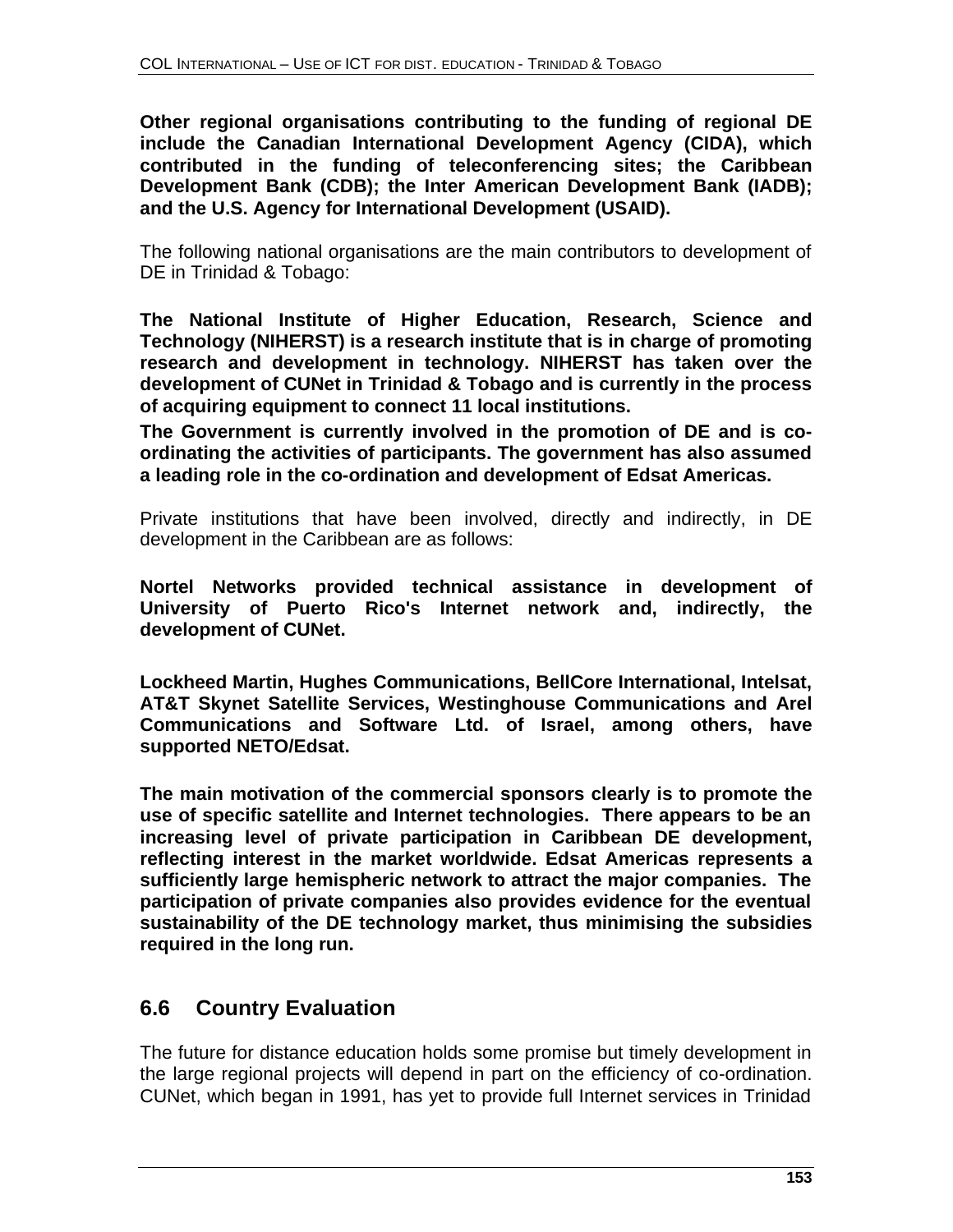& Tobago. Thus progress in the use of ICT has been rather slow. In part this is because the projects require a large amount of investment, which in turn demands participation of several organisations, whose activities need coordination by a national organisation.

The national government has finally involved itself in the creation of a secretariat to foster, co-ordinate and administer distance education. The UWI has also reached agreements with other institutions to extend the reach of its courses. Once the pieces come together, the number of users should justify the use of satellites, which already play a key role in other Caribbean countries such as Jamaica and Puerto Rico.

More participation by the national government, through the ministries of education (e.g., in training of educators) and telecommunication as well as Telecom Services of Trinidad & Tobago Ltd. (TSTT), is crucial to reduce delays in the development of projects resulting from member turnovers. However, more rapid liberalisation of markets would surely also contribute more energy and investment, as well as a universal access mechanism to promote rural network expansion.

It is also important to emphasise that DE, like other endeavours, requires the participation of education and telecommunication areas and thus, depends strongly on a good policy that encourages investment in technology. Telecommunication policies in the government of Trinidad & Tobago should foster a good investment climate by encouraging competition in all its areas.

# **6.7 Project Descriptions**

#### **6.7.1 University of West Indies Distance Education Centres (UWI DEC), Trinidad & Tobago**

#### **A) Short description of purpose**

The UWI DECs in Trinidad & Tobago are headquartered in St. Augustine and are responsible for providing teleconferencing and electronic library services to a number of institutions in the country, including the local UWI School of Continuing Studies (SCS), 13 centres in secondary schools, hospitals and other locations.

Trinidad & Tobago DEC belongs to the UWI DEC System, which provides distance education to 15 countries in the Caribbean, including Anguilla, Antigua & Barbuda, Bahamas, Barbados, Belize, British Virgin Islands, Cayman Islands, Dominica, Grenada, Jamaica, Montserrat, St. Kitts & Nevis, St. Lucia, and St. Vincent & the Grenadines.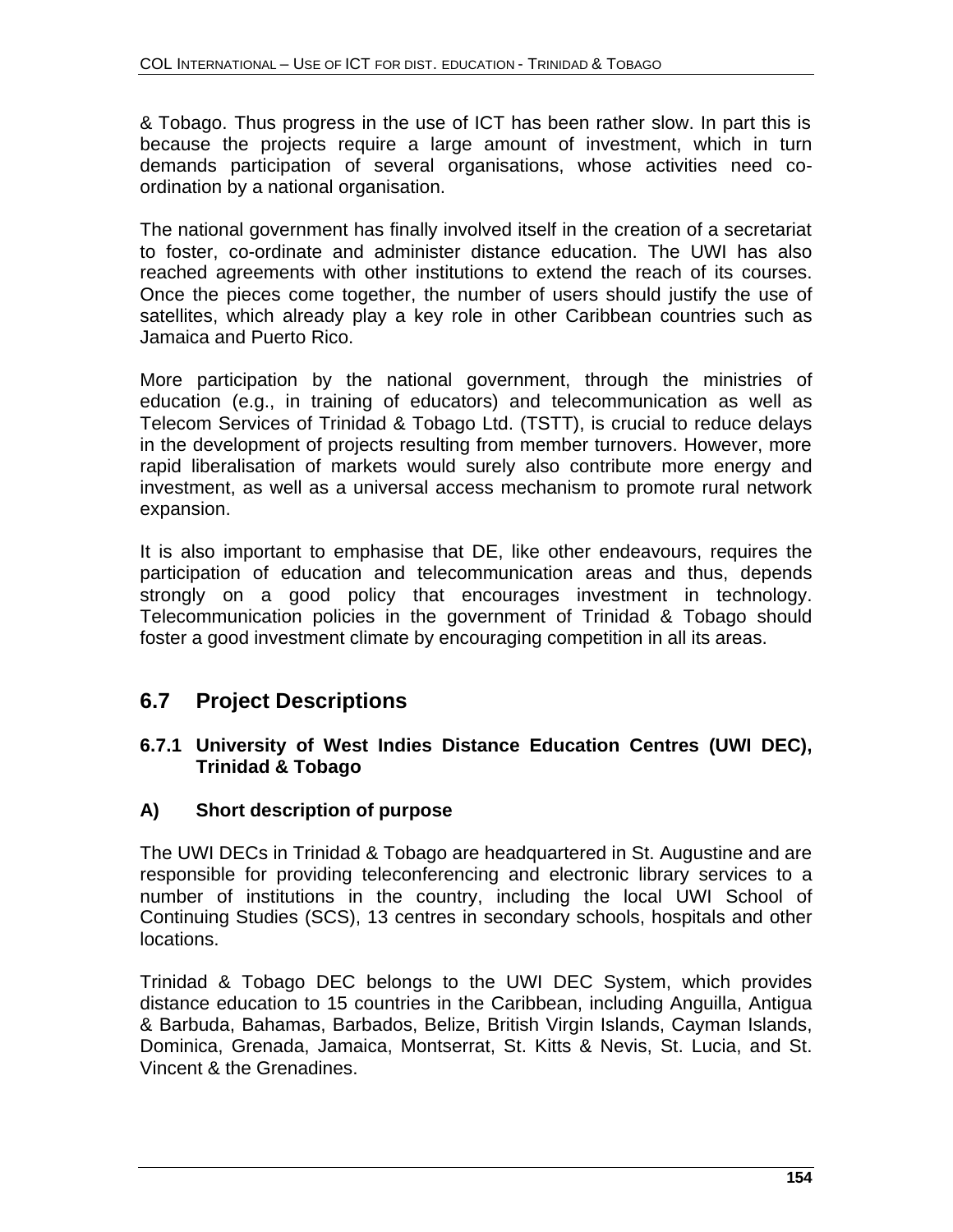The UWI DEC Caribbean headquarters are in Barbados (Cave Hill) with an additional branch in Jamaica (Mona). More than 25 DECs have audio-graphic teleconference facilities. Total enrolment at UWI was 18,000 students in 1997.

### **B) Initiator (lead agency)**

University of West Indies - Cave Hill Campus, Barbados.

### **C) Non-profit providers/ sponsors and area of sponsorship/ donation**

International:

**Canadian International Development Agency (CIDA) Caribbean Development Bank (CDB) Inter American Development Bank (IDB) USAID (U.S. Agency for International Development)**

### **D) Commercial providers/ sponsors and area of sponsorship/ donation**

No commercial participants were identified.

#### **E) General key motivation/ interest of sponsors & strategic view of developments in these areas**

The UWI seeks to expand the number of institutions located in countries where there is no UWI campus, especially through its Schools for Continuing Studies. This goal is congruent with UWI's Strategic Plan 'Outreach to the Non-Campus Countries 1998-2002'. The plan helps UWI and other sponsors improve education and continuing studies, health care and rural development to promote sustainable socio-economic growth in the regions.

#### **F) Other participants**

Some non-UWI institutions, such as the Institute of International Relations, and the Caribbean Agricultural Research and Development Institute, have entered into affiliation agreements with the UWI and may benefit from its DECs.

Private tutors finance some of the students' tuition in non-campus countries.

### **G) Type of users**

The users are secondary and university students, adults wishing to continue their education regardless of whether there is a UWI campus or not, and health institutions (e.g., hospitals associated with the University's Faculty of Medical Studies).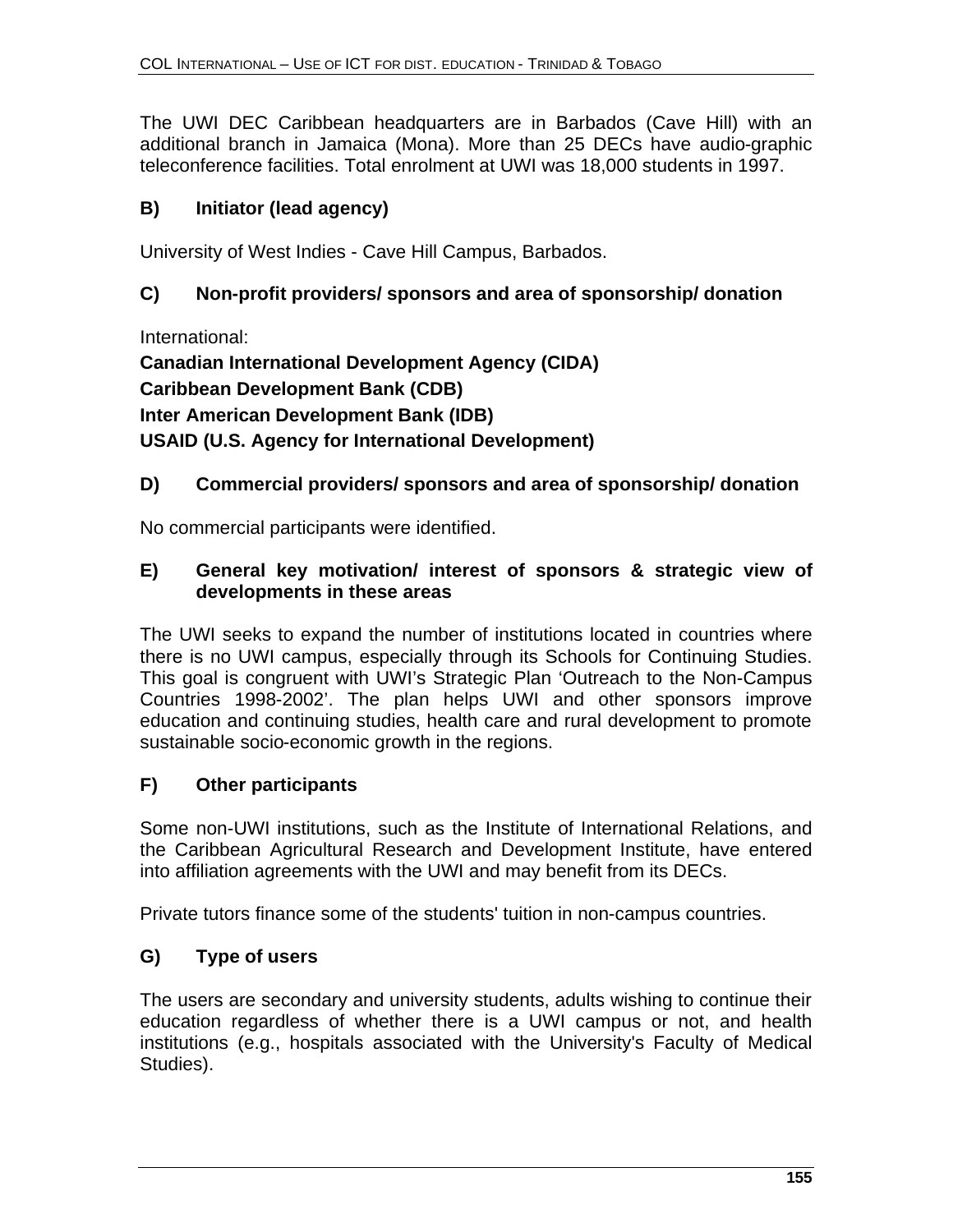#### **H) Function & environment of usage**

The purpose of the DEC is to expand the reach of a number of courses from the UWI, and other universities and secondary institutions affiliated with them. These courses include Agriculture and Fisheries, Business (Accounting, Business Administration), Applied Science, Technology, Education, Languages, Law, Medicine and Social Sciences, among others.

#### **I) Technology used**

Printed material is by far the means most utilised for delivery of DE, in part due to lack of infrastructure available to reach remote areas. However, some technological innovations are taking place for a few activities. Teleconferencing, e-mail and electronic file transfer, video and audio-tapes complement print material and face-to-face lectures. Currently, the UWI uses dedicated leased lines and telephone dial access as its main telecommunications facilities.

At present, the UWI is digitalising its system. UWI is also integrating into its system the use of satellite (VSAT), ISDN links, routers, multi-plexers, switches and bridges capable of carrying voice and data traffic. There are plans to make Internet versions of some physics courses and its upgrade to videoconferencing. The university is upgrading its technological infrastructure, computers, and connectivity as part of a shared effort throughout the eastern Caribbean.

#### **J) Evaluation of project**

The upgrade of UWI DEC facilities is experiencing teething troubles and thus UWI DEC has yet to provide fully integrate technological innovations to most of its users.

#### **K) Timeframe / Plans**

1983-84: The UWI Distance Teaching Experiment (UWIDITE) started to provide a telephone-based system that combined print and teleconferencing to deliver lectures.

1993: UWIDITE evolved into DEC. UWI became a dual mode (DE and face-toface lectures) university. DE thus became an ongoing function of the university.

1998-2002: Currently focused on upgrading technology in two phases:

- Phase I: Replacing analogue lines by digitalized 64K lines to link computer labs, installation of a tele-writer system. It also entails establishing a second teleconference room at many of the sites to increase the capacity.
- Phase II: Establishment of a 384 kbps compressed video capability using VSAT to achieve enough capability to transmit from any of the three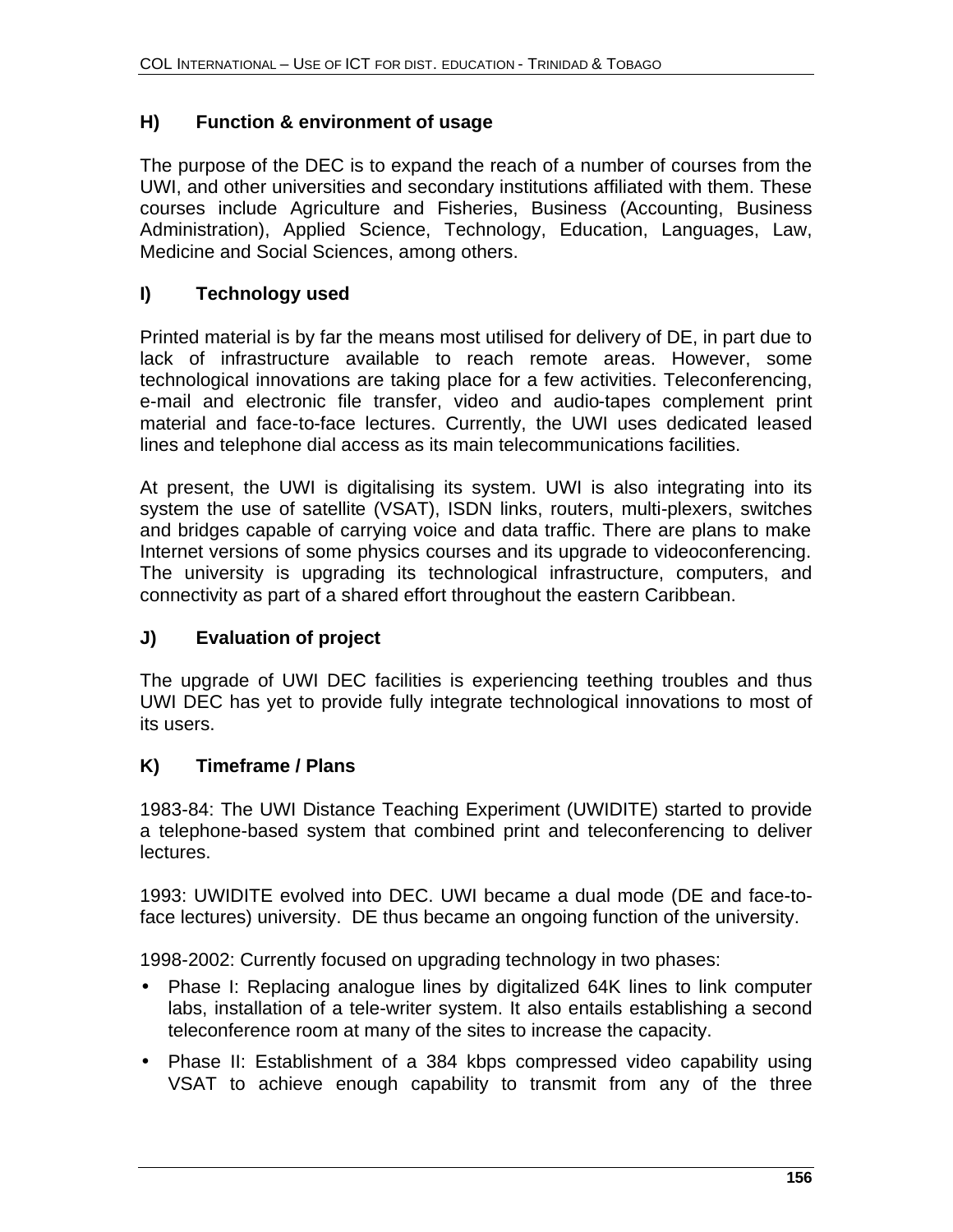campuses to all the countries. Return audio will be carried over the existing landline network.

#### **L) Key Material**

UWI's web-site: www.uwichill.edu.bb

DECs directory: http://www.uwichill.edu.bb/bnccde/dec.htm

Website of the university's Board for Non-Campus Countries and Distance Education: www.uwichill.edu.bb/bnccde

"Towards a Strategic Plan for Outreach to the Non-Campus Countries, 1998- 2002". Draft Document for the Board of Non-Campus Countries and Distance Education, May 1998. www.uwichill.edu.bb/bnccde/docs/spon.html

"Policies on Distance Education and Outreach Activity" in the Commonwealth of Learning report, "The Development of Virtual Education: A global Perspective", June 1999, pp 50-57. www.uwichill.edu.bb/bnccde/docs/depolicy.html

#### **M) Key Contacts**

Dr. Olabisi Kuboni, Campus Co-ordinator Distance Education Centre, St. Augustine Campus, University of the West Indies Tel: (868) 645 2995; Fax: (868) 645 2424, disted@tstt.net.tt

Prof. Badri N Koul, Director Distance Education Centre, Cave Hill Campus, University of West Indies P.O. Box 64, Bridgetown, Barbados Tel: (246) 417 4496/4497/4498 Fax (246) 421 6753 bkoul@uwichill.edu.bb

#### **N) Financing & budget**

US\$ 3.75 million for UWI DEC's over-all operations (1998-99); of those, US\$ 276,600 were allocated to the operations of the DEC in Trinidad & Tobago.

#### **O) Last Update**

December, 1999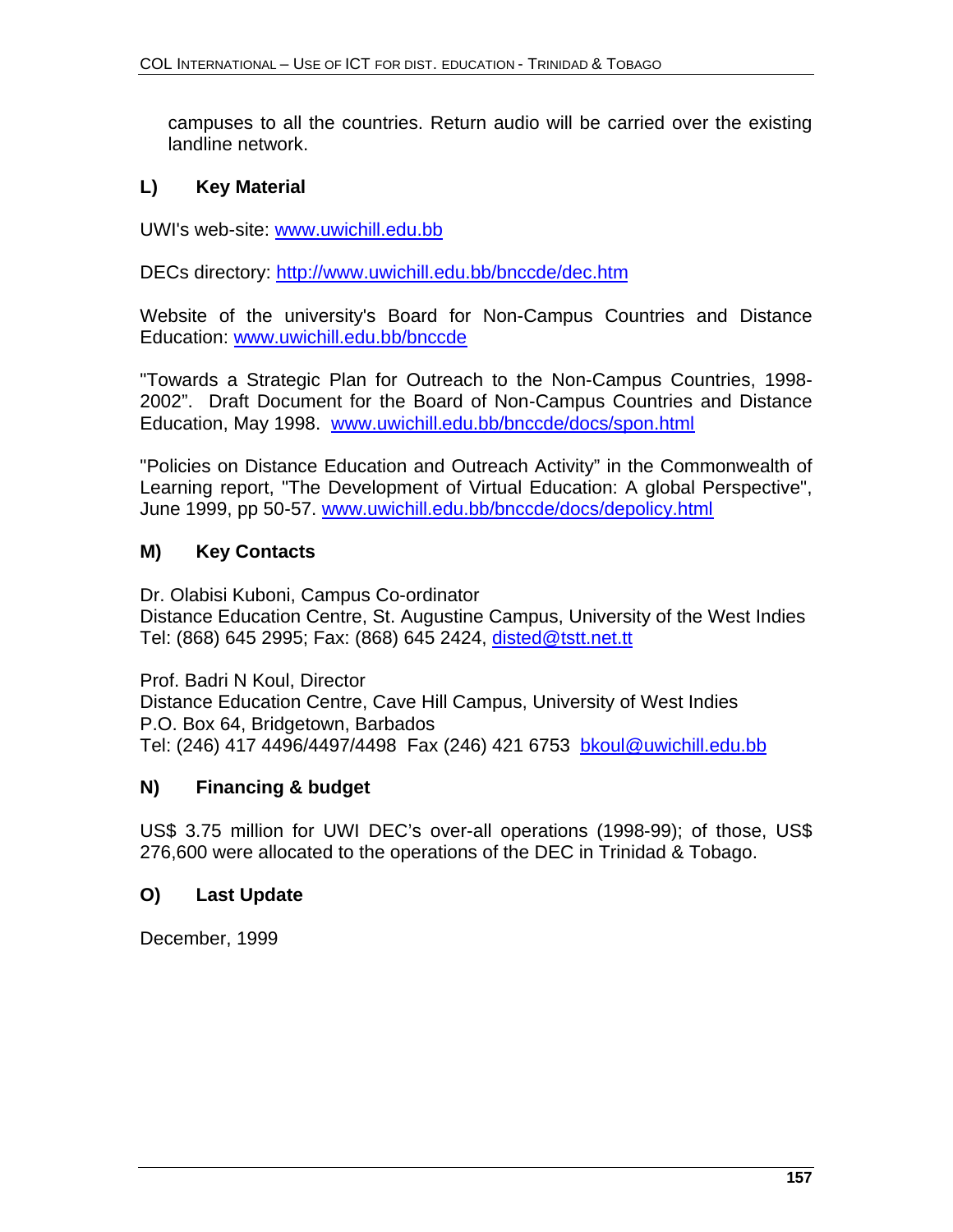#### **Caribbean University Network (CUNet), Trinidad & Tobago**

#### **A ) Short description of purpose**

CUNet is an Internet-based network that seeks to link academic, scientific, technological and research institutions in the Caribbean region in order to provide higher quality education in the region. The network intends to interconnect institutions from the following countries:

Puerto Rico, Antigua, Bahamas, Barbados, Belize, Dominica, Dominican Republic, Grenada, Guyana, Haiti, Jamaica, St. Kitts & Nevis, St. Lucia, St. Vincent & the Grenadines, Suriname and Trinidad & Tobago.

In Trinidad & Tobago, the network has sought also to interconnect project participants, the Ministry of Education, and other institutions to the Internet.

#### **B ) Initiator (lead agencies)**

- University of Puerto Rico (UPR) (co-initiator, lead, technical support, funding).
- Organization of American States (OAS) through the Hemisphere Wide Inter-University Scientific and Technological Information Network (RedHUCyt) (coinitiator, technical assistance and funding).

#### **C ) Non-profit providers/ sponsors and area of sponsorship/ donation**

University of the West Indies (UWI) (Initial local project management).

In-country:

• National Institute of Higher Education (NIHERST) - Current local project management.

#### **D ) Commercial providers/ sponsors and area of sponsorship/ donation**

International: Nortel Networks (supplier of hubs and routers to UPR). In-country: No commercial supporters identified.

#### **E ) General key motivation/ interest of sponsors & strategic view of developments in these areas**

To improve the information flow of research material and increase the quality of research and education in the countries involved.

Commercially, to upgrade Internet technology in the region and boost the use of the Internet, not only in academia but also among other public and private users.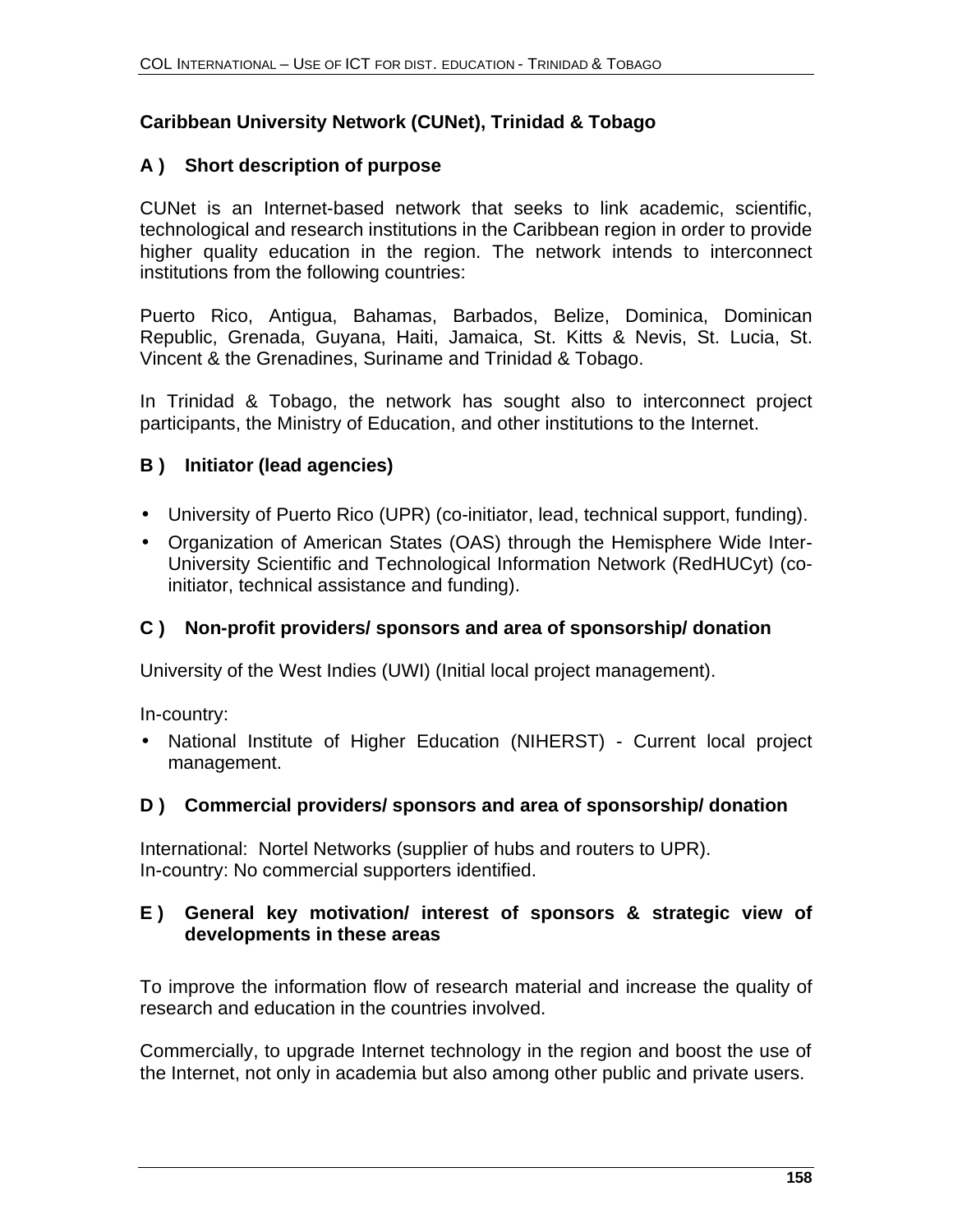### **F ) Other participants**

There are current negotiations to secure more involvement by the government of Trinidad & Tobago.

#### **G ) Type of users**

Students and faculty members in universities and colleges.

#### **H ) Function & environment of usage**

College and university research.

#### **I ) Technology used**

The Internet is the main technology. The system in Trinidad & Tobago includes the use of routers and servers to access the Internet through the national PTT, Telecom Services of Trinidad & Tobago Ltd. (TSTT). Currently, most of the ICT activity is limited to e-mail.

#### **J ) Evaluation of project**

CUNet has had mixed results. While the local project manager (NIHERST) has arranged enough funding for basic equipment, CUNet in Trinidad & Tobago has seen slow progress in the development of its Internet-based university network for academic purposes, in part due to the turnover of personnel / institutions involved in the project, which hindered its continuity. CUNet has been more successful in Jamaica and Puerto Rico, where substantial developments have taken place, including a satellite connection to the U.S.

#### **K ) Timeframe/ plans**

Phase I: Commenced in September 1991 with the first electronic node for communications via dial-up in Puerto Rico. During this phase, Trinidad & Tobago has obtained funds, equipment and technical assistance from OAS and UPR to set-up ongoing e-mail services.

Phase II: NIHERST take over project management from UWI in Trinidad & Tobago. Currently, NIHERST is in the process of acquiring equipment and seeks to connect 11 local institutions.

Intended future plans are for NIHERST to upgrade equipment to access full Internet services.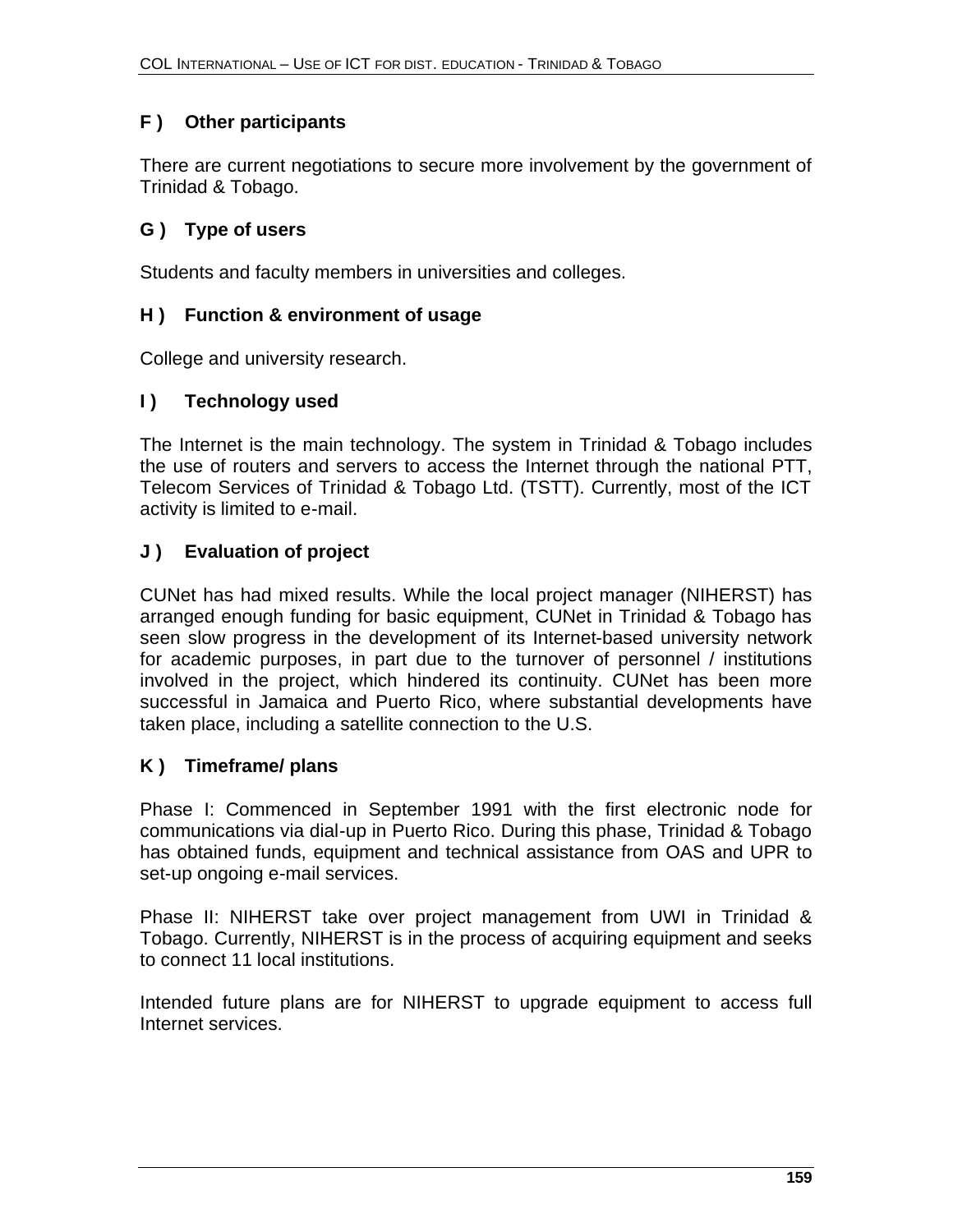### **L ) Key material**

Description of CUNet in RedHUCyT site: www.redhucyt.oas.org/webing/cunet.htm

Nortel's case study on the University of Puerto Rico Educational Network: www.nortelnetworks.com/products/02/studies/2727.html, www.nortelnetworks.com/solutions/education

### **M ) Key contacts**

Dr. Saul Hahn, Coordinator, Basic Sciences and Networking Office of Science and Technology, Organization of American States 1889 F Street NW, Washington, DC 20006 Phone: (202) 458-3340/53, Fax: (202) 458-3167 E-mail: shahn@umd5.umd.edu or Hahn\_Saul@oas.org

Jocelyn Lee Young, Acting Registrar National Institute of Higher Education, Research, Science and Technology (NIHERST), 20 Victoria Avenue. Port of Spain, Trinidad & Tobago Tel (868) 625-2110/4145, Fax (868) 625-4161/5201 E-mail: niherst@opus.co.tt

#### **N ) Financing & budget**

The annual budget from OAS-RedHUCyT for the development of CUNet in Trinidad & Tobago amounts to about US\$45,000. The budget was originally higher during UWI management, but has been reduced since its hand-over to NIHERST.

#### **O ) Last update**

December, 1999

#### **Satellite-based Education and Health-Care Network for the Americas, Trinidad & Tobago**

#### **A) Short description of purpose**

This planned project is a hemisphere-wide satellite-based network intended to provide equitable and affordable distance education, health services and training to citizens of the Americas to promote growth and stability. The network involves almost all of the countries in the American continent.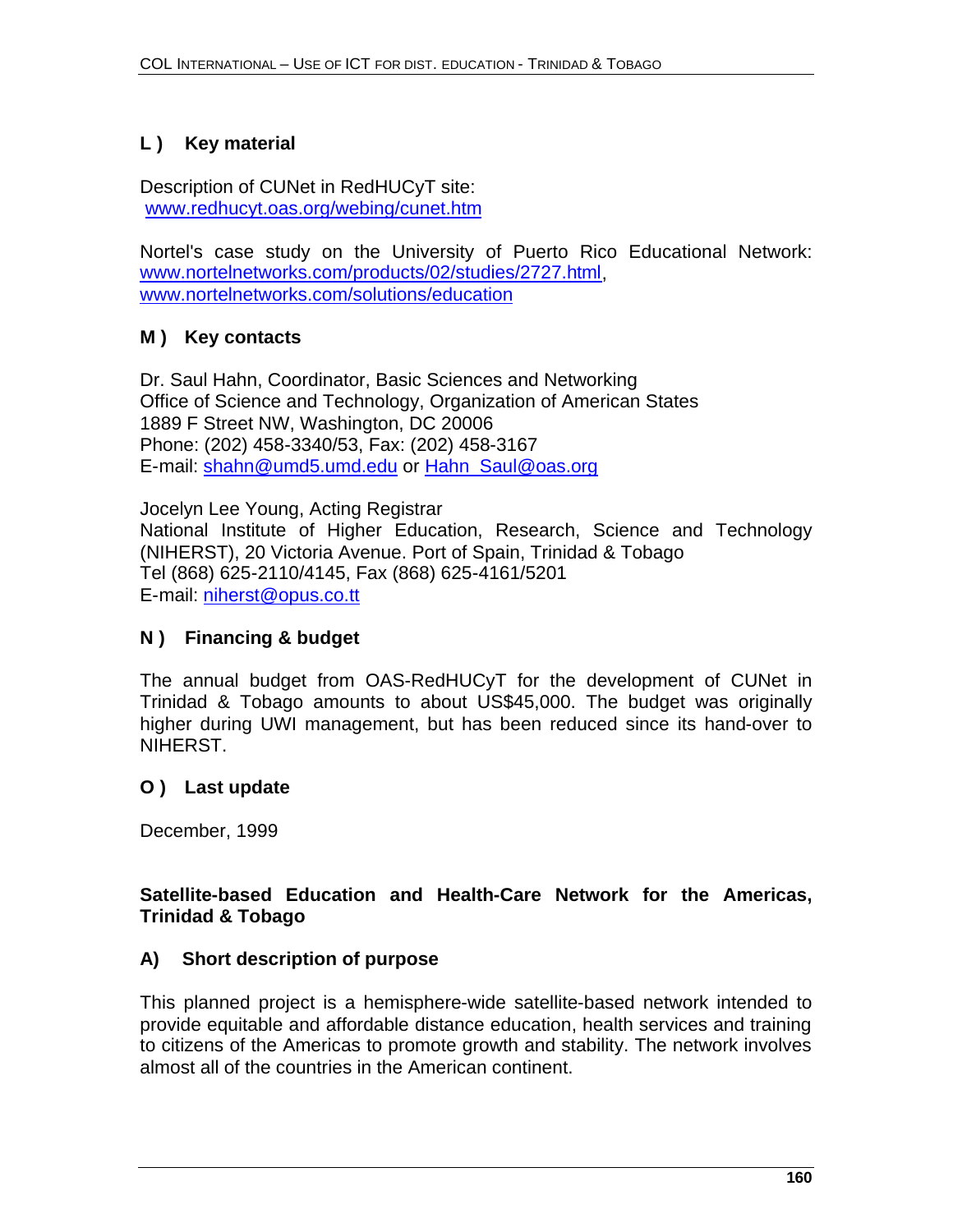### **B) Initiator (lead agencies)**

- National Education Telecommunications Organization /Education Satellite (NETO/Edsat) is a Washington-based private volunteer group (Initiator, comanagement, funding)
- Government of Trinidad & Tobago Department of Information, Communications, Training & Distance Learning (Lead)

### **C) Non-profit providers/ sponsors and area of sponsorship/ donation**

International:

The Organization of American States (OAS) – Funding.

In-country: Other universities (Not-specified).

#### **D) Commercial providers/ sponsors and area of sponsorship/ donation**

International:

**Lockheed Martin (equipment, technical assistance).**

**Supporters of NETO/Edsat: Contributions and grants from Hughes Communications, BellCore International, Intelsat, AT&T Skynet Satellite Services, Westinghouse Communications and Arel Communications and Software Ltd. of Israel, among others (funding through NETO/Edsat).**

**In-country:** 

**Unidentified private institutions**

- **E) General key motivation/ interest of sponsors & strategic view of developments in these areas**
- To take full advantage of satellite technology to provide wide-coverage education and health services to the Americas and achieve socio-economic development.
- To foster the use of satellite equipment in the Americas.

#### **F) Other participants**

The Inter-American Development Bank and other Multi-lateral institutions have been approached for support. NETO/Edsat members include schools, colleges, government agencies, industry and public officials from the US and other countries.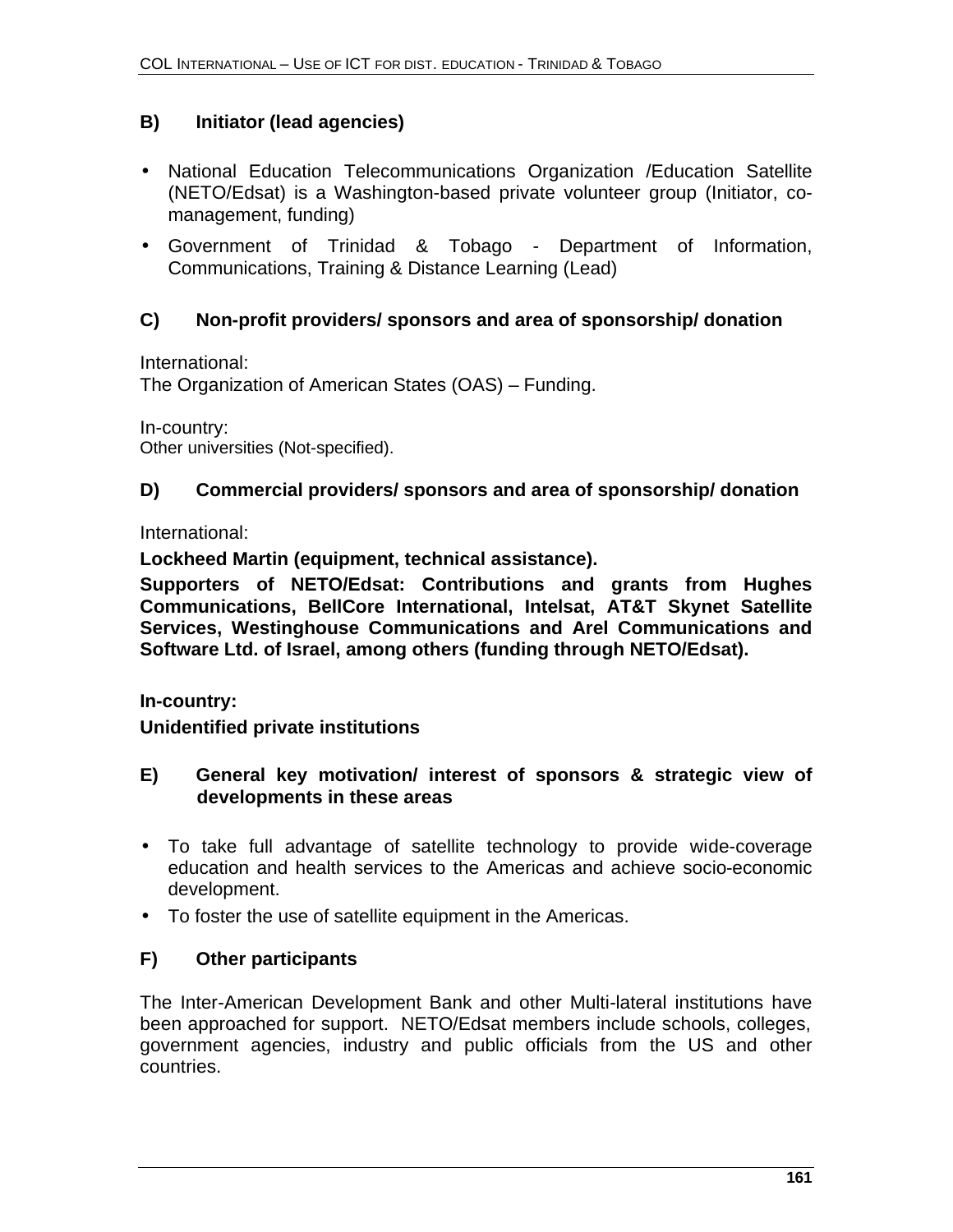## **G) Type of users**

Users are students of all levels and workers, regardless of wealth. Special attention is given to women and hard-to-reach populations.

### **H) Function & environment of usage**

Education levels ranging from basic to post-graduate, continuing studies and training for blue-collar workers; research and health.

### **I) Technology used**

Includes multimedia, broadcasting/video (including cable and one-way video), two-way audio, Internet, Point-to-multipoint connections, and telephone. Most of the information is delivered via satellite. Main hub sites are located in the USA, Chile and Brazil.

### **J) Evaluation of project**

The project has not begun. Evaluation may be done by observing the funding already raised; problems, obstacles etc.

### **K) Enabling policy**

Mandate from 'The Declaration of Santiago' and the related Plan of Action signed during the II Summit of the Americas, Santiago, Chile, April 18-19, 1998. The summit's main focus was education. The documents, although not legally binding, are strong political commitments by the democratic governments of the Americas.

#### **L) Timeframe/ plans**

- 1996-98 Phase I: Project conceptualisation and planning by NETO/Edsat. The project finally became mandated in April, 1998.
- April 1999 Phase II: The OAS, Government of Trinidad & Tobago, and Lockheed Martin, among others, agree to collaborate. They set the groundwork for the project at its inauguration. The project members are establishing a structure, including members of all the Americas.
- 3-5 years after start: The system intends to deliver teaching and educational resources and connect 2,000 cities, towns and villages with 20,000 integrated multi-technology receiver sites. Initial sites in 11 countries include Trinidad & Tobago.
- 5-7 years after start: The system intends to serve about 50,000 schools, community and health centers throughout the hemisphere.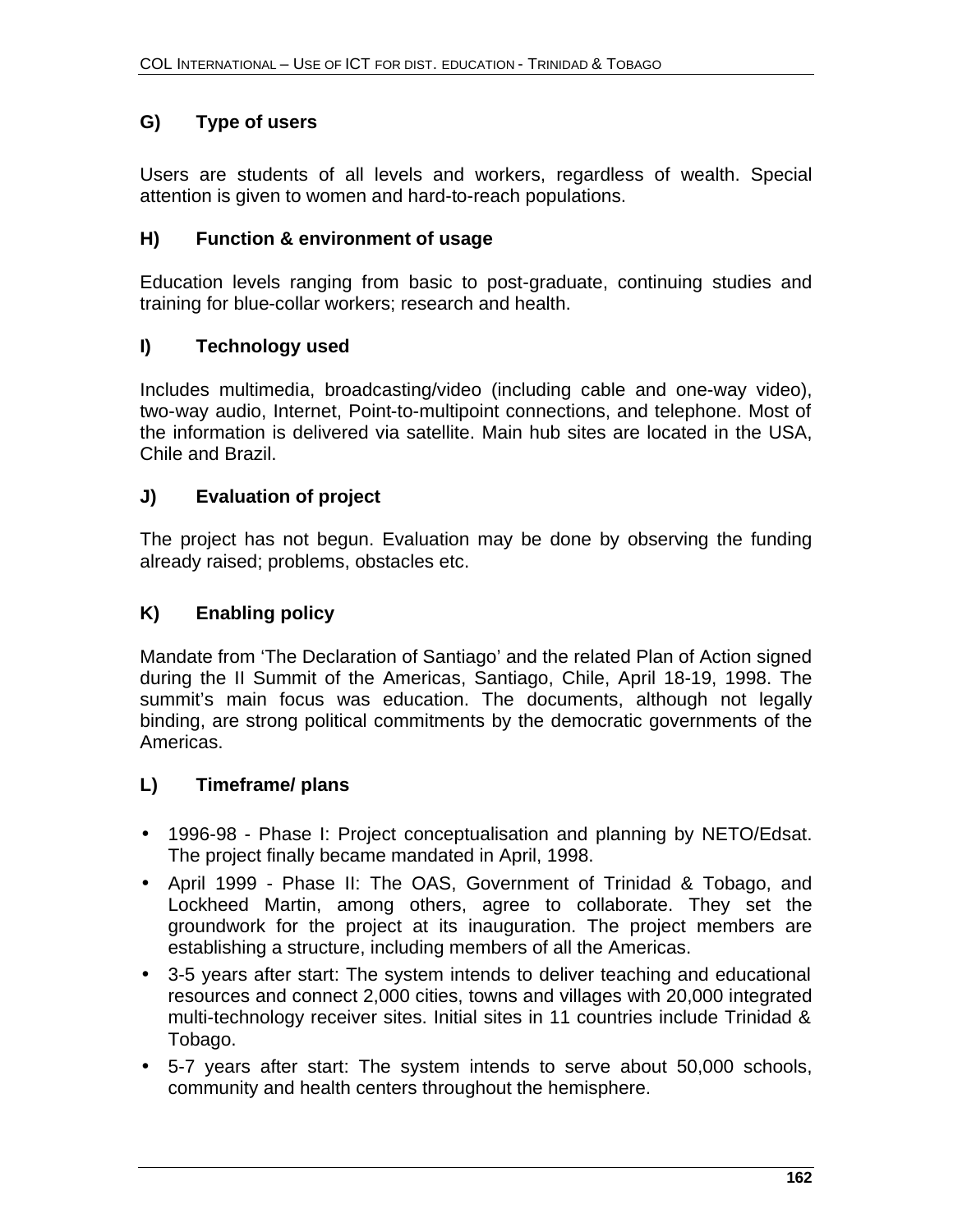#### **M) Key material**

Summit of the Americas, Santiago, Chile, April 18-19, 1998 http://www.asil.org/peay.htm

Satellite-based Education and Health-Care Network for the Americas project description, background and mission: http://www.ybiz.com/edsatamericas

'Trinidad & Tobago: Plans for Satellite-based Education Project' in Reuters, March 29, 1999.

#### **N) Key contacts**

Shelly Weinstein, President and Chief Executive Officer National Education Telecommunications Organization/Education Satellite (NETO/Edsat), 1899 L Street, NW, Suite 600, Washington, DC 20036 USA Phone: 202-293-4211, 458 6412/3794 Fax: 202-293-4210, 458-3538 Email: neto-edsat@mindspring.com, neto-edsat@oas.org Website: http://www.ybiz.com/edsatamericas, http://www.netoedsat.org

Roy Thomasson, Organization of American States RThomasson@oas.org

### **O) Financing & budget**

Total estimated costs for the project are US \$600 to \$800 million, which includes: satellites, uplinks and full broadcast quality production centres, operating costs, and classroom/ end user equipment. The infrastructure and operating costs, estimated at \$400 to \$500 million, is being set up with funding from the World Bank, the IADB (Inter-American Development Bank), countries involved, the private sector and institutions.

Costs for classroom/ end user equipment and operation, estimated at \$200 to \$250 million, would be funded by the World Bank, the IADB, the country, and the institution.

Costs per student over a five year period are estimated at \$12 to \$20, depending on the number of students. Per student costs should drop dramatically per year thereafter, following the initial outlays for hardware and software. Curriculum, programme and instructional content costs are borne by higher education institutions, schools, cultural and other participating institutions.

#### **P) Last update**

December, 1999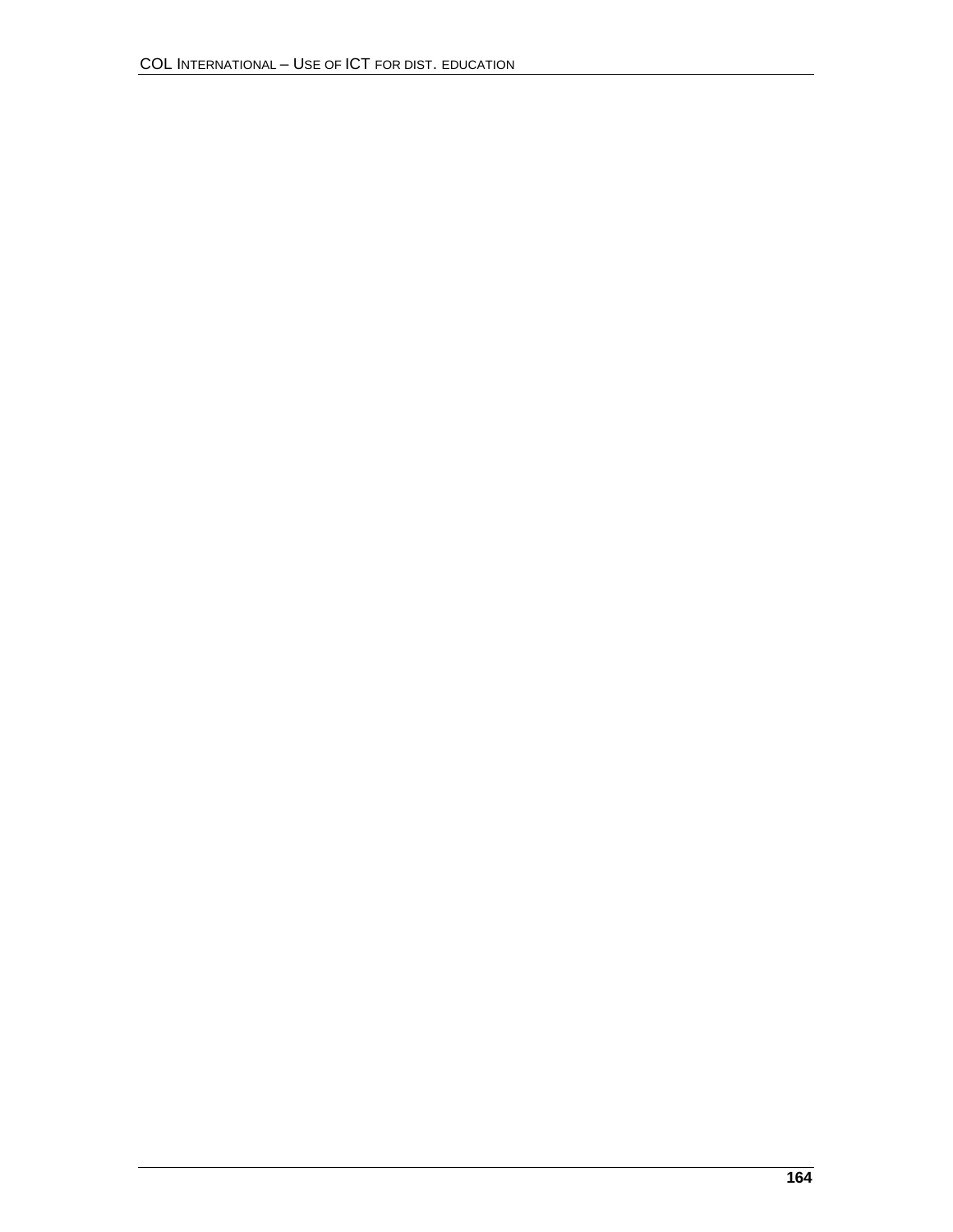# **7. CANADA**

# **Country Characteristics**



|                          | Government type Federation with Parliamentary Democracy |                              |         |
|--------------------------|---------------------------------------------------------|------------------------------|---------|
| Territory                |                                                         | 9.22 Million Km <sup>2</sup> |         |
| Population (1997)        |                                                         | 30.3 Millions                |         |
|                          | Annual population growth (expected 1997-2015)           |                              | $0.5\%$ |
| Urban population         |                                                         | 23.3 Million (77%)           |         |
| Population density       |                                                         | 3.3 People/Km <sup>2</sup>   |         |
| Major villages and towns |                                                         |                              | N/A     |
| Average village size     |                                                         |                              | N/A     |

- *Administrative divisions:* 10 provinces and 3 territories\*; Alberta, British Columbia, Manitoba, New Brunswick, Newfoundland, Northwest Territories\*, Nova Scotia, Nunavut\*, Ontario, Prince Edward Island, Quebec, Saskatchewan and Yukon Territory\*.
- *Culture:* Heterogeneous, with 5 main ethnic groups (British Isles origin 40%, French origin 27%, other European 20%, Asian 11.5%, and Amerindian 1.5%, among others. Two official languages: English and French
- *Topography:* 50% Forest, 15% Mountain, 15% Prairie, and 20% Tundra.
	- *Climate*: Mild/cool in the south; sub-arctic and arctic in the north.

## **Education**

#### **Adult Illiteracy rate 1%**



| Illiteracy rate, 1997                    | $1\%$ |
|------------------------------------------|-------|
| Public spending on education (GNP Share) | 7.0%  |
| <b>Universities</b>                      | N/A   |

• Gross enrolment ratio (% of relevant age group)<sup>1</sup>, 1996: Primary 102%, Secondary 105% and Tertiary 90% (including non full-time)

<sup>1</sup>Percentages may exceed 100% since enrolment includes repeaters and over-aged. Tertiary enrolment includes non-university diploma studies and programmes requiring secondary-education certificates.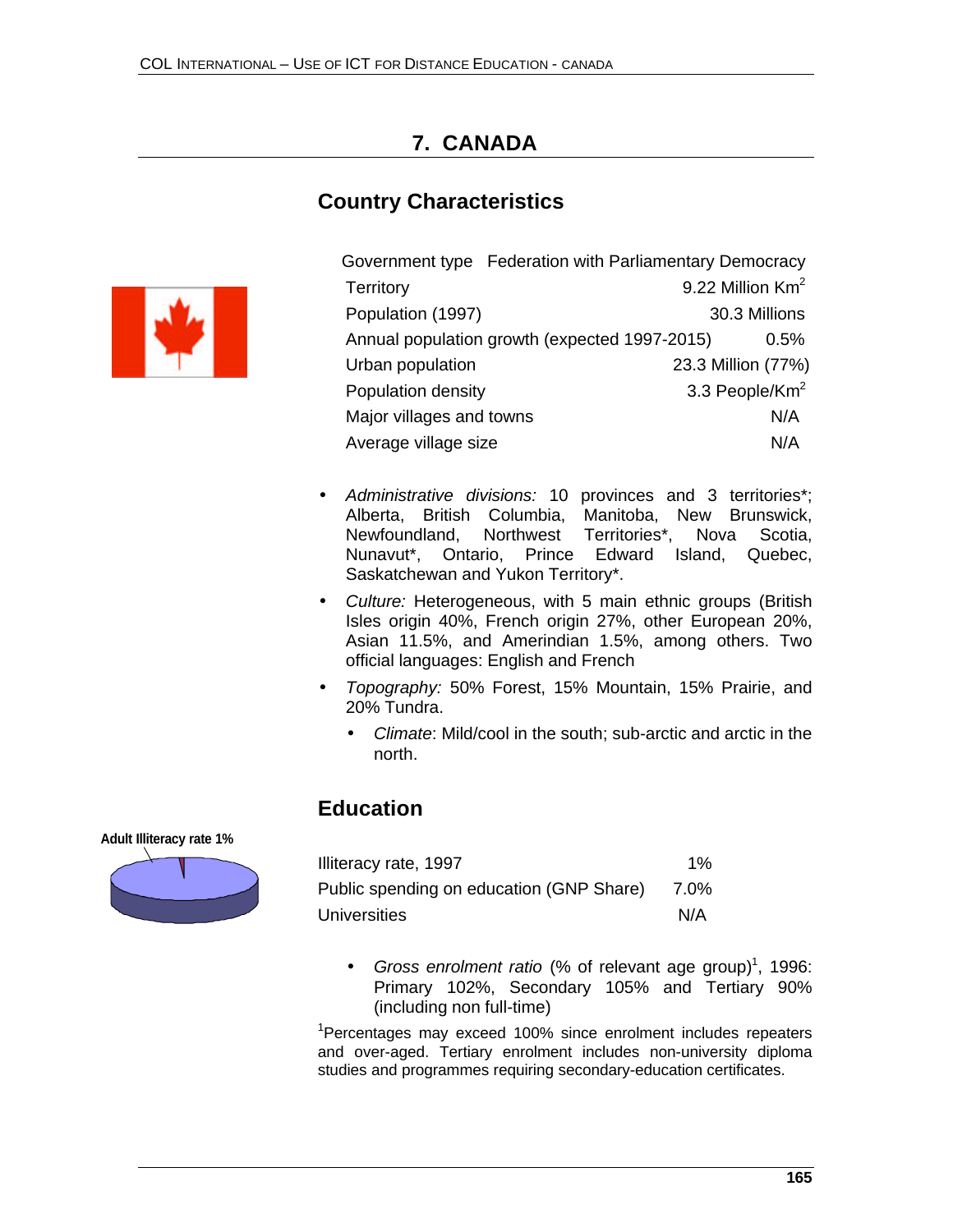

### **Economy**

| GNP, 1997         | <b>US\$ 583.9 Billion</b> |
|-------------------|---------------------------|
| GNP/Cap, 1997     | <b>US\$ 19,290</b>        |
| GNP/Cap PPP, 1997 | <b>US\$ 21,860</b>        |
| GDP Growth, 1998  | $2.2\%$                   |
|                   |                           |

| Output (share of $GDP2$ ), 1997                                    |            |
|--------------------------------------------------------------------|------------|
| Agriculture                                                        | 3%         |
| Manufacturing,                                                     | <b>22%</b> |
| Industry                                                           | 31%        |
| Services $3$                                                       | 66%        |
| <sup>2</sup> Sum of shares may surpass 100% due to output overlaps |            |
| <sup>3</sup> Services Output includes Public Services              |            |

- *Government Revenues: (Share of GDP), 1996:* 21%
- *Industries:* Processed and unprocessed minerals, wood and paper products, food products, transportation equipment, chemicals, fish products, petroleum and natural gas.
- *Agriculture products:* corn, wheat, beef, poultry and dairy products, among others.

## **Information and Communications Technology**

#### **Telephony**



| Main telephone lines                   |              |
|----------------------------------------|--------------|
| existing, 1998                         | 19.2 Million |
| expected. 2000                         | 20.3 Million |
| Compound average growth rate, 1995-98: | 2.6%         |
|                                        |              |
| Main Telephone lines per 100 inhab     |              |
| existing, 1998                         | 63.4         |
| expected, 2000                         | 67.6         |
| in urban areas, 1995                   | N/A          |
| in rural areas rural, 1995             | N/A          |
| Compound Average Growth Rate, 1995-98  | 1.6%         |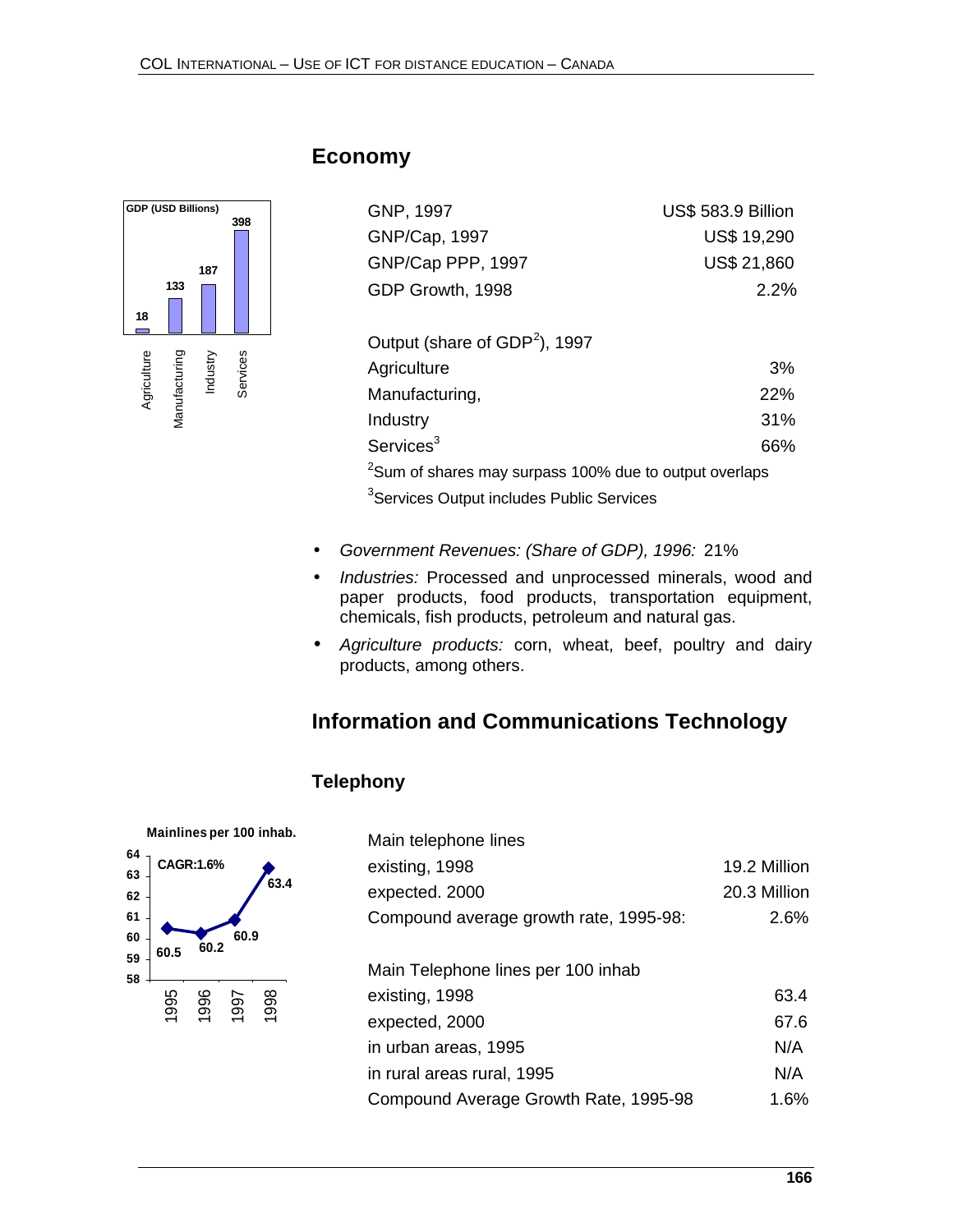#### **Quality and Investment**

| Digitalization, 1998                      | 99%               |
|-------------------------------------------|-------------------|
| Telecom investment, 1998                  | US\$ 4.0 Billion  |
| Telecom revenue, 1998                     | US\$ 16.9 Billion |
| Reinvestment ratio (Investment/Revenues): | 23%               |

#### **Internet and Media**



| PCs, 1998                                          | 10 million   |
|----------------------------------------------------|--------------|
| PCs per 100 inhab, 1998                            | 33.0         |
| PCs per 100 CAGR <sup>4</sup> , 1995-98            | 21%          |
| Internet users, 1998                               | 7.5 Million  |
| Internet users per 100 inhab, 1998                 | 24.8         |
| Internet users CAGR <sup>4</sup> , 1995-98         | 83%          |
| Internet hosts, 1998                               | 1.12 Million |
| Internet hosts per 100 inhab 1998                  | 3.694        |
| Internet hosts CAGR <sup>4</sup>                   | 44%          |
| ISPs, 1998                                         | 210          |
| TVs, 1998                                          | 21.5 Million |
| TVs per 100 inhab, 1998                            | 71.5         |
| TVs CAGR <sup>4</sup> , 1995-98                    | 4%           |
| TV Broadcast stations, 1997 (repeaters not incl.): | 80           |
| Radios, 1996                                       | 32.3 Million |
| Radios per 100 inhab, 1997                         | 106.6        |
| Radio Broadcast stations, 1997                     | 376          |
| ${}^{4}$ CAGR = Compound Average Growth Rate       |              |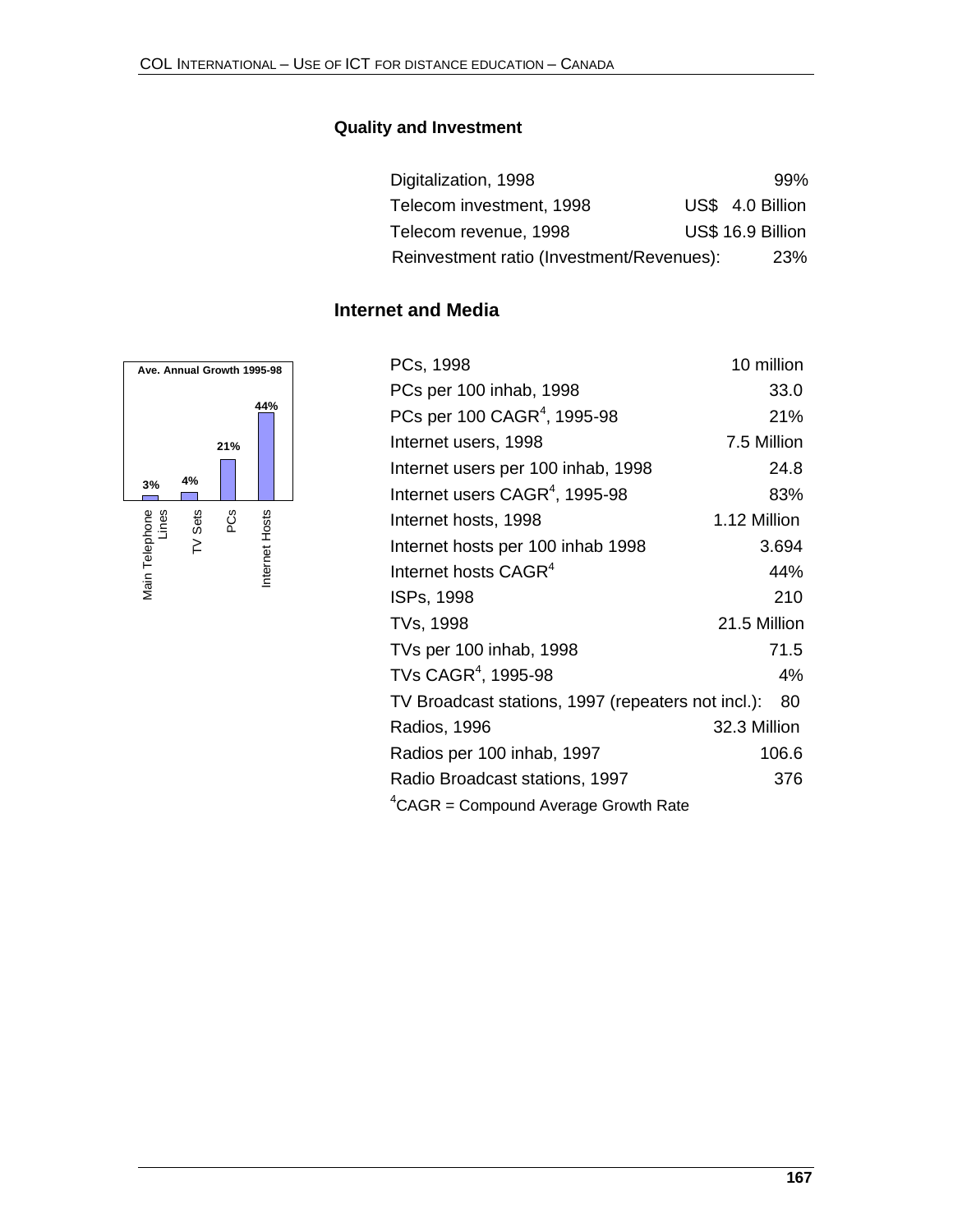# **7.1 Canada - General context**

With a 1997 per-capita GNP of US\$ 19,290, Canada is the fifth highest income country in the Commonwealth, after Singapore, Brunei Darussalam, the United Kingdom and Australia. It is by far the highest income country in the study group, with the next highest, Trinidad & Tobago, at US\$ 4,230.

The population is approximately 30 million. Geographically it is the second largest country in the world after Russia, and only Australia, Namibia and Botswana have lower population densities. The country is 77% urbanised, hence 7 million people live in rural or dispersed communities.

Canada's illiteracy rate, as expected, is low at 1%. Primary and secondary educational enrolment is about 100% of the respective age groups (higher when remedial students are included). Recorded tertiary enrolment, at 90%, is the highest in the Commonwealth but is inflated by the fact that all post-secondary education is accounted for, including people in part-time attendance and those taking short-term individual courses. This reflects the trend in Canada for many people to be taking courses that interest them or upgrading themselves continually, which is a very important factor in the demand ICT-based learning and distance education.

# **7.2 Environment & function of ICT-based distance education**

As a vast and recently settled country with a highly resourceful populace, Canada has a communications tradition and has recorded many 'firsts' in the design and deployment of telecommunications technology and networks, not least of which was Telesat, the world's first nationally owned and operated domestic satellite system. Canada's use of satellite technology to reach out to rural and remote communities with basic telephone as well as distance education services is therefore well established. Almost all of its major Universities have distance education departments, and British Columbia's Open Learning Agency is a world leader in the field of open learning.

Telecommunications, computing and software development are also large industries, with some of the world's leading firms such as Nortel being Canadian based or headquartered. With the nation's geographic size, its leading role in the telecommunications industry and its status as an advanced economy, it is not surprising that Canada is also in the forefront of the use of ICTs for learning and distance education. It also follows that many Canadian companies consider educational technology to represent a large market opportunity.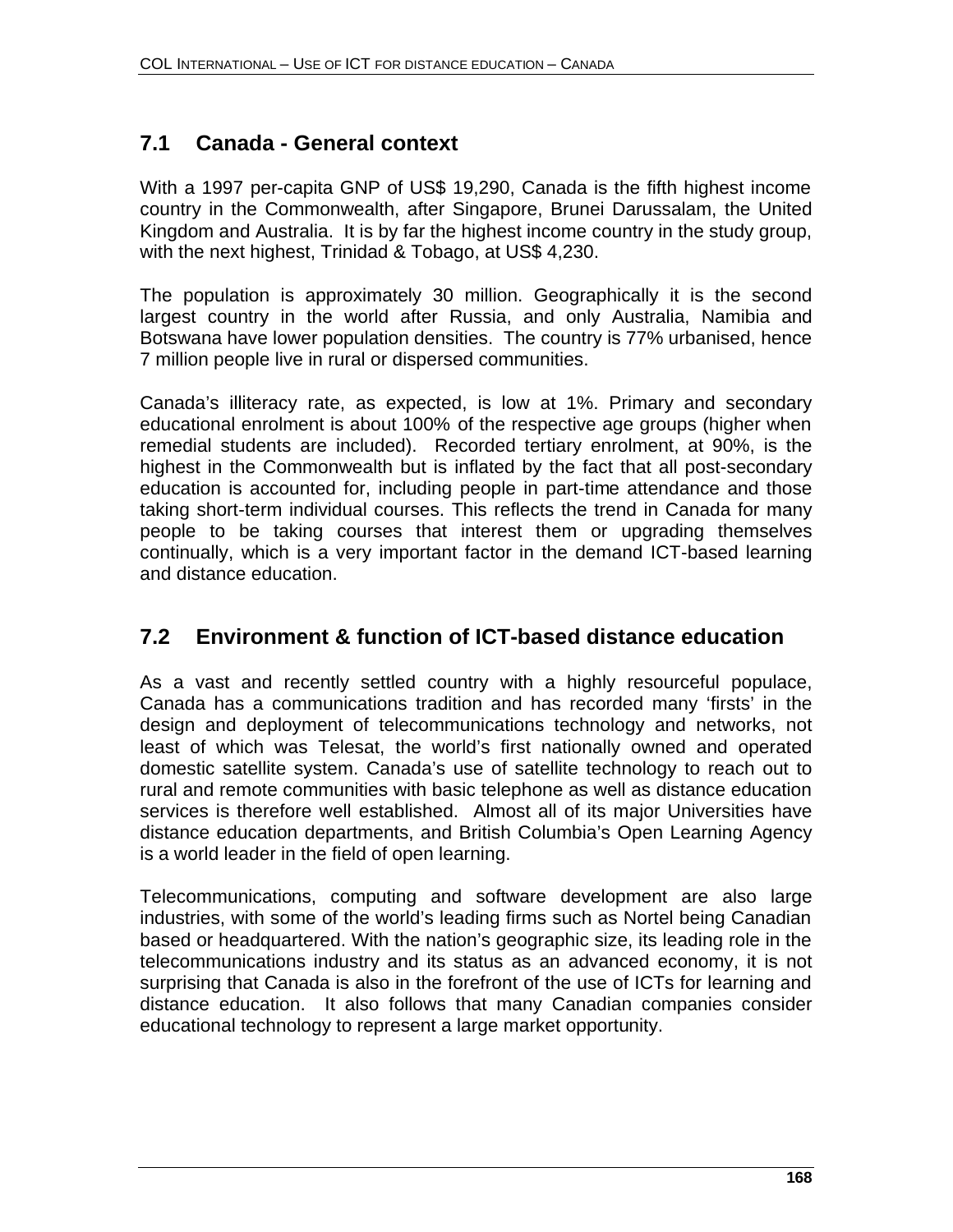Canada has many hundreds of ICT initiatives in learning and distance education. These can be broadly categorised as being addressed or targeted towards the following communities of interest:

- 'Kindergarten to Grade 12' (K-12) elementary and secondary school networks
- Post-secondary education programmes including 'Open Universities'
- Professional/workplace training and skills
- Lifelong learning
- 'Educating the educators'
- Health education
- Rural and remote communities
- Language minorities and native ('First Nations')
- Post-graduate research

As a Federal country, with 13 provinces and territories, a feature of the ICT landscape is that both the Federal and Provincial Governments have played a major role in promoting, scoping and 'seed financing' a range of ICT-based learning and education initiatives. The Federal programmes include, but are not limited to, the following 'flagship' projects and programmes:

- The Canadian Network for the Advancement of Research, Industry and Education (CANARIE) is both an operational network which forms a high speed backbone to many regional educational and research networks, and a funding programme for development of educational, research and commercial development projects
- The Learning Technologies and Community Learning Networks (CLN) initiatives of the Office of Learning Technologies (OLT), within a department of Government 'Human Resources Canada,' are geared towards the 'lifelong learning' needs of the Canadian populace in adapting to the demands of the information economy. The programmes fund ICT-based learning projects and have a database of 111 funded projects in which it has partnered with Universities, colleges, labour unions, school teacher associations, industry and business associations, community groups, etc.

In addition and as an illustrative set of initiatives and programmes at the federal and provincial level, we have summarised the following in this report:

- 1. *SchoolNet,* a Federal 'flagship' programme which has achieved the objective of connecting all of Canada's K-12 schools (16,500) and public libraries (3,400) to the Internet and providing or funding development of a wide range of web–based resources. Telecommunications facilities range from affordably priced dial-access to 'DirecPC' satellite links to First Nations schools.
- 2. *Community Access Programme (CAP),* another Federal programme enabling small and remote communities to obtain affordable access to the Internet at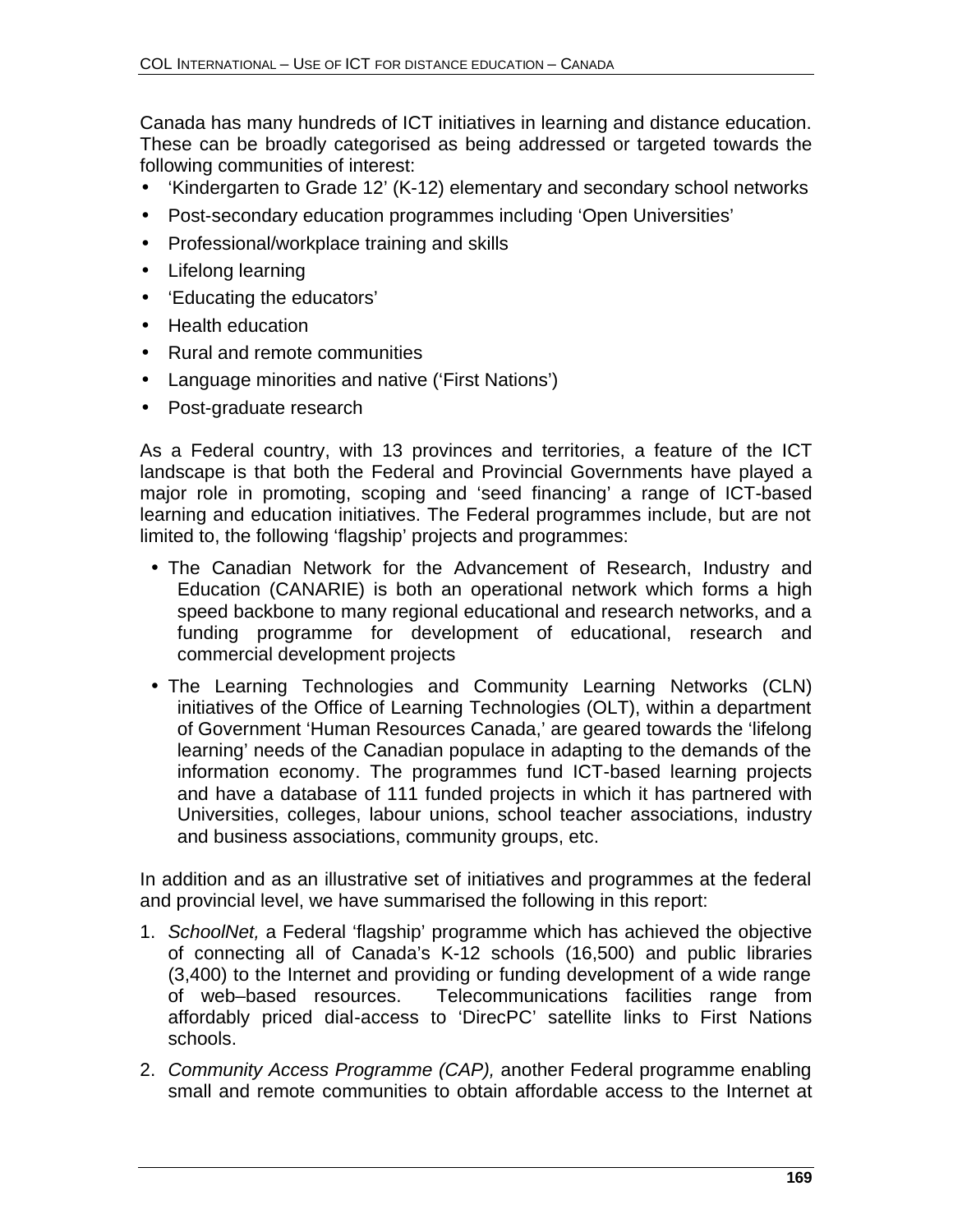'Community Access Centres.' The beneficiaries of CAP are general citizens, small businesses and community groups who also assist the centres to become financially self-sufficient through user charges and other means.

- 3. *Telemedicine and Educational Technology Resources Agency (TETRA),* an initiative of Memorial University, Newfoundland, which facilitates ICT - satellite video-conferencing, audio-conferencing, and a range of other tools - for health, telemedicine, professional development and distance education purposes in non-urban, remote and isolated areas of Newfoundland and to some developing country communities.
- 4. *Vista District Digital Intranet,* another Memorial University, Newfoundland initiative offering advanced placement courses (e.g., Chemistry, Physics, Mathematics and Biology) via 'DirecPC' satellite and other means to young adult learners in rural community high schools.
- 5. *Athabasca University, Canada's Open University,* one of Canada's leading distance education institutions, which offers full Bachelor Degree programmes predominantly through home study using a combination of ICT - Internet, CD-ROM, cassettes, videotapes, audio and video conferences - and print materials.

The above are illustrative only, and there are many other programmes and initiatives in each category which could have been described. They all appear to be successful, with broad impact and usefulness, although their historical record varies from pilot phase (Vista) to very well established (Athabasca). The following table summarises how extensively the Federal programmes and case studies address interest group categories cited earlier.

|                                               | <b>CANARIE</b> | <b>OLT</b>   | <b>CASE 1</b> | CASE 2 | CASE <sub>3</sub> | CASE <sub>4</sub> | CASE <sub>5</sub> |
|-----------------------------------------------|----------------|--------------|---------------|--------|-------------------|-------------------|-------------------|
| K-12 SCHOOLS                                  | v              |              | v             |        |                   | v                 |                   |
| POST-SECONDARY                                | v              |              |               |        |                   | v                 | v                 |
| PROFESSIONAL & SKILLS TRAINING                | v              | $\mathsf{v}$ |               |        | v                 |                   |                   |
| LIFELONG LEARNING                             | v              | v            |               | v      |                   |                   |                   |
| <b>COMMUNITY DEVELOPMENT</b>                  |                | v            |               | v      | v                 |                   |                   |
| <b>EDUCATING THE EDUCATORS</b>                | v              | $\mathsf{v}$ |               |        |                   |                   |                   |
| <b>HEALTH EDUCATION</b>                       |                |              |               |        | v                 |                   |                   |
| <b>RURAL AND REMOTE COMMUNITIES</b>           |                |              | v             | v      |                   | v                 |                   |
| LANGUAGE MINORITIES & 1 <sup>ST</sup> NATIONS |                |              | v             | v      |                   |                   |                   |
| POSTGRADUATE RESEARCH                         | v              |              |               |        |                   |                   |                   |

Canada's activities in the ICT field offer a rich array of opportunities for virtually all interest groups, and on the back of the government and institutional initiatives there is now a wide range of private players and commercial programmes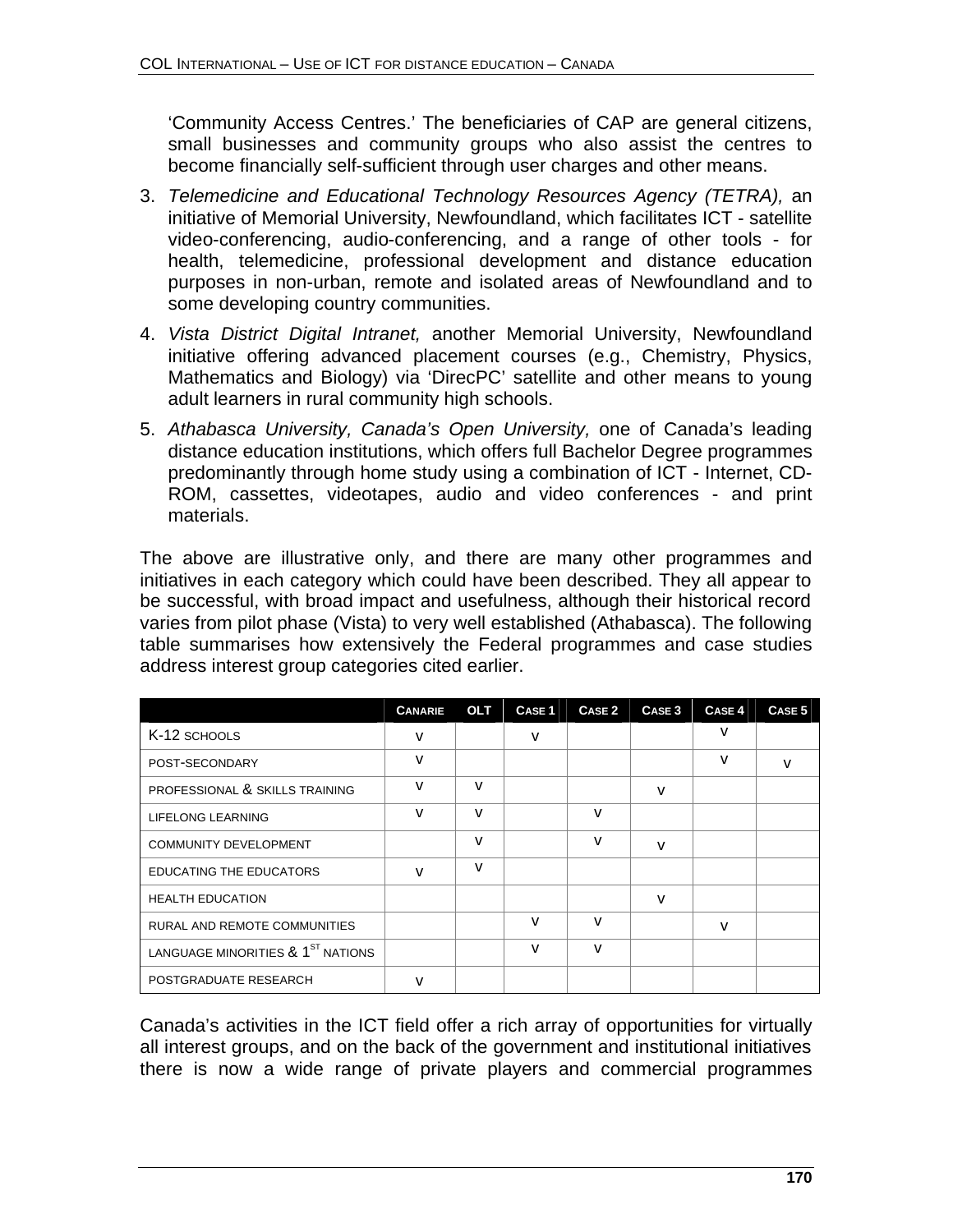available through the Internet. A huge market for technology based learning and education is thus emerging.

No single study or report can provide an exhaustive overview of this market and none have been identified that attempt to do so.

# **7.3 Infrastructure and Technologies**

Canada's telephone penetration (more than 63 lines per 100 people), Internet penetration (25 users per 100 population) and the quality of service offered place it ahead of all other Commonwealth countries and near to the top of the world list. It also enjoys a level of liberalisation, competition and pricing structure which make it among the world's most favourable markets from the customer perspective.

As noted previously also, Canada has experimented with and used satellite systems for as long as the technology has been around. In addition, Canada was one of the first to use multi-access radio for rural telephony, and one of its companies (SR Telecom) is a world leader in rural telecommunications systems.

Nevertheless, low costs and affordable access to high quality conventional telephone lines or higher speed facilities have been a burning issue for many rural communities and regions across the country. Many 'First Nations' communities have also been without service adequate for them to make full use of modern Internet services. It is these challenges which have given birth to initiatives such as SchoolNet, Community Access Programme, TETRA, Vista, etc.

Most initiatives make use of the broadest possible range of ICT products. In the case of Canada, it is impossible to summarise the use of technology easily, since the market openness, degree of entrepreneurial energy, and Government 'seed funding' resources focused onto distance education have created an almost limitless supply of technology.

However, it is possible to identify that traditional tools such as written materials, audio cassettes and videotapes, which have proven their worth in open learning environments (and should still be used wherever appropriate in some distance education environments around the world), are irreversibly giving way to more interactive, Internet-based techniques. These techniques will fit better with the new information society modes of operation – independent, home based, PCoriented – and the lifestyles of the new millennium.

Since these techniques are becoming more and more 'enriched' and require ever-faster access circuits, the important telecommunications technologies will increasingly be those which offer high-speed access, namely: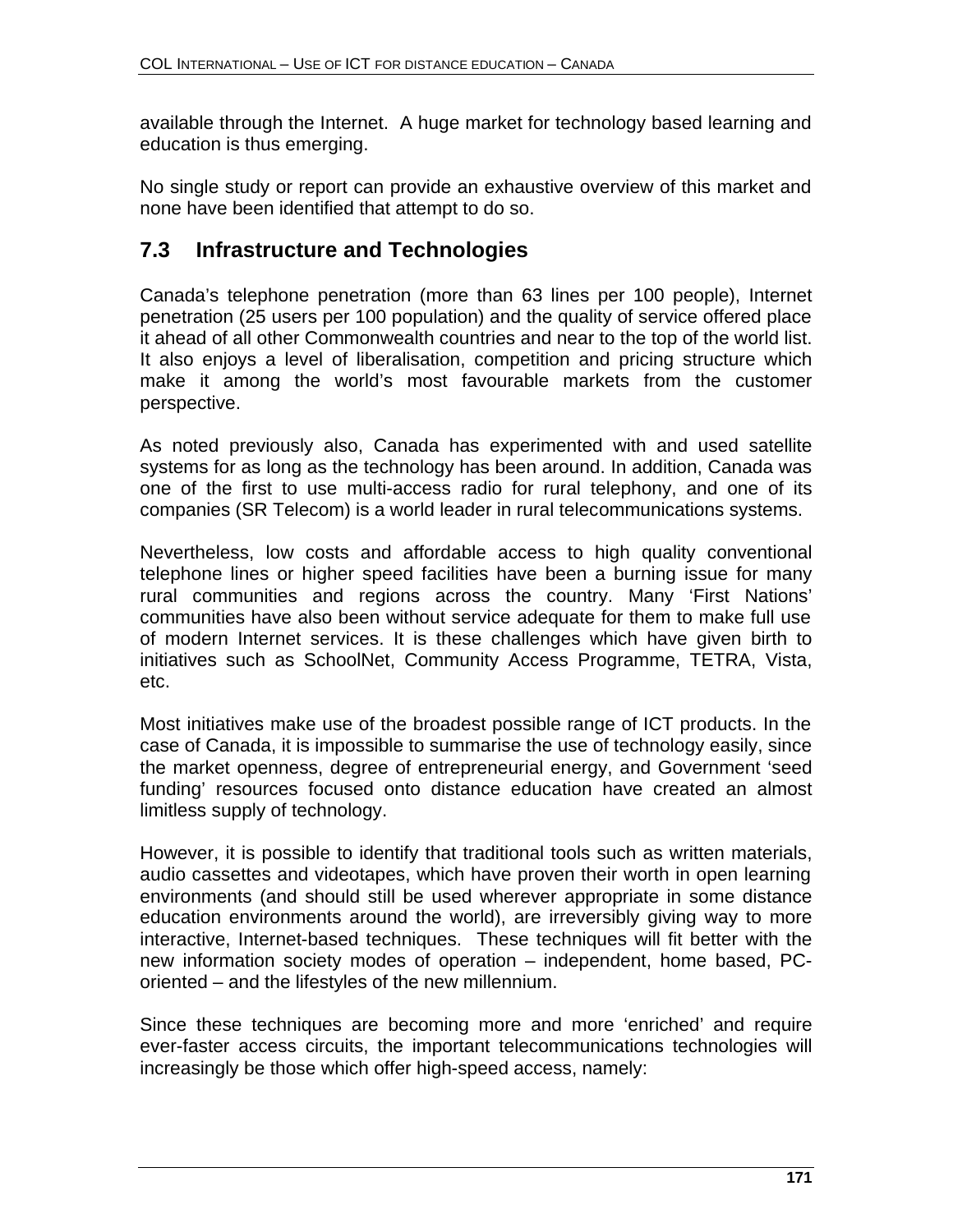- cable Internet, ADSL and LMDS radio in the urban environment (these will be supplied respectively by Cable TV, local telephone and new media wireless operators)
- 'DirecPC' and other fast-access VSAT techniques in remote areas, combining satellite technology with the same access-media-transparent software as used in urban environments.

On the user interface level, the case of Canada shows that there will be a large and rapidly growing market for advanced education-related web based servers and enriched learning software.

# **7.4 Policy**

### **7.4.1 Telecommunications**

Until the early 1990s the Canadian telecommunications was dominated by a family of monopoly telecom operators, mostly constituted provincially but organised into a co-operative alliance called Stentor, which had the mandate to organise national interconnection, harmonise standards and tariffs, and administer long-distance revenue sharing between the operators. Telesat, the national satellite operator, and Teleglobe, which retained a monopoly over international public service until 1999, were also part of the alliance.

Commencing with long distance liberalisation in 1993, the market has been progressively opened up to competition such that customers now have a full choice of services, although the physical connections for basic telephone services are still predominantly provided by the incumbent local operating companies. Internet services are also predominantly accessed over incumbent operators' facilities – with the latest digital subscriber line (DSL) technology offering high speed access over copper wires – while a new generation of local service providers is also now competing in the small and home-based business and eventually the higher end residential markets. The latter is only in key urban centres to date.

#### **7.4.2 Universal service and rural areas**

The liberalisation of Canada's telecommunications market is enshrined in the recently enacted Telecommunications Act, which also outlines the Canadian Government's policy of ensuring that reliable and affordable telecommunications services of high quality be accessible to Canadians in both urban and rural areas in all regions of the country. This 'universal service' obligation, which includes some very high cost areas, is currently the responsibility of the incumbent operator. The national regulator – the Canadian Radio-television and Telecommunications Commission (CRTC) – has reviewed the issues surrounding the fulfilment of this obligation in high cost areas in a competitive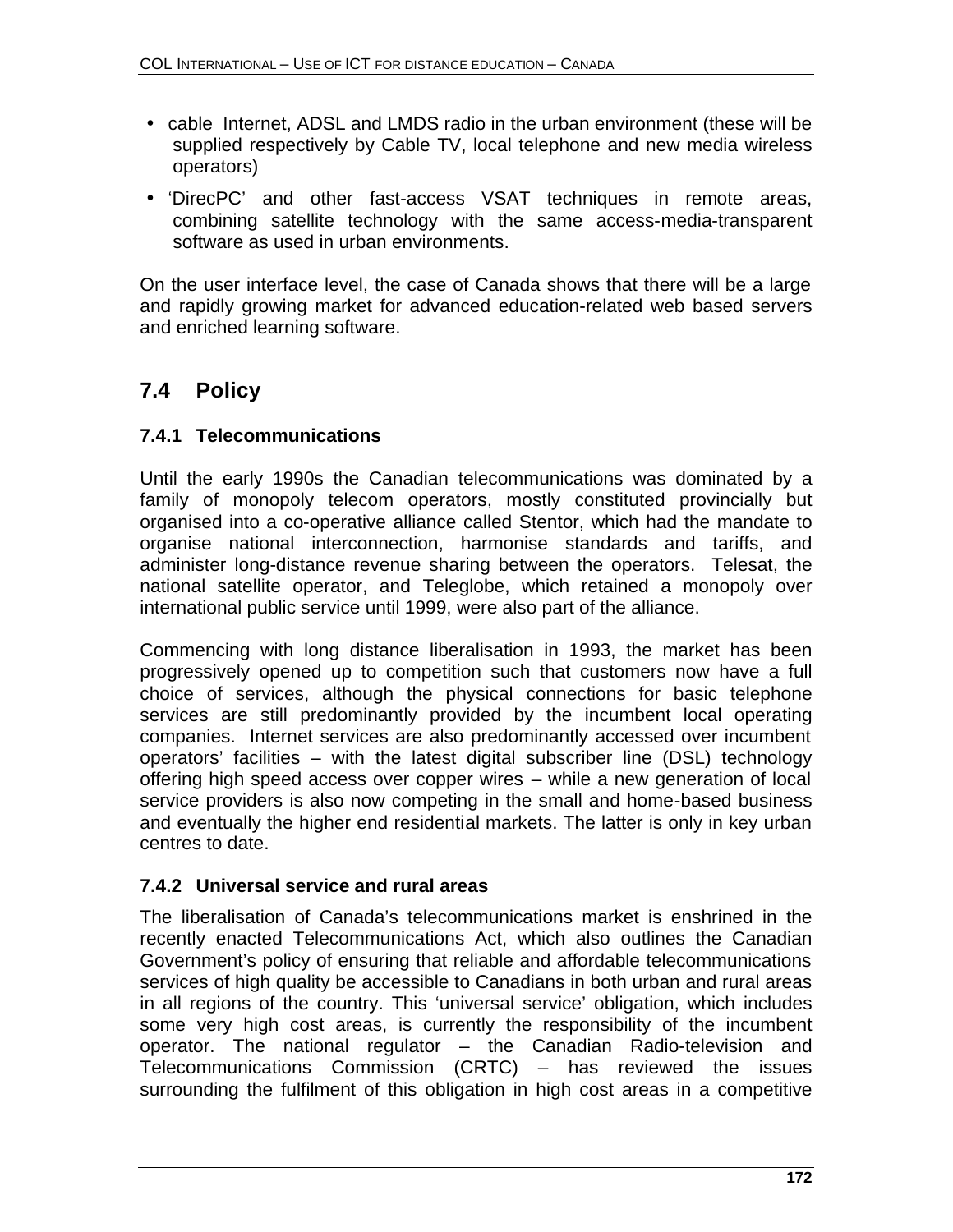environment and confirmed the incumbents' responsibility until such time as effective local service is a reality.

Whereas the costs of universal service provision are, in principle, met through a special fund generated by contributions from all long distance service providers, the quality of telephone service in some rural and remote areas is inferior to that enjoyed by urban customers. As well, most have very limited local calling areas, hence the need for auxiliary initiatives such as CAP (described in Section 7.2) to assist with defraying the cost of accessing or creating Internet and related information services.

### **7.4.3 Information Technology Policies**

A number of policy initiatives, which are evidenced by the programmes described in Section 7.2, have been developed to enhance Canadians' access to the essential tools of the information economy. These include both funding for hardware and software developers as well as users, and infrastructure projects such as CANARIE.

Canada's policies, outlined in a range of fora such as Parliamentary speeches, party platforms and departmental (e.g., Industry Canada or Human Resources Canada) strategies, have variously been labelled 'Information Highway' or 'Information Society' initiatives. Many separate programmes, including the Federal ones noted previously (e.g., SchoolNet, CAP, and one entitled 'Canadian TeleLearning Network of Centres of Excellence' or TL-NCE), come under the Information Highway umbrella, in which Industry Canada has been the government's nominated lead agency.

The Federal Government of Canada's Information Highway Advisory Council made 224 recommendations calling on provincial governments, the private sector and individual Canadians to take action to advance the Information Highway in Canada. These recommendations addressed a wide range of issues, including a need to establish a lifelong learning culture in Canada.

One of Industry Canada's goals was to help Canadian educational institutions keep up with other leading institutions worldwide, which are increasingly adopting distance learning and on-line learningware to improve their education and lifelong learning systems. Thus it began funding and initiating programmes such as SchoolNet and the many projects which fall under it, to ensure the information highway reaches every K-12 school classroom and virtually every student has an opportunity to make effective use of on-line services for learning purposes.

Industry Canada's larger goals include restructuring education to use IT as a means of promoting the development of Canadian high-technology businesses and encouraging the growth of an export-oriented distance learning industry in Canada, and having all Canadians connected to the Internet by 2000.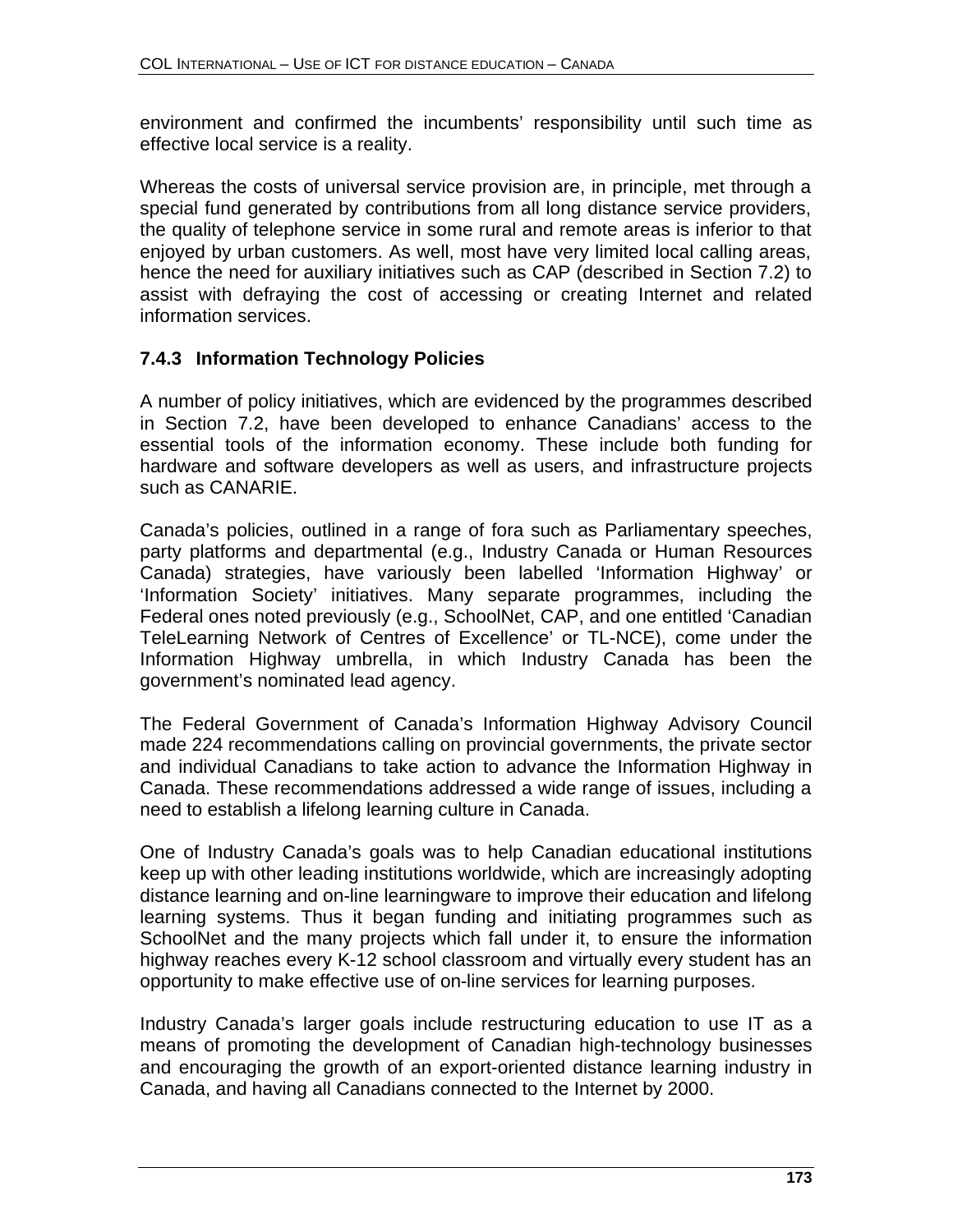A policy paper entitled *Building the Information Society* in 1996 also put forward a "national access strategy," stating that universal access to essential network services is now widely regarded as a principal policy objective of the information society. All Canadians everywhere should have ready and affordable access to a wide range of communication and information services to enable them to participate fully in all aspects of Canadian economic, social, cultural and democratic life.

In practice government initiatives have typically drawn together federal and provincial departments to match one another's contributions and/or to help bring private and public sector partnerships together. However, another feature of the Canadian scene is that the federal initiatives have also lead to some "policy competition" between provincial governments intent on attracting major IT industrial players to locate plants in their province and/or to establish and contribute to key networking projects. Many of these projects are related to learning and distance education. Measures can include the establishment of special hi-tech industrial parks with subsidised rents or facilities (or with the government assuming part of the property development risk), special corporate fiscal incentives and tax benefits for individuals investing in provincial research and development projects. Such strategies are all essentially aimed at creating skills, products, high-tech sectors, relevant employment, and transformation of the provincial economy to be competitive in the global information society.

Such government-inspired regional pro-information industry policies are a common feature of many advanced countries, including the United States, the United Kingdom and other members of the European Union.

### **7.4.4 Media**

Canada's broadcasting and media sectors are also highly developed and procompetitive. One unique feature of the Canadian scene is the very high penetration of cable and common antenna television networks. Historically, this springs from the close proximity of most urban centres in Canada to the US border and the much larger number of television channels (most of them from the US) available to subscribers of cable TV companies.

Over the last few years, the offerings of both the TV broadcasters and cable TV companies have been developed and enriched as a result of cultural policies and pro-Canadian legislation, which have both forced and encouraged media companies to improve and broaden the quality and quantity of Canadian content available. Some of these are directly or indirectly learning and education oriented, and are associated with supporting Internet web sites. For example, in British Colombia, courses from the Open Learning Agency are continually available to viewers on the 'Knowledge Network', with supporting Internet-based technology available to signed-up learners. Also, broadcasters (in Canada as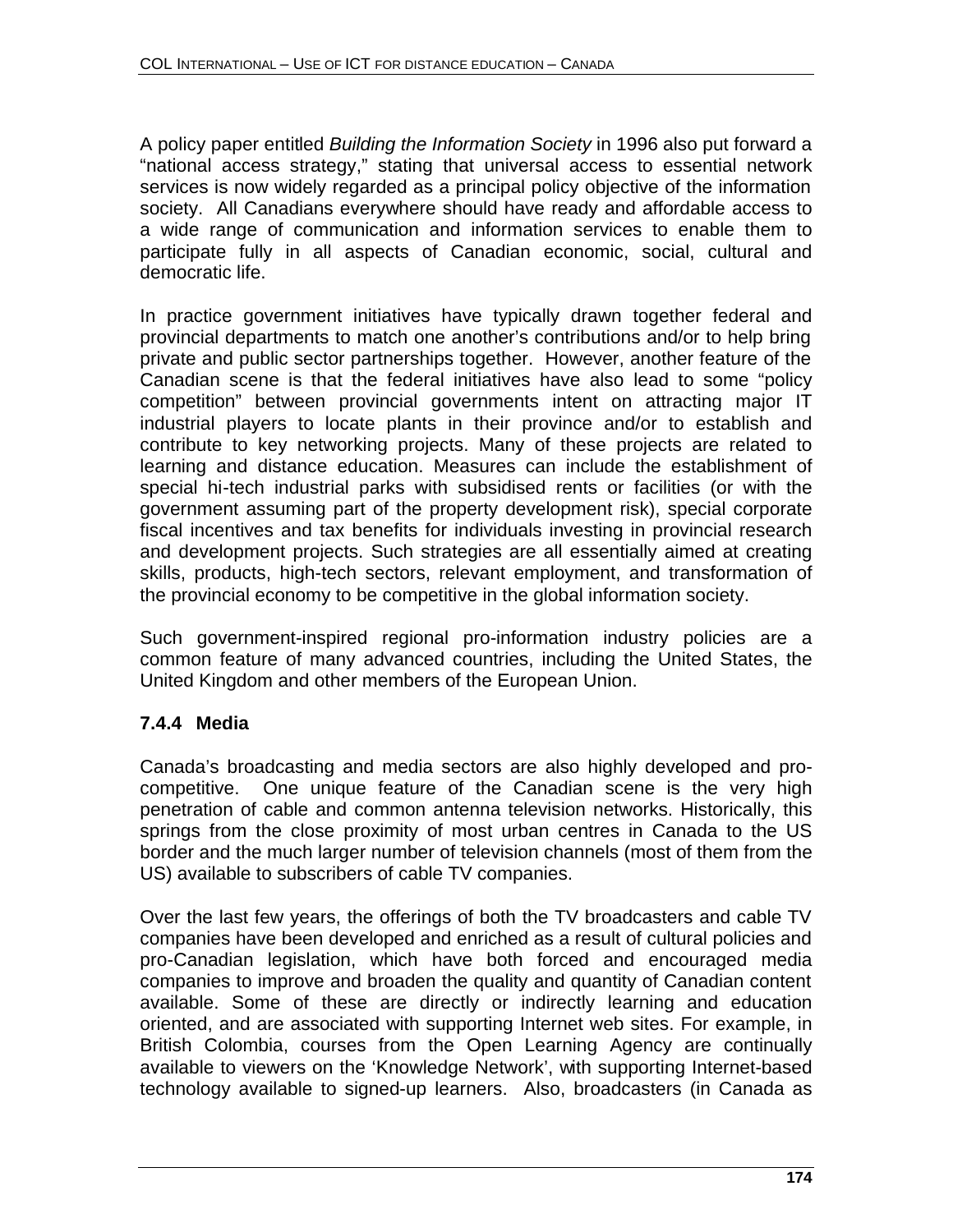elsewhere) are offering increasingly rich news information web sites, while agencies such as science centres and museums also play a role in both broadening and enriching the style and quality of Canadian and international material available to developers of multi-media related learning programmes.

Canada thus has a wide range of small and growing software development companies which are enhancing the capabilities of web browsers, educational user interfaces, and other components useful to learning and distance education packages. These enable and become part of the emergent private sector ICT education industry.

### **7.4.5 Education**

Positive and visionary educational policies have played a significant though complementary role, in concert with other interests, in the development of telelearning in distance education. As already noted, the existence of a strong set of initiatives and programmes affecting the K-12, post-secondary, professional skills and lifelong learning interests indicates the presence of a supportive policy environment involving the relevant federal and provincial departments of government.

Covering the post-secondary, skills and lifelong learning areas, the Federal Government's Office of Learning Technologies (OLT) carried out a detailed review of relevant educational policies in 1999. This was published in a report entitled *Telelearning Policy Initiative: A Framework for Socio-economic Studies of Telelearning Initiatives.* The report identified an 'education revolution' as a part of the overall information revolution, but also determined that a number of complex issues that are pedagogical and institutional are emerging. These also highlight the fact that many of the changes taking place in the method of delivering education are open to debate as to their full educational and societal impact. However, the pace of change is not necessarily slowed by these issues, which are only one element in a wide range of influencing factors driving the take-up of ICTs in education.

It can be ascertained from the above and other related reports that the pace and diversity of development in telelearning is being led by a blend of policies that involve not just education, but industry, economic and regional development, and human resource development (led by labour market needs). Two impacts of this are 1) that schools and colleges are paying much more attention to the needs of the labour market than before, and 2) that the University is undergoing profound transformation which is being encouraged by government policy at several levels. This leads also to the understanding that a greater degree of consultation and policy integration is required if the educators' insights and expertise are to be fully utilised in the process and if the fast changing demands of the populace are to be met effectively and in timely manner.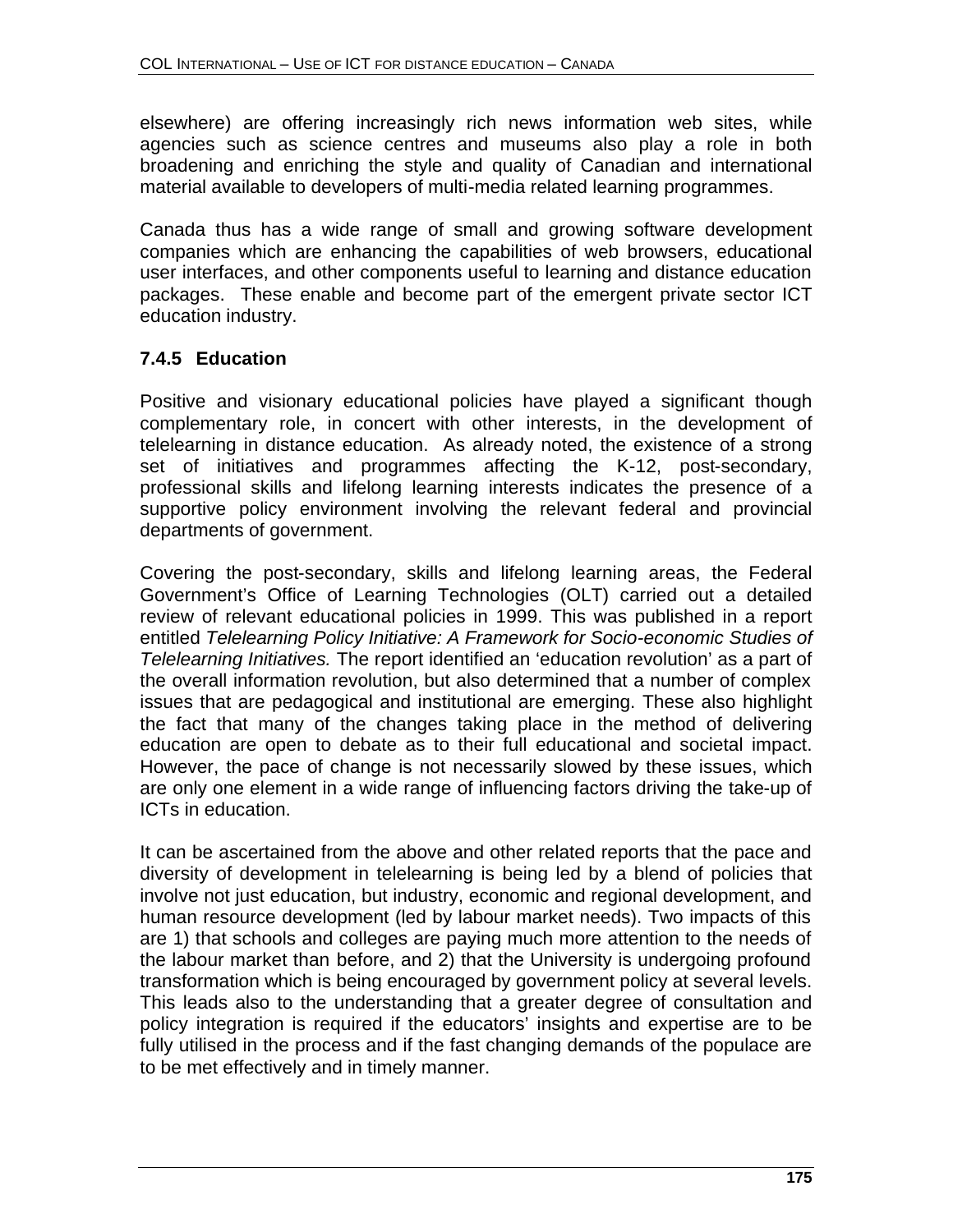In summary, educational policy makers have largely been co-opted into a broader inter-sectoral process under which industry, employment and regional development imperatives have played the major role. Federal and provincial policy makers have all been part of this process and the concepts of 'adapting to change' and 'access for all' have been prominent in creating the motivation for the rapid development of technological infrastructures for education and telelearning in virtually every province. These activities have generally also spawned extended systems, using special technologies such as satellite, to include schools, colleges and other places in the northern territories and 'First Nations' communities.

# **7.5 Sponsors: Interests, key motivations & strategies**

The vast majority of the ICT initiatives in Canada combine government, institutional and commercial sponsorship. Government and institutional interests and objectives have already been alluded to in previous sections. In summary they are broadly as follows:

- *Government:* To provide access for all to the highest quality learning resources possible in such as way as to allow all Canadians to prepare themselves well for productive and fulfilling lives in the information society.
- *Government and institutions (including educational):* To deliver basic educational, health and other public services, especially to people in nonurban and remote communities in the most efficient and cost-effective way. In some cases, the use of ICTs both improves the quality and reduces the cost of those services.
- *Universities and colleges:* To expand the market for education as a means of self-funding.
- *Science Centres and Museums:* To participate and play an intended social role in education and learning processes.

In Canada, commercial sponsors are much in evidence in those initiatives where identification with solutions and new developments would create one of the following conditions:

• New markets for ICT products and services

e.g., Several key computer, IT software, communications router, and service providers who stand to gain from identifying with and growing the DE market (which is becoming very significantly sized) have donated equipment. Many of the same companies have also been beneficiaries of government funded 'information highway' projects, as noted in Section 7.4.2.

• Parallel advertising benefits

e.g., banks, insurance groups, entertainment groups, retailers, airlines and community agencies also find it worthwhile to sponsor and be associated with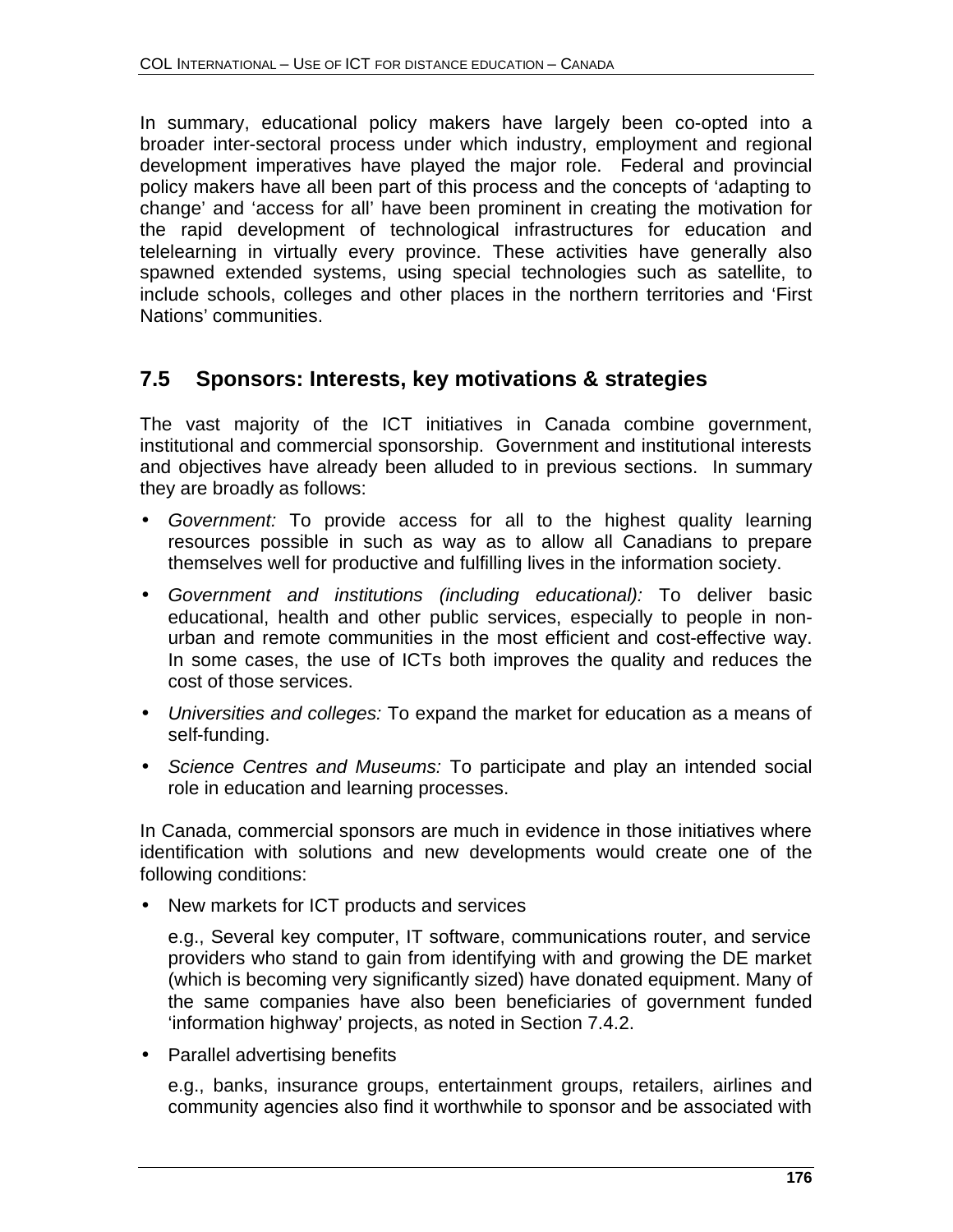initiatives, through cash or in-kind products or contributions. In this way they establish themselves as participants or even leaders in the new economy.

# **7.6 Country evaluation**

Policy, wealth, geography, public and private finance, and the North American entrepreneurial mindset have all played a key role in making Canada's experience of ICT development a positive and expansive one.

It should also be noted that much of the activity has accelerated and gained momentum in the past five years. This has been a time of increasing market liberalisation and massive Internet development. However, government finance and partnership programmes have seemed to play a very important role in bringing institutional and commercial players together to address the concerns regarding staying competitive with other advanced countries, geographical equality and 'universal access.'

It is out of this coalition of players and interests that the current explosion of activity and growth has taken place. The lesson should not be lost on developing nations where policy, liberalisation, community action and institutional support need to come together.

Canada also illustrates well the trend noted in the Overview Report that, with the growth and commercialisation of the Internet and WWW, and the educational needs of its population, a very large private sector educational market is developing, which will offer a wide range of telelearning packages and services.

# **7.7 Project descriptions**

#### **7.7.1 Community Access Programme (CAP)**

#### **A) Short description of purpose**

The Community Access Programme (CAP) was created to help provide all Canadians, especially small, rural and remote areas, with affordable public access to the Internet, and skill training to use it effectively. Local schools, libraries and community centres provide the access sites, computers, and support. CAP is an extension of the SchoolNet programme from schools to the community.

Access to the Information Highway is seen as crucial to help create new opportunities for growth and jobs by providing communities with the ability to communicate, conduct business, enhance job skills or simply exchange information and ideas.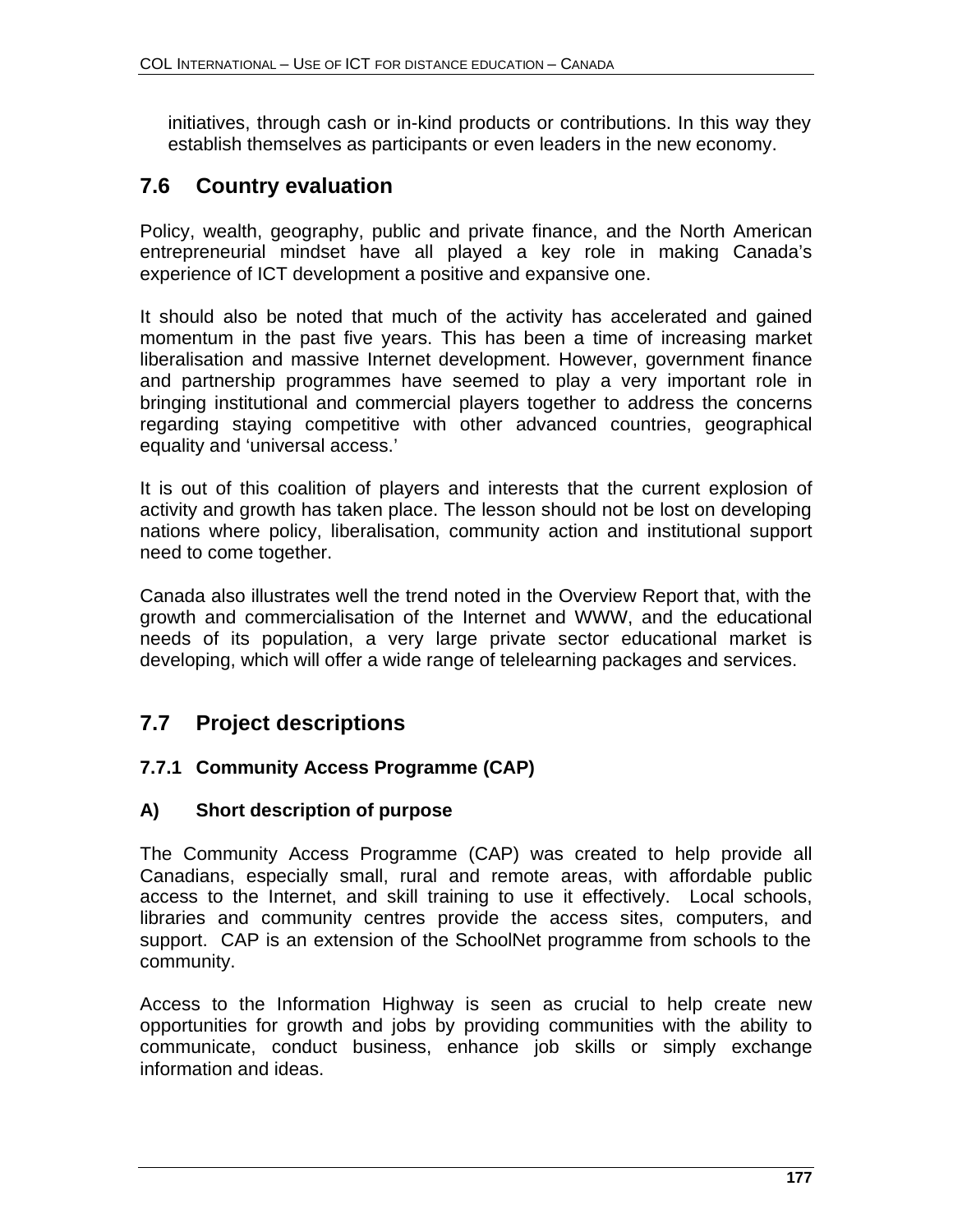# **B) Initiator (lead agency)**

Industry Canada (a department of the Federal Government of Canada) CAP is a joint venture of federal, provincial and territorial governments.

#### **C) Non-profit providers/ sponsors and area of sponsorship/ donation**

Main funder and manager: Industry Canada (Federal Government)

CAP receives funding under 'Connecting Canadians' and the 'Youth Employment Strategy' (YES) with which it co-operates. Both are federal government initiatives.

Provincially, New Brunswick, Prince Edward Island and Saskatchewan have created frameworks for cooperation to implement CAP jointly. All CAP sites are community based in schools, libraries and community centres with the support of provincial education ministries, and municipal funds.

#### **D) Commercial providers/ sponsors and area of sponsorship/ donation**

There are no major commercial providers for CAP.

#### **E) General key motivation/ interest of sponsors & strategic view of developments in these areas**

In 1995, the Federal Government of Canada's Information Highway Advisory Council made 224 recommendations calling on governments, the private sector and individual Canadians to take action to advance the Information Highway in Canada. The lead agency is Industry Canada, which funds and supports Information Highway initiatives and projects such as CAP, to help all Canadians access the Internet.

Students may use CAP Internet access sites outside of school hours for distance education. As well, CAP was used by more than 400 young people to convert heritage collections into digital form for access on SchoolNet.

#### **F) Other participants**

There are 41 partners of CAP, most of which are federal, provincial and municipal government, non-profit associations and organisations (such as the Office of Learning Technologies and the Canadian Association of Municipal Administrators). A few private sector agencies participate, such as St. John's Ambulance across Canada and the Joy of Framing in New Brunswick.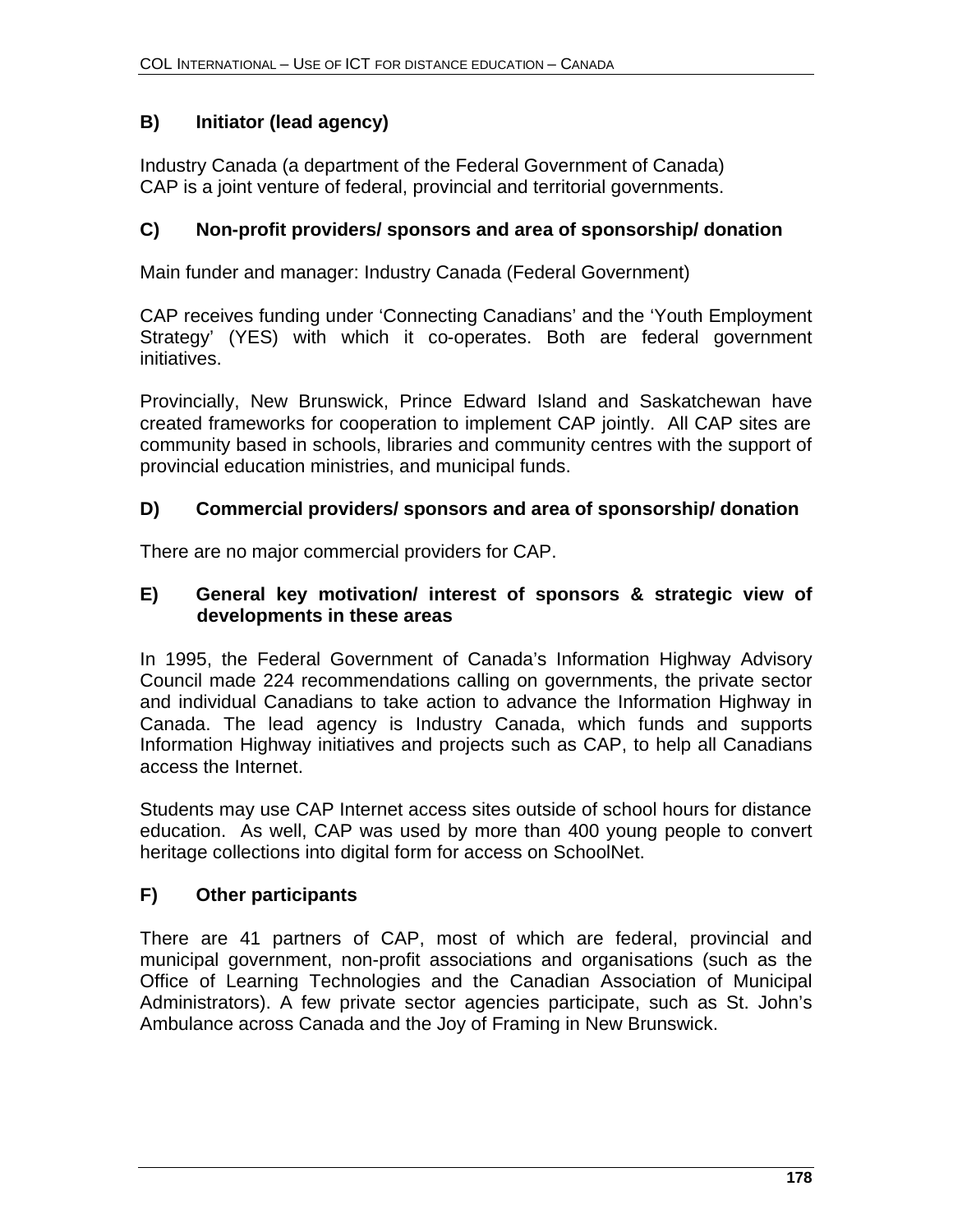# **G) Type of users**

All Canadians may use CAP sites, especially those in rural and remote areas who would otherwise not have access to or may not be able to afford Internet access. This includes schools, colleges, universities, libraries, village communities and other educational associations.

CAP sites are publicly accessible at community centres, schools, and libraries.

## **H) Function & environment of usage**

#### **CAP Internet access sites can be used for many areas of education, such as:**

- linking from CAP's Virtual Library to the health education site Canadian **Wellness**
- students using the Online Books and Periodicals, Canadian Reference Desk, International Libraries and Archives to conduct research. and
- adults accessing DE courses through the Education Opportunities link to DE institutions.

Programmes with associations to CAP include SchoolNet, Computers for Schools, Digital Collections, LibraryNet, Provincial Learning Network (PLNet), SchoolNet Support Parents (SSP).

#### **I) Technology used**

Existing telecommunication networks of provincial telecom companies, educational and government networks (such as CANARIE's third generation fibre optic Internet network, CA\*net3, which provides broadband access) and some satellite links (such as Telesat).

Existing, purchased or donated computers and modems for schools, community centres and libraries are also used.

#### **J) Evaluation of project and milestones**

- March 1999 CAP increased the national rural network by connecting 1,000 communities in 1998-99, for a multi-year total of 3,200 communities and 4,000 public access sites.
- As of October 1998, the CAP Youth Employment component had hired 1,133 young people to assist and promote the CAP sites within their communities.
- Under the federal Youth Employment Strategy, Community Access Programme's Youth Internship Programme hired 3,000 youths to work with their communities on Internet training.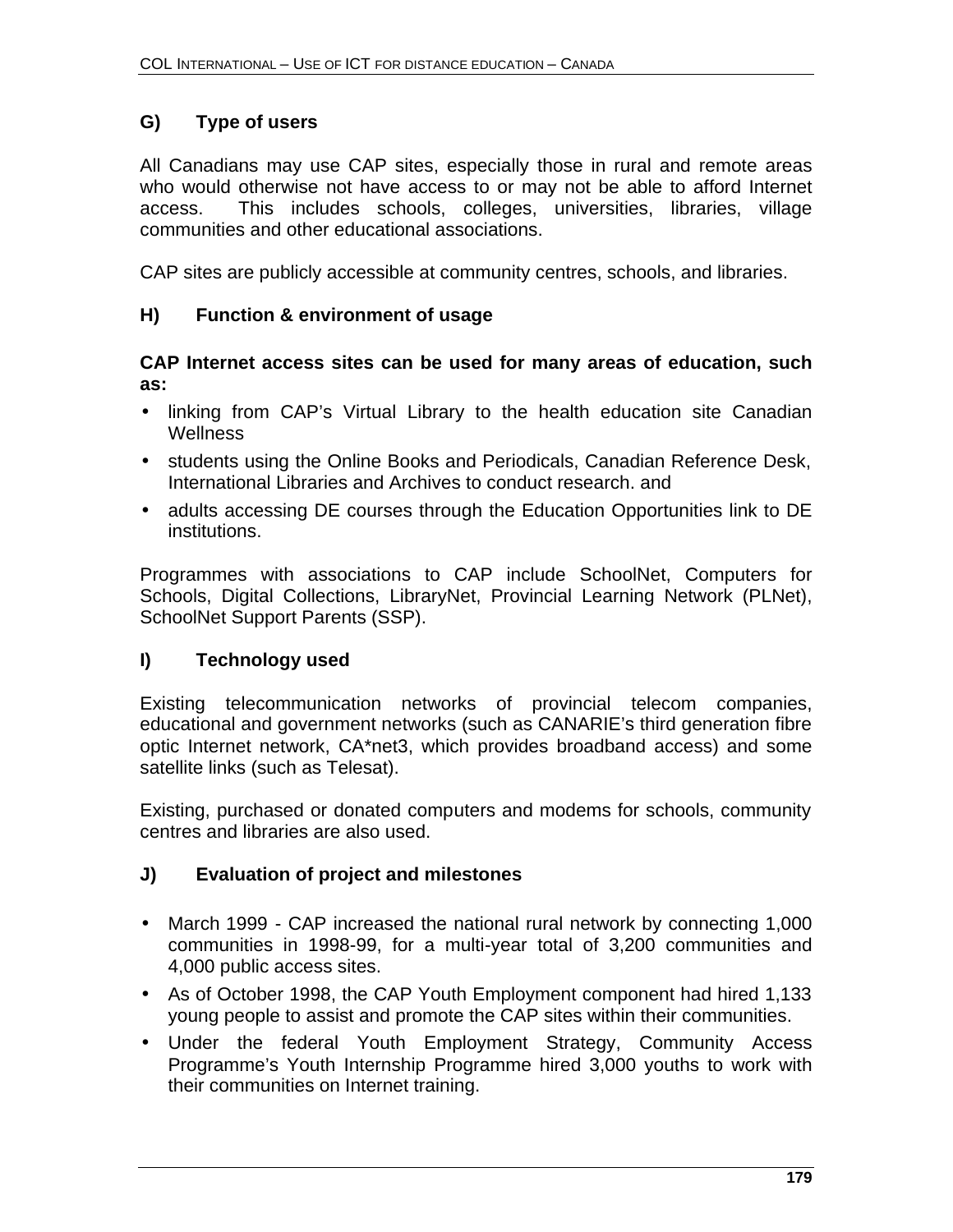# **K) Timeframe/ plans**

February 1995 - Community Access Programme approved and launched by Industry Minister Manley.

March 1998 – CAP expanded to help create a National Access System to:

- bring on-line an additional 5,000 community access centres in urban areas by 2000;
- make all 10,000 CAP sites self-sustaining within four years;
- upgrade the CAP site bandwidth and technological infrastructure to provide greater transmission integrity, more powerful learning tools and content and rapid exchange of electronic goods and services;
- implement a Francophone Intranet that would serve Francophone communities throughout Canada, especially those outside Quebec;
- accelerate the development of new educational products and services by the private sector and domestic firms.

July 1999 – Plan for up to 10,000 public access centres to be established by March 31, 2001. Urban communities and all remote and rural communities with populations of more than 400 will be connected.

# **L) Key Material**

**CAP website** http://cap.ic.gc.ca **includes links to partners, all the CAP sites currently operating in Canada, CAP online discussion groups, and virtual library links to many other groups and services.**

**Industry Canada** http://strategis.gc.ca **for status reports and press releases**

# **M) Key contacts**

Regional Managers: David Reid (ON, SK) 613-991-1256 reid.david@ic.gc.ca Michel Carrière (QC, NB) 613-954-3477 carriere.michel@ic.gc.ca Winnie Pietrykowski (PEI, NS, NFLD, MB, NWT) 613-991-4656 pietrykowski.winnie@ic.gc.ca Rose Sirois (BC, AB, YK) 250-363-0148 sirois.rose@ic.gc.ca

**National Advisory Committee: Includes representatives from national organisations involved in education, libraries, tourism, municipal and community development, and IT and telecommunications.**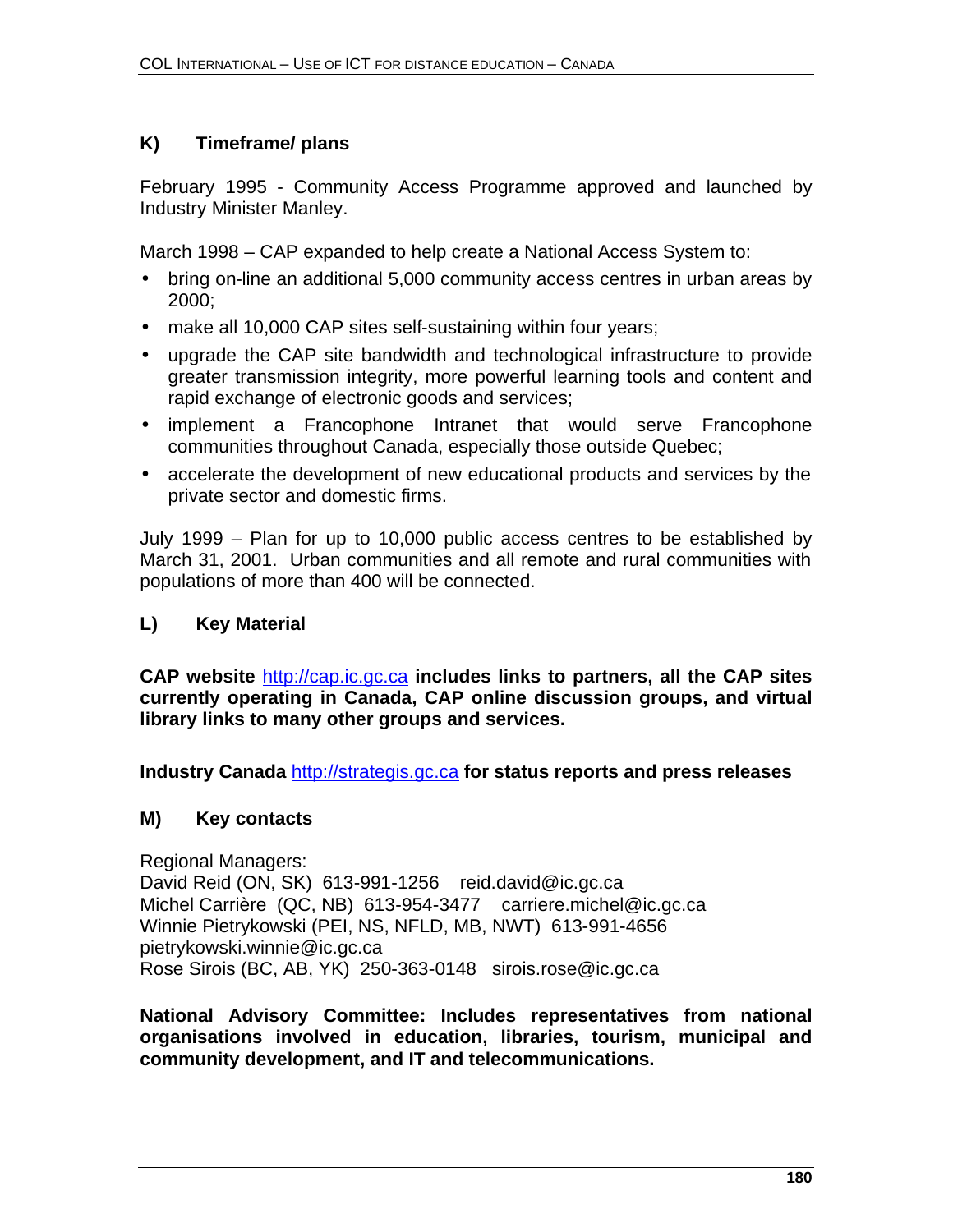## **N) Financing & budget**

February 1998 - Federal Budget allocated more than \$200 million to expand Information Highway programmes, such as Community Access, SchoolNet, and Connecting Canadians. Funding was allocated for more than 1000 CAP sites in over 830 rural and remote communities across Canada.

March 1999 - Industry Canada's 1998-99 total budget for SchoolNet and the Community Access Programme is \$58.5 million. Under the federal Youth Employment Strategy, extended programme funding of \$19.8 million for projects supported by Industry Canada provided 3,000 youth for CAP to work with their communities on Internet training.

#### **O) Last Update**

December, 1999

#### **SchoolNet**

#### **A) Short description of purpose**

SchoolNet's main objective was to connect all of Canada's K-12 schools (16,500) and public libraries (3,400) to the Internet, which it achieved on March 31, 1999, making it the first country in the world to reach this milestone.

SchoolNet gives students access to courses, online encyclopaedias, library indices, newspaper databases and discussion groups and other Internet resources. Educators use SchoolNet to collaborate on projects, and to share and access resources across Canada and throughout the world.

SchoolNet's mission is to prepare learners for the knowledge-based economy, champion life-long learning, and stimulate the creation of world-class educational resources through information technology. SchoolNet will extend connectivity from schools to the classroom by 2001. It currently has 25 programmes and 150 partners / sponsors.

#### **B) Initiator (lead agency)**

Industry Canada (a department of the Federal Government of Canada). SchoolNet is the flagship programme for promoting the development of high technology use in education.

SchoolNet is directed by a National Advisory Board of provincial and territorial governments, universities and colleges, educational associations, the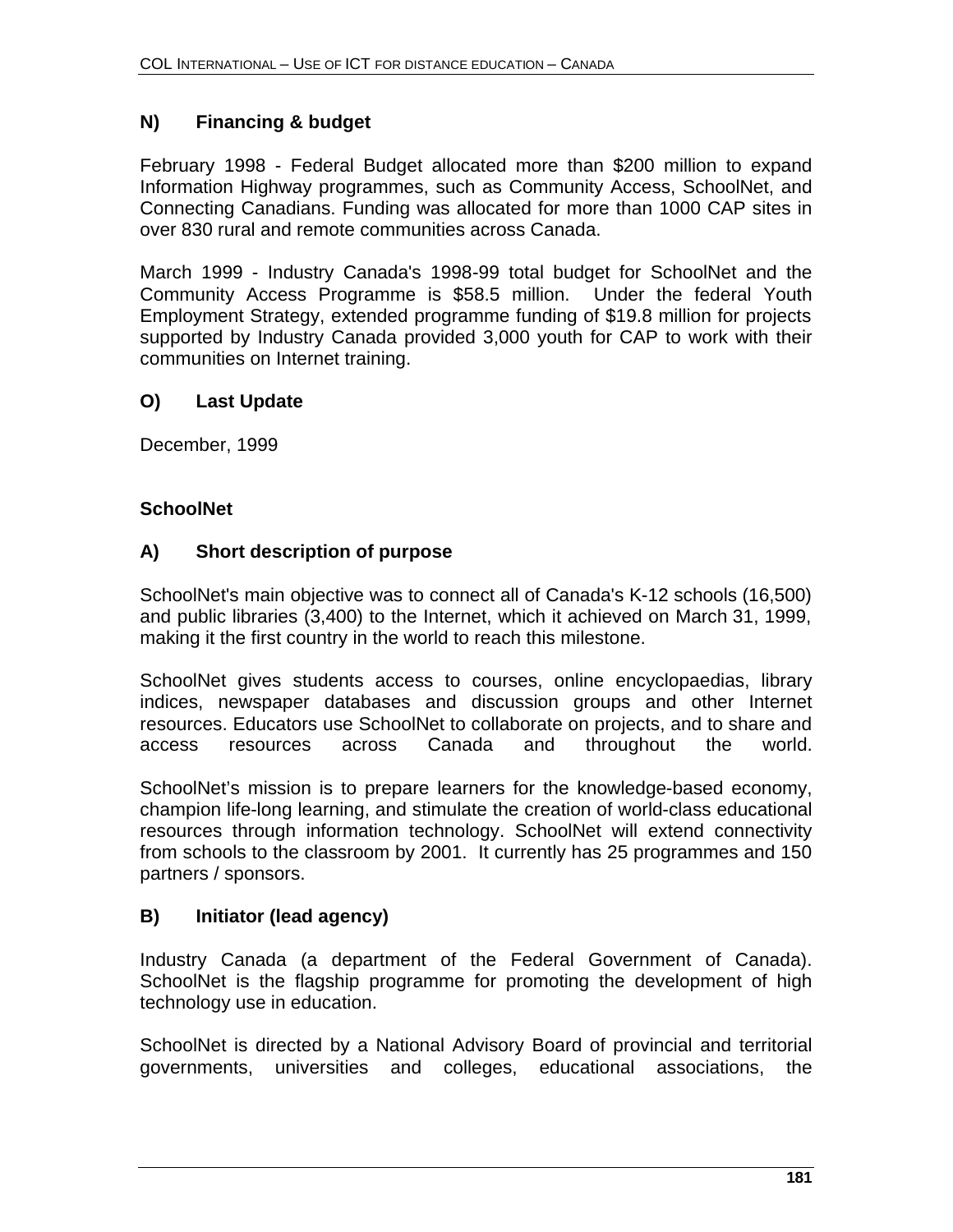telecommunications industry and other private sector representatives, such as financial institutions.

#### **C) Non-profit providers/ sponsors and area of sponsorship/ donation**

Main funder: Industry Canada (Federal Government) Partial funding: Federal Youth Employment Strategy (Federal Government)

SchoolNet is a collaborative initiative between provincial and territorial governments, ministries of education, universities and colleges, educational associations, non-profit technology and networking organisations, and First Nations groups. A full list of all partners is available on SchoolNet's website www.schoolnet.ca.

#### **D) Commercial providers/ sponsors and area of sponsorship/ donation**

A great deal of SchoolNet's equipment is provided by private industry (see the Computers in Schools project for details). SchoolNet's commercial partners are from the telecommunication industry (incumbent provincial telecommunication operators), the IT sector (Apple Canada, Sun Microsystems, Worldlinx), and other private business sectors such as financial institutions (Royal Bank) and communications companies (Globe and Mail, Southam News, CTV). A full list of partners is available at SchoolNet's website.

SchoolNet also has special programmes to encourage sponsorship:

- CanConnect aims to mobilise thousands of private companies, organisations and volunteers to help link schools and public libraries within their community, develop on-line activities and offer Internet information sessions. It involves companies who sign on as "signatories". They pool their resources and share information about the activities they are currently undertaking, and the ICT resources they provide. Their endorsement to CanConnect demonstrates their interest and commitment to working together to help Canadian youth develop ICT skills. Of the 44 organizations involved, some of the private "signatories" are: Bank Of Montreal Institute For Learning, Hewlett-Packard Canada Ltd., Nortel, and On-Site- Energy Pathways Inc.
- Network to Savings is a programme that offers schools and libraries that register with SchoolNet discounted prices on a number of computer and software products offered by many vendors across the country.
- Computers for Schools has provided 125,000 computers for Canadian elementary and secondary schools from surplus equipment which is donated by communities, businesses and government. Providers include computer manufacturers (Hewlett Packard), airlines (Canadian), financial and investment institutions (CIBC and Investors Group), software companies (Microsoft), transportation companies (CN), insurance groups (Halifax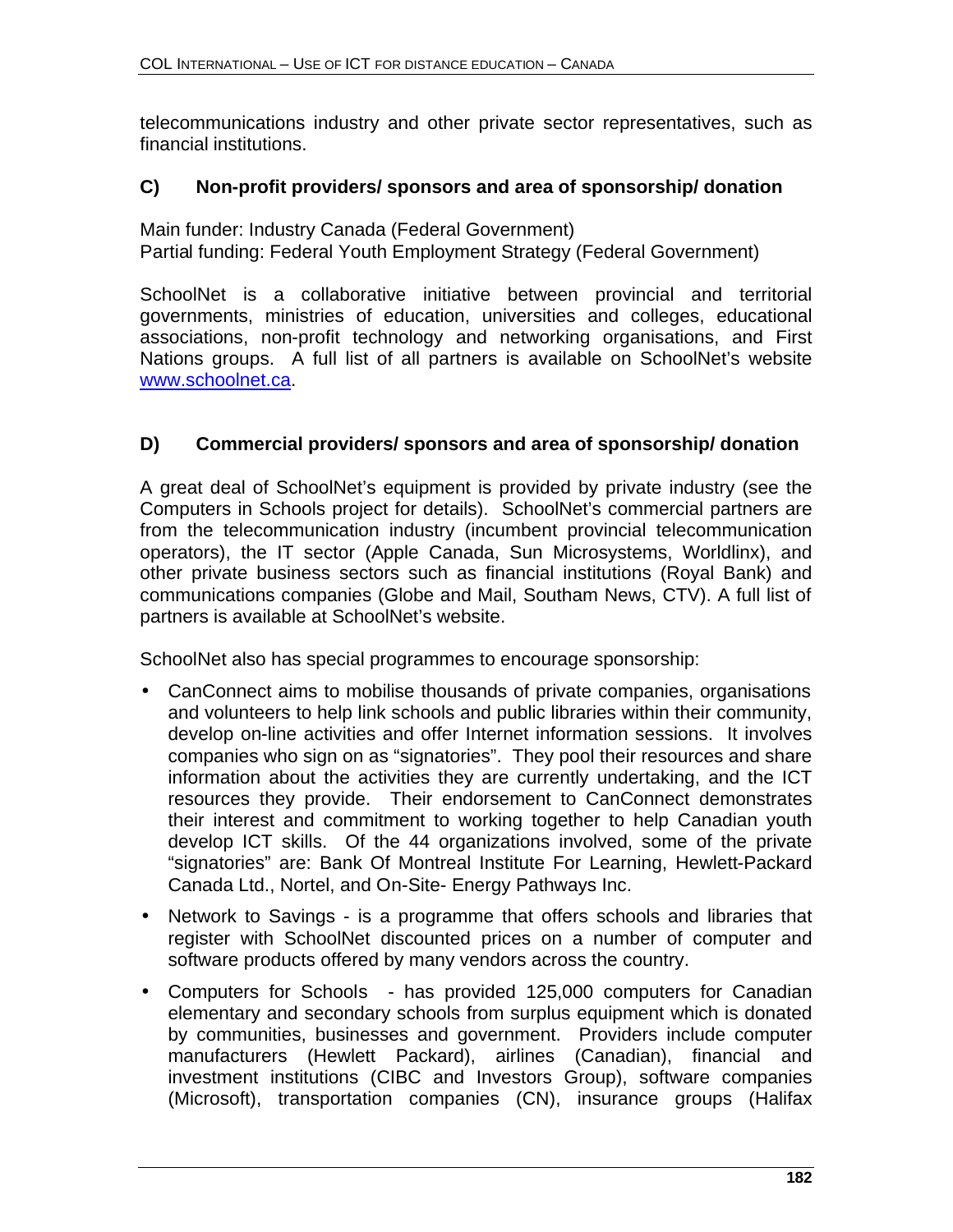Insurance), retailers (Canadian Tire), entertainment groups (Famous Players) and telecom companies (Newbridge, Nortel, Telus).

#### **E) General key motivation/ interest of sponsors & strategic view of developments in these areas**

One of Industry Canada's goals in funding and promoting SchoolNet is to help Canadian educational institutions keep up with other leading institutions worldwide, which are increasingly adopting distance learning and on-line learningware to improve their education and lifelong learning systems.

Industry Canada's larger goals include restructuring education to use IT as a means of promoting the development of Canadian high-technology businesses and encouraging the growth of an export-oriented distance learning industry in Canada, and having all Canadians connected to the Internet by 2000.

## **F) Other Participants**

SchoolNet's participants include:

- other government programmes such as Connecting Canadians and the Youth Employment Strategy
- various educational institutions and associations, such as Open Learning Agency and Canadian Library Association
- technology and networking organisations, such as Nova Scotia Technology **Network**
- First Nations groups such as Assembly of First Nations
- volunteers
- libraries
- francocommuniautes
- financial institutions such as CIBC and the Bank of Montreal, and
- other private sector businesses with an interest in the educational sector, such as Apple Canada, Science World BC and Sun Microsystems of Canada Inc.

Commercial sponsors provide funding support for teachers to develop on-line projects, technical support for schools and libraries, and reduced prices or free equipment/software to schools and libraries.

#### **G) Type of users**

Main users: All of Canada's K-12 school students (aged 5 – 18), teachers, and libraries in urban and rural areas, in both official languages.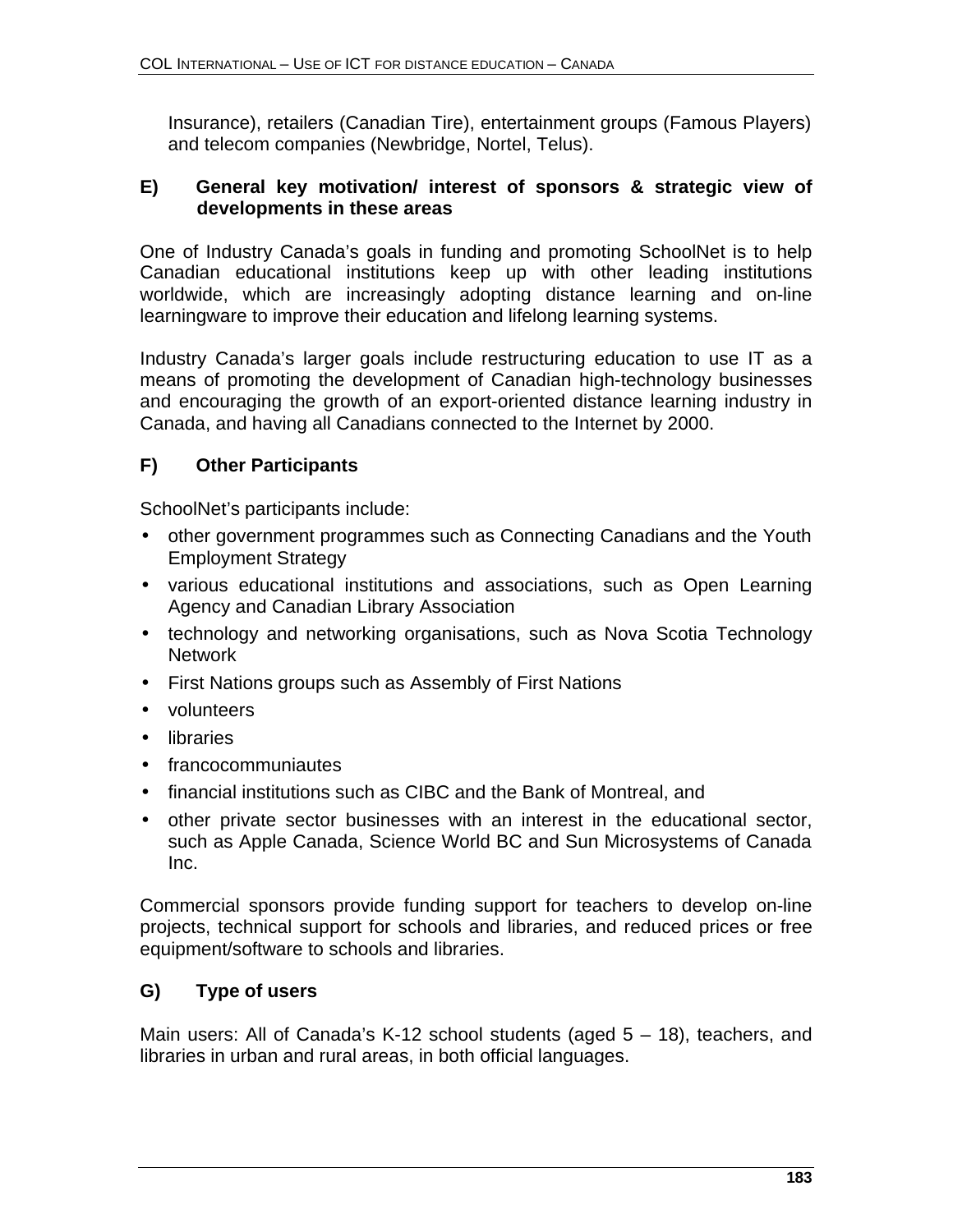Secondary: all Canadians through SchoolNet's participation in 'Connecting Canadians', a federal government programme which provides public Internet access sites in 5,000 rural and remote communities and 5,000 urban areas, with a goal of connecting all Canadians to the Internet.

Parents: SchoolNet Support Parents (SSP) programme offers free Internet training to parents across Prince Edward Island.

## **H) Function & environment of usage**

SchoolNet's primary function is a network to connect all Canadian K-12 schools and libraries to the Internet and learning resources.

SchoolNet is currently used in schools, but will extend connectivity to classrooms by 2001, and to rural and urban Canadian communities after that, to provide lifelong learning opportunities and world class educational resources.

SchoolNet is also used by post-secondary students, businesses, rural residents, and others, through the following programmes linked to SchoolNet:

- Campus WorkLink
- NGR
- CanConnect
- Community Access Programme
- Computers for Schools
- Digital Collections, First Nations
- Global Learning Consortium
- GrassRoots Programme
- LibraryNet
- Network to Savings
- Office of International Partnerships
- Prime Minister's Awards for Teaching Excellence
- SchoolNet News Network
- Virtual Products.

The SchoolNet Youth Employment Initiative is part of the Youth Employment Strategy (YES). This programme helps high school, college and university graduates with proficiency in information and communication technology (ICT), acquire valuable employability skills by training students and the community on how to use ICTs and the Internet.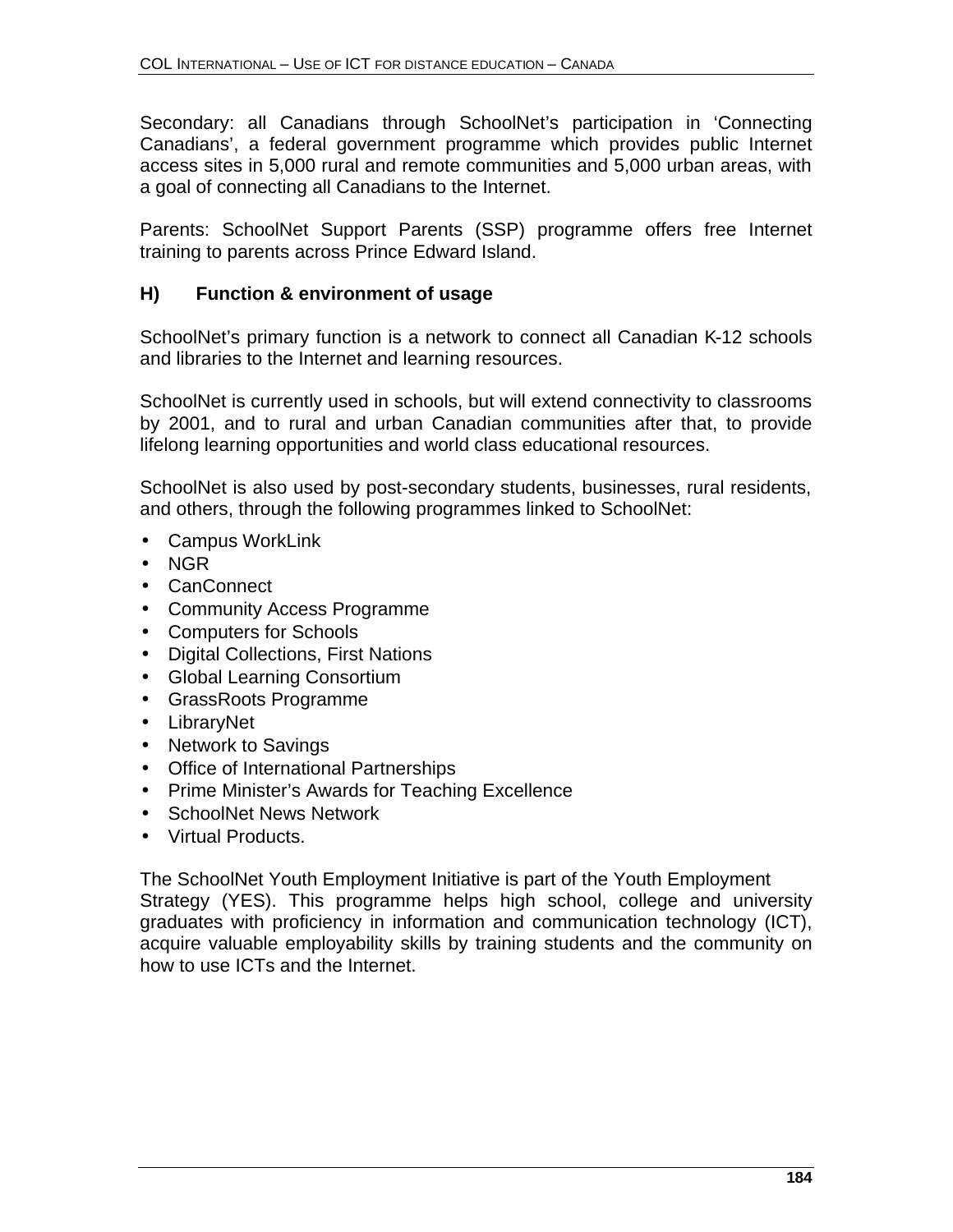# **I) Technology used**

SchoolNet uses:

- telecommunication networks of incumbent telecom companies (Telus, Bell Canada, Island Tel, Maritime Tel, Manitoba Telecom, NBTel, NewTel Communications, NorthwesTel, Quebec Tel, SaskTel)
- AT&T Canada Long Distance Services
- Telus and Telesat's satellite services
- CANARIE's NA\*III
- educational institutions and government networks in each province
- existing, purchased or donated computers for access to the Internet.

Technologies specific to projects:

- First Nations schools use Telesat's DirecPC Internet services and long-term loans of DirecPC satellite terminals and Pentium computers, to connect to the Internet. First Nations' homepages include information on indigenous languages on their sites.
- Computer training lab in a van This is a new mobile training unit which uses a van equipped with satellite technology, a dedicated computer network server, eight multimedia laptops connected by wireless to a server, and a data projector. The van will provide accessible, convenient and cost-effective technology training as it travels to schools throughout Saskatchewan.
- The summer interactive webcast pilot series can be accessed from SchoolNet's Internet web site without special software. It will run 24 15 minute learning episodes, 12 in French and 12 in English for elementary students.
- SchoolNet Support Parents Project in Manitoba uses Websurfer Internet settop boxes placed in 15 student homes/schools in Manitoba school divisions to make the Internet more accessible to Manitoba schools, students and parents.
- CANARIE's third generation fibre optic internet network, the National Optical Internet, or CA\*net3, launched in August 1998, provides network services to SchoolNet.

# **J) Evaluation of project and milestones**

SchoolNet has connected all 16,500 Canadian K-12 schools and 3,400 public libraries to the Internet and is proceeding to achieve on-line networking in every classroom. The project appears to have been very successful to date, judging by the activities and outputs generated. Achievements or milestones include the following: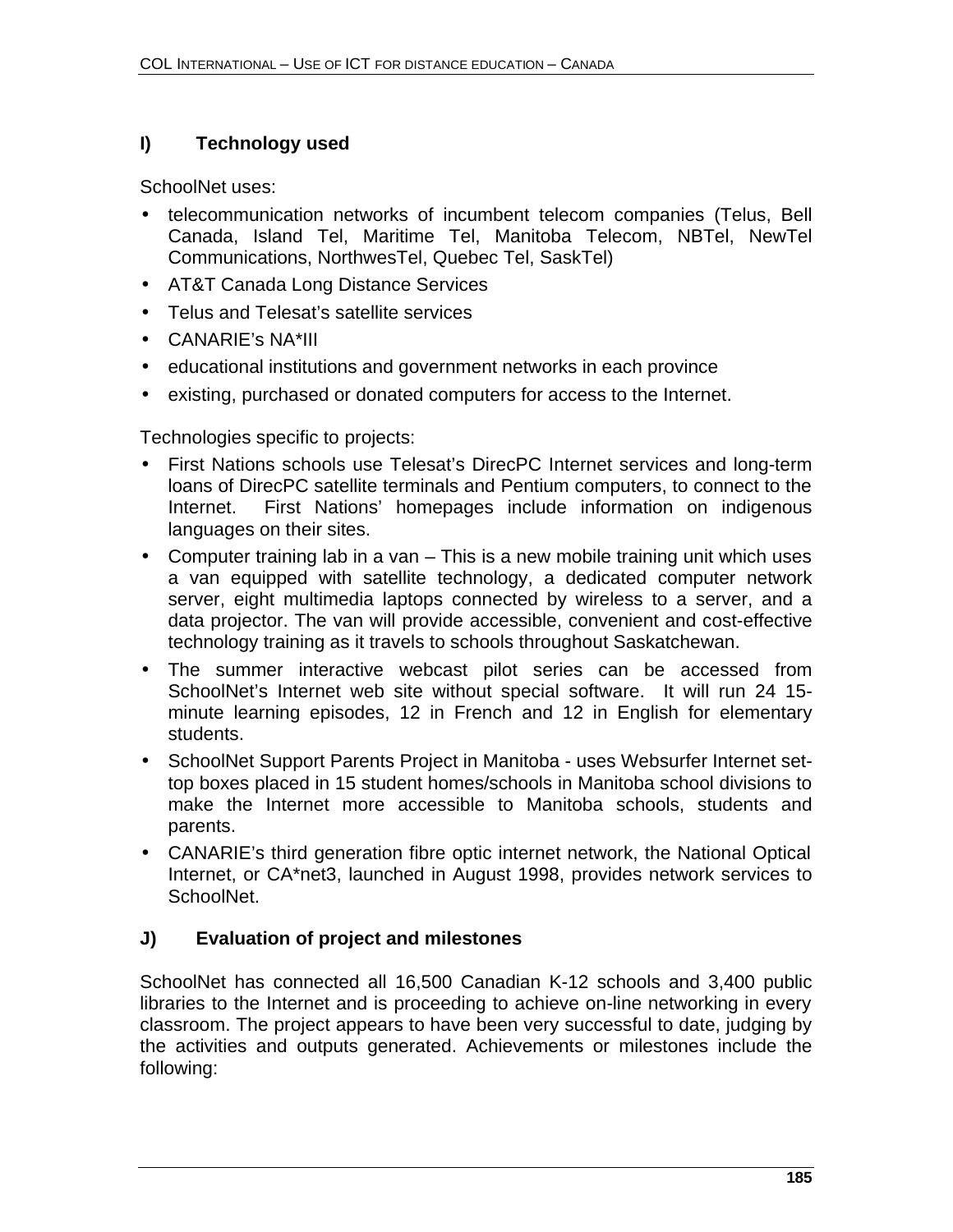- Under the Federal Youth Employment Strategy, 188 youths have been hired to develop on-line courseware used with SchoolNet's Notemakers. SchoolNet's Youth Internship Programme hired 836 youths to help connect schools and libraries. SchoolNet Digital Collections hired 1,570 youths to produce Canadian multimedia products for display on SchoolNet, including the display of Aboriginal digital collections.
- SchoolNet GrassRoots Project has nearly 2,000 on-line projects developed by Canadian teachers and students, involving over 500,000 students.
- As of October 1998, 366 of 460 First Nations schools under federal jurisdiction were connected through SchoolNet using DirecPC.
- As of February 1998, research on effective integration of information technology into the learning process has been disseminated to educators in partnership with the Council of Ministers of Education Canada (CMEC).
- SchoolNet has developed new teacher training models which have been adopted by various provinces for pre-service and in-service teacher training.
- SchoolNet Digital Collections is the largest on-line heritage site in Canada and the National Atlas, Special Needs Network and Media Awareness Network are internationally acclaimed.
- The National Graduate Register, Canada's largest placement service, has generated more than 100,000 employment matches.

# **K) Timeframe/ plans**

- 1993 SchoolNet was established as part of Federal Government's Jobs & Growth Strategy.
- March 31, 1999 SchoolNet connected all Canadian K-12's 16,500 schools and 3,400 public libraries to the internet.

Future:

- SchoolNet will extend connection from schools to classrooms by March 31, 2001.
- Will work with 'Connecting Canadians' to help bring access to ICTs to all Canadians, to help fulfil Industry Canada's goal of having all Canadians connected to the Internet by 2000.
- Support classroom learning projects, on-line learning products and services that help students to acquire new skills, and teachers and courseware producers to develop new media materials.
- Challenge Canadian businesses and governments through the Computers for Schools programme, to provide 250,000 used or refurbished computers for use in classrooms across the country.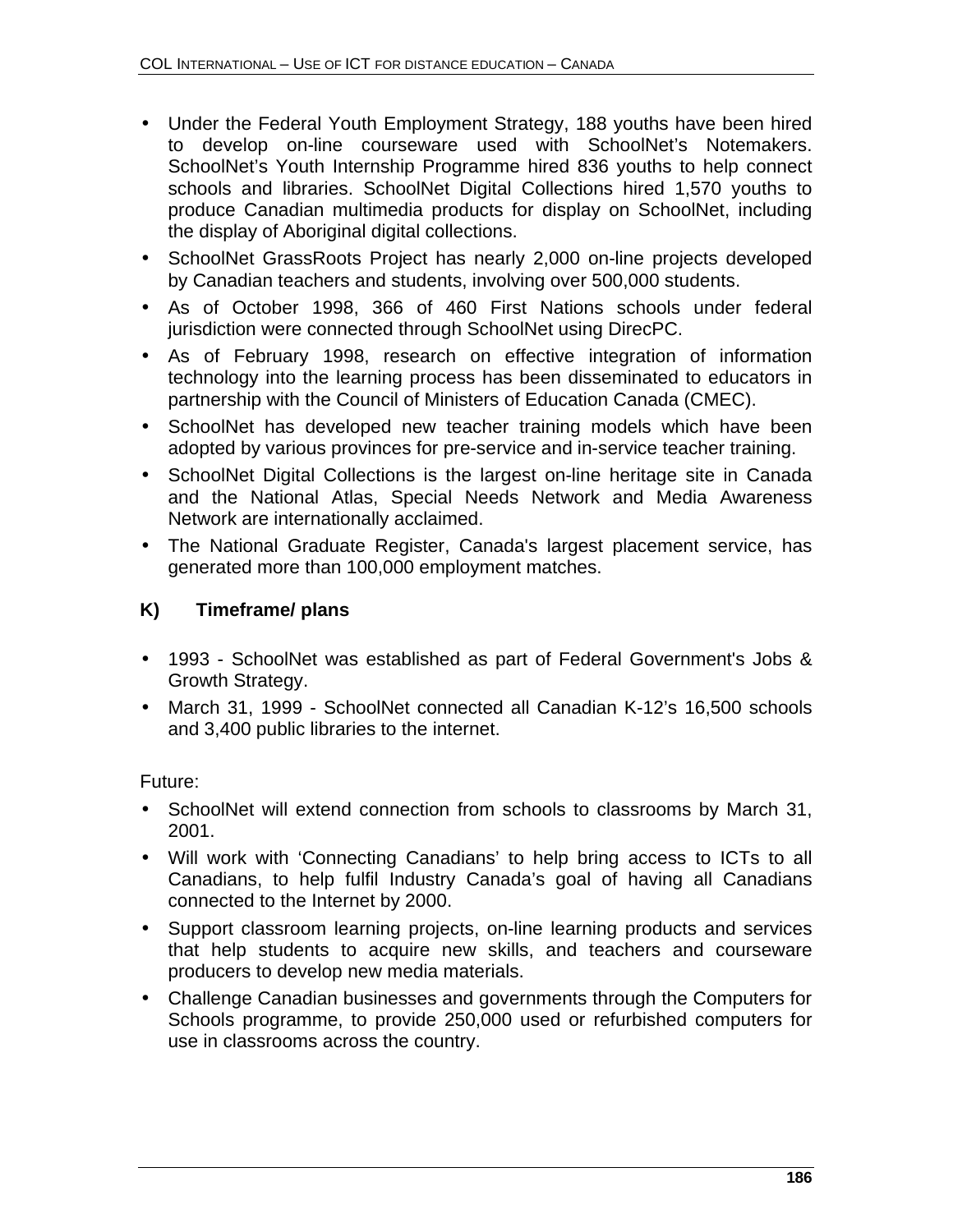# **L) Key material**

SchoolNet's website: www.schoolnet.ca Connecting Canadians website: www.connect.gc.ca Industry Canada -http://strategis.gc.ca (for status report on SchoolNet and project press releases)

#### **M) Key contacts**

SchoolNet National Office Industry Canada, Ottawa ON K1A 0H5 Phone: 613-993-5452 Toll-free: 1-800-268-6608 / 1-800-575-9200 Email: schoolnet@ic.gc.ca website http://www.schoolnet.ca

Each programme also has a separate contact person.

#### **N) Financing & budget**

The following are an assortment of expenditures identified:

March 1999 - Industry Canada's 1998-99 total budget for SchoolNet and the Community Access Programme was \$58.5 million. The Federal Youth Employment Strategy 1999 budget extended programme funding for projects supported by Industry Canada by \$19.8 million annually, including some SchoolNet projects, such as Digital Collections and Notemakers. The federal government invested \$15 million in on-line classroom projects to be developed by Canadian teachers and students, directed to Industry Canada's SchoolNet GrassRoots project.

February 1998 Federal Budget - allocated more than \$200 million to expand Information Highway programmes, one of which was SchoolNet.

June 1998 – Industry Canada funded a total of \$500,000 to Notemakers (a project to develop online university and college credit courses by youth), based on budgets of:

- \$12,500 per on-line course, to \$25,000 for two or more courses, for proposals from individual institutions
- \$50,000 per on-line course, to a ceiling of \$100,000 for two or more courses, for proposals from groups of institutions or for proposals involving a private sector firm.

March 1996 - SchoolNet Community Access Initiatives - \$13 million

1996-97 - Digital Collections \$1 million four-year programme starting in 1996-97 funded 30 projects up to \$30,000 each Grassroots project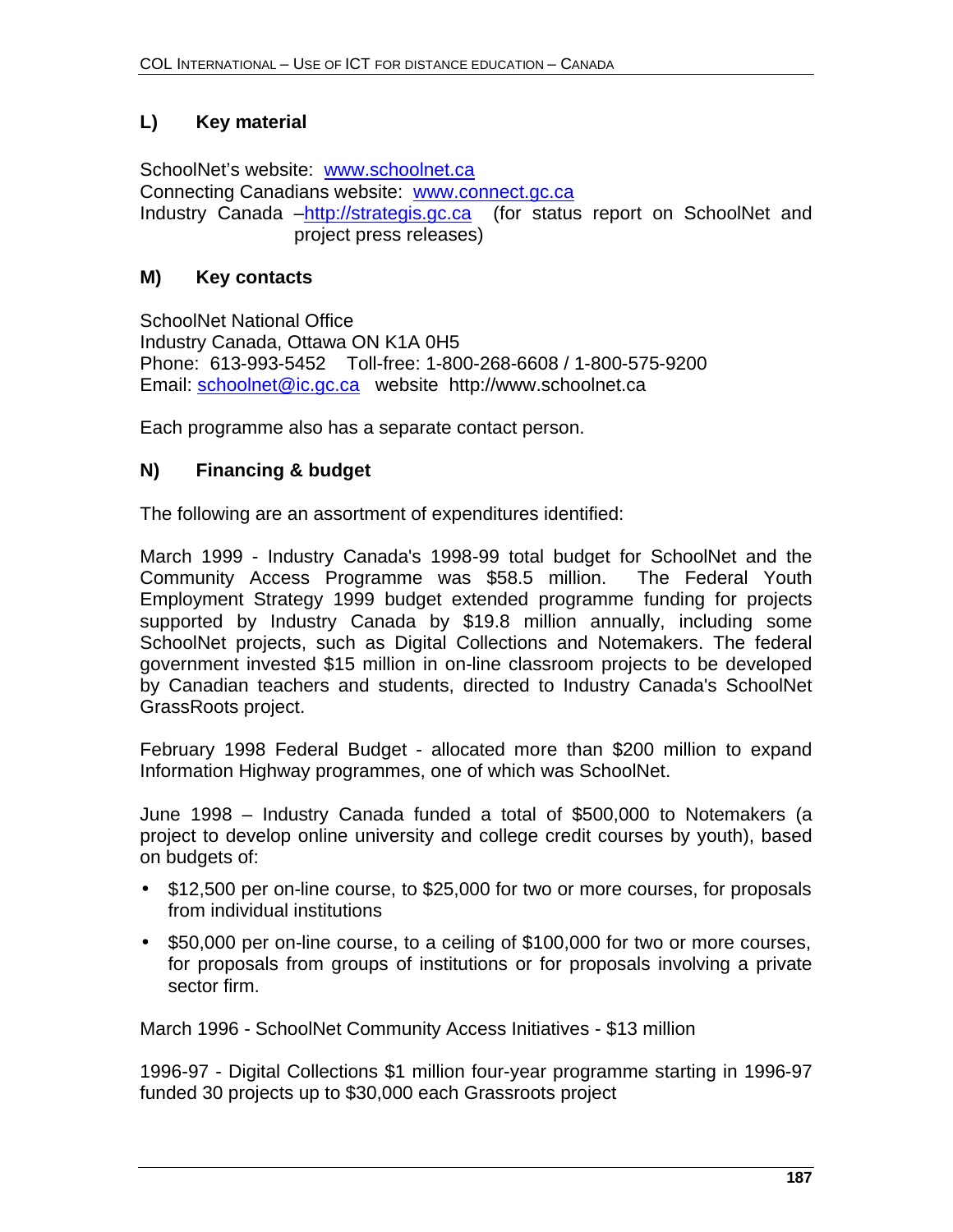# **O) Last update**

December, 1999

# **Vista District Digital Intranet, Newfoundland**

# **A) Short description of purpose**

This pilot project delivers internet-based advanced placement courses (equal to first year courses at Memorial University in Newfoundland) in Chemistry, Physics, Math and Biology, to young adult learners in rural community high schools in Newfoundland.

In the 1998-99 school year, the first project (Alpha) created an Intranet, course content and delivery modules, trained 4 teachers to administer the courses, and provided online support for the Vista School District (Newfoundland) in four centres. Three were located in high schools and one in the Faculty of Education at Memorial University. Courses are received via satellite to computers in the Vista District schools on alternating days.

In 1999-2000 school year, the second (Beta) project added three more districts and five schools outside of the Vista District, but still within Newfoundland and Labrador, offering the same courses via the same modes with the same teachers.

# **B) Initiator (lead agency)**

Centre for TeleLearning and Rural Education, Faculty of Education, Memorial University of Newfoundland (researches and develops courses), in partnership with Vista School District. This unit does research, course development, provides professional development programmes (educate educators) in online education. It is one of the Telelearning National Network of Centres of Excellence (TL-NCE) sites.

Industry Canada is the main funder and national initiator with TL-NCE and STEM-Net, which provides network use, access and resources for K-12 schools in Newfoundland and Labrador.

#### **C) Non-profit providers/ sponsors and area of sponsorship/ donation**

Supporting Partners (non-profit):

- Ministry of Education of Newfoundland helped fund computers for project.
- Vista School District helped fund equipment for project.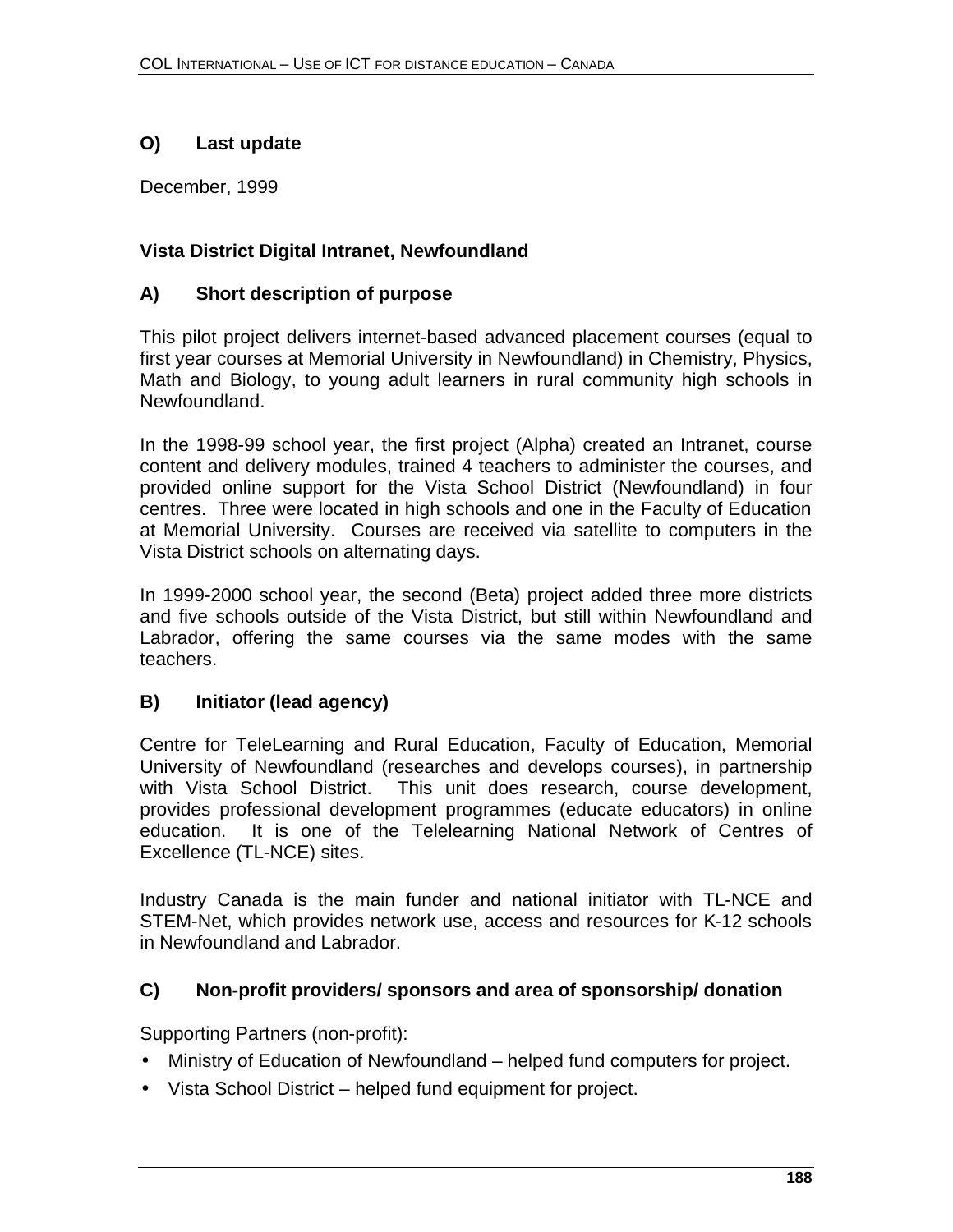- Canada-Newfoundland Co-operation Agreement on Human Resource Development – national programme which funds STEM-Net.
- Financial assistance was also provided to STEM~Net for the purchase of some of the DirecPC satellite dishes under the Canada-Newfoundland Cooperation Agreement on Human Resource Development.

#### **D) Commercial providers/ sponsors and area of sponsorship/ donation**

Supporting Partners (private):

- Newtel Communications Inc. (private national telecommunication consortium) - helped fund telecom equipment with Industry Canada.
- DirecPC provided satellite dishes through the partnership with NewTel Communications Inc. (partially funded with Vista School District, STEM~Net/ SchoolNet/ Industry Canada).
- Addison Wesley Longman (Canadian publisher), Prentice Hall Ginn Canada (Canadian publisher) provided multi-media workstation financial assistance.
- Prentice Hall gave copyright permission to use textbooks without charge.

#### **E) General key motivation/ interest of sponsors & strategic view of developments in these areas**

**The mission of the lead agency, Memorial University's Centre for TeleLearning and Rural Education, is to facilitate research and development in K-12 distance education, with a special focus on effective utilisation of ICTs. It also promotes excellence in teaching and learning in small rural K-12 schools in Newfoundland and Labrador. The Centre's goals being tested in the Vista District project are:** 

- to conduct research in the areas of telelearning and rural education in Newfoundland and Labrador;
- to conduct research related to the instructional design of senior high school courses for delivery by telecommunications technologies in Newfoundland and Labrador;
- to facilitate the design and delivery of professional development for teachers in small rural schools throughout Newfoundland and Labrador.

Network Centres of Excellence/ TL-NCE (Canadian national organisation) encourages, tracks and evaluates K-12 and post-secondary telelearning research advances, and develops software, as well as providing funding, and resources. The Vista District Project is a TL-NCE project.

Industry Canada (funding through SchoolNet) - national strategy is to connect all Canadians to the 'Information Highway' including K-12 Schools.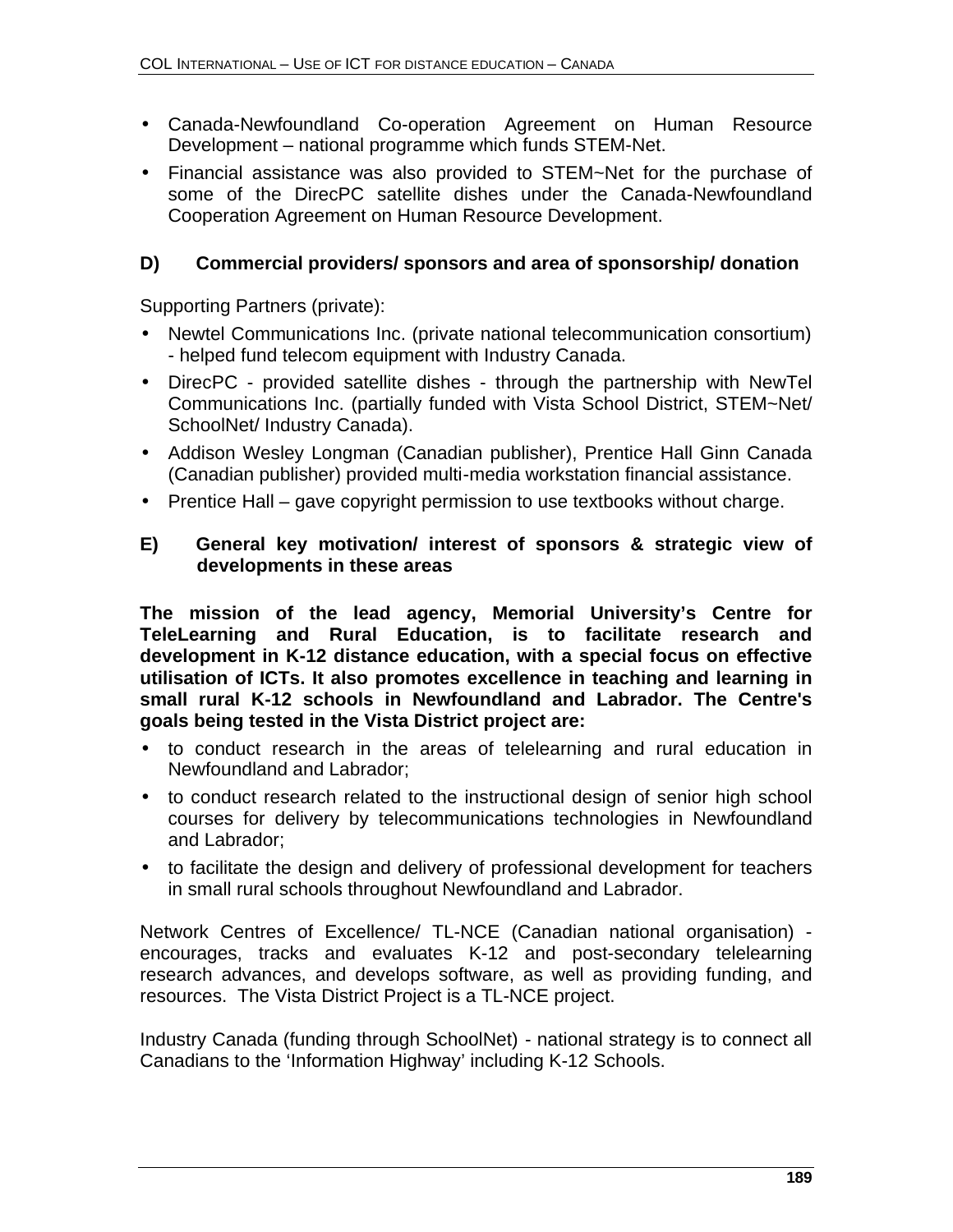Stem-Net – (educational network in Newfoundland and Labrador) has been set up to help enhance the DE opportunities for K-12 schools through Internet and educational resources, research and development in networking for students and educators in Newfoundland and Labrador. It is funded by the Canada/ Newfoundland Cooperation Agreement on Human Resource Development.

Support by commercial sponsors is only a small part of the project. It helps in community development and serves as a form of advertising.

## **F) Other participants**

- Government endorsement by The Programme Development Division of the Department of Education, Government of Newfoundland and Labrador (provincial).
- SchoolNet national programme for networking all K-12 schools funded by Industry Canada (federal government of Canada)
- Memorial University (provincial post-secondary institute) equipment, network interconnection

# **G) Type of users**

Projected End users: all young adult learners (ages 16-18) who want to study Advanced Placement (university entrance level) courses online at secondary high schools in participating rural Newfoundland and Labrador schools.

Pilot Project users: Vista School District secondary students aiming for university admittance.

Educators: will learn how to develop courses for online delivery, use associated technology and teach online. Currently only four teachers are involved in the pilot project – this number should grow as the number of subjects increases.

#### **H) Function & environment of usage**

Use: secondary (9-12) Advanced Placement (university entrance level) courses at Memorial University in Newfoundland.

Environment: asynchronous online courses in WebCT on PC computers in Vista School District secondary schools.

# **I) Technology used**

Delivery: Intranet from DirecPC satellite dish

Mode: audio-graphic technology and web pages

Platform: Windows NT on PCs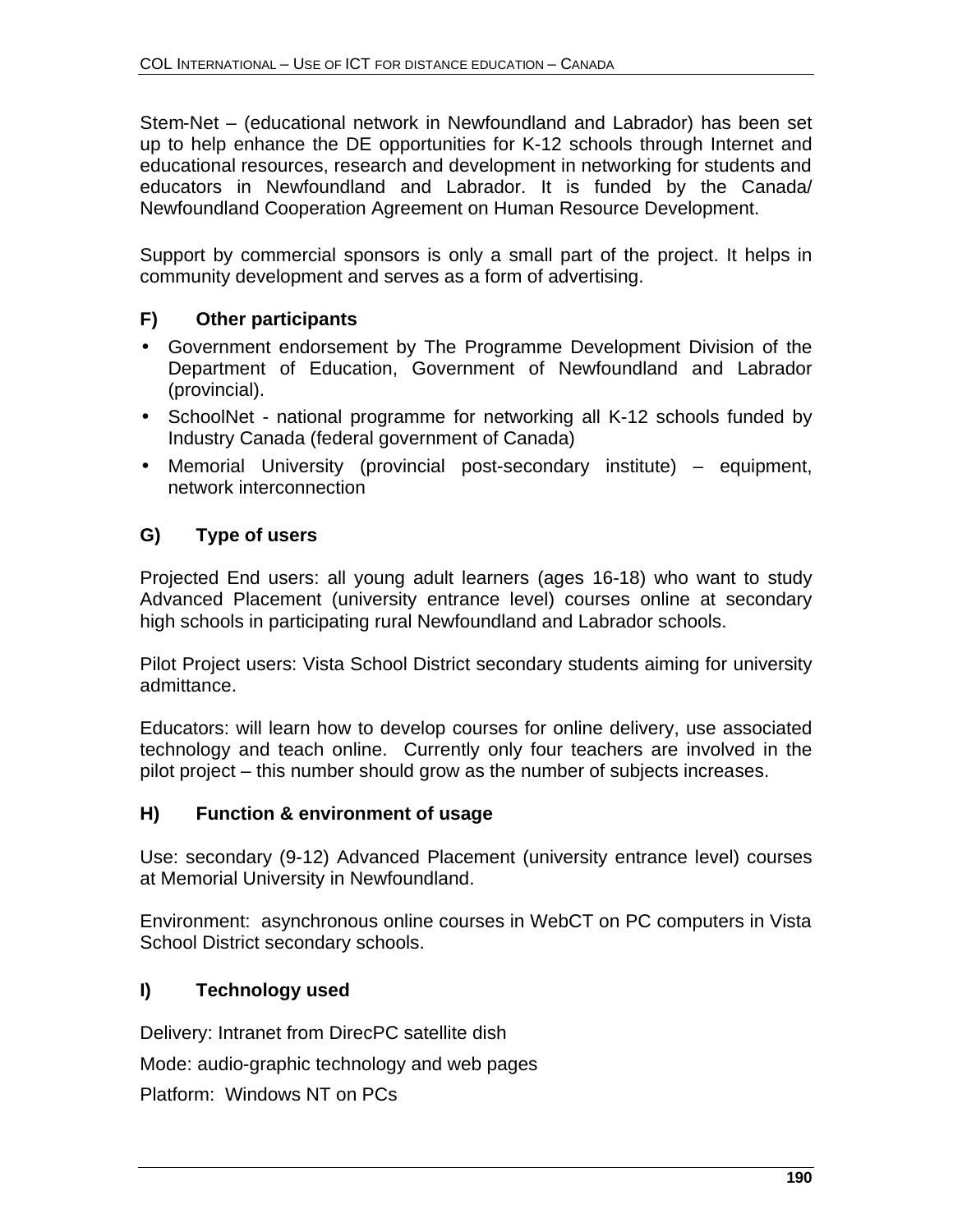Courseware: WebCT asynchronous courses online (FrontPage for development)

Discussion software: Net Meeting and Meeting Point (1-way at present)

# **J) Evaluation of project**

The Alpha pilot project ran during the 1998-99 school year, and the Beta project is currently running during the 1999-2000 school year. The Physics and Math courses have been evaluated to be the most successful. Industry Canada will help evaluate the pilot project and determine marketing potential to other countries.

# **K) Timeframe/ plans**

- The prototype Alpha pilot project was for the 1998–99 school year. It was launched May 1, 1998, as part of a five year strategic plan 1997 – 2002 for Vista School District's goals for using technology in education.
- The Beta Project is for the 1999 2000 school year and added three more school districts (1, 5, 6, 7 and 8) outside of the Vista District.
- There are plans to offer Advanced Placement courses in this mode for more subjects in Newfoundland / Labrador school districts, based on the lessons learned from the Alpha and Beta pilot projects.
- This mode of course delivery may also be expanded to teacher training for University students in Education.

# **L) Key material**

Vista Project Website: www.k12.nf.ca/vista/specialprojects/ddintranet.html and three information pages linked from homepage.

Information on the Centre for Telelearning and Rural Education, Faculty of Education, Memorial University is at http://www.tellearn.mun.ca/fhome.html.

Vista School District website – school area covered and schools: http://www.k12.nf.ca/vista

# **M) Key contacts**

Vista District Intranet Advisory Committee: Mr. Wilbert Boone, Director, Centre for Telelearning and Rural Education, Faculty of Education, MUN 709-737-8616

Telelearning and Rural Education Centre, Memorial University: Dr. Ken Stevens, Chair, Telelearning and Rural Education Centre, MUN Kstevens@morgan.ucs.mun.ca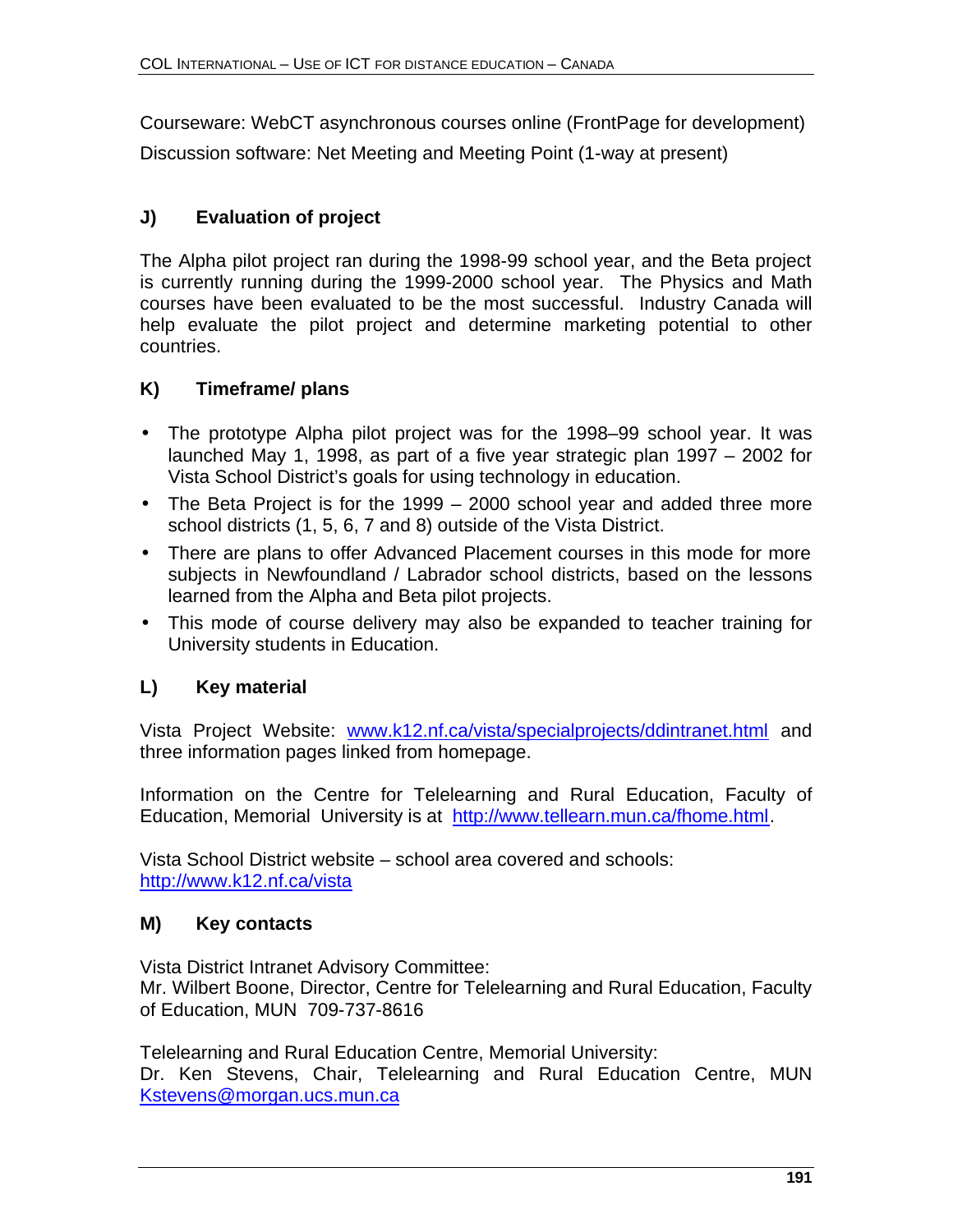# **N) Financing & budget**

Information not available.

#### **O) Last update**

December, 1999

## **Athabasca University – Canada's Open University, Alberta**

#### **A) Short description of purpose**

Athabasca University (AU) is Canada's leading distance education university. It aims to provide a university education to Canadians regardless of geographical location, or other commitments such as career or family.

AU's focus is on removing accessibility barriers that traditionally restricted adult learners: location, availability, prior academic credentials, past educational experience, level of income, etc., to improve equality of educational opportunity for all adult Canadians.

AU's programmes are predominantly home study using ICTs and print-based materials: 435 courses use some form of ICT delivery method and four areas use internet-enhanced course delivery: Computing Information Systems and Mathematics, Nursing, Psychology and Business.

AU offers full university bachelor degree programmes in Arts, General Studies, Science, Administrative Studies, Commerce and Nursing. Masters programmes are offered in Business Administration (MBA), Distance Education (MDE) and Health Studies. A number of Certificate programmes (non-degree credit) are offered: Accounting, Administration, Computers & Management, Information Systems, Counselling Women, English Language Studies, French Language Proficiency, Health Development, Home Health Nursing, Computing & Information Systems, Labour Studies, Public Administration, Rehabilitation Practice.

#### **B) Initiator (lead agency)**

**Alberta Learning (Alberta Provincial Government's ministry for K-12 Education, Advanced Education, Apprenticeship and Industry Training)**

#### **C) Non-profit providers/ sponsors and area of sponsorship/ donation**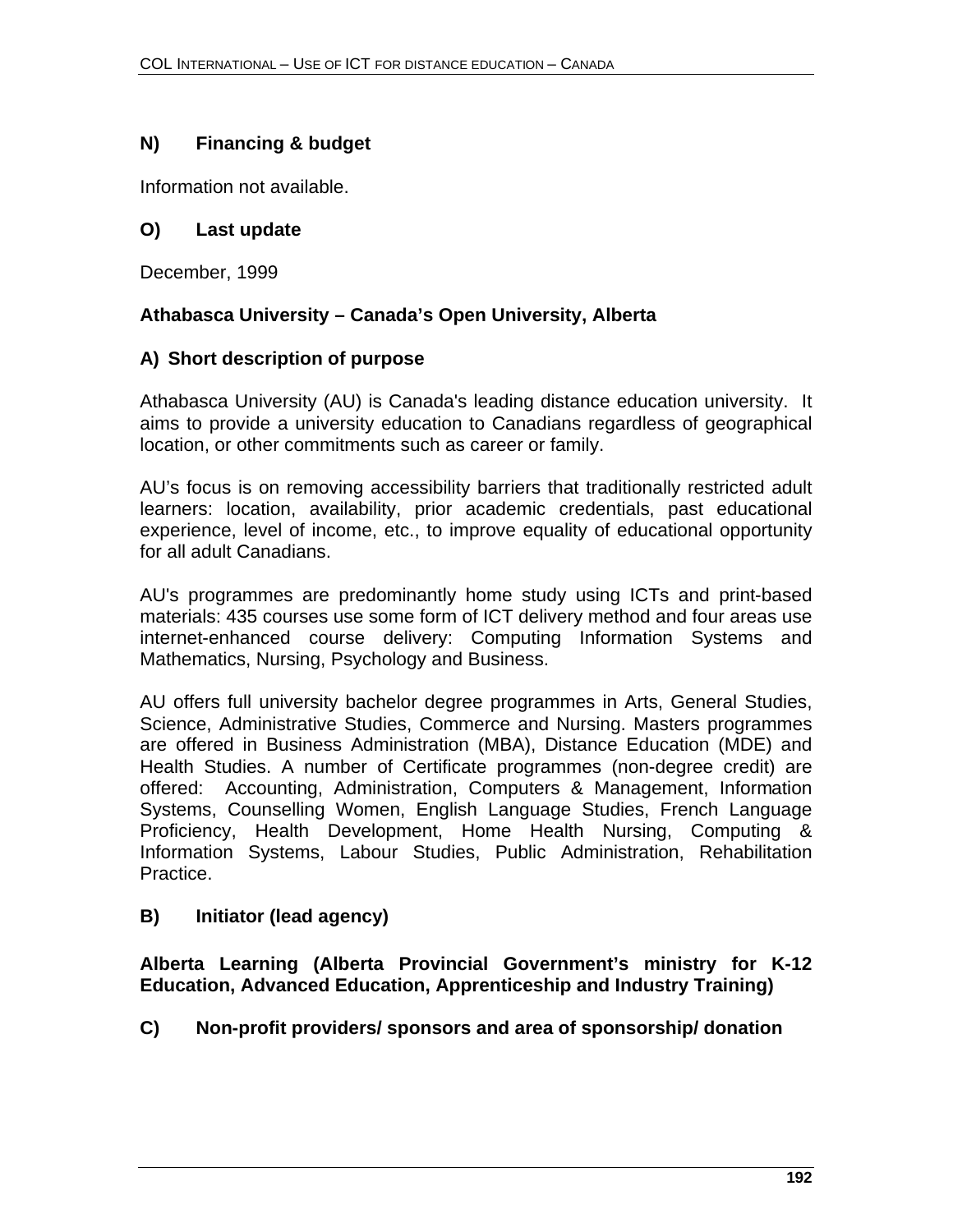AU receives funding grants from the Government of Alberta, which receives transfers for educational funding from the Canadian federal government. Funding amounts are listed in section (O) Financing and Budget.

#### **D) Commercial providers/ sponsors and area of sponsorship/ donation**

AU also obtains funds from tuition and related fees, sales and services, investments, donations, and a small percentage from other unidentified sources. These funding amounts are also listed in section (N) Financing and Budget.

#### **E) General key motivation/ interest of sponsors & strategic view of developments in these areas**

Post-secondary educational institutions in Canada fall under provincial jurisdiction and, as such, receive grants for operating and capital costs. In Alberta, the Alberta Advanced Education Department (now Alberta Learning) covers funding not obtained from tuition, services, donations or other sources.

## **F) Other participants**

AU has collaborative agreements with 76 provincial and national organizations:

- broadcasters (such as ACCESS TV, CKUA radio network),
- other educational institutes (such as Northern Alberta Institute of Technology, Labour College of Canada, Télé-université du Quebec),
- educational associations and societies (such as Alberta Distance Ed & Training Association (ADETA), Society for Engineering Technologists (ASET), Canadian Association for Distance Education(CADE)),
- municipal and governmental service providers (such as Canadian Police Service, Canadian Hospitals Association, Canadian International Development Agency (CIDA)),
- first nations groups (such as Yellowhead Tribal Council),
- finance, industry and the private sector (such as the Credit Union Institute of Canada, Certified General Accountants, Syncrude, Nortel Corporation).

See Athabasca University's site http://www.athabascau.ca/html/collab/collab.htm for a complete list of all the organisations.

# **G) Type of users (description of users)**

Main users: Adults wishing to take university credit and non-credit courses at a distance, specifically those in Alberta's rural and remote northern areas.

AU had 16,081 students in 1998-99 and 33,620 individual course registrations, from all provinces and territories. Alberta students represented 57.5% of total. Educational level of undergraduate students on entry was: high school or less -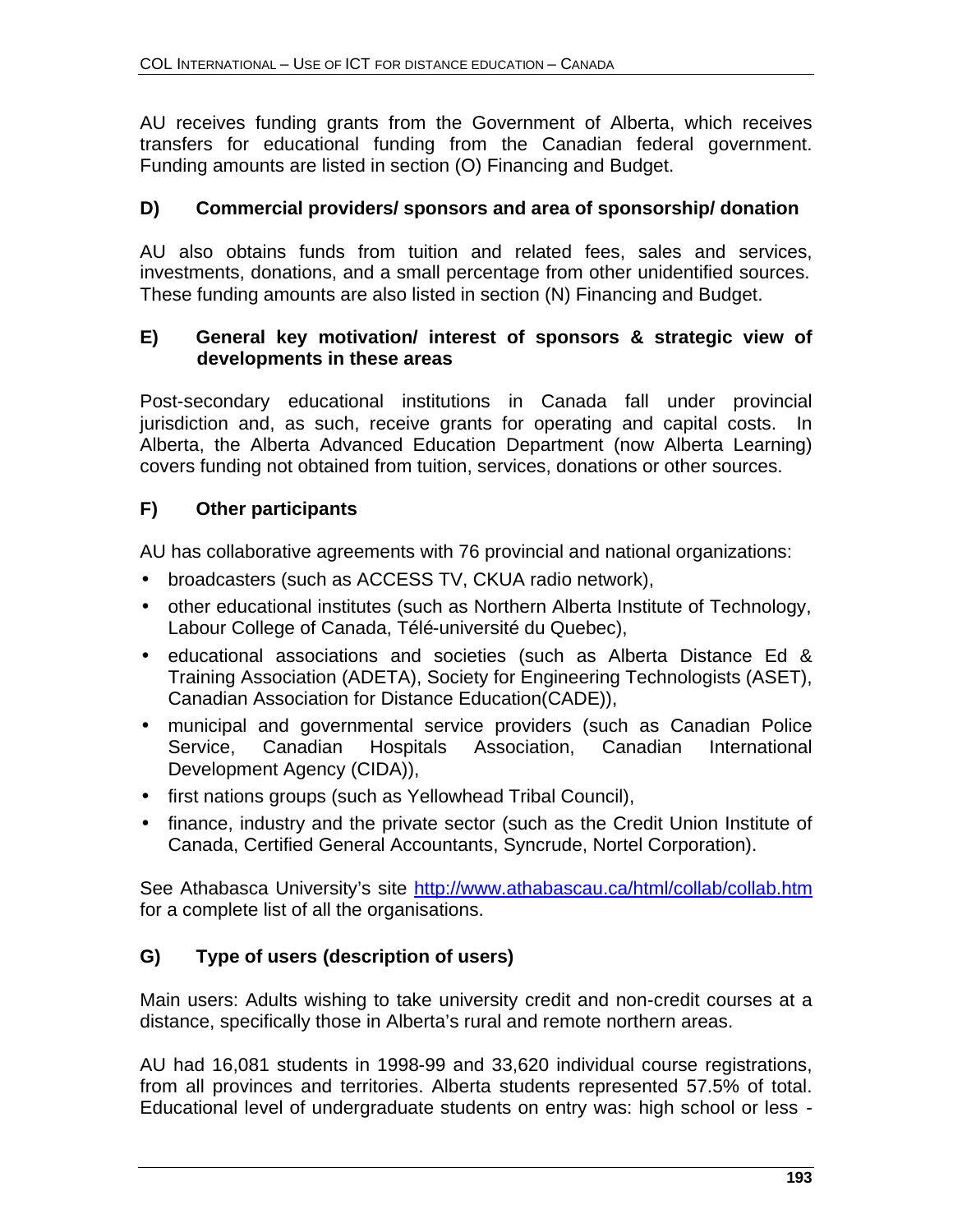14%; post-secondary - 67%; university degree - 18.9%. The student gender balance was 64.3% female, 35.7% male. The age profile of undergraduate students was: under 25 - 31%; 25 to 34 - 35%; 35-44 - 24%; 45+ -10%.

#### **H) Function & environment of usage**

Athabasca University's 450 courses are mostly home study, although some courses may be taken in classrooms at other collaborating institutions (AU's provides a listing of current courses and the institutes they are offered at online).

For undergraduate home-study courses, there are no admissions deadlines; students may enrol year-round. University graduate and non-degree University Certificate Programmes are also offered.

AU also provides student services by phone (toll-free), email and internet, comprising: academic advising (course and programme) and counselling; study skills development, financial aid information, registration services, exam supervision, computing help desk, audio-visual equipment and course audio- and video-tapes reference and self-help material, liaison with groups and communities, procedural information, assistance from the Athabasca University Students' Association, online academic journals, library services (at AU for students, staff, faculty, tutors, and external borrowers, or associated libraries).

#### **I) Technology used**

In addition to home-study packages (student manual, study guide, textbook(s), the following ICTs are used:

- CD-ROM, audiocassettes and videotapes
- seminars (home study materials plus teleconference or videoconference sessions)
- Internet AU has a Virtual Teaching & Learning (ViTAL) electronic classroom.

#### **J) Evaluation of Project**

Since it was created by the Government of Alberta in 1972, more than 140,000 students have taken AU's individualised courses and programmes. No evaluation was identified.

#### **K) Timeframe/ Plans**

1972 – Government of Alberta created Athabasca University.

Future: continuance dependent on government financing to meet full funding requirements.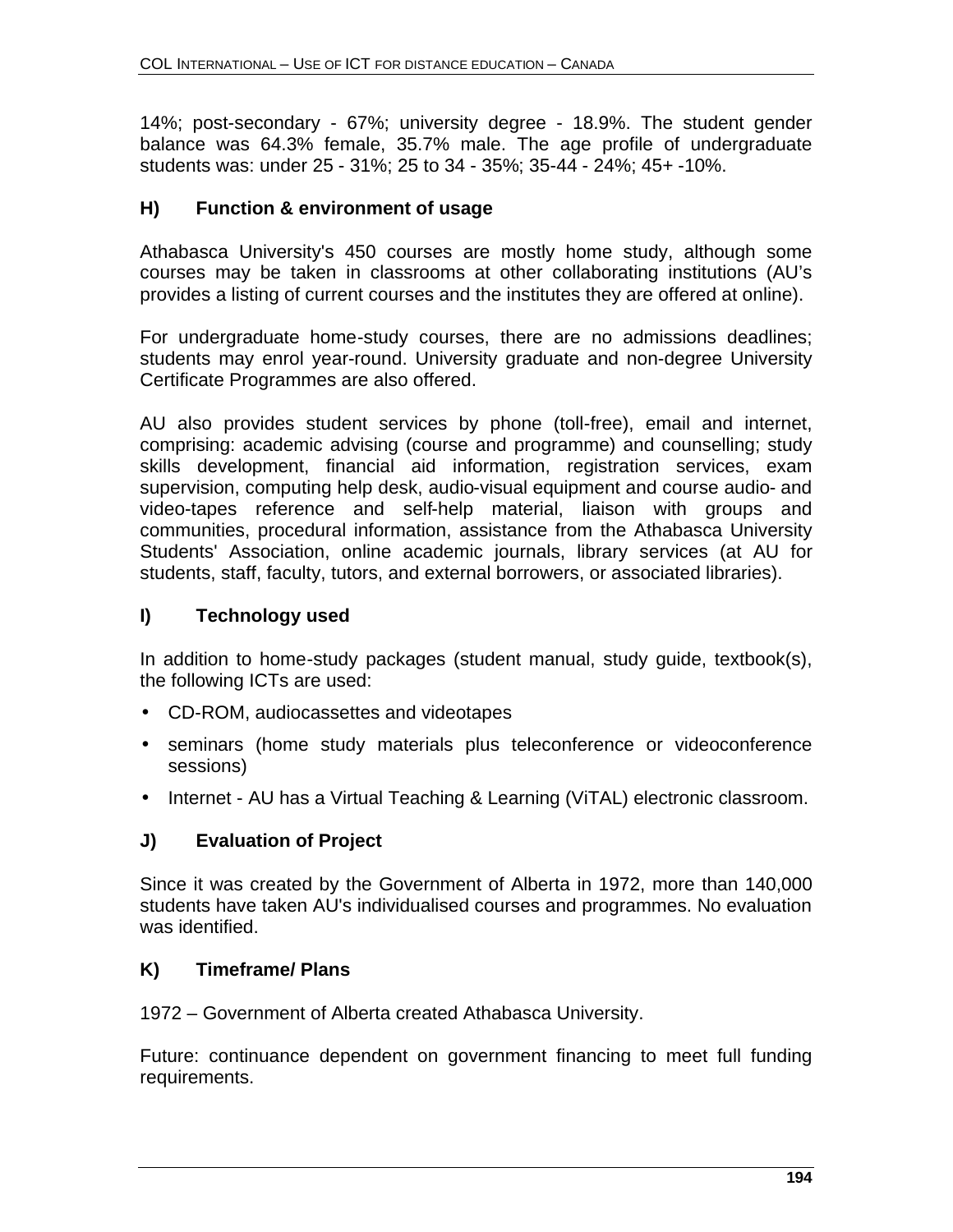# **L) Key material**

Athabasca University's website: www.athabascau.ca Alberta Advanced Education (now Alberta Learning) Annual Report: www.aecd.gov.ab.ca/learning/publications/annual\_reports/1998/index.htm#topof page

# **M) Key contacts**

Jon Baggaley, Chair and Director of Educational Technology Athabasca University, 1 University Drive, Athabasca, Alberta T9S 3A3 Tel.: (780) 675-6334 Fax: (780) 675-6338 baggaley@athabascau.ca (Baggaley has been responsible for the development of new media technologies and policy for the distance-based delivery of the University's programmes)

Peter Holt, Associate Professor, Computing Science Centre for Computing Information Systems and Mathematics Athabasca University, 1 University Drive, Athabasca, Alberta T9S 3A3 Tel: (780) 675-6225 or (800) 788-9041 ext. 6225 holt@athabascau.ca

# **N) Financing & Budget**

The Ministry of Advanced Education and Career Development (now Alberta Learning) provided \$923 million in grants for adult learning institutions in the province in 1998-99. Of this, AU received \$15.2 million for operational and conditional funding, access, learning enhancement, research, intellectual infrastructure partner-ships, infrastructure renewal and performance.

Outside of its government grants AU obtained a total of \$19.6 million from other sources: \$14.5 million from tuition and related fees, \$2.6 million from sales and services, and another \$2.5 million from investments, donations and other private sources (private source information is confidential).

In total, AU received approximately \$34.8 million in finances (\$783,000 short of its costs).

# **O) Last Update**

December, 1999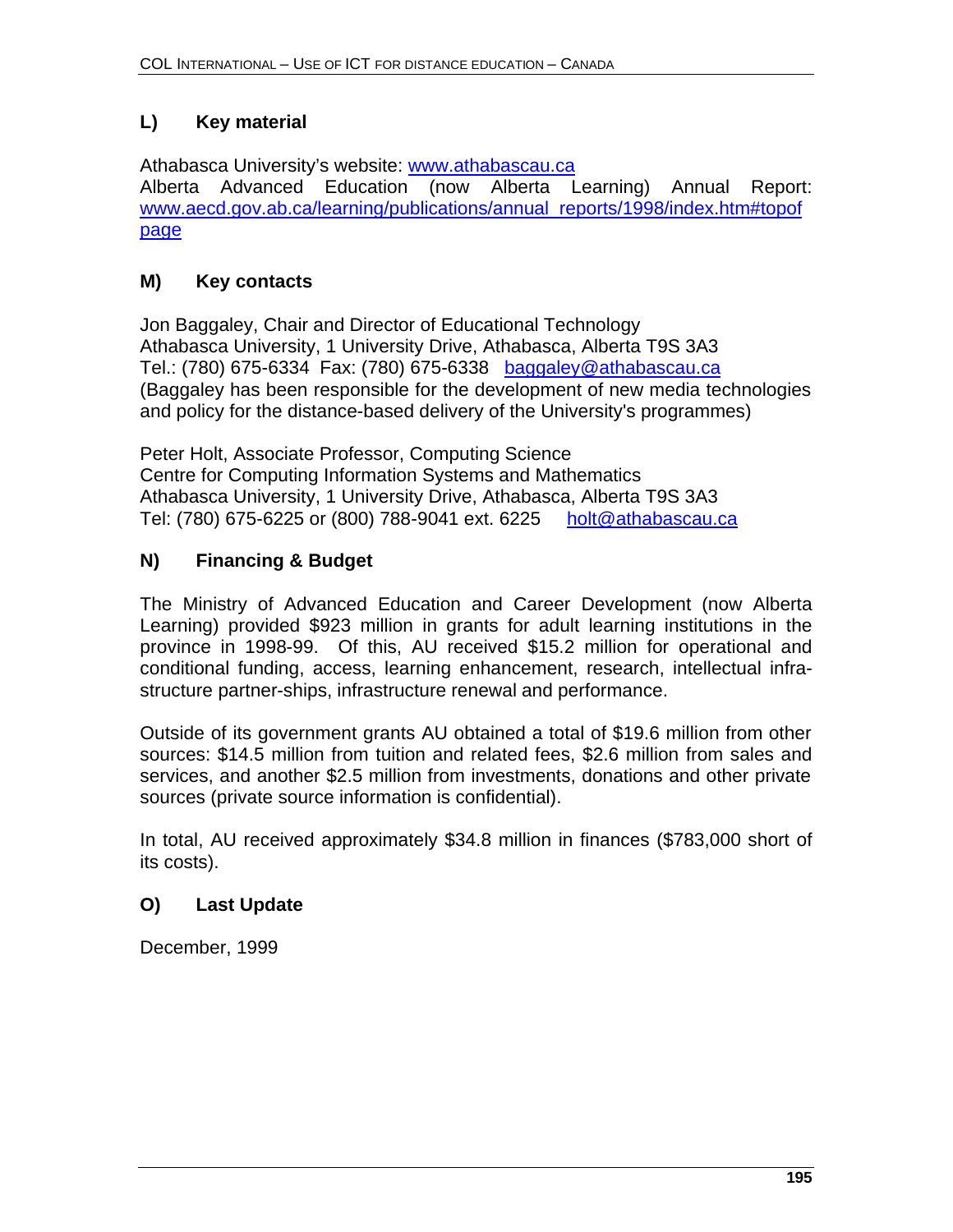#### **Telemedicine and Educational Technology Resources Agency of Memorial University (TETRA), Newfoundland**

## **A) Short description of purpose**

Telemedicine and Educational Technology Resources Agency (TETRA) at Memorial University is a provincial communications resource and research and development facility. It was established to facilitate the use of Information Technology (IT) and telecommunications in the delivery of health services and education to non-urban, remote and isolated areas in Newfoundland and some developing countries. It also specialises in the development of distance education courses.

The teleconference network has many contributing institutions and agencies. The network is divided into 11 separate teleconferencing circuits with over 200 sites in approximately 150 communities throughout the province. In addition to audioconference capabilities there are also tele-writer workstations in over 140 of the communities providing a remote blackboarding function to the user.

## **B) Initiator (lead agency)**

Telemedicine and Educational Technology Resources Agency (TETRA) and the Memorial University of Newfoundland's Faculty of Medicine and Health Science Centre – all broadcasting facilities are located at Memorial.

#### **C) Providers/ sponsors and area of sponsorship/ donation**

TETRA has received a series of significant grants. International project funding is from the following sources:

- Project SHARE, East Africa (1981) funded by the Canadian International Development Agency (CIDA) Child Health and Medical Education Programme CHAMP), Teleglobe Canada and Intelesat – to provide assistance and teaching sessions to the Pediatric Dept. of Makerere University in Kampala, Uganda.
- Project SHARE, University of the West Indies (1986) funded by CIDA, with the help of Newfoundland Telephone Company – a telemedicine science course offered by teleconferencing.
- Intra-Jamaican Project (1987) funded by CIDA with the help of Newfoundland Telephone Company – distance education science programmes for teacher upgrading were offered.
- SatelLife (1990) funded by IDRC (International Development Research Centre, Canada) and a number of granting agencies  $-$  this international organisation is devoted to improving health information for developing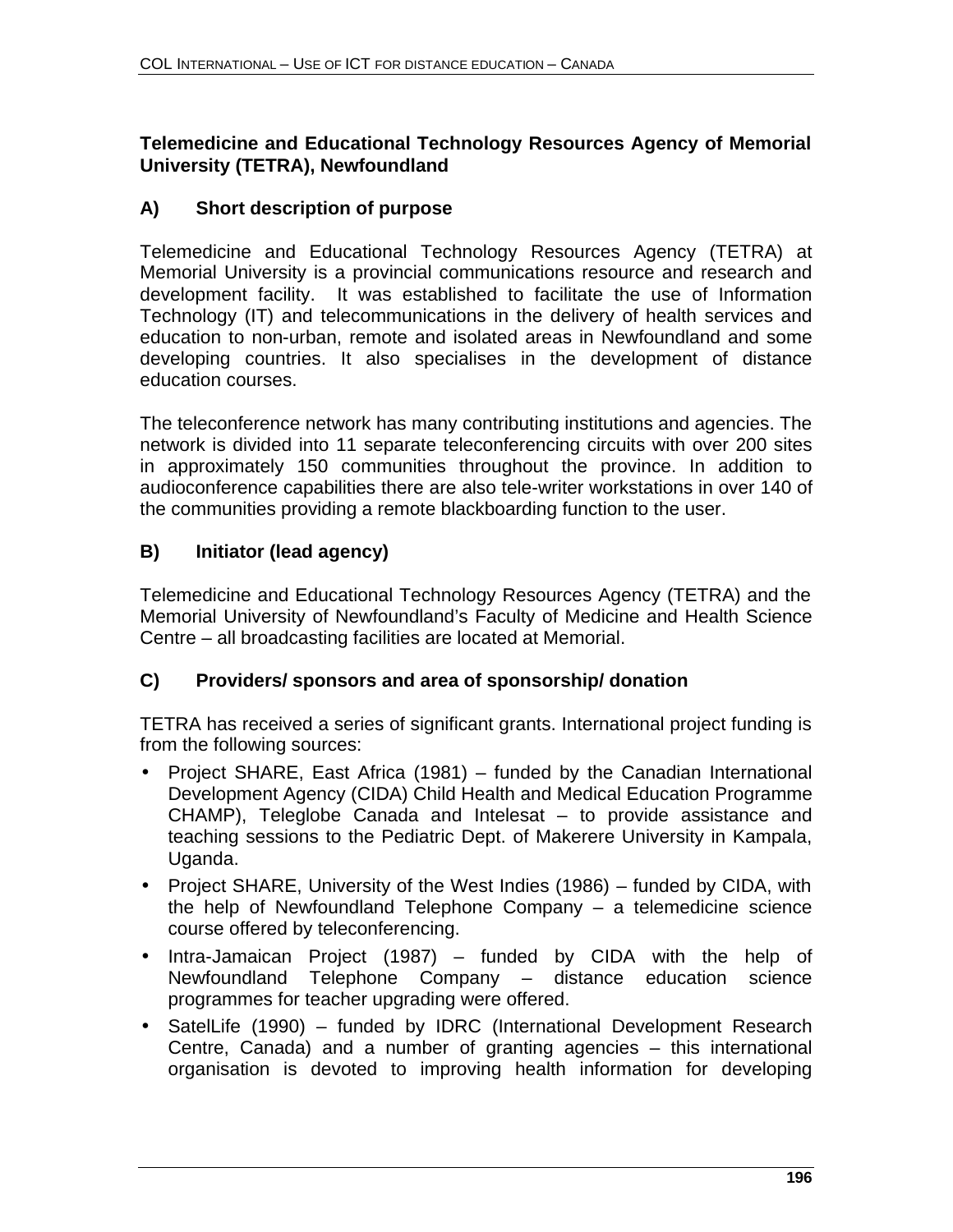countries and provides access to an email link for information transfer via satellite in North America, Europe and developing countries.

• Philippines Project (1991) – funded by Memorial University and TETRA – provides a teleconference system to help develop the College of Public Health at the University of the Philippines distance education and outreach programmes for health professionals.

#### **D) Commercial providers/ sponsors and area of sponsorship/ donation**

The day-to-day operating expenses of Telemedicine are entirely recovered from user fees. Specific projects have both non-profit and commercial funders.

#### **E) General key motivation/ interest of sponsors & strategic view of developments in these areas**

TETRA has been established to make the distance education resources and online health services of Newfoundland's Memorial University, Faculty of Medicine and Health Sciences, available to physicians and health workers in rural and remote locations in Newfoundland.

It also allows the Centre to conduct research and interact with other health practitioners through the network, and to participate in health projects in rural communities or other countries.

By allowing the Centre to be used by other interested groups, such as schools, government departments, medical associations and communication projects, at a specified fee, it is able to recover its costs.

#### **F) Other participants**

TETRA works with many provincial institutions and agencies to provide a teleconferencing network for secondary and post-secondary students, rural communities, government offices, non-profit health and social organizations, and some private agencies. See H) for a description of participants' use of the network.

#### **G) Type of users**

Main users: provincial health workers and medical practitioners, medical students and researchers within Newfoundland, and some developing countries

Secondary: students at secondary and post-secondary schools and communities in Newfoundland, government offices, non-profit health and social organisations, and some private agencies.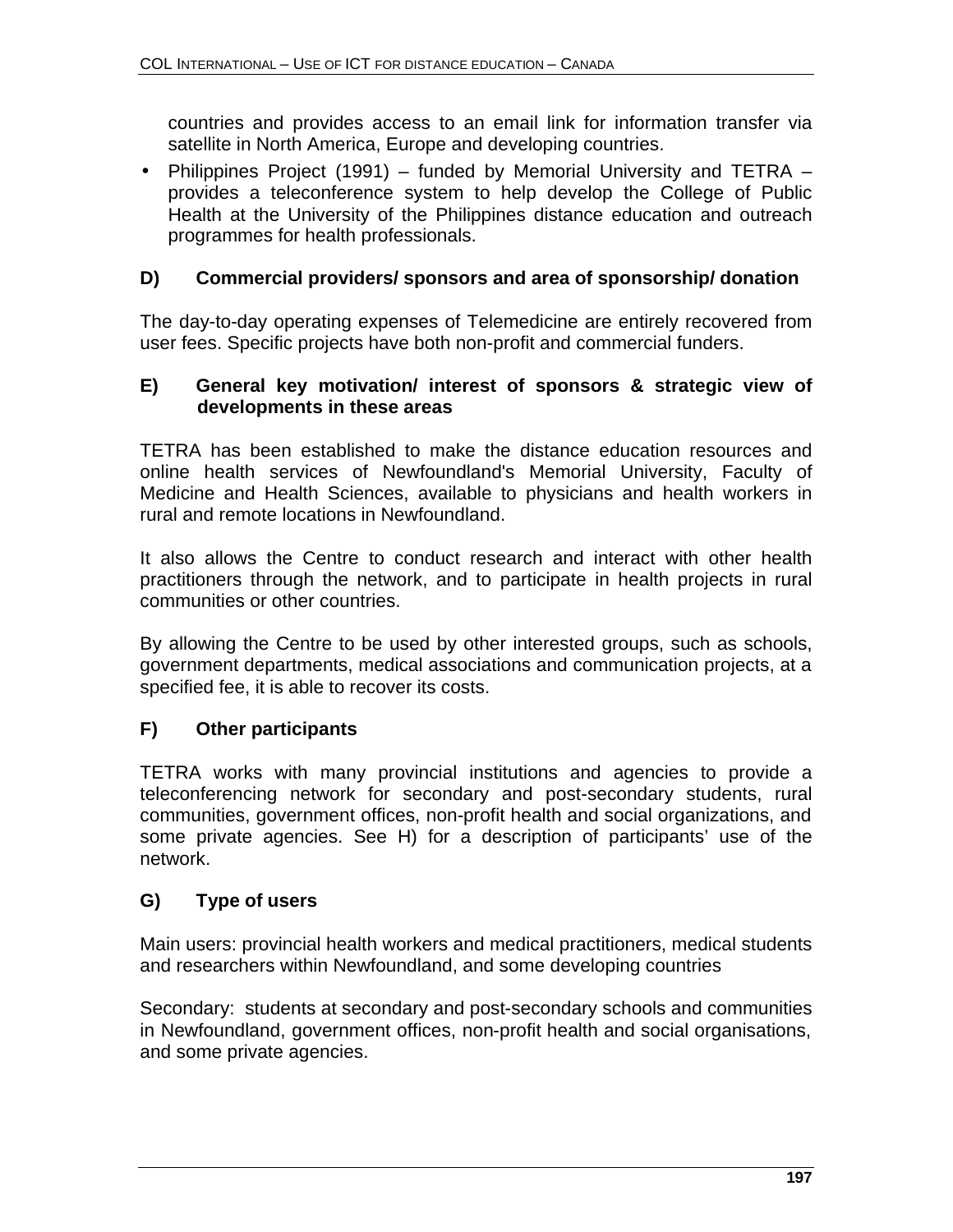## **H) Function & environment of usage**

- Medical practitioners use TETRA for a range of services and education testing hearts, nuclear medicine and radiology, clinical consultations and continuing medical education. A new DE programme is aimed at rural doctors using the combined technologies of CD-ROM and the Internet.
- University courses (such as medicine, science and engineering) are offered by Memorial to students and health practitioners in remote communities in Newfoundland and in other countries through interactive teleconferencing.
- Students from small schools in Newfoundland attend some of their classes via teleconference. Forty classes each day are delivered on the network using both the audio and audiographic capabilities. Subjects include French, physics, mathematics and chemistry.
- Government sector use includes training, meetings and dissemination of information, such as training of volunteers for Revenue Canada.
- Non-profit organisations use teleconferencing to hold meetings and deliver training programmes, such as the Women's Enterprise Bureau training programme, and the Association of Registered Nurses of Newfoundland continuing education programme.
- Private sector use for the general public includes educational packages, such as the Diabetes Management Programme for public participants.

The Virtual Design Centre (VDC) - This Centre will enable the instructional designers and media specialists at Memorial University to DE programmes, training for health workers, distributed learning programmes for financial companies, and other applications. They will work collaboratively with the College of the North Atlantic, and with writers, graphic artists and designers from private multimedia and design firms in St. John's.

# **I) Technology used**

- Audio teleconferencing (regional, national and international applications). Each location is equipped with an audio conference kit, (a specially designed speaker and microphones) for participation by several people at each place.
- Electronic whiteboard Audio-conference participants can draw on a electronic whiteboard tablet and the information is simultaneously displayed on a monitor at all locations. Using standard, PC-based graphics packages, diagrams or charts can be displayed on the electronic whiteboard throughout the session. Applications include: listing information during brainstorming, problem-solving and other group activities presentations that rely on numbers, charts, diagrams or text for clarification sessions that benefit from immediate written responses from participants.
- Video production for broadcast or distribution on video cassette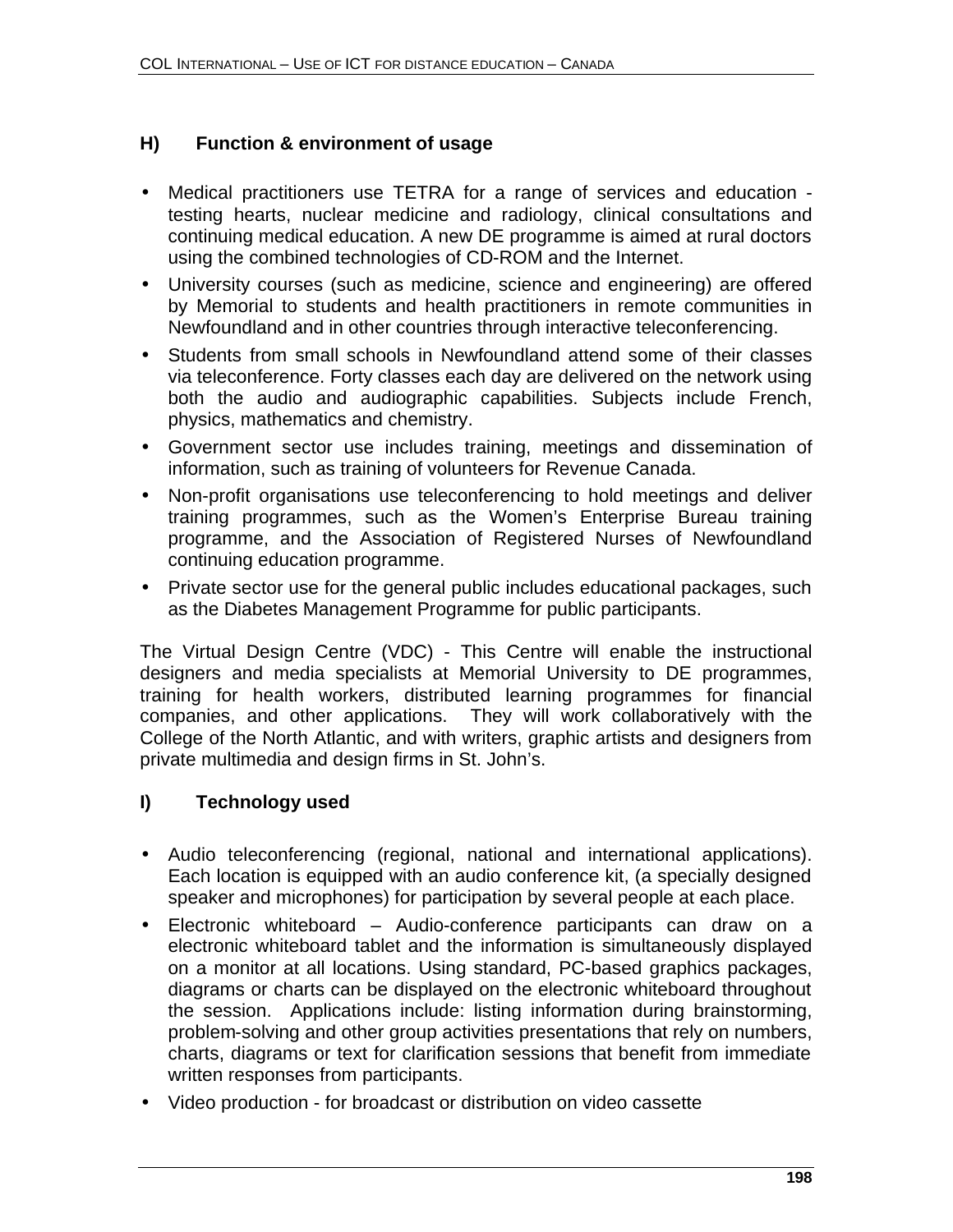- Training manuals and workbooks created and put onto CDROM
- Interactive video teleconferencing by satellite a presentation is broadcast, live by satellite, from one main centre. Other locations receive the broadcast on a monitor. Attendees interact with the presenters by telephone during the presentation, either by calling the broadcast site periodically or by maintaining a telephone connection throughout the programme. Applications include: training and education programmes; information dissemination; conferences and seminars.

The Telemedicine Centre provides users with the ability to teleconference to any location in the world through the use of standard telephone lines or localities with a satellite receiver. The current network capabilities include audioconferencing, medical data transfer, interactive audiographics and videoconferencing.

The current audio teleconference platform utilises 'voice grade' facilities and end equipment that supports the real time exchange of audio and graphic information within a normal telephone circuit bandwidth. Network configurations include 4 wire multi-point and 2-wire dial-up connections over standard telephony service. End equipment consists of audio conference units, PC workstations, interface devices and software packages. These systems allow users to share written text, annotated computer graphics and medical imagery.

Telemedicine/TETRA also provides slow speed video conference services, using compression technology over 56 Kbit facilities. This system provides users with the ability to see each other and exchange visual materials in either point to point or multi-point configurations. Access to this type of service is limited to areas supported to digital telecommunications systems.

# **J) Evaluation of project**

- TETRA is now one of the most sophisticated medical networks in North America, using state-of-the-art satellite technology.
- The network has 11 separate teleconferencing circuits with over 250 sites in approximately 160 communities throughout Newfoundland and Labrador.
- Telewriter workstations are in over 160 of the communities providing remote blackboarding functions, and 75 sites have multimedia workstations.
- Receiver sites include all provincial hospitals, community colleges, university campuses, 50 small rural high schools, a number of nursing clinics on the coast of Labrador, and a variety of government offices. A user consortium, consisting of health, education, government, and community groups participates in approximately 5,500 programmes per year.
- As of 1997, approximately 70% of all programming was distant high school and university education, 20% health education, 5% clinical activities, and 5% other uses. Approximately 4900 hours of DE for high school and college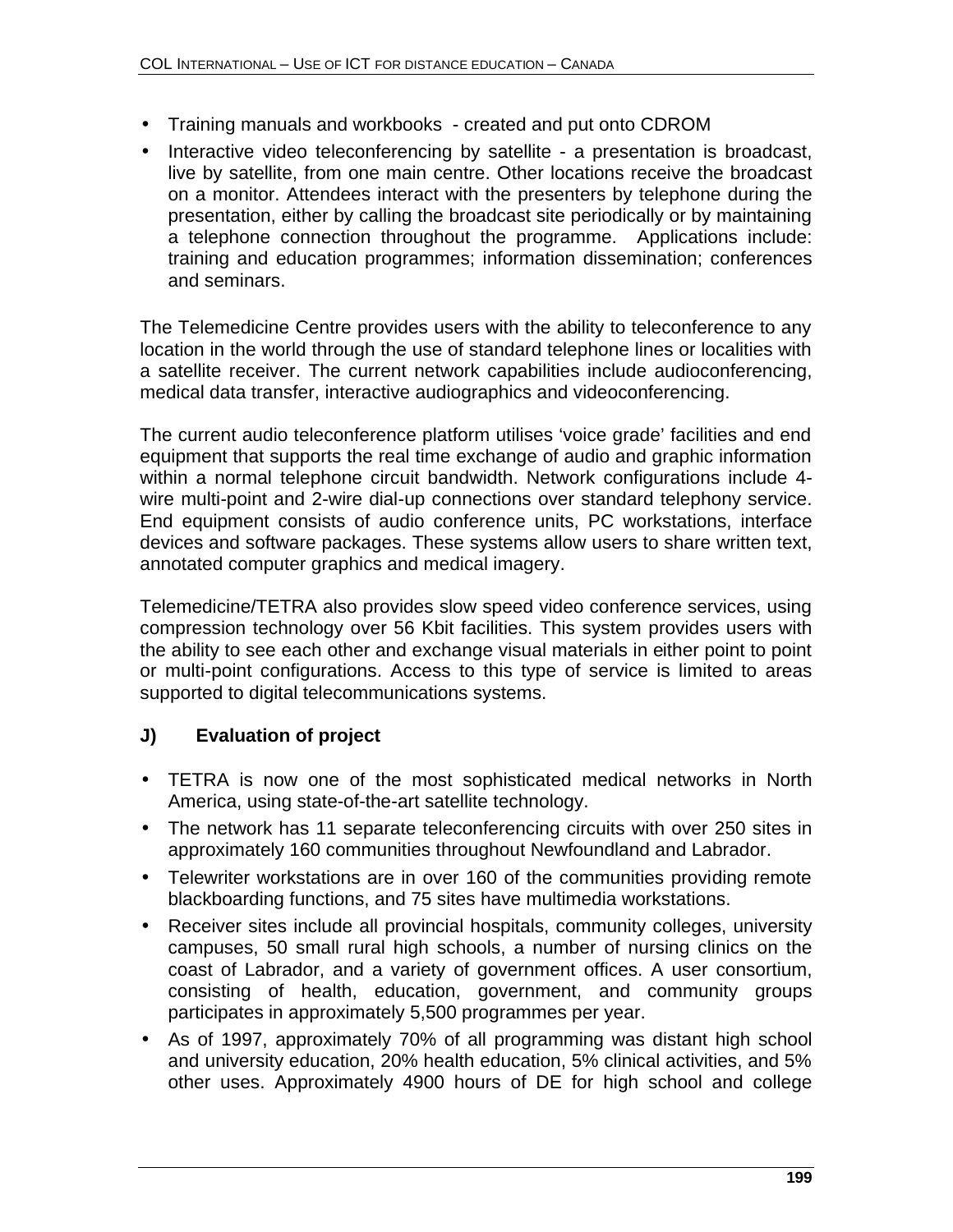students was delivered over the TCS network, making the Telemedicine Centre the most active distance education provider in Canada at that time.

- The Telemedicine Centre has been involved in over 30 telemedicine projects, many of which became ongoing services.
- TETRA also facilitates application trials for new compressed video applications and high-speed diagnostic medical data transmissions. A variety of single-purpose remote testing units are used in some patient care. Occasionally, TETRA uses the "original" format of one-way video or two-way audio satellite conferencing for a large audience. This was used, for example, for the recent Women in Business and the 'Alternatives to Fisheries' conventions.

## **K) Timeframe/ plans**

- 1975 Telemedicine activities began at Memorial University
- 1979 MUN's Telemedicine programme added an audio teleconference network serving 9 communities in Newfoundland and Labrador to create an ongoing and self-sufficient Telemedicine Centre.
- Future: TETRA is a self sufficient, expanding and in-demand network which has a multitude of applications for medicine and education delivery to remote locations, which can be used throughout Canada and in other countries.

# **L) Key material**

TETRA's website: www.med.mun.ca/med/telemed Telemedicine Activities at MUN: www.med.mun.ca/telemed/telehist/telemulti.htm Industry Canada –http://strategis.ic.gc.ca/SSG/in02200e.html – project description

#### **M) Key contacts**

Ms. Andrea Battcock,

Faculty of Medicine, Memorial University of Newfoundland Health Sciences Complex, Prince Philip Drive, St. John's, NFLD A1B 3V6 Phone 709-737-6654 Fax 790-737-7054 email: tcs@morgan.ucs.mun.ca

Rod Elford, M.D., CCFP, M.Sc., Associate Director Research and Development Telemedicine Centre, Faculty of Medicine, Memorial University of Newfoundland 300 Prince Philip Drive, St. John's, NF, Canada AIB 3V6

# **N) Financing & budget**

• TETRA began out of Memorial University's Faculty of Medicine 1975 Telemedicine Programme, which was funded by grants.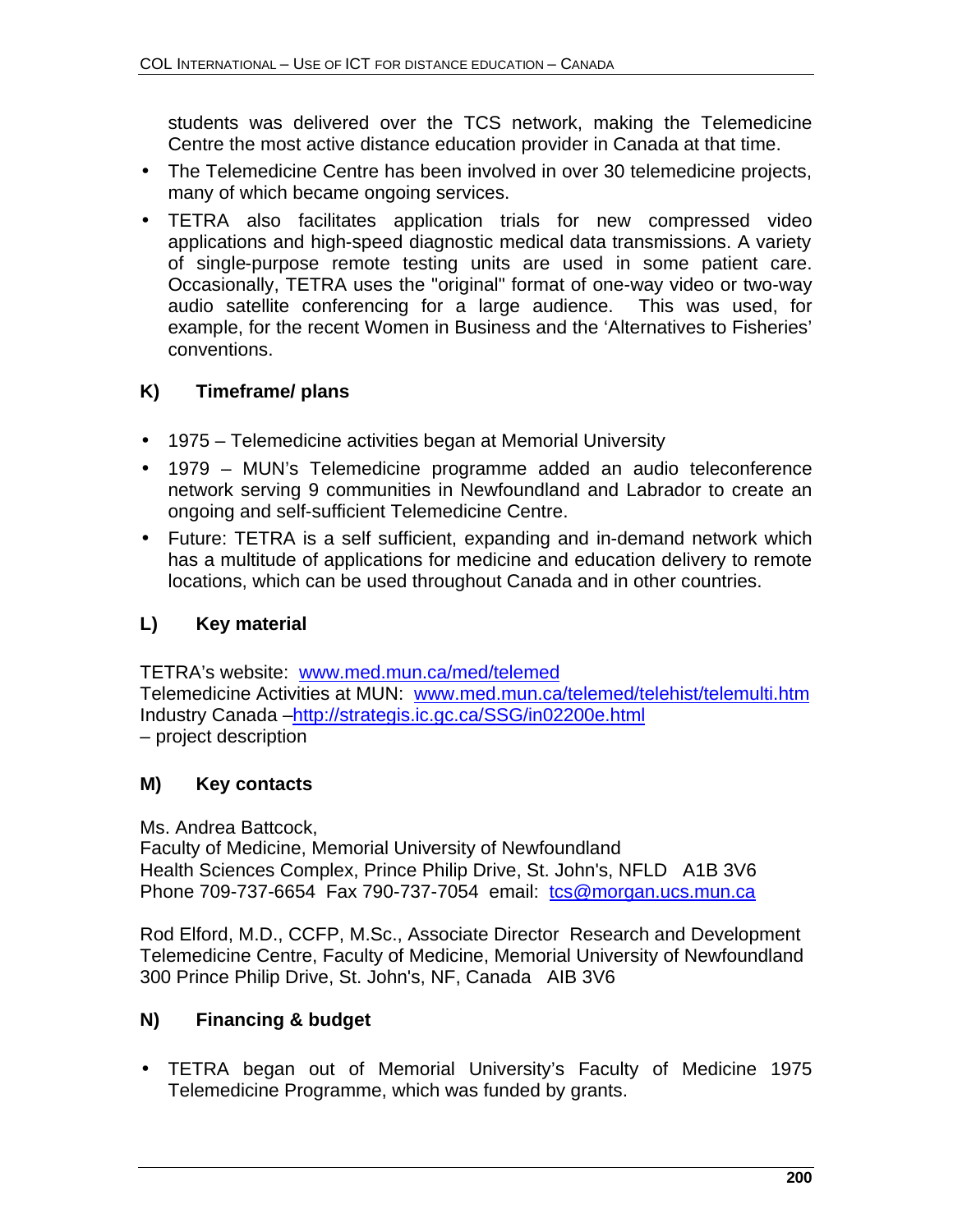- The Centre's operating budget for 1997 was approximately \$850,000 (excluding research grants).
- The Centre's entire day-to-day operating expenses are recovered from user fees. No money is received from the government or from the university to assist in operations; however, the Faculty of Medicine does provide the physical space in kind. All employees' salaries are paid by the Centre with the exception of the Chair and the Associate Director-Research and Development, whose salaries are funded entirely or in part by the Faculty of Medicine. Individuals involved in research activities are funded by grants.
- To recover the network running costs of the TCS network and maintain the teleconference equipment, each site on the network pays an annual fee and an hourly rate for network use. Sites not on the dedicated TCS network pay a port fee to access the audioconference bridge plus long distance costs. Billing for videoconferencing is variable and depends on the facility, the user (e.g., hospital employee or not), and the number of lines used.

## **O) Last Update**

December, 1999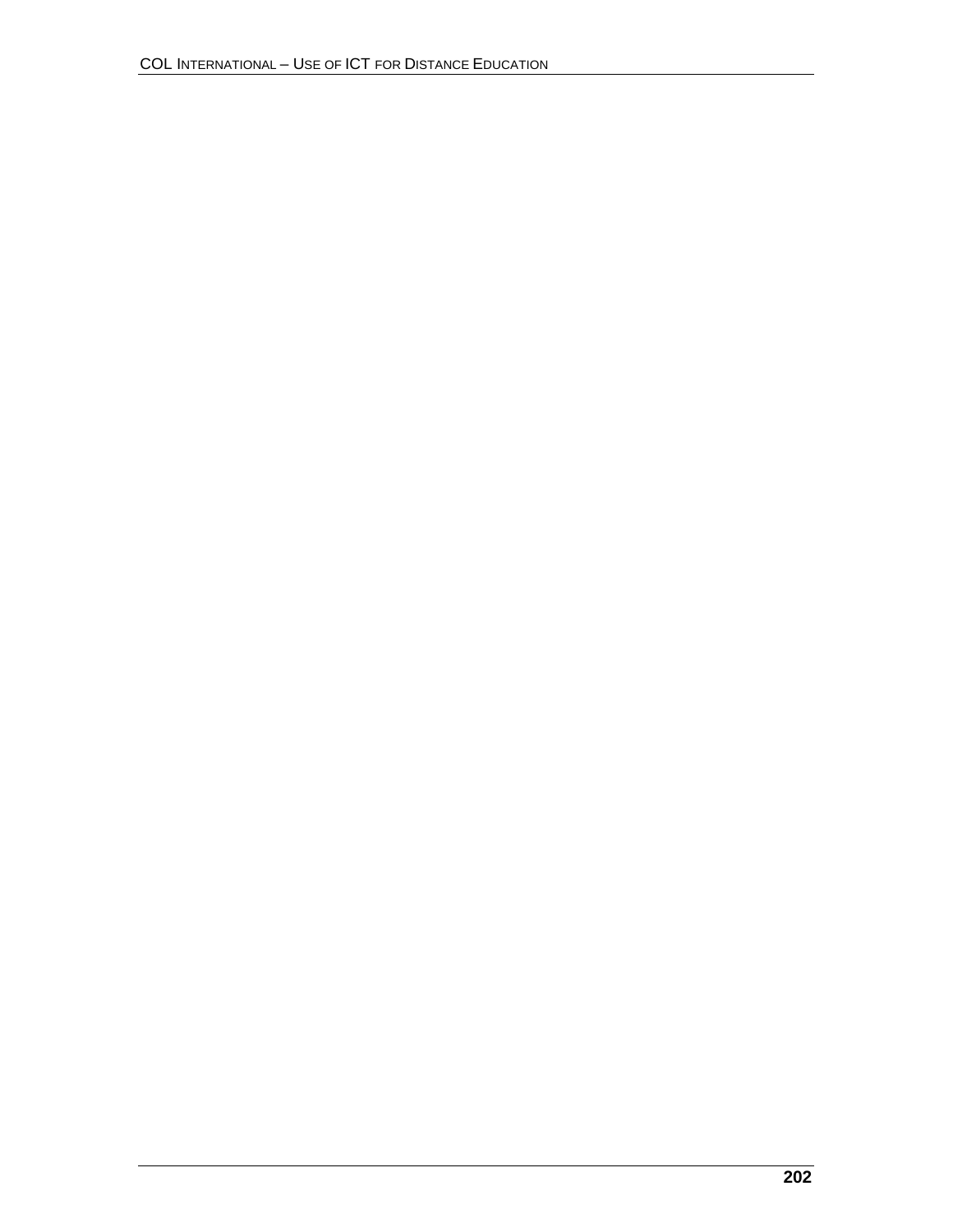# **ANNEX A**

# **BASELINE DATA ON COMMONWEALTH COUNTRIES**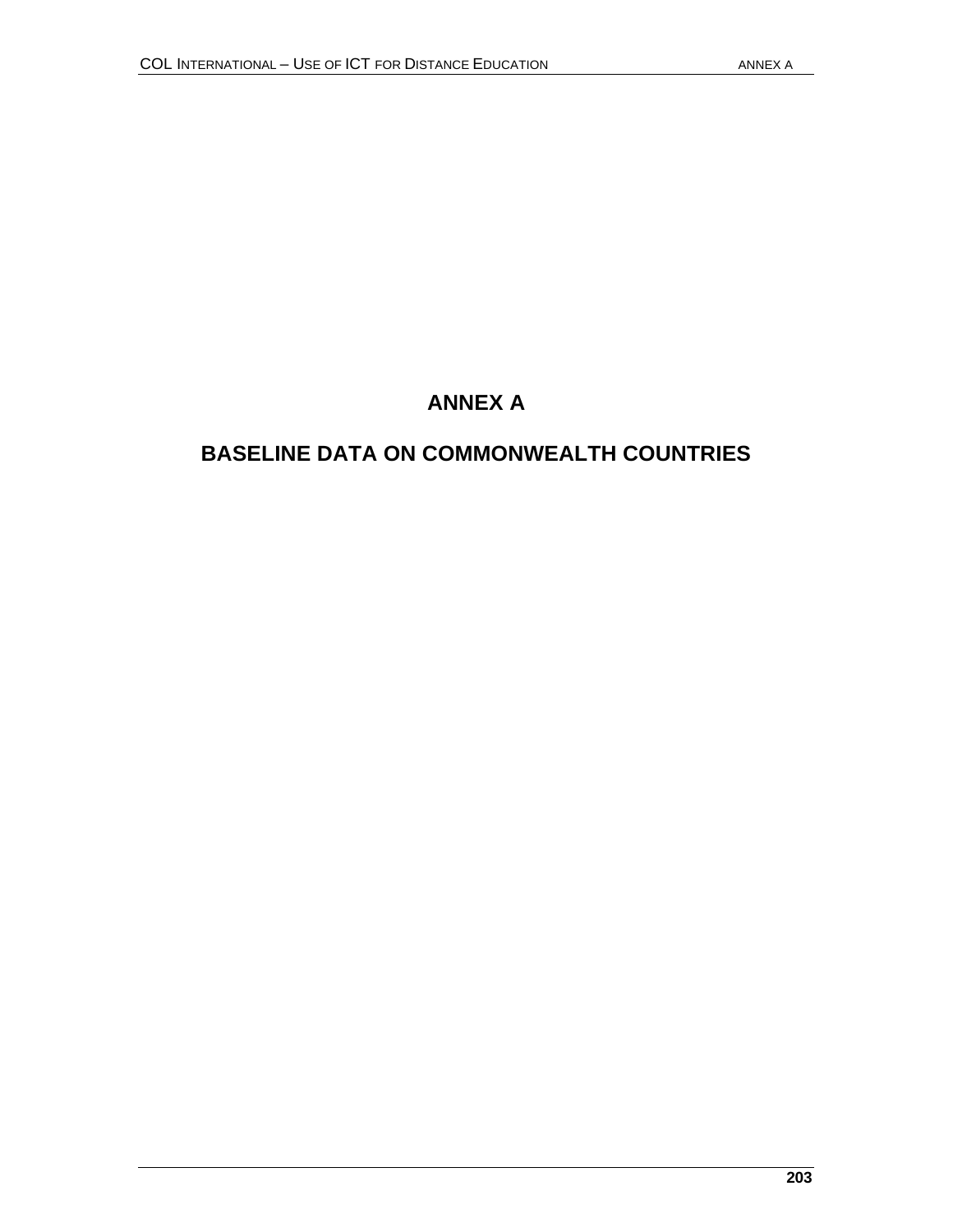| Country                                    | Land Area<br>(000's)<br>Km2) CW | Total<br>Population<br>(000s) | Population<br>growth<br>$(*p.a.)$ | Population<br>Growth<br>(%p.a.) 1997- | Urban<br>Population<br>(%) 1996-97, | Population<br>Density<br>(ppl/sqkm) | Villages<br>(000's) | Village<br>Size<br>(Inhab.) |
|--------------------------------------------|---------------------------------|-------------------------------|-----------------------------------|---------------------------------------|-------------------------------------|-------------------------------------|---------------------|-----------------------------|
|                                            |                                 | 1997,<br>Derived CW           | 1980-96, CW                       | 2015,<br>WB/CW                        | <b>CW</b>                           | 1997, Derived<br>Intelecon          |                     |                             |
| Antigua & Barbuda                          | 0.40                            | 66                            | 0.5                               |                                       | 36%                                 | 165.7                               |                     |                             |
| Australia                                  | 7,682.30                        | 18,500                        | 1.3                               | 0.7                                   | 85%                                 | 2.4                                 |                     |                             |
| Bahamas                                    | 13.90                           | 278                           | 1.9                               |                                       | 87%                                 | 20.0                                |                     |                             |
| Bangladesh                                 | 148.40                          | 122,963                       | 1.9                               | 1.4                                   | 19%                                 | 828.6                               | 68                  | 1,465                       |
| <b>Barbados</b>                            | 0.40                            | 264                           | 0.3                               |                                       | 48%                                 | 660.5                               |                     |                             |
| <b>Belize</b>                              | 23.00                           | 228                           | 2.5                               |                                       | 47%                                 | 9.9                                 |                     |                             |
| Botswana                                   | 582.00                          | 1,510                         | 3.1                               | 1.2                                   | 63%                                 | 2.6                                 |                     |                             |
| Brunei Darussalam                          | 5.80                            | 285                           | 2.8                               |                                       | 70%                                 | 49.1                                |                     |                             |
| Cameroon                                   | 475.40                          | 14,000                        | 2.8                               | 2.5                                   | 46%                                 | 29.4                                |                     |                             |
| Canada                                     | 9,221.00                        | 30,300                        | 1.2                               | 0.5                                   | 77%                                 | 3.3                                 |                     |                             |
| Cyprus                                     | 9.30                            | 726                           | 1.3                               |                                       | 54%                                 | 78.1                                |                     |                             |
| Dominica                                   | 0.80                            | 74                            | $-0.3$                            |                                       | 69%                                 | 92.9                                |                     |                             |
| Fiji                                       | 18.30                           | 813                           | 1.4                               |                                       | 41%                                 | 44.4                                |                     |                             |
| Gambia                                     | 11.30                           | 1,169                         | 3.6                               | 2.3                                   | 30%                                 | 103.4                               |                     |                             |
| Ghana                                      | 228.00                          | 18,000                        | 3.1                               | 2.3                                   | 37%                                 | 78.9                                | 48                  | 235                         |
| Grenada                                    | 0.30                            | 99                            | 0.2                               |                                       | 37%                                 | 328.9                               |                     |                             |
| Guyana                                     | 215.00                          | 846                           | 0.6                               |                                       | 36%                                 | 3.9                                 |                     |                             |
| India                                      | 3,287.30                        | 958,718                       | $\overline{2}$                    | 1.2                                   | 27%                                 | 291.6                               | 600                 | 1,166                       |
| Jamaica                                    | 11.00                           | 2,564                         | $\mathbf{1}$                      | 0.9                                   | 55%                                 | 233.1                               |                     |                             |
| Kenya                                      | 582.60                          | 28,182                        | 3.2                               | 1.9                                   | 30%                                 | 48.4                                |                     |                             |
| Kiribati                                   | 0.70                            | 84                            | 1.7                               |                                       | 36%                                 | 119.3                               |                     |                             |
| Lesotho                                    | 30.40                           | 2,090                         | 2.6                               | 1.8                                   | 26%                                 | 68.7                                |                     |                             |
| Malawi                                     | 118.50                          | 10,455                        | 2.9                               | 2.2                                   | 14%                                 | 88.2                                |                     |                             |
| Malaysia                                   | 329.80                          | 20,983                        | 2.5                               | 1.6                                   | 55%                                 | 63.6                                |                     |                             |
| Maldives                                   | 0.30                            | 262                           | 3.2                               |                                       | 27%                                 | 872.5                               |                     |                             |
| Malta                                      | 0.30                            | 371                           | 0.8                               |                                       | 89%                                 | 1,237.2                             |                     |                             |
| Mauritius                                  | 2.00                            | 1,132                         | 1                                 | 0.9                                   | 41%                                 | 565.8                               |                     |                             |
| Mozambique                                 | 784.00                          | 16,600                        | 2.4                               | 1.8                                   | 36%                                 | 21.2                                |                     |                             |
| Namibia                                    | 824.30                          | 1,622                         | 2.7                               | 1.9                                   | 38%                                 | 2.0                                 |                     |                             |
| Nauru                                      | 0.02                            |                               | 2.8                               |                                       | 100%                                |                                     |                     |                             |
| New Zealand                                | 270.50                          | 3,671                         | 0.9                               | 0.5                                   | 86%                                 | 13.6                                |                     |                             |
| Nigeria                                    | 923.80                          | 118,077                       | 2.9                               | 2.5                                   | 41%                                 | 127.8                               |                     |                             |
| Pakistan                                   | 796.10                          | 137,143                       | 3.1                               | 2.3                                   | 35%                                 | 172.3                               | 45                  | 1,981                       |
| Papua New Guinea                           | 461.70                          | 4,468                         | 2.2                               | 1.9                                   | 17%                                 | 9.7                                 |                     |                             |
| Saint Kitts and Nevis                      | 0.30                            | 41                            | $-0.4$                            |                                       | 34%                                 | 136.4                               |                     |                             |
| Saint Lucia                                | 0.60                            | 159                           | 1.4                               |                                       | 38%                                 | 265.2                               |                     |                             |
| Vincent<br>&<br>The<br>Saint<br>Grenadines | 0.40                            | 112                           | 0.9                               |                                       | 50%                                 | 281.0                               |                     |                             |
| Samoa                                      | 2.80                            | 173                           | 0.4                               |                                       | 22%                                 | 61.8                                |                     |                             |
| Seychelles                                 | 0.50                            | 78                            | 1                                 |                                       | 55%                                 | 156.1                               |                     |                             |
| Sierra Leone                               | 71.70                           | 4,625                         | 1.8                               | 1.9                                   | 35%                                 | 64.5                                |                     |                             |
| Singapore                                  | 0.60                            | 3,090                         | 2.1                               | 0.9                                   | 100%                                | 5,150.8                             |                     |                             |
| Solomon Islands                            | 27.60                           | 402                           | 3.4                               |                                       | 18%                                 | 14.6                                |                     |                             |
| South Africa                               | 1,221.00                        | 40,600                        | 2.3                               | 1.1                                   | 50%                                 | 33.3                                | 6                   | 3,383                       |
| Sri Lanka                                  | 65.60                           | 18,500                        | 1.3                               | $\mathbf{1}$                          | 23%                                 | 282.0                               | 13                  | 1,096                       |
| Swaziland                                  | 17.40                           | 951                           | 2.8                               |                                       | 32%                                 | 54.6                                |                     |                             |
| Tanzania                                   | 945.10                          | 31,429                        | 3.2                               | 2.1                                   | 26%                                 | 33.3                                |                     |                             |
| Tonga                                      | 0.70                            | 98                            | 0.4                               |                                       | 42%                                 | 139.7                               |                     |                             |
| Trinidad & Tobago                          | 5.00                            | 1,300                         | 1.1                               | 0.9                                   | 73%                                 | 260.0                               |                     |                             |
| Tuvalu                                     | 0.03                            |                               | 1.4                               |                                       | 40%                                 |                                     |                     |                             |
| Uganda                                     | 236.00                          | 20,625                        | 2.7                               | 2.3                                   | 13%                                 | 87.4                                |                     |                             |
| United Kingdom                             | 242.00                          | 58,918                        | 0.2                               | 0                                     | 89%                                 | 243.5                               |                     |                             |
| Vanuatu                                    | 12.20                           | 178                           | 2.5                               |                                       | 19%                                 | 14.6                                |                     |                             |
| Zambia                                     | 752.60                          | 9,474                         | 2.3                               | 1.9                                   | 44%                                 | 12.6                                |                     |                             |
| Zimbabwe                                   | 390.60                          | 11,467                        | $\ensuremath{\mathsf{3}}$         | 1.3                                   | 33%                                 | 29.4                                |                     |                             |

## **Commonwealth Countries – Geography & population**

Sources: CW=Commonwealth, CIA=Central Investigation Agency, ITU=International Telecommunications Union, WB=World Bank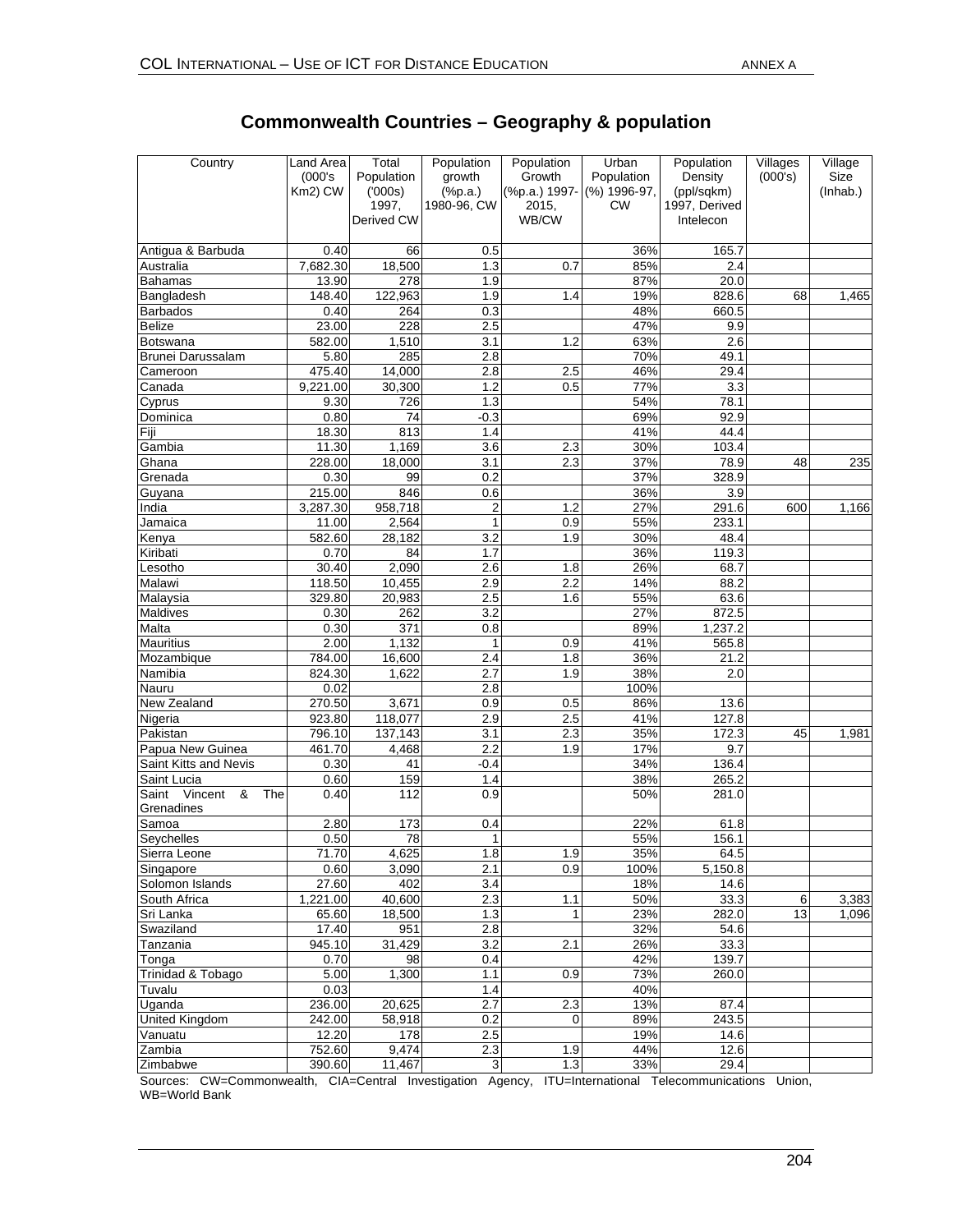| Country               | <b>Adult Illiteracy</b><br>(%) 1995-98,<br>CW | on education<br>(% of GNP)<br>1996, WB | Public Sending Gross enrollment ratio<br>- Primary (% of<br>relevant age group)<br>1996, WB/CW | Gross enrollment ratio -<br>Secondary (% of<br>relevant age group)<br>1996, WB/CW | Gross enrollment<br>ratio - Tertiary (% of<br>relevant age group)<br>1996, WB/CW |  |
|-----------------------|-----------------------------------------------|----------------------------------------|------------------------------------------------------------------------------------------------|-----------------------------------------------------------------------------------|----------------------------------------------------------------------------------|--|
| Antigua & Barbuda     | 5                                             |                                        |                                                                                                |                                                                                   |                                                                                  |  |
| Australia             | 1                                             | 5.6                                    | 101                                                                                            | 148                                                                               | 76                                                                               |  |
| <b>Bahamas</b>        | $\overline{2}$                                |                                        | 94                                                                                             | 90                                                                                |                                                                                  |  |
| Bangladesh            | 62                                            | 2.9                                    | 78                                                                                             | 19                                                                                | 6                                                                                |  |
| <b>Barbados</b>       | 3                                             | 7.2                                    | 90                                                                                             | 85                                                                                |                                                                                  |  |
| <b>Belize</b>         | 30                                            | 6.1                                    | 121                                                                                            | 49                                                                                |                                                                                  |  |
| Botswana              | 30                                            | 10.4                                   | 108                                                                                            | 65                                                                                | 6                                                                                |  |
| Brunei Darussalam     | 10                                            |                                        | 110                                                                                            | 78                                                                                |                                                                                  |  |
| Cameroon              | 37                                            | 2.9                                    | 89                                                                                             | 27                                                                                | 4                                                                                |  |
| Canada                | 1                                             | 7.0                                    | 102                                                                                            | 105                                                                               | 90                                                                               |  |
| Cyprus                | 4                                             | 4.4                                    | 100                                                                                            | 97                                                                                |                                                                                  |  |
| Dominica              | 6                                             |                                        |                                                                                                |                                                                                   |                                                                                  |  |
| Fiji                  | 8                                             | 5.4                                    | 128                                                                                            | 64                                                                                |                                                                                  |  |
| Gambia                | 61                                            | 6                                      | 77                                                                                             | 25                                                                                | $\overline{2}$                                                                   |  |
| Ghana                 | 35                                            | 3.3                                    | 77                                                                                             | 37                                                                                | 1                                                                                |  |
| Grenada               | $\overline{c}$                                |                                        |                                                                                                |                                                                                   |                                                                                  |  |
| Guyana                | $\overline{2}$                                | 4.1                                    | 94                                                                                             | 76                                                                                |                                                                                  |  |
| India                 | 48                                            | 3.4                                    | 100                                                                                            | 49                                                                                | 7                                                                                |  |
| Jamaica               | 15                                            | 7.4                                    | 100                                                                                            |                                                                                   | 8                                                                                |  |
| Kenya                 | 22                                            | 6.6                                    | 85                                                                                             | 24                                                                                | 2                                                                                |  |
| Kiribati              | $\overline{7}$                                |                                        |                                                                                                |                                                                                   |                                                                                  |  |
| Lesotho               | 29<br>44                                      | 7<br>5.5                               | 108<br>89                                                                                      | 31<br>17                                                                          | 2<br>$\mathbf{1}$                                                                |  |
| Malawi<br>Malaysia    | 16                                            | 5.2                                    | 102                                                                                            | 61                                                                                | 11                                                                               |  |
| Maldives              | 4                                             | 8.4                                    | 134                                                                                            | 49                                                                                |                                                                                  |  |
| Malta                 | 9                                             | $\overline{5.2}$                       | 109                                                                                            | 88                                                                                |                                                                                  |  |
| <b>Mauritius</b>      | 17                                            | 4.3                                    | 107                                                                                            | 65                                                                                | 7                                                                                |  |
| Mozambique            | 60                                            |                                        | 60                                                                                             | 7                                                                                 | $\mathbf{1}$                                                                     |  |
| Namibia               | 24                                            | 9.1                                    | 131                                                                                            | 61                                                                                | 9                                                                                |  |
| Nauru                 |                                               |                                        |                                                                                                |                                                                                   |                                                                                  |  |
| New Zealand           | 1                                             | 7.3                                    | 99                                                                                             | 114                                                                               | 59                                                                               |  |
| Nigeria               | 43                                            | 0.9                                    | 98                                                                                             | 33                                                                                | 4                                                                                |  |
| Pakistan              | 62                                            | 3                                      | 74                                                                                             |                                                                                   | 3                                                                                |  |
| Papua New Guinea      | 28                                            |                                        | 80                                                                                             | 14                                                                                | 3                                                                                |  |
| Saint Kitts and Nevis | 10                                            | 3.3                                    |                                                                                                |                                                                                   |                                                                                  |  |
| Saint Lucia           | 18                                            | 9.9                                    |                                                                                                |                                                                                   |                                                                                  |  |
| Saint Vincent & The   | 18                                            |                                        |                                                                                                |                                                                                   |                                                                                  |  |
| Grenadines            |                                               |                                        |                                                                                                |                                                                                   |                                                                                  |  |
| Samoa                 | $\overline{2}$                                |                                        | 116                                                                                            | 47                                                                                |                                                                                  |  |
| Seychelles            | 12                                            | 7.5                                    |                                                                                                |                                                                                   |                                                                                  |  |
| Sierra Leone          | 69                                            |                                        | 51                                                                                             | 17                                                                                | 2                                                                                |  |
| Singapore             | 9                                             | 3                                      | 101                                                                                            | 67                                                                                | 39                                                                               |  |
| Solomon Islands       | 38                                            |                                        | 97                                                                                             | $\overline{17}$                                                                   |                                                                                  |  |
| South Africa          | 18                                            | 7.9                                    | $\overline{131}$                                                                               | 94                                                                                | 19                                                                               |  |
| Sri Lanka             | 10                                            | 3.4                                    | 109                                                                                            | $\overline{75}$                                                                   | $\overline{5}$                                                                   |  |
| Swaziland             | 23                                            | 8.1                                    | $\overline{122}$                                                                               | 52                                                                                |                                                                                  |  |
| Tanzania              | 32                                            |                                        | 66                                                                                             | 5                                                                                 | $\mathbf{1}$                                                                     |  |
| Tonga                 | $\mathbf{1}$                                  |                                        |                                                                                                |                                                                                   |                                                                                  |  |
| Trinidad & Tobago     | $\overline{\mathbf{c}}$<br>$\overline{1}$     | 9.7                                    | 98                                                                                             | 74                                                                                | $\bf8$                                                                           |  |
| Tuvalu<br>Uganda      | $\overline{38}$                               | 2.6                                    | 74                                                                                             | 12                                                                                | $\sqrt{2}$                                                                       |  |
| <b>United Kingdom</b> | 1                                             | 5.4                                    | $\frac{115}{115}$                                                                              | 133                                                                               | 50                                                                               |  |
| Vanuatu               | 36                                            | 4.9                                    | 106                                                                                            | 20                                                                                |                                                                                  |  |
| Zambia                | $\overline{22}$                               | 2.2                                    | 89                                                                                             | 27                                                                                | $\overline{3}$                                                                   |  |
| Zimbabwe              | 15                                            | 8.3                                    | 113                                                                                            | 49                                                                                | $\overline{7}$                                                                   |  |
|                       |                                               |                                        |                                                                                                |                                                                                   |                                                                                  |  |

#### **Commonwealth Countries - Education**

Sources: CW=Commonwealth, CIA=Central Investigation Agency, ITU=International Telecommunications Union, WB=World Bank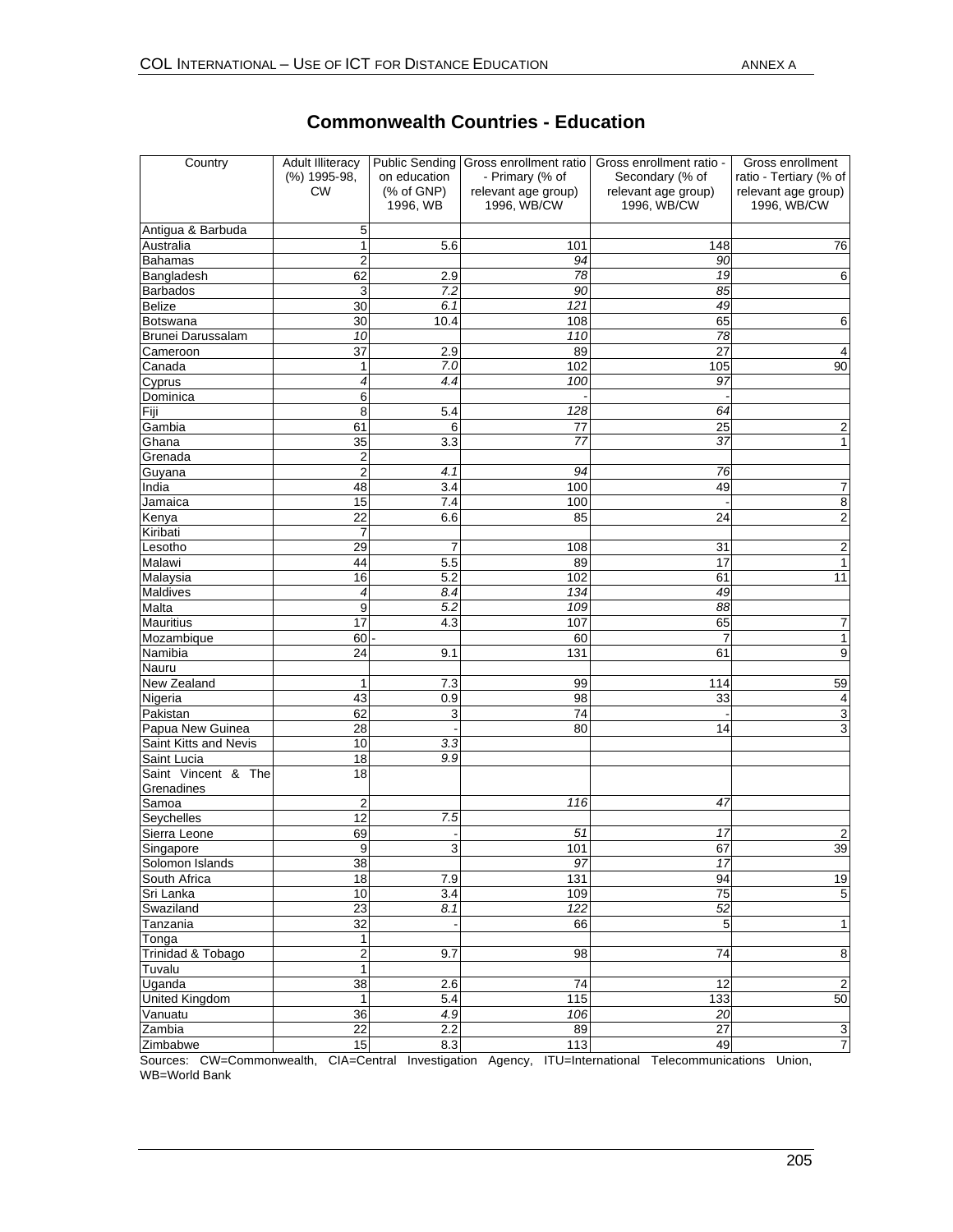GDP

GNP

Country GNP (US\$

**Government** 

**Services** 

#### Millions) 1997, CW Growth (%) 1990- 97, WB Growth (%) 1998, WB (US\$) 1997, CW GNP/Cap Agriculture (US\$PPP) 1997, CW (% of GDP) 1997, WB, CW (% of GDP) 1997, WB, CW ring (% of GDP) 1997, WB, CW (% of GDP) 1997, WB, CW Revenues (% of GDP) 1996, WB Antigua & Barbuda<br>Australia 489 1.5 7,380 8,720 4 20 76 Australia 380,000 0.6 *3.6* 20,540 20,170 4 28 15 68 24.3 Bahamas | 3,288 | | 11,830 10,180 | 2 | 14 | | 84 **Banglades** h 33,200 6.3 5.6 270 1,050 30 17 9 53 Barbados | 1,741 | | 6,590 10,510 | 5 16 | 79 Belize 625 2.4 2,740 4,110 20 28 53 Botswana 4,922 5.5 *4.5* 3,260 8,220 5 46 48 49.4 **Brunei** Darussala m 7,151 | 25,090 | 3 81 | 17 Cameroon | 9,100 4.6 5 650 1,980 41 20 10 39 13 Canada 583,900 4.0 *2.2* 19,290 21,860 3 31 22 66 20.6 Cyprus | 10,839 | | 14,930 20,490 | 5 | 25 | 69 Dominica 232 2.7 3,120 4,470 21 18 56 Fiji 2,009 1.9 2.4 2,470 4,040 21 18 61 Gambia 409 5.2 *2.2* 350 1,340 28 15 58 *24.5* Ghana 6,600 4.3 4.5 370 1,790 36 26 9 39 *17.9* Grenada 296 4.9 3,000 4,450 11 19 67 Guyana 677 7.1 800 2,890 36 29 30 India 373,900 6.1 5.2 390 1,650 27 30 19 43 13.6 Jamaica | 4,000 | | 1,560 3,470 8 36 17 55 Kenya 9,300 2.9 2.7 330 1,110 29 17 11 54 27.1 Kiribati 76 1.4 910 24 9 67 Lesotho 1,400 4.5 *7.8* 670 2,480 14 41 16 45 55 Malawi 2,300 5.2 4 220 700 36 18 14 46 Malaysia | 98,200 | 7.5 | | 4,680 | 10,920 | 13 | 46 | 34 | 41 | 24.9 Maldives 301 8.5 1,150 3,230 22 17 61 Malta | 3,203| 4.8| | 8,630| 13,870| 3| 35| | 62 Mauritius | 4,300 | 5.2 | 5.3 | 3,800 | 9,360 | 10 | 32 | 23 | 58 | 18.8 Mozambiqu e 1,700 13.3 *4.9* 90 520 39 23 10 38 Namibia 3,600 1.2 *3.8* 2,220 5,440 14 34 12 52 Nauru New Zealand 60,500 0.9 *3.4* 16,480 16,600 8 29 18 63 35.3 Nigeria | 30,700 5.1 | 260 880 45 24 8 32 Pakistan | 67,200 | 0.0 | 5.3 | 490 | 1,590 | 26 | 17 | 50 | 17.1 Papua New Guinea 4,200 | 2.5 940 2,390 26 40 8 33 22 Saint Kitts and Nevis 252 7.4 6,160 7,730 6 26 68 Saint Lucia | 576 | 1.9 | 3,620 | 5,030 | 11 | 21 | 68 Saint Vincent & The **Grenadines** 281 3.0 2,500 4,320 11 23 59 Samoa | 199 | 1,150 | 40 20 | 40 Seychelles | 537 | 3.8 | 6,880 | 4 | 19 | 77 Sierra Leone 925 | 0.7| 200| 510| 44| 24| 6| 32| 8 Singapore | 101,800 8.8 8.5 32,940 29,000 0 36 26 64 29 Solomon Islands 362 2.6 | 900 2,350 52 8 | 40 South Africa<br>Sri Lanka 130,200 1.3 1 3,400 7,490 5 39 24 57 28.8 Sri Lanka | 14,800 | 7.3 | 5 | 800 | 2,460 | 22 | 26 | 17 | 52 | 19 Swaziland | 1,369 7.1 | 1,440 3,560 9 39 1 50

#### **Commonwealth Countries - Economy**

Industry

Manufactu-

GNP/Cap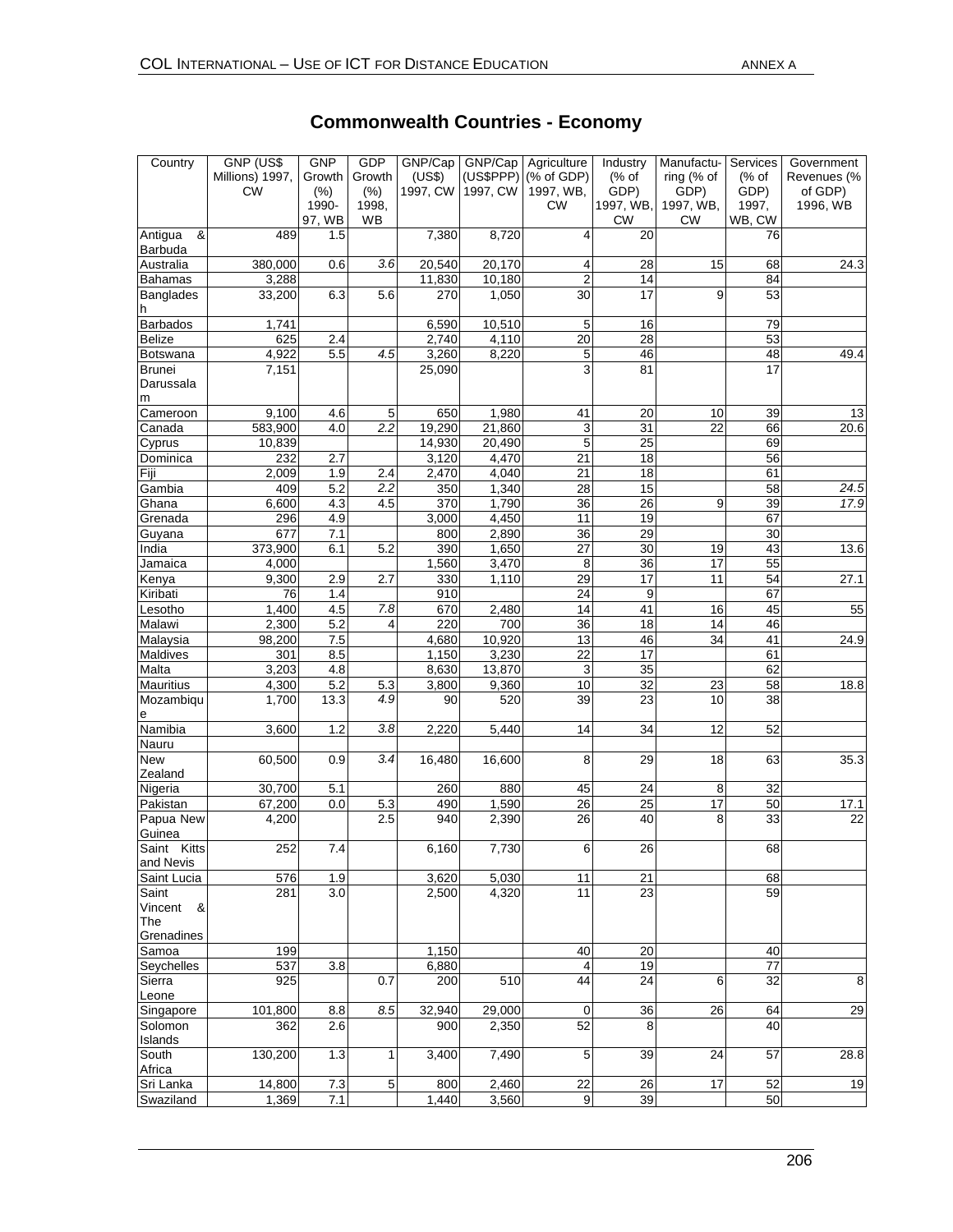| Tanzania      | 6,600     | 3.9              | 2.7 | 210    |        | 58              | 17              |    | 24  |      |
|---------------|-----------|------------------|-----|--------|--------|-----------------|-----------------|----|-----|------|
| Tonga         | 179       | 2.2              |     | 1,830  |        | 35              | 13              |    | 52  |      |
| Trinidad<br>& | 5,500     | 7.9              | 3.2 | 4,230  | 6,410  | 2               | 43              | 8  | 55  | 27.3 |
| Tobago        |           |                  |     |        |        |                 |                 |    |     |      |
| Tuvalu        |           |                  |     |        |        | 17              | 14 <sub>1</sub> |    |     |      |
| Uganda        | 6.600     | 6.0              | 7.4 | 320    | 1,050  | 44              | 17              |    | 39  |      |
| United        | 1,220,200 | 4.0 <sub>l</sub> | ົ   | 20,710 | 20,520 | 2               | 32              | 21 | 66  | 36.2 |
| Kingdom       |           |                  |     |        |        |                 |                 |    |     |      |
| Vanuatu       | 233       | 3.9 <sub>l</sub> |     | 1,310  | 3,020  | 20 <sub>1</sub> | 14 <sub>1</sub> |    | 66  |      |
| Zambia        | 3,600     | 4.4              |     | 380    | 890    | 16              | 41              | 30 | 431 | 18.6 |
| Zimbabwe      | 8,600     | 2.1              | 2.4 | 750    | 2,280  | 28              | 32              | 19 | 41  |      |

Sources: CW=Commonwealth, CIA=Central Investigation Agency, ITU=International Telecommunications Union, WB=World Bank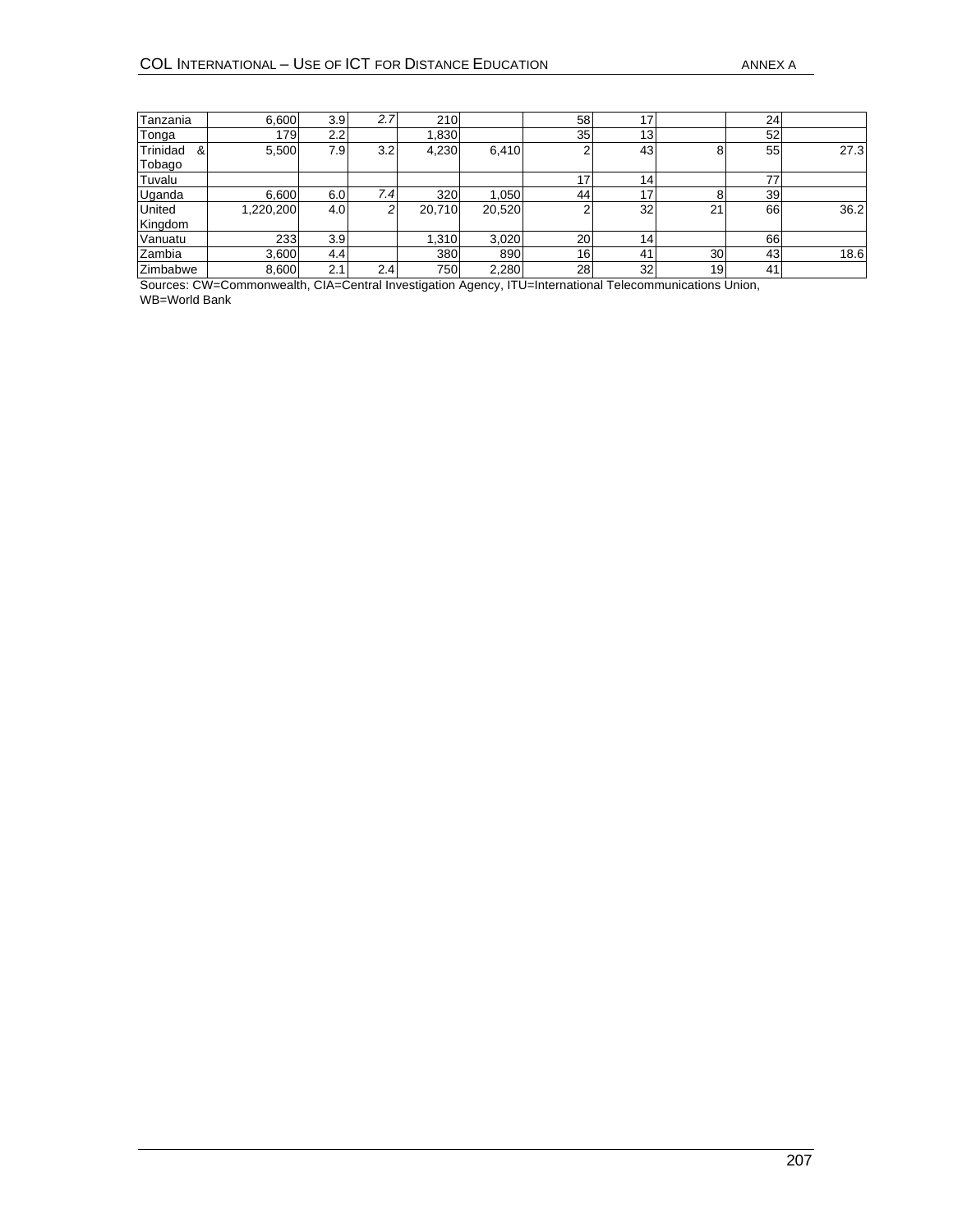| Country                                                     | Mainline<br>(000's)<br>1998. ITU | Mainline<br>Telephones Telephones<br>(000's)<br>2000 | Mainline<br>Telephones<br>CAGR (%)<br>1995-98, | Mainline<br>per 100<br>inhab. | Mainline<br>Telephones Telephones<br>per 100<br>inhab. 2000 | Mainline<br>Telephones<br>per 100 inhab<br>CAGR $(%)$ | Digitali-<br>sation<br>(% )<br>1998, | Telecom<br>Investme<br>nt (US\$<br>Millions) | Telecom<br>Revenue<br>(US\$<br>Millions) | Telecom<br>Investment/<br>Revenue<br>Ratio |
|-------------------------------------------------------------|----------------------------------|------------------------------------------------------|------------------------------------------------|-------------------------------|-------------------------------------------------------------|-------------------------------------------------------|--------------------------------------|----------------------------------------------|------------------------------------------|--------------------------------------------|
|                                                             |                                  | expected,<br><b>ITU</b>                              | <b>ITU</b>                                     | 1998, ITU                     | expected,<br><b>ITU</b>                                     | 1995-98, ITU                                          | <b>ITU</b>                           | 1998,<br>ITU                                 | 1998, ITU                                |                                            |
| Antigua & Barbuda                                           | 34.0                             | 40                                                   | 9.5                                            | 46.8                          | 59.16                                                       | 6.4                                                   | 100.0                                |                                              |                                          |                                            |
| Australia                                                   | 9,580.0                          | 9,967                                                | 2.5                                            | 51.21                         | 52.46                                                       | 1.3                                                   | 95.0                                 | 2,844.5                                      | 12,941.1                                 | 0.22                                       |
| <b>Bahamas</b><br>Bangladesh                                | 104.3<br>378.0                   | 120<br>454                                           | 7.6<br>9.7                                     | 35.23<br>0.3                  | 40.25<br>0.34                                               | 5.5<br>7.7                                            | 100.0<br>66.8                        | 16.2<br>34.5                                 | 156.7<br>255.8                           | 0.10<br>0.13                               |
| <b>Barbados</b>                                             | 113.6                            | 131                                                  | 8.0                                            | 42.4                          | 47.50                                                       | 7.1                                                   | 100.0                                | 25.0                                         | 176.0                                    | 0.14                                       |
| <b>Belize</b>                                               | 31.6                             | 33                                                   | 3.0                                            | 13.75                         | 13.62                                                       | 0.9                                                   | 99.6                                 | 12.0                                         | 40.0                                     | 0.3C                                       |
| Botswana                                                    | 85.6                             | 142                                                  | 19.8                                           | 5.64                          | 7.11                                                        | 17.4                                                  | 100.0                                | 36.8                                         | 82.7                                     | 0.44                                       |
| <b>Brunei Darussalam</b>                                    | 77.7                             | 87                                                   | 4.5                                            | 24.68                         | 28.26                                                       | 1.0                                                   | 100.0                                |                                              | 58.7                                     |                                            |
| Cameroon                                                    | 75.2                             | 92                                                   | 7.1                                            | 0.54                          | 0.58                                                        | 4.7                                                   | 68.3                                 | 35.6                                         | 73.9                                     | 0.48                                       |
| Canada                                                      | 19,206.0                         | 20,265                                               | 2.6                                            | 63.39                         | 67.55                                                       | 1.6                                                   | 99.4                                 | 4,033.9                                      | 16,919.4                                 | 0.24                                       |
| Cyprus                                                      | 404.7                            | 448                                                  | 5.2                                            | 58.51                         | 58.17                                                       | 2.8                                                   | 88.2                                 | 88.8                                         | 260.3                                    | 0.34                                       |
| Dominica                                                    | 18.7                             | 26                                                   | 5.3                                            | 25.23                         | 33.28                                                       | 4.5                                                   | 100.0                                |                                              |                                          |                                            |
| Fiji                                                        | 77.1                             | 88                                                   | 6.0                                            | 9.68                          | 10.79                                                       | 4.8                                                   | 99.7                                 | 10.8                                         | 61.9                                     | 0.17                                       |
| Gambia                                                      | 25.6                             | 30                                                   | 10.1                                           | 2.08                          | 2.38                                                        | 5.9                                                   | 100.0                                | 5.6                                          | 17.4                                     | 0.32                                       |
| Ghana                                                       | 144.2                            | 245                                                  | 31.7                                           | 0.75                          | 1.22                                                        | 26.8                                                  | 70.0                                 | 7.3                                          | 145.9                                    | 0.05                                       |
| Grenada                                                     | 27.5                             | 31                                                   | 5.8                                            | 26.28                         | 29.66                                                       | 2.7                                                   | 100.0                                |                                              |                                          |                                            |
| Guyana                                                      | 59.9                             | 70                                                   | 10.3                                           | 7.05                          | 7.87                                                        | 9.5                                                   | 100.0                                | 53.6                                         | 79.7                                     | 0.67                                       |
| India                                                       | 21,593.7                         | 32,061                                               | 21.7                                           | 2.2                           | 3.16                                                        | 19.4                                                  | 99.0                                 | 2,405.1                                      | 5,051.1                                  | 0.48                                       |
| Jamaica                                                     | 419.4                            | 708                                                  | 19.9                                           | 16.57                         | 23.61                                                       | 19.1                                                  | 100.0                                | 133.9                                        | 427.7                                    | 0.31                                       |
| Kenya                                                       | 271.8                            | 324                                                  | 3.0                                            | 0.92                          | 1.08                                                        | 4.7                                                   | 56.0                                 | 70.9                                         | 310.8                                    | 0.23                                       |
| Kiribati<br>Lesotho                                         | 2.8<br>20.1                      | 3<br>23                                              | 11.4<br>4.1                                    | 3.46<br>0.97                  | 3.98<br>1.02                                                | 10.3<br>3.6                                           | 100.0<br>99.0                        | 1.5<br>0.8                                   | 3.5<br>13.8                              | 0.43<br>0.06                               |
| Malawi                                                      | 37.4                             | 40                                                   | 2.9                                            | 0.35                          | 0.36                                                        | $-0.3$                                                | 58.8                                 |                                              | 32.8                                     |                                            |
| Malaysia                                                    | 4,384.0                          | 5,424                                                | 9.6                                            | 19.76                         | 24.66                                                       | 6.0                                                   | 97.0                                 | 2,188.9                                      | 2,492.1                                  | 0.88                                       |
| Maldives                                                    | 20.0                             | 26                                                   | 13.0                                           | 7.05                          | 8.68                                                        | 7.5                                                   | 100.0                                | 11.1                                         | 39.1                                     | 0.28                                       |
| Malta                                                       | 191.5                            | 208                                                  | 3.9                                            | 49.88                         | 53.95                                                       | 2.8                                                   | 100.0                                | 20.6                                         | 97.8                                     | 0.21                                       |
| <b>Mauritius</b>                                            | 245.4                            | 338                                                  | 18.3                                           | 21.37                         | 28.41                                                       | 17.4                                                  | 100.0                                | 45.3                                         | 126.4                                    | 0.36                                       |
| Mozambique                                                  | 75.4                             | 86                                                   | 7.2                                            | 0.4                           | 0.43                                                        | 4.4                                                   | 99.0                                 | 22.2                                         | 63.8                                     | 0.35                                       |
| Namibia                                                     | 113.9                            | 145                                                  | 13.2                                           | 6.86                          | 7.27                                                        | 10.7                                                  | 98.0                                 | 49.0                                         | 82.1                                     | 0.60                                       |
| Nauru                                                       |                                  |                                                      |                                                |                               |                                                             |                                                       |                                      |                                              |                                          |                                            |
| New Zealand                                                 | 1,868.0                          | 1,983                                                | 2.8                                            | 47.91                         | 49.57                                                       | 0.4                                                   | 100.0                                | 302.0                                        | 1,838.5                                  | 0.16                                       |
| Nigeria                                                     | 412.8                            | 531                                                  | 1.9                                            | 0.4                           | 0.41                                                        | 0.9                                                   | 42.5                                 | 188.4                                        | 771.2                                    | 0.24                                       |
| Pakistan                                                    | 2,757.0                          | 3,384                                                | 9.0                                            | 1.94                          | 2.29                                                        | 5.9                                                   | 92.6                                 | 311.4                                        | 978.6                                    | 0.32                                       |
| Papua New Guinea                                            | 47.0                             | 61                                                   | 7.7                                            | 1.14                          | 1.21                                                        | 5.9                                                   | 61.0                                 |                                              | 113.6                                    |                                            |
| Kitts<br>Saint<br>and<br><b>Nevis</b>                       | 17.2                             | $\overline{22}$                                      | 9.2                                            | 41.83                         | 52.78                                                       | 9.0                                                   | 100.0                                | 3.1                                          | 27.0                                     | 0.11                                       |
| Saint Lucia                                                 | 39.5                             | 50                                                   | 8.9                                            | 26.79                         | 29.37                                                       | 8.4                                                   | 100.0                                |                                              |                                          |                                            |
| Saint Vincent & The                                         | 20.5                             | 24                                                   | 6.0                                            | 18.37                         | 21.00                                                       | 5.6                                                   | 100.0                                |                                              |                                          |                                            |
| Grenadines<br>Samoa                                         | 8.5                              | 9                                                    | 2.8                                            | 4.87                          | 5.16                                                        | 1.0                                                   | 100.0                                | 1.0                                          | 9.8                                      | 0.10                                       |
| Seychelles                                                  | 19.0                             | $\overline{23}$                                      | 11.9                                           | 24.35                         | 28.59                                                       | 10.7                                                  | 100.0                                | 4.7                                          | 35.2                                     | 0.1                                        |
| Sierra Leone                                                | 17.4                             | 18                                                   | 1.5                                            | 0.38                          | 0.37                                                        | 1.1                                                   | 88.9                                 | 8.7                                          | 2.2                                      | 3.95                                       |
| Singapore                                                   | 1,777.9                          | 2,054                                                | 7.6                                            | 56.2                          | 64.30                                                       | 5.5                                                   | 100.0                                | 751.8                                        | 2,915.9                                  | 0.26                                       |
| Solomon Islands                                             | 7.9                              | 9                                                    | 6.6                                            | 1.89                          | 2.07                                                        | 3.0                                                   | 100.0                                | 5.2                                          | 13.8                                     | 0.38                                       |
| South Africa                                                | 5075.4                           | 5,885                                                | 8.2                                            | 11.46                         | 12.52                                                       | 5.7                                                   | 82.0                                 | 2,738.3                                      | 5,971.5                                  | 0.46                                       |
| Sri Lanka                                                   | 523.5                            | 891                                                  | 36.5                                           | 2.84                          | 4.69                                                        | 35.6                                                  | 100.0                                | 152.3                                        | 2,143.2                                  | 0.07                                       |
| Swaziland                                                   | 29.0                             | 37                                                   | 11.1                                           | 3.05                          | 3.28                                                        | 9.5                                                   | 100.0                                | 13.7                                         | 22.2                                     | 0.62                                       |
| Tanzania                                                    | 121.8                            | 143                                                  | 10.5                                           | 0.38                          | 0.43                                                        | 7.6                                                   | 82.3                                 | 254.7                                        | 109.9                                    | 2.32                                       |
| Tonga                                                       | 7.8                              | 11                                                   | 17.7                                           | 7.9                           | 11.03                                                       | 17.2                                                  | 84.0                                 | 1.2                                          | 5.3                                      | 0.23                                       |
| Trinidad & Tobago                                           | 264.1                            | 301                                                  | 8.1                                            | 20.58                         | 22.7                                                        | 7.1                                                   | 100.0                                | 34.4                                         | 212.6                                    | 0.16                                       |
| Tuvalu                                                      |                                  |                                                      |                                                |                               |                                                             |                                                       |                                      |                                              |                                          |                                            |
| Uganda                                                      | 56.9                             | 78                                                   | 13.5                                           | 0.28                          | 0.35                                                        | 11.1                                                  | 90.6                                 | 2.0                                          | 32.8                                     | 0.06                                       |
| <b>United Kingdom</b>                                       | 32,800.0                         | 35,275                                               | 3.7                                            | 55.64                         | 59.79                                                       | 3.5                                                   | 100.0                                | 7,453.7                                      | 36,990.9                                 | 0.20                                       |
| Vanuatu                                                     | 5.2                              | 6                                                    | 7.0                                            | 2.84                          | 2.93                                                        | 4.5                                                   | 100.0                                |                                              |                                          |                                            |
| Zambia                                                      | 77.7                             | $77$                                                 | 0.4                                            | 0.88                          | 0.77                                                        | $-2.3$                                                | 73.1                                 | 10.8                                         | 102.0                                    | 0.11                                       |
| Zimbabwe<br>O <sub>2</sub><br>C <sub>1</sub> C <sub>2</sub> | 212.0<br>o o lib                 | 309<br>$C1A$ $C$ $C1B$                               | 17.9                                           | 1.72                          | 2.58<br><b>ITLE</b><br>Internation                          | 11.6<br>$T_{\rm all}$                                 | 50.0                                 | 130.0                                        | 135.6                                    | 0.96                                       |

# **Commonwealth Countries - Telephony**

Sources: CW=Commonwealth, CIA=Central Investigation Agency, ITU=International Telecommunications Union, WB=World Bank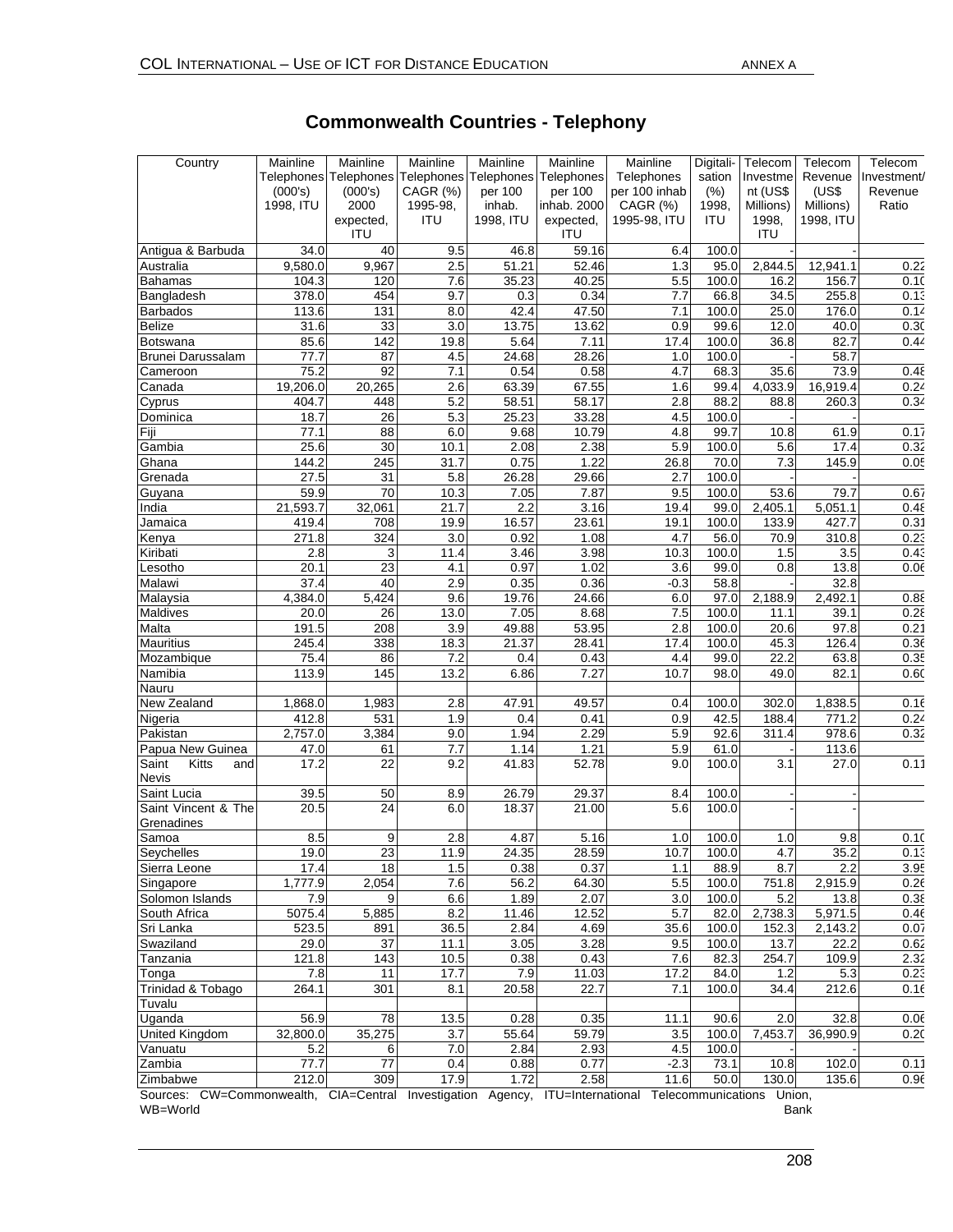| Country                        | PCs       | PCs per | PC       | Internet     | Internet  | Internet     | Internet           | Internet  | Internet          |
|--------------------------------|-----------|---------|----------|--------------|-----------|--------------|--------------------|-----------|-------------------|
|                                | (000's)   | 100     | CAGR     | <b>Users</b> | Users per | <b>Users</b> | <b>Hosts 1998.</b> | Hosts per | Hosts             |
|                                | 1998, ITU | inhab   | (%)      | (000's)      | 100 inhab | CAGR (%)     | ITU                | 100 inhab | CAGR (%)          |
|                                |           | 1998,   | 1995-98. | 1998, ITU    | 1998,     | 1995-98,     |                    | 1998, ITU | 1995-98,          |
|                                |           | ITU     | Derived  |              | Derived   | Derived      |                    |           | Derived           |
| Antigua & Barbuda              |           |         |          | 3.0          | 4.53      | 26.0         | 175                | 0.241     | 3.0               |
| Australia                      | 7,700     | 41.2    | 15.6     | 3,000.0      | 16.22     | 44.2         | 750,000            | 4.009     | 34.3              |
| Bahamas                        |           |         |          | 12.0         | 4.32      | 64.4         | 481                | 0.163     | $\overline{20.3}$ |
| Bangladesh                     |           |         |          | 1.2          |           |              |                    |           |                   |
| <b>Barbados</b>                | 20        | 7.5     | 10.1     | 5.0          | 1.89      | 530.0        | 44                 | 0.016     | 180.2             |
| <b>Belize</b>                  | 6         | 2.8     |          | 10.0         | 4.38      |              | 252                | 0.110     |                   |
| Botswana                       | 40        | 2.6     | 59.4     | 10.0         | 0.66      |              | 658                | 0.042     |                   |
| Brunei Darussalam              | 8         | 2.9     |          | 10.0         | 3.51      | 128.9        | 1,195              | 0.379     | 97.1              |
| Cameroon                       | 20        | 0.2     |          | 2.0          | 0.01      |              | 3                  |           |                   |
| Canada                         | 10,000    | 33.0    | 20.6     | 7,500.0      | 24.78     | 83.2         | 1,119,172          | 3.694     | 44.2              |
| Cyprus                         | 29        | 4.1     |          | 30.0         | 4.13      | 115.4        | 5,491              | 0.794     | 141.5             |
| Dominica                       |           |         |          | 2.0          | 2.69      | 74.4         | 148                | 0.195     | 58.7              |
| Fiji                           |           |         |          | 5.0          | 0.61      | 314.9        | 214                | 0.027     | 60.3              |
| Gambia                         | 3         | 0.3     |          | 2.5          | 0.21      |              | 10                 | 0.001     |                   |
| Ghana                          | 30        | 0.2     | 14.5     | 6.0          | 0.03      | 364.2        | 192                | 0.001     | 217.5             |
| Grenada                        |           |         |          | 2.0          | 2.03      |              | 3                  | 0.003     |                   |
| Guyana                         |           |         |          | 2.0          | 0.24      |              | 69                 | 0.008     |                   |
| India                          | 2,700     | 0.3     | 31.0     | 500.0        | 0.05      | 268.4        | 13,253             | 0.001     | 156.2             |
| Jamaica                        | 12        | 0.5     |          | 50.0         | 1.95      | 215.0        | 322                | 0.013     | 25.2              |
| Kenya                          | 75        | 0.3     | 60.9     | 15.0         | 0.05      | 321.7        | 686                | 0.002     | 243.0             |
| Kiribati                       | 1         | 0.7     |          | 0.3          | 0.36      |              |                    |           |                   |
| Lesotho                        |           |         |          | 0.2          | 0.01      |              | 19                 | 0.001     |                   |
| Malawi                         |           |         |          | 2.0          | 0.02      |              | 1                  |           |                   |
| Malaysia                       | 1,300     | 5.9     | 17.6     | 800.0        | 3.81      | 171.4        | 47,852             | 0.216     | 125.1             |
| Maldives                       |           | 1.2     |          | 1.5          | 0.57      |              | 109                | 0.039     |                   |
| Malta                          | 100       | 26.0    | 49.4     | 20.0         | 5.39      | 186.6        | 1,838              | 0.479     | 177.5             |
| <b>Mauritius</b>               | 100       | 8.7     | 40.6     | 12.5         | 1.10      |              | 575                | 0.050     |                   |
| Mozambique                     | 30        | 0.2     | 21.8     | 3.5          | 0.02      | 758.4        | 141                | 0.001     | 313.1             |
| Namibia                        | 30        | 1.9     | 15.0     | 5.0          | 0.31      | 256.9        | 2,654              | 0.160     | 522.5             |
| Nauru                          |           |         |          |              |           |              |                    |           |                   |
| New Zealand                    | 1,100     | 28.2    | 11.2     | 600.0        | 16.34     | 49.4         | 137,247            | 3.520     | 36.8              |
| Nigeria                        | 600       | 0.6     | 10.9     | 4.0          |           |              | 410                |           |                   |
| Pakistan                       | 561       | 0.4     | 53.5     | 61.9         | 0.05      | 628.7        | 3,096              | 0.002     | 466.8             |
| Papua New Guinea               |           |         |          | 0.1          |           |              | 118                | 0.003     |                   |
| Saint Kitts and Nevis          | 5         | 12.2    |          | 1.5          | 3.67      |              | 5                  | 0.012     |                   |
| Saint Lucia                    | 20        | 13.6    |          | 2.0          | 1.26      | 64.4         | 23                 | 0.016     | 184.4             |
| Saint Vincent & The Grenadines |           |         |          | 2.0          | 1.78      |              |                    |           |                   |
| Samoa                          | 1         | 0.5     |          | 0.4          | 0.23      |              | $\overline{2}$     | 0.001     |                   |
| Seychelles                     |           |         |          | 2.0          | 2.56      |              | $\overline{7}$     | 0.009     |                   |
| Sierra Leone                   |           |         |          | 5.0          | 0.11      |              | 13                 |           |                   |
| Singapore                      | 1,450     | 45.8    | 41.2     | 550.0        | 17.80     | 82.8         | 67,060             | 2.120     | 43.3              |
| Solomon Islands                |           |         |          | 2.0          | 0.50      | 181.1        | 20                 | 0.005     | 30.5              |
| South Africa                   | 2,100     | 4.7     | 24.1     | 1,266.0      | 3.31      | 0.1          | 144,445            | 0.326     | 44.1              |
| Sri Lanka                      | 76        | 0.4     | 56.0     | 20.0         | 0.11      | 593.4        | 539                | 0.003     | 347.9             |
| Swaziland                      |           |         |          | 1.0          | 0.11      | 364.2        | 278                | 0.029     | 552.7             |
| Tanzania                       | 50        | 0.2     |          | 3.0          | 0.01      |              | 129                |           |                   |
| Tonga                          |           |         |          | 0.2          | 0.20      | 26.0         | 1,871              | 1.890     | 1132.2            |
| Trinidad & Tobago              | 60        | 4.7     | 33.9     | 20.0         | 1.54      | 116.9        | 1,944              | 0.152     | 228.2             |
| Tuvalu                         |           |         |          |              |           |              |                    |           |                   |
| Uganda                         | 30        | 0.2     | 44.2     | 4.0          | 0.02      | 88.2         | 113                | 0.001     | 24.9              |
| United Kingdom                 | 15,500    | 26.3    | 12.5     | 8,000.0      | 13.58     | 74.7         | 1,449,315          | 2.459     | 48.8              |
| Vanuatu                        |           |         |          | 0.1          | 0.06      |              | 78                 | 0.043     |                   |
| Zambia                         |           |         |          | 3.0          | 0.03      | 55.4         | 303                | 0.004     | 63.8              |
| Zimbabwe                       | 110       | 0.9     | 49.4     | 10.0         | 0.09      |              | 1,031              | 0.008     |                   |

# **Commonwealth Countries - Internet and PCs**

Sources: CW=Commonwealth, CIA=Central Investigation Agency, ITU=International Telecommunications Union, WB=World Bank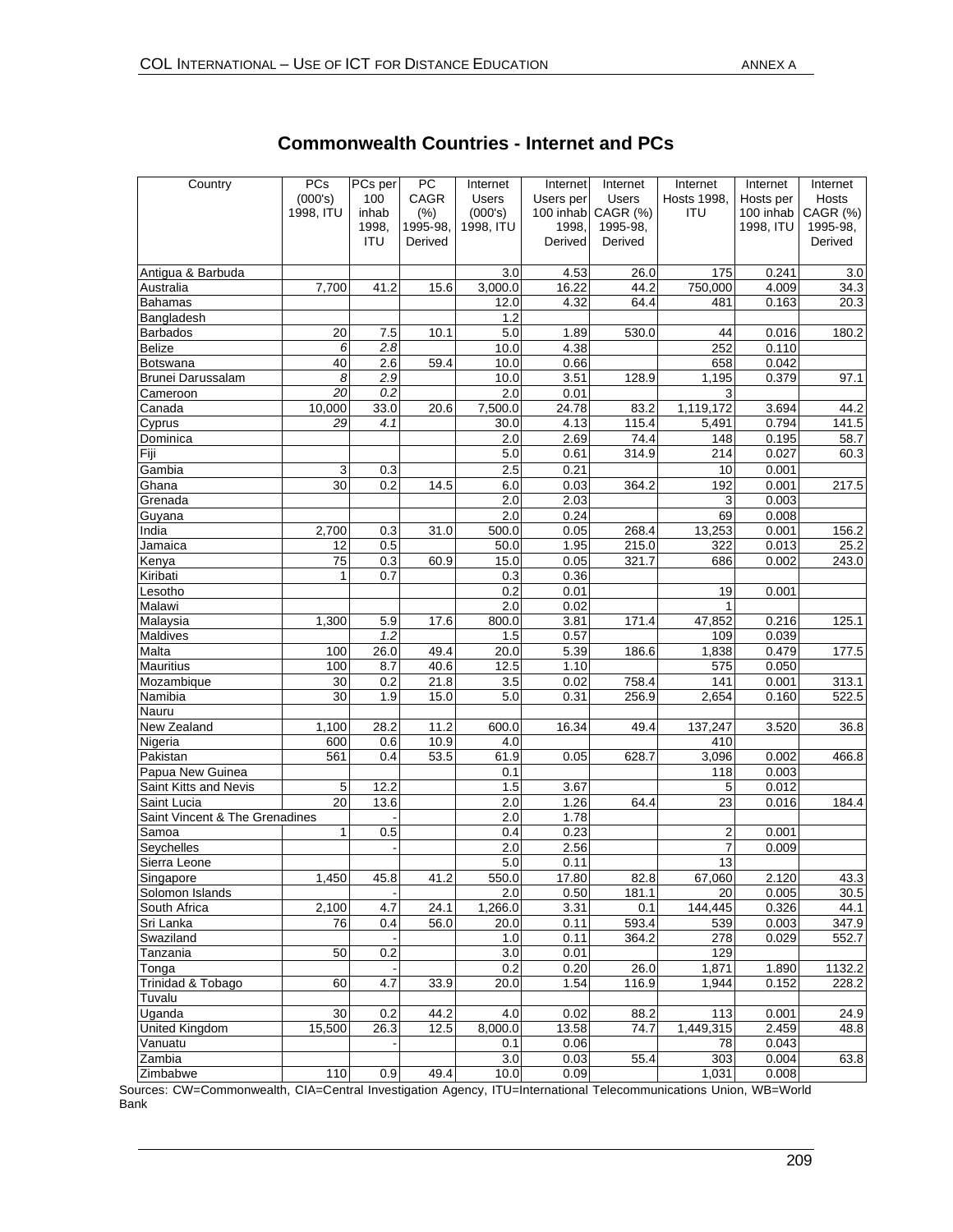| Country                                    | TVs<br>(000's)  | TVs per<br>100 inhab | TV CAGR (%)<br>1995-98. | <b>TV</b><br>Broadcasting | Radios<br>(000's) | Radios per<br>100 inhab | Radio<br><b>Broadcast</b> |
|--------------------------------------------|-----------------|----------------------|-------------------------|---------------------------|-------------------|-------------------------|---------------------------|
|                                            | 1998,           | 1998, ITU            | Derived                 | <b>Networks</b>           | 1997, CIA         | 1997,                   | <b>Stations</b>           |
|                                            | ITU             |                      |                         | 1997, CIA                 |                   | Derived                 | 1997, CIA                 |
| Antigua & Barbuda                          | 31              | 45.2                 | 4.7                     | 2<br>104                  |                   |                         | 6                         |
| Australia<br>Bahamas                       | 11,840<br>259   | 63.9<br>89.6         | 0.8                     |                           | 25,294            | 136.7<br>72.0           | 608                       |
|                                            | 850             | 0.7                  | 58.5                    | 1<br>11                   | 200<br>6.065      | 4.9                     | 26                        |
| Bangladesh<br><b>Barbados</b>              | 75              | 28.3                 |                         | 1                         |                   |                         | $\sqrt{5}$                |
| <b>Belize</b>                              | 40              | 18.0                 | 3.6                     | 2                         |                   |                         | 13                        |
| <b>Botswana</b>                            | 40              | 2.7                  | 4.6                     |                           | 226               | 14.9                    | 27                        |
| <b>Brunei Darussalam</b>                   | 196             | 63.8                 | 4.2                     | $\overline{c}$            | 284               | 99.6                    | 13                        |
| Cameroon                                   | 1,100           | 8.1                  | 4.6                     | 1                         | 6,000             | 42.9                    | 22                        |
| Canada                                     | 21,450          | 71.5                 | 4.3                     | 80                        | 32.276            | 106.6                   | 376                       |
| Cyprus                                     | 110             | 16.7                 | 1.6                     | 49                        | 500               | 68.9                    | 49                        |
| Dominica                                   | 13              | 17.5                 | 9.1                     |                           | 45                | 60.5                    | $\sqrt{5}$                |
| Fiji                                       | 75              | 9.7                  | 2.3                     |                           |                   |                         | $\overline{\mathbf{8}}$   |
| Gambia                                     | 4               | 0.4                  |                         | 1                         | 190               | 16.3                    | $\overline{7}$            |
| Ghana                                      | 2,200           | 11.5                 | 102.5                   | 15                        | 12,500            | 70.1                    | 27                        |
| Grenada                                    | 35              | 32.5                 | 32.6                    | $\overline{\mathbf{c}}$   | 80                | 81.1                    | $\mathbf{1}$              |
| Guyana                                     | 50              | 5.9                  | 12.6                    | 3                         | 398               | 47.0                    | $\,8\,$                   |
| India                                      | 66,000          | 6.9                  | 5.0                     | 562                       | 111,000           | 11.6                    | 303                       |
| Jamaica                                    | 813             | 32.3                 | 1.7                     | 7                         | 1,973             | 76.9                    | 8                         |
| Kenya                                      | 620             | 2.1                  | 10.3                    | 8                         | 5,000             | 17.7                    | 33                        |
| Kiribati                                   | $\overline{2}$  | 2.2                  |                         | 1                         | 15                | 18.0                    | $\mathbf{1}$              |
| Lesotho                                    | 50              | 2.4                  | 56.7                    |                           | 66                | 3.2                     | $\overline{7}$            |
| Malawi                                     | $\overline{23}$ | 0.2                  |                         |                           | 1,011             | 9.7                     | 27                        |
| Malaysia                                   | 3,600           | 16.6                 |                         | 27                        | 8,080             | 38.5                    | $\overline{31}$           |
| <b>Maldives</b>                            | 10              | 3.9                  |                         | 1                         | 28                | 10.8                    | دن                        |
| Malta                                      | 196             | 51.8                 | 5.5                     | $\overline{2}$            | 189               | 50.9                    | 12                        |
| <b>Mauritius</b>                           | 260             | 22.8                 | 7.4                     | 13                        | 401               | 35.4                    | $\overline{2}$            |
| Mozambique                                 | 70              | 0.4                  | 11.1                    | $\mathbf{1}$              | 700               | 3.7                     | 33                        |
| Namibia                                    | 50              | $\overline{3.2}$     | 3.6                     | 28                        | $\overline{223}$  | 13.7                    | 44                        |
| Nauru                                      |                 |                      |                         | 1                         |                   |                         | $\mathbf{1}$              |
| New Zealand                                | 1,845           | 50.1                 | 0.5                     | 743                       | 3,868             | 105.4                   | 66                        |
| Nigeria                                    | 7,000           | 6.7                  | 20.5                    | 1                         | 17,200            | 14.6                    | 124                       |
| Pakistan                                   | 12,500          | 8.8                  | 64.7                    | 29                        | 10,200            | 7.4                     | 47                        |
| Papua New Guinea                           |                 | 2.4                  |                         | 3                         | 401               | 9.0                     | 33                        |
| Saint Kitts and Nevis                      | 10              | 24.4                 |                         | 4                         | 25                | 61.1                    | $\overline{c}$            |
| Saint Lucia                                | 31              | 21.1                 |                         | 3<br>4                    | 104               | 65.4                    | $\overline{5}$            |
| &<br>Vincent<br>The<br>Saint<br>Grenadines | 18              | 16.2                 |                         |                           | 76                | 67.6                    | $\overline{2}$            |
| Samoa                                      | 12              | 6.9                  | 19.7                    | 6                         | 76                | 43.9                    | 1                         |
| Seychelles                                 | 15              | 19.0                 | 2.3                     | 11                        | 50                | 64.1                    | 3                         |
| Sierra Leone                               | 120             | 2.6                  | 18.0                    | 2                         | 1,159             | 25.1                    | $\overline{c}$            |
| Singapore                                  | 1,100           | 34.8                 | 0.6                     | 4                         | 2,244             | 72.6                    | 17                        |
| Solomon Islands                            | 6               | 1.4                  |                         |                           | 38                | 9.4                     | 4                         |
| South Africa                               | 5,399           | 12.5                 | 8.7                     | 556                       | 7500              | 19.6                    | 180                       |
| Sri Lanka                                  | 1,700           | 9.2                  | 12.3                    | 21                        | 3,856             | 20.8                    | 17                        |
| Swaziland                                  | 100<br>650      | 10.7<br>2.1          | 3.6                     | 9                         | 200<br>8.432      | 21.0                    | 13<br>16                  |
| Tanzania<br>Tonga                          |                 | 5.1                  | 13.0<br>35.7            | 4                         | 66                | 26.8<br>67.5            | $\mathbf{1}$              |
| Trinidad & Tobago                          | 5<br>419        | 33.1                 | 0.3                     | 1<br>4                    | 700               | 53.8                    | 11                        |
| Tuvalu                                     |                 |                      |                         |                           |                   |                         | $\mathbf{1}$              |
| Uganda                                     | 525             | 2.6                  | 1.6                     | 9                         | 2,431             | 11.8                    | 10                        |
| <b>United Kingdom</b>                      | 38,000          | 64.5                 | 2.0                     | 947                       | 70,000            | 118.8                   | 750                       |
| Vanuatu                                    | 2               | 1.3                  |                         | 1                         | 49                | 27.5                    | $\mathbf{2}$              |
| Zambia                                     | 1,200           | 13.7                 | 26.0                    | 9                         | 1,889             | 19.9                    | 16                        |
| Zimbabwe                                   | 350             | 2.9                  | 6.5                     | 16                        | 1,072             | 9.3                     | 26                        |
| Sources: CW-Commonwealth                   | $CIA-Contral$   |                      | Investigation<br>Agoncy | ITH-International         |                   | Telecommunications      | <b>Ilnion</b>             |

## **Commonwealth Countries - Media**

Sources: CW=Commonwealth, CIA=Central Investigation Agency, ITU=International Telecommunications Union, WB=World Bank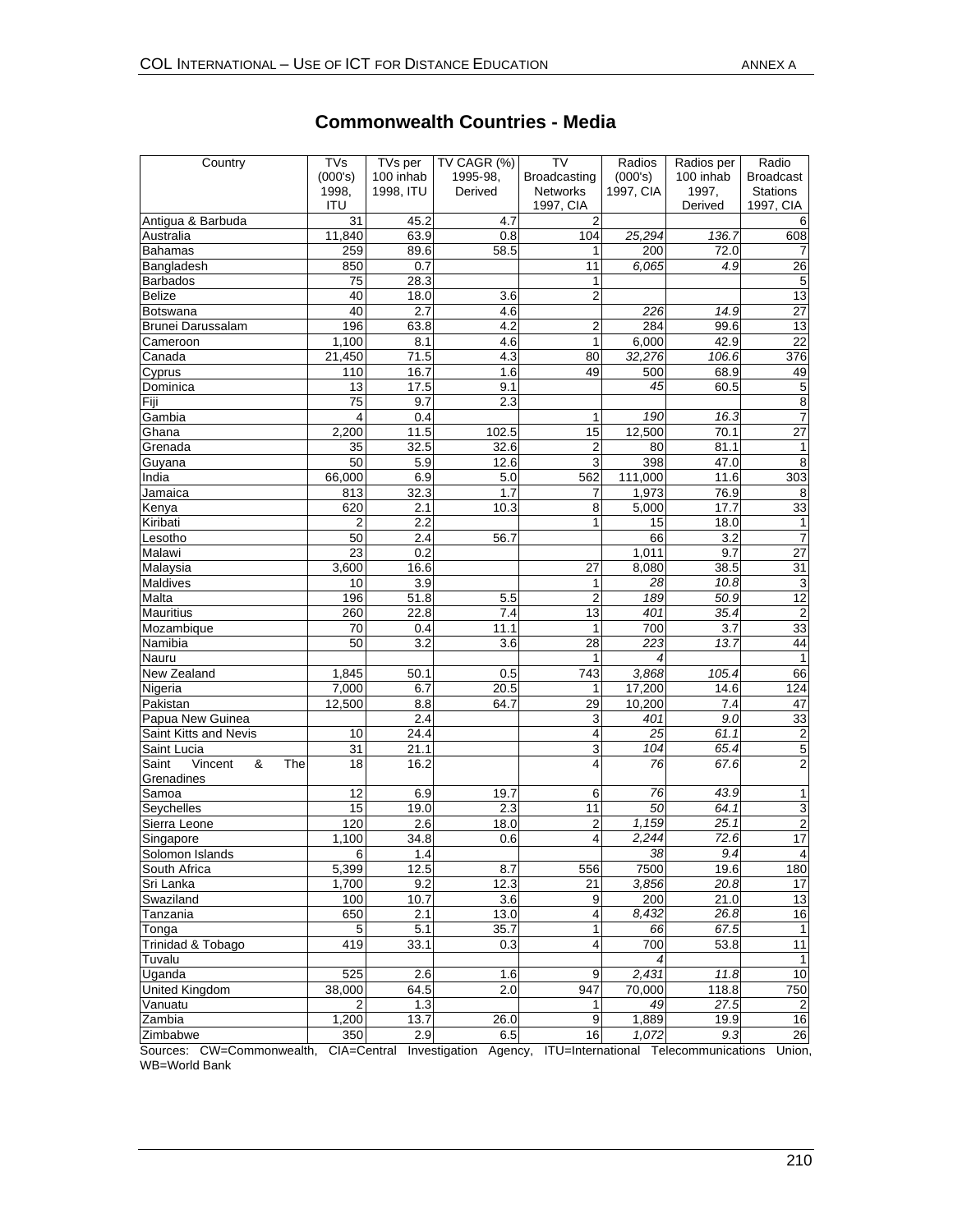# **ANNEX B**

# **TELECENTRE SUMMARY TABLE**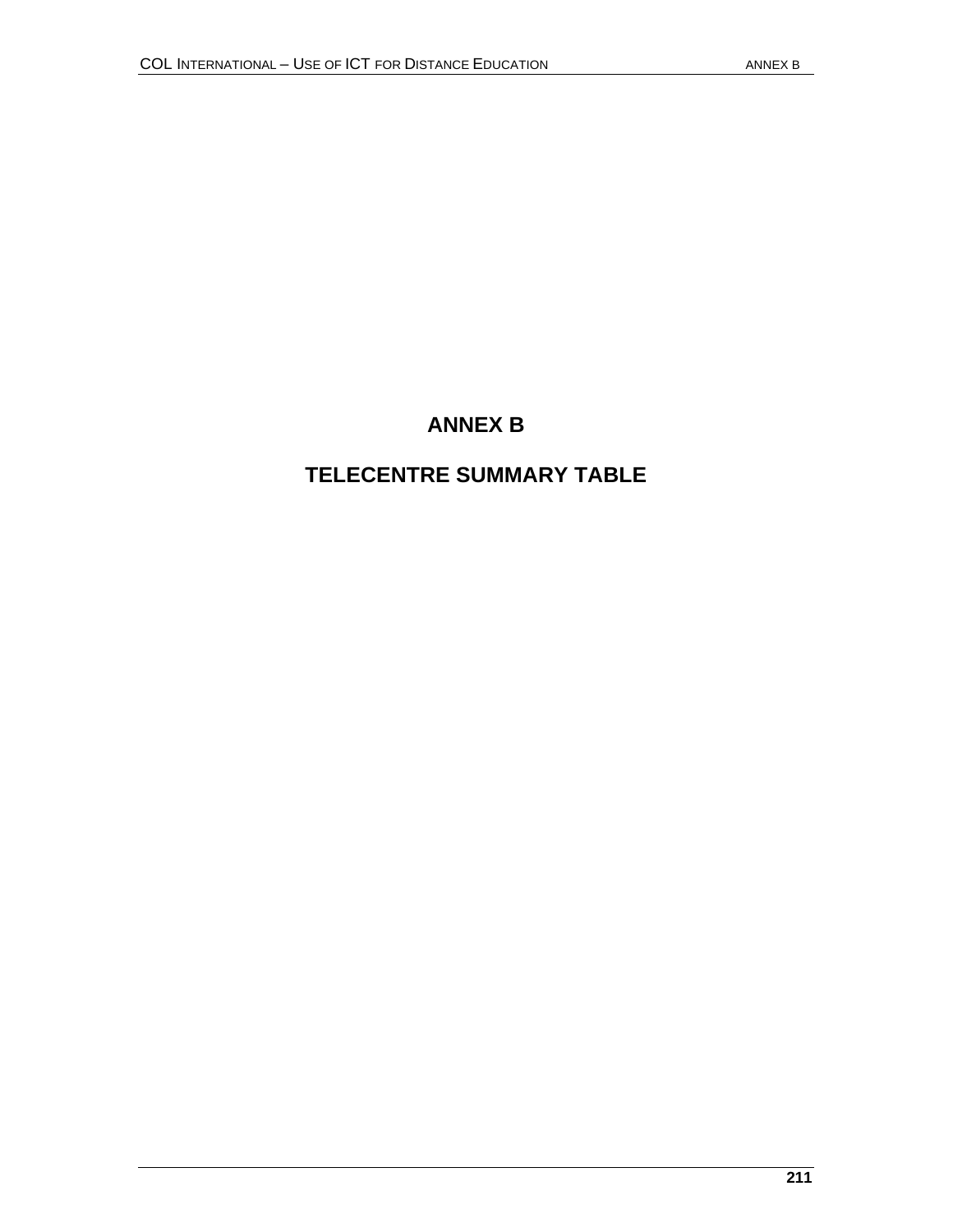# **TELECENTRE SUMMARY CHART**

| Project generalities                                                                                                                                                |                |                                                                        | <b>Operational Characteristics and Issues</b>                                                                                                                                                |                                                                                        |                                                                                                                                                                                      |                                                                                                                                                                                                                                                                                                                                                                                         |  |  |
|---------------------------------------------------------------------------------------------------------------------------------------------------------------------|----------------|------------------------------------------------------------------------|----------------------------------------------------------------------------------------------------------------------------------------------------------------------------------------------|----------------------------------------------------------------------------------------|--------------------------------------------------------------------------------------------------------------------------------------------------------------------------------------|-----------------------------------------------------------------------------------------------------------------------------------------------------------------------------------------------------------------------------------------------------------------------------------------------------------------------------------------------------------------------------------------|--|--|
| Location                                                                                                                                                            | Total          | <b>Time Frame</b>                                                      | Services/Functio<br>nality                                                                                                                                                                   | Environment/U<br>sage:                                                                 | Sustainability                                                                                                                                                                       | Problems                                                                                                                                                                                                                                                                                                                                                                                |  |  |
| Suriname - Brownsweg<br>$(1)$ and Gujaba $(1)$                                                                                                                      | $\overline{2}$ | Started up:<br>Operated<br>1996-97:<br>Finalized                       | Telephone, Fax,<br>data<br>Communications.<br>Computer;<br>Link through a<br><b>Fixed Cellular</b><br>Communication<br>System; No<br>communications<br>facilities or<br>continuous<br>power. | <b>Basic</b><br>Communicatio<br>ns. Tele-<br>education                                 | Initial funding by International<br>Organisations, national NGOs and<br>local government.<br>Population considered able to<br>sustain telecentre. (prepared to pay<br>3% of income). | Market: Lack of marketing, low<br>partnership enlargement, lack of local<br>entrepreneurial spirit; non-competitive<br>prices.<br>Operational: lack of training<br>(operational and customer service),<br>high cost of band-with, continuous<br>technical problems: short operational<br>periods, Internet congestion in<br>feeding center (Paramaribo). funding<br>partially supplied, |  |  |
| South Africa - in the<br>following provinces:<br>Northern Province,<br>Northern Cape,<br>Kwa Zulu Natal,<br>North West Province,<br>Free State and<br>Eastern Cape. | 8              | Started up:<br>early 1998,<br>operating                                | Telephone, fax,<br>photocopying,<br>PC, e-mail,<br>scanner                                                                                                                                   | Basic<br>telecommunica<br>tions, office<br>equipment use<br>and training               | Initial funding provided by the<br><b>Universal Service Agency</b><br>supported by: a R\$ 3 Million fund,<br>International Organisations and<br><b>National Telecoms Providers</b>   | High cost of internet provision; sub-<br>optimal equipment use; no<br>tariff/pricing guidelines; no proper<br>financial management; unclear hr<br>policies; security concerns.                                                                                                                                                                                                          |  |  |
| India - Pondicherry                                                                                                                                                 | $\overline{4}$ | Project<br>launched<br>Feb. 1998<br>(2 more<br>telecentres<br>planned) | Telephone, fax,<br>etc. and Internet<br>and local info<br>databases                                                                                                                          | Access to<br>information<br>meeting local<br>needs e.g.<br>agricultural<br>market info | Project finance by IDRC and<br>additional finance and<br>management by M.S.<br>Swaminathan Research<br>Foundation                                                                    | Infrastructure problems e.g.<br>unreliable telephone connection and<br>sporadic power supply                                                                                                                                                                                                                                                                                            |  |  |
| India - Madras                                                                                                                                                      | 11             | no<br>information<br>available                                         | Telephone and<br>Internet                                                                                                                                                                    | Networking<br>services,<br>electronic<br>databases                                     | Planned to be self-sustaining,<br>currently supported by Foundation<br>of Occupational Development<br>(FOOD)                                                                         | Infrastructure problems e.g.<br>unreliable telephone connection and<br>sporadic power supply                                                                                                                                                                                                                                                                                            |  |  |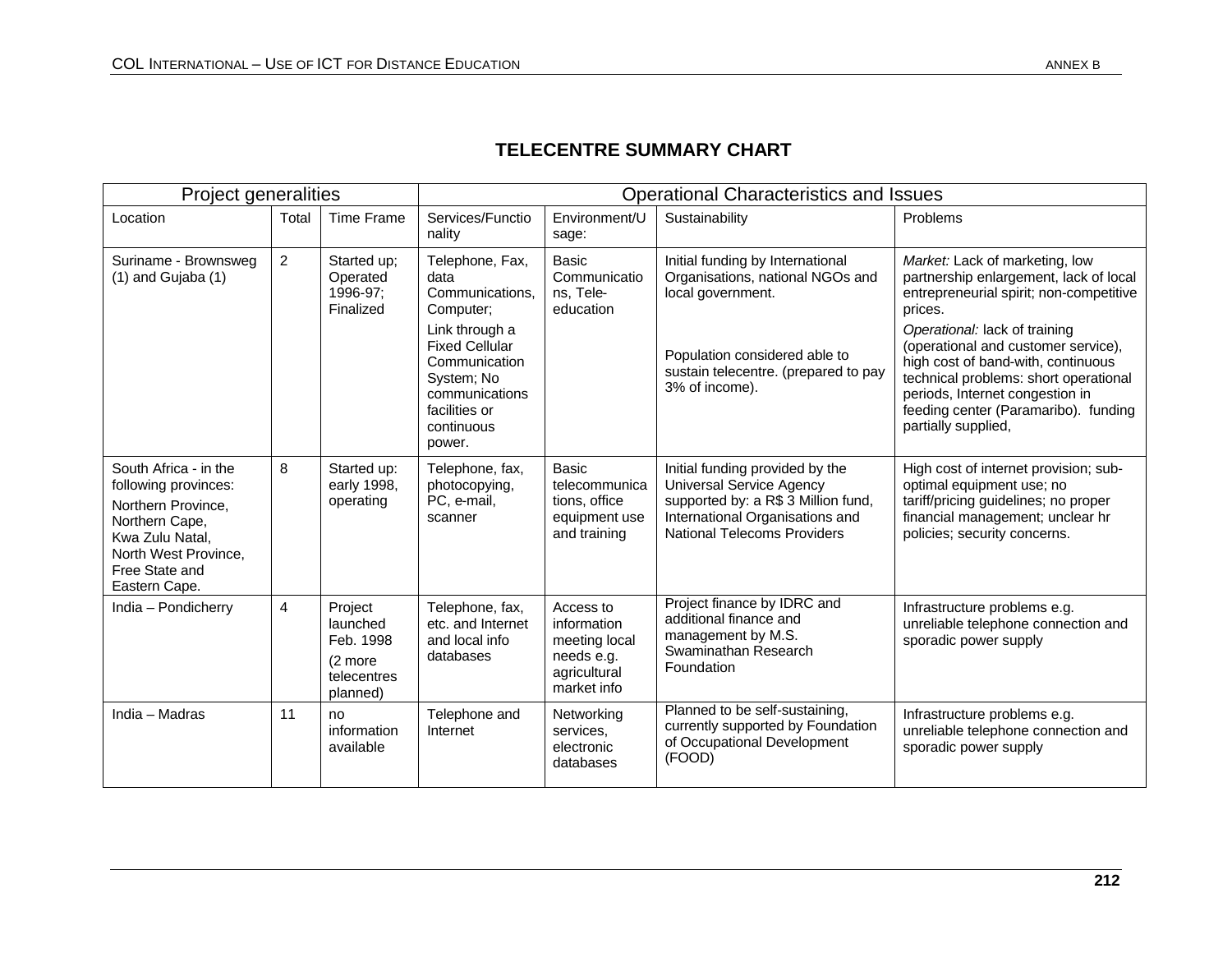| Uganda - Nakaseke,<br>Nabweru, Buwama            | 3              | Original<br>Start-up<br>date: Nov-<br>Dec 1998:<br>Pilot to last 3<br>yrs.                                                    | Not all have<br>working phone<br>connections yet;<br>books, videos,<br>CD-ROMs and<br>library to be<br>included                               | Education,<br>Health,<br>Network:<br>NGO's, local<br>gov, and<br>business:<br>farmers and<br>women | Investment over 3 years:<br>US\$396K: International telecom<br>and development organisations<br>US\$68K: UPTC<br>US\$56K: other national partners                                                   |  |
|--------------------------------------------------|----------------|-------------------------------------------------------------------------------------------------------------------------------|-----------------------------------------------------------------------------------------------------------------------------------------------|----------------------------------------------------------------------------------------------------|-----------------------------------------------------------------------------------------------------------------------------------------------------------------------------------------------------|--|
| Mozambique - Manhica<br>$(1)$ and Namaacha $(1)$ | $\overline{2}$ | Operations<br>started-up<br>Aug 1999<br>Pilot to last 4<br>yrs.<br>Currently<br>tested.                                       | Telephone, fax, 3<br>computers,<br>printers, Internet,<br>photocopying,<br>scanner, word<br>processing<br>service; library,<br>teaching rooms | Telecommunic<br>ations, IT<br>training,<br>education                                               | Support by International<br>development organisation and local<br>university:<br>US\$60K approx: Feasibility Studies<br>US\$80K: site setup (CIEUM)                                                 |  |
| Projects with<br>operations to be<br>assessed:   |                |                                                                                                                               |                                                                                                                                               |                                                                                                    |                                                                                                                                                                                                     |  |
| Mali - Timbuktu.                                 |                | Original<br>Start-up<br>date: Jan<br>1998; pilot to<br>last 3 yrs.                                                            | Basic telecoms,                                                                                                                               | Education,<br>health,<br>commerce,<br>weather,<br>agriculture<br>research.                         | Initial support from national and<br>local gov's:<br>\$155K: PTT SOTELMA (\$278K, +<br>subsidies on calls and waived<br>connection fees)<br>\$423K: Intl. telecom, and<br>development organisation. |  |
| Bhutan - Jakar                                   | $\mathbf 1$    | Original<br>Start-up date<br>Jan 1998<br>(Equipment<br>and<br>training);<br><b>Operations</b><br>start-up:<br>Nov-Dec<br>1998 | Telephony, fax,<br>photocopying,<br>Internet in 99.<br>virtual office, Eq.<br>TB installed<br>Nov/Dec 98                                      | DE, tele-<br>medicine.<br>community<br>info, tele-<br>trading.                                     | Support by International telecom<br>and development organisations<br>and national PTT<br>Medical equipment was offered to<br>be supplied by Japanese<br>manufacturer.                               |  |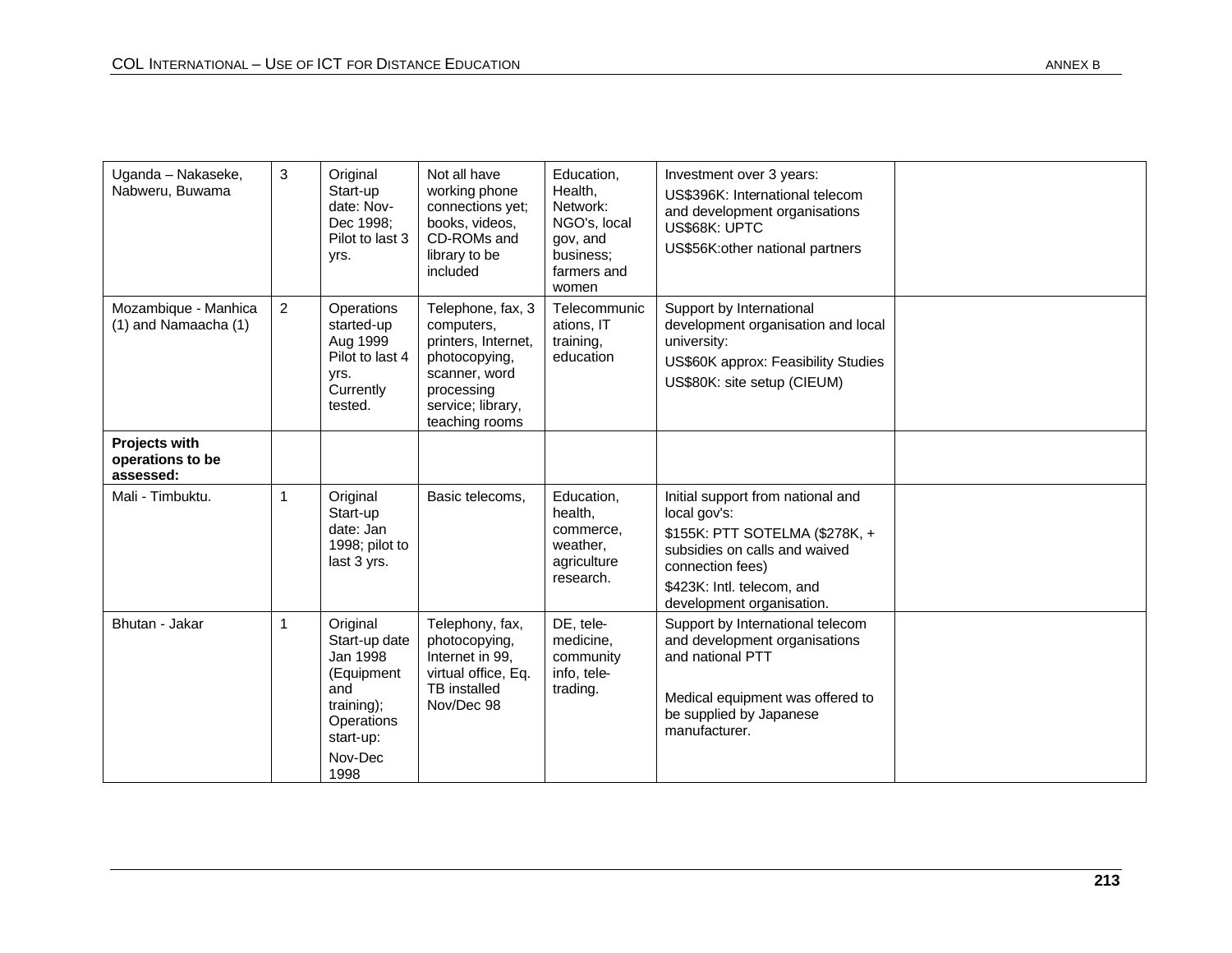| Benin - Malanville                                   | $\overline{1}$ | Original<br>Start-up date<br>1999; Pilot<br>to last 3 yrs.           | Includes basic<br>Telecom<br>services; relies<br>on use of VSAT |                        | Participation from Intl. telecom, and<br>development organisation.                                                                                            |  |
|------------------------------------------------------|----------------|----------------------------------------------------------------------|-----------------------------------------------------------------|------------------------|---------------------------------------------------------------------------------------------------------------------------------------------------------------|--|
| Honduras - Valle de<br>Angeles                       | $\overline{1}$ | Original<br>Start-up date<br>end 1998                                | Telephony, fax,<br>Photocopying                                 | telemedicine<br>and DE | Support by International telecom<br>and development organisations<br>and national PTT                                                                         |  |
| Tanzania - Sengerema                                 |                | Original<br>Start-up date<br>1999;<br>Pilot to last 3<br>yrs.        |                                                                 |                        | Support by International telecom<br>and development organisations                                                                                             |  |
| Romania - Balotesti                                  | $\overline{1}$ | Original<br>Start-up date<br>1999;                                   |                                                                 |                        | Support by International telecom<br>and development organisations<br>and national PTT                                                                         |  |
|                                                      |                | Pilot to last 3<br>yrs.                                              |                                                                 |                        | Local supermarkets Involved                                                                                                                                   |  |
| Ghana - Asante Akim;                                 |                | Original<br>Start-up<br>date: Dec<br>2000                            |                                                                 |                        | Support by foreign non-profit IT<br>development organisations and<br>local government. International<br>development groups and a private<br>company contacted |  |
| Projects still in<br><b>Planning stages:</b>         |                |                                                                      |                                                                 |                        |                                                                                                                                                               |  |
| Vietnam - dac Lac<br>Province (2) and Ha bac<br>(2). | $\overline{4}$ | <b>Network</b><br>Planning:<br>March 1998<br>Pilot to last 3<br>vrs. |                                                                 |                        | Support by International telecom<br>and development organisations<br>and national PTT                                                                         |  |
| Haiti                                                | $\overline{1}$ | Feasibility<br>study to start<br>Aug 98.                             |                                                                 |                        | <b>ITU</b>                                                                                                                                                    |  |
| Maldives                                             | 1              | Proposal:<br>Jan 98.                                                 |                                                                 |                        |                                                                                                                                                               |  |
| Total                                                | 43             | 1993-1999                                                            |                                                                 |                        |                                                                                                                                                               |  |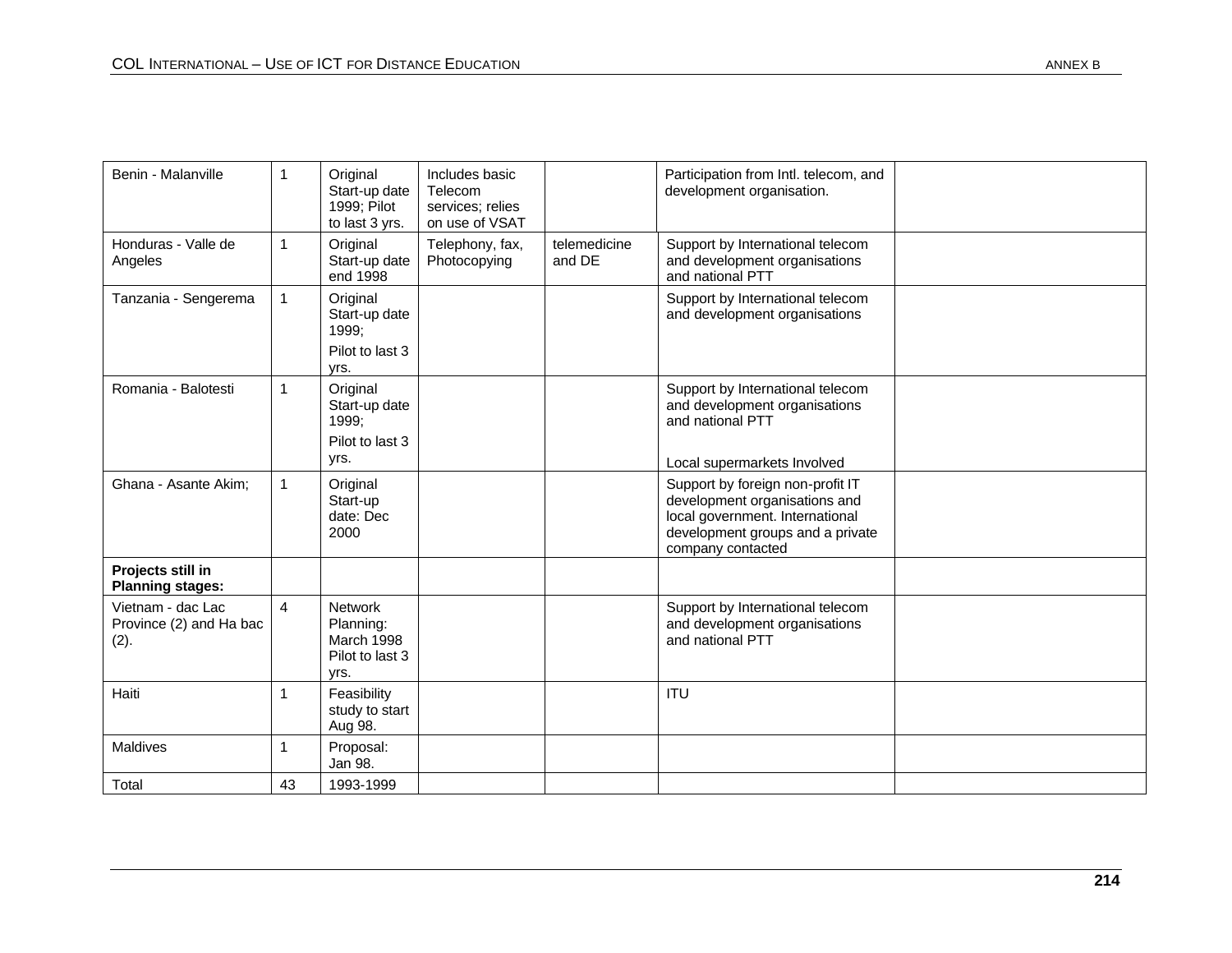# **ANNEX C**

# **LIST OF KEY MATERIALS**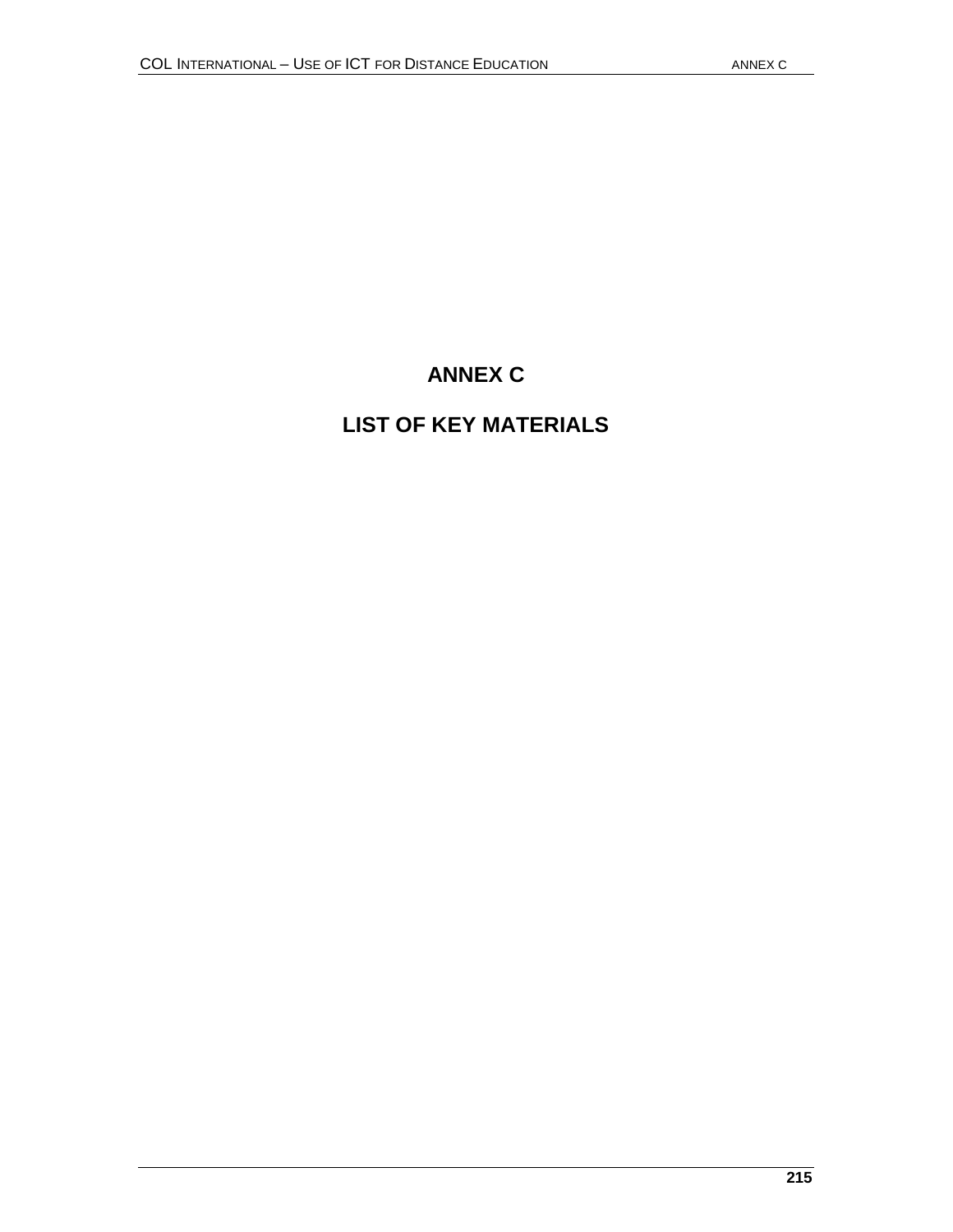# **ANNEX C: KEY SOURCE MATERIALS**

### **Telecommunications Sources and Websites**

BMI-TechKnowledge Group (1999), *Communication Technologies Handbook 1999*, Johannesburg, South Africa Website at: www.bmi-t.co.za

# **Materials and Websites related to ICT and Education - by Organization**

# **AfricaEducation (Centre for Lifelong Learning)**

This website provides the latest information in the area of education and development in Africa. It was conceived, created and maintained by the Centre for Lifelong Learning®.

Website found at: www.africaeducation.org

# **Africa Internet Connectivity**

Jensen, Mike, "Information & Communication Technologies (ICTs) Telecommunications, Internet and Computer Infrastructure in Africa". Last update: July 1999. Extensive website with National ICT profiles for 54 African countries: http://www3.sn.apc.org/ http://www3.sn.apc.org/africa/ http://www2.sn.apc.org/africa/counsrch.cfm http://www3.sn.apc.org/africa/afrmain.htm http://www3.sn.apc.org/africa/partial.html

Jensen, Mike. "African Internet Status", July 1999. Document found at: http://www3.sn.apc.org/afstat.htm

Jensen, Mike, "Summary of International ICT Development Projects in Africa", October 1998. Website at: http://www3.sn.apc.org/projects.htm

### **African Information Society Initiative (AISI) - see also Economic Commission of Africa (ECA)**

Website at: http://resources.bellanet.org/partners/aisi/index.htm

African Information Society Initiative, Meeting Report (21-23 October 1996) - Coordination Meeting African Information Society Initiative, Addis Ababa, Ethiopia. Document found at: www.bellanet.org/partners/aisi/coordn/oct21/finrepor.htm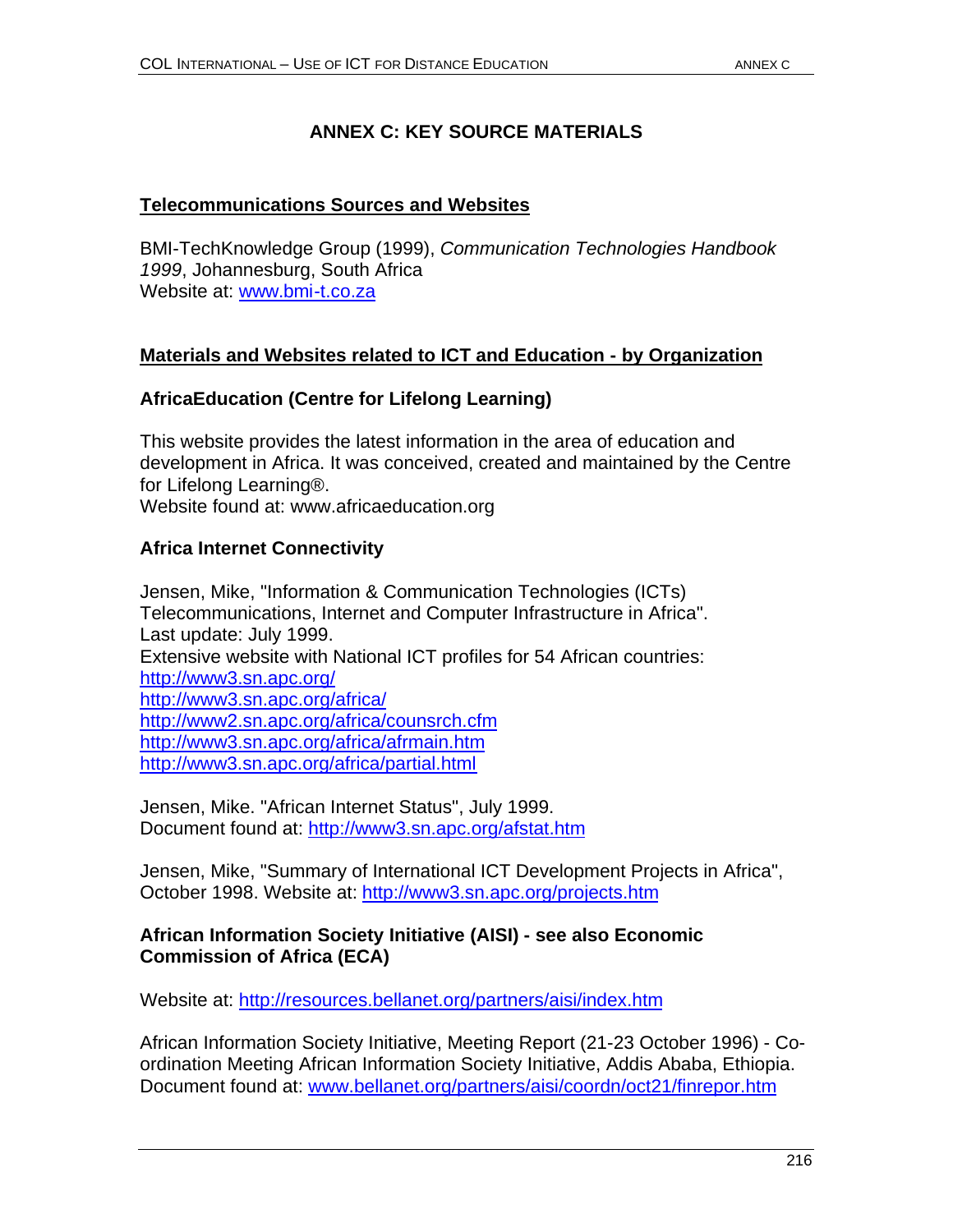African Information Society Initiative, Report of the Donor and Executing Agency Meeting on Information Technology (IT) for Development in Africa, Rabat 16-18 April, 1997, Rev. 2 (23 May 1997).

Ndiaye, Momar Aly, Moustapha Ndiaye, and Papa Assane Dieye (April 1996), "Empowering Socio-Economic Development in Africa Utilizing Information Technology A Critical Examination of the Social, Economic, Technical and Policy Issues in: Senegal", African Information Society Initiative (AISI) Case Study. Document found at: www.bellanet.org/partners/aisi/policy/cntry/senegal.htm

Werner, Marcel (April 1996), "Empowering Socio-economic Development in Africa Utilizing Information Technology - A Critical Examination of the Social, Economic, Technical and Policy Issues in Mozambique". African Information Society Initiative (AISI) Case Study. Document can be found at: www.bellanet.org/partners/aisi/policy

# **African Virtual University (AVU)**

Website at: www.avu.org Provides background documentation, rationale, list of institutions, etc.

African Virtual University, "Feasibility Study and Preparation of Prototype Service Phase". Document found at: www.infodev.org When at *info*Dev website select "Our Projects" link. Then select "Completed *info*Dev Projects" for a listing of completed projects. Select African Virtual University final report.

# **Alliance for Global Learning**

Alliance for Global Learning, a strategic partnership between Schools Online, World Links for Development (WorLD), and the International Education and Resource Network (I\*EARN), was created to provide education opportunities for students around the world.

Alliance for Global Learning website at: www.global-learning.org International Education and Resource Network (I\*EARN) website at: http://www.igc.apc.org/iearn/globe.html Schools Online website at: http://www.schoolsonline.org/

# **The British Council**

Website at: www.britishcouncil.org

"Commonwealth Knowledge" initiative - a partnership among the British Council, OneWorld Online, and Article 19 - website at: www.commonwealthvoices.org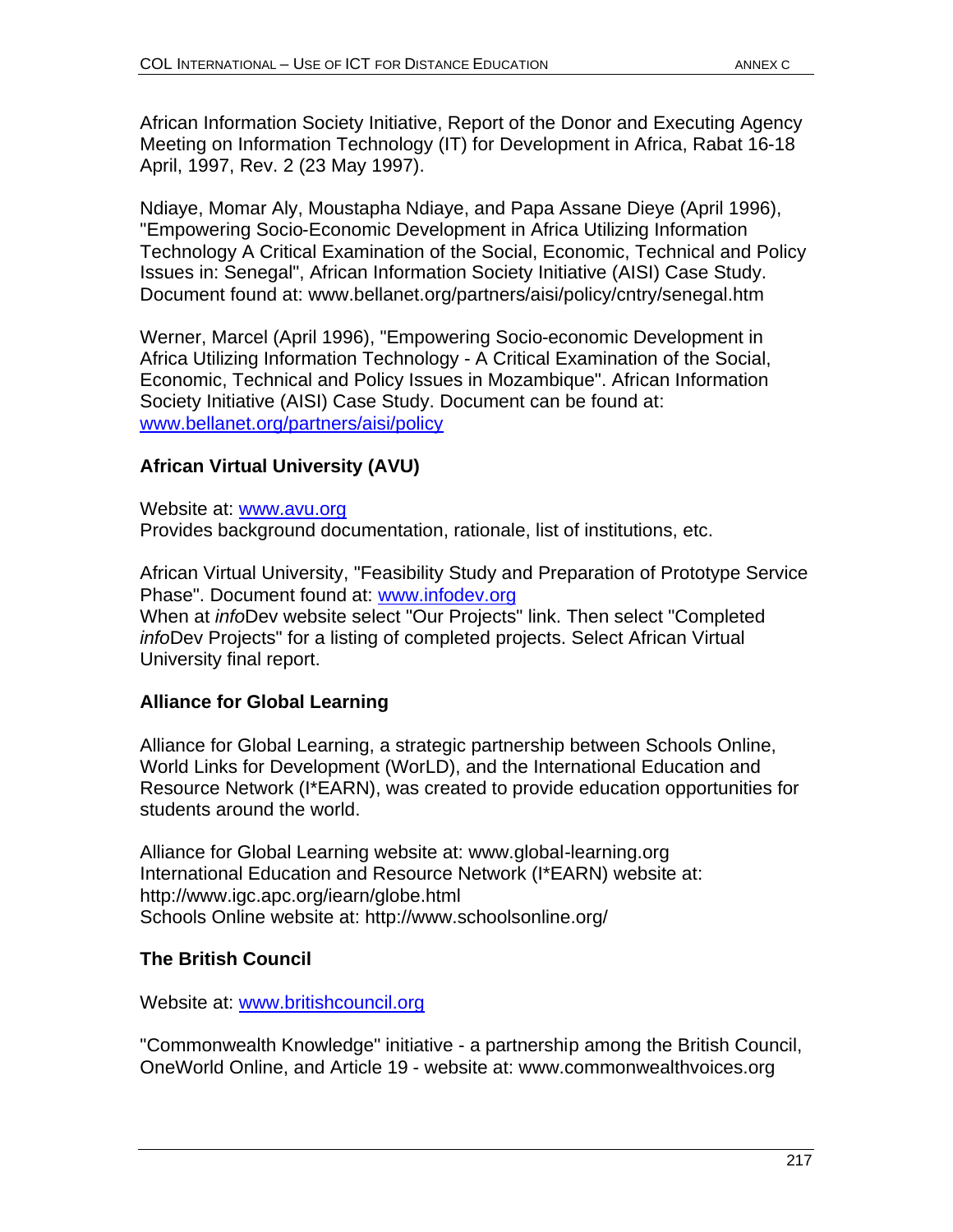# **Canadian International Development Agency (CIDA)**

Website at: www.acdi-cida.gc.ca/index.htm Use keywords to search for past ICT, education or country-related projects.

Sectors of Intervention website: http://www.acdi-cida.gc.ca/sector-e.htm Select "Education" for a listing of news releases and reports.

Caribbean Community and Common Market (CARICOM). Canada and Caricom - Summit of the Americas, Santiago, Chile. (April 18-19, 1998). Background Information.

# **Commonwealth of Learning**

Website at: www.col.org

The Commonwealth of Learning (1999), *The Development of Virtual Education: A Global Perspective*, Dr. Glen M. Farrell, Editor, COL, Vancouver, British Colombia, Canada.

The Commonwealth of Learning (1997), *Perspectives on Distance Education: Quality Assurance in Higher Education - Selected Case Studies*, Alan Tait, Editor, COL, Vancouver, British Colombia, Canada.

The Commonwealth of Learning (1999), *Report to Ministers of Education*, COL, Vancouver, British Colombia, Canada.

#### **Economic Commission of Africa (ECA) - African Information Society Initiative (AISI)**

Economic Commission for Africa (ECA) - NICI in Africa. "Building National Information and Communications Infrastructure (NICI) for Sustainable Development in Africa" - an extensive NICI website with 53 NICI Country Profiles prepared for ADF'99 (20 October 1999) can be found at: www.bellanet.org/partners/aisi/nici www.bellanet.org/partners/aisi/nici/index.htm

NICI in Africa - Building National Information and Communications Infrastructure (NICI) for Sustainable Development in Africa, (last update),

African Information Society Initiative (1994-1997). Policy and Awareness - Studies of Effectiveness of Informatics Policy Instruments in Africa List of studies can be found at: www.bellanet.org/partners/aisi/policy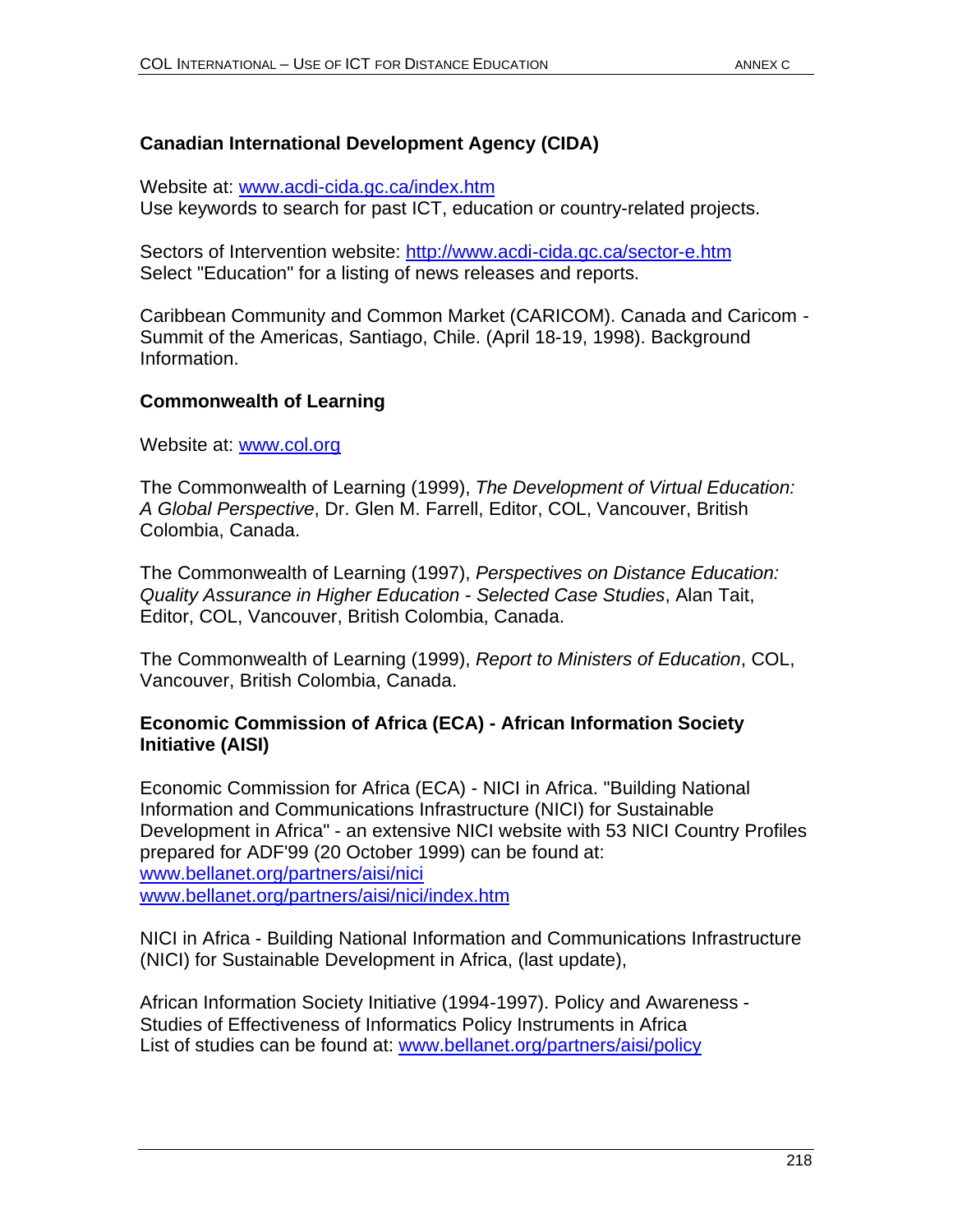United Nations Economic and Social Council (30 May 1995), "Building Africa's Information Highway: The Case of Mozambique", Economic Commission for Africa. Document can be found at: www.idsc.gov.eg/aii/mozambiq.htm

# **FAO**

D. Richardson and L. Paisley, eds., FAO 1998. (For a copy contact: FAO Communication for Development Group, Viale delle Terme di Caracalla, 00100 Rome, Italy, Email: *loyvan.crowder@fao.org*). Last update: 28 July 1999. Relevant sections of this document can be found at: www.fao.org/waicent/faoinfo/sustdev/CDdirect/CDan0010.htm www.fao.org/waicent/faoinfo/sustdev/CDdirect/CDre0025.htm

# **The Global Knowledge Partnership (GKP)**

Website at: www.globalknowledge.org

Global Knowledge Activity Information Management System (GK-AIMS) - Online tools for Information Sharing and Project Planning. Projects / Activities database and record details.

Website at: http://gkaims.globalknowledge.org/

When in website, select the "Project & Activities Link" for a comprehensive database - detailed information can be found on the specific activities in which GKP Partners are involved. Often, information such as budgets, locations, contact names and project abstracts are included.

# **International Centre for Distance Learning (iCDL)**

Institutions & Courses databases as well as Literature database at: http://www-icdl.open.ac.uk/icdl/index.htm

# **International Development Research Centre (IDRC) - Acacia Initiative**

Website at: www.idrc.ca or www.idrc.ca/acacia IDRC (South Africa) website at: http://www.idrc.org.za Acacia website at: www.acacia.org

Graham, Michael (Evaluation Unit, Corporate Services Branch, IDRC), "Use of Information and Communication Technologies in IDRC Projects: Lessons Learned", IDRC Study/Acacia Initiative, April 1997.

Harfoush, Nabil (BNK Informatics Canada Inc.). "Acacia Information and Telecommunications Technology Issues". IDRC Study / Acacia Initiative.

Harker, John (7 March 1997). "SchoolNet, Africa, and the IDRC", IDRC Study / Acacia Initiative.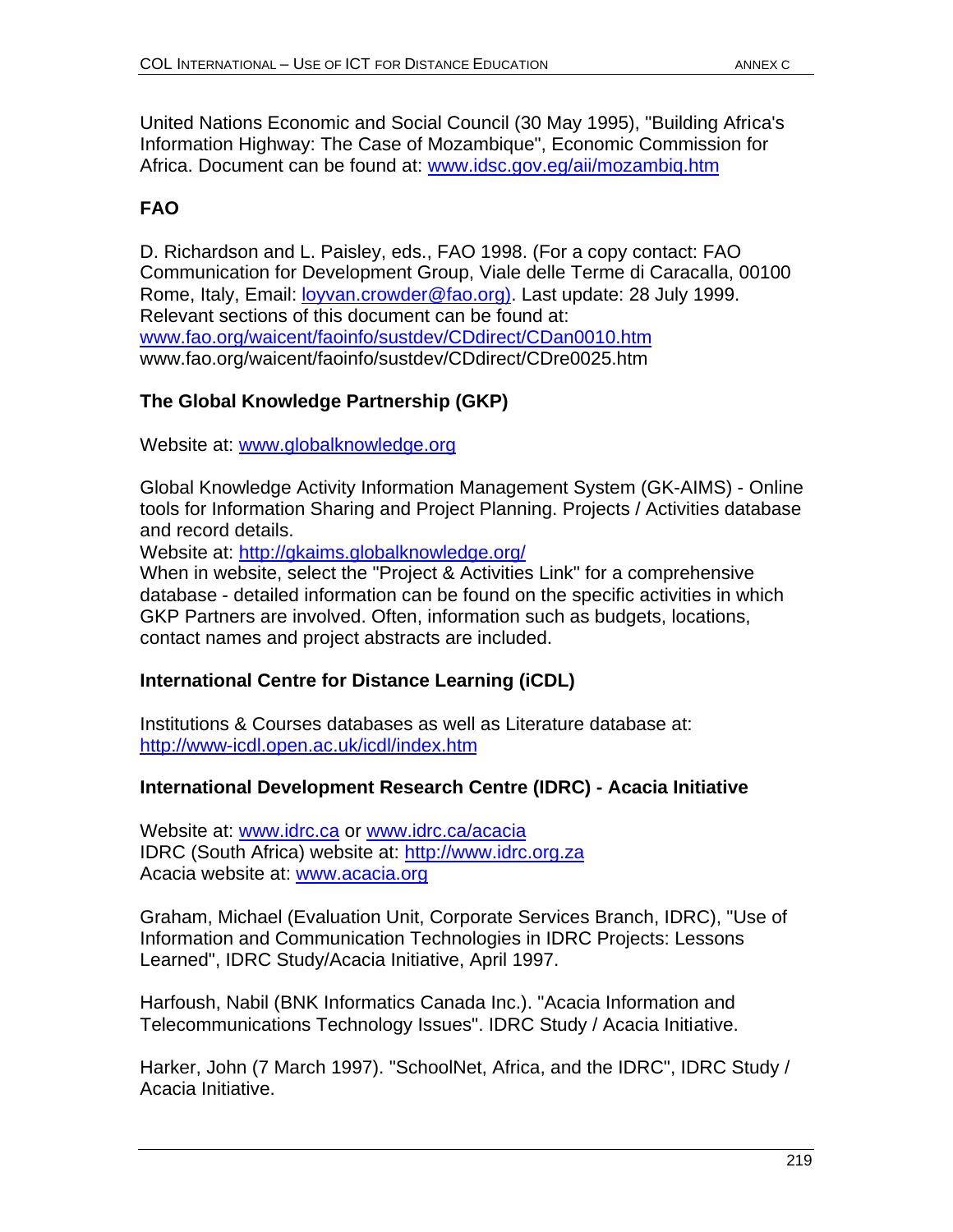IDRC Study / Acacia Initiative (mid-1990s), "Acacia National Strategies: Mozambique", a document prepared on the basis of a 2 day workshop initiated by IDRC to assist in designing the programme.

Knoch, Carsten (Global One South Africa) (February 1997), "Uninet - The South African Academic and Research Network", IDRC Study / Acacia Initiative

M-POWA, Midrand, South Africa (February 1997). "Exploring a Basic Illiterate Web Access System - Discussion and demonstration of technical concepts, and pointers to future research". IDRC Study / Acacia Initiative.

# **International Institute for Communication and Development (IICD)**

IICD's website, which serves as a starting point for gathering information on issues with ICT and sustainable development relevance, can be found at: www.iicd.org/index.ap

At website, select any interesting links, including "Latest Project Updates".

# **International Telecommunication Union (ITU)**

Telecommunication Development Bureau - ITU-D Study Groups (5 August 1999), "Partial Draft of the Report of the Focus Group on Promotion of Infrastructure and Use of the Internet in Developing Countries", Document 1/xxx-E, ITU, Geneva. Source: Chairman of the Focus Group (Study Group 1).

# **PANOS**

PANOS Media Briefing No. 28, April 1998, "The Internet and Poverty", Document can be found at: http://www.oneworld.org/panos/briefing/interpov.htm

# **SchoolNet**

Bracewell, Robert, Alain Breuleux, Thérèse Laferrière, Jean Benoit, and M'hammed Abdous (30 December 1998). "The emerging contribution of online resources and tools to classroom learning and teaching". Report submitted to SchoolNet / Rescol by TeleLearning Network Inc. (Contractor) Document found at: www.tact.fse.ulaval.ca/ang/html/review98.html Executive summary found at: www.tact.fse.ulaval.ca/ang/html/rev98es2.html

Grégoire inc., Réginald, Robert Bracewell and Thérèse Laferrière (14 August 1996), "The Contribution of New Technologies to Learning and Teaching in Elementary and Secondary Schools" - Document Review - a collaboration of Laval University and McGill University.

Document found at: www.tact.fse.ulaval.ca/fr/html/apport/impact96.html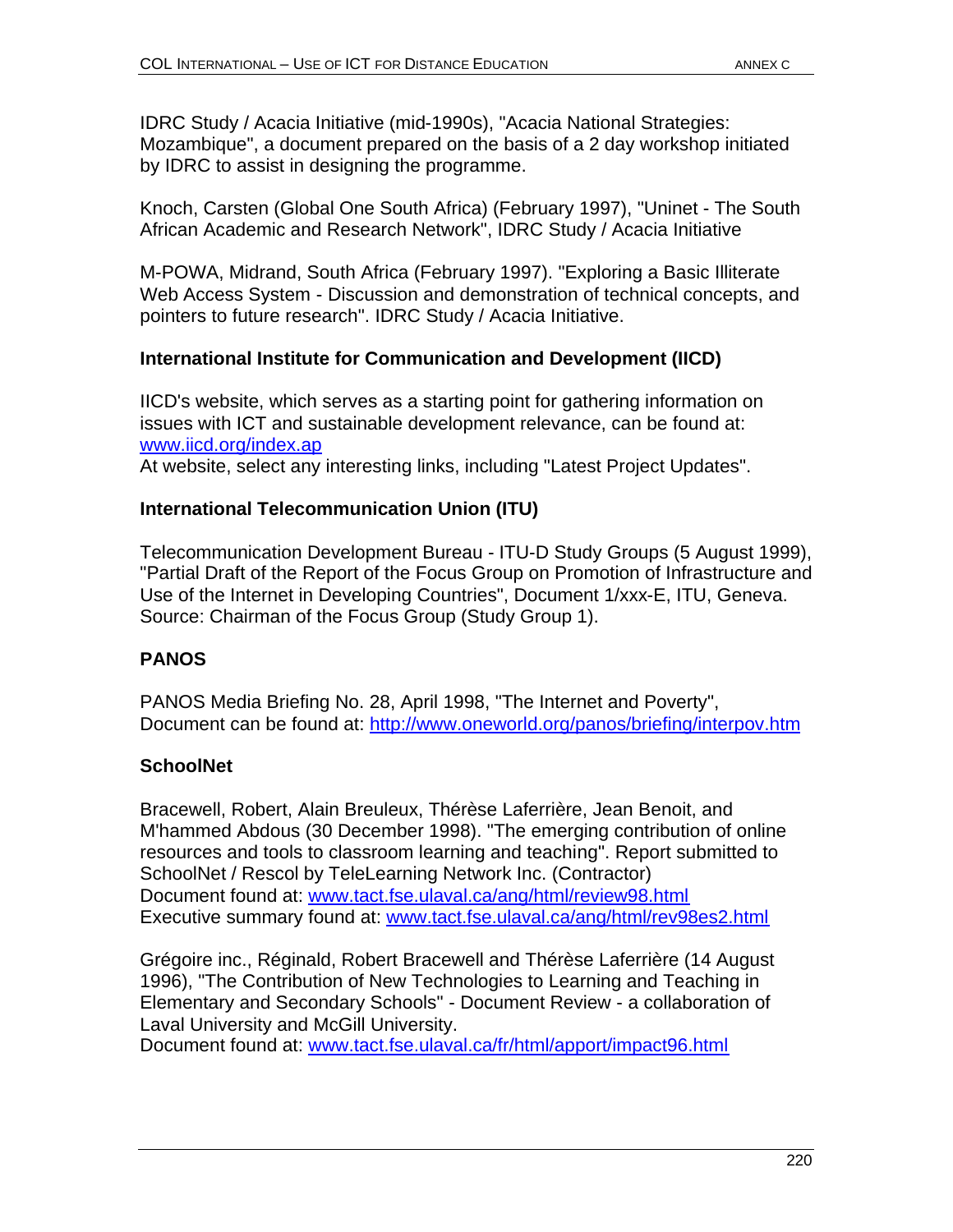# **The South African Institute for Distance Education (SAIDE)**

References to all SAIDE Publications (1998-1999) - online, published or unpublished reports can be found at: www.saide.org.za/publications.htm

Online SAIDE Publications: SAIDE (1998). *Quality Criteria for Distance Education: Draft Policy Guidelines*.

Butcher (1998). *Possibilities and Pitfalls of Harnessing Information and Communications Technologies (ICTS) to Accelerate Social Development: A South African Perspective.* SAIDE: Johannesburg

SAIDE (1998). *Distance Education Practices of the Wits P& DM Master of Management Programme in Mpumalanga: An Evaluation Prepared by the South African Institute for Distance Education*. SAIDE: Johannesburg

SAIDE (1998). *Promat's Part Time In-Service Programme for Teachers : An Evaluation Prepared by the South African Institute for Distance Education - September 1997 to March 1998*, SAIDE: Johannesburg.

SAIDE (1998). *School Based Educational Broadcasting Service for South Africa : Strategic Plan Developed for the South African Broadcasting Corporation*. SAIDE: Johannesburg.

# **Swedish International Development Cooperation Agency (SIDA)**

Website at: www.sida.se

Ekenberg, Love and Lars Asker (October 1999), "IT in Swedish Development Cooperation - Suggestions for ways of including the Low-income Countries", SIDA - Corporate Development Division, Stockholm, Sweden.

# **Telematics for African Development**

*info*Dev (September 1995 - July 1996), "Telematics for African Development", Final Project Report.

Website at: www.infodev.org

When at *info*Dev website select "Our Projects" link. Then select "Completed *info*Dev Projects" for a listing of projects select Telematics for African Development final report.

# **UNINET**

Steering Group for the Uninet Needs Analysis (15 December 1998), "Uninet Needs Analysis Draft Report", Version 1.4.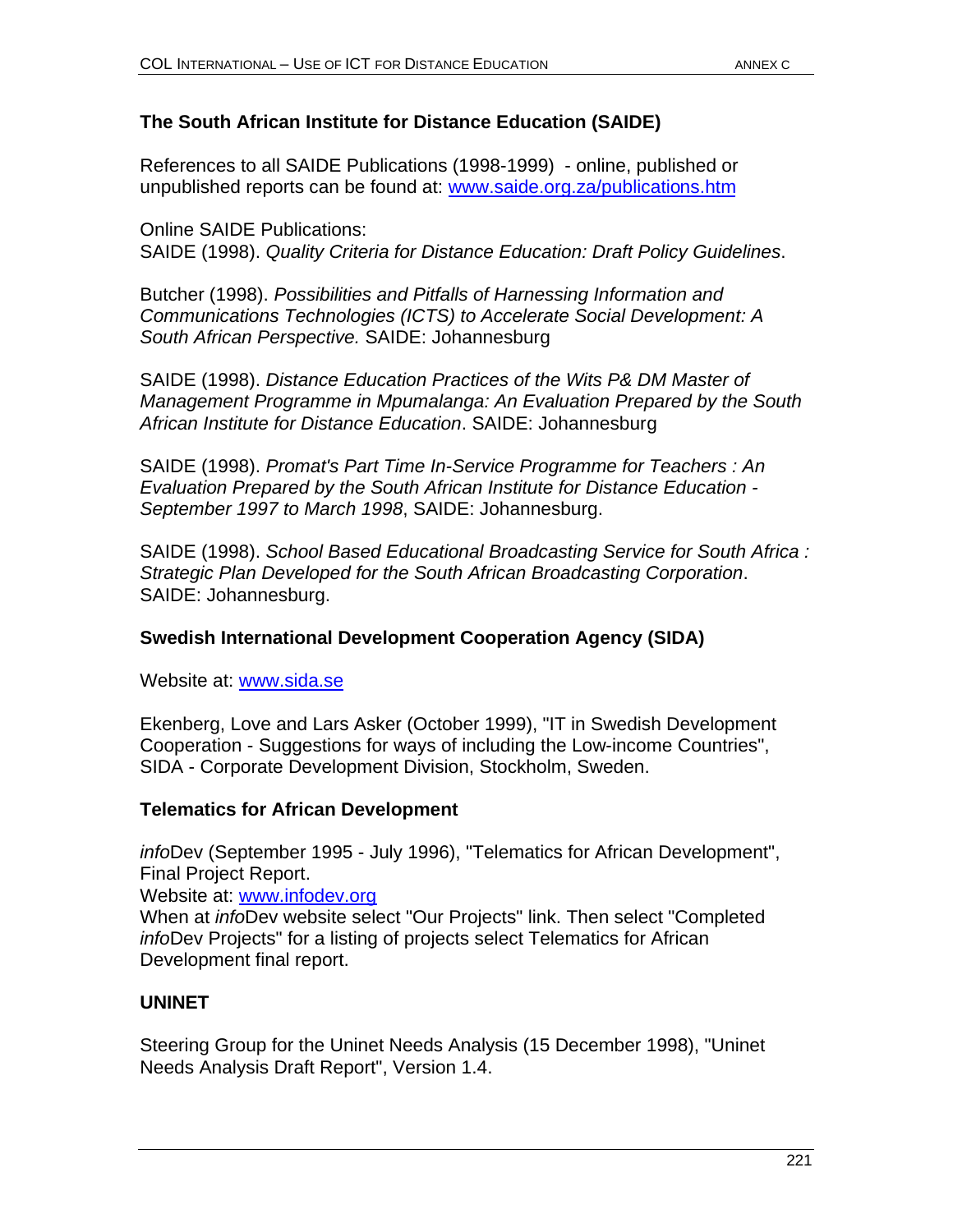# **United Nations Development Programme (UNDP) - IT for Development Programme**

Information and Communications Technologies for Development website at: www.undp.org/info21/index5.htm www.undp.org/info21

The Alliance of Small Island States (AOSIS), a coalition of 42 small island states from all regions of the world, has website at: www.aosis.org

The Small Island Developing States Network (SIDSnet) website and a Virtual Library can be found at: www.sidsnet.org/main.html www.sidsnet.org/sidsdocs/impdocs.html

Pacific Human Development Report 1999 - Creating Opportunities Document found at: www.sidsnet.org/pacific/phdrwww/phdr At website, select "See the full report" link, the select "Chapter 3: Broadening opportunities for Education and Training"

Website at www.undp.org.fj

# **United Nations Educational, Scientific and Cultural Organization (UNESCO)**

Website at: www.unesco.org

# **UNESCO - Education Sector - Unit for Education of the Twenty-first Century**

UNESCO Education Sector website: www.unesco.org/education/index.html

Delors, Jacques, chairman (The International Commission on Education for the Twenty-first Century) and members. "Learning: The Treasure Within". Report to UNESCO of the International Commission on Education for the Twenty-first Century, UNESCO Publishing.

# **UNESCO - "Creating Learning networks for African Teachers" Initiative**

UNESCO (1999), "Introducing the Internet in African Teachers' Colleges - A Reflection" - part of a larger "Harnessing Information Technology for Development in Africa" project

# **UNESCO - Information and Informatics Division**

Rose, John B. (early 1999). "Multipurpose Community Telecentres in support of People-Centred Development". UNESCO - Information and Informatics Division.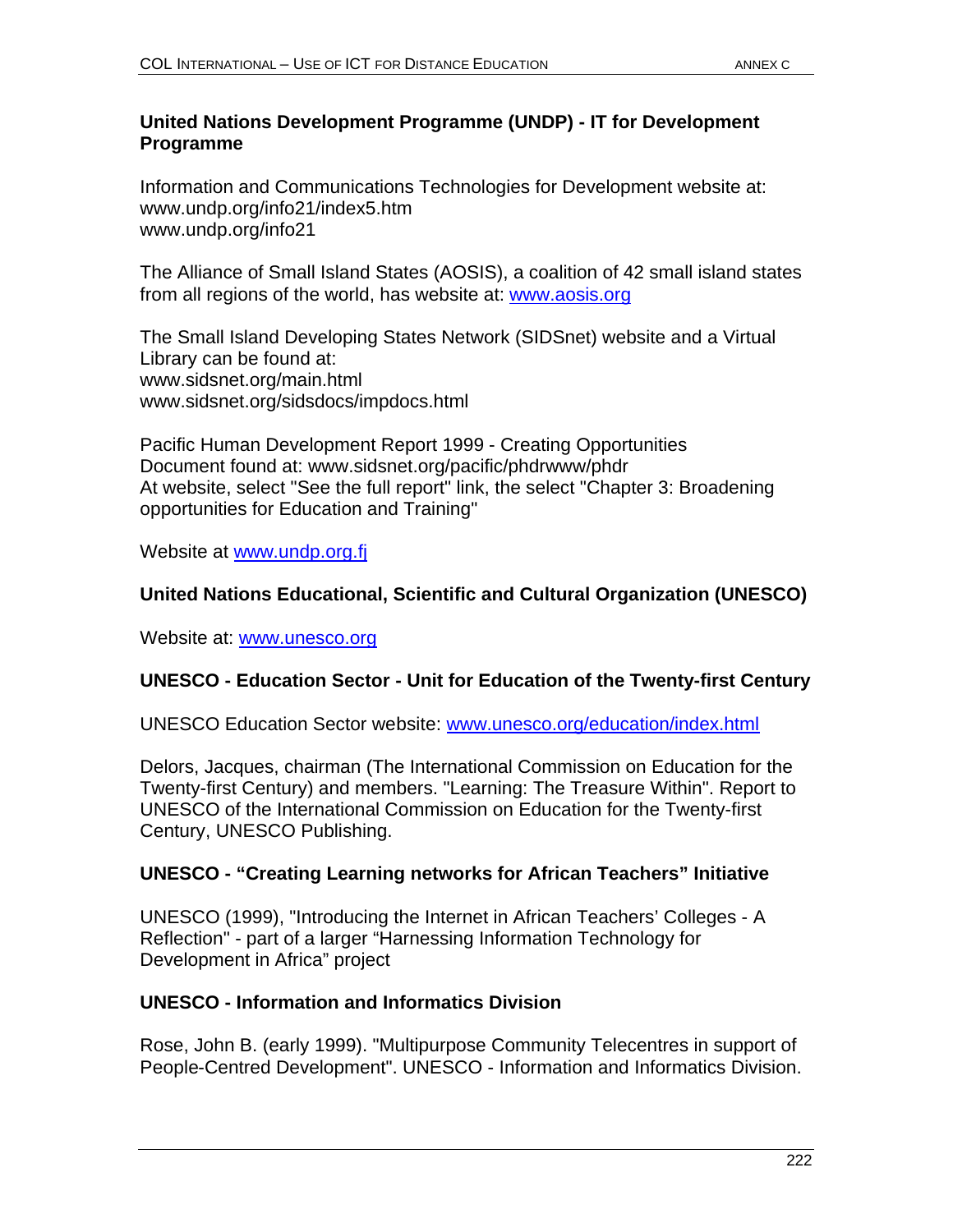UNESCO, "Multipurpose Community Telecentre - a Community Learning Centre"

# **UNESCO - Learning Without Frontiers (LWF)**

Learning Without Frontiers: Constructing Open Learning Communities for Lifelong Learning. Last Update: October-December 1999. Website at: www.unesco.org/education/lwf

Telecentre links: www.unesco.org/education/educprog/lwf/links/mct.html Internet in Africa link: www.unesco.org/education/educprog/lwf/links/iafr.html LWF activities: www.unesco.org/education/educprog/lwf/lwf\_activities.html LWF documents: www.unesco.org/education/educprog/lwf/lwf\_docs.html

Berg, David and Jeannette Vogelaar. *The Need for a New Perspective: Creating Learning Networks for African Teachers, Change, Professional Development and ICTs*, paper presented at the conference: Capacity Building for Information Technologies in Education in Developing Countries (CapBIT) 25-29 August 1997, Harare, Zimbabwe.

Document can be found at: www.unesco.org/education/educprog/lwf/doc/ifip.htm

Siegel, Elliot, Bonnie C. Carroll and Patricia Thompson. *Pilot Project on Access to Telematics Facilities in the Eastern Caribbean sponsored by Commonwealth of Learning, International Council for Scientific and Technical Information, International Telecommunication Union, Pan American Health Organization, United Nations Development Programme and UNESCO* (December 1998) - Final Report. UNESCO, Paris.

Document found at: www.unesco.org/webworld/publications/index.shtml

UNESCO - Learning Without Frontiers (LWF) Coordination Unit and the NGO Programme on Literacy and Education for All, in collaboration with ActionAid (UK). *Background Document and Concept Note.* Project: Transforming Community Schools into Open Learning Communities: Workshop, 12-16 July 1999, Ouagadougou, Burkina Faso. UNESCO, Paris.

Zuber, Ahmed and Fernanda Farinha. (April 1998) "Learning Without Frontiers - Project Proposal", February, 1999. Maputo.

# **USAID**

The Southern Africa Regional Telecommunications Restructuring (RTR) Programme. South Africa Telecommunications Sector Profile. The web site includes country profile, tender notices, news articles and other items to meet the information needs of businesses seeking to enter or expand their presence in the regional telecom market. The SATCC Telecommunications Sector Development Programme is funded by USAID.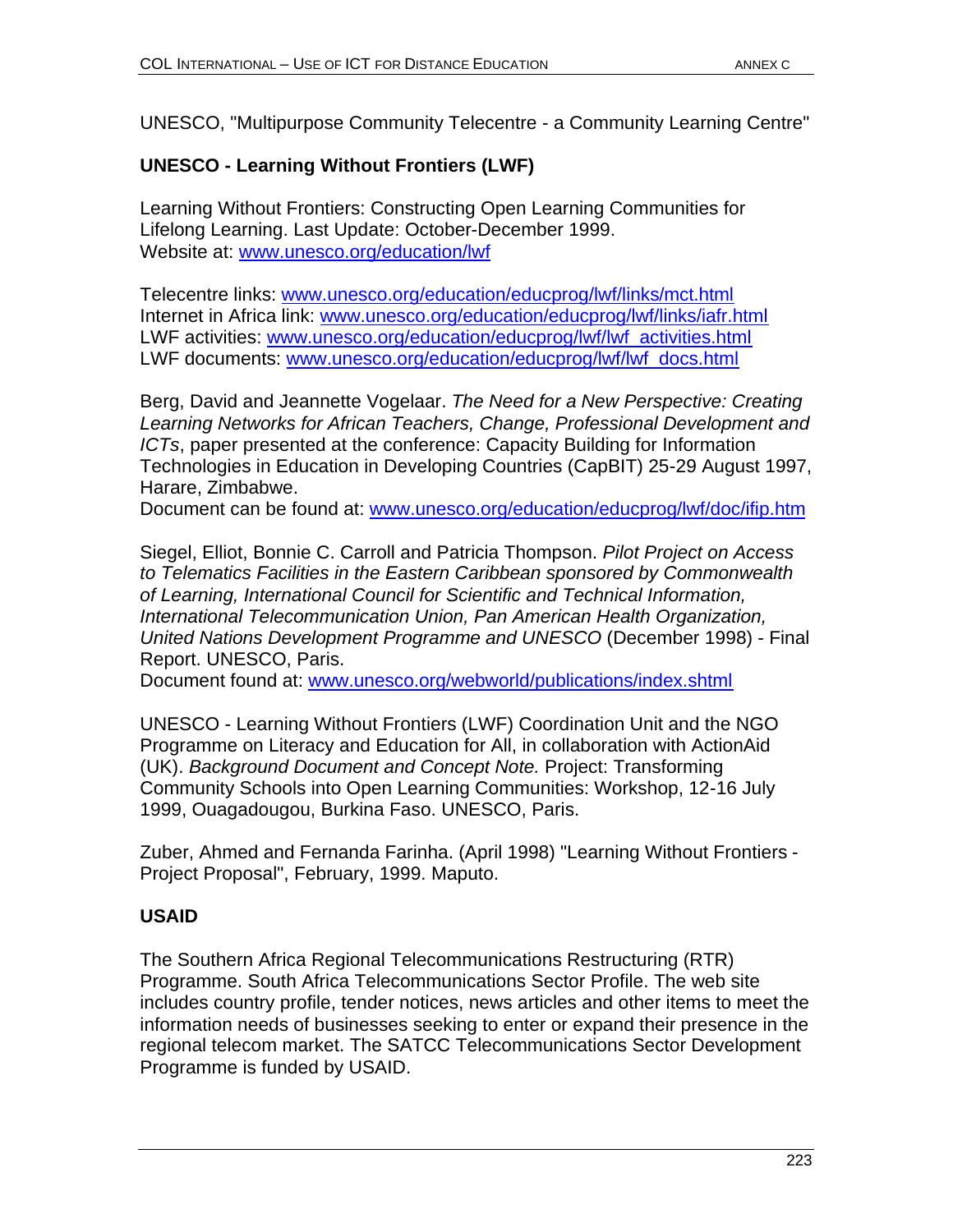# **University of Pretoria**

University of Pretoria - Virtual Campus - website at: www.up.ac.za/telematic

# **World Bank - Information for Development (***info***Dev)**

*info*Dev is a World Bank Grant Programme for the innovative use of communication and information technology.

Website at: www.infodev.org

When at *info*Dev website select "Our Projects" link. Then select "Funded *info*Dev Projects" or "Completed *info*Dev Projects" for a listing of projects, organized by focus: education, Internet, telecommunications, etc. Completed projects may have final reports available online.

# **World Bank - World Links for Development (WorLD)**

World Links for Development Programme website at: www.worldbank.org/worldlinks

Ehsun, Samuel. *World Links for Development Programme - Ghana: Opening a World of Learning*. Presented at the Meeting for Headmasters / Headmistresses of Schools Nominated for WorLD Programme Phase 2 Expansion, November 1999.

SRI International. *World Links for Development: Accomplishments and Challenges - Monitoring and Evaluation Annual Report 1998-1999*. SRI Project No. P03617.

World Links for Development Programme. "WorLD - Ghana: Annual Report for Fiscal Year 1999 (July 1998 - June 1999)".

World Links for Development Programme. WorLD Programme Coordinators' Meeting - Mozambique Country Report, July 1999.

Kotsokane, Philemon Boragane, WorLD - South Africa (SchoolNet SA) Report (including spreadsheet with sub-sections on Institutional Information, Project Information, School Connectivity, Teacher Training as well as a section outlining successes, weaknesses, recommendations and objectives, and the way ahead).

# **Key Materials and Websites - by Country**

# **Canada**

Advisory Council on Health Infostructure, "Canada Health Infoway: Paths to Better Health".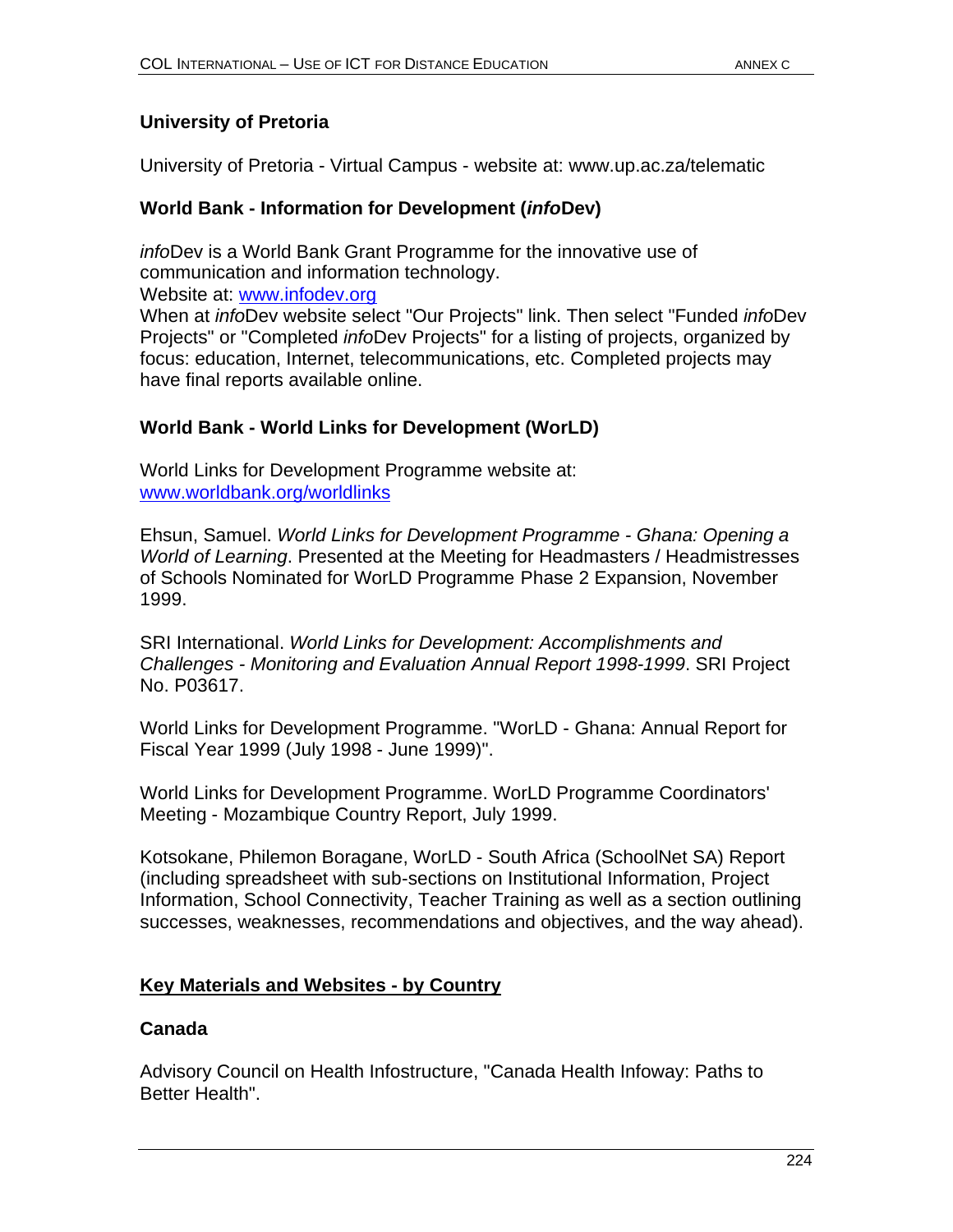Alberta Advance Education and Career Development. "1998-1999 Annual Report".

Extracts can be found at: www.learning.gov.ab.ca and www.gov.ab.ca/pao

Alberta Education (March 1999), "On-line Learning: Best Practices for Alberta School Jurisdictions". Document found at: http://ednet.edc.gov.ab.ca/technology/

The Arlington Consulting Group, "The Canadian Health Info-Structure: A Conceptual Overview" (November 1997) - Background Paper for the February 1998 National Conference on Health Info-Structure. Prepared for Health Canada, Office of Health and the Information Highway and Alberta Heath.

Athabasca University website at: www.athabascau.ca

Canadian Network for the Advancement of Research, Industry and Education (CANARIE), "Towards A Canadian Health Iway - Vision, Opportunities and Future Steps" (September 27, 1997).

CANARIE, "Towards a Strategy for Distributed Learning in Support of Health" (June 1998) - based on the workshop "Bridging the Pacific: Education and Health for All through Distance Learning, November 21-22, 1997, Vancouver, B.C."

Human Resources Development Canada (1999). "Professional Development and Learning Technologies". Canadian Alliance of Education and Training Organizations - Office of Learning Technologies and Human Resources Partnerships Directorate, Human Resources Development Canada.

Human Resources Development Canada (March 1999). "The Impact of Technologies on Learning in the Workplace". Final Report prepared for the Office of Learning Technologies by Ekos Research Associates Inc. And Lyndsay Green & Associates.

Industry Canada. "Industry Canada: Making A Difference - Our Priorities for 1999-2000".

Industry Canada corporate documents including "Making a Difference - Overview of Activities and Plans" can be found at: http://info.ic.gc.ca/epublications

Lee, Marc (February 1998). "Report of the National Conference on Health Infostructure"- final report for conference, 8-10 February 1998.

"The RM G7 Report 1998: ICT Provision in Schools". Research carried out by The Advisory Unit: Computers in Education.

"Technology-Mediated Learning: Current Initiatives and Implications for Higher Education". Report presented to the Council of Ministers of Education, Canada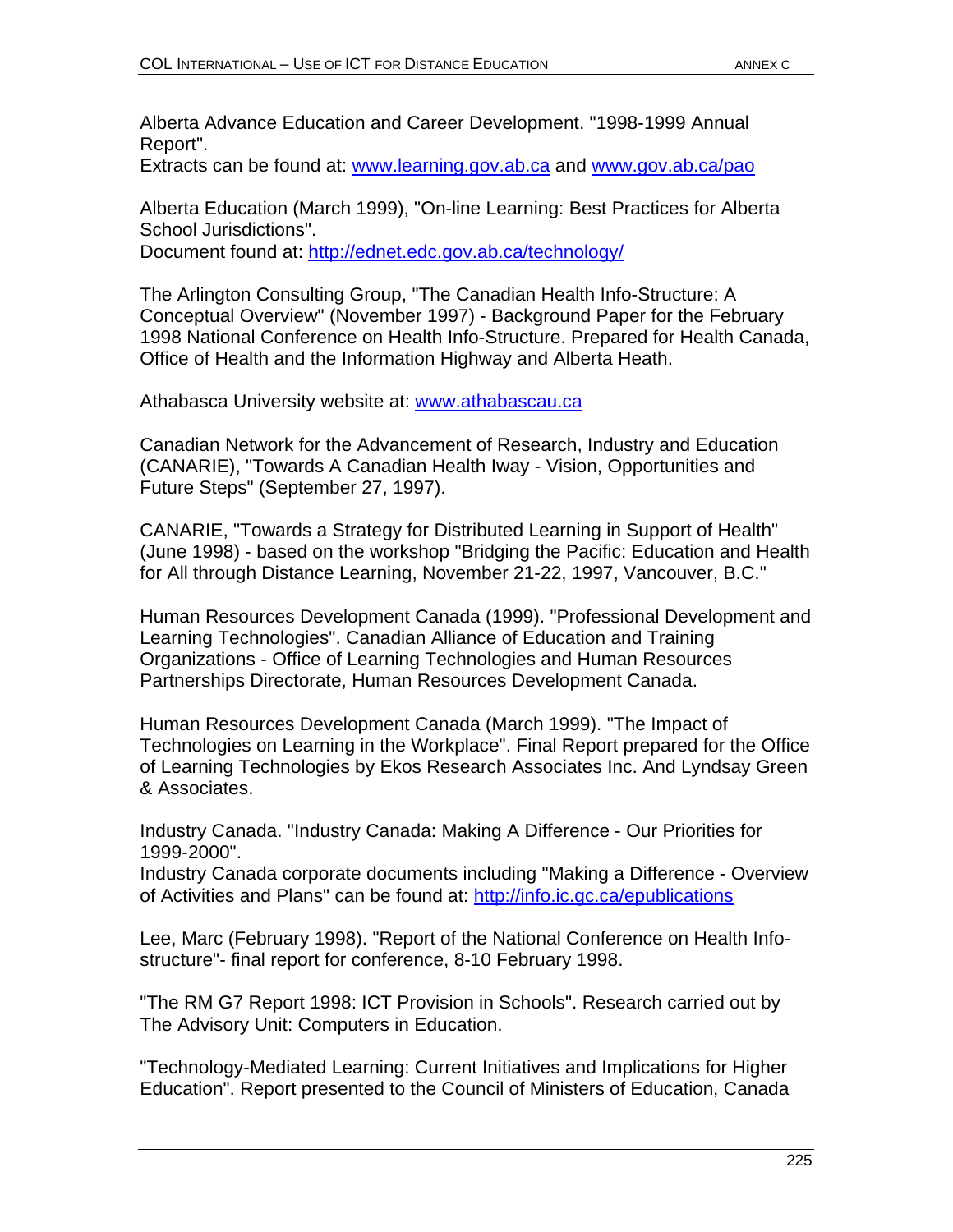(25 November 1998). Prepared by Simon Fraser University Telelearning Policy Initiative: Brian Lewis, Richard Smith and Christine Massey, and TeleEducation NB: Rory McBreal and Julia Innes.

# **Fiji**

# **The University of the South Pacific (USP)**

USP's University Extension - Distance & Continuing Education website: www.usp.ac.fj/ext and www.usp.ac.fj

# **Others**

Keith Harry, Editor (1999). "Higher Education through Open and Distance Learning - World Review of Distance Education and Open Learning". Routledge: London and New York and The Commonwealth of Learning.

Telecom Fiji Limited website: www.tfl.com.fj

Cafe Pacific (Nius Country Profiles - Fiji Islands) website: www.asiapac.org.fj/cafepacific/resources/profiles/fiji.html

Fiji government website: http://www.fiji.gov.fj/core/about.html

# **Ghana**

# **World Links for Development (WorLD)**

World Links for Development (WorLD) – Internet connectivity & training in the use of technology for secondary schools, Ghana

WorLD - Ghana: Annual report for Fiscal Year 1999 (July 1998 - June 1999)

WorLD: Accomplishments and Challenges Monitoring and Evaluation Annual Report 1998-1999

WorLD – Ghana, Internal report prepared by Samuel Eshun, national coordinator, November 1999

www.worldbank.org/worldlinks/english/html/ghana.htm

www.world-links.org/ghana/about.html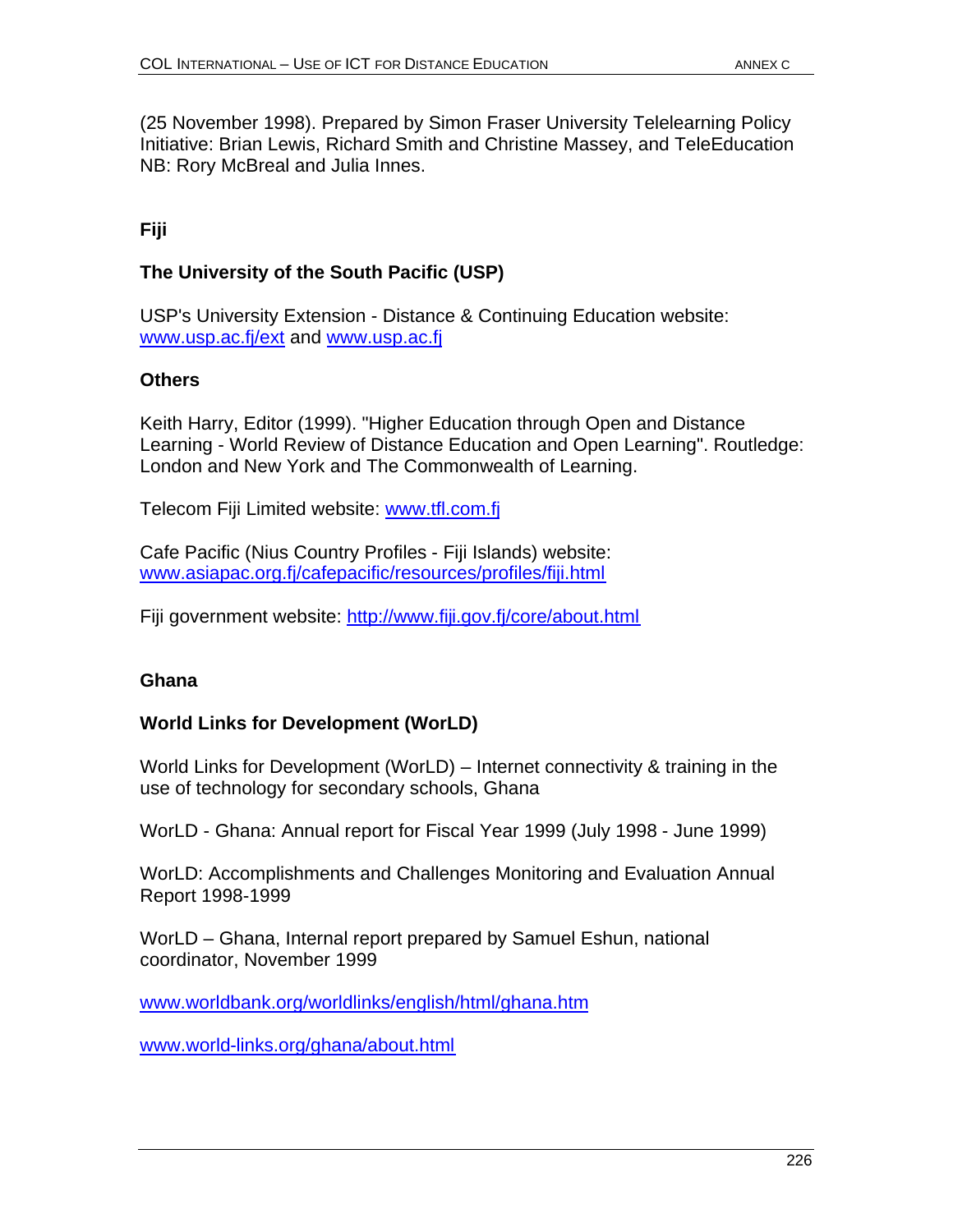# **Asante Akim Multipurpose Community Telecentre Project**

http://ghaclad.org/about/index.htm

http://ghaclad.org/changes/index.htm

www.uic.edu/~darkwa/profile.htm

#### **Others**

General Regulations under the National Communications Act of 1996.

Ministry of Transport and Communications, Telecommunications Policy for an Accelerated Development Programme 1994-2000. Document found at www.communication.gov.gh

Ghana Broadcasting Corporation: www.gbc.com.gh

Ghana Review - Newsreel (news articles). Last update: November 5, 1999 http://www.ghanareview.co.uk/

#### **MOZAMBIQUE**

# **Eduardo Mondlane University's (EMU) Distance Education**

University Eduardo Mondlane website: (in Portuguese) http://www.ci.uem.mz

#### **SchoolNet - Mozambique**

WorLD: Mozambique Country Report, July 1999 - Coordinator internal report.

www.worldbank.org/worldlinks/english/html/mozam.htm

#### **Telecentres in Mozambique**

Telecentres website: www.telecentros.org.mz

Information on telecentres can be found at:

www.ci.uem.mz/telecentros/index.htm, www.ci.uem.mz

When at website, select "Pesquisa e Desenvolvimento" link for one paragraph announcement of telecentres, and a brief description about 2 telecentres "Pilot Telecentres in Manhiça and Namaacha".

MAAC's description on telecentres: http://www.iscd.mz/maacs/projtele.htm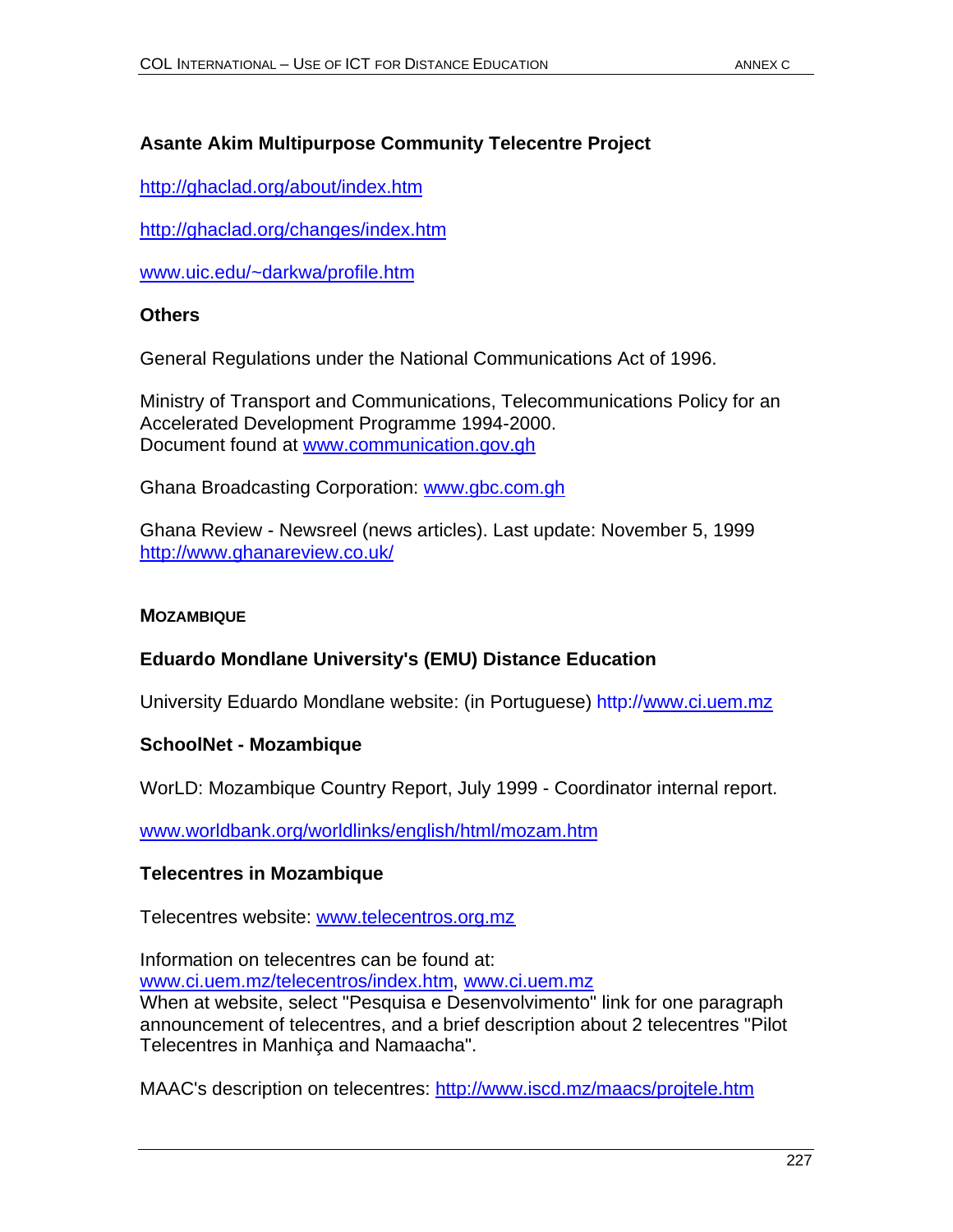Global Knowledge Information on telecentres: gkaims.globalknowledge.org (choose projects and search by country) - one page abstract about project from the GK-AIM database.

# **Learning Without Frontiers - Reaching Unreached Learners in Mozambique**

http://www.unesco.org/education/educprog/lwf/dl/mozproposal.pdf

Ahmed Z. et al. "Quadro Operacional Para Um Projecto De Aprender Sem Fronteiras em Moçambique (proposta)".

www.unesco.org/education/educprog/lwf/dl/moz98\_06p.pdf

Klees S., et al. (November 1997). "A Report to the Minister of education on Learning Needs and Alternative Pathways to learning in the Perspective of an integrated response to the needs of a Rapidly developing Society in a Complex World", www.unesco.org/education/educprog/lwf/dl/moz97\_11.pdf

Programme and other materials are all listed at: http://www.learndev.org and http://www.unesco.org/education/educprog/lwf/lwf\_docs.html

# **SOUTH AFRICA**

# **AVU**

David A. Light . Pioneering distance education in Africa. Harvard Business Review, September/October 1999.

Mark Turner. Virtual learning spurs Africa's universities: As the continent's education deteriorates at an alarming rate, the AVU is offering quality courses. Financial Times, USA edition, February 17, 1999.

Charlotte Kukunda. World Bank Boss Dares Journalists. Africa News Service, November 4, 1999.

Sherna Berger Gluck. Namibia Host Business Reporting Workshop. Africa News Service, October 5, 1999.

Andrea Useem. Wiring African universities proves a formidable challenge. The Chronicle of Higher Education, April 2, 1999.

Christian Science Monitor. A Learning Boost for Africa [ALL Edition]. February 25, 1999.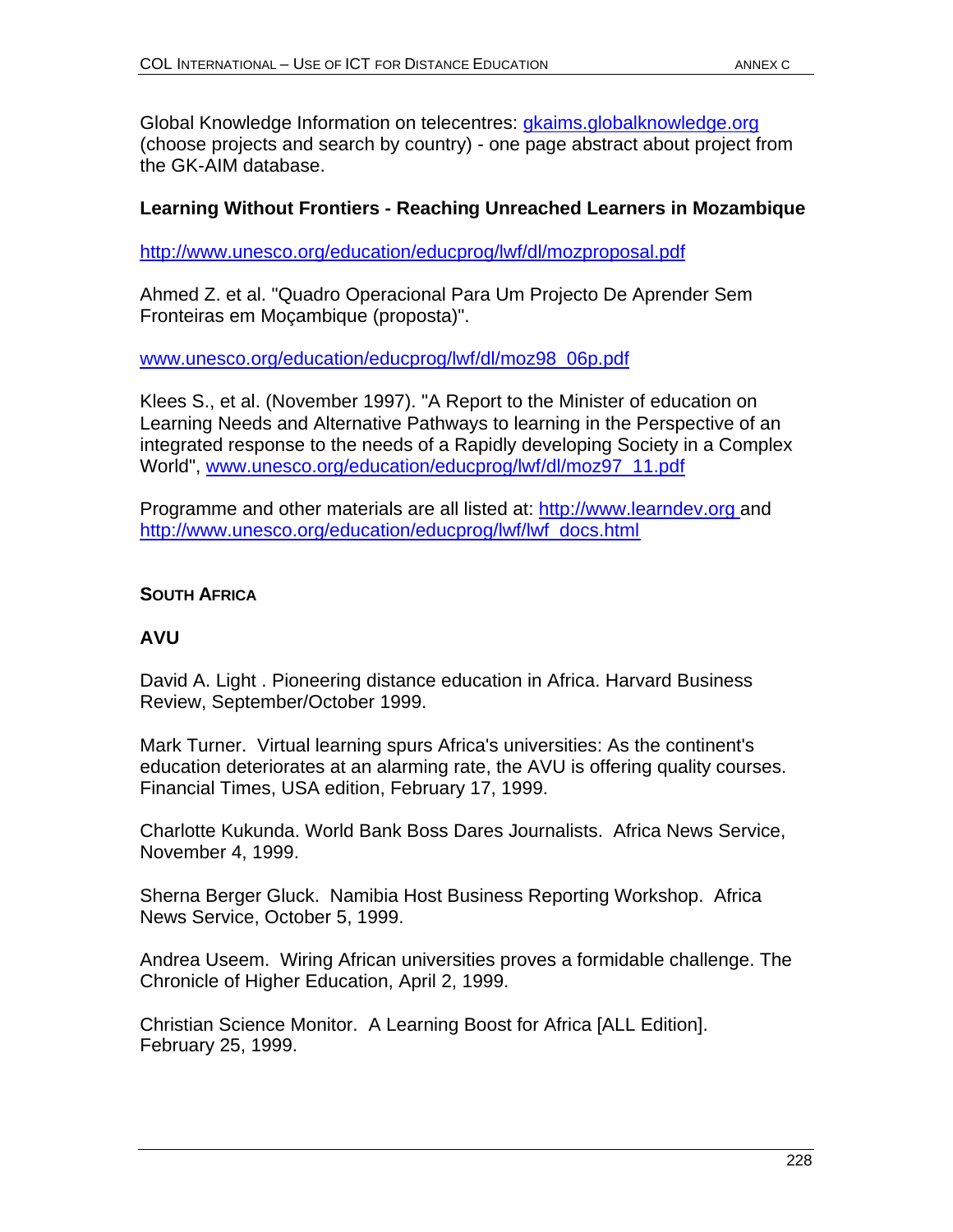Bruce S. Byrne. Distance learning in Kenya, and the African Virtual University. Technical Training, January/ February 1999.

Kariuki Waihenya Distance education only way out for poor countries. Africa News Service, November 9, 1998.

# **Mamelodi Community Information Services (MACIS)**

1995-1996 MACIS report 1996-1997 MACIS report 1997-1998 MACIS report 1998-1999 MACIS report MACIS Business Plan

# **SchoolNet South Africa (SchoolNet SA)**

SchoolNet SA website: www.school.za

SchoolNet SA 1998 Annual Report

"Report on School Networking Projects supported by Acacia" - compiled by Shafika Isaacs and Frank Tulus, 14 November 1999

# **Technology Enhanced Learning Initiative of Southern Africa (TELISA)**

The TELISA Concept Document, July 1998

Updates on the TELISA Initiative, March and August 1999 TELISA websites: http://pgw.org/telisa/ http://pgw.org/telisa/news.htm http://pgw.org/pw/

# **The Distance Education Digital Learning System Project**

Overview of the project, describing the pilot phase and rationale can be found at: www.unisa.ac.za www.unisa.ac.za/dept/buo/projects/dedls/index.html www.unisa.ac.za/dept/buo/projects/dedls/foundations.html

# **Universal Service Agency – Franchised Telecentres**

Website: www.usa.org.za

Universal Service Agency's website: www.usa.org.za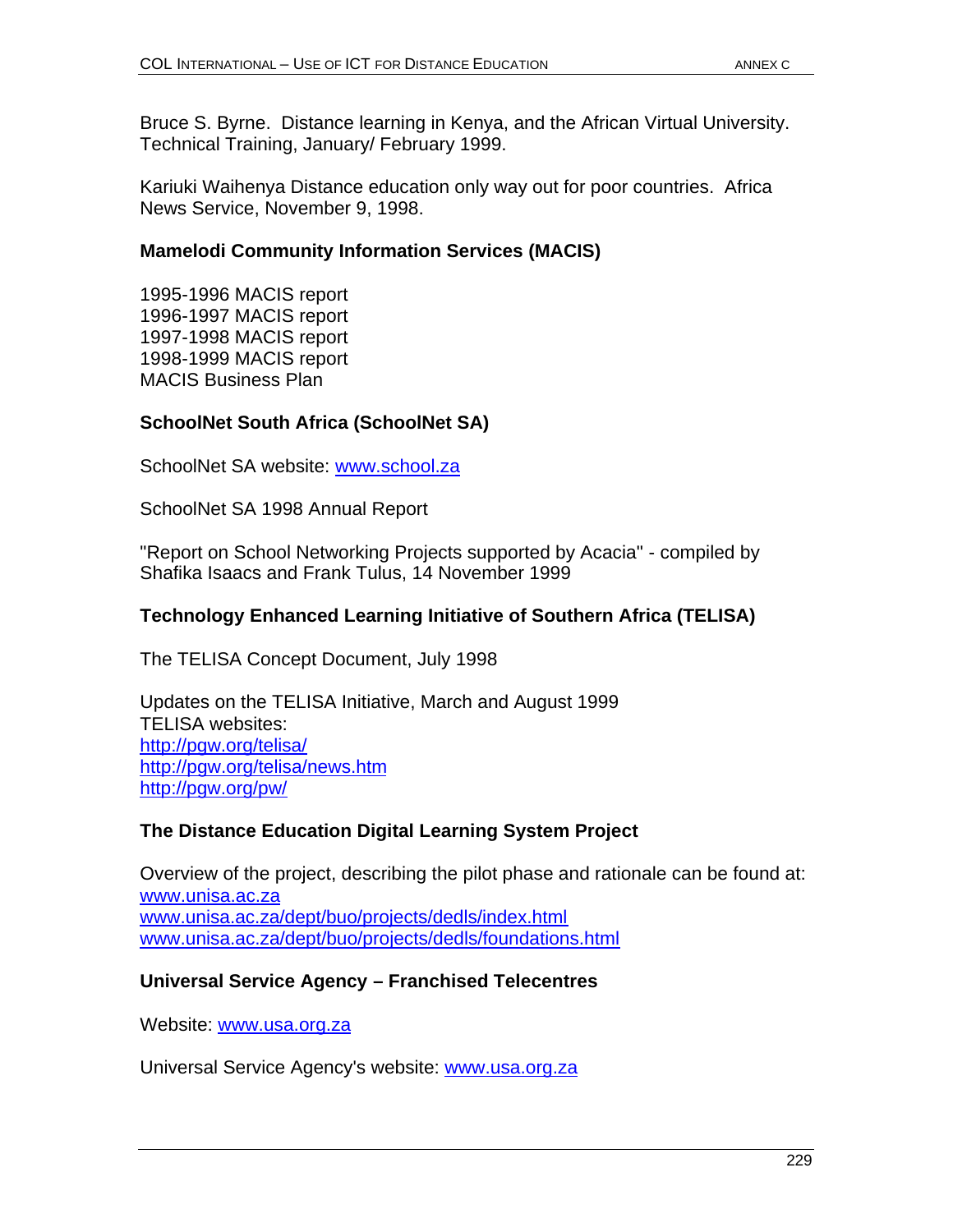http://usa.org.za/projects/field.htm explains the telecentre project in terms of selection criteria and provincial breakdown of approved telecentres

www.usa.org.za/works/bplan.htm provides a business plan. "Universal Access and Universal Service Discussion Paper" - second draft

www.vodacom.co.za/a3five.html: Vodacom webpage - community services.

# **Other Material**

Butcher, N. (1998). "The Possibilities and Pitfalls of Harnessing ICTs to Accelerate Social Development: A South African Perspective. SAIDE: **Johannesburg** 

Jensen, M. (1998). In: "The Regional Informatics Network for Africa (RINAF) - an external evaluation for UNESCO", South Africa. Document also available at the UNESCO Web Site.

Jordan, Z. Pallo. 1996. *White Paper on Telecommunication Policy*. Pretoria: The Ministry of Posts, Telecommunications and Broadcasting.

The Ministry of Posts, Telecommunications and Broadcasting. 1998. *South Africa's National Information and Communications Superhighway*. Pretoria: Ministry Press Release - March 4, 1998.

*Technology-Enhanced Learning in South Africa: A Discussion Document*, Report for the Minister of Education, 1996, Pretoria. (Also known as the TELI Report)

The Department of Education's National Centre for Educational Technology and Distance Education in Pretoria, South Africa. www.ncetde.co.za

http://education.pwv.gov.za/

White Paper on Telecommunications Policy: www.doc.gov.za/docs/policy/telewp.html

# **TRINIDAD & TOBAGO**

# **University Of West Indies Distance Education Centres (UWI DEC)**

UWI's website: www.uwichill.edu.bb

UWI DEC's directory: http://www.uwichill.edu.bb/bnccde/dec.htm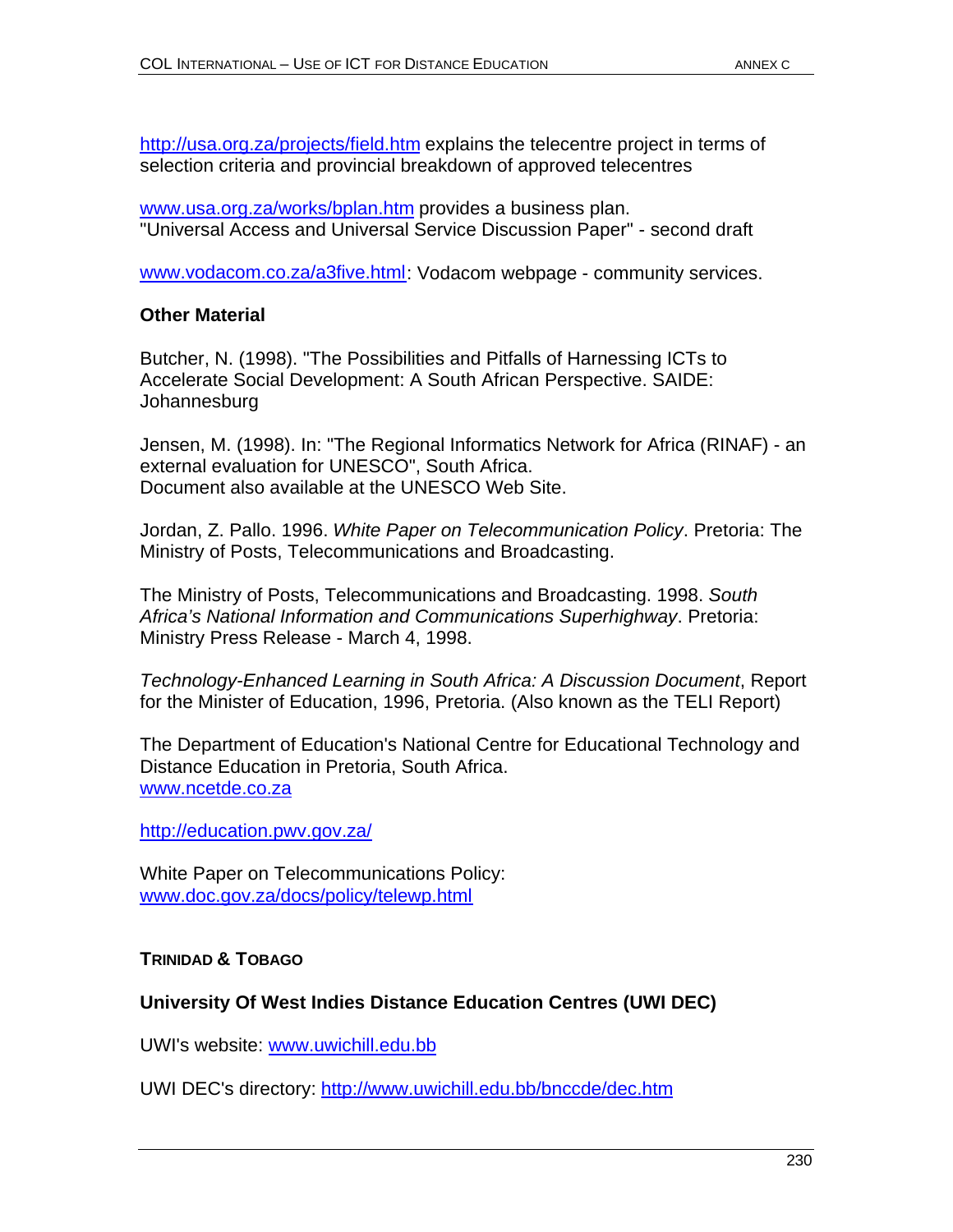Website of the university's Board for Non-Campus Countries and Distance Education: www.uwichill.edu.bb/bnccde

"Towards a Strategic Plan for Outreach to the Non-Campus Countries, 1998- 2002". Draft Document for the Board of Non-Campus Countries and Distance Education, May 1998. www.uwichill.edu.bb/bnccde/docs/spon.html.

"Policies on Distance Education and Outreach Activity" in the Commonwealth of Learning report, "The Development of Virtual Education: A global Perspective", June 1999, page 50-57. www.uwichill.edu.bb/bnccde/docs/depolicy.html

# **Caribbean University Network (CUNeT)**

Description of CUNet in RedHUCyT site: www.redhucyt.oas.org/webing/cunet.htm

Nortel's case study on the University of Puerto Rico Educational Network: www.nortelnetworks.com/products/02/studies/2727.html, www.nortelnetworks.com/solutions/education

### **Satellite-based Education and Health-Care Network for the Americas, Trinidad & Tobago**

Website: http://www.ybiz.com/edsatamericas, http://www.netoedsat.org

II Summit of the Americas, Santiago, Chile, April 18-19, 1998. http://www.asil.org/peay.htm

Satellite-based Education and Health-Care Network for the Americas project description, background and mission: http://www.ybiz.com/edsatamericas

"Trinidad and Tobago: Plans for Satellite-based Education Project" in Reuters, March 29, 1999.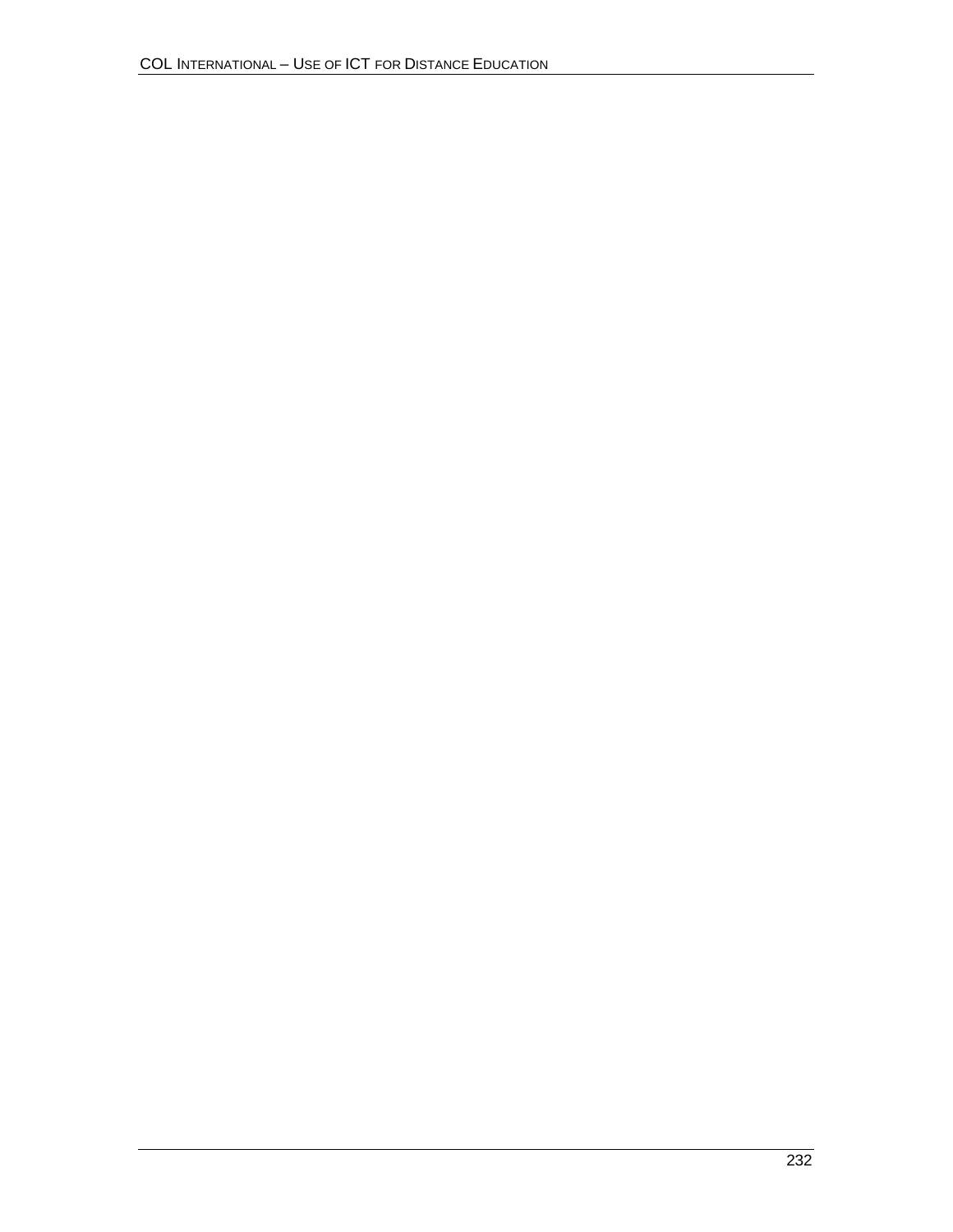# **ANNEX D**

# **LIST OF KEY CONTACTS**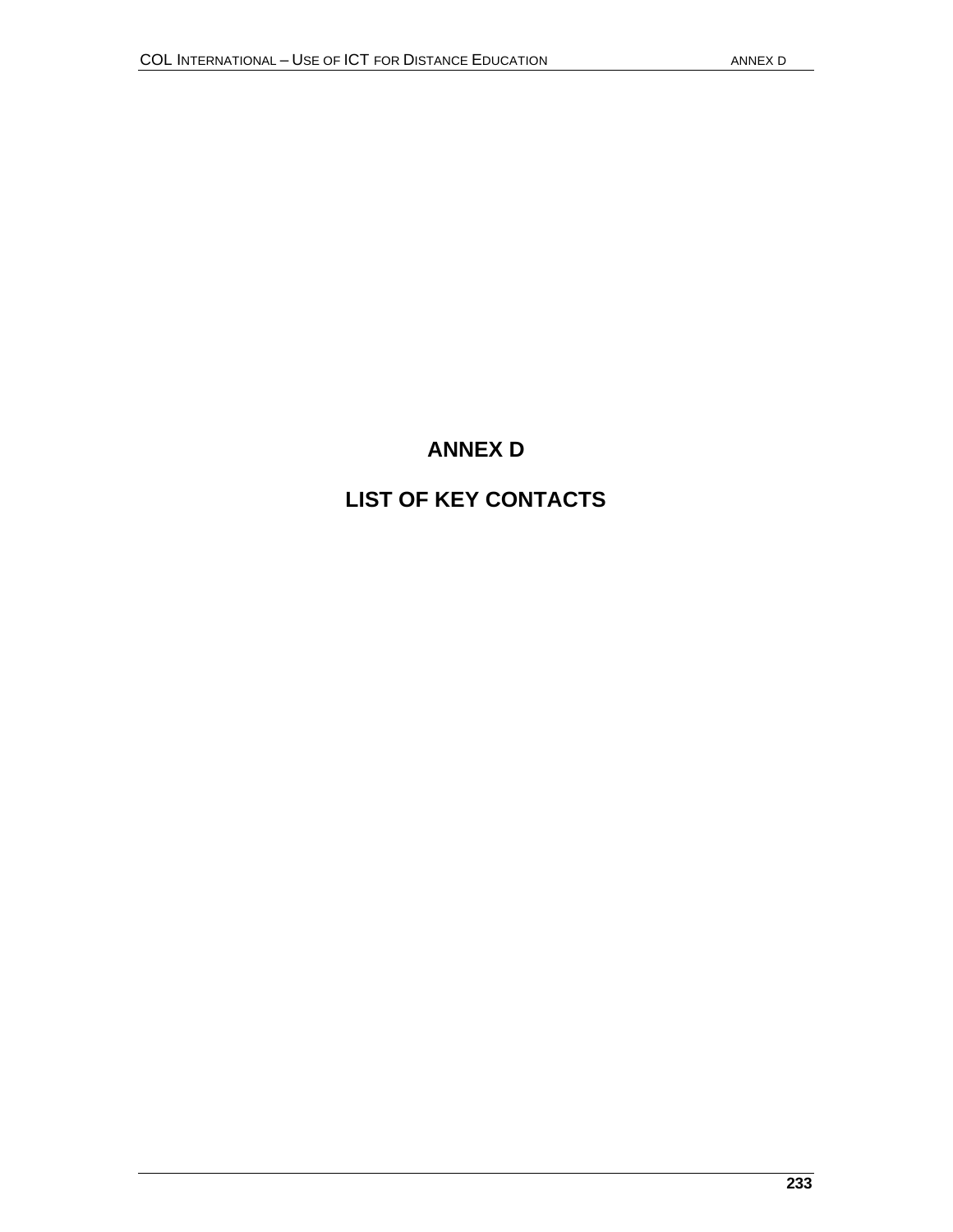# **ANNEX D: KEY CONTACTS**

# **Countries - Fiji**

# **The University of the South Pacific (USP)**

Dr. Howard Van Trease Director, University Extension (distance education/learning) University of the South Pacific, Fiji Tel: (679) 313 900 ext. 2515 Fax: (679) 302 556 E-mail: vantrease\_h@usp.ac.fj

Richard Wah Deputy Director, University Extension (distance education/learning) University of the South Pacific, Fiji Tel. (679) 313 900 ext. 2515 Fax. (679) 302 556 E-mail: wah\_r@usp.ac.fj

Dr. Esekia Solofa, Vice-Chancellor The University of the South Pacific Tel. # (679) 313 900 ext. 2515 Fax. # (679) 302 556 E-mail: solofa\_e@usp.ac.fj

#### **Ghana**

# **Ministry of Education**

Mr. Reuben Aggor National Coordinator for Distance Education Ministry of Education, Accra, Ghana Tel / Fax: +233 (21) 500391

# **African Virtual University (participating universities in Ghana)**

Campus Coordinator: To be announced. University of Accra Tel: +233 (21) 502-262 Fax: +233 (21) 502-262 E-mail: avulegon@ug.edu.gh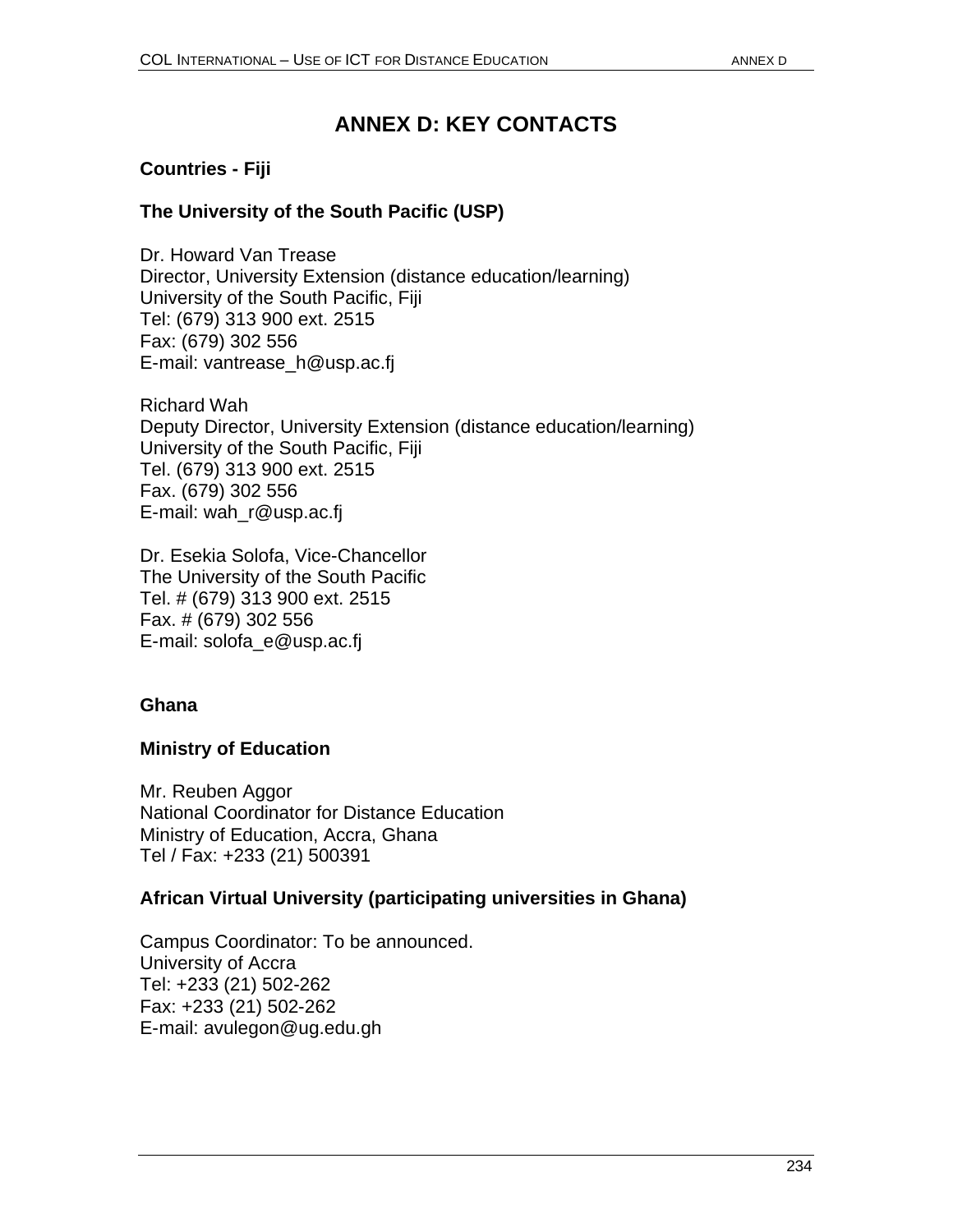Campus Coordinator: Dr. Ben K. Gordor University of Cape Coast Telephone: +233 (42) 34-613 Fax: +233 (42) 34-612 E-mail: csucc@ghana.com

Campus Coordinator: Prof. K. Singh University of Science and Technology, Kumasi Telephone: (233-51) 600-13 Fax: (233-51) 600-14 E-mail: avuust@ghana.com

### **Ghana Computer Literacy and Distance Education (GHACLAD)**

Dr. Osei Darkwa, President Ghana Computer Literacy and Distance Education (GHACLAD) Jane Adams College of Social Work (M/C 309) University of Illinois at Chicago 1040 West Harrison Street, Chicago, Illinois USA 606 07-7134 Tel: 312 996 8508 Fax: 312 996 2770 E-mail: darkwa@uic.edu

# **World Links for Development Programme - Ghana (WorLD-Ghana)**

Samuel Ehsun, National Coordinator for the WorLD Ghana project Tel: +233 (21) 775287 Mobile: +233 (27) 581480 E-mail: sgehsun@africaonline.com.gh

Sam Carlson, WorLD programme Coordinator, World Bank scarlson@worldbank.org

#### **MOZAMBIQUE**

# **Eduardo Mondlane University (EMU) - Distance Education**

Mouzinho Mario, Assistant Professor Eduardo Mondlane University P.O. Box 1329, Maputo, Mozambique Tel. 258-1-49 33 13 (office) Tel: 258-1-49 45 38 (home) E-mail: mouzinho@zebra.uem.mz

Francisco Mabila, Facility Supervisor - Computer Science Centre (CIUEM)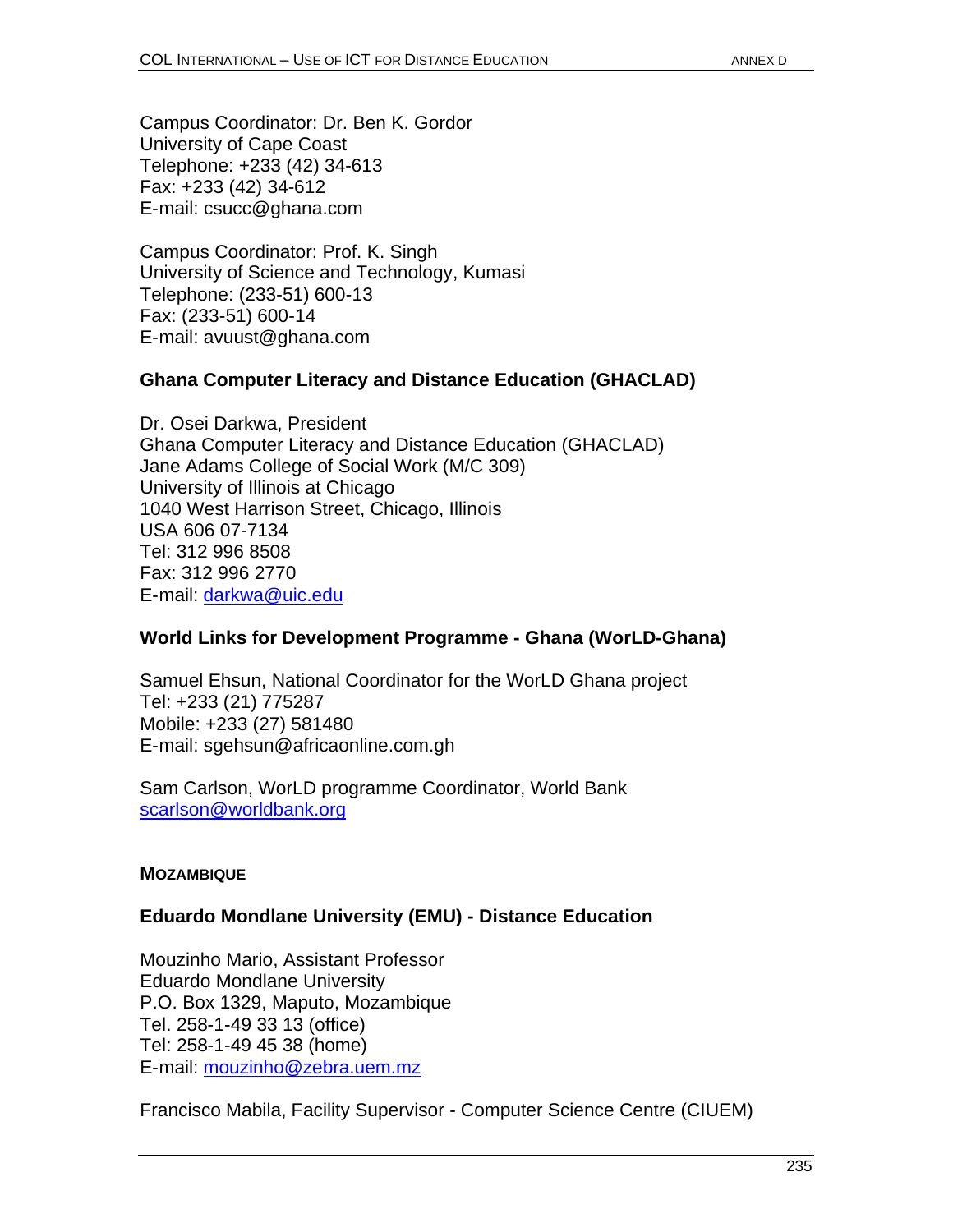Eduardo Mondlane University E-mail: mabila@nambu.uem.mz

### **Learning Without Frontiers - Reaching Unreached Learners in Mozambique**

Jan Visser, Ph.D. Learning Development Institute Casa 'A Alternativa' 5, rue du Figuier, 13630 Eyragues, France Tel / Fax: 334-902-49275 Mobile: 336-071-34671 E-mail: jvisser@learndev.org

### **SchoolNet - Mozambique**

Innocente Vasco Mutimucuio, WorLD Mozambique Coordinator E-mail: inno@buscep.uem.mz

Dr. Generosa Cossa, Project Coordinator Mozambique Acacia Advisory Committee (MAAC) E-mail: generosa@nambu.uem.mz

# **Telecentres in Mozambique**

Dr. Polly Gaster, Coordinator Departamento de Serviços de Informação e Criação de Conteúdos Computer Science Centre (CIUEM), Eduardo Mondlane University Tel: +258-1-49 26 01 ext. 217 E-mail: polly@nambu.uem.mz

Rui Fernandes, Chairman and Managing Director Telecomunicacoes de Mozambique Rua da Se, 2, P.O. Box 25, Maputo, Mozambique Tel. +258-1-23 19 21 Fax +258-1-43 12 75 E-mail: Rfernand@tdm.mz

IDRC members involved: Kate Wild, E-mail: kwild@idrc.ca Ronald Archer, E-mail: rarcher@idrc.org.sn

Pilot sites: Telecentro de Manhiça, E-mail: telemanh@telec.org.mz Telecentro de Namaacha, E-mail: telenam@telec.org.mz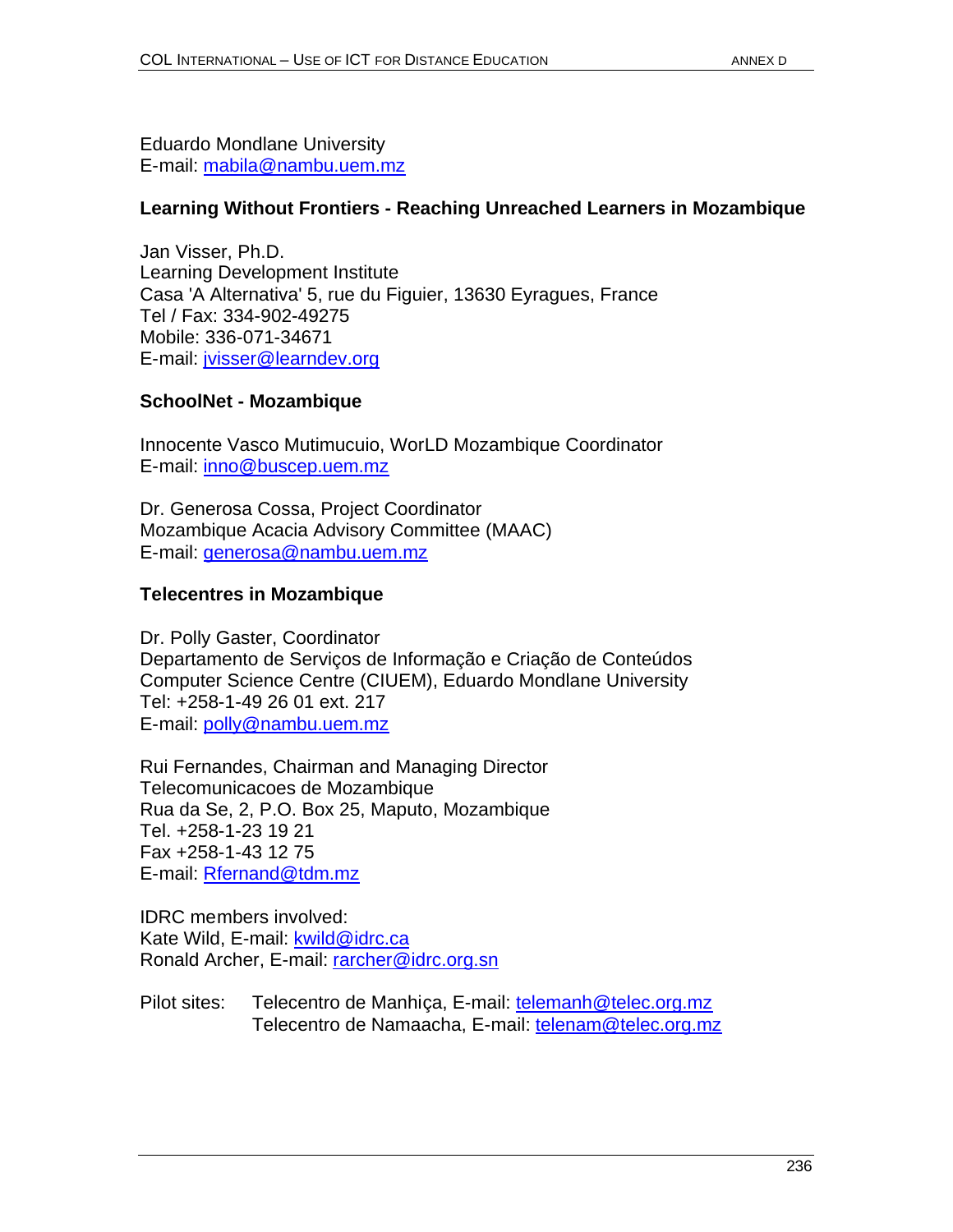### **SOUTH AFRICA**

### **African Virtual University (AVU)**

David Berk, AVU Manager World Bank, 1818 H Street, NW, Washington, DC 20433 USA Tel: (202) 473-4897 Fax: (202) 614-0188 E-mail: dberk@Worldbank.org

Stefan Quenneville, Programme Coordinator African Virtual University (AVU) World Bank, 1818 H Street, NW, Washington, DC 20433 USA Tel: (202) 458-9890 Fax: (202) 614-0188 E-mail: squenneville@worldbank.org

### **African Virtual University (participating universities in South Africa)**

Campus Coordinator: Mr. Paul G. West Technikon Southern Africa, Florida Telephone: (2712) 471-2320 Fax: 27-(0) 82-131-889-2466 E-mail: pgwest@ibm.net

Campus Coordinator: Almero Dupisani University of Pretoria Telephone: (2712) 420-3779 E-mail: dupisani@postino.up.ac.za

#### **International Development Research Centre (IDRC) - Acacia Project**

Tina James Acacia - International Development Research Centre (IDRC) Regional Office Southern Africa P.O. Box 477, WITS, 2050 South Africa Tel: +27 11 403 3952 Fax: +27 11 403 1417 E-mail: tjames@idrc.org.za

Shafika Isaacs, Senior Programme Officer Acacia - International Development Research Centre Tel: +27 11 403 3952 Mobile: 082 9005793 Fax: +27 11 403 1417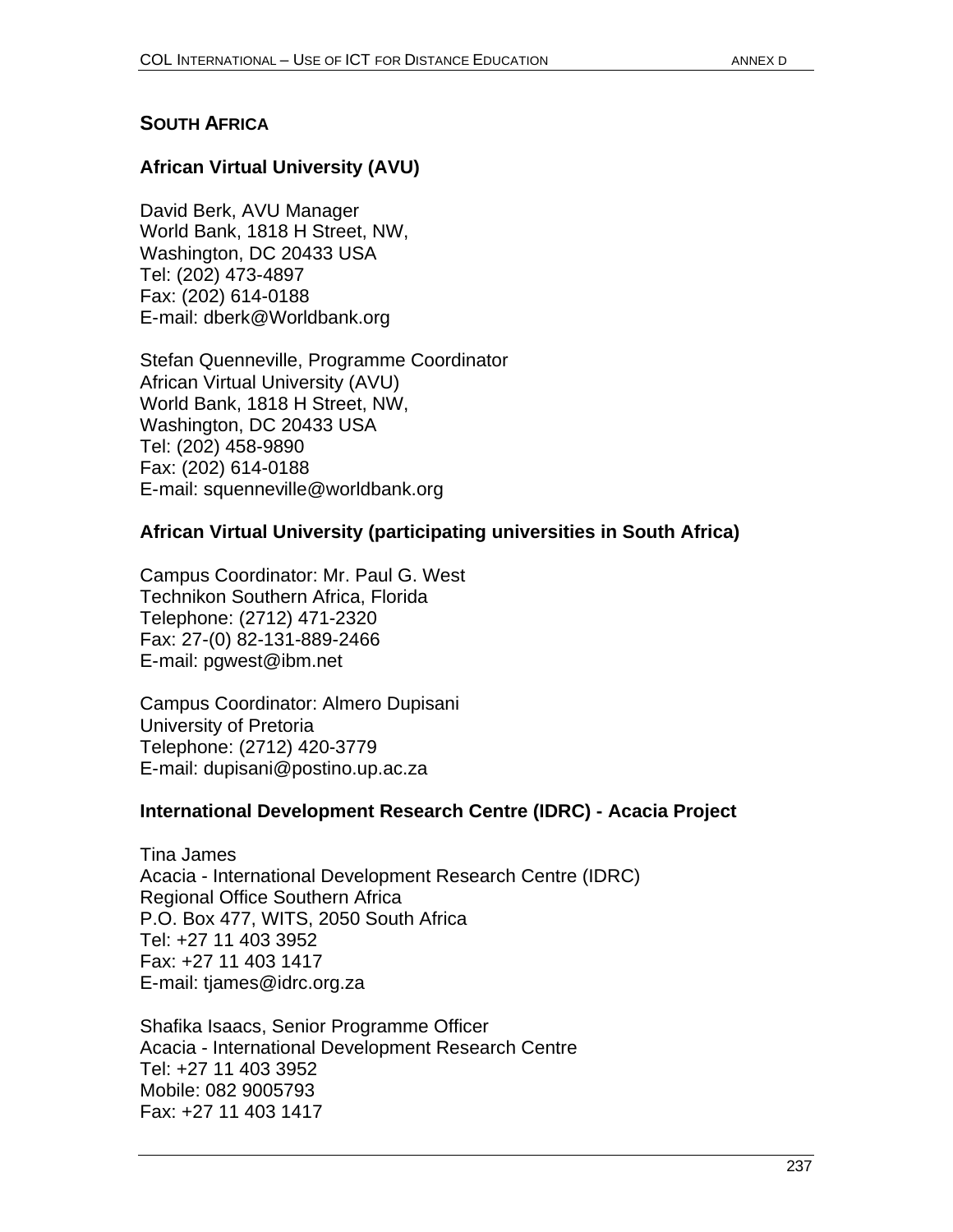#### E-mail: SIsaacs@idrc.org.za

### **Mamelodi Community Information Services (MACIS)**

Esme Modisane, MACIS Project Manager PO Box 77851, MAMELODI WEST 0101, South Africa Tel: +27 12 805 1294 Fax: +27 12 805 1293 E-mail: emodisan@callisto.cids.org.za

Mike Seloane, Chairperson Tel: 082 374 8461

Nego Legoabe, Founder member Tel: 082 454 2235

#### **National Ministry of Education**

Alice Makua, Administrative Secretary Office of the Deputy Director National Ministry of Education Private Bag X895, Pretoria 0001, South Africa Tel: +12 326 1966 Mobile: 08 2922 430 Fax: +12 323 5618

#### **Technology Enhanced Learning Initiative of Southern Africa (TELISA)**

Paul G. West, Director, Centre for Lifelong Learning Technikon Southern Africa Private Bag X24, Florida, 1710, South Africa Tel: +27 (0) 11 471 2575 Fax: +27 (0) 82 131 889 2466 Faxes sent to e-mail: +1 (209) 391-7751

#### **Universal Service Agency**

Universal Service Agency Government of South Africa Pretoria, South Africa Tel: +27 11 726 5241 Fax: +27 11 726 5313 E-mail: usa@usa.org.za or kathrina@usa.org.za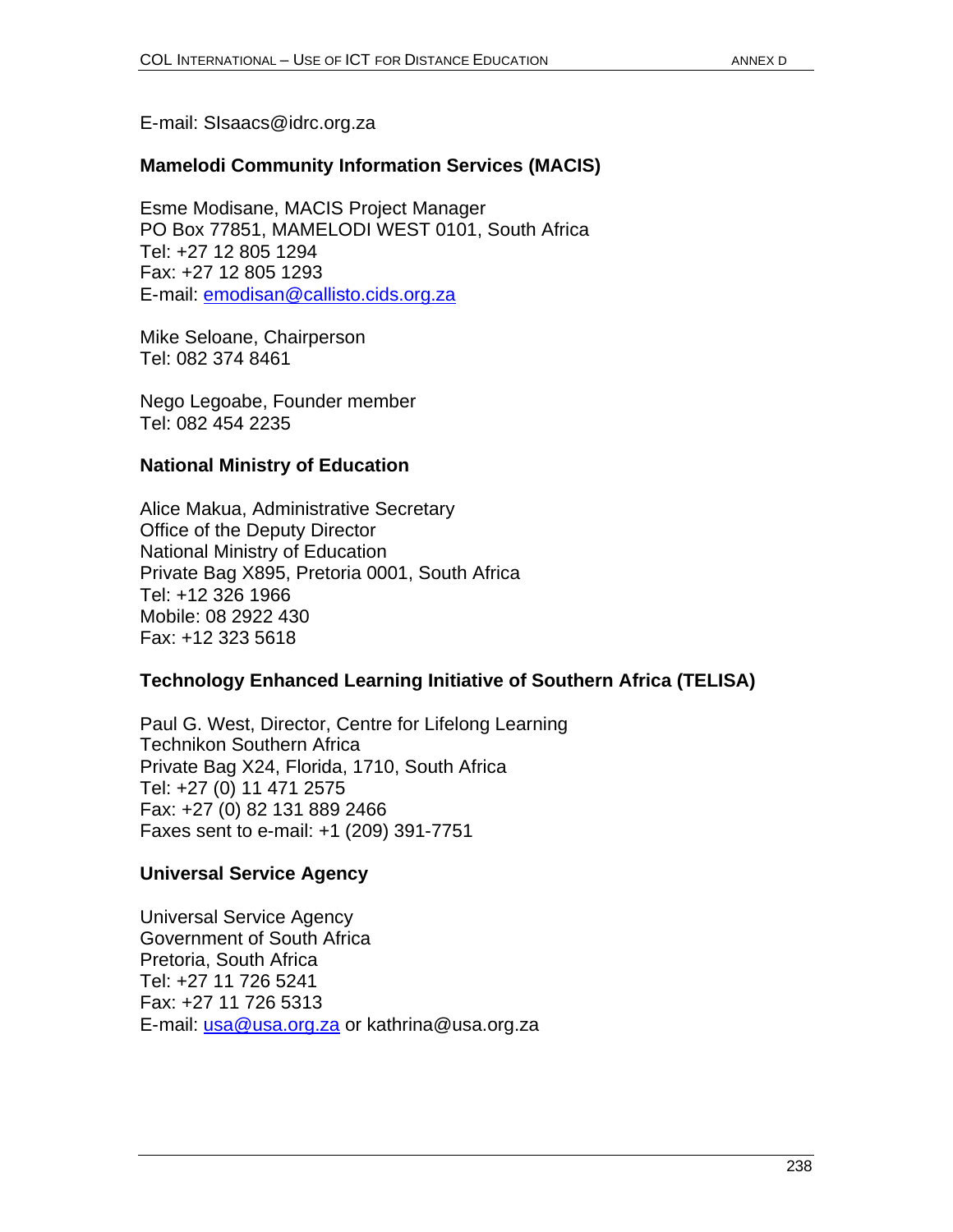# **University of South Africa (UNISA)**

Wayne G Mackintosh, Chief Teaching Advisor Bureau for University Teaching University of South Africa (Unisa) Distance Education Digital Learning System Project: P.O. Box 392, Pretoria 0001, Gauteng, South Africa Tel: +27 12 429 6347 (work) Fax +27 12 429 3551 E-mail: mackiwg@alpha.unisa.ac.za

### **SchoolNet South Africa (SchoolNet SA)**

Ntutule Tshenye Education Initiatives Director SchoolNet SA 9th Floor, Braamfontein Centre 23 Jorissen Street, Braamfontein, 2017, South Africa Postal Address: P.O. Box 477, Wits, 2050 Tel: +27 (0) 11 403 3952 Fax: +27 (0) 11 403 1417 Mobile: 082 900 8623 E-mail: ntutule@schoolnet.org.za

#### **World Links for Development in South Africa (WorLD-South Africa)**

Philemon Kotsokoane, WorLD Coordinator for SchoolNet SA E-mail: philemon@schoolnet.org.za

#### **TRINIDAD & TOBAGO**

#### **University Of West Indies Distance Education Centres (UWI DEC)**

Dr. Olabisi Kuboni, Campus Coordinator Distance Education Centre, St. Augustine Campus, University of the West Indies Tel: (868) 645 2995 Fax: (868) 645 2424 E-mail: disted@tstt.net.tt

Prof. Badri N Koul, Director Distance Education Centre, Cave Hill Campus, University of West Indies P.O. Box 64, Bridgetown, Barbados Tel: (246) 417 4496/4497/4498 Fax: (246) 421 6753 E-mail: bkoul@uwichill.edu.bb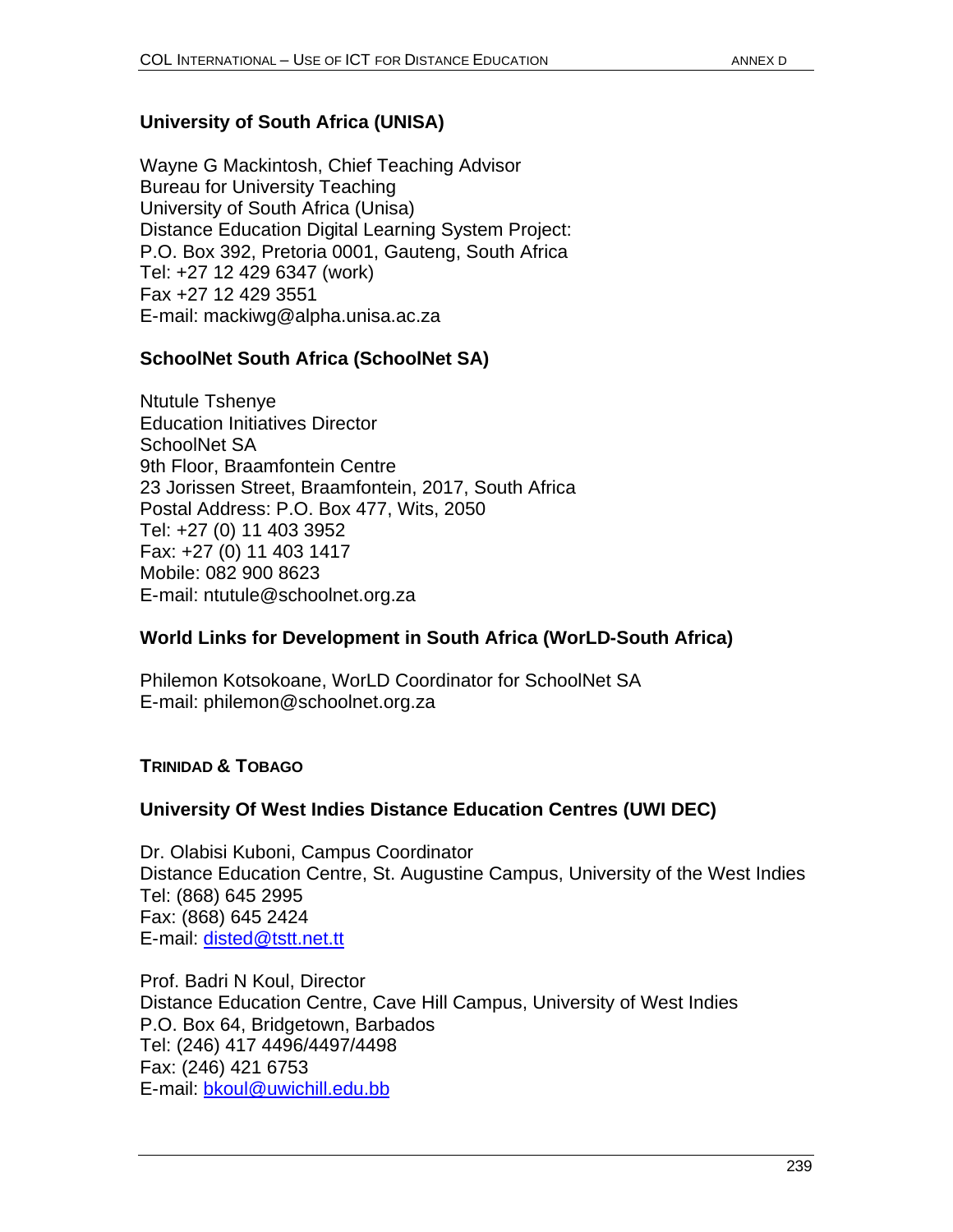# **Caribbean University Network (CUNeT)**

Dr. Saul Hahn, Coordinator, Basic Sciences and Networking Office of Science and Technology, Organization of American States 1889 F Street NW, Washington, DC 20006 Tel: (202) 458-3340/53 Fax: (202) 458-3167 E-mail: shahn@umd5.umd.edu or Hahn\_Saul@oas.org

Jocelyn Lee Young, Acting Registrar National Institute of Higher Education, Research, Science and Technology (NIHERST), 20 Victoria Avenue. Port of Spain, Trinidad and Tobago Tel: (868) 625-2110/4145 Fax: (868) 625-4161/5201 E-mail: niherst@opus.co.tt

#### **Satellite-based Education and Health-Care Network for the Americas**

Shelly Weinstein, President and Chief Executive Officer National Education Telecommunications Organization/Education Satellite (NETO/Edsat), 1899 L Street, NW, Suite 600, Washington, DC 20036 USA Tel: 202-293-4211, 458 6412/3794 Fax: 202-293-4210, 458-3538 E-mail: neto-edsat@mindspring.com, neto-edsat@oas.org

Roy Thomasson, Organization of American States E-mail: RThomasson@oas.org

# **Ministry of Information, Communications, Training and Distance Learning**

Mr. Winston Ragbir, Director of Telecommunications Ministry of Information, Communications, Training and Distance Learning Level 17, Central Bank Tower Port of Spain, Trinidad and Tobago Tel: (809) 627-2051 Fax: (809) 624-3869

#### **Key Contacts - Organisations**

# **UNESCO**

John Rose Tel: +33-1-45684529 in Paris Peter Gonda and Peter Hunya, Jeanette Vogelaar, e-mail addresses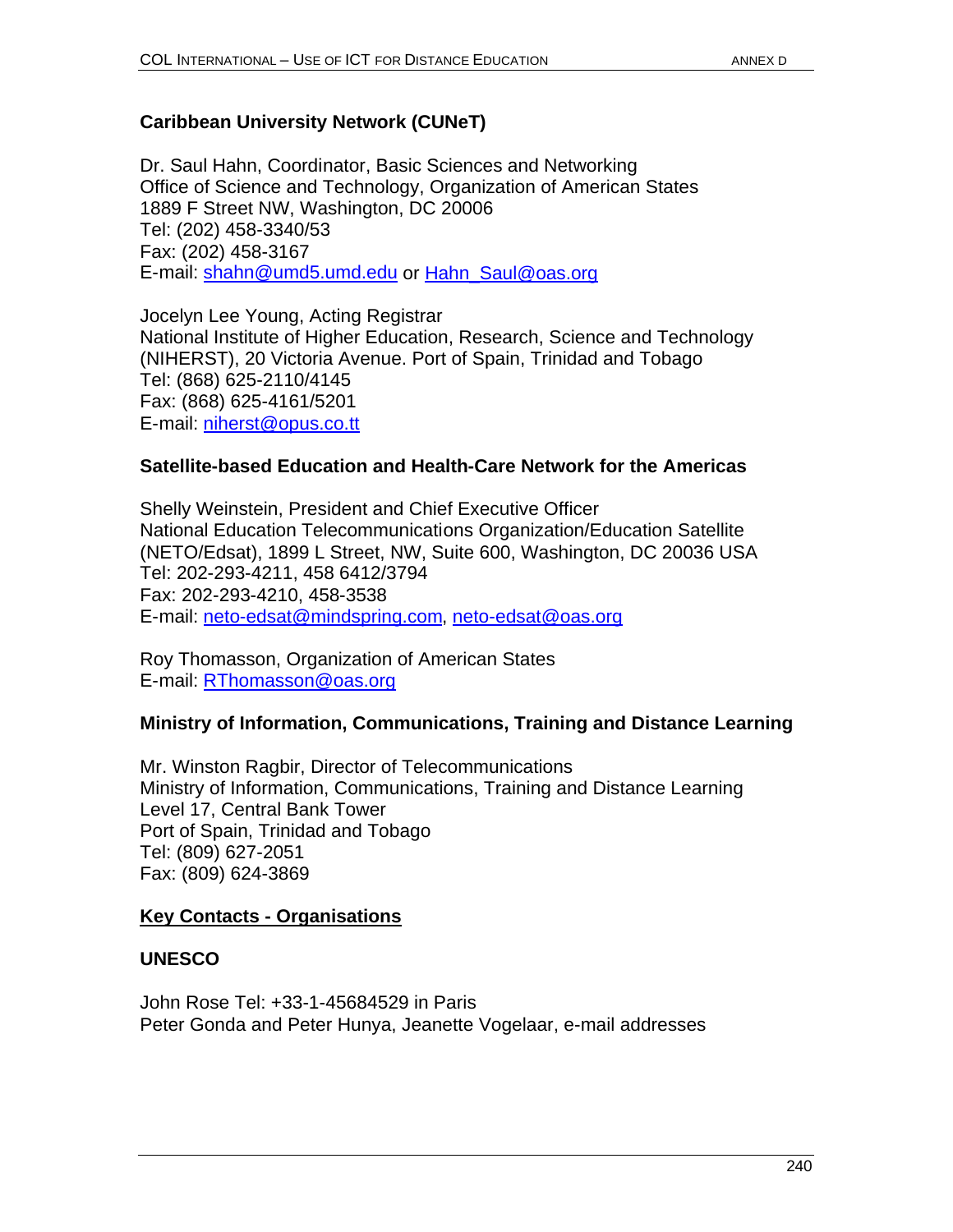# **World Bank**

Joan Capper, Department of Education Technology Tel: 202-473-2092

Megan (Joan Capper's assistant) Tel: 202-473-4799

Ellen Bunker, Bill Saint and Paud Murphy

### **World Bank - Global Knowledge Partnership**

Joan Hubbard Tel: 1-202-4735847 Fax: 1-202-5221492 E-mail: jhubbard@worldbank

Donald McDonald, Distance Education/ Learning Team of the World Bank Tel: 1-202-458-7478

# **World Bank Links for Development**

Sam Carlson Tel: 1-202-473 75 61 E-mail: scarlson@worldbank.org

# **IDRC**

Grant Thomas Tel: 1-613-236 6163 ext. 2084

Heather Cook, ext. 2038 E-mail: gthomas@idrc.ca

Heather Hudson and Robert Valentin, Scientist Tel: 1-613-236 6163 ext. 2604

# **CIDA**

Gerard Kenney Tel: 1-819-994 5419 E-mail gerard\_kenney@acdi-cida.gc.ca

John Morris, responsible for distance education in CIDA, Tel: 1-819-997-1543

Tony Zeitoun, telecentres in the Philippines Tel: 997-1480 **ITU**

Guy Girardet E-mail: guy.girardet@itu.int

# **Others**

Prof. Sam Lanfranco, Bellanet (database on ICT and development)